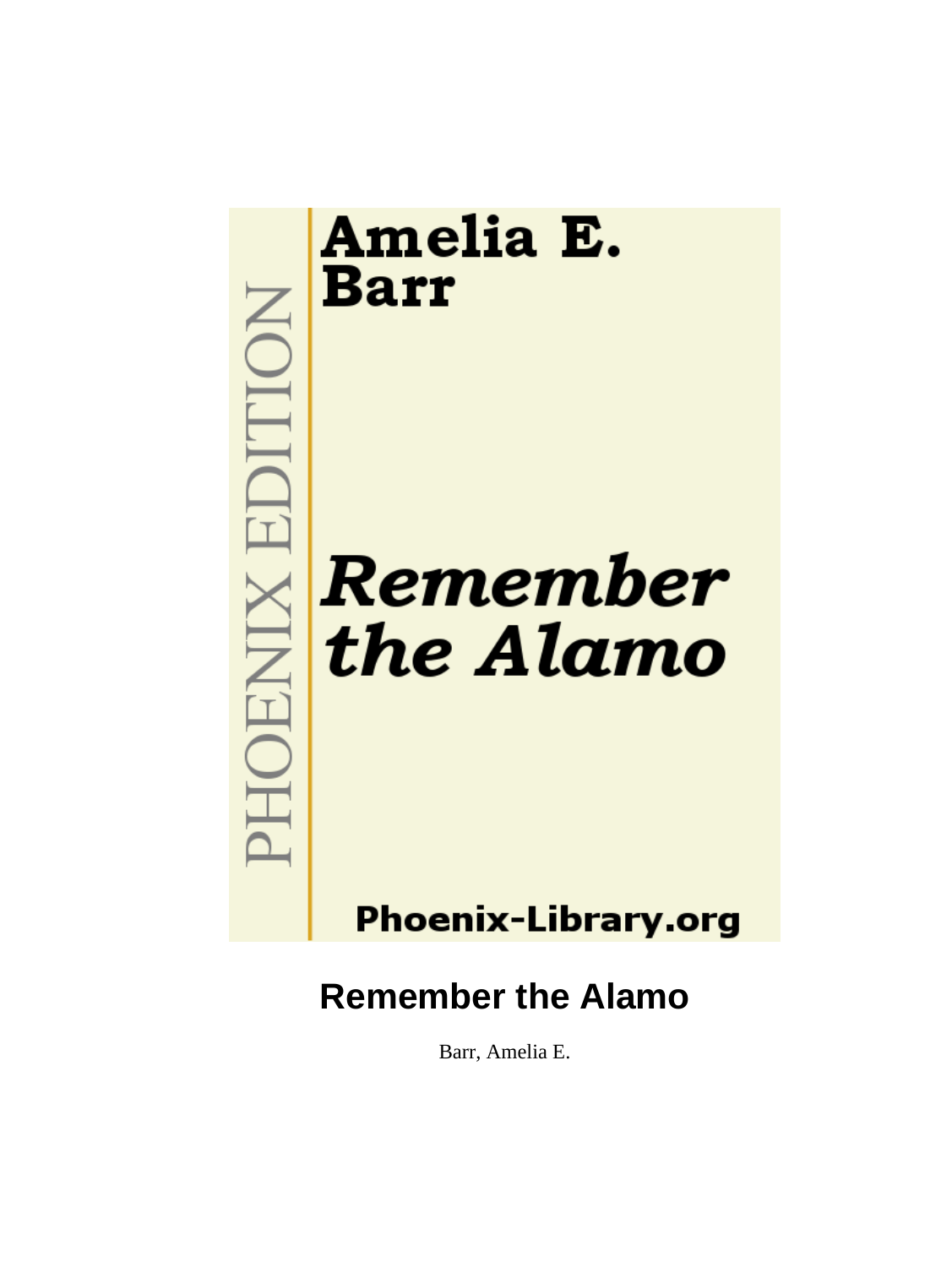[Table Of Content](#page-189-0) [About Phoenix−Edition](#page-190-0) **[Copyright](#page-193-0)**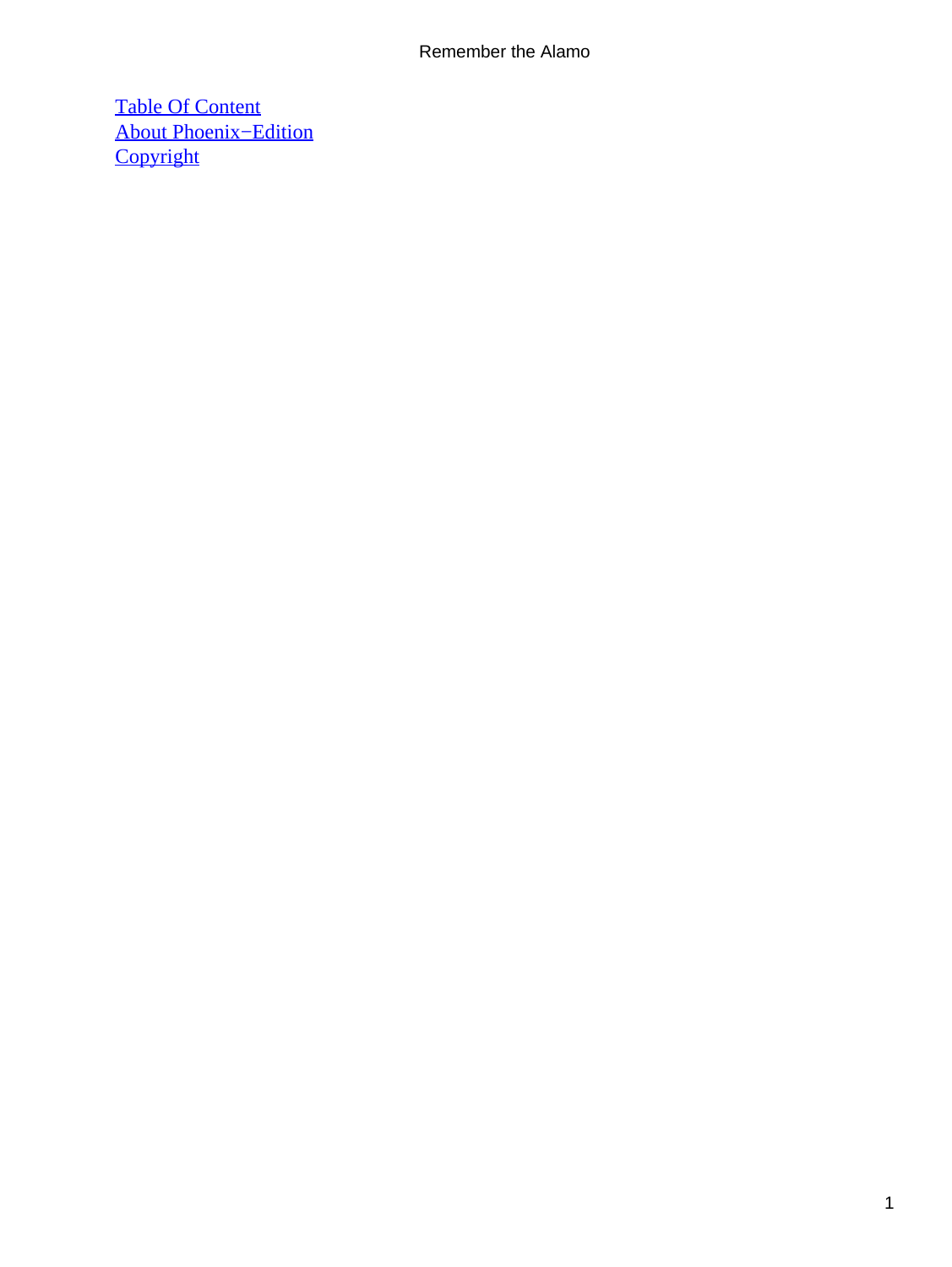*S*canned with Calera WordScan Plus 2.0 donated by: Calera Recognition Systems 475 Potrero Sunnyvale, CA 94086 1−408−720−8300 mikel@calera.com Mike Lynch

Remember the Alamo By AMELIA E. BARR

**Remember The alamo** – –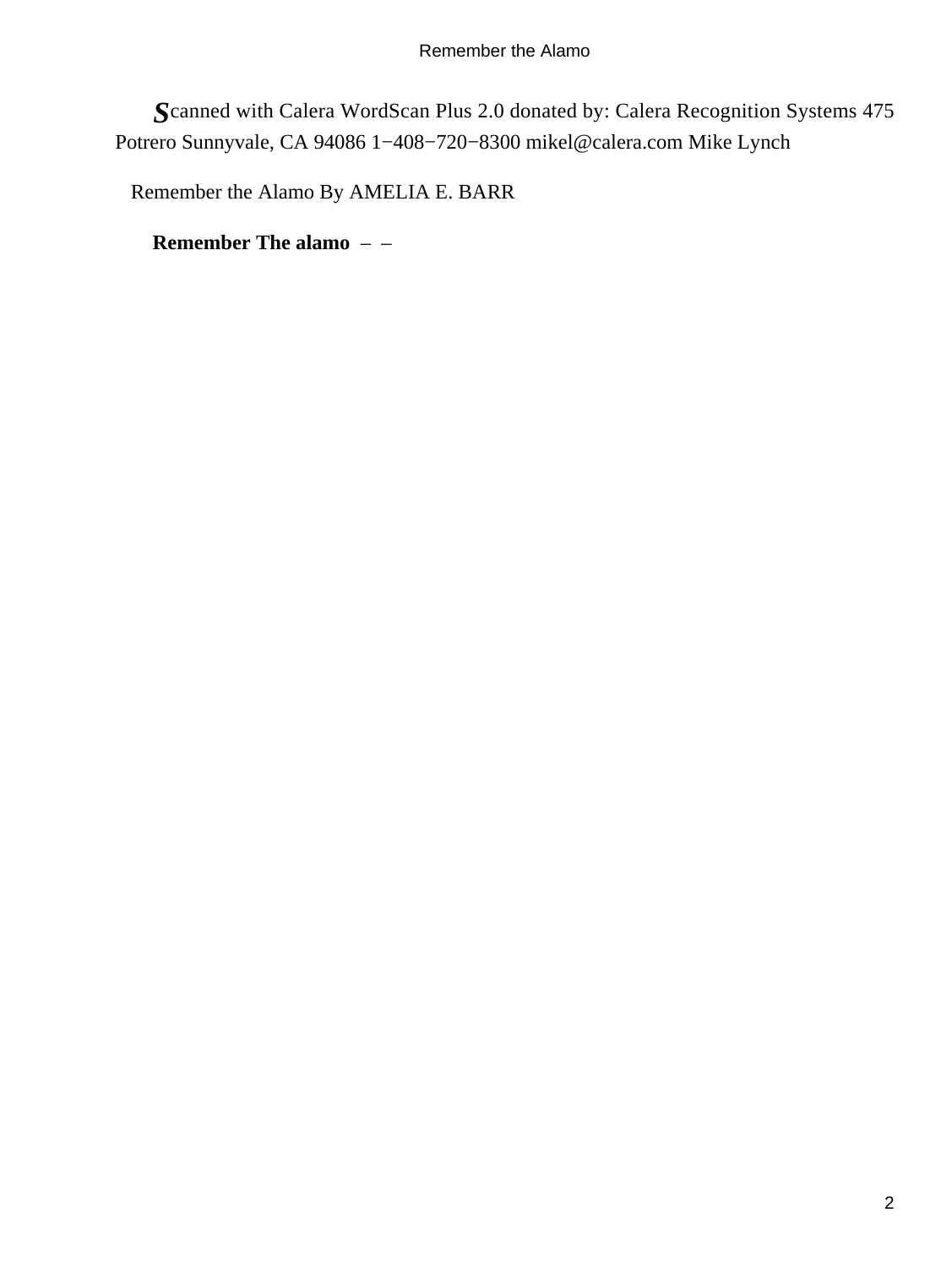# **[CHAPTER I.](#page-189-0)**

# *T*HE **City in the wilderness.**

«What, are you stepping westward?» «Yea.» \* \* \* \* Yet who would stop or fear to advance, Though home or shelter there was none, With such a sky to lead him on!" – **Wordsworth.**

 «Ah! cool night wind, tremulous stars, Ah! glimmering water, Fitful earth murmur, Dreaming woods!» – **Arnold.**

 In A. D. sixteen hundred and ninety−two, a few Franciscan monks began to build a city. The site chosen was a lovely wilderness hundreds of miles away from civilization on every side, and surrounded by savage and warlike tribes. But the spot was as beautiful as the garden of God. It was shielded by picturesque mountains, watered by two rivers, carpeted with flowers innumerable, shaded by noble trees joyful with the notes of a multitude of singing birds. To breathe the balmy atmosphere was to be conscious of some rarer and finer life, and the beauty of the sunny skies – marvellous at dawn and eve with tints of saffron and amethyst and opal – was like a dream of heaven.

 One of the rivers was fed by a hundred springs situated in the midst of charming bowers. The monks called it the San Antonio; and on its banks they built three noble Missions. The shining white stone of the neighborhood rose in graceful domes and spires above the green trees. Sculptures, basso− relievos, and lines of gorgeous coloring adorned the exteriors. Within, were splendid altars and the appealing charms of incense, fine vestures and fine music; while from the belfreys, bells sweet and resonant called to the savages, who paused spell−bound and half−afraid to listen.

 Certainly these priests had to fight as well as to pray. The Indians did not suffer them to take possession of their Eden without passionate and practical protest. But what the monks had taken, they kept; and the fort and the soldier followed the priest and the Cross. Ere long, the beautiful Mission became a beautiful city, about which a sort of fame full of romance and mystery gathered. Throughout the south and west, up the great highway of the Mississippi, on the busy streets of New York, and among the silent hills of New England, men spoke of San Antonio, as in the seventeenth century they spoke of Peru; as in the eighteenth century they spoke of Delhi, and Agra, and the Great Mogul.

 Sanguine French traders carried thither rich ventures in fancy wares from New Orleans; and Spanish dons from the wealthy cities of Central Mexico, and from the splendid homes of Chihuahua, came there to buy. And from the villages of Connecticut, and the woods of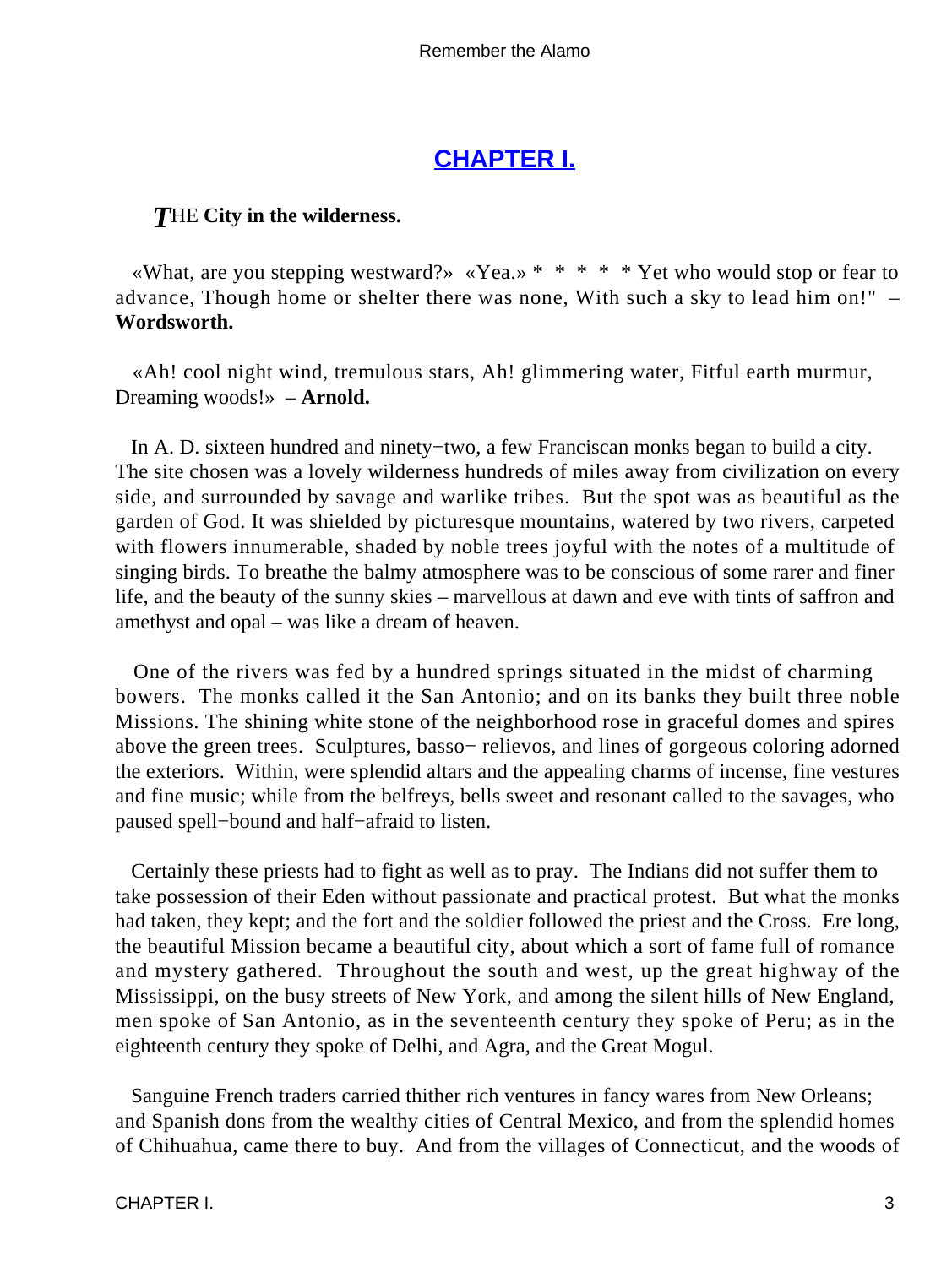Tennessee, and the lagoons of Mississippi, adventurous Americans entered the Texan territory at Nacogdoches. They went through the land, buying horses and lending their ready rifles and stout hearts to every effort of that constantly increasing body of Texans, who, even in their swaddling bands, had begun to cry Freedom!

 At length this cry became a clamor that shook even the old viceroyal palace in Mexico; while in San Antonio it gave a certain pitch to all conversation, and made men wear their cloaks, and set their beavers, and display their arms, with that demonstrative air of independence they called los Americano. For, though the Americans were numerically few, they were like the pinch of salt in a pottage – they gave the snap and savor to the whole community.

 Over this Franciscan−Moorish city the sun set with an incomparable glory one evening in May, eighteen thirty−five. The white, flat−roofed, terraced houses – each one in its flowery court – and the domes and spires of the Missions, with their gilded crosses, had a mirage−like beauty in the rare, soft atmosphere, as if a dream of Old Spain had been materialized in a wilderness of the New World.

 But human life in all its essentials was in San Antonio, as it was and has been in all other cities since the world began. Women were in their homes, dressing and cooking, nursing their children and dreaming of their lovers. Men were in the market−places, buying and selling, talking of politics and anticipating war. And yet in spite of these fixed attributes, San Antonio was a city penetrated with romantic elements, and constantly picturesque.

 On this evening, as the hour of the Angelus approached, the narrow streets and the great squares were crowded with a humanity that assaulted and captured the senses at once; so vivid and so various were its component parts. A tall sinewy American with a rifle across his shoulder was paying some money to a Mexican in blue velvet and red silk, whose breast was covered with little silver images of his favorite saints. A party of Mexican officers were strolling to the Alamo; some in white linen and scarlet sashes, others glittering with color and golden ornaments. Side by side with these were monks of various orders: the Franciscan in his blue gown and large white hat; the Capuchin in his brown serge; the Brother of Mercy in his white flowing robes. Add to these diversities, Indian peons in ancient sandals, women dressed as in the days of Cortez and Pizarro, Mexican vendors of every kind, Jewish traders, negro servants, rancheros curvetting on their horses, Apache and Comanche braves on spying expeditions: and, in this various crowd, yet by no means of it, small groups of Americans; watchful, silent, armed to the teeth: and the mind may catch a glimpse of what the streets of San Antonio were in the year of our Lord eighteen hundred and thirty−five.

 It was just before sunset that the city was always at its gayest point. Yet, at the first toll of the Angelus, a silence like that of enchantment fell upon it. As a mother cries hush to a noisy child, so the angel of the city seemed in this evening bell to bespeak a minute for holy thought. It was only a minute, for with the last note there was even an access of tumult. The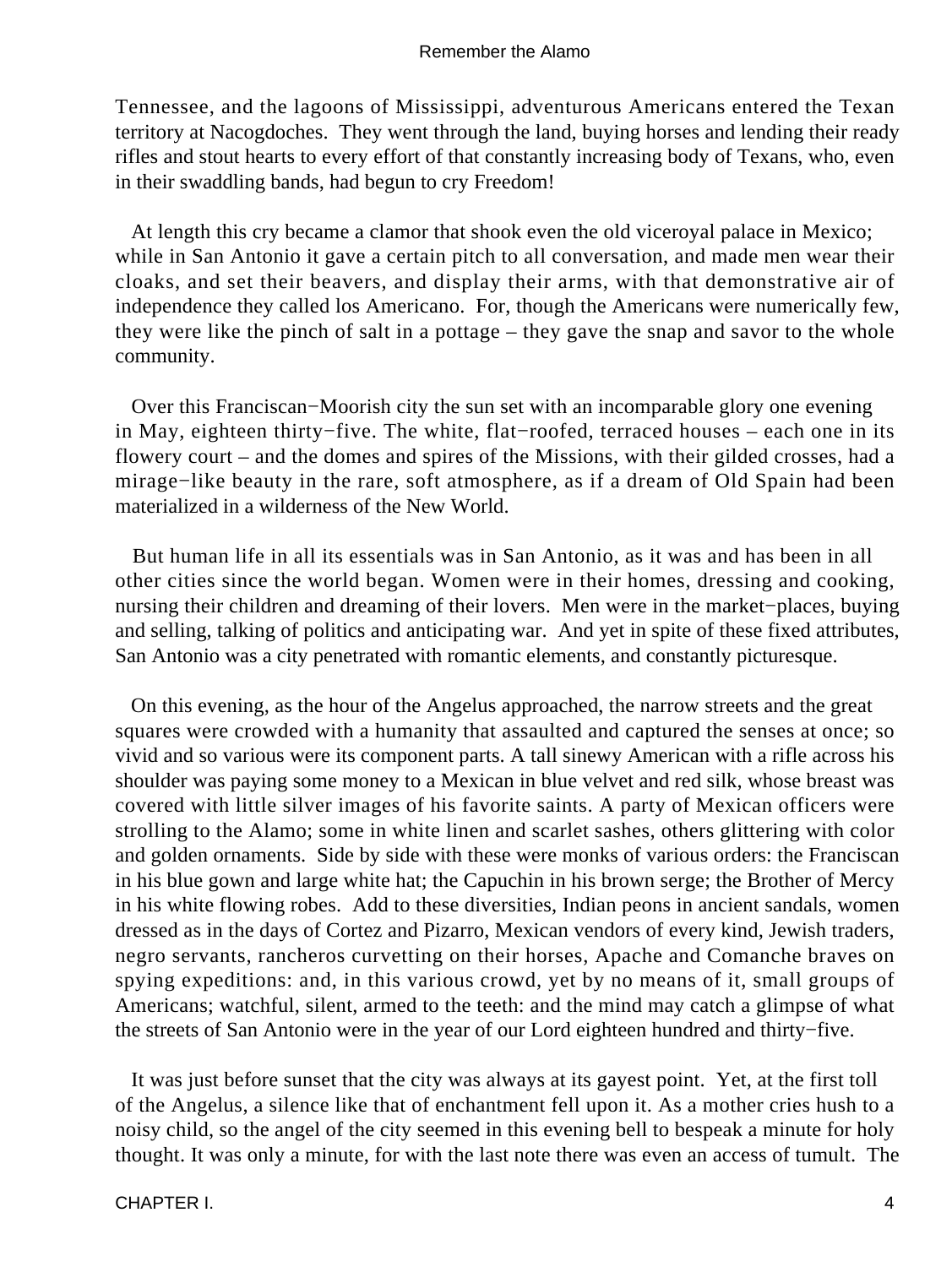doors and windows of the better houses were thrown open, ladies began to appear on the balconies, there was a sound of laughter and merry greetings, and the tiny cloud of the cigarette in every direction.

 But amid this sunset glamour of splendid color, of velvet, and silk, and gold embroidery, the man who would have certainly first attracted a stranger's eye wore the plain and ugly costume common at that day to all American gentlemen. Only black cloth and white linen and a row palmetto hat with a black ribbon around it; but he wore his simple garments with the air of a man having authority, and he returned the continual salutations of rich and poor, like one who had been long familiar with public appreciation.

 It was Dr. Robert Worth, a physician whose fame had penetrated to the utmost boundaries of the territories of New Spain. He had been twenty−seven years in San Antonio. He was a familiar friend in every home. In sickness and in death he had come close to the hearts in them. Protected at first by the powerful Urrea family, he had found it easy to retain his nationality, and yet live down envy and suspicion. The rich had shown him their gratitude with gold; the poor he had never sent unrelieved away, and they had given him their love.

 When in the second year of his residence he married Dona Maria Flores, he gave, even to doubtful officials, security for his political intentions. And his future conduct had seemed to warrant their fullest confidence. In those never ceasing American invasions between eighteen hundred and three and eighteen hundred and thirty−two, he had been the friend and succourer of his countrymen, but never their confederate; their adviser, but never their confidant.

 He was a tall, muscular man of a distinguished appearance. His hair was white. His face was handsome and good to see. He was laconic in speech, but his eyes were closely observant of all within their range, and they asked searching questions. He had a reverent soul, wisely tolerant as to creeds, and he loved his country with a passion which absence from it constantly intensified. He was believed to be a thoroughly practical man, fond of accumulating land and gold; but his daughter Antonia knew that he had in reality a noble imagination. When he spoke to her of the woods, she felt the echoes of the forest ring through the room; when of the sea, its walls melted away in an horizon of long rolling waves.

 He was thinking of Antonia as he walked slowly to his home in the suburbs of the city. Of all his children she was the nearest to him. She had his mother's beauty. She had also his mother's upright rectitude of nature. The Iberian strain had passed her absolutely by. She was a northern rose in a tropical garden. As he drew near to his own gates, he involuntarily quickened his steps. He knew that Antonia would be waiting. He could see among the thick flowering shrubs her tall slim figure clothed in white. As she came swiftly down the dim aisles to meet him, he felt a sentiment of worship for her. She concentrated in herself his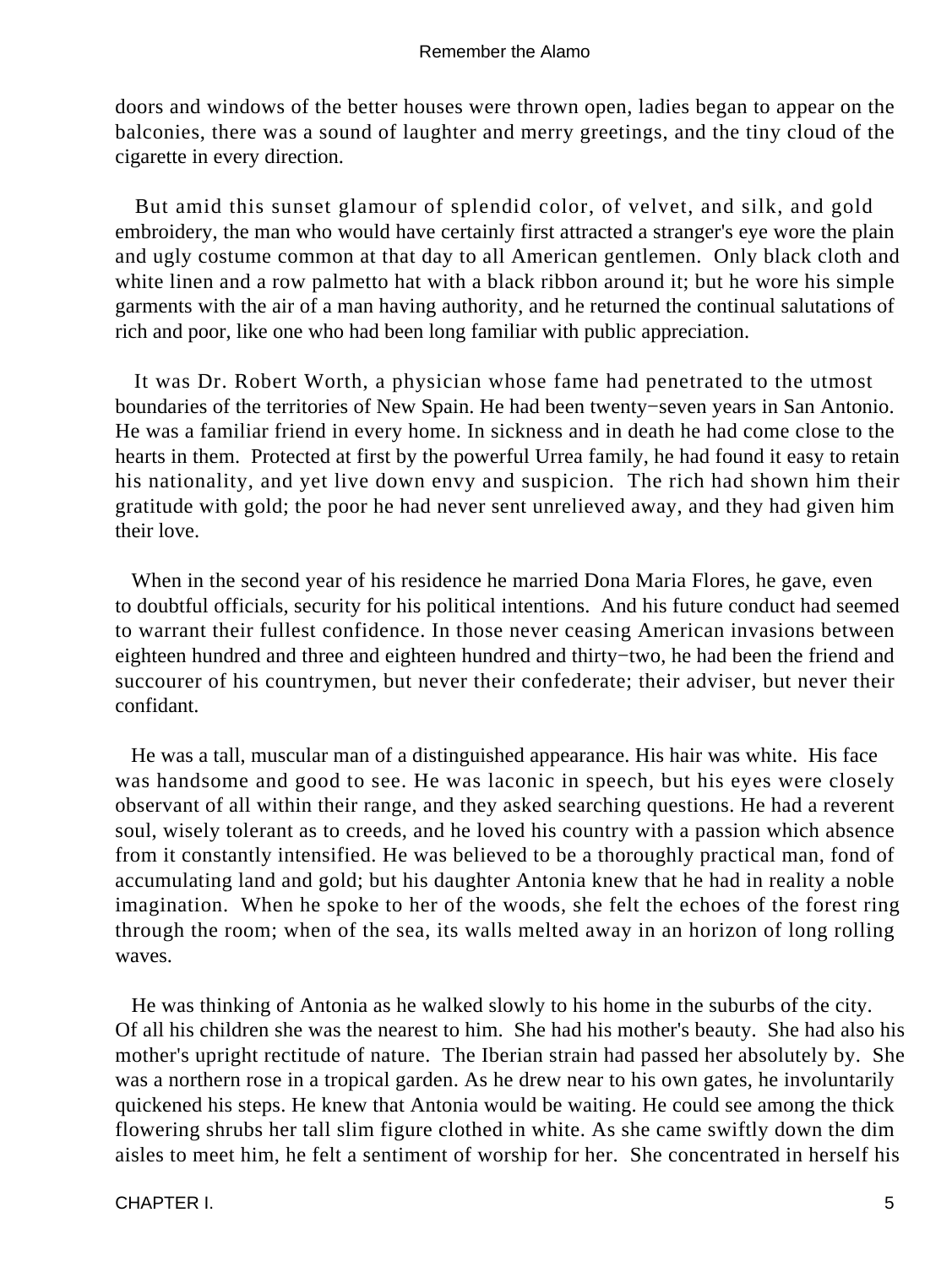memory of home, mother, and country. She embodied, in the perfectness of their mental companionship, that rarest and sweetest of ties – a beloved child, who is also a wise friend and a sympathetic comrade. As he entered the garden she slipped her hand into his. He clasped it tightly. His smile answered her smile. There was no need for any words of salutation.

 The full moon had risen. The white house stood clearly out in its radiance. The lattices were wide open and the parlor lighted. They walked slowly towards it, between hedges of white camelias and scarlet japonicas. Vanilla, patchuli, verbena, wild wandering honeysuckle – a hundred other scents – perfumed the light, warm air. As they came near the house there was a sound of music, soft and tinkling, with a rhythmic accent as pulsating as a beating heart.

«It is Don Luis, father.»

«Ah! He plays well – and he looks well.»

 They had advanced to where Don Luis was distinctly visible. He was within the room, but leaning against the open door, playing upon a mandolin. Robert Worth smiled as he offered his hand to him. It was impossible not to smile at a youth so handsome, and so charming – a youth who had all the romance of the past in his name, his home, his picturesque costume; and all the enchantments of hope and great enthusiasms in his future.

«Luis, I am glad to see you; and I felt your music as soon as I heard it.»

 He was glancing inquiringly around the room as he spoke; and Antonia answered the look:

 «Mother and Isabel are supping with Dona Valdez. There is to be a dance. I am waiting for you, father. You must put on your velvet vest.»

«And you, Luis?»

 «I do not go. I asked the judge for the appointment. He refused me. Very well! I care not to drink chocolate and dance in his house. One hand washes the other, and one cousin should help another.»

«Why did he refuse you?»

 «Who can tell?» but Luis shrugged his shoulders expressively, and added, «He gave the office to Blas−Sangre.»

«Ah!»

CHAPTER I. 6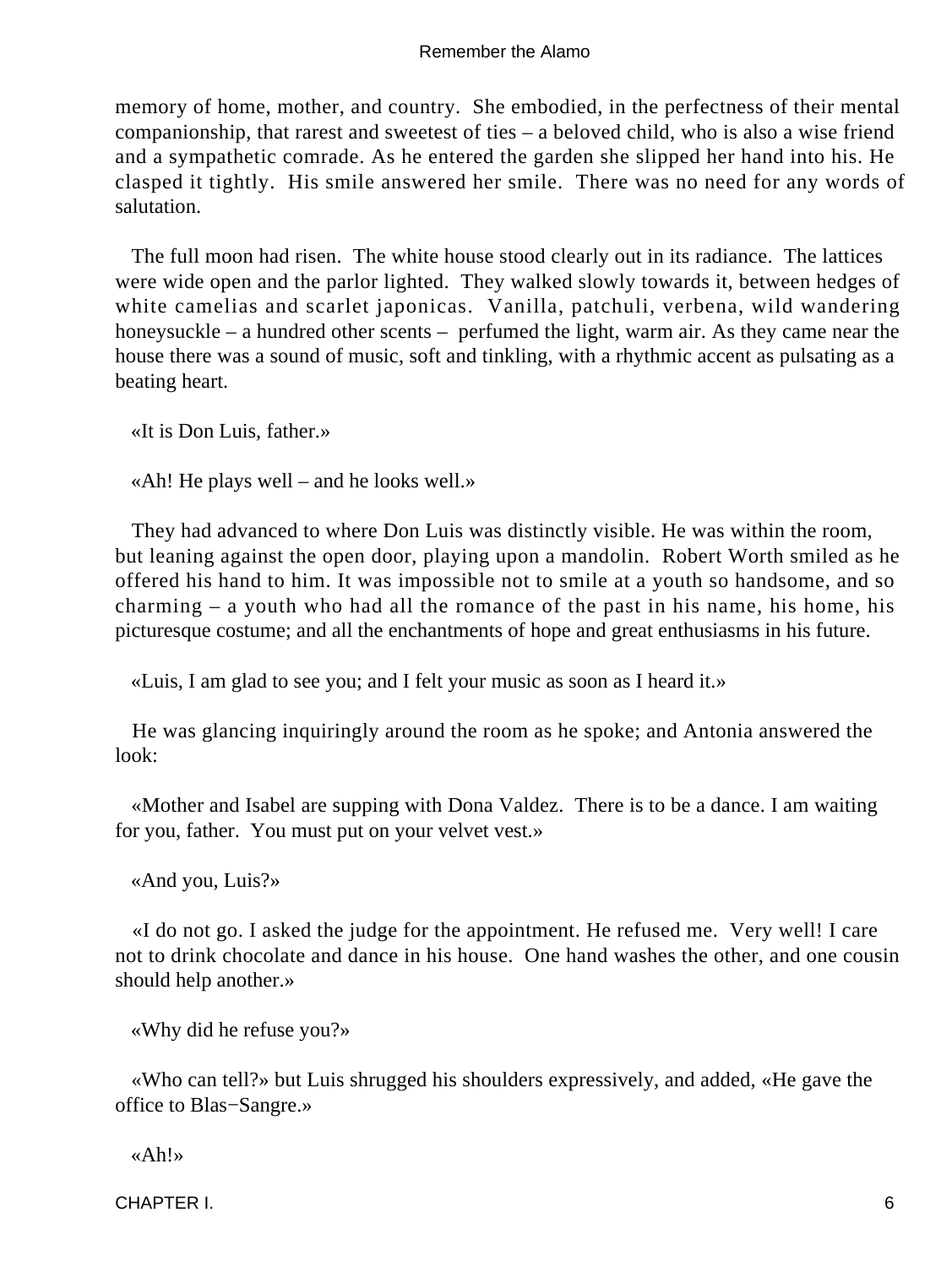«Yes, it is so – naturally; – Blas−Sangre is rich, and when the devil of money condescends to appear, every little devil rises up to do him homage.»

 «Let it pass, Luis. Suppose you sing me that last verse again. It had a taking charm. The music was like a boat rocking on the water.»

 "So it ought to be. I learned the words in New Orleans. The music came from the heart of my mandolin. Listen, Senor!

 «`Row young oarsman, row, young oarsman, Into the crypt of the night we float: Fair, faint moonbeams wash and wander, Wash and wander about the boat. Not a fetter is here to bind us, Love and memory lose their spell; Friends that we have left behind us, Prisoners of content, – farewell!'»

 «You are a wizard, Luis, and I have had a sail with you. Now, come with us, and show those dandy soldiers from the Alamo how to dance.»

 «Pardon! I have not yet ceased to cross myself at the affront of this morning. And the Senora Valdez is in the same mind as her husband. I should be received by her like a dog at mass. I am going to−morrow to the American colony on the Colorado.»

 «Be careful, Luis. These Austin colonists are giving great trouble – there have been whispers of very strong measures. I speak as a friend.»

 «My heart to yours! But let me tell you this about the Americans – their drum is in the hands of one who knows how to beat it.»

 «As a matter of hearsay, are you aware that three detachments of troops are on their way from Mexico?»

«For Texas?»

«For Texas.»

 "What are three detachments? Can a few thousand men put Texas under lock and key? I assure you not, Senor; but now I must say adieu!

 He took the doctor's hand, and, as he held it, turned his luminous face and splendid eyes upon Antonia. A sympathetic smile brightened her own face like a flame. Then he went silently away, and Antonia watched him disappear among the shrubbery.

«Come, Antonia! I am ready. We must not keep the Senora waiting too long.»

CHAPTER I. 2008 - 2009 - 2009 - 2009 - 2009 - 2009 - 2009 - 2009 - 2009 - 2009 - 2009 - 2009 - 2009 - 2009 - 2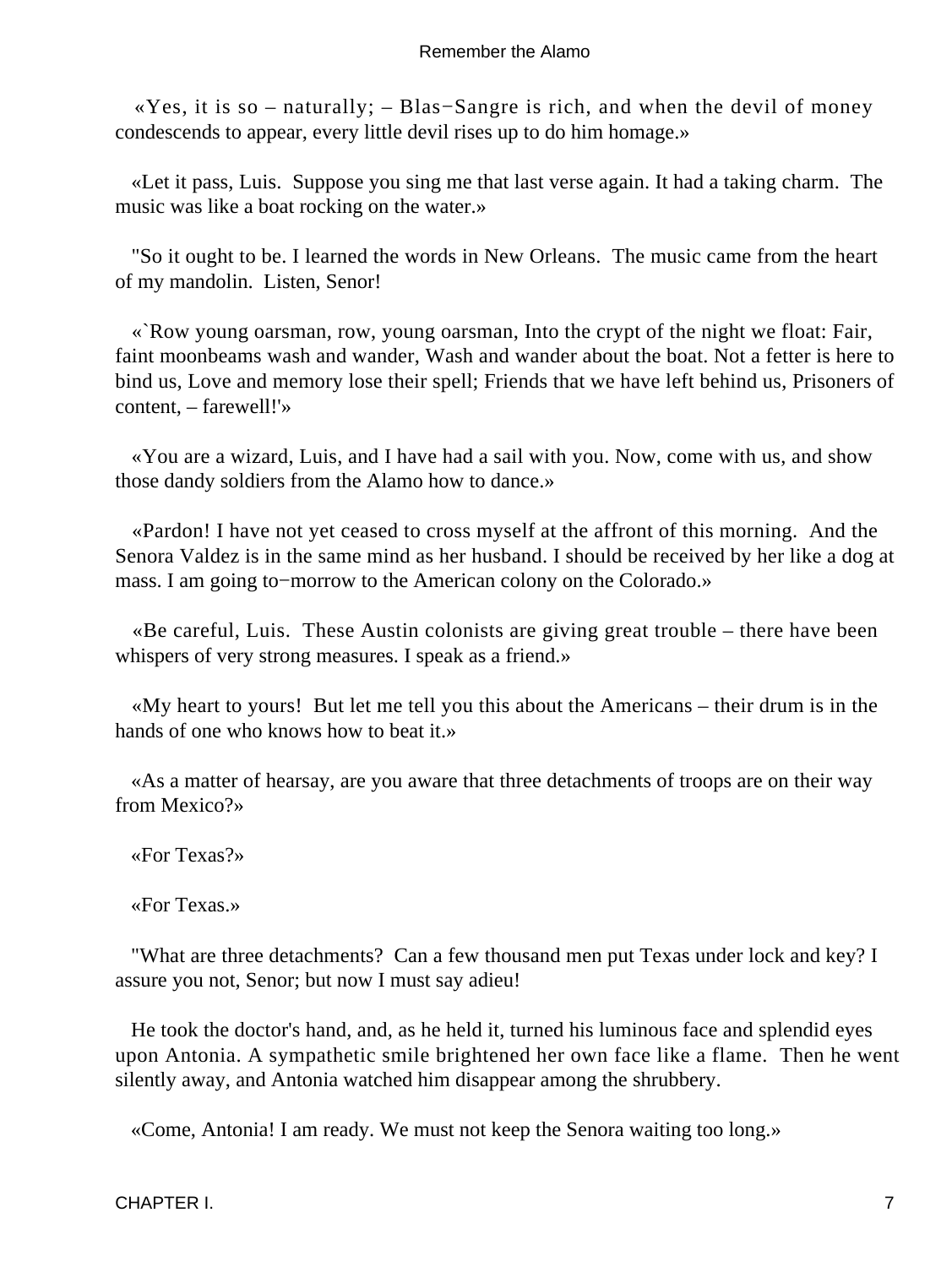«I am ready also, father.» Her voice was almost sad, and yet it had a tone of annoyance in it – «Don Luis is so imprudent,» she said. «He is always in trouble. He is full of enthusiasms; he is as impossible as his favorite, Don Quixote.»

 «And I thank God, Antonia, that I can yet feel with him. Woe to the centuries without Quixotes! Nothing will remain to them but – Sancho Panzas.»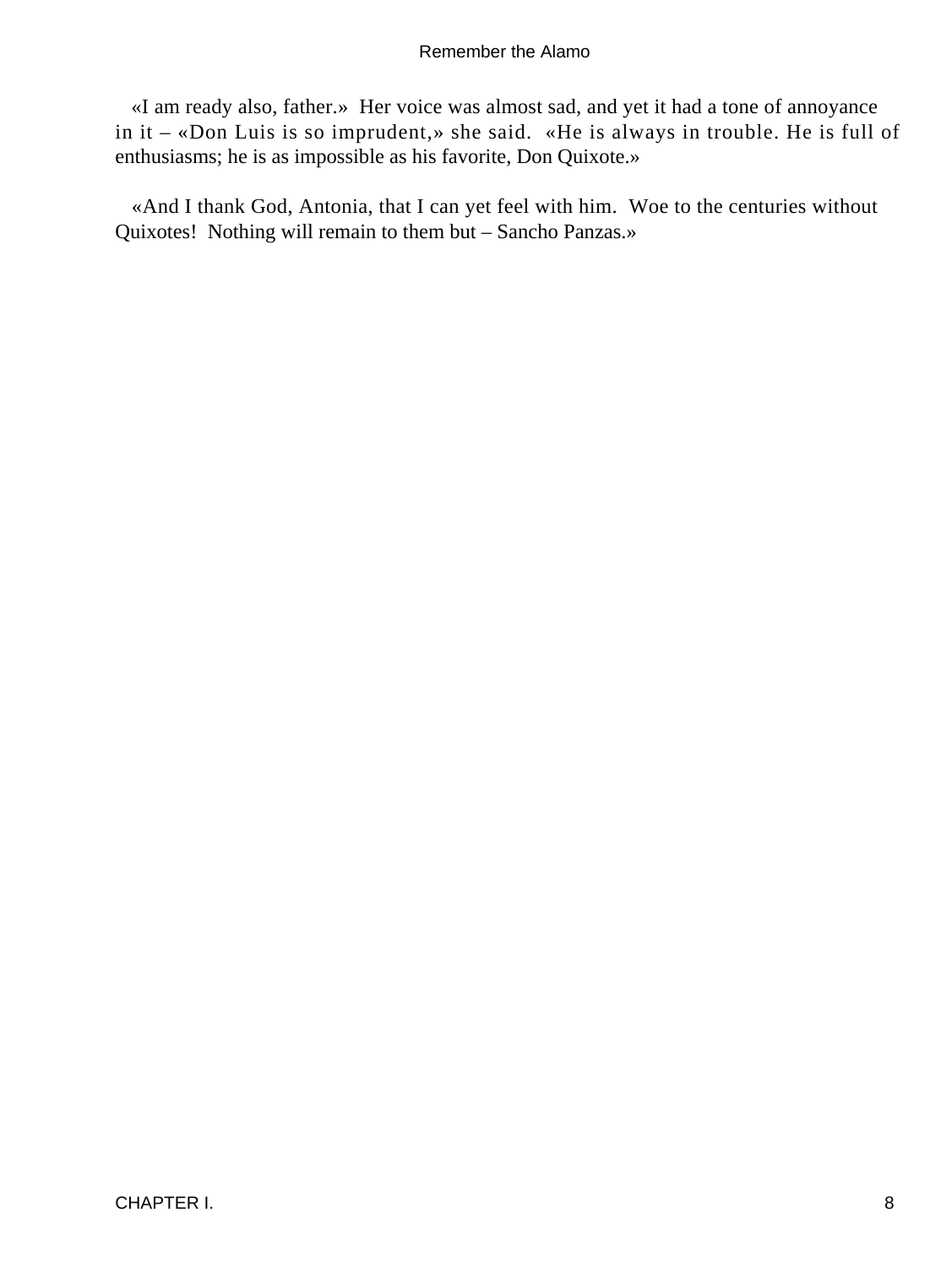# **[CHAPTER II.](#page-189-0)**

# *A*NTONIA **And isabel.**

 «He various changes of the world had known, And some vicissitudes of human fate, Still altering, never in a steady state Good after ill, and after pain delight, Alternate, like the scenes of day and night.»

# *"Ladies whose bright eyes*

*Rain influence."* 

 «But who the limits of that power shall trace, Which a brave people into life can bring, Or hide at will, for freedom combating By just revenge inflamed?»

 For many years there had never been any doubt in the mind of Robert Worth as to the ultimate destiny of Texas, though he was by no means an adventurer, and had come into the beautiful land by a sequence of natural and business−like events. He was born in New York. In that city he studied his profession, and in eighteen hundred and three began its practice in an office near Contoit's Hotel, opposite the City Park. One day he was summoned there to attend a sick man. His patient proved to be Don Jaime Urrea, and the rich Mexican grandee conceived a warm friendship for the young physician.

 At that very time, France had just ceded to the United States the territory of Louisiana, and its western boundary was a subject about which Americans were then angrily disputing. They asserted that it was the Rio Grande; but Spain, who naturally did not want Americans so near her own territory, denied the claim, and made the Sabine River the dividing line. And as Spain had been the original possessor of Louisiana, she considered herself authority on the subject.

 The question was on every tongue, and it was but natural that it should be discussed by Urrea and his physician. In fact, they talked continually of the disputed boundary, and of Mexico. And Mexico was then a name to conjure by. She was as yet a part of Spain, and a sharer in all her ancient glories. She was a land of romance, and her very name tasted on the lips, of gold, and of silver, and of precious stones. Urrea easily persuaded the young man to return to Mexico with him.

 The following year there was a suspicious number of American visitors and traders in San Antonio, and one of the Urreas was sent with a considerable number of troops to garrison the city. For Spain was well aware that, however statesmen might settle the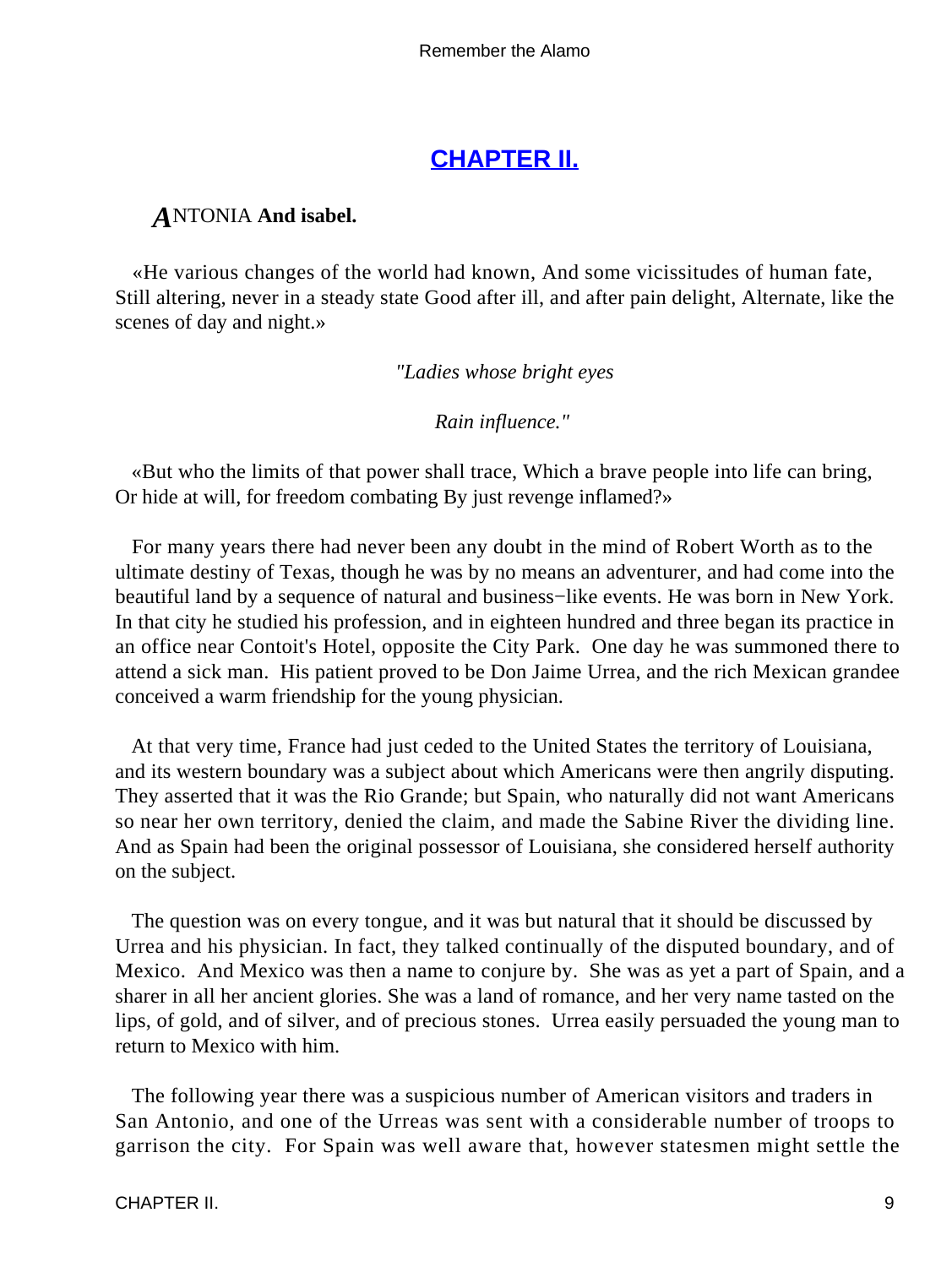question, the young and adventurous of the American people considered Texas United States territory, and would be well inclined to take possession of it by force of arms, if an opportunity offered.

 Robert Worth accompanied General Urrea to San Antonio, and the visit was decisive as to his future life. The country enchanted him. He was smitten with love for it, as men are smitten with a beautiful face. And the white Moorish city had one special charm for him – it was seldom quite free from Americans, Among the mediaeval loungers in the narrow streets, it filled his heart with joy to see at intervals two or three big men in buckskin or homespun. And he did not much wonder that the Morisco−Hispano−Mexican feared these Anglo−Americans, and suspected them of an intention to add Texan to their names.

 His inclination to remain in San Antonio was settled by his marriage. Dona Maria Flores, though connected with the great Mexican families of Yturbide and Landesa, owned much property in San Antonio. She had been born within its limits, and educated in its convent, and a visit to Mexico and New Orleans had only strengthened her attachment to her own city. She was a very pretty woman, with an affectionate nature, but she was not intellectual. Even in the convent the sisters had not considered her clever.

 But men often live very happily with commonplace wives, and Robert Worth had never regretted that his Maria did not play on the piano, and paint on velvet, and work fine embroideries for the altars. They had passed nearly twenty−six years together in more than ordinary content and prosperity. Yet no life is without cares and contentions, and Robert Worth had had to face circumstances several times, which had brought the real man to the front.

 The education of his children had been such a crisis. He had two sons and two daughters, and for them he anticipated a wider and grander career than he had chosen for himself. When his eldest child, Thomas, had reached the age of fourteen, he determined to send him to New York. He spoke to Dona Maria of this intention. He described Columbia to her with all the affectionate pride of a student for his alma mater. The boy's grandmother also still lived in the home wherein, he himself had grown to manhood. His eyes filled with tears when he remembered the red brick house in Canal Street, with its white door and dormer windows, and its one cherry tree in the strip of garden behind.

 But Dona Maria's national and religious principles, or rather prejudices, were very strong. She regarded the college of San Juan de Lateran in Mexico as the fountainhead of knowledge. Her confessor had told her so. All the Yturbides and Landesas had graduated at San Juan.

 But the resolute father would have none of San Juan. «I know all about it, Maria,» he said. «They will teach Thomas Latin very thoroughly. They will make him proficient in theology and metaphysics. They will let him dabble in algebra and Spanish literature; and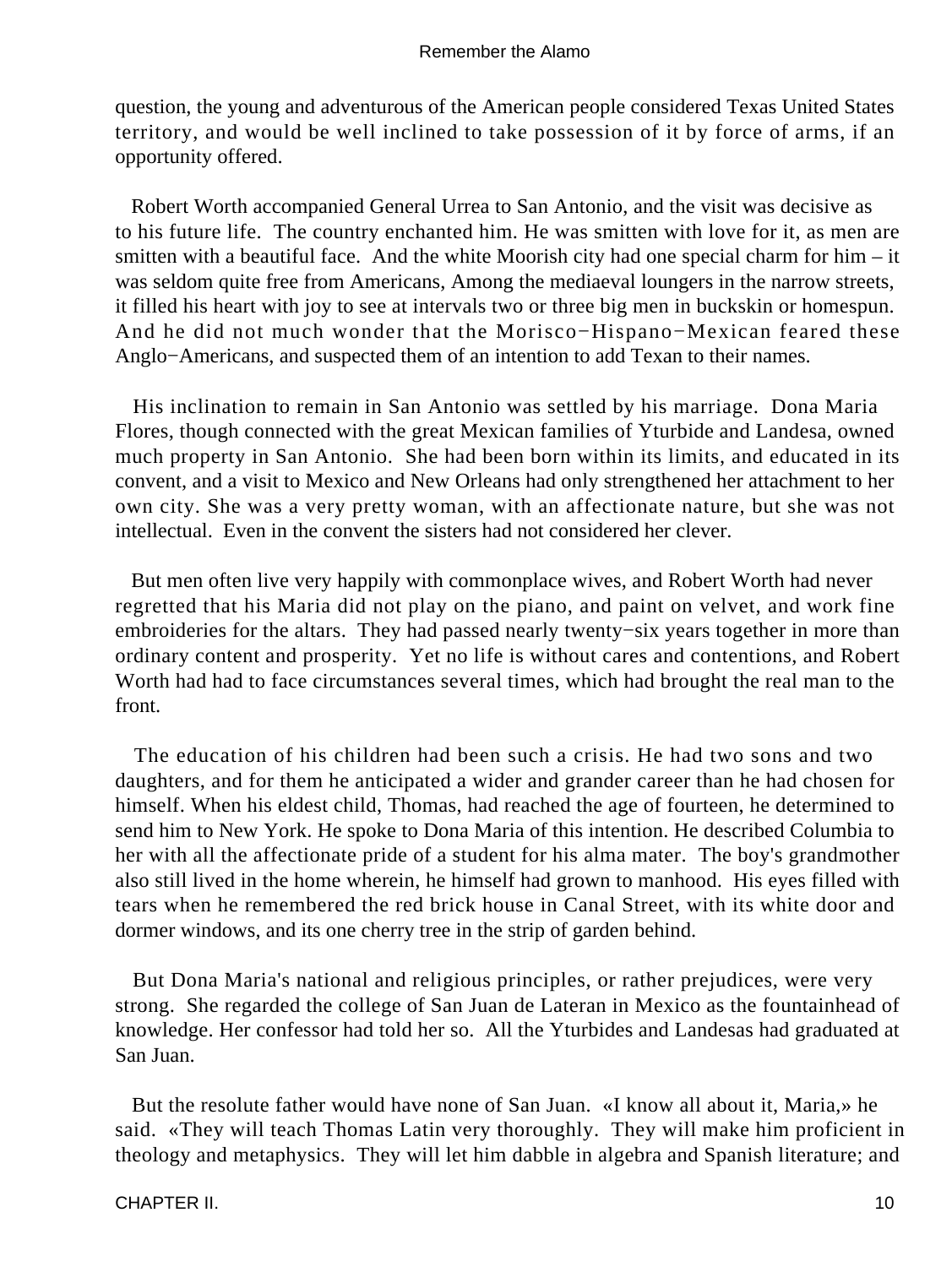with great pomp, they will give him his degree, and 'the power of interpreting Aristotle all over the world.' What kind of an education is that, for a man who may have to fight the battles of life in this century?»

 And since the father carried his point it is immaterial what precise methods he used. Men are not fools even in a contest with women. They usually get their own way, if they take the trouble to go wisely and kindly about it. Two years afterwards, Antonia followed her brother to New York, and this time, the mother made less opposition. Perhaps she divined that opposition would have been still more useless than in the case of the boy. For Robert Worth had one invincible determination; it was, that this beautiful child, who so much resembled a mother whom he idolized, should be, during the most susceptible years of her life, under that mother's influence.

 And he was well repaid for the self−denial her absence entailed, when Antonia came back to him, alert, self−reliant, industrious, an intelligent and responsive companion, a neat and capable housekeeper, who insensibly gave to his home that American air it lacked, and who set upon his table the well− cooked meats and delicate dishes which he had often longed for.

 John, the youngest boy, was still in New York finishing his course of study; but regarding Isabel, there seemed to be a tacit relinquishment of the purpose, so inflexibly carried out with her brothers and sister. Isabel was entirely different from them. Her father had watched her carefully, and come to the conviction that it would be impossible to make her nature take the American mintage. She was as distinctly Iberian as Antonia was Anglo−American.

 In her brothers the admixture of races had been only as alloy to metal. Thomas Worth was but a darker copy of his father. John had the romance and sensitive honor of old Spain, mingled with the love of liberty, and the practical temper, of those Worths who had defied both Charles the First and George the Third. But Isabel had no soul−kinship with her father's people. Robert Worth had seen in the Yturbide residencia in Mexico the family portraits which they had brought with them from Castile. Isabel was the Yturbide of her day. She had all their physical traits, and from her large golden−black eyes the same passionate soul looked forth. He felt that it would be utter cruelty to send her among people who must always be strangers to her.

 So Isabel dreamed away her childhood at her mother's side, or with the sisters in the convent, learning from them such simple and useless matters as they considered necessary for a damosel of family and fortune. On the night of the Senora Valdez's reception, she had astonished every one by the adorable grace of her dancing, and the captivating way in which she used her fan. Her fingers touched the guitar as if they had played it for a thousand years. She sang a Spanish Romancero of El mio Cid with all the fire and tenderness of a Castilian maid.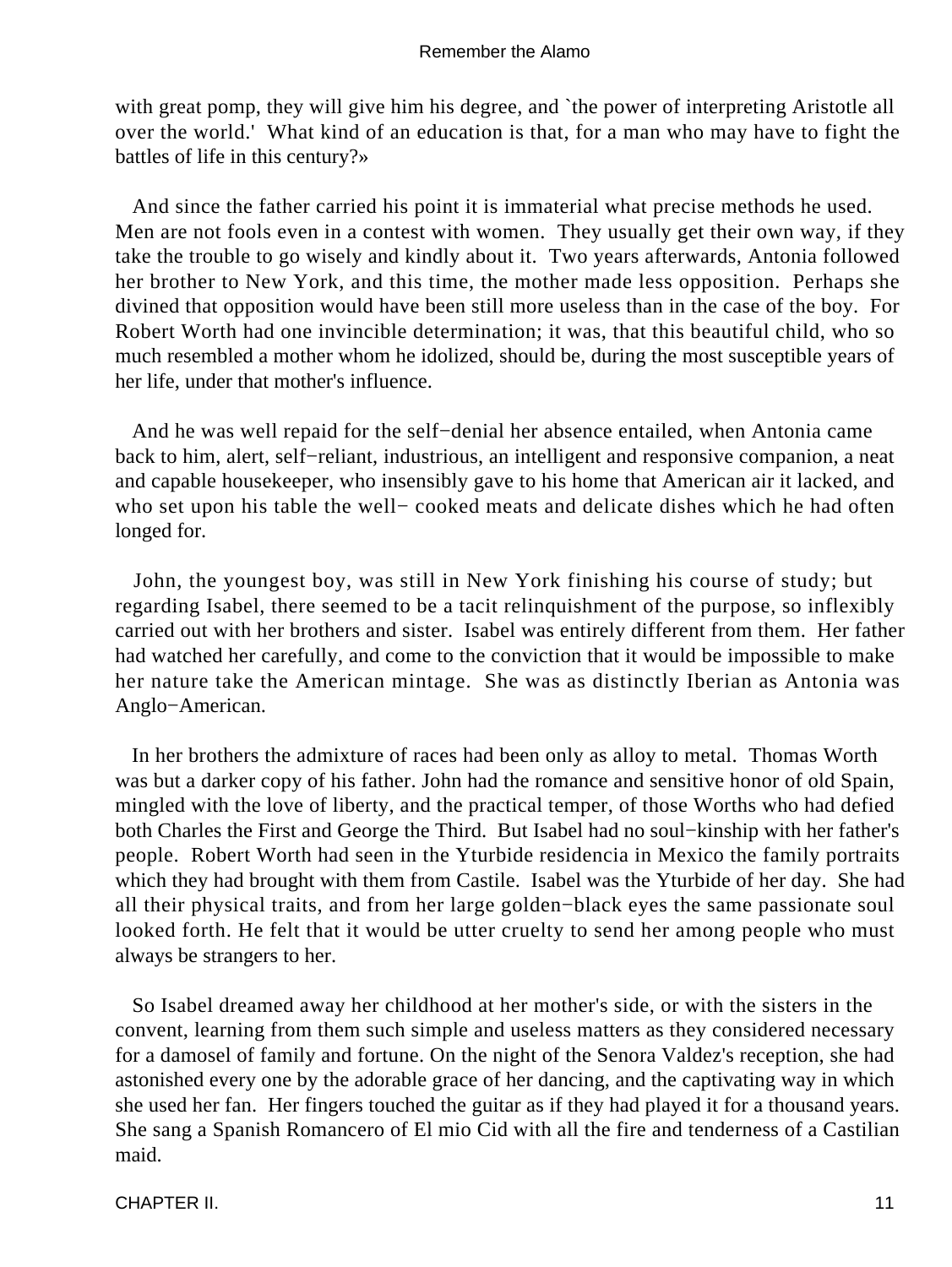Her father watched her with troubled eyes. He almost felt as if he had no part in her. And the thought gave him an unusual anxiety, for he knew this night that the days were fast approaching which would test to extremity the affection which bound his family together. He contrived to draw Antonia aside for a few moments.

 «Is she not wonderful?» he asked. «When did she learn these things? I mean the way in which she does them?»

 Isabel was dancing La Cachoucha, and Antonia looked at her little sister with eyes full of loving speculation. Her answer dropped slowly from her lips, as if a conviction was reluctantly expressed:

 «The way must be a gift from the past – her soul has been at school before she was born here. Father, are you troubled? What is it? Not Isabel, surely?»

 «Not Isabel, primarily. Antonia, I have been expecting something for twenty years. It is coming.»

«And you are sorry?»

«I am anxious, that is all. Go back to the dancers. In the morning we can talk.»

 In the morning the doctor was called very early by some one needing his skill. Antonia heard the swift footsteps and eager voices, and watched him mount the horse always kept ready saddled for such emergencies, and ride away with the messenger. The incident in itself was a usual one, but she was conscious that her soul was moving uneasily and questioningly in some new and uncertain atmosphere.

 She had felt it on her first entrance into Senora Valdez's gran sala – a something irrepressible in the faces of all the men present. She remembered that even the servants had been excited, and that they stood in small groups, talking with suppressed passion and with much demonstrativeness. And the officers from the Alamo! How conscious they had been of their own importance! What airs of condescension and of an almost insufferable protection they had assumed! Now, that she recalled the faces of Judge Valdez, and other men of years and position, she understood that there had been in them something out of tone with the occasion. In the atmosphere of the festa she had only felt it. In the solitude of her room she could apprehend its nature.

 For she had been born during those stormy days when Magee and Bernardo, with twelve hundred Americans, first flung the banner of Texan independence to the wind; when the fall of Nacogdoches sent a thrill of sympathy through the United States, and enabled Cos and Toledo, and the other revolutionary generals in Mexico, to carry their arms against Old Spain to the very doors of the vice−royal palace. She had heard from her father many a time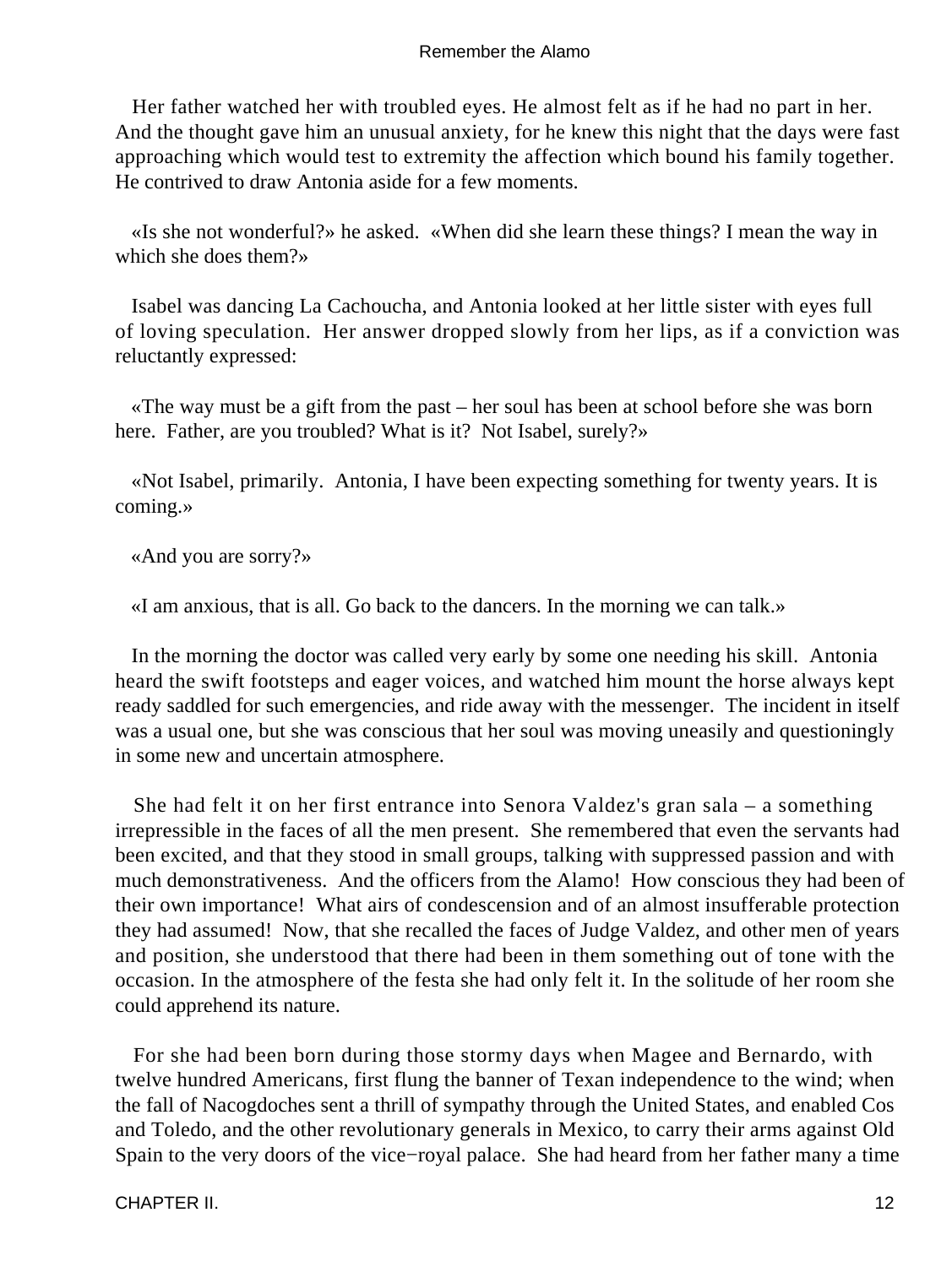the whole brave, brilliant story – the same story which has been made in all ages from the beginning of time. Only the week before, they had talked it over as they sat under the great fig−tree together.

 «History but repeats itself,» the doctor had said then; «for when the Mexicans drove the Spaniards, with their court ceremonies, their monopolies and taxes, back to Spain, they were just doing what the American colonists did, when they drove the English royalists back to England. It was natural, too, that the Americans should help the Mexicans, for, at first, they were but a little band of patriots; and the American−Saxon has like the Anglo−Saxon an irresistible impulse to help the weaker side. And oh, Antonia! The cry of Freedom! Who that has a soul can resist it?»

 She remembered this conversation as she stood in the pallid dawning, and watched her father ride swiftly away. The story of the long struggle in all its salient features flashed through her mind; and she understood that it is not the sword alone that gives liberty – that there must be patience before courage; that great ideas must germinate for years in the hearts of men before the sword can reap the harvest.

 The fascinating memory of Burr passed like a shadow across her dreaming. The handsome Lafayettes – the gallant Nolans – the daring Hunters – the thousands of forgotten American traders and explorers – bold and enterprising – they had sown the seed. For great ideas are as catching as evil ones. A Mexican, with the iron hand of Old Spain upon him and the shadow of the Inquisition over him, could not look into the face of an American, and not feel the thought of Freedom stirring in his heart.

 It stirred in her own heart. She stood still a moment to feel consciously the glow and the enlargement. Then with an impulse natural, but neither analyzed nor understood, she lifted her prayer−book, and began to recite «the rising prayer.» She had not said to herself, «from the love of Freedom to the love of God, it is but a step,» but she experienced the emotion and felt all the joy of an adoration, simple and unquestioned, springing as naturally from the soul as the wild flower from the prairie.

 As she knelt, up rose the sun, and flooded her white figure and her fair unbound hair with the radiance of the early morning. The matin bells chimed from the convent and the churches, and the singing birds began to flutter their bright wings, and praise God also, «in their Latin.»

 She took her breakfast alone. The Senora never came downstairs so early. Isabel had wavering inclinations, and generally followed them. Sometimes, even her father had his cup of strong coffee alone in his study; so the first meal of the day was usually, as perhaps it ought to be, a selfishly− silent one. «Too much enthusiasm and chattering at breakfast, are like too much red at sunrise,» the doctor always said; «a dull, bad day follows it» – and Antonia's observation had turned the little maxim into a superstition.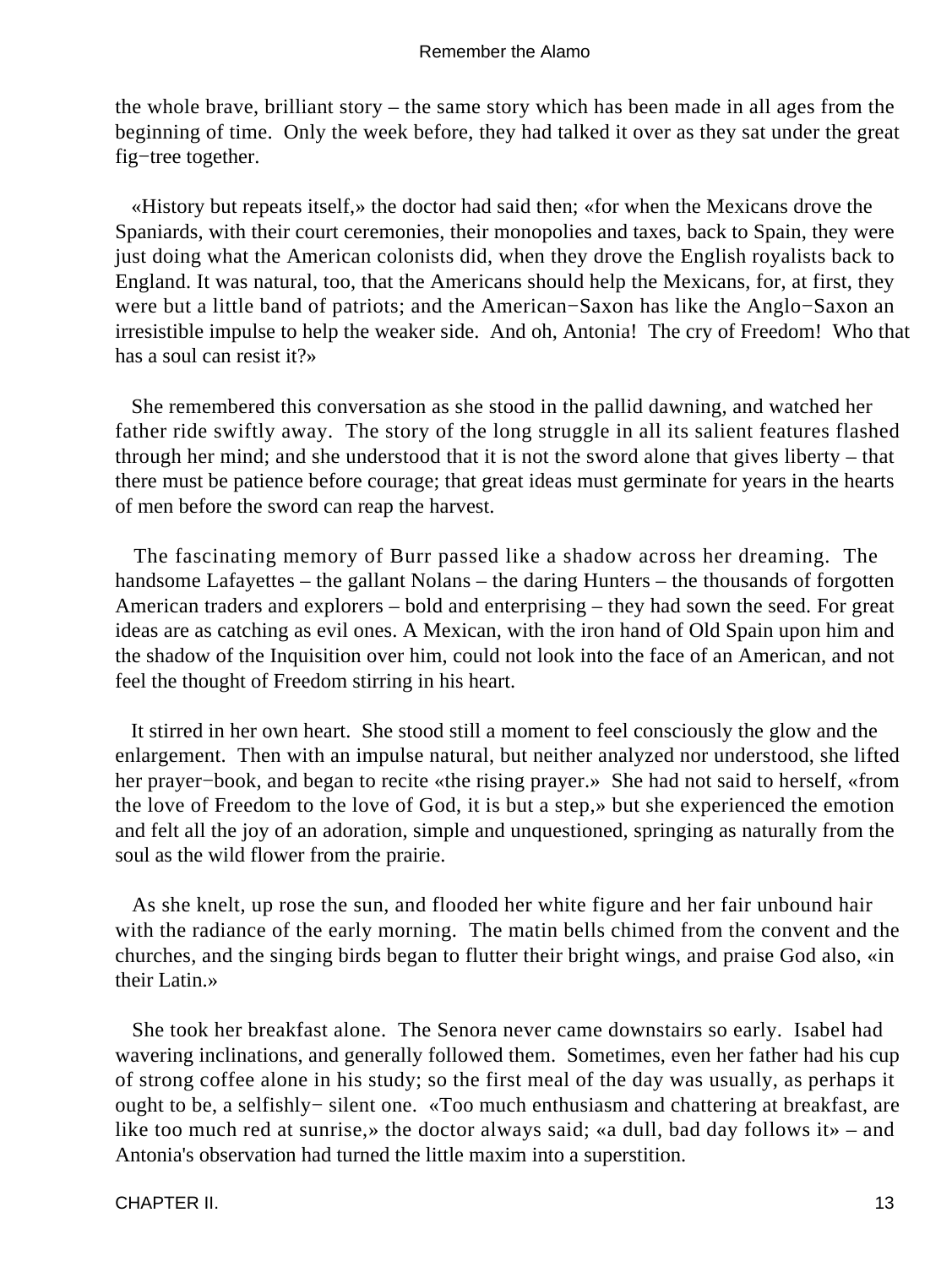In the Senora's room, the precept was either denied, or defied. Antonia heard the laughter and conversation through the closed door, and easily divined the subject of it. It was, but natural. The child had a triumph; one that appealed strongly to her mother's pride and predilections. It was a pleasant sight to see them in the shaded sunshine exulting themselves happily in it.

 The Senora, plump and still pretty, reclined upon a large gilded bed. Its splendid silk coverlet and pillows cased in embroidery and lace made an effective background for her. She leaned with a luxurious indolence among them, sipping chocolate and smoking a cigarrito. Isabel was on a couch of the same description. She wore a satin petticoat, and a loose linen waist richly trimmed with lace. It showed her beautiful shoulders and arms to perfection. Her hands were folded above her head. Her tiny feet, shod in satin, were quivering like a bird's wings, as if they were keeping time with the restlessness of her spirit.

 She had large eyes, dark and bright; strong eyebrows, a pale complexion with a flood of brilliant color in the checks, dazzling even teeth, and a small, handsome mouth. Her black hair was loose and flowing, and caressed her cheeks and temples in numberless little curls and tendrils. Her face was one flush of joy and youth. She had a look half−earnest and half−childlike, and altogether charming. Antonia adored her, and she was pleased to listen to the child, telling over again the pretty things that had been said to her.

 «Only Don Luis was not there at all, Antonia. There is always something wanting,» and her voice fell with those sad inflections that are often only the very excess of delight.

 The Senora looked sharply at her. «Don Luis was not desirable. He was better away – much better!»

«But why?»

 «Because, Antonia, he is suspected. There is an American called Houston. Don Luis met him in Nacogdoches. He has given his soul to him, I think. He would have fought Morello about him, if the captain could have drawn his sword in such a quarrel. I should not have known about the affair had not Senora Valdez told me. Your father says nothing against the Americans.»

«Perhaps, then, he knows nothing against them.»

 «You will excuse me, Antonia; not only the living but the dead must have heard of their wickedness. They are a nation of ingrates. Ingrates are cowards. It was these words Captain Morello said, when Don Luis drew his sword, made a circle with its point and stood it upright in the centre. It was a challenge to the whole garrigon, and about this fellow Houston, whom be calls his friend! Holy Virgin preserve us from such Mexicans!»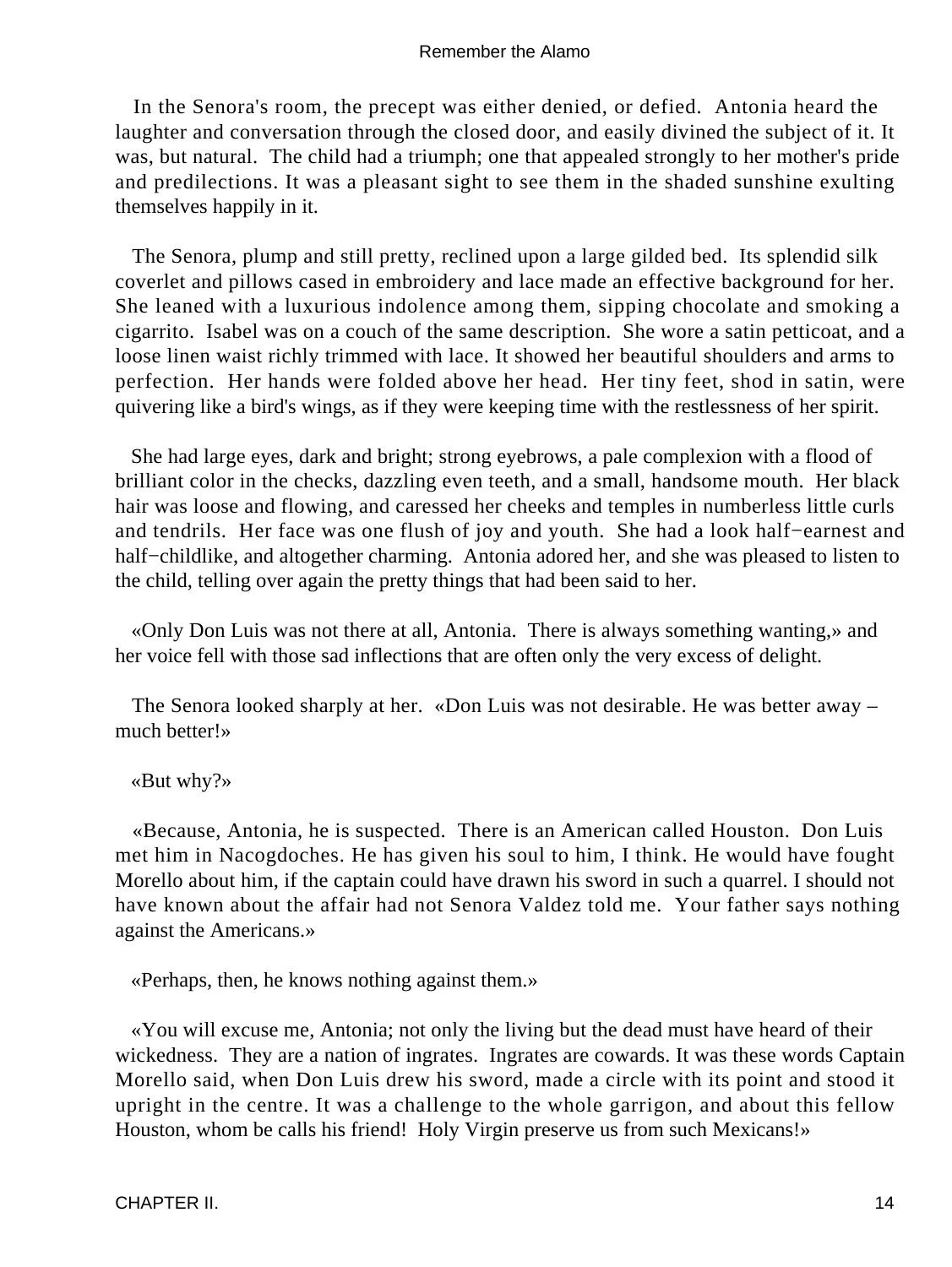«It is easier to talk than to fight. Morello's tongue is sharper than his sword.»

 «Captain Morello was placing his sword beside that of Don Luis, when the Commandant interfered. He would not permit his officers to fight in such a quarrel. `Santo Dios!' he said, `you shall all have your opportunity very soon, gentlemen.' Just reflect upon the folly of a boy like Don Luis, challenging a soldier like Morello!»

 «He was in no danger, mother,» said Antonia scornfully. «Morello is a bully, who wears the pavement out with his spurs and sabre. His weapons are for show. Americans, at least, wear their arms for use, and not for ornament.»

 «Listen, Antonia! I will not have them spoken of. They are Jews – or at least infidels, all of them! – the devil himself is their father – the bishop, when he was here last confirmation, told me so.»

«Mother!»

 «At least they are unbaptized Christians, Antonia. If you are not baptized, the devil sends you to do his work. As for Don Luis, he is a very Judas! Ah, Maria Santissima! how I do pity his good mother!»

«Poor Don Luis!» said Isabel plaintively.

 He is so handsome, and he sings like a very angel. And he loves my father; he wanted to be a doctor, so that he could always be with him. I dare say this man called Houston is no better than a Jew, and perhaps very ugly beside. Let us talk no more about him and the Americans. I am weary of them; as Tia Rachella says, `they have their spoon in every one's mess.'"

 And Antonia, whose heart was burning, only stooped down and closed her sister's pretty mouth with a kiss. Her tongue was impatient to speak for the father, and grandmother, and the friends, so dear to her; but she possessed great discretion, and also a large share of that rarest of all womanly graces, the power under provocation, of «putting on Patience the noble.»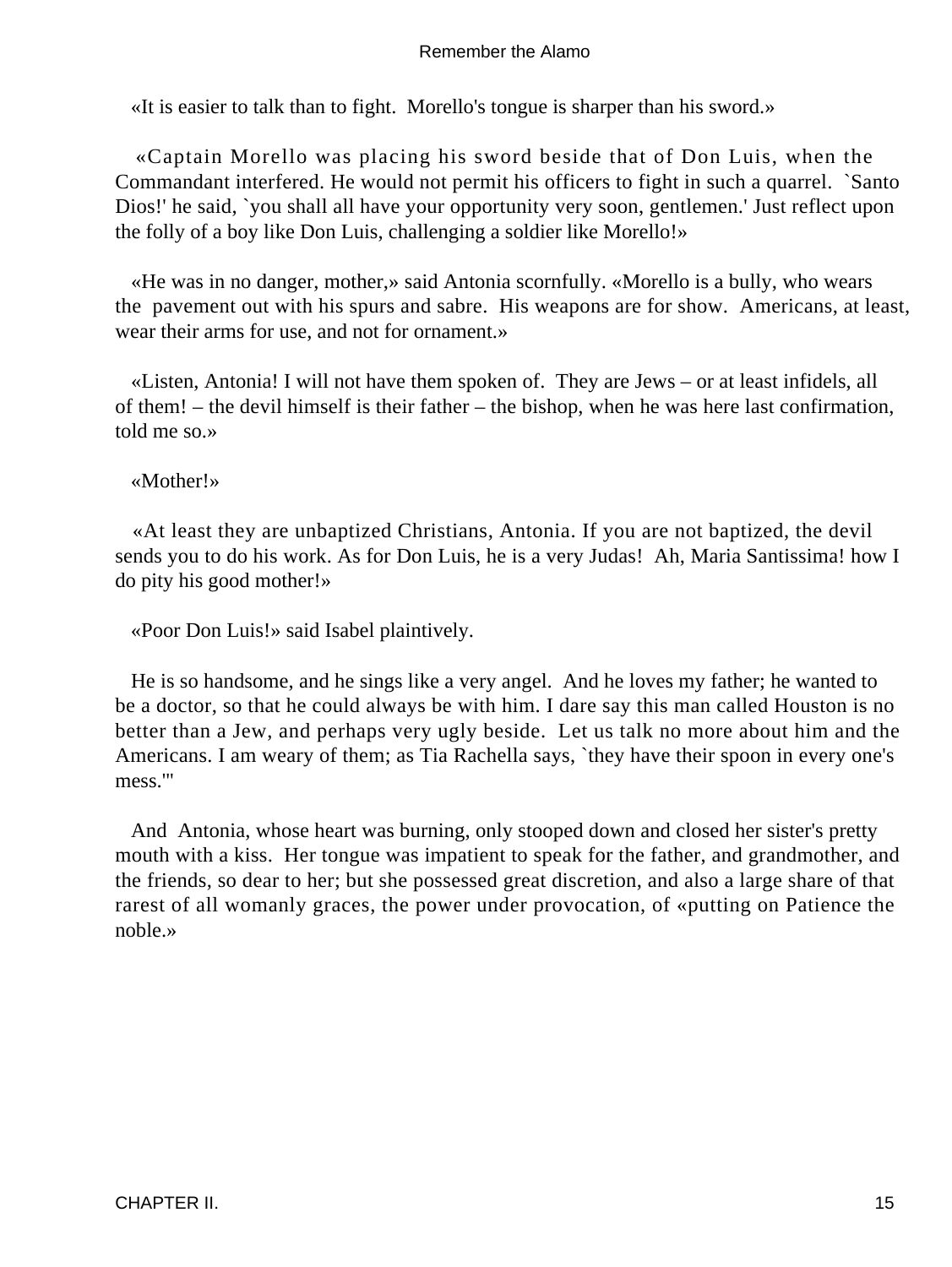# **[CHAPTER III.](#page-189-0)**

# *B*UILDERS **Of the commonwealth.**

 «Methinks I see in my mind a noble and puissant nation rousing herself like a strong man after sleep and shaking her invincible locks. Methinks I see her as an eagle mewing her mighty youth and kindling her undazzled eye in the full mid− day beam.» – **Milton.**

 «And from these grounds, concluding as we doe, Warres causes diuerse, so by consequence Diuerse we must conclude their natures too: For war proceeding from Omnipotence, No doubt is holy, wise, and without error; The sword, of justice and of sin, the terror.» – **Lord brooke.**

 It is the fashion now to live for the present but the men of fifty years ago, the men who builded the nation, they reverenced the past, and therefore they could work for the future. As Robert Worth rode through the streets of San Antonio that afternoon, he was thinking, not of his own life, but of his children's and of the generations which should come after them.

The city was flooded with sunshine, and crowded with a pack–train going to Sonora; the animals restlessly protesting against the heat and flies; their Mexican drivers in the pulqueria, spending their last peso with their compadres, or with the escort of soldiers which was to accompany them – a little squad of small, lithe men, with round, yellow, beardless faces, bearing in a singular degree the stamp of being native to the soil. Their lieutenant, a gorgeously clad officer with a very distinguished air, was coming slowly down the street to join them. He bowed, and smiled pleasantly to the doctor as he passed him, and then in a few moments the word of command and the shouting of men and the clatter of hoofs invaded the enchanted atmosphere like an insult.

 But the tumult scarcely jarred with the thoughts of his mind. They had been altogether of war and rumors of war. Every hour that subtile consciousness of coming events, which makes whole communities at times prescient, was becoming stronger. «If the powers of the air have anything to do with the destinies of men,» he muttered, «there must be unseen battalions around me. The air I am breathing is charged with the feeling of battle.»

 After leaving the city there were only a few Mexican huts on the shady road leading to his own house. All within them were asleep, even the fighting cocks tied outside were dozing on their perches. He was unusually weary, he had been riding since dawn, and his heart had not been in sympathy with his body, it had said no good cheer to it, whispered no word of courage or promise.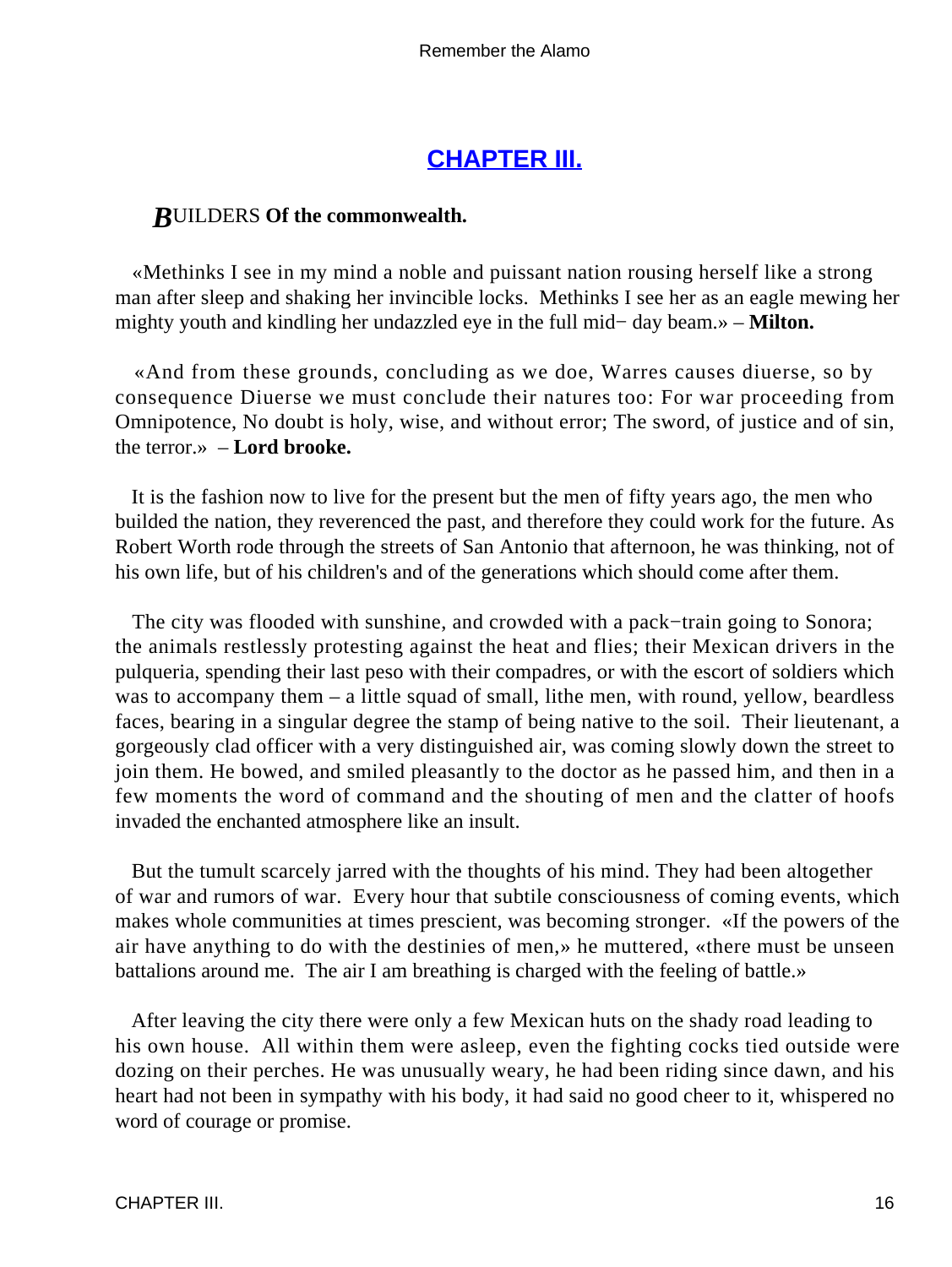All at once his physical endurance seemed exhausted, and he saw the white wall and arched gateway of his garden and the turrets of his home with an inexpressible relief. But it was the hour of siesta, and he was always careful not to let the requirements of his profession disturb his household. So he rode quietly to the rear, where he found a peon nodding within the stable door. He opened his eyes unnaturally wide, and rose to serve his master.

«See thou rub the mare well down, and give her corn and water.»

«To be sure, Senior, that is to be done. A stranger has been here to−day; an American.»

«What did he say to thee?»

«That he would call again, Senor.»

 The incident was not an unusual one, and it did not trouble the doctor's mind. There was on the side of the house a low extension containing two rooms. These rooms belonged exclusively to him. One was his study, his office, his covert, the place to which he went when he wanted to be alone with his own soul. There were a bed and bath and refreshments in the other room. He went directly to it, and after eating and washing, fell into a profound sleep.

 At the hour before Angelus the house was as noisy and busy as if it had been an inn. The servants were running hither and thither, all of them expressing themselves in voluble Spanish. The cooks were quarrelling in the kitchen. Antonia was showing the table men, as she had to do afresh every day, how to lay the cloth and serve the dishes in the American fashion. When the duty was completed, she went into the garden to listen for the Angelus. The young ladies of to−day would doubtless consider her toilet frightfully unbecoming; but Antonia looked lovely in it, though but a white muslin frock, with a straight skirt and low waist and short, full sleeves. It was confined by a blue belt with a gold buckle, and her feet were in sandalled slippers of black satin.

 The Angelus tolled, and the thousands of Hail Maries! which blended with its swinging vibrations were uttered, and left to their fate, as all spoken words must be. Antonia still observed the form. It lent for a moment a solemn beauty to her face. She was about to re−enter the house, when she saw a stranger approaching it. He was dressed in a handsome buckskin suit, and a wide Mexican hat, but she knew at once that he was an American, and she waited to receive him.

 As soon as he saw her, he removed his hat and approached with it in his hand. Perhaps he was conscious that the act not only did homage to womanhood, but revealed more perfectly a face of remarkable beauty and nobility. For the rest, he was very tall, powerfully built, elegantly proportioned, and his address had the grace and polish of a cultured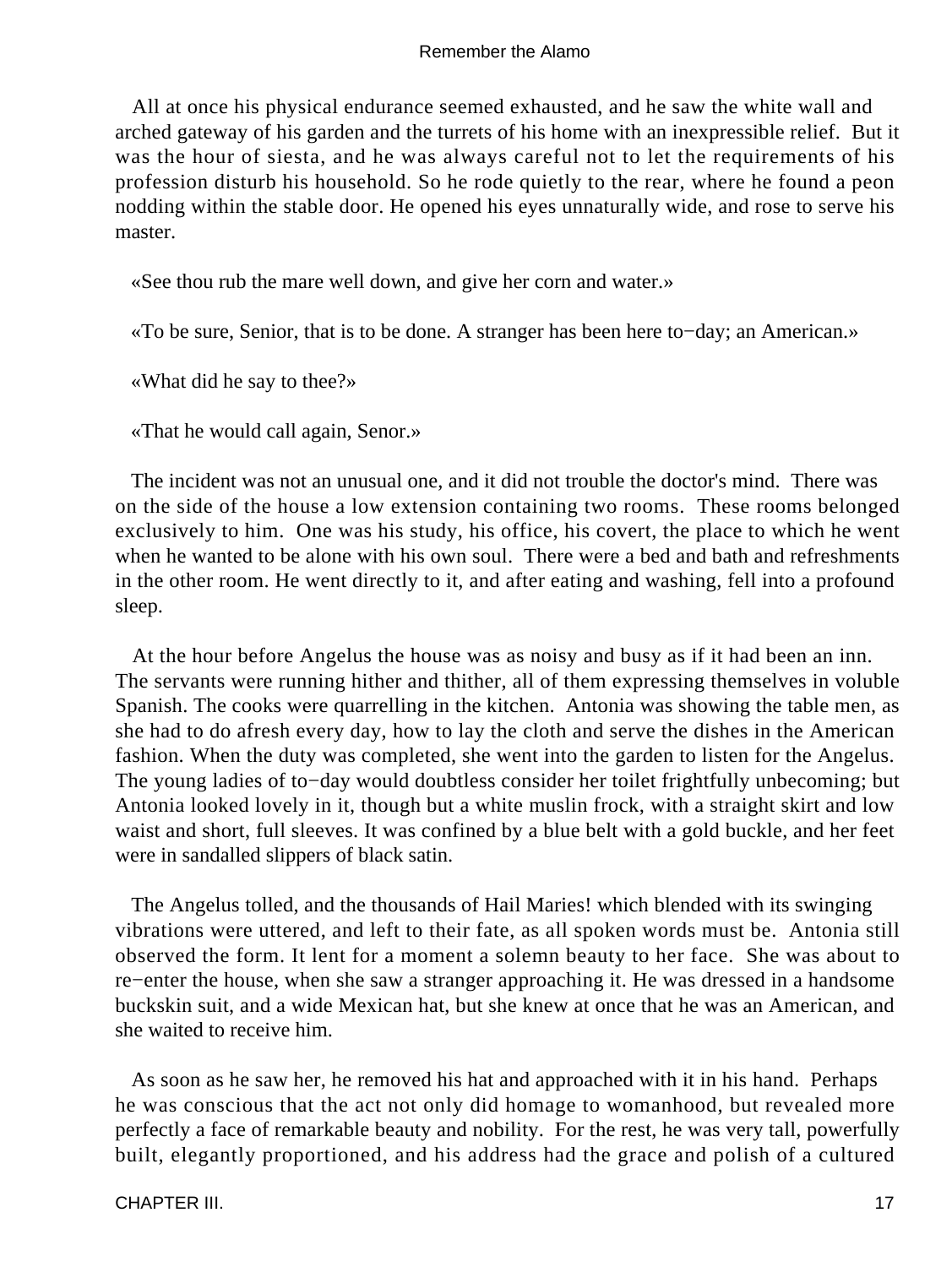gentleman.

«I wish to see Dr. Worth, Dona.»

 With a gentle inclination of the head, she led him to the door of her father's office. She was the only one in the Doctor's family at all familiar with the room. The Senora said so many books made her feel as if she were in a church or monastery; she was afraid to say anything but paternosters in it. Isabel cowered before the poor skeleton in the corner, and the centipedes and snakes that filled the bottles on the shelves. There was not a servant that would enter the room.

 But Antonia did not regard books as a part of some vague spiritual power. She knew the history of the skeleton. She had seen the death of many of those «little devils» corked up in alcohol. She knew that at this hour, if her father were at home he was always disengaged, and she opened the door fearlessly, saying, «Father, here is a gentleman who wishes to see you.»

 The doctor had quite refreshed himself, and, in a house−suit of clean, white linen, was lying on a couch reading. He arose with alacrity, and with his pleasant smile seemed to welcome the intruder, as he stepped behind him and closed the door. Antonia had disappeared. They were quite alone.

«You are Doctor Robert Worth, sir?»

Their eyes met, their souls knew each other.

«And you are Sam Houston?»

 The questions were answered in a hand grip, a sympathetic smile on both faces – the freemasonry of kindred spirits.

 «I have a letter from your son Thomas, doctor, and I think, also, that you will have something to say to me, and I to you.»

 The most prudent of patriots could not have resisted this man. He had that true imperial look which all born rulers of men possess – that look that half coerces, and wholly persuades. Robert Worth acknowledged its power by his instant and decisive answer.

 «I have, indeed, much to say to you. We shall have dinner directly, then you will give the night to me?»

 After a short conversation he led him into the sala and introduced him to Antonia. He himself had to prepare the Senora for her visitor, and he had a little quaking of the heart as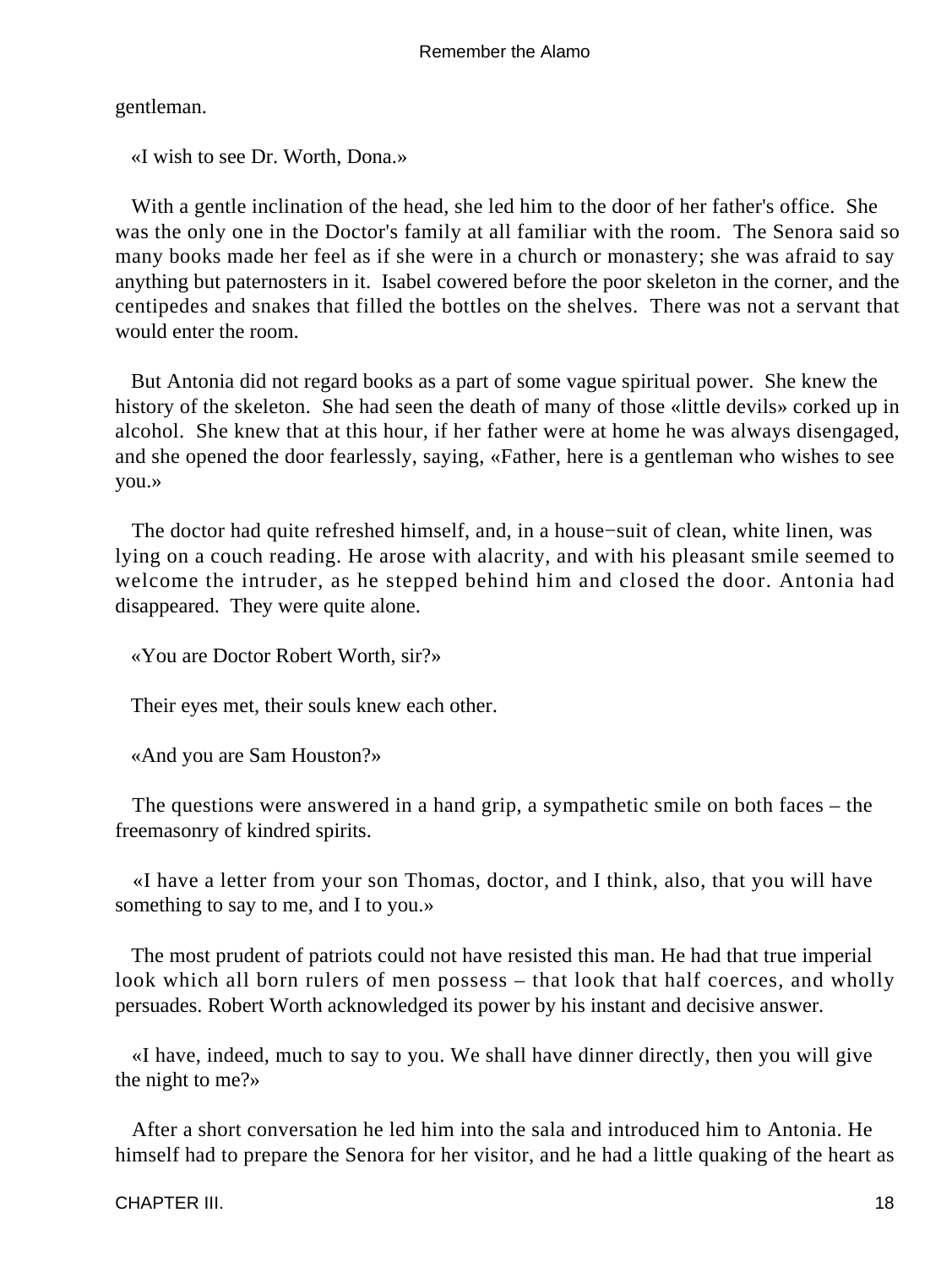he entered her room. She was dressed for dinner, and turned with a laughing face to meet him.

 «I have been listening to the cooks quarrelling over the olla, Roberto. But what can my poor Manuel say when your Irishwoman attacks him. Listen to her! `Take your dirty stew aff the fire then! Shure it isn't fit for a Christian to ate at all!'»

«I hope it is, Maria, for we have a visitor to−night.»

«Who, then, my love?»

«Mr. Houston.»

«Sam Houston? Holy Virgin of Guadalupe preserve us! I will not see the man.»

 «I think you will, Maria. He has brought this letter for you from our son Thomas; and he has been so kind as to take charge of some fine horses, and sell them well for him in San Antonio. When a man does us a kindness, we should say thank you.»

 «That is truth, if the man is not the Evil One. As for this Sam Houston, you should have heard what was said of him at the Valdez's.»

«I did hear. Everything was a lie.»

«But he is a very common man.»

 «Maria, do you call a soldier, a lawyer, a member of the United States Congress, a governor of a great State like Tennessee, a common man? Houston has been all of these things.»

 «It is, however, true that he has lived with Indians, and with those Americans, who are bad, who have no God, who are infidels, and perhaps even cannibals. If he is a good man, why does he live with bad men? Not even the saints could do that. A good man should be in his home. Why does he not stay at home.»

 «Alas! Maria, that is a woman's fault. He loved a beautiful girl. He married her. My dear one, she did not bless his life as you have blessed mine. No one knows what his sorrow was, for he told no one. And he never blamed her, only he left his high office and turned his back forever on his home.»

«Ah! the cruel woman. Holy Virgin, what hard hearts thou hast to pray for!»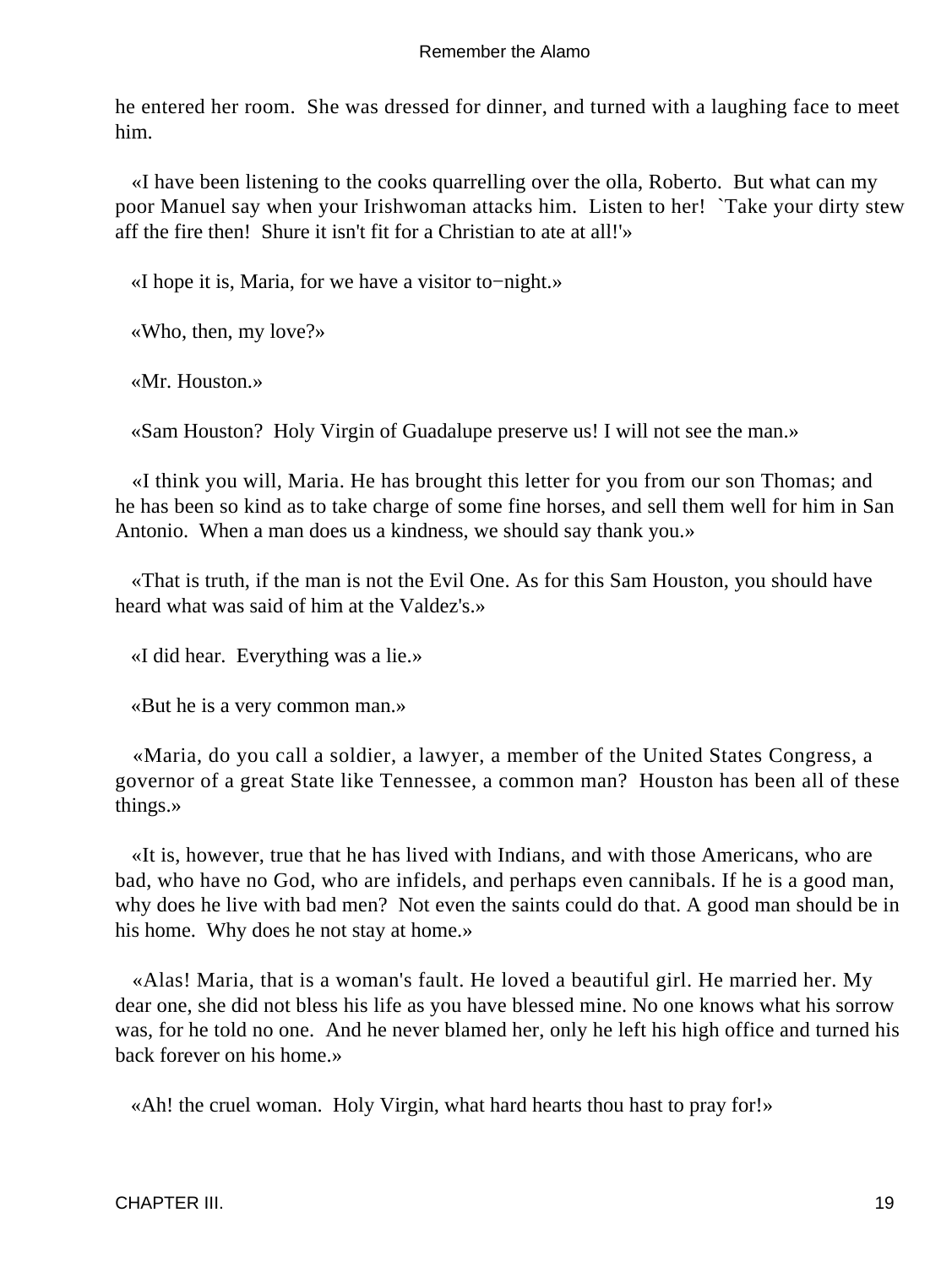«Come down and smile upon him, Maria. I should like him to see a high−born Mexican lady. Are they not the kindest and fairest among all God's women? I know, at least, Maria, that you are kind and fair»; and he took her hands, and drew her within his embrace.

 What good wife can resist her husband's wooing? Maria did not. She lifted her face, her eyes shone through happy tears, she whispered softly: «My Robert, it is a joy to please you. I will be kind; I will be grateful about Thomas. You shall see that I will make a pleasant evening.»

 So the triumphant husband went down, proud and happy, with his smiling wife upon his arm. Isabel was already in the room. She also wore a white frock, but her hair was pinned back with gold butterflies, and she had a beautiful golden necklace around her throat. And the Senora kept her word. She paid her guest great attention. She talked to him of his adventures with the Indians. She requested her daughters to sing to him. She told him stories of the old Castilian families with which she was connected, and described her visit to New Orleans with a great deal of pleasant humor. She felt that she was doing herself justice; that she was charming; and, consequently, she also was charmed with the guest and the occasion which had been so favorable to her.

 After the ladies had retired, the doctor led his visitor into his study. He sat down silently and placed a chair for Houston. Both men hesitated for a moment to open the conversation. Worth, because he was treading on unknown ground; Houston, because he did not wish to force, even by a question, a resolution which he felt sure would come voluntarily.

 The jar of tobacco stood between them, and they filled their pipes silently. Then Worth laid a letter upon the table, and said: «I unstand{sic} from this, that my son Thomas thinks the time has come for decisive action.»

 «Thomas Worth is right. With such souls as his the foundation of the state must be laid.»

 «I am glad Thomas has taken the position he has; but you must remember, sir, that he is unmarried and unembarrassed by many circumstances which render decisive movement on my part a much more difficult thing. Yet no man now living has watched the Americanizing of Texas with the interest that I have.»

«You have been long on the watch, sir.»

 «I was here when my countrymen came first, in little companies of five or ten men. I saw the party of twenty, who joined the priest Hidalgo in eighteen hundred and ten, when Mexico made her first attempt to throw off the Spanish yoke.»

«An unsuccessful attempt.»

CHAPTER III. 20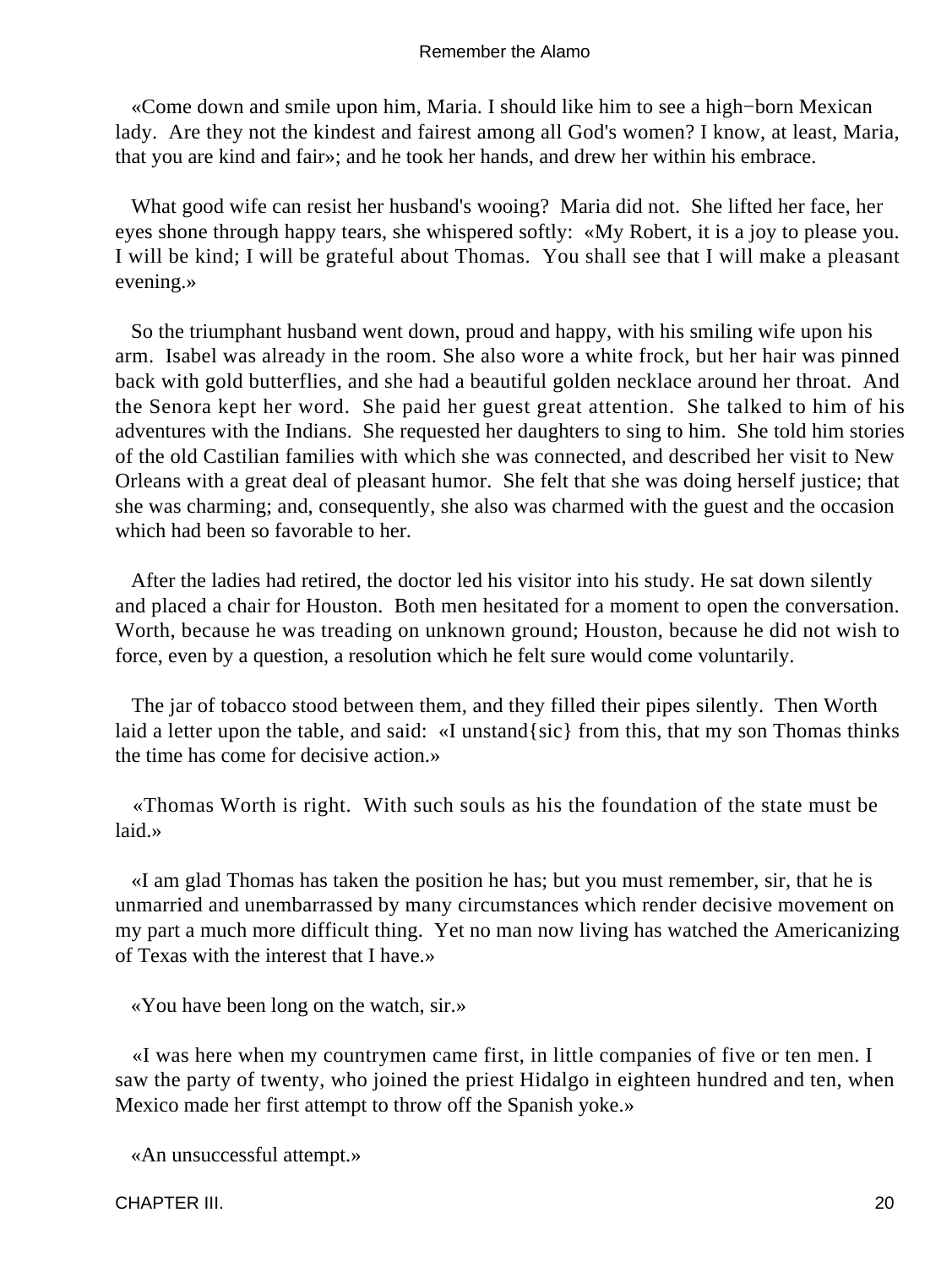«Yes. The next year I made a pretended professional journey to Chihuahua, to try and save their lives. I failed. They were shot with Hidalgo there.»

«Yet the strife for liberty went on.»

 "It did. Two years afterwards, Magee and Bernardo, with twelve hundred Americans, raised the standard of independence on the Trinity River. I saw them them{sic} take this very city, though it was ably defended by Salcedo. They fought like heroes. I had many of the wounded in my house. I succored them with my purse.

«It was a great deed for a handful of men.»

 «The fame of it brought young Americans by hundreds here. To a man they joined the Mexican party struggling to free themselves from the tyranny of old Spain. I do not think any one of them received money. The love of freedom and the love of adventure were alike their motive and their reward.»

«Mexico owed these men a debt she has forgotten.»

 «She forgot it very quickly. In the following year, though they had again defended San Antonio against the Spaniards, the Mexicans drove all the Americans out of the city their rifles had saved.»

«You were here; tell me the true reason.»

 «It was not altogether ingratitude. It was the instinct of self−preservation. The very bravery of the Americans made the men whom they had defended hate and fear them; and there was a continual influx of young men from the States. The Mexicans said to each other: `There is no end to these Americans. Very soon they will make a quarrel and turn their arms against us. They do not conform to our customs, and they will not take an order from any officer but their own.'»

 Houston smiled. «It is away the Saxon race has,» he said. «The old Britons made the same complaint of them. They went first to England to help the Britons fight the Romans, and they liked the country so well, they determined to stay there. If I remember rightly the old Britons had to let them do so.»

 «It is an old political situation. You can go back to Genesis and find Pharaoh arguing about the Jews in the same manner.»

«What happened after this forcible expulsion of the American element from Texas?»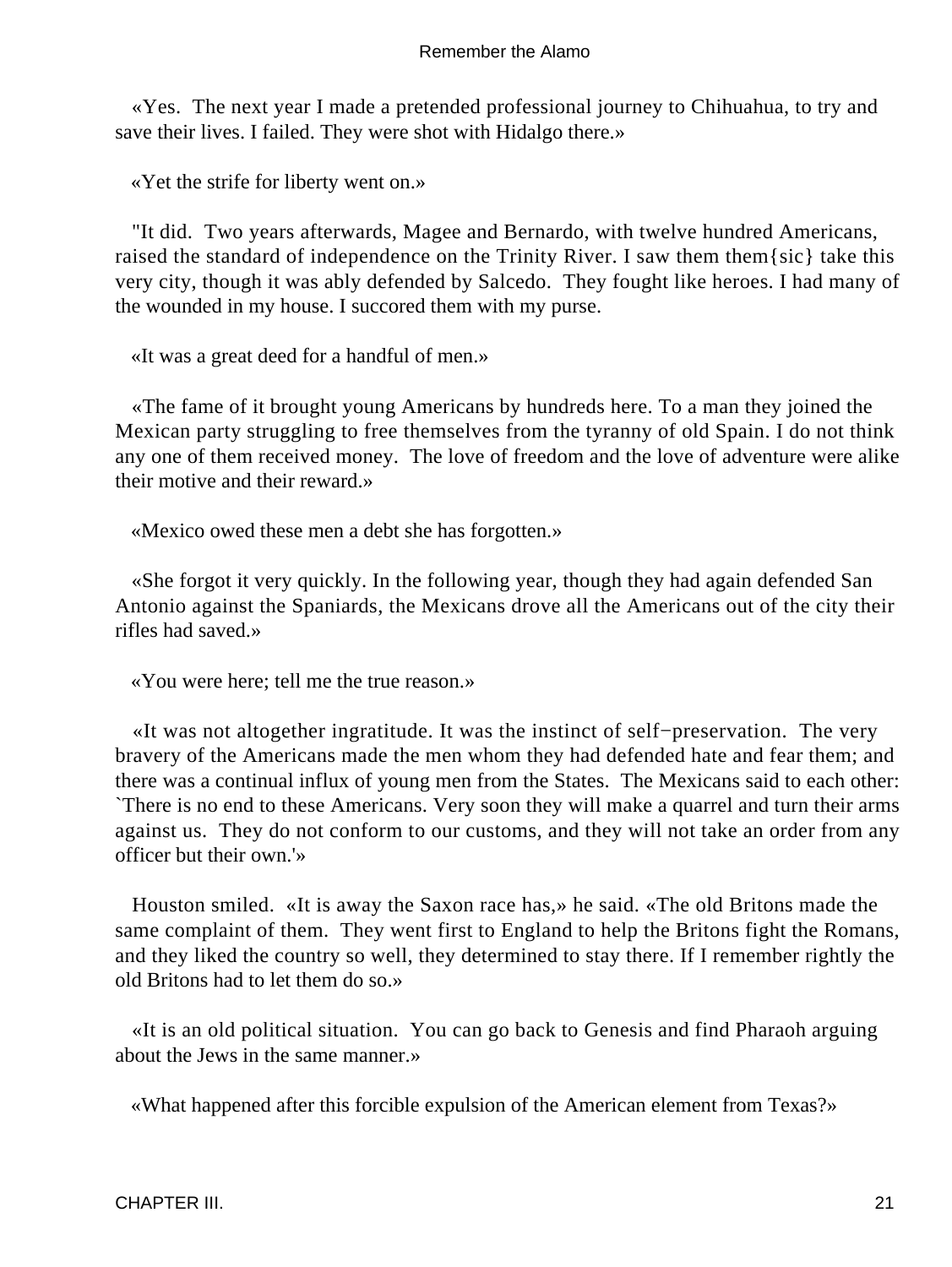«Mexican independence was for a time abandoned, and the Spanish viceroys were more tyrannical than ever. But Americans still came, though they pursued different tactics. They bought land and settled on the great rivers. In eighteen twenty−one, Austin, with the permission of the Spanish viceroy in Mexico, introduced three hundred families.»

«That was a step in the right direction; but I am astonished the viceroy sanctioned it.»

 «Apodoca, who was then viceroy, was a Spaniard of the proudest type. He had very much the same contempt for the Mexicans that an old English viceroy in New York had for the colonists he was sent to govern. I dare say any of them would have permitted three hundred German families to settle in some part of British America, as far from New York as Texas is from Mexico. I do not need to tell you that Austin's colonists are a band of choice spirits, hardy working men, trained in the district schools of New England and New York – nearly every one of them a farmer or mechanic.»

«They were the very material liberty needed. They have made homes.»

 «That is the truth. The fighters who preceded them owned nothing but their horses and their rifles. But these men brought with them their wives and their children, their civilization, their inborn love of freedom and national faith. They accepted the guarantee of the Spanish government, and they expected the Spanish government to keep its promises.»

«It did not.»

 «It had no opportunity. The colonists were hardly settled when the standard of revolt against Spain was again raised. Santa Anna took the field for a republican form of government, and once more a body of Americans, under the Tennesseean, Long, joined the Mexican army.»

«I remember that, well.»

 «In eighteen twenty−four, Santa Anna, Victoria and Bravo drove the Spaniards forever from Mexico, and then they promulgated the famous constitution of eighteen twenty−four. It was a noble constitution, purely democratic and federal, and the Texan colonists to a man gladly swore to obey it. The form was altogether elective, and what particularly pleased the American element was the fact that the local government of every State was left to itself.»

 Houston laughed heartily. «Do you know, Worth,» he said, «State Rights is our political religion. The average American citizen would expect the Almighty to conform to a written constitution, and recognize the rights of mankind.»

 «I don't think he expects more than he gets, Houston. Where is there a grander constitution than is guaranteed to us in His Word; or one that more completely recognizes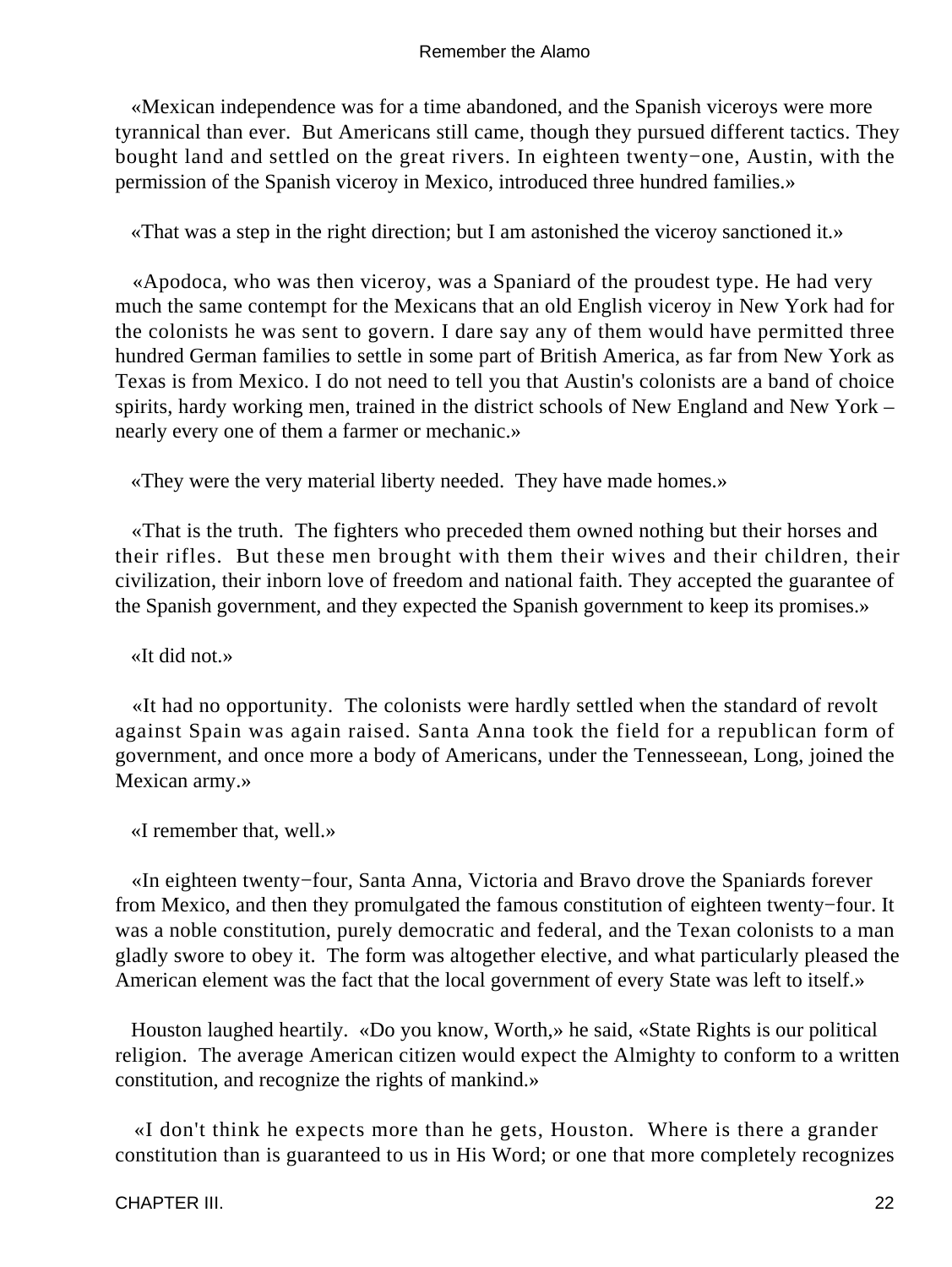the rights of all humanity?»

 «Thank you, Worth. I see that I have spoken better than I knew. I was sitting in the United States Congress, when this constitution passed, and very much occupied with the politics of Tennessee.»

 «I will not detain you with Mexican politics. It may be briefly said that for the last ten years there has been a constant fight between Pedraza, Guerrero, Bustamante and Santa Anna for the Presidency of Mexico. After so much war and misery the country is now ready to resign all the blessings the constitution of eighteen twenty−four promised her. For peace she is willing to have a dictator in Santa Anna.»

 «If Mexicans want a dictator let them bow down to Santa Anna! But do you think the twenty thousand free−born Americans in Texas are going to have a dictator? They will have the constitution of eighteen twenty−four – or they will have independence, and make their own constitution! Yes, sir!»

«You know the men for whom you speak?»

 «I have been up and down among them for two years. Just after I came to Texas I was elected to the convention which sent Stephen Austin to Mexico with a statement of our wrongs. Did we get any redress? No, sir! And as for poor Austin, is he not in the dungeons of the Inquisition? We have waited two years for an answer. Great heavens Doctor, surely that is long enough!»

«Was this convention a body of any influence?»

 «Influence! There were men there whose names will never be forgotten. They met in a log house; they wore buckskin and homespun; but I tell you, sir, they were debating the fate of unborn millions.»

«Two years since Austin went to Mexico?»

 «A two years' chapter of tyranny. In them Santa Anna has quite overthrown the republic of which we were a part. He has made himself dictator. and, because our authorities have protested against the change, they have been driven from office by a military force. I tell you, sir, the petty outrages everywhere perpetrated by petty officials have filled the cup of endurance. It is boiling over. Now, doctor, what are you going to do? Are you with us, or against us?»

 «I have told you that I have been with my countrymen always – heart and soul with them.»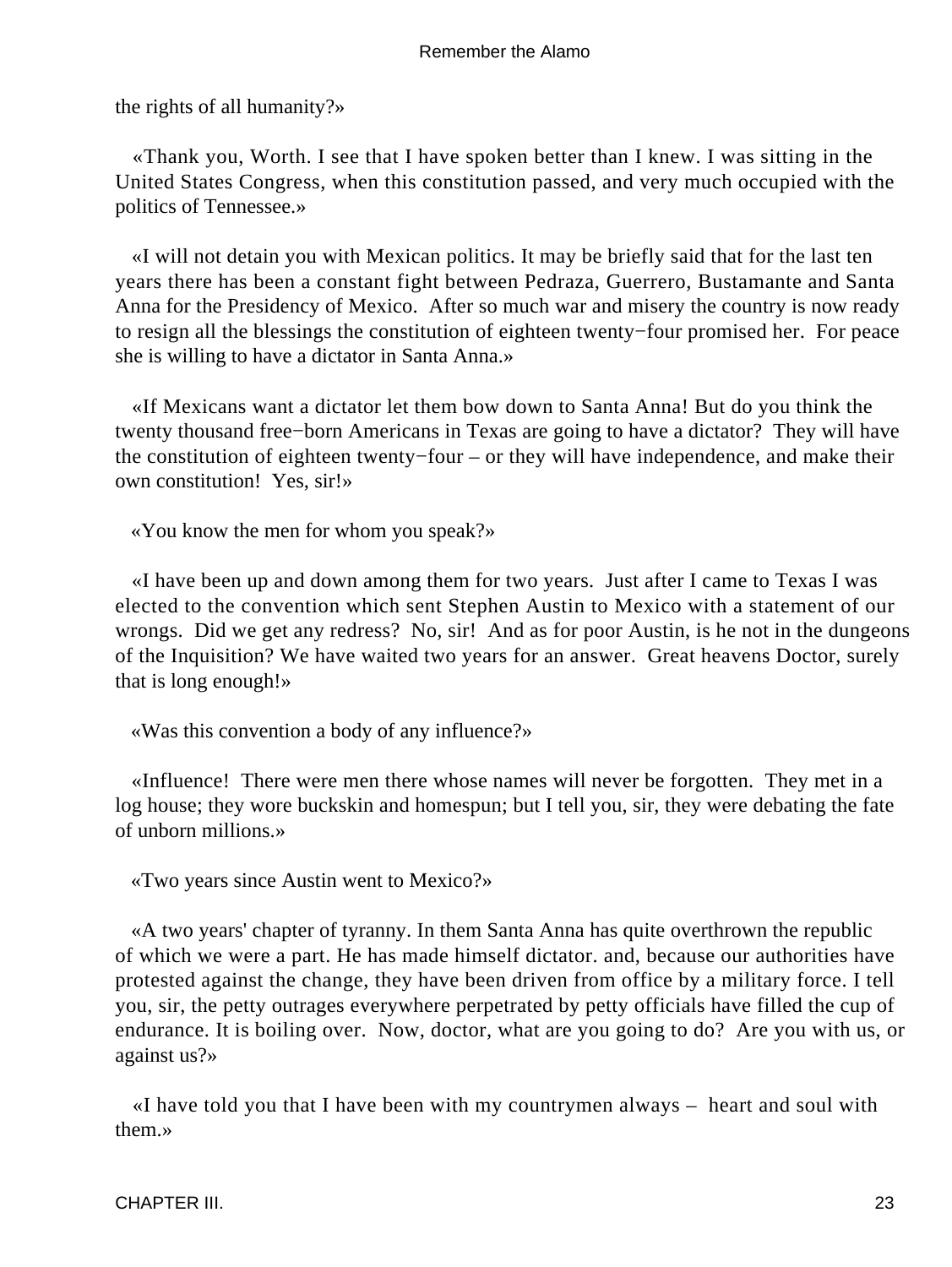The doctor spoke with some irritation, and Houston laid his closed hand hard upon the table to emphasize his reply:

 «Heart and soul! Very good! But we want your body now. You must tuck your bowie−knife and your revolvers in your belt, and take your rifle in your hand, and be ready to help us drive the Mexican force out of this very city.»

«When it comes to that I shall be no laggard.»

 But he was deathly pale, for he was suffering as men suffer who feel the sweet bonds of wife and children and home, and dread the rending of them apart. In a moment, however, the soul behind his white face made it visibly luminous. «Houston,» he said, «whenever the cause of freedom needs me, I am ready. I shall want no second call. But is it not possible, that even yet  $-\infty$ 

 «It is impossible to avert what is already here. Within a few days, perhaps to−morrow, you will hear the publication of an edict from Santa Anna, ordering every American to give up his arms.»

«What! Give up our arms! No, no, by Heaven! I will die fighting for mine, rather.»

 «Exactly. That is how every white man in Texas feels about it. And if such a wonder as a coward existed among them, he understands that he may as well die fighting Mexicans, as die of hunger or be scalped by Indians. A large proportion of the colonists depend on their rifles for their daily food. All of them know that they must defend their own homes from the Comanche, or see them perish. Now, do you imagine that Americans will obey any such order? By all the great men of seventeen seventy−five, if they did, I would go over to the Mexicans and help them to wipe the degenerate cowards out of existence!»

 He rose as he spoke; he looked like a flame, and his words cut like a sword. Worth caught fire at his vehemence and passion. He clasped his hands in sympathy as he walked with him to the door. They stood silently together for a moment on the threshold, gazing into the night. Over the glorious land the full moon hung, enamoured. Into the sweet, warm air mockingbirds were pouring low, broken songs of ineffable melody. The white city in the mystical light looked like an enchanted city. It was so still that the very houses looked asleep.

«It is a beautiful land,» said the doctor.

 «It is worthy of freedom,» answered Houston. Then he went with long, swinging steps down the garden, and into the shadows beyond, and Worth turned in and closed the door.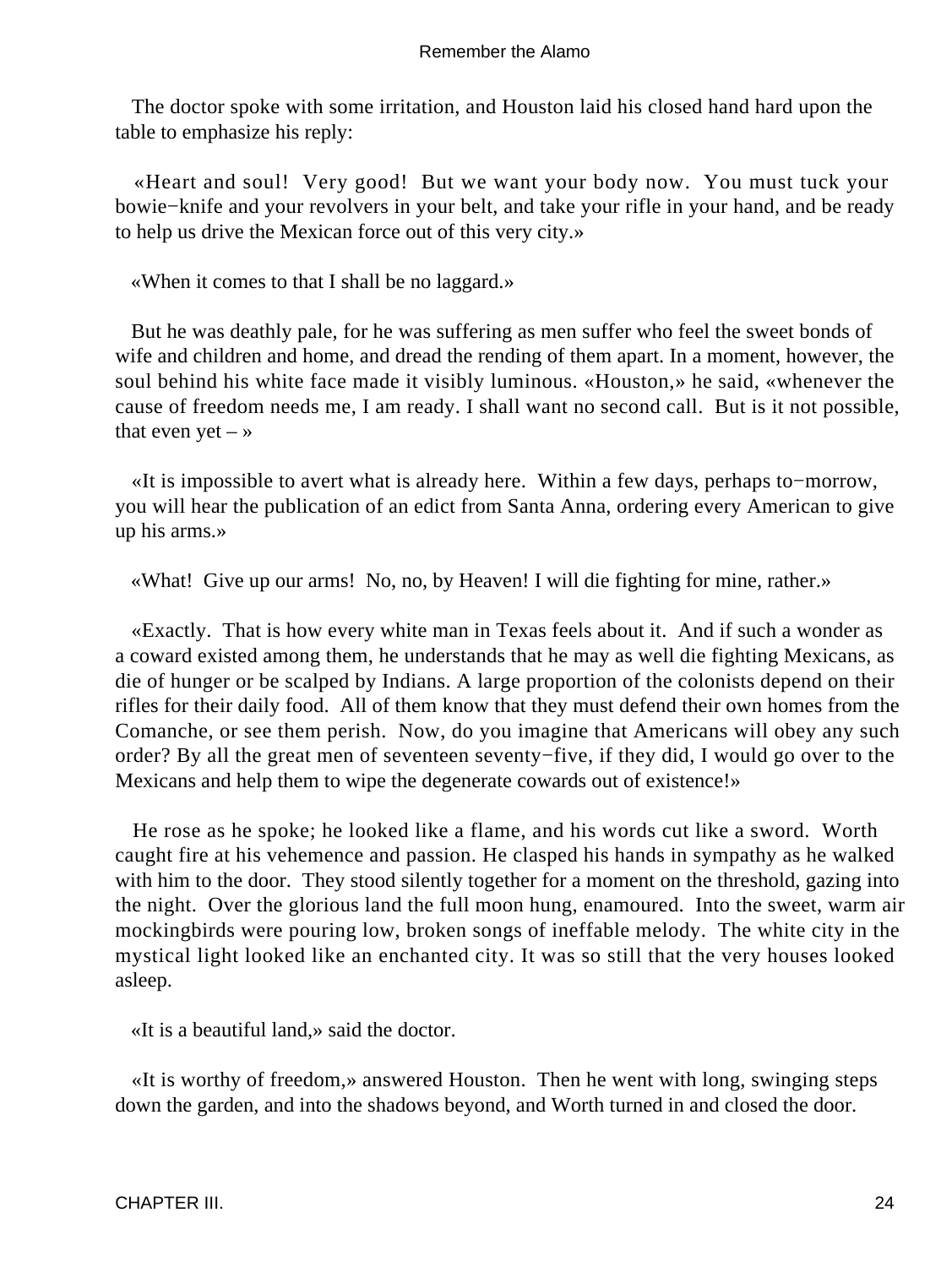He had been watching for this very hour for twenty years; and yet he found himself wholly unprepared for it. Like one led by confused and uncertain thoughts, he went about the room mechanically locking up his papers, and the surgical instruments he valued so highly. As he did so he perceived the book he had been reading when Houston entered. It was lying open where he had laid it down. A singular smile flitted over his face. He lifted it and carried it closer to the light. It was his college Cicero.

 «I was nineteen years old when I marked that passage,» he said; "and I do not think I have ever read it since, until to− night. I was reading it when Houston came into the room. Is it a message, I wonder? –

 «`But when thou considerest everything carefully and thoughtfully; of all societies none is of more importance, none more dear, than that which unites us with the commonwealth. Our parents, children, relations and neighbors are dear, but our fatherland embraces the whole round of these endearments. In its defence, who would not dare to die, if only he could assist it?»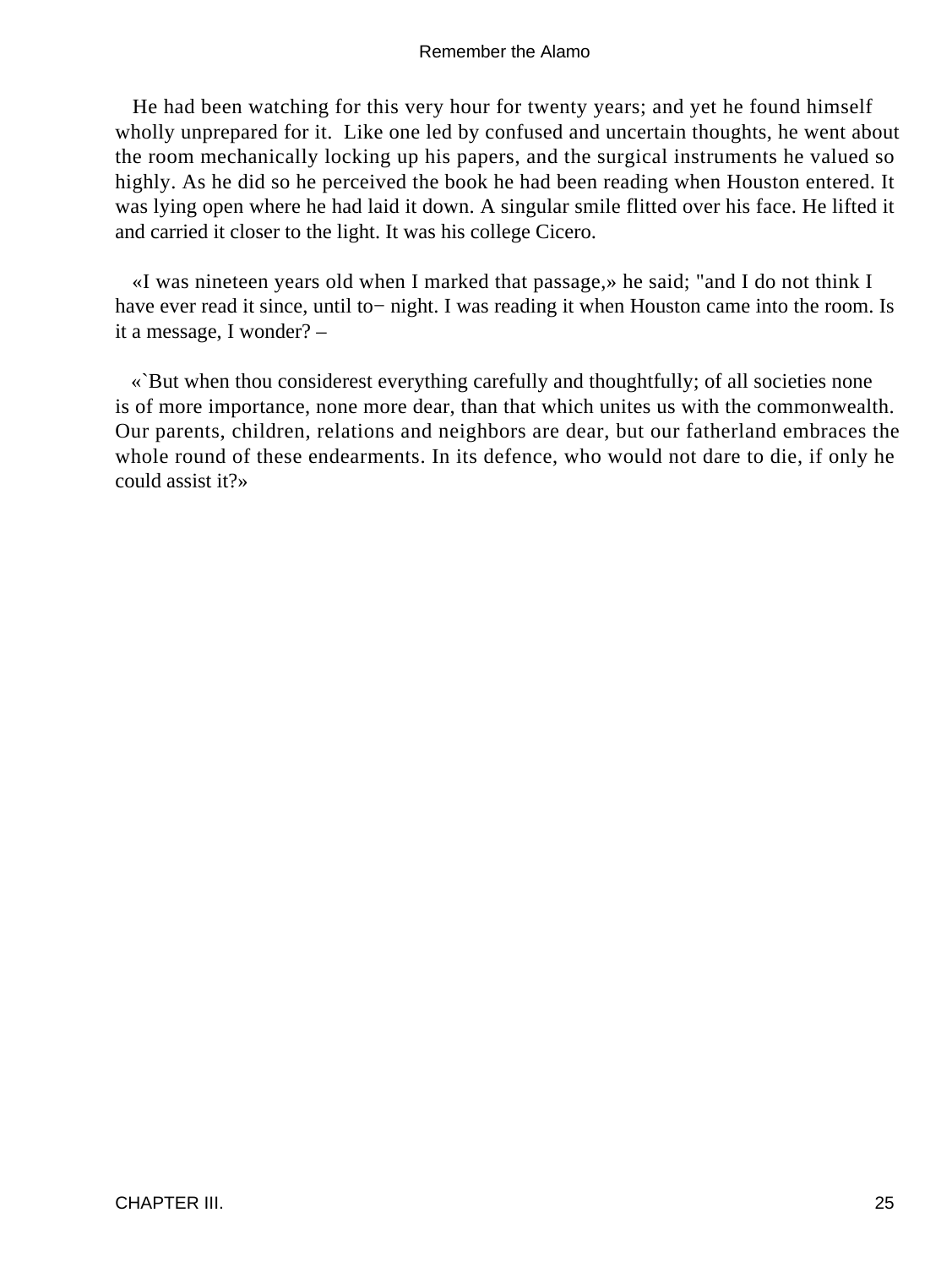# **[CHAPTER IV.](#page-189-0)**

# *T*HE **Shining bands of love.**

 «O blest be he! O blest be he! Let him all blessings prove, Who made the chains, the shining chains, The holy chains of love!» – Spanish Ballad.

*"If you love a lady bright,* 

 Seek, and you shall find a way All that love would say, to say If you watch the occasion right." – Spanish Ballad.

 In the morning Isabel took breakfast with her sister. This was always a pleasant event to Antonia. She petted Isabel, she waited upon her, sweetened her chocolate, spread her cakes with honey, and listened to all her complaints of Tia Rachela. Isabel came gliding in when Antonia was about half way through the meal. Her scarlet petticoat was gorgeous, her bodice white as snow, her hair glossy as a bird's wing, but her lips drooped and trembled, and there was the shadow of tears in her eyes. Antonia kissed their white fringed lids, held the little form close in her arms, and fluttered about in that motherly way which Isabel had learned to demand and enjoy.

«What has grieved you this morning, little dove?»

 «It is Tia Rachela, as usual. The cross old woman! She is going to tell mi madre something. Antonia, you must make her keep her tongue between her teeth. I promised her to confess to Fray Ignatius, and she said I must also tell mi madre. I vowed to say twenty Hail Marias and ten Glorias, and she said `I ought to go back to the convent.'»

«But what dreadful thing have you been doing, Iza?»

Iza blushed and looked into her chocolate cup, as she answered slowly:  $\ll I$  gave – a – flower – away. Only a suchil flower, Antonia, that  $-I$  – wore – at – my – breast – last – night.»

«Whom did you give it to, Iza?»

 Iza hesitated, moved her chair close to Antonia, and then hid her face on her sister's breast.

«But this is serious, darling. Surely you did not give it to Senor Houston?»

CHAPTER IV. 26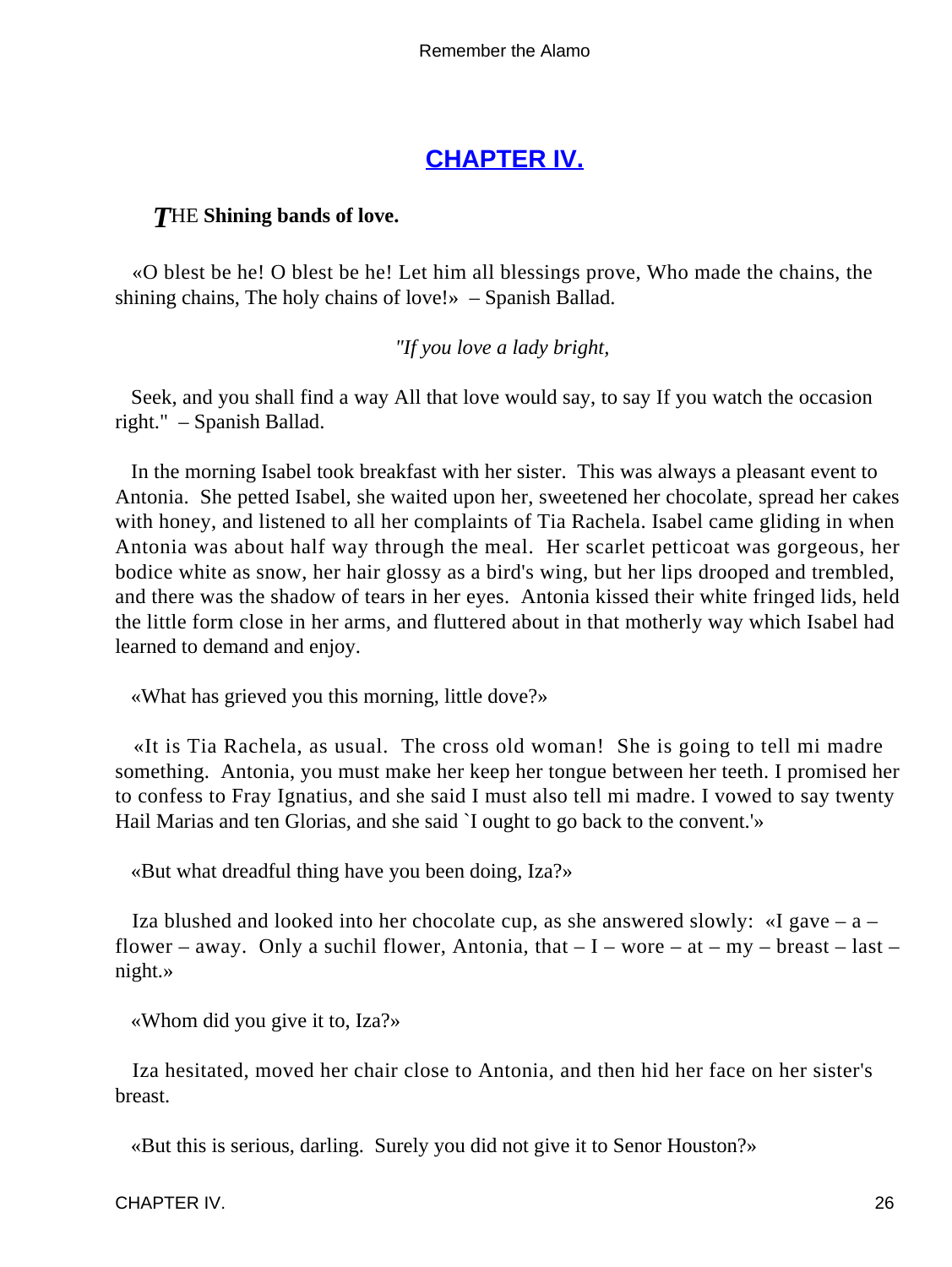«Could you think I was so silly? When madre was talking to him last night, and when I was singing my pretty serenade, he heard nothing at all. He was thinking his own thoughts.»

«Not to Senor Houston? Who then? Tell me, Iza.»

 $\angle$ To – Don Luis.»

«Don Luis! But he is not here. He went to the Colorado.»

 «How stupid are you, Antonia! In New York they did not teach you to put this and that together. As soon as I saw Senor Houston, I said to myself: `Don Luis was going to him; very likely they have met each other on the road; very likely Don Luis is back in San Antonio. He would not want to go away without bidding me good−by,' and, of course, I was right.»

«But when did you see him last night? You never left the room.»

 So many things are possible. My heart said to me when the talk was going on, `Don Luis is waiting under the oleanders,' and I walked on to the balcony and there he was, and he looked so sad, and I dropped my suchil flower to him; and Rachela saw me, for I think she has a million eyes, – and that is the whole matter."

«But why did not Don Luis come in?»

«Mi madre forbade me to speak to him. That is the fault of the Valdez's.»

 «Then you disobeyed mi madre, and you know what Fray Ignatius and the Sisters have taught you about the fourth command.»

 "Oh, indeed, I did not think of the fourth command! A sin without intention has not penance; and consider, Antonia, I am now sixteen, and they would shut me up like a chicken in its shell. Antonia, sweet Antonia, speak to Rachela, and make your little Iza happy. Fear is so bad for me. See, I do not even care for my cakes and honey this morning.

 «I will give Rachela the blue silk kerchief I brought from New York. She will forget a great deal for that, and then, Iza, darling, you must tell Fray Ignatius of your sin, because it is not good to have an unconfessed sin on the soul.»

 «Antonia, do not say such cruel things. I have confessed to you. Fray Ignatius will give me a hard penance. Perhaps he may say to mi madre: `That child had better go back to the convent. I say so, because I have knowledge.' And now I am tired of that life; I am almost a woman, Antonia, am I not?»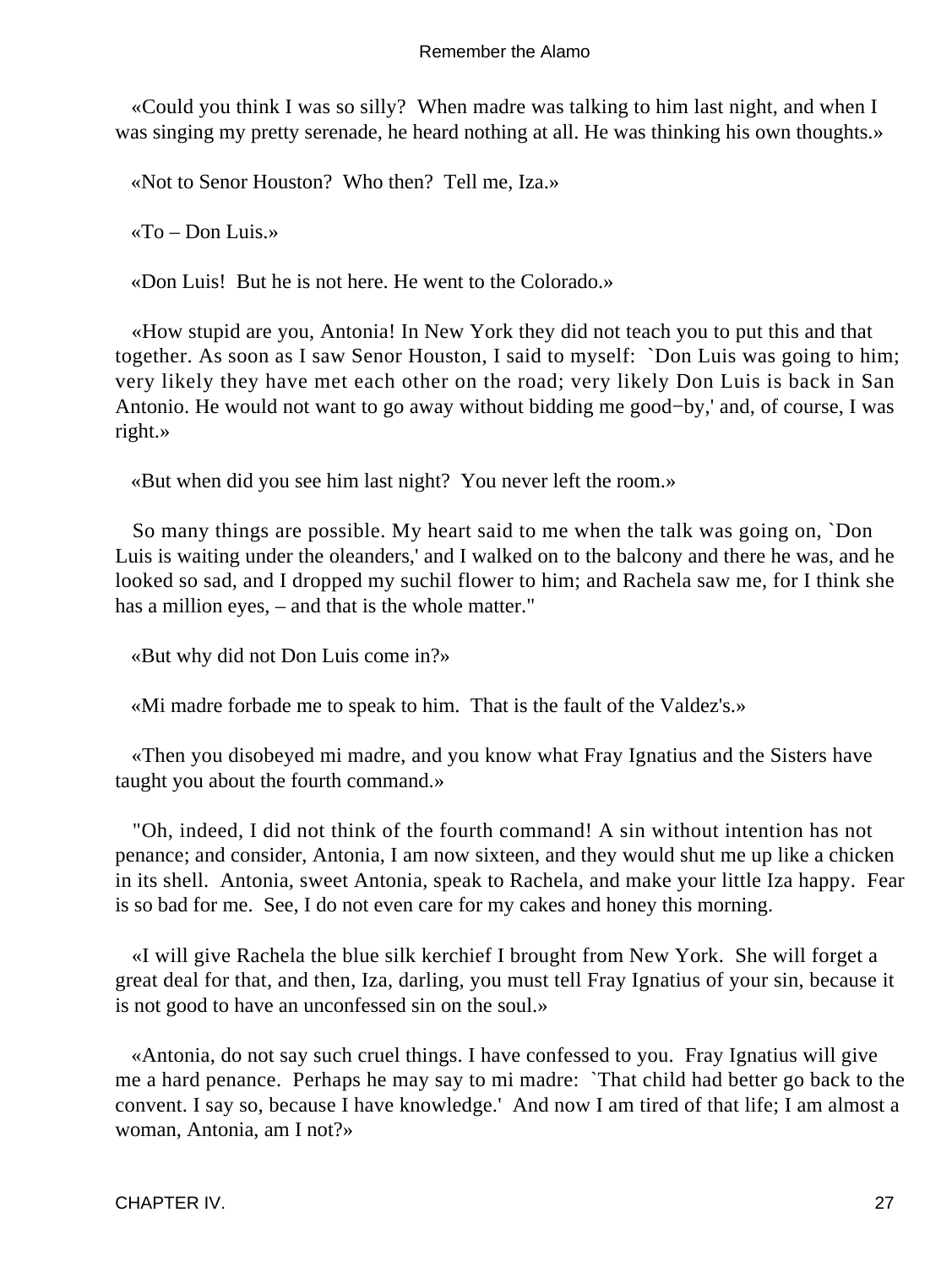Antonia looked tenderly into her face. She saw some inscrutable change there. All was the same, and all was different. She did not understand that it was in the eyes, those lookouts of the soul. They had lost the frank, inquisitive stare of childhood; they were tender and misty; they reflected a heart passionate and fearful, in which love was making himself lord of all.

 Antonia was not without experience. There was in New York a gay, handsome youth, to whom her thoughts lovingly turned. She had promised to trust him, and to wait for him, and neither silence nor distance had weakened her faith or her affection. Don Luis had also made her understand how hard it was to leave Isabel, just when he had hoped to woo and win her. He had asked her to watch over his beloved, and to say a word in his favor when all others would be condemning him.

 Her sympathy had been almost a promise, and, indeed, she thought Isabel could hardly have a more suitable lover. He was handsome, gallant, rich, and of good morals and noble family. They had been much together in their lives; their childish affection had been permitted; she felt quite sure that the parents of both had contemplated a stronger affection and a more lasting tie between them.

 And evidently Don Luis had advanced further in his suit than the Senora was aware of. He had not been able to resist the charm of secretly wooing the fresh young girl he hoped to make his wife. Their love must be authorized and sanctioned; true, he wished that; but the charm of winning the prize before it was given was irresistible. Antonia comprehended all without many words; but she took her sister into the garden, where they could be quite alone, and she sought the girl's confidence because she was sure she could be to her a loving guide.

 Isabel was ready enough to talk, and the morning was conducive to confidence. They strolled slowly between the myrtle hedges in the sweet gloom of overshadowing trees, hearing only like a faint musical confusion the mingled murmur of the city.

 «It was just here,» said Isabel. «I was walking and sitting and doing nothing at all but looking at the trees and the birds and feeling happy, and Don Luis came to me. He might have come down from the skies, I was so astonished. And he looked so handsome, and he said such words! Oh, Antonia! they went straight to my heart.»

«When was this, dear?»

 «It was in the morning. I had been to mass with Rachela. I had said every prayer with my whole heart, and Rachela told me I might stay in the garden until the sun grew hot. And as soon as Rachela was gone, Don Luis came – came just as sudden as an angel.»

«He must have followed you from mass.»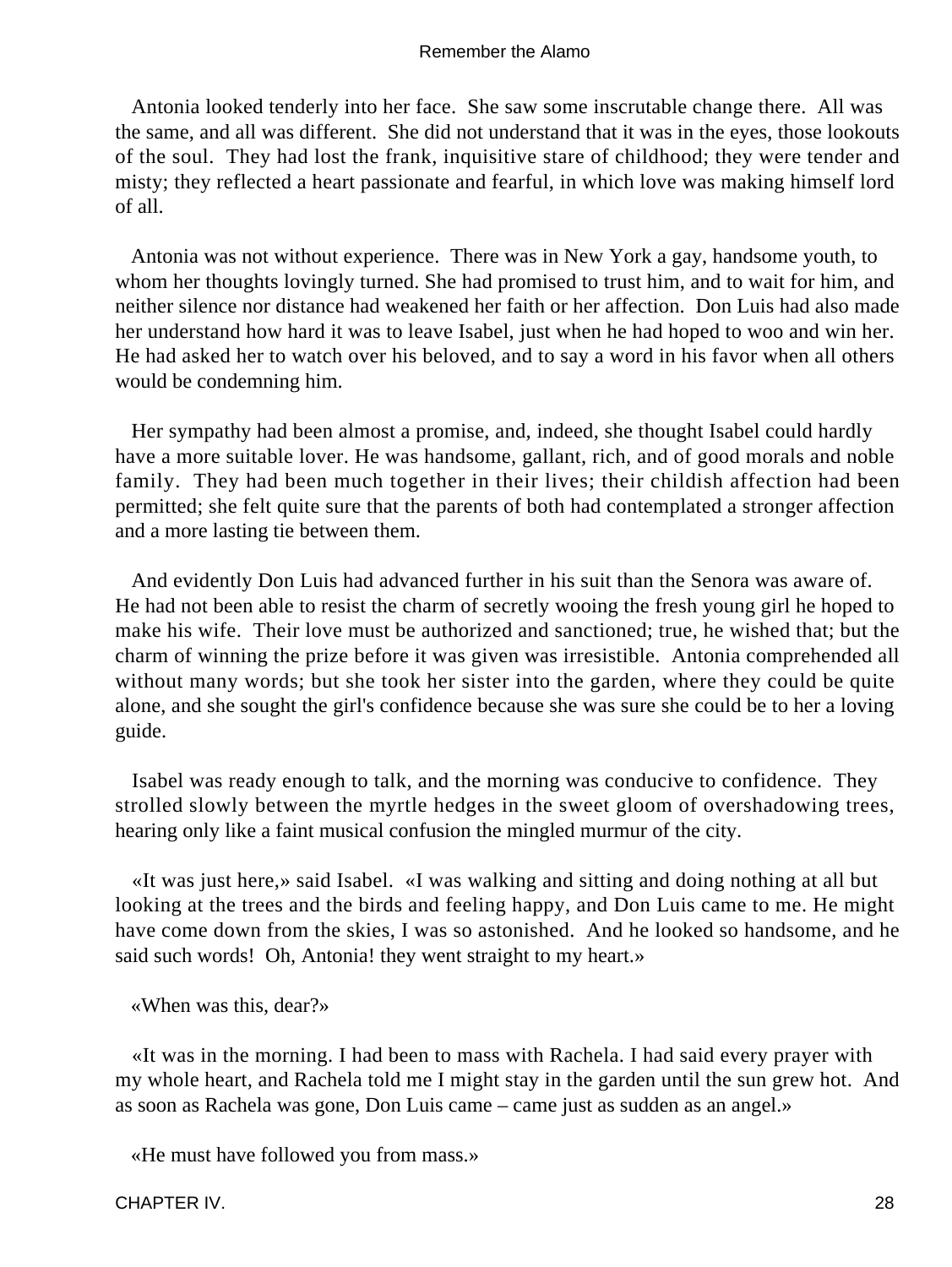«Perhaps.»

«He should not have done that.»

 «If a thing is delightful, nobody should do it. Luis said he knew that it was decided that we should marry, but that he wanted me to be his wife because I loved him. His face was shining with joy, his eyes were like two stars, he called me his life, his adorable mistress, his queen, and he knelt down and took my hands and kissed them. I was too happy to speak.»

«Oh, Iza!»

 «Very well, Antonia! It is easy to say `Oh, Iza'; but what would you have done? And reflect on this; no one, not even Rachela, saw him. So then, our angels were quite agreeable and willing. And  $I - I$  was in such joy, that I went straight in and told Holy Maria of my happiness. But when a person has not been in love, how can they know; and I see that you are going to say as Sister Sacrementa said to Lores Valdez – `You are a wicked girl, and such things are not to be spoken of!'»

 «Oh, my darling one, I am not so cruel. I think you did nothing very wrong, Iza. When love comes into your soul, it is like a new life. If it is a pure, good love, it is a kind of murder to kill it in any way.»

«It has just struck me, Antonia, that you may be in love also.»

 «When I was in New York, our brother Jack had a friend, and he loved me, and I loved him.»

«But did grandmamma let him talk to you?»

 «He came every night. We went walking and driving. In the summer we sailed upon the river; in the winter we skated upon the ice. He helped me with my lessons. He went with me to church.»

«And was grandmamma with you?»

«Very seldom. Often Jack was with us; more often we were quite alone.»

 «Holy Virgin! Who ever heard tell of such good fortune? Consuelo Ladrello had never been an hour alone with Don Domingo before they were married.»

 «A good girl does not need a duenna to watch her; that is what I think. And an American girl, pure and free, would not suffer herself to be watched by any woman, old or young. Her lover comes boldly into her home; she is too proud, to meet him in secret.»

CHAPTER IV. 29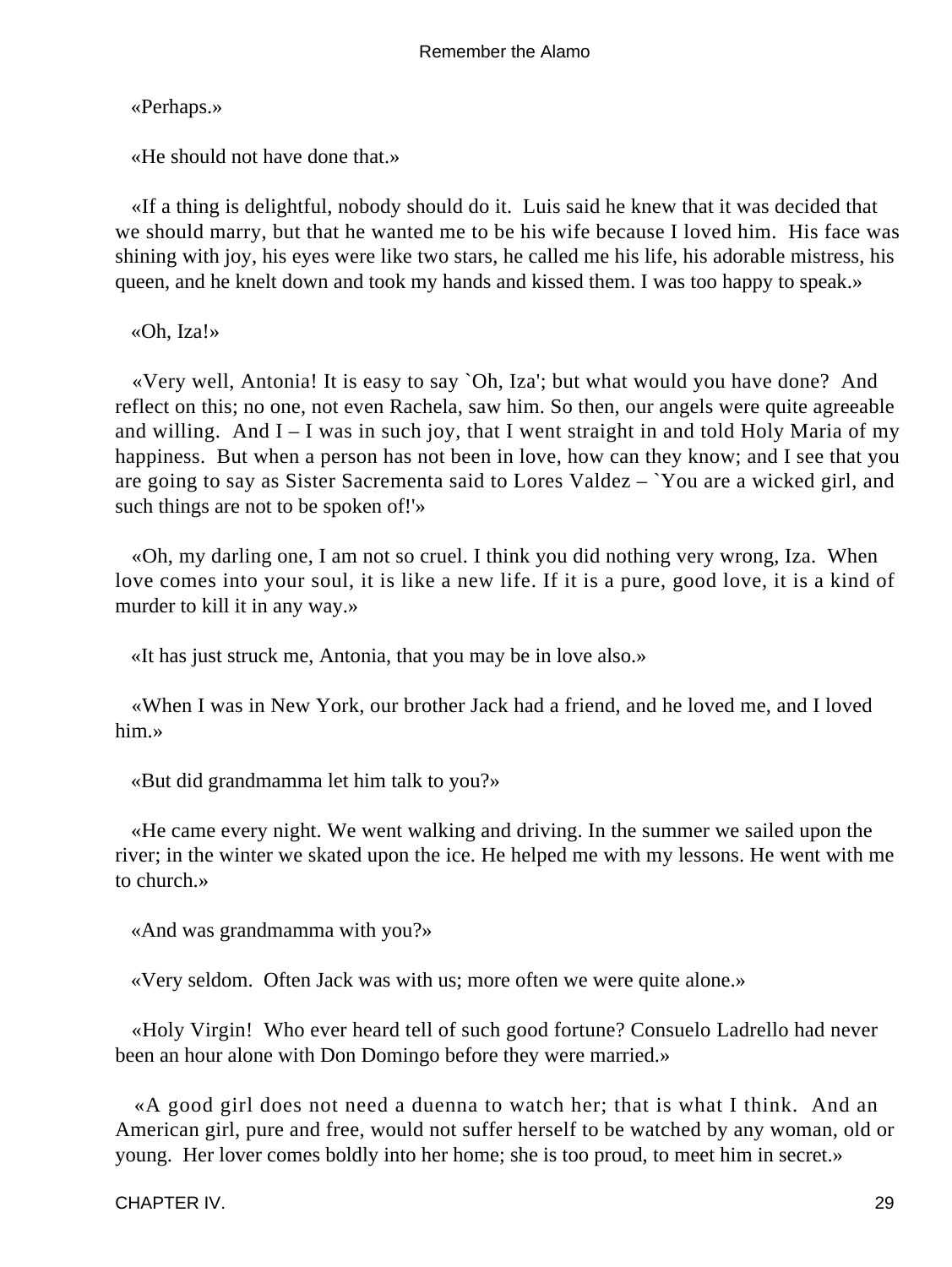«Ah! that would be a perfect joy. That is what I would like! But fancy what Rachela would say; and mi madre would cover her eyes and refuse to see me if I said such words. Believe this. It was in the spring Luis told me that he loved me, and though I have seen him often since, he has never found another moment to speak to me alone, not for one five minutes. Oh, Antonia! let me have one five minutes this afternoon! He is going away, and there is to be war, and I may never, never see him again!»

«Do not weep, little dove. How can you see him this afternoon?»

 «He will be here, in this very place, I know he will. When he put the suchil flower to his lips last night he made me understand it. This afternoon, during the hour of siesta, will you come with me? Only for five minutes, Antonia! You can manage Rachela, I am sure you can.»

 «I can manage Rachela, and you shall have one whole hour, Iza. One whole hour! Come, now, we must make a visit to our mother. She will be wondering at our delay.»

 The Senora had not yet risen. She had taken her chocolate and smoked her cigarito, but was still drowsing. «I have had a bad night, children,» she said full of dreadful dreams. It must have been that American. Yet, Holy Mother, how handsome he is! And I assure you that he has the good manners of a courtier. Still, it was an imprudence, and Senora Valdez will make some great thing of it."

 «You were in your own house, mother. What has Senora Valdez to do with the guest in it? We might as well make some great thing about Captain Morello being present at her party.»

 «I have to say to you, Antonia, that Morello is a Castilian; his family is without a cross. He has the parchments of his noble ancestry to show.»

 And Senor Houston is an American – Scotch−American, he said, last night. Pardon, my mother, but do you know what the men of Scotland are?"

 «Si!, They are monsters! Fray Ignatius has told me. They are heretics of the worst kind. It is their special delight to put to death good Catholic priests. I saw that in a book; it must be true.»

 «Oh, no, mother! It is not true! It is mere nonsense. Scotchmen do not molest priests, women, and children. They are the greatest fighters in the world.»

«Quien sabe? Who has taught you so much about these savages?»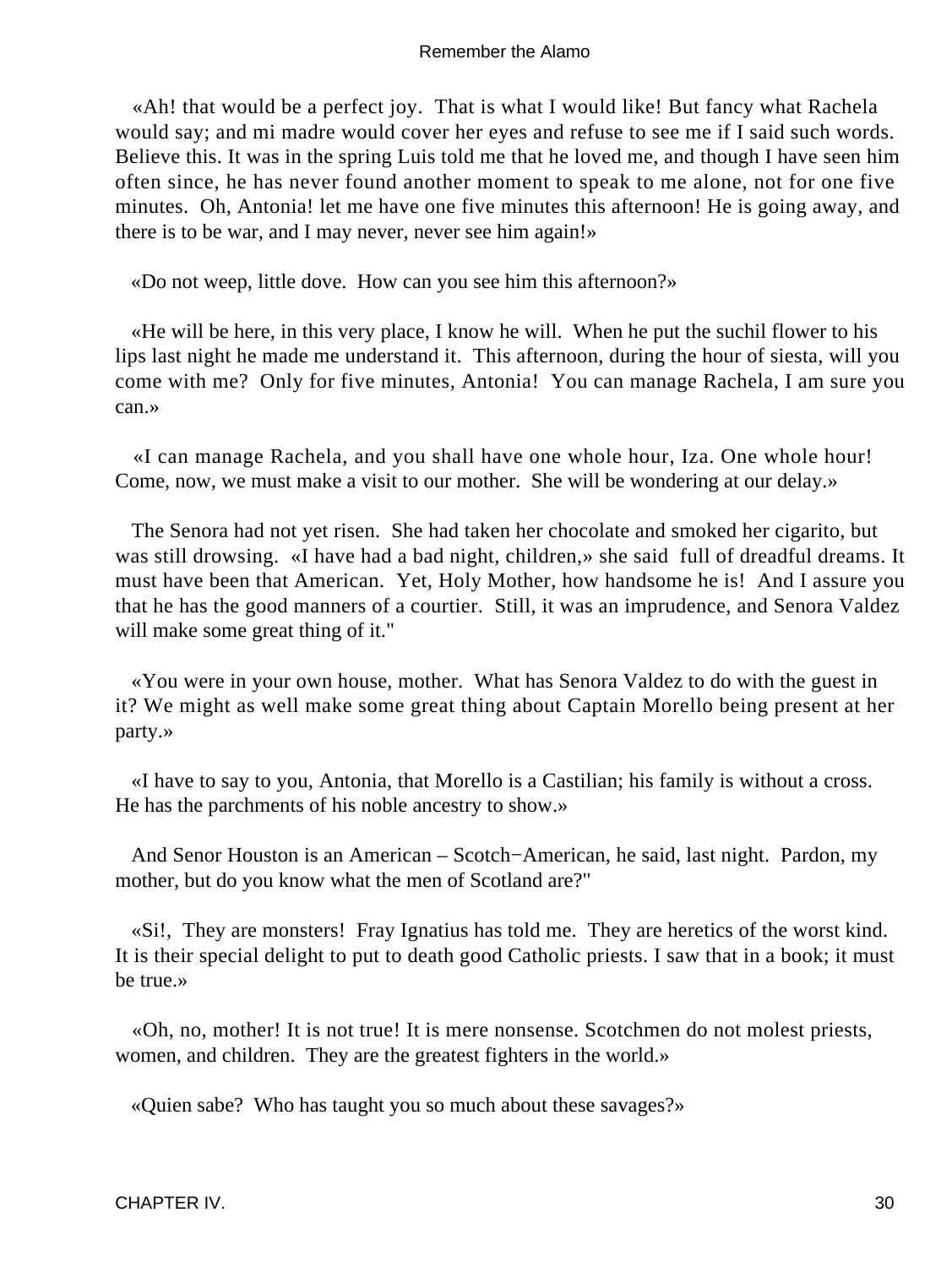«Indeed, mother, they are not savages. They are a very learned race of men, and very pious also. Jack has many Scotch−American friends. I know one of them very well»; and with the last words her face flushed, and her voice fell insensibly into slow and soft inflections.

 «Jack knows many of them! That is likely. Your father would send him to New York. All kinds of men are in New York. Fray Ignatius says they have to keep an army of police there. No wonder! And my son is so full of nobilities, so generous, so honorable, he will not keep himself exclusive. He is the true resemblance of my brother Don Juan Flores. Juan was always pitying the poor and making friends with those beneath him. At last he went into the convent of the Bernardines and died like a very saint.»

 «I think our Jack will be more likely to die like a very hero. If there is any thing Jack hates, it is oppression. He would right a beggar, if he saw him wronged.»

 «Poco a poco! I am tired of rights and wrongs. Let us talk a little about our dresses, for there will be a gay winter. Senora Valdez assured me of it; many soldiers are coming here, and we shall have parties, and cock−fights, and, perhaps, even a bull−feast.»

 «Oh!» cried Isabel clapping her hands enthusiastically; «a bull−feast! That is what I long to see!»

 At this moment the doctor entered the room, and Isabel ran to meet him. No father could have resisted her pretty ways, her kisses, her endearments, her coaxing diminutives of speech, her childlike loveliness and simplicity.

«What is making you so happy, Queridita?» [1]

[1] Little dear.

 «Mi madre says there is perhaps to be a bullfeast this winter. Holy Virgin, think of it! That is the one thing I long to see!»

 With her clinging arms around him, and her eager face lifted to his for sympathy, the father could not dash the hope which he knew in his heart was very unlikely to be realized. Neither did he think it necessary to express opposition or disapproval for what had as yet no tangible existence. So he answered her with smiles and caresses, and a little quotation which committed him to nothing:

 «As, Panem et Circenses was the cry Among the Roman populace of old; So, Pany Toros! is the cry of Spain.»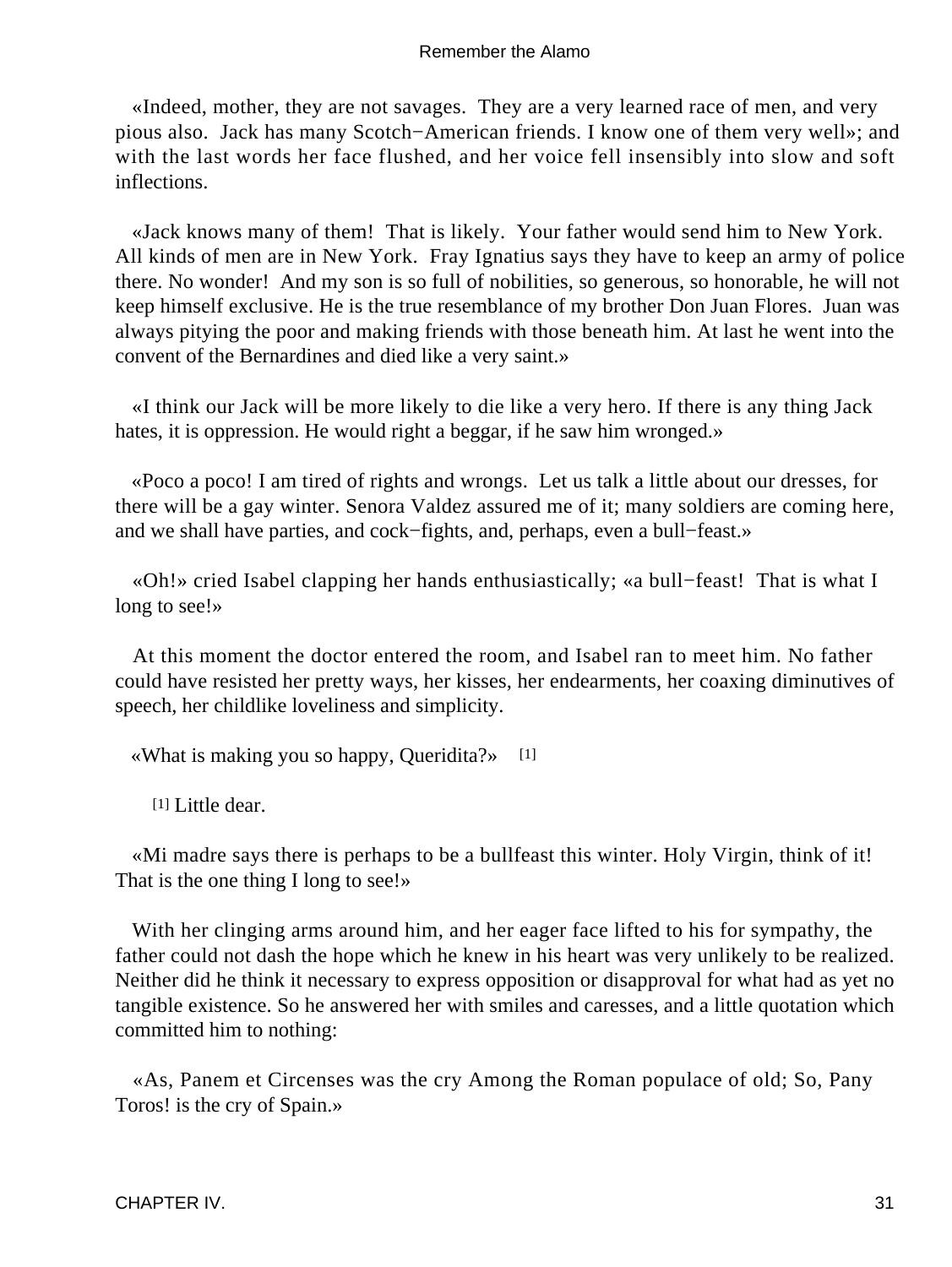The Senora smiled appreciatively and put out her hand. «Pan y Toros!» she repeated. «And have you reflected, children, that no other nation in the world cries it. Only Spain and her children! That is because only men of the Spanish race are brave enough to fight bulls, and only Spanish bulls are brave enough to fight men.»

 She was quite pleased with herself for this speech, and finding no one inclined to dispute the statement, she went on to describe a festival of bulls she had been present at in the city of Mexico. The subject delighted her, and she grew eloquent over it; and, conscious only of Isabel's shining eyes and enthusiastic interest, she did not notice the air of thoughtfulness which had settled over her husband's face, nor yet Antonia's ill−disguised weariness and anxiety.

 On the night of the Valdez's party her father had said he would talk with her. Antonia was watching for the confidence, but not with any great desire. Her heart and her intelligence told her it would mean trouble, and she had that natural feeling of youth which gladly postpones the evil day. And while her father was silent she believed there were still possibilities of escape from it. So she was not sorry that he again went to his office in the city without any special word for her. It was another day stolen from the uncertain future, for the calm usage of the present, and she was determined to make happiness in it.

 When all was still in the afternoon Isabel came to her. She would not put the child to the necessity of again asking her help. She rose at once, and said:

 "Sit here, Iza, until I have opened the door for us. Then she took a rich silk kerchief, blue as the sky, in her hand, and went to the wide, matted hall. There she found Rachela, asleep on a cane lounge. Antonia woke her.

«Rachela, I wish to go into the garden for an hour.»

 The Senorita does the thing she wants to, Rachela would not presume to interfere. The Senorita became an Americano in New York."

«There are good things in New York, Rachela; for instance, this kerchief.»

«That is indeed magnificent!»

 «If you permit my sister to walk in the garden with me, I shall give it to you this moment.»

«Dona Isabel is different. She is a Mexicaine. She must be watched continually.»

«For what reason? She is as innocent as an angel.»

CHAPTER IV. 32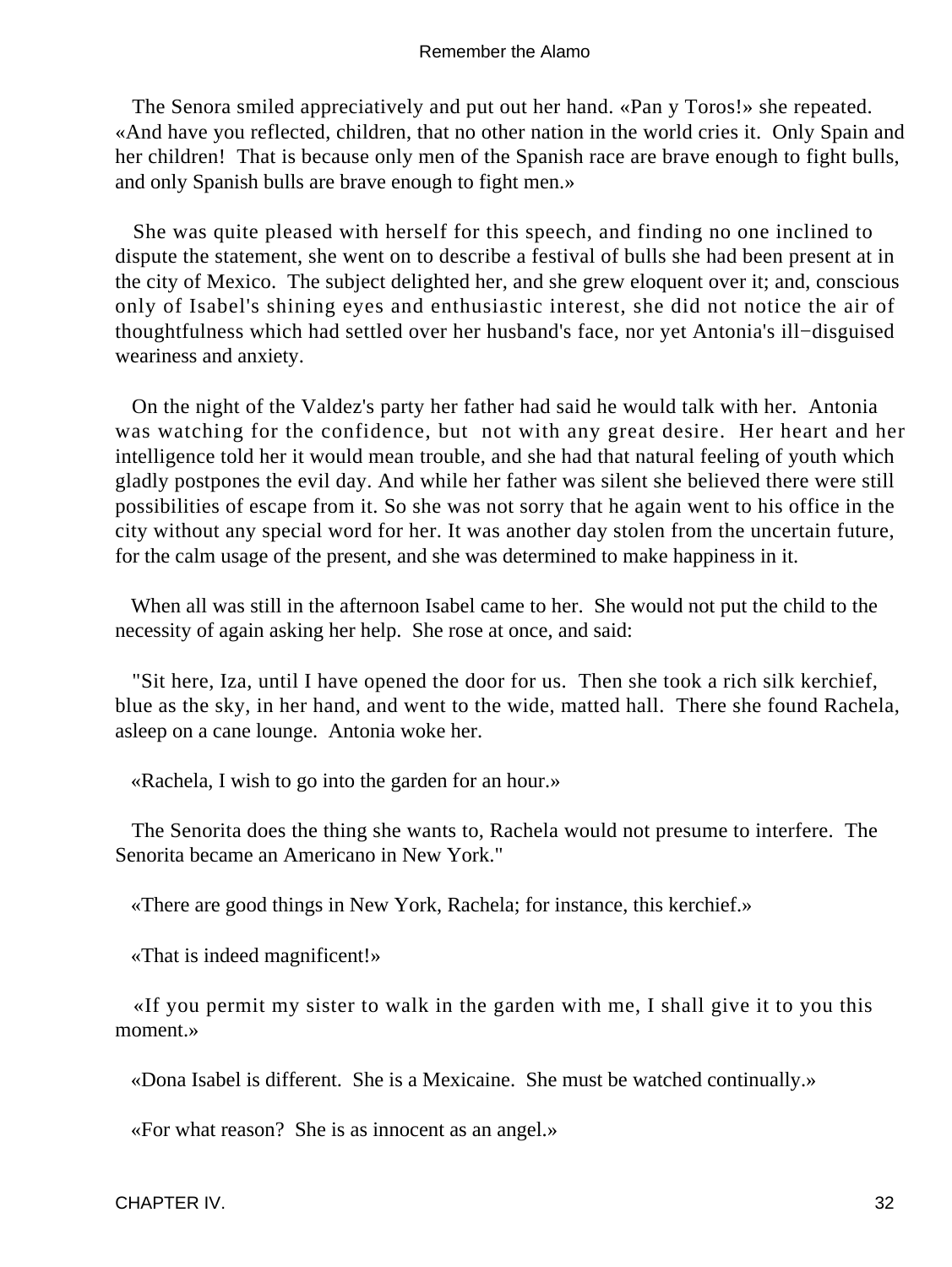«Let her simply grow up, and you will see that she is not innocent as the angels. Oh, indeed! I could say something about last night! Dona Isabel has no vocation for a nun; but, gracias a Dios! Rachela is not yet blind or deaf.»

 «Let the child go with me for an hour, Rachela. The kerchief will be so becoming to you. There is not another in San Antonio like it.»

 Rachela was past forty, but not yet past the age of coquetry. «It will look gorgeous with my gold ear−rings, but – »

«I will give you also the blue satin bow like it, to wear at your breast.»

 «Si, si! I will give the permission, Senorita – for your sake alone. The kerchief and bow are a little thing to you. To me, they will be a great adornment. You are not to leave the garden, however, and for one hour's walk only, Senorita; certainly there is time for no more.»

 «I will take care of Isabel; no harm shall come to her. You may keep your eyes shut for one hour, Rachela, and you may shut your ears also, and put your feet on the couch and let them rest. I will watch Isabel carefully, be sure of that.»

 «The child is very clever, and she has a lover already, I fear. Keep your eyes on the myrtle hedge that skirts the road. I have to say this – it is not for nothing she wants to walk with you this afternoon. She would be better fast asleep.»

 In a few moments the kerchief and the bow were safely folded in the capacious pocket of Rachela's apron, and Isabel and Antonia were softly treading the shady walk between the myrtle hedges. Rachela's eyes were apparently fast closed when the girls pased{sic} her, but she did not fail to notice how charmingly Isabel had dressed herself. She wore, it is true, her Spanish costume; but she had red roses at her breast, and her white lace mantilla over her head.

 «Ah! she is a clever little thing!» Rachela muttered. «She knows that she is irresistible in her Castilian dress. Bah! those French frocks are enough to drive a man a mile away. I can almost forgive her now. Had she worn the French frock I would not have forgiven her. I would never have yielded again, no, not even if the Senorita Antonia should offer me her scarlet Indian shawl worked in gold. I was always a fool – Holy Mother forgive me! Well, then; I used to have my own lovers – plenty of them – handsome young arrieros and rancheros: there was Tadeo, a valento of the first class: and Buffa – and – well, I will sleep; they do not remember me, I dare say; and I have forgotten their names.»

 In the mean time the sisters sat down beneath a great fig− tree. No sunshine, no shower, could penetrate its thick foliage. The wide space beneath the spreading branches was a little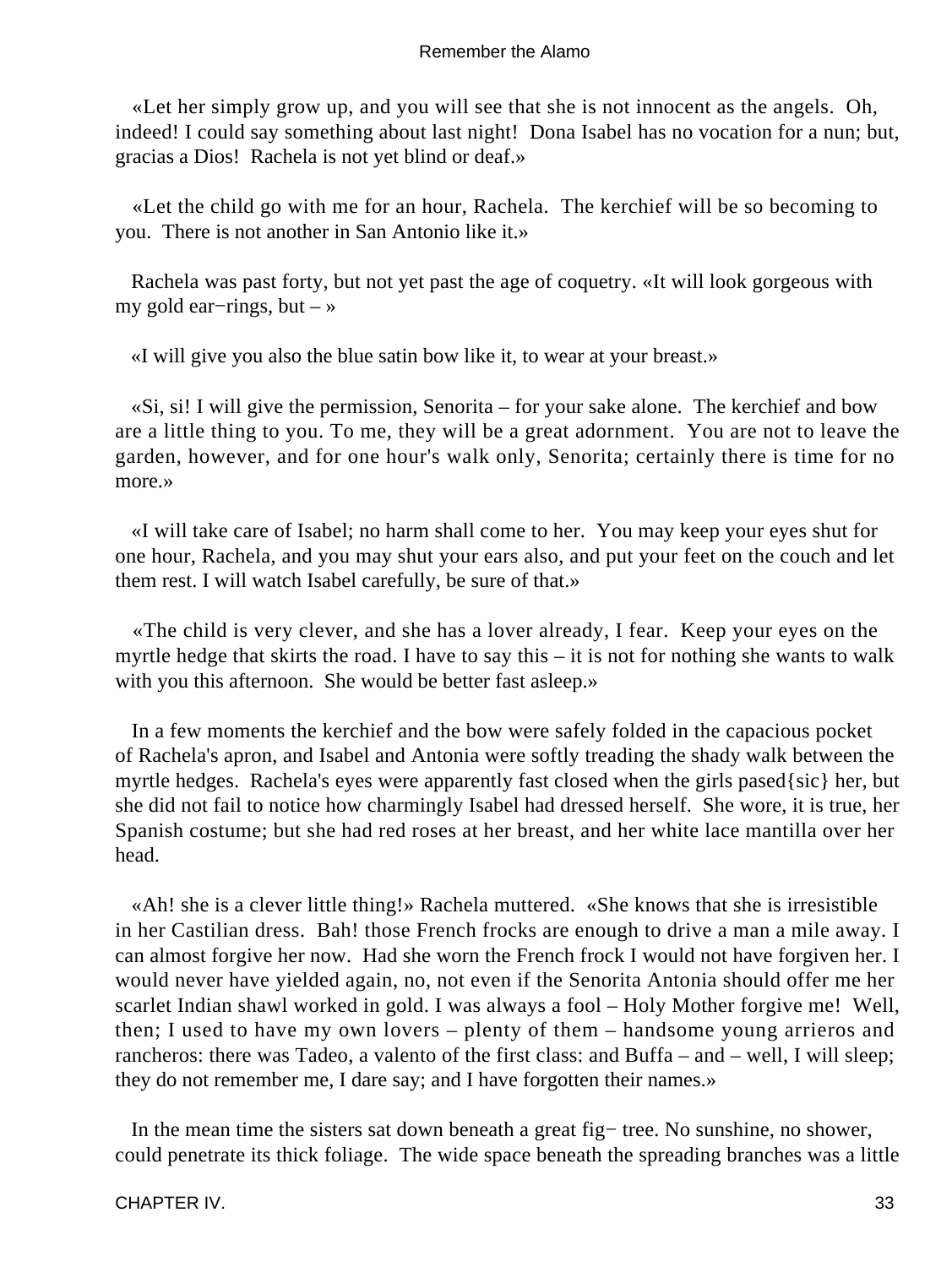parlor, cool and sweet, and full of soft, green lights, and the earthy smell of turf, and the wandering scents of the garden.

 Isabel's eyes shone with an incomparable light. She was pale, but exquisitely beautiful, and even her hands and feet expressed the idea of expectation. Antonia had a piece of needlework in her hand. She affected the calmness she did not feel, for her heart was trembling for the tender little heart beating with so much love and anxiety beside her.

 But Isabel's divination, however arrived at, was not at fault. In a few moments Don Luis lightly leaped the hedge, and without a moment's hesitation sought the shadow of the fig− tree. As he approached, Antonia looked at him with a new interest. It was not only that he loved Isabel, but that Isabel loved him. She had given him sympathy before, now she gave him a sister's affection.

 «How handsome he is!» she thought. «How gallant he looks in his velvet and silver and embroidered jacket! And how eager are his steps! And how joyful his face! He is the kind of Romeo that Shakespeare dreamed about! Isabel is really an angel to him. He would really die for her. What has this Spanish knight of the sixteenth century to do in Texas in the nineteenth century?»

 He answered her mental question in his own charming way. He was so happy, so radiantly happy, so persuasive, so compelling, that Antonia granted him, without a word, the favor his eyes asked for. And the lovers hardly heard the excuse she made; they understood nothing of it, only that she would be reading in the myrtle walk for one hour, and, by so doing, would protect them from intrusion.

 One whole hour! Isabel had thought the promise a perfect magnificence of opportunity{.??} But how swiftly it went. Luis had not told her the half of his love and his hopes. He had been forced to speak of politics and business, and every such word was just so many stolen from far sweeter words – words that fell like music from his lips, and were repeated with infinite power from his eyes. Low words, that had the pleading of a thousand voices in them; words full of melody, thrilling with romance; poetical, and yet real as the sunshine around them.

 In lovers of a colder race, bound by conventional ties, and a dress rigorously divested of every picturesque element, such wooing might have appeared ridiculous; but in Don Luis, the most natural thing about it was its extravagance. When he knelt at the feet of his beloved and kissed her hands, the action was the unavoidable outcome of his temperament. When he said to her, «Angel mio! you are the light of my darkness, the perfume of all flowers that bloom for me, the love of my loves, my life, my youth, my lyre, my star, had I a thousand souls with which to love, I would give them all to you!» he believed every word he uttered, and he uttered every word with the passion of a believer.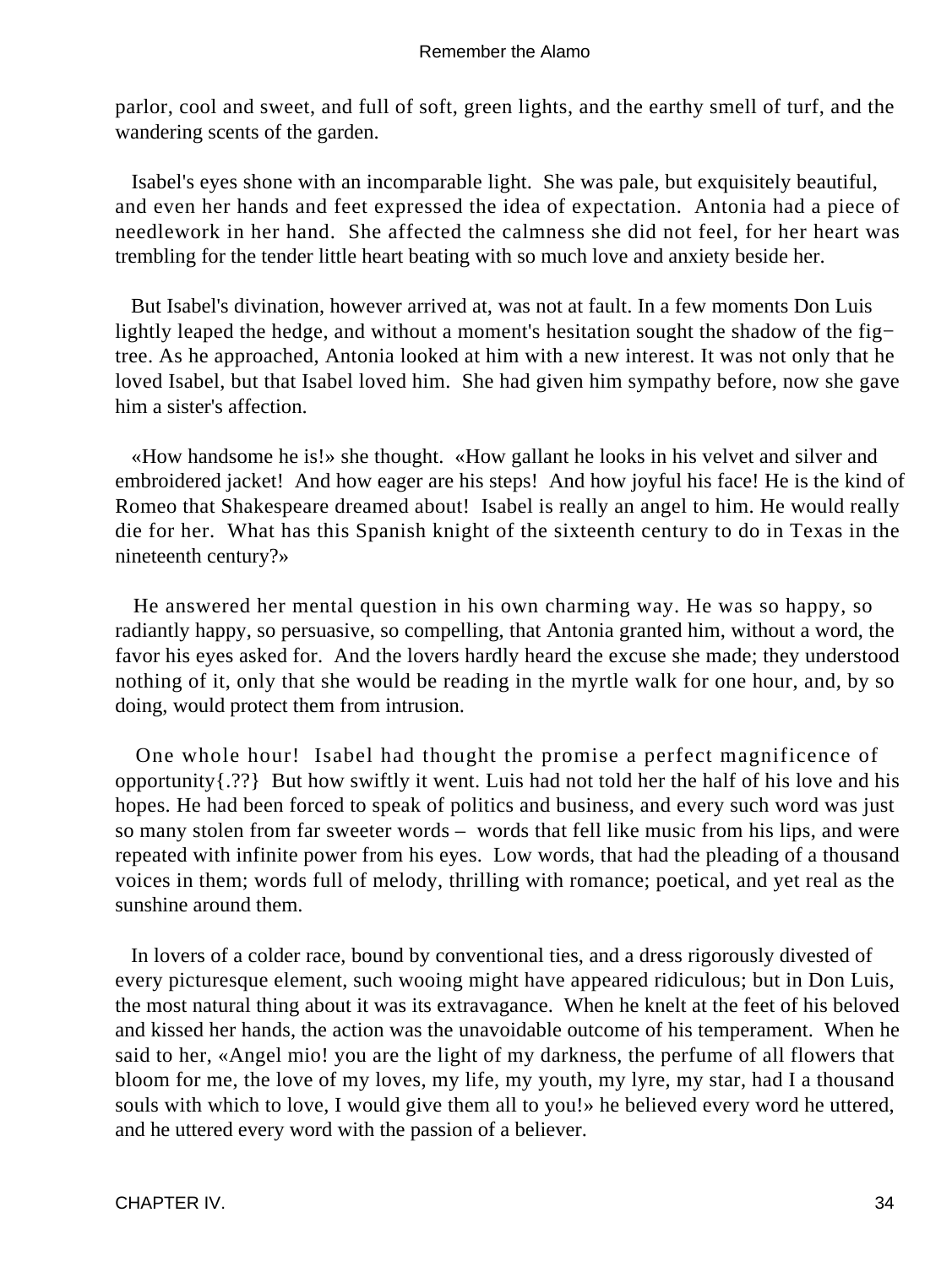He stirred into life also in the heart of Isabel a love as living as his own. In that hour she stepped outside all of her childhood's immaturities. She became a woman. She accepted with joyful tears a woman's lot of love and sorrow. She said to Antonia:

 «Luis was in my heart before; now, I have put him in my soul. My soul will never die. So I shall never forget him – never cease to love him.»

 Rachela faithfully kept her agreement. For one hour she was asleep to all her charge did, and Isabel was in her own room when the precious sixty minutes were over. Happy? So happy that her soul seemed to have pushed her body aside, as a thing not to be taken into account. She sang like a bird for very gladsomeness. It was impossible for her to be still, and as she went about her room with little dancing, balancing movements of her hands and feet, Antonia knew that they were keeping their happy rhythmic motion to the melody love sang in her heart.

 And she rejoiced with her little sister, though she was not free from a certain regret for her concession, for it is the after−reckoning with conscience that is so disagreeably strict and uncomfortable. And yet, why make an element of anger and suspicion between Isabel and her mother when there appeared to be no cause to do so? Don Luis was going away. He was in disgrace with his family – almost disinherited; the country was on the point of war, and its fortunes might give him some opportunities no one now foresaw. But if Isabel's mother had once declared that she would «never sanction the marriage,» Antonia knew that, however she might afterwards regret her haste and prejudice, she would stand passionately by her decision. Was it not better, then, to prevent words being said which might cause sorrow and regret in the future?

 But as regarded Isabel's father, no such reason existed. The happiness of his children was to him a more sacred thing than his own prejudices. He liked Don Luis, and his friendship with his mother, the Senora Alveda, was a long and tried one. The youth's political partialities, though bringing him at present into disgrace, were such as he himself had largely helped to form. Antonia was sure that her father would sympathize with Isabel, and excuse in her the lapse of duty which had given his little girl so much happiness. Yes, it would be right to tell him every thing, and she did not fear but Isabel would agree in her decision.

 At this moment Rachela entered. The Senora wished her daughters to call upon the American manteau−maker for her, and the ride in the open carriage to the Plaza would enable them to bow to their acquaintances, and exhibit their last new dresses from New Orleans. Rachela was already prepared for the excursion, and she was not long in attiring Isabel.

 «To be sure, the siesta has made you look charming this afternoon,» she said, looking steadily into the girl's beaming, blushing face, «and this rose silk is enchanting. Santa Maria,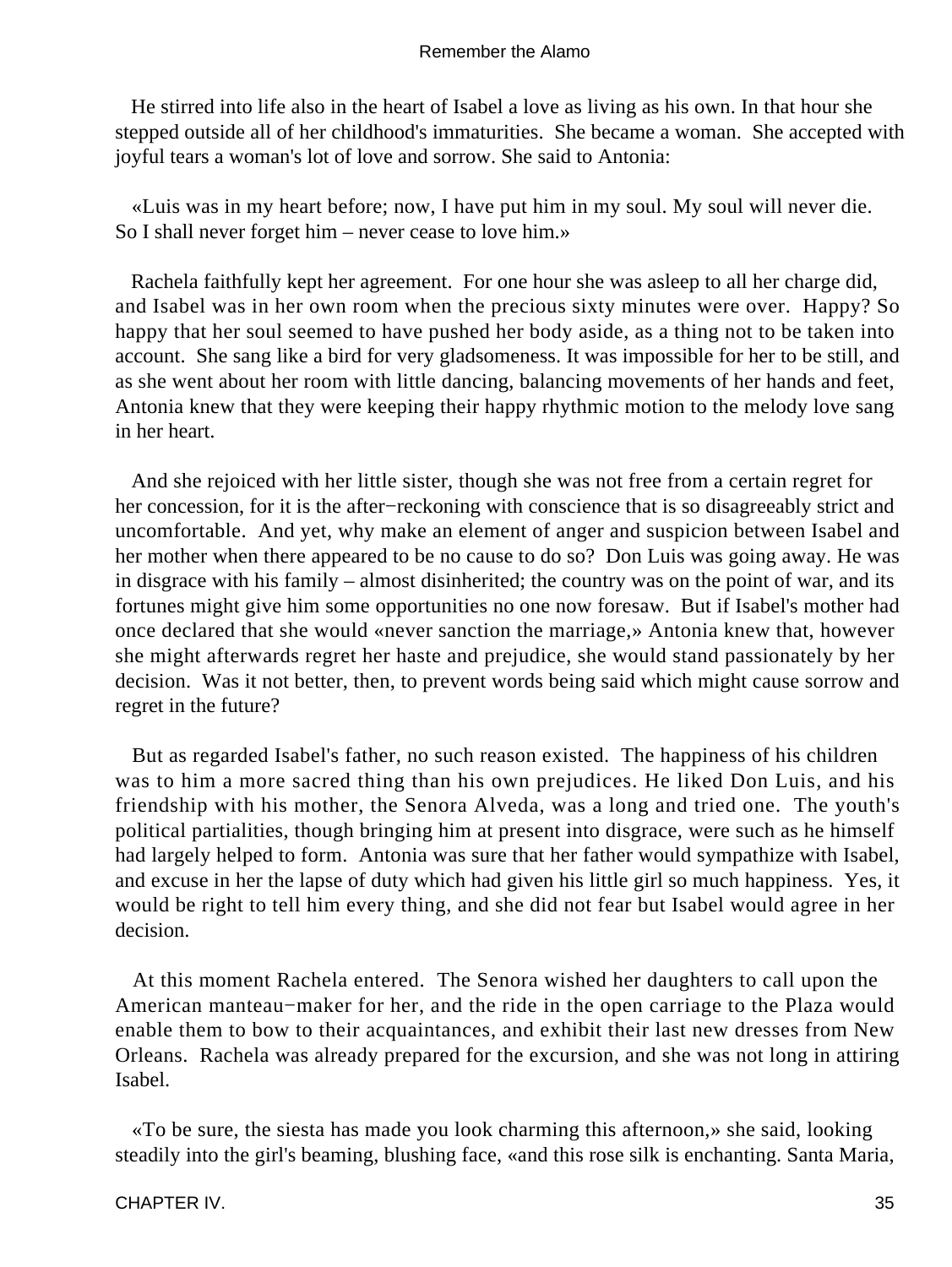how I pity the officers who will have the great fortune to see you this afternoon, and break their hearts for the sight! But you must not look at them, mark! I shall tell the Senora if you do. It is enough if they look at you. And the American way of the Senorita Antonia, which is to bow and smile to every admirer, it will but make more enchanting the becoming modesty of the high−born Mexicaine.»

 «Keep your tongue still, Rachela. Ah! if you strike me, I will go to my father. He will not permit it. I am not a child to be struck and scolded, and told when to open and shut my eyes. I shall do as my sister does, and the Holy Mother herself will be satisfied with me!»

 «Chito! Chito!! You wicked one! Oh, Maria Santissima, cast on this child a look of compassion! The American last night has bewitched her! I said that he looked like a Jew.»

 «I am not wicked, Rachela; and gracias a Dios, there is no Inquisition now to put the question!»

 Isabel was in a great passion, or the awful word that had made lips parch and blanch to utter it for generations would never have been launched at the offending woman's head. But its effect was magical. Rachela put up her hands palm outwards, as if to shield herself from a blow, and then without another word stooped down and tied the satin sandals on Isabel's restless feet. She was muttering prayers during the whole action, for Isabel had been quick to perceive her advantage, and was following it up by a defiant little monologue of rebellious speeches.

 In the midst of this scene, Antonia entered. She was dressed for the carriage, and the carriage stood at the door waiting; but her face was full of fear, and she said, hurriedly:

 «Rachela, can you not make some excuse to my mother which will permit us to remain at home? Hark! There is something wrong in the city.»

 In a moment the three women were on the balcony, intently, anxiously listening. Then they were aware of a strange confusion in the subtle, amber atmosphere. It was as if they heard the noise of battle afar off; and Rachela, without a word, glided away to the Senora. Isabel and Antonia stood hand in hand, listening to the vague trouble and the echo of harsh, grating voices, mingled with the blare of clarions, the roll of drums, and the rattle of scattering rifle−shots. Yet the noises were so blended together, so indistinct, so strangely expressive of both laughter and defiance, that it was impossible to identify or describe them.

 Suddenly a horseman came at a rapid pace towards the house, and Antonia, leaning over the balcony, saw him deliver a note to Rachela, and then hurry away at the same reckless speed. The note was from the doctor to his wife, and it did not tend to allay their anxiety. «Keep within the house,» it said; «there are difficulties in the city. In an hour or two I will be at home.»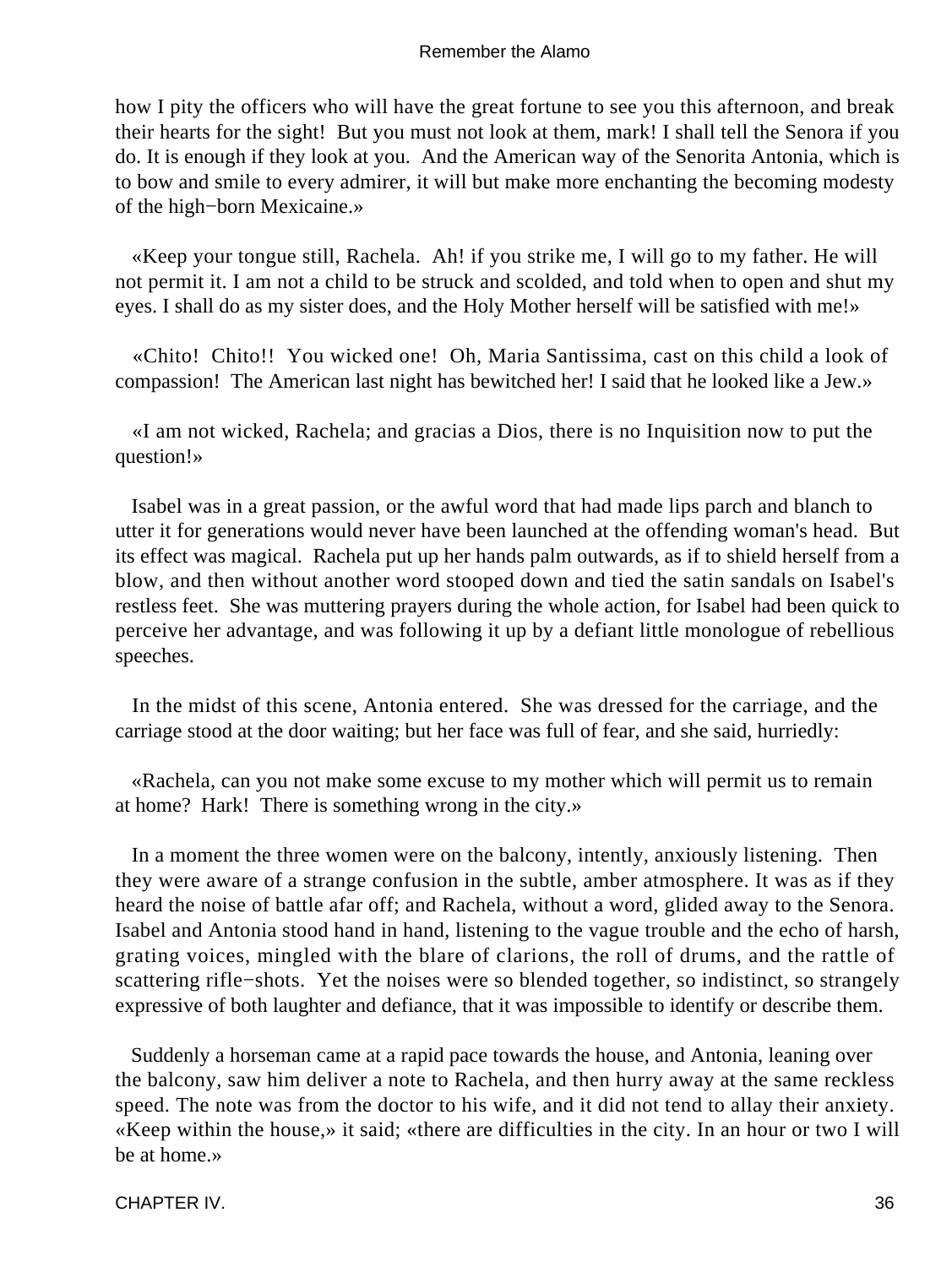But it was near midnight when he arrived, and Antonia saw that he was a different man. He looked younger. His blue eyes shone with the light behind them. On his face there was the impress of an invincible determination. His very walk had lost its listless, gliding tread, and his steps were firm, alert and rapid.

 No one had been able to go to bed until he arrived, though Isabel slept restlessly in her father's chair, and the Senora lay upon the couch, drowsing a little between her frequent attacks of weeping and angry anticipation. For she was sure it was the Americans. «Anything was possible with such a man as Sam Houston near the city.»

 «Perhaps it is Santa Anna,» at length suggested Antonia. «He has been making trouble ever since I can remember. He was born with a sword in his hand, I think.»

 «Ca! And every American with a rifle in his hand! Santa Anna is a monster, but at least he fights for his own country. Texas is not the country of the Americans.»

 «But, indeed, they believe that Texas is their country»; and to these words Doctor Worth entered.

 «What is the matter? What is the matter, Roberto? I have been made sick with these uncertainties. Why did you not come home at the Angelus?»

 «I have had a good reason for my delay, Maria. About three o'clock I received a message from the Senora Alveda, and I visited her. She is in great trouble, and she had not been able to bear it with her usual fortitude. She bad fainted.»

«Ah, the poor mother! She has a son who will break her heart.»

 «She made no complaint of Luis. She is distracted about her country, and as I came home I understood why. For she is a very shrewd woman, and she perceives that Santa Anna is preparing trouble enough for it.»

«Well, then, what is it?»

 «When I left her house, I noticed many Americans, as well as many Mexicans, on the streets. They were standing together, too; and there was something in their faces, and in the way their arms were carried, which was very striking and portentous. I fancied they looked coldly on me, and I was troubled by the circumstance. In the Plaza I saw the military band approaching, accompanied by half a dozen officers and a few soldiers. The noise stopped suddenly, and Captain Morello proclaimed as a bando (edict) of the highest authority, an order for all Americans to surrender their arms of every description to the officials and at the places notified.»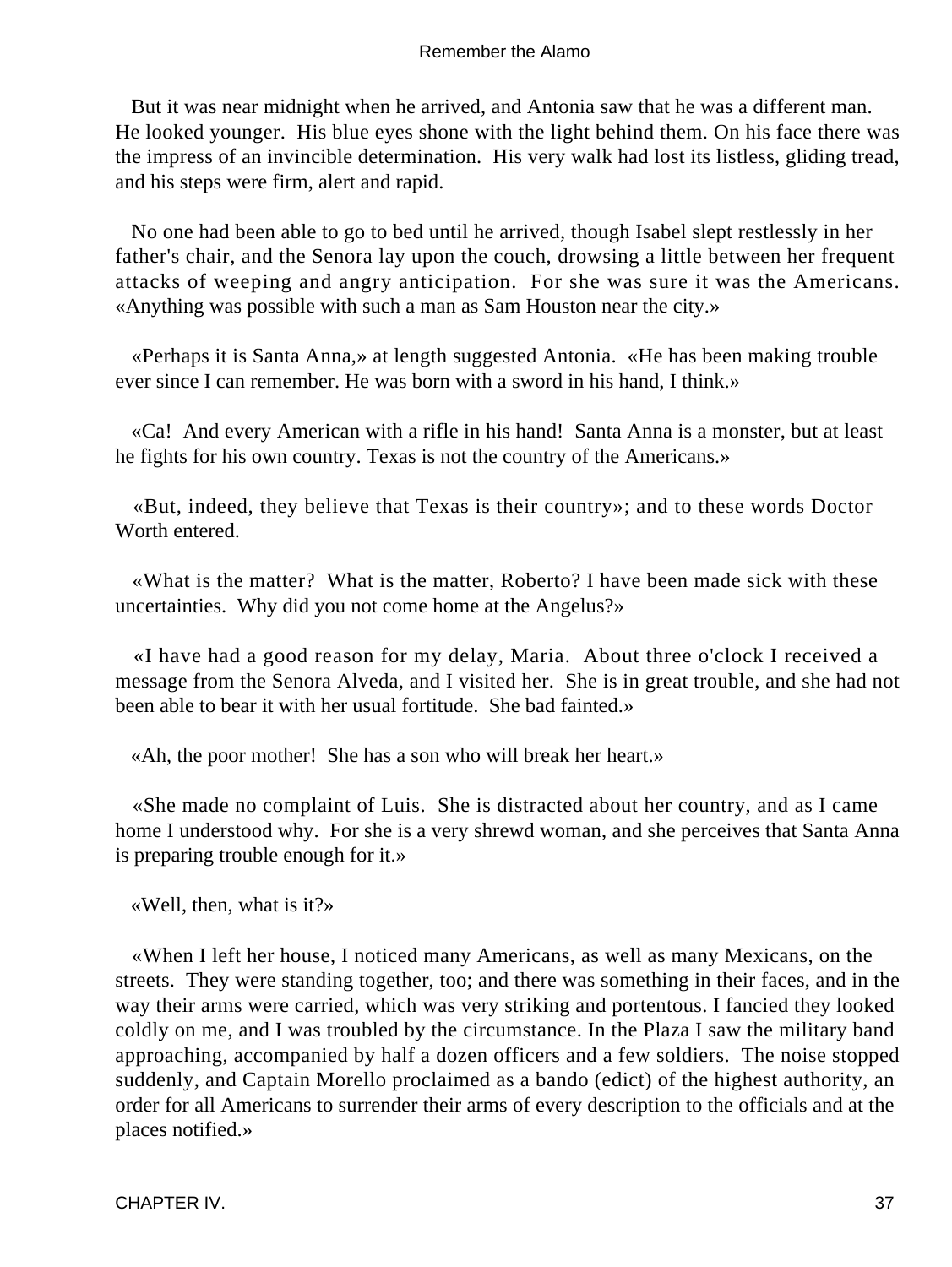«Very good!»

 «Maria, nothing could be worse! Nothing could be more shameful and disastrous. The Americans had evidently been expecting this useless bombast, and ere the words were well uttered, they answered them with a yell of defiance. I do not think more than one proclamation was necessary, but Morello went from point to point in the city and the Americans followed him. I can tell you this, Maria: all the millions in Mexico can not take their rifles from the ten thousand Americans in Texas, able to carry them.»

 «We shall see! We shall see! But, Roberto, you at least will not interfere in their quarrels. You have never done so hitherto.»

 "No one has ever proposed to disarm me before, Maria. I tell you frankly, I will not give up a single rifle, or revolver, or weapon of any kind, that I possess. I would rather be slain with them. I have never carried arms before, but I shall carry them now. I apologize to my countrymen for not having them with me this afternoon. My dearest wife! My good Maria! do not cry in that despairing way.

 You will be killed, Roberto! You will be a rebel! You will be shot like a dog, and then what will become of me and my daughters?"

 «You have two sons, Maria. They will avenge their father, and protect their mother and sisters.»

«I shall die of shame! I shall die of shame and sorrow!»

 «Not of shame, Maria. If I permitted these men to deprive me of my arms, you might well die of shame.»

«What is it? Only a gun, or a pistol, that you never use?»

 «Great God, Maria! It is everything! It is honor! It is liberty! It is respect to myself! It is loyalty to my country! It is fidelity to my countrymen! It is true that for many years the garrison has fully protected us, and I have not needed to use the arms in my house. But thousands of husbands and fathers need them hourly, to procure food for their children and wives, and to protect them from the savages. One tie binds us. Their cause is my cause. Their country is my country, and their God is my God. Children, am I right or wrong?»

 They both stepped swiftly to his side. Isabel laid her cheek against his, and answered him with a kiss. Antonia clasped his hand, stood close to him, and said: «We are all sure that you are right, dear father. My mother is weary and sick with anxiety, but she thinks so too. Mother always thinks as you do, father. Dear mother, here is Rachela with a cup of chocolate, and you will sleep and grow strong before morning.»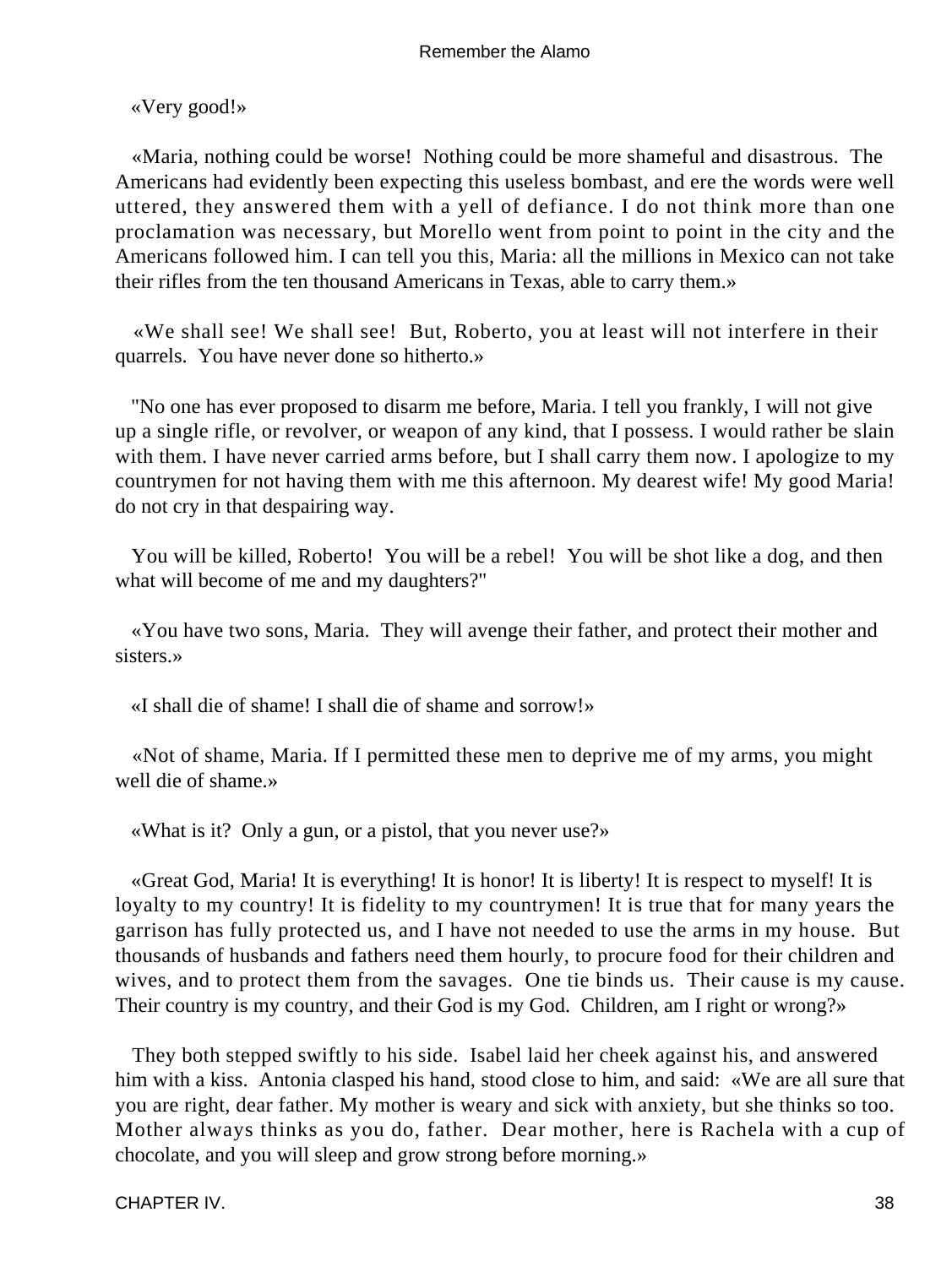But the Senora, though she suffered her daughter's caresses, did not answer them, neither did she speak to her husband, though he opened the door for her and stood waiting with a face full of anxious love for a word or a smile from her. And the miserable wife, still more miserable than her husband, noticed that Isabel did not follow her. Never before had Isabel seemed to prefer any society to her mother's, and the unhappy Senora felt the defection, even amid her graver trouble.

 But Isabel had seen something new in her father that night; something that touched her awakening soul with admiration. She lingered with him and Antonia, listening with vague comprehension to their conversation, until Rachela called her angrily; and as she was not brave enough for a second rebellion that night, she obediently answered her summons.

 An hour afterwards, Antonia stepped cautiously within her room. She was sleeping, and smiling in her sleep. Where was her loving, innocent soul wandering? Between the myrtle hedges and under the fig−tree with her lover? Oh, who can tell where the soul goes when sleep gives it some release? Perhaps it is at night our angels need to watch us most carefully. For the soul, in dreams, can visit evil and sorrowful places, as well as happy and holy ones. But Isabel slept and smiled, and Antonia whispered a prayer at her side ere she went to her own rest.

 And the waning moon cast a pathetic beauty over the Eden−like land, till dawn brought that mystical silence in which every new day is born. Then Robert Worth rose from the chair in which he had been sitting so long, remembering the past and forecasting the future. He walked to the window, opened it, and looked towards the mountains. They had an ethereal hue, a light without rays, a clearness almost polar in its severity. But in some way their appearance infused into his soul calmness and strength.

 «Liberty has always been bought with life, and the glory of the greatest nations handseled with the blood of their founders.» This was the thought in his heart, as looking far off to the horizon, he asked hopefully:

 «What then, O God, shall this good land produce That Thou art watering it so carefully?»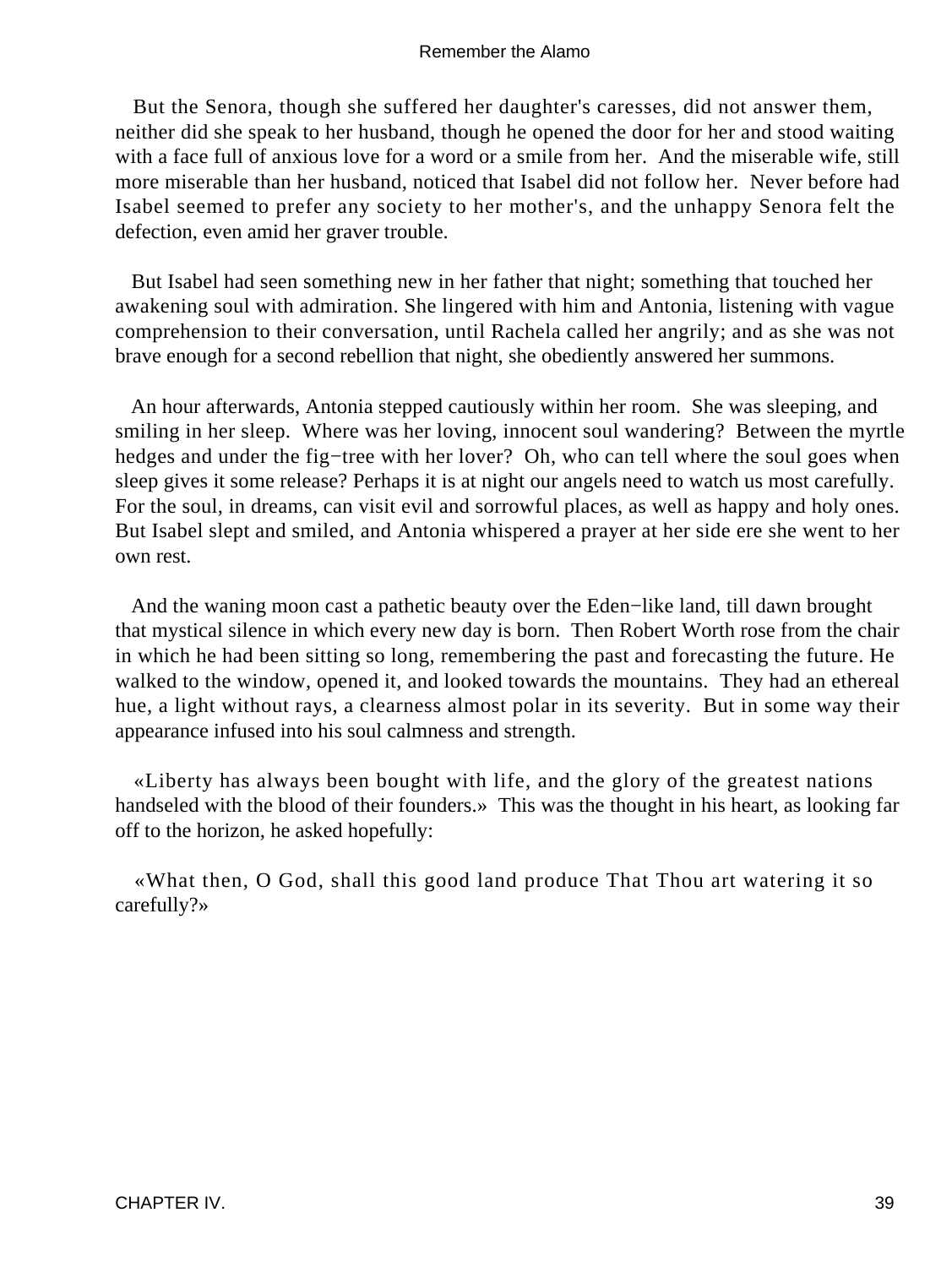# **[CHAPTER V.](#page-189-0)**

## *A* **Famous barbecue.**

 "So when fierce zeal a nation rends, And stern injustice rules the throne, Beneath the yoke meek virtue bends, And modest truth is heard to groan. But when fair Freedom's star appears, Then hushed are sighs, and calmed are fears. And who, when nations long opprest, Decree to curb the oppressor's pride, And patriot virtues fire the breast, Who shall the generous ardor chide? What shall withstand the great decree, When a brave nation will be free?

 It is flesh and blood that makes husbands and wives, fathers and children, and for the next few days these ties were sorely wounded in Robert Worth's house. The Senora was what Rachela called «difficult.» In reality, she was angry and sullen. At such times she always went early to mass, said many prayers, and still further irritated herself by unnecessary fasting. But there are few homes which totally escape the visitations of this`pious temper in some form or other. And no creed modifies it; the strict Calvinist and strict Catholic are equally disagreeable while under its influence.

 Besides, the Senora, like the ill−tempered prophet, thought she «did well to be angry.» She imagined herself deserted and betrayed in all her tenderest feelings, her husband a rebel, her home made desolate, her sons and daughters supporting their father's imprudent views. She could only see one alternative before her; she must choose between her country and her religion, or her husband and children.

 True, she had not yet heard from her sons, but she would listen to none of Rachela's hopes regarding them. Thomas had always said yes to all his father's opinions. How could she expect anything from John when he was being carefully trained in the very principles which everywhere made the Americans so irritating to the Mexican government.

 Her husband and Antonia she would not see. Isabel she received in her darkened room, with passionate weeping and many reproaches. The unhappy husband had expected this trouble at the outset. It was one of those domestic thorns which fester and hamper, but to which the very best of men have to submit. He could only send pleasant and affectionate messages by Rachela, knowing that Rachela would deliver them with her own modifications of tone and manner.

 "The Senor sends his great love to the Senora. Grace of Mary! If he would do a little as the most wise and tender of spouses wishes him! That would be for the good fortune of every one.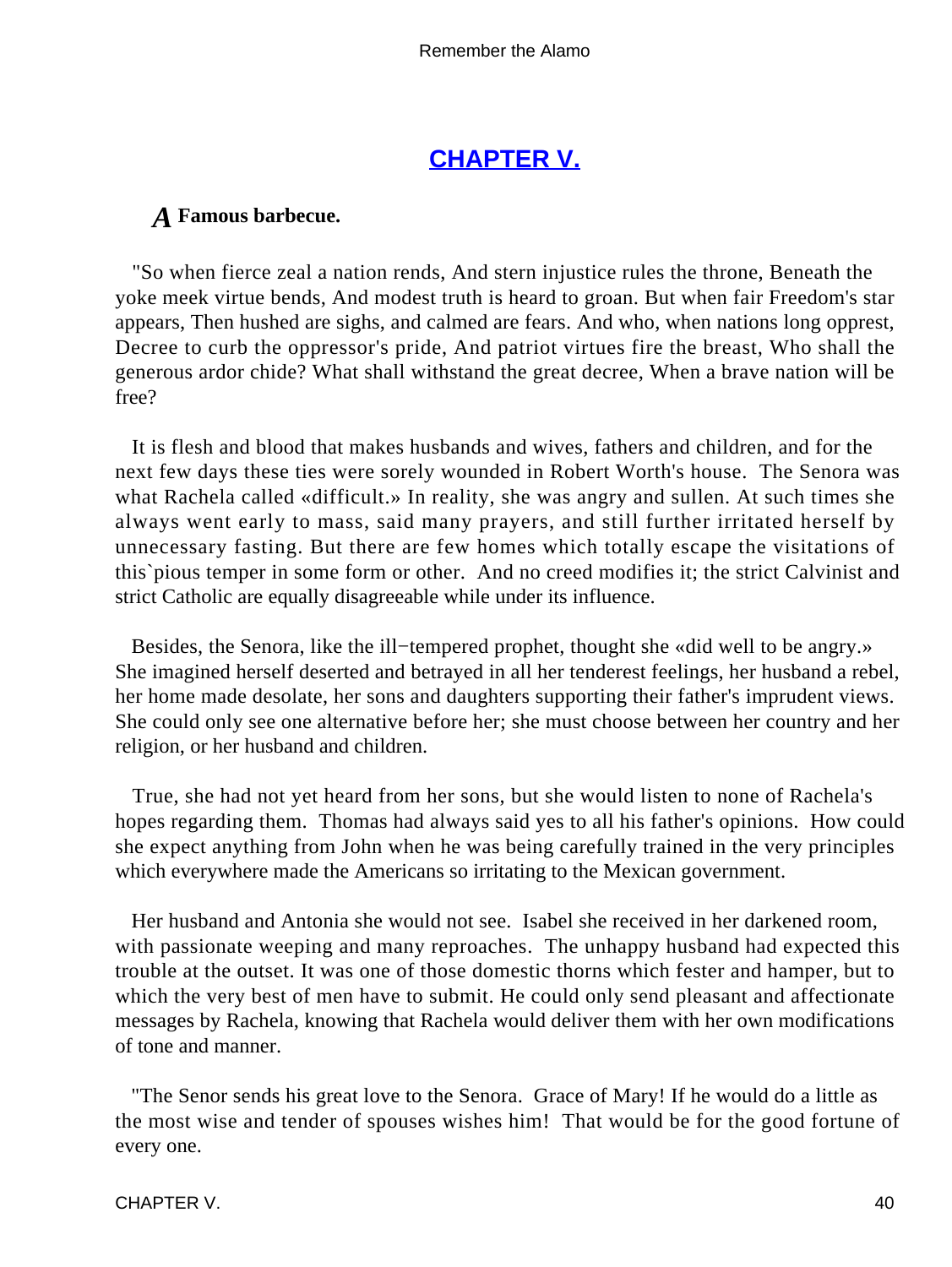"Ah, Rachela, my heart is broken! Bring me my mantilla. I will go to early mass, when one's husband and children forsake them, who, then, is possible but the Holy Mother?

 «My Senora, you will take cold; the morning is chill; besides, I have to say the streets will be full of those insolent Americans.»

 «I shall be glad to take cold, perhaps even to die. And the Americans do not offend women. Even the devil has his good points.»

 «Holy Virgin! Offend women! They do not even think us worth looking at. But then it is an intolerable offence to see them standing in our streets, as if they had made the whole land.»

 But this morning, early as it was, the streets were empty of Americans. There had been hundreds of them there at the proclamation; there was not one to be seen twelve hours afterwards. But at the principal rendezvous of the city, and on the very walls of the Alamo, they had left this characteristic notice:

# "To **Santa anna:**

If you want our arms−take them.

# TEN **Thousand american texans.**

 Robert Worth saw it with an irrepressible emotion of pride and satisfaction. He had faithfully fulfilled his promise to his conscience, and, with his rifle across his shoulder, and his revolvers and knife in his belt, was taking the road to his office with a somewhat marked deliberation. He was yet a remarkably handsome man; and what man is there that a rifle does not give a kind of nobility to? With an up−head carriage and the light of his soul in his face, he trod the narrow, uneven street like a soldier full of enthusiasm at his own commission.

 No one interfered with his solitary parade. He perceived, indeed, a marked approval of it. The Zavalas, Navarros. Garcias, and other prominent citizens, addressed him with but a slightly repressed sympathy. They directed his attention with meaning looks to the counter−proclamation of the Americans. They made him understand by the pressure of their hands that they also were on the side of liberty.

 As he did not hurry, he met several officers, but they wisely affected not to see what they did not wish to see. For Doctor Worth was a person to whom very wide latitude might be given. To both the military and the civilians his skill was a necessity. The attitude he had taken was privately discussed, but no one publicly acted or even commented upon it. Perhaps he was a little disappointed at this. He had come to a point when a frank avowal of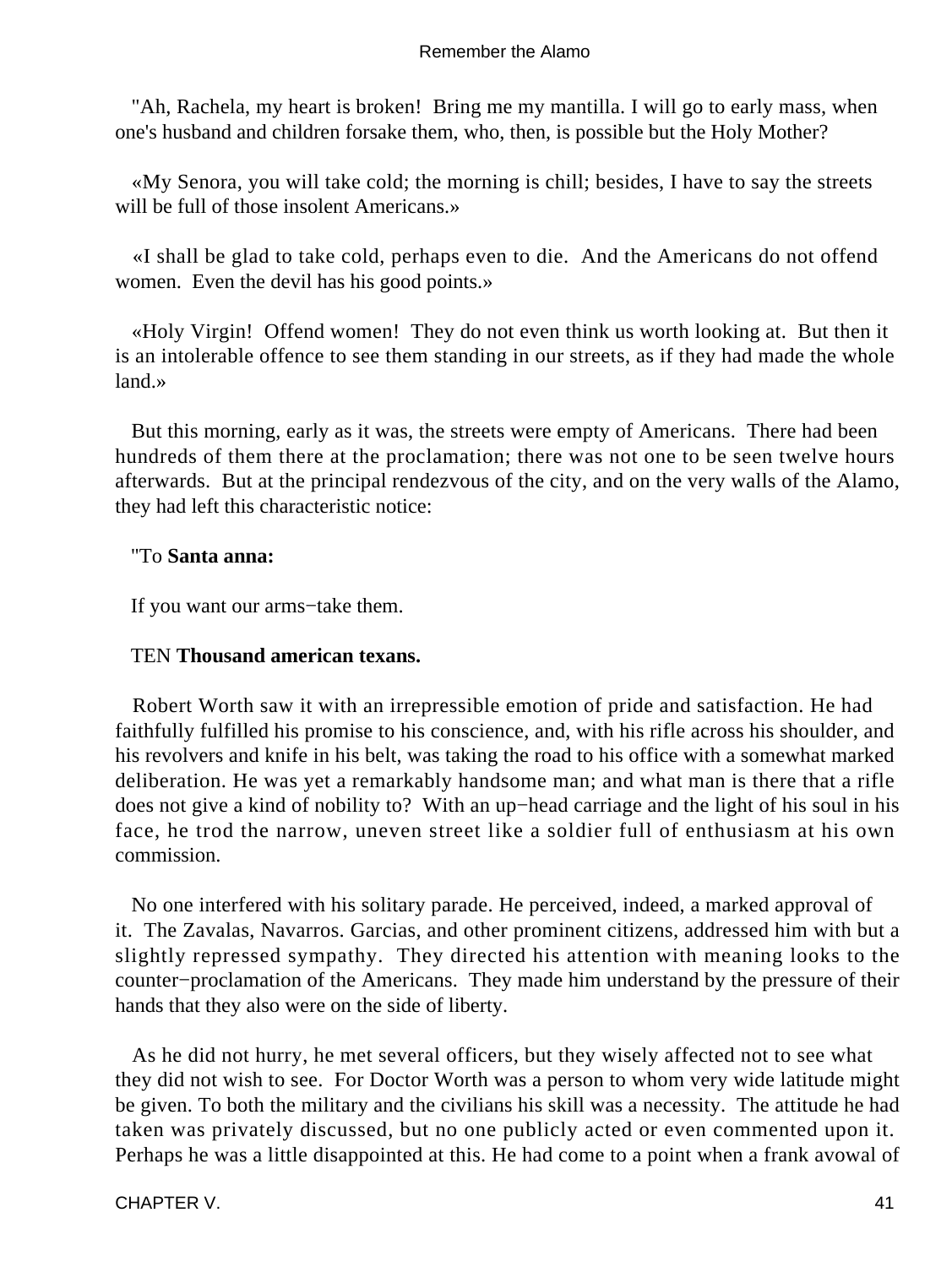his opinions would be a genuine satisfaction; when, in fact, his long−repressed national feeling was imperious.

 On the third morning, as he crossed the Plaza, some one called him. The voice made his heart leap; his whole nature responded to it like the strings of a harp to the sweep of a skilful hand. He turned quickly, and saw two young men galloping towards him. The foremost figure was his son – his beloved youngest son – whom he had just been thinking of as well out of danger, safe and happy in the peaceful halls of Columbia. And lo! here he was in the very home of the enemy; and he was glad of it.

 «Why, Jack!» he cried; «Why, Jack, my boy! I never thought of you here.» He had his hand on the lad's shoulder, and was gazing into his bright face with tears and smiles and happy wonder.

 Father, I had to come. And there are plenty more coming. And here is my other self – the best fellow that ever lived: Darius Grant. `Dare' we call him, father, for there is not anything he won't venture if he thinks it worth the winning. And how is mi madre and Antonia, and Iza? And isn't it jolly to see you with a rifle?"

 «Well, Dare; well, Jack; you are both welcome; never so welcome to Texas as at this hour. Come home at once and, refresh yourselves.»

 There was so much to tell that at first the conversation was in fragments and exclamations, and the voices of the two young men, pitched high and clear in their excitement, went far before them as if impatient of their welcome. Antonia heard them first. She was on the balcony, standing thoughtful and attent. It seemed to her as if in those days she was always listening. Jack's voice was the loudest, but she heard Dare's first. It vibrated in midair and fell upon her consciousness, clear and sweet as a far−away bell.

«That is Dare's voice – HERE.»

 She leaned forward, her soul hearkened after the vibrations, and again they called her. With swift steps she reached the open door. Rachela sat in her chair within it.

«The Senorita had better remain within,» she said, sullenly; «the sun grows hot.»

«Let me pass, Rachela, I am in a hurry.»

«To be sure, the Senorita will have her way – good or bad.»

 Antonia heeded her not; she was hastening down the main avenue toward the gateway. This avenue was hedged on each side with oleanders, and they met in a light, waving arch above her head. At this season they were one mass of pale pink blossoms and dark glossy

CHAPTER V. 42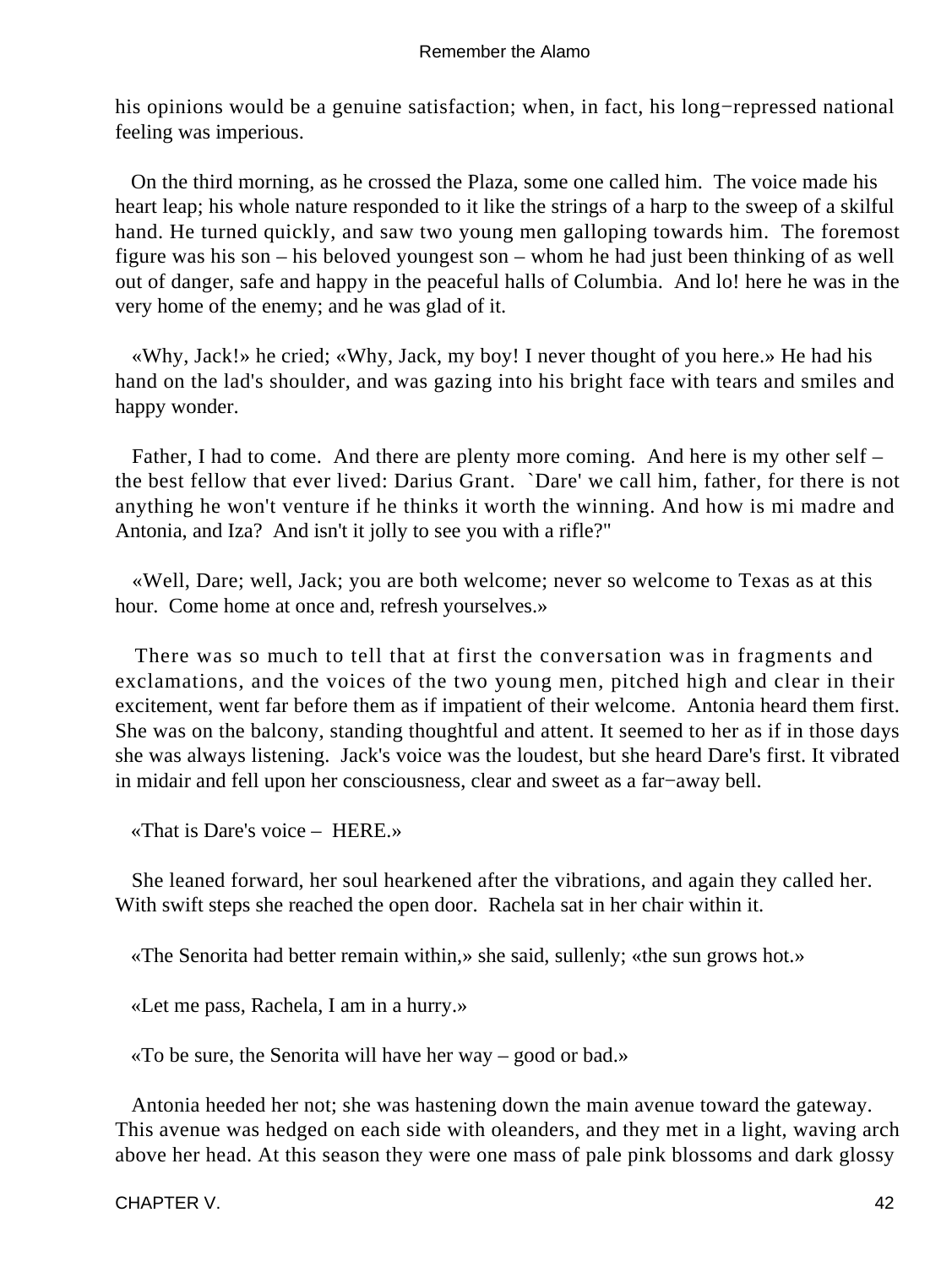leaves. The vivid sunshine through them made a rosy light which tinged her face and her white gown with an indescribable glow. If a mortal woman can ever look like an angel, the fair, swiftly moving Antonia had at that moment the angelic expression of joy and love; the angelic unconsciousness of rapid and graceful movement; the angelic atmosphere that was in itself a dream of paradise; rose−tinted, divinely sweet and warm.

Dare saw her coming, and suddenly ceased speaking { .?? } He was in the midst of a sentence, but he forgot what he was saying. He forgot where he was. He knew nothing, felt nothing, saw nothing, heard nothing but Antonia. And yet he did not fall at her feet, and kiss her hands and whisper delightful extravagances; all of which things an Iberian lover would have done, and felt and looked in the doing perfectly graceful and natural.

 Dare Grant only clasped both the pretty hands held out to him; only said «Antonia! Antonia!» only looked at her with eyes full of a loving question, which found its instant answer in her own. In that moment they revealed to each other the length and breadth, the height and the depth of their affection. They had not thought of disguising it; they made no attempt to do so; and Robert Worth needed not the confession which, a few hours later, Grant thought it right to make to him.

 When they entered the house together, a happy, noisy group, Rachela had left her chair and was going hurriedly upstairs to tell the Senora her surmise; but Jack passed her with a bound, and was at his mother's side before the heavy old woman had comprehended his passing salutation.

"Madre! Mother, I am here!

 The Senora was on her couch in her darkened room. She had been at the very earliest mass, had a headache, and had come home in a state of rebellion against heaven and earth. But Jack was her idol, the one child for whose presence she continually pined, the one human creature to whose will and happiness she delighted to sacrifice her own. When she heard his voice she rose quickly, crying out:

 «A miracle! A miracle! Grace of God and Mary, a miracle! Only this morning, my precious, my boy! I asked the Holy Mother to pity my sorrows, and send you to me. I vow to Mary a new shrine. I vow to keep it, and dress it for one whole year. I will give my opal ring to the poor. Oh, Juan! Juan! Juan I am too blessed.»

 Her words were broken into pieces by his kisses. He knelt at her knees, and stroked her face, and patted her hands, and did all with such natural fervor and grace, that anything else, or anything less, must have seemed cold and unfilial.

 «Come, my beautiful mother, and see my friend. I have told him so much about you; and poor Dare has no mother. I have promised him that you will be his mother also. Dare is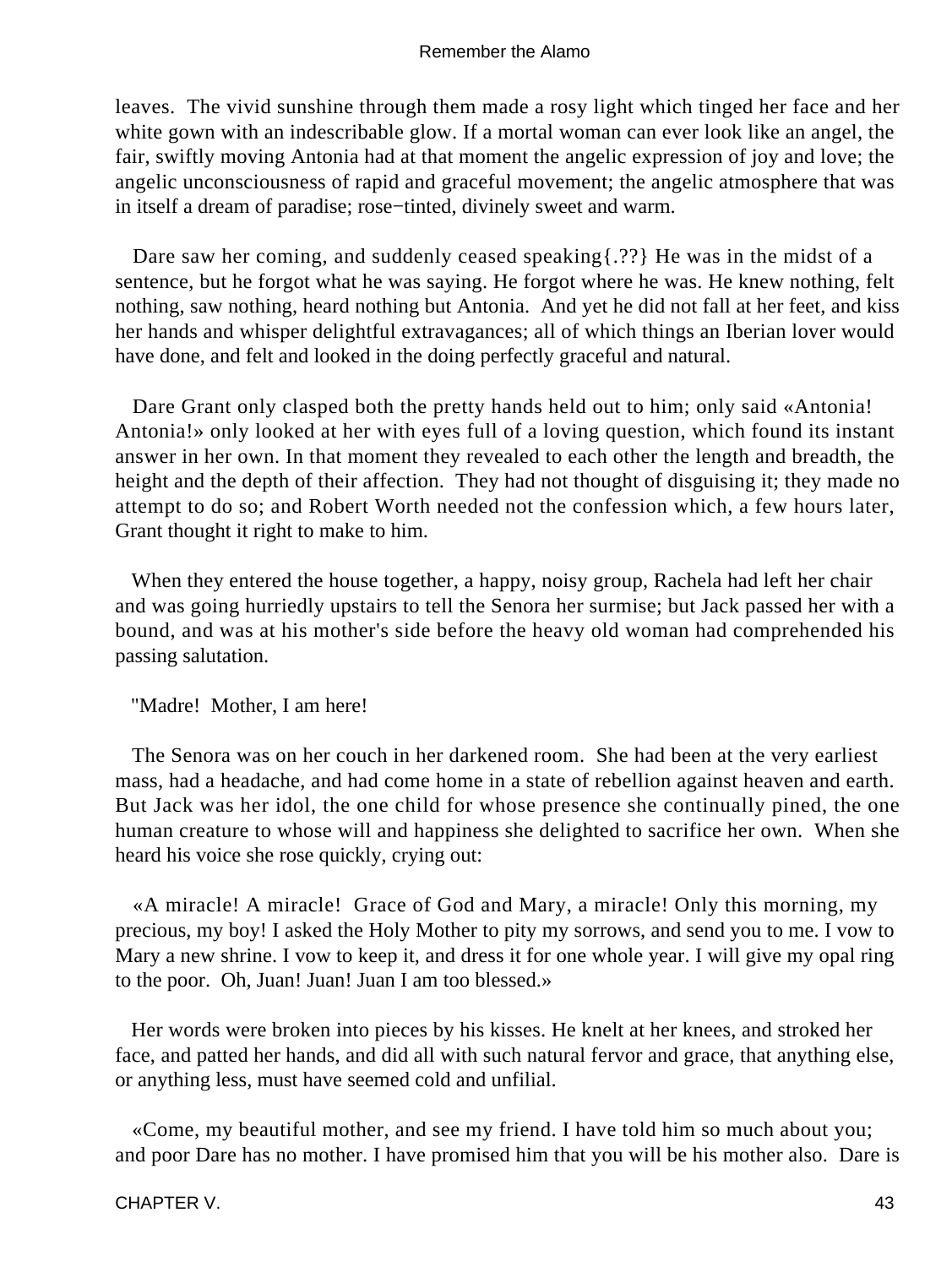so good – the finest fellow in all the world; come down and see Dare, and let us have a real Mexican dinner, madre. I have not tasted an olla since I left you.»

 She could not resist him. She made Rachela lay out her prettiest dress, and when Jack said «how beautiful your hair is, mother; no one has hair like you!» she drew out the great shell pins, and let it fall like a cloud around her, and with a glad pride gave Rachela the order to get out her jewelled comb and gilded fan and finest mantilla. And oh! how happy is that mother who has such pure and fervent admiration from her son; and how happy is that son to whom his mother is ever beautiful!

 Jack's presence drove all the evil spirits out of the house. The windows were thrown open; the sunshine came in. He was running after Isabel, he was playing the mandolin; his voice, his laugh, his quick footstep, were everywhere.

 In spite of the trouble in the city, there was a real festival in the house. The Senora came down in her sweetest temper and her finest garments. She arranged Jack's dinner herself, selected the dishes and gave strict orders about their serving. She took Jack's friend at once into her favor, and Dare thought her wonderfully lovely and gracious. He sat with her on the balcony, and talked of Jack, telling her how clever he was, and how all his comrades loved him for his sunny temper and affectionate heart.

 It was a happy dinner, lengthened out with merry conversation. Every one thought that a few hours might be given to family love and family joy. It would be good to have the memory of them in the days that were fast coming. So they sat long over the sweetmeats, and fresh figs, and the pale wines of Xeres and Alicante. And they rose up with laughter, looking into each others' faces with eyes that seemed to bespeak love and remembrance. And then they went from the table, and saw not Destiny standing cold and pitiless behind them, marking two places for evermore vacant.

 There was not much siesta that day. The Senora, Isabel and Jack sat together; the Senora dozed a little, but not enough to lose consciousness of Jack's presence and Jack's voice. The father, happy, and yet acutely anxious, went to and fro between his children and his study. Antonia and Dare were in the myrtle walk or under the fig−tree. This hour was the blossoming time of their lives. And it was not the less sweet and tender because of the dark shadows on the edge of the sunshine. Nor were they afraid to face the shadows, to inquire of them, and thus to taste the deeper rapture of love when love is gemmed with tears.

 It was understood that the young men were going away in the morning very early; so early that their adieus must be said with their good−nights. It was at this hour that the Senora found courage to ask:

"My Juan, where do you go?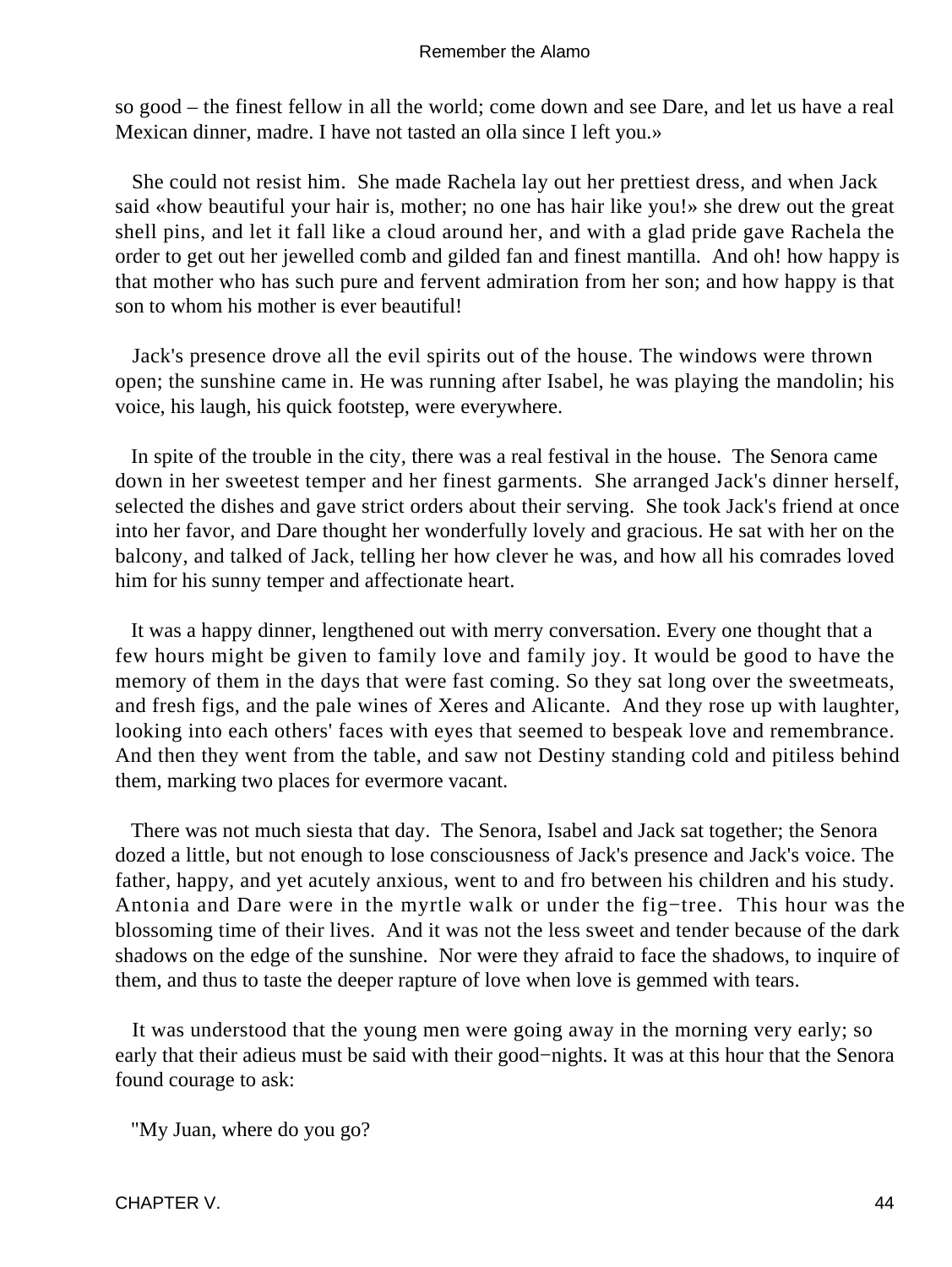«To Gonzales, mi madre.»

"But why? Oh, Juan, do not desert your madre, and your country!

 «Desert you, madre! I am your boy to my last breath! My country I love with my whole soul. That is why I have come back to you and to her! She is in trouble and her sons must stand by her.»

«Do not talk with two meanings. Oh, Juan! why do you go to Gonzales?»

 «We have heard that Colonel Ugartchea is to be there soon, and to take away the arms of the Americans. That is not to be endured. If you yourself were a man, you would have been away ere this to help them, I am sure.»

 «ME!! The Blessed Virgin knows I would cut off my hands and feet first. Juan, listen to me dear one! You are a Mexican.»

 «My heart is Mexican, for it is yours. But I must stand with my father and with my brother, and with my American compatriots. Are we slaves, that we must give up our arms? No, but if we gave them up we should deserve to be slaves.»

 «God and the saints!» she answered, passionately. «What a trouble about a few guns! One would think the Mexicans wanted the wives and children, the homes and lands of the Americans. They cry out from one end of Texas to the other.»

 «They cry out in old England and in New England, in New York, in New Orleans, and all down the Mississippi. And men are crying back to them: `Stand to your rifles and we will come and help you!' The idea of disarming ten thousand Americans!» Jack laughed with scornful amusement at the notion. «What a game it will be! Mother, you can't tell how a man gets to love his rifle. He that takes our purse takes trash; but our rifles! By George Washington, that's a different story!»

 Juan, my darling, you are my last hope. Your brother was born with an American heart. He has even become a heretic. Fray Ignatius says he went into the Colorado and was what they call immersed; he that was baptized with holy water by the thrice holy bishop of Durango. My beloved one, go and see Fray Ignatius; late as it is, he will rise and counsel you.

 «My heart, my conscience, my country, my father, my brother, Santa Anna's despotism, have already counselled me.»

 «Speak no more. I see that you also are a rebel and a heretic. Mother of sorrows, give me thy compassion!» Then, turning to Juan, she cried out: "May God pardon me for having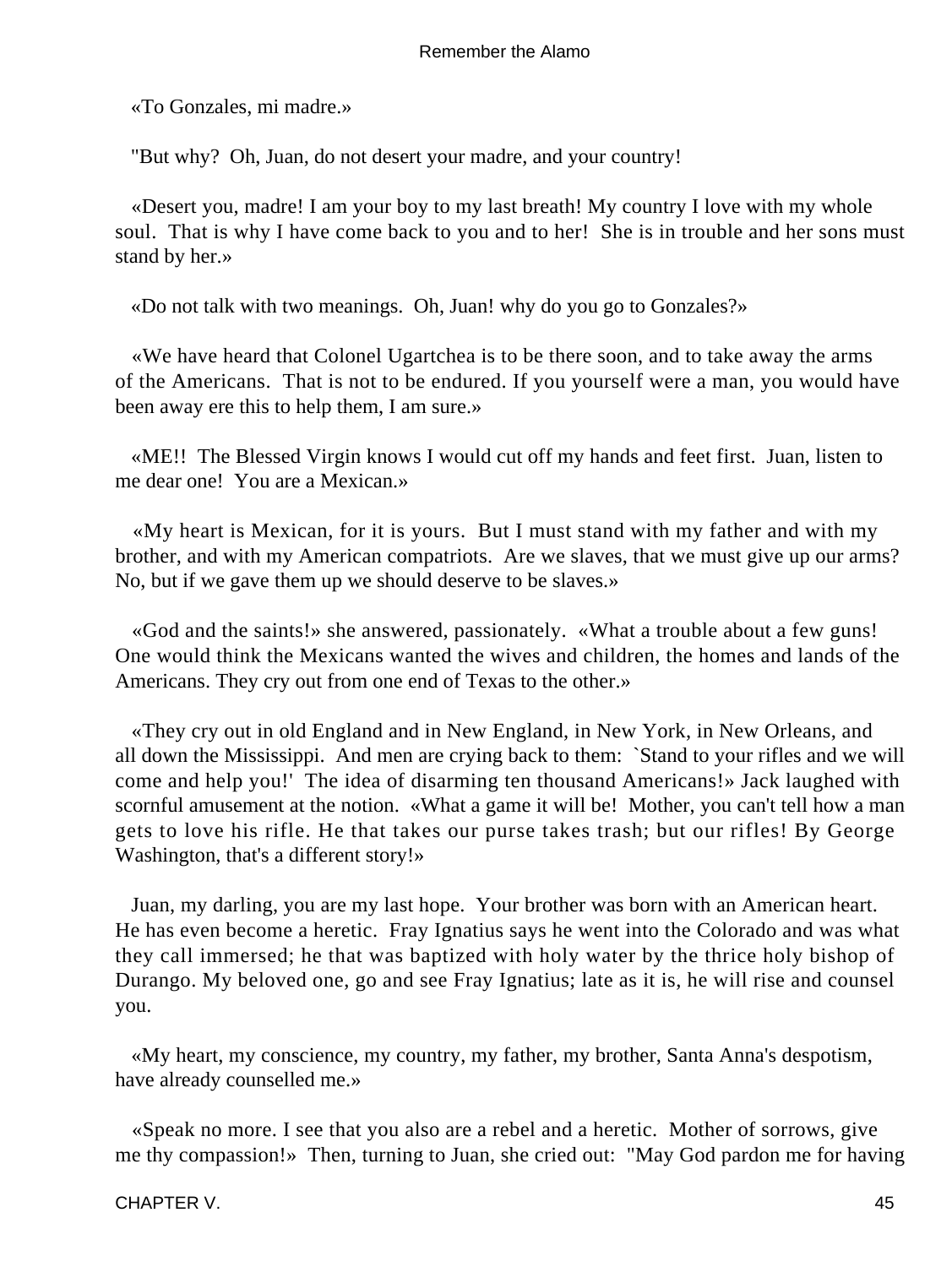brought into this world such ingrates! Go from me! You have broken my heart!

He fell at her feet, and, in spite of her reluctance, took her hands –

 «Sweetest mother, wait but a little while. You will see that we are right. Do not be cross with Juan. I am going away. Kiss me, mother. Kiss me, and give me your blessing.»

 «No, I will not bless you. I will not kiss you. You want what is impossible, what is wicked.»

«I want freedom.»

 «And to get freedom you tread upon your mother's heart. Let loose my hands. I am weary to death of this everlasting talk of freedom. I think indeed that the Americans know but two words: freedom and dollars. Ring for Rachela. She, at least, is faithful to me.»

 «Not till you kiss me, mother. Do not send me away unblessed and unloved. That is to doom me to misfortune. Mi madre, I beg this favor from you.» He had risen, but he still held her hands, and he was weeping as innocent young men are not ashamed to weep.

 If she had looked at him! Oh, if she had but once looked at his face, she could not have resisted its beauty, its sorrow, its imploration! But she would not look. She drew her hands angrily away from him. She turned her back upon her suppliant son and imperiously summoned Rachela.

«Good−by, mi madre.»

«Good−by, mi madre!»

She would not turn to him, or answer him a word.

 «Mi madre, here comes Rachela! Say `God bless you, Juan.' It is my last word, sweet mother!»

 She neither moved nor spoke. The next moment Rachela entered, and the wretched woman abandoned herself to her care with vehement sobs and complainings.

 Jack was inexpressibly sorrowful. He went into the garden, hoping in its silence and solitude to find some relief. He loved his mother with his strongest affection. Every one of her sobs wrung his heart. Was it right to wound and disobey her for the sake of – freedom? Mother was a certain good; freedom only a glorious promise. Mother was a living fact; freedom an intangible idea.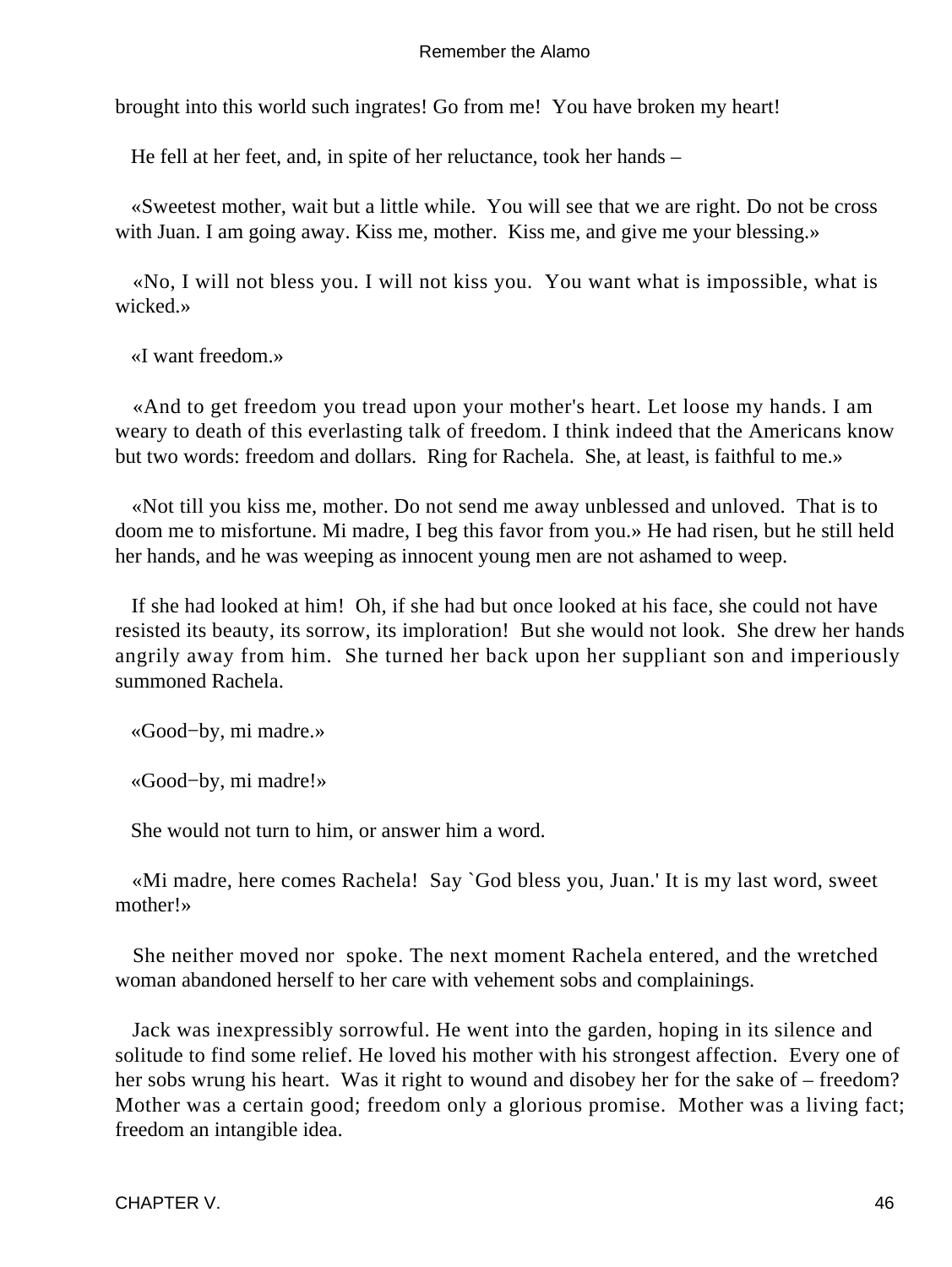Ah, but men have always fought more passionately for ideas than for facts! Tyrants are safe while they touch only silver and gold; but when they try to bind a man's ideals – the freedom of his citizenship – the purity of his faith – he will die to preserve them in their integrity.

 Besides, freedom for every generation has but her hour. If that hour is not seized, no other may come for the men who have suffered it to pass. But mother would grow more loving as the days went by. And this was ever the end of Jack's reasoning; for no man knows how deep the roots of his nature strike into his native land, until he sees her in the grasp of a tyrant, and hears her crying to him for deliverance.

 The struggle left the impress on his face. He passed a boundary in it. Certain boyish feelings and graces would never again be possible to him. He went into the house, weary, and longing for companionship that would comfort or strengthen him. Only Isabel was in the parlor. She appeared to be asleep among the sofa cushions, but she opened her eyes wide as he took a chair beside her.

 «I have been waiting to kiss you again, Juan; do you think this trouble will last very long?»

 «It will be over directly, Iza. Do not fret yourself about it, angel mio. The Americans are great fighters, and their quarrel is just. Well, then, it will be settled by the good God quickly.»

 «Rachela says that Santa Anna has sent off a million of men to fight the Americans. Some they will cut in pieces, and some are to be sent to the mines to work in chains.»

 «God is not dead of old age, Iza. Santa Anna is a miraculous tyrant. He has committed every crime under heaven, but I think he will not cut the Americans in pieces.»

«And if the Americans should even make him go back to Mexico!»

«I think that is very possible.»

«What then, Juan?»

 «He would pay for some of his crimes here the rest he would settle for in purgatory. And you, too, Iza, are you with the Americans?»

«Luis Alveda says they are right.»

«Oh−h! I see! So Luis is to be my brother too. Is that so, little dear?»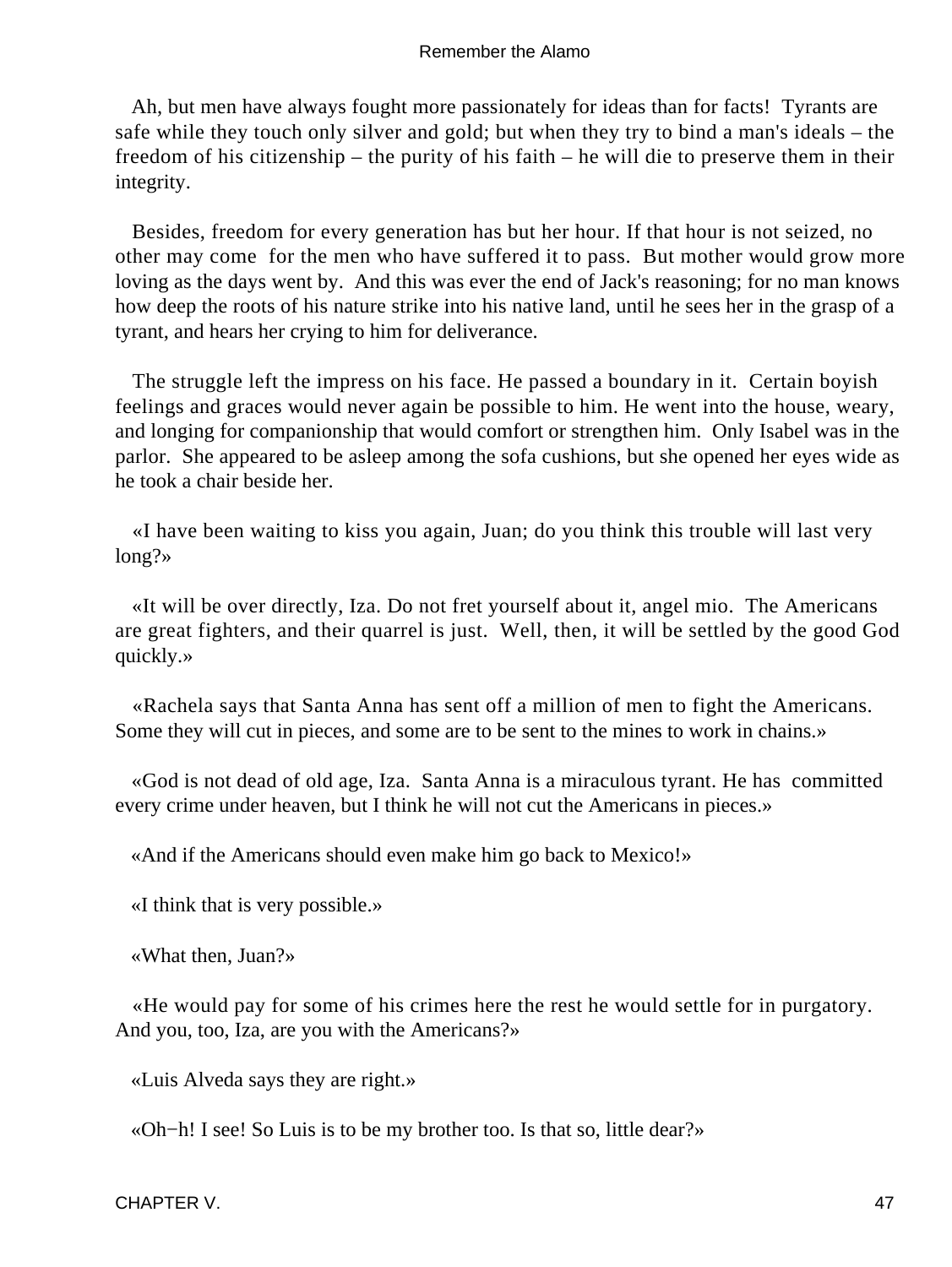«Have you room in your heart for him? Or has this Dare Grant filled it?»

 «If I had twenty sisters, I should have room for twenty brothers, if they were like Dare and Luis. But, indeed, Luis had his place there before I knew Dare.»

 «And perhaps you may see him soon; he is with Senor Sam Houston. Senor Houston was here not a week ago. Will you think of that? And the mother and uncle of Luis are angry at him; he will be disinherited, and we shall be very poor, I think. But there is always my father, who loves Luis.»

«Luis will win his own inheritance. I think you will be very rich.»

«And, Juan, if you see Luis, say to him, `Iza thinks of you continually.'»

At this moment Rachela angrily called her charge –

 «Are you totally and forever wicked, disobedient one? Two hours I have been kept waiting. Very well! The, Sisters are the only duenna for you; and back to the convent you shall go to−morrow. The Senora is of my mind, also.»

 «My father will not permit it. I will go to my father. And think of this, Rachela: I am no longer to be treated like a baby.» But she kissed Juan `farewell,' and went away without further dispute.

 The handsome room looked strangely lonely and desolate when the door had closed behind her. Jack rose, and roughly shook himself, as if by that means he hoped to throw off the oppression and melancholy that was invading even his light heart. Hundreds of moths were dashing themselves to death against the high glass shade that covered the blowing candles from them. He stood and looked at their hopeless efforts to reach the flame. He had an unpleasant thought; one of those thoughts which have the force of a presentiment. He put it away with annoyance, muttering, «It is time enough to meet misfortune when it comes.»

The sound of a footstep made him stand erect and face the door.

 It was only a sleepy peon with a request that he would go to his father's study. A different mental atmosphere met him there. The doctor was walking up and down the room, and Dare and Antonia sat together at the open window.

 «Your father wants to hear about our journey, Jack. Take my chair and tell him what happened. Antonia and I will walk within hearing; a roof makes me restless such a night as this»; for the waning moon had risen, and the cool wind from the Gulf was shaking a thousand scents from the trees and the flowering shrubs.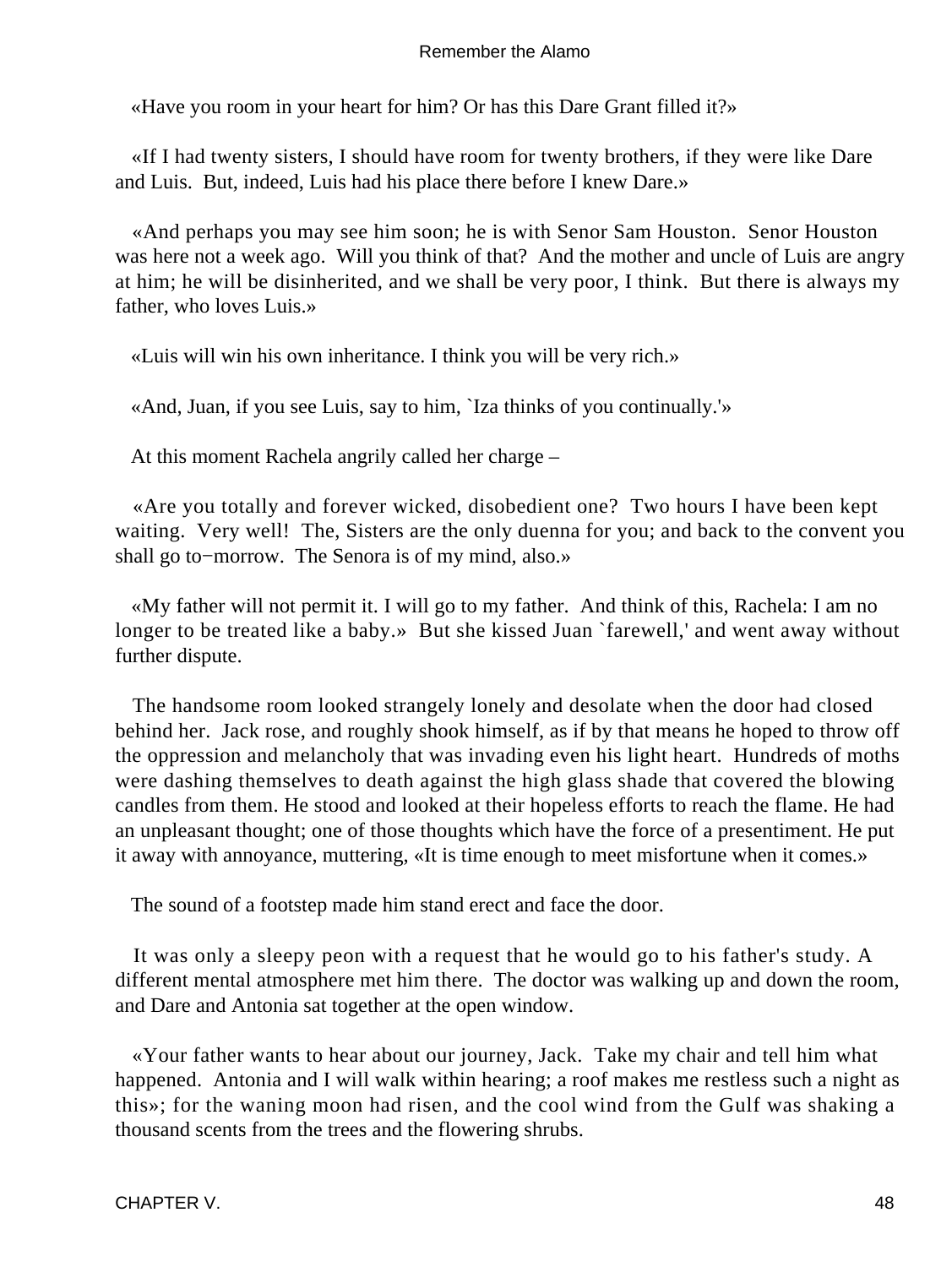The change was made with the words, and the doctor sat down beside his son. «I was asking, Jack, how you knew so much about Texan affairs, and how you came so suddenly to take part in them?»

 «Indeed, father, we could not escape knowing. The Texan fever was more or less in every young man's blood. One night Dare had a supper at his rooms, and there were thirty of us present. A man called Faulkner – a fine fellow from Nacogdoches – spoke to us. How do you think he spoke, when his only brother, a lad of twenty, is working in a Mexican mine loaded with chains?»

«For what?»

 «He said one day that `the natural boundaries of the United States are the Atlantic and Pacific oceans.' He was sent to the mines for the words. Faulkner's only hope for him is in the independence of Texas. He had us on fire in five minutes – all but Sandy McDonald, who loves to argue, and therefore took the Mexican side.»

«What could he say for it?»

 «He said it was a very unjustlike thing to make Mexico give her American settlers in Texas two hundred and twenty−four millions of acres because she thought a change of government best for her own interests.»

 «The Americans settled in Texas under the solemn guarantee of the constitution of eighteen twenty−four. How many of them would have built homes under a tyrannical despotism like that Santa Anna is now forcing upon them?» asked the doctor, warmly.

 «McDonald said, `There is a deal of talk about freedom among you Americans, and it just means nothing at all.' You should have seen Faulkner! He turned on him like a tornado. `How should you know anything about freedom, McDonald?' he cried. `You are in feudal darkness in the Highlands of Scotland. You have only just emigrated into freedom. But we Americans are born free! If you can not feel the difference between a federal constitution and a military and religious despotism, there is simply no use talking to you. How would you like to find yourself in a country where suddenly trial by jury and the exercise of your religion was denied you? Of course you could abandon the home you had built, and the acres you had bought and put under cultivation, and thus make some Mexican heir to your ten years' labor. Perhaps a Scot, for conscience' sake, would do this.'»

 «And what answer made he?» He said, `A Scot kens how to grip tight to ten years' labor as well as yoursel', Faulkner; and neither man nor de'il can come between him and his religion; but - ' 'BUT,' shouted Faulkner; 'there is no BUT! It is God and our right! God and our right, against priestcraft and despotism!'"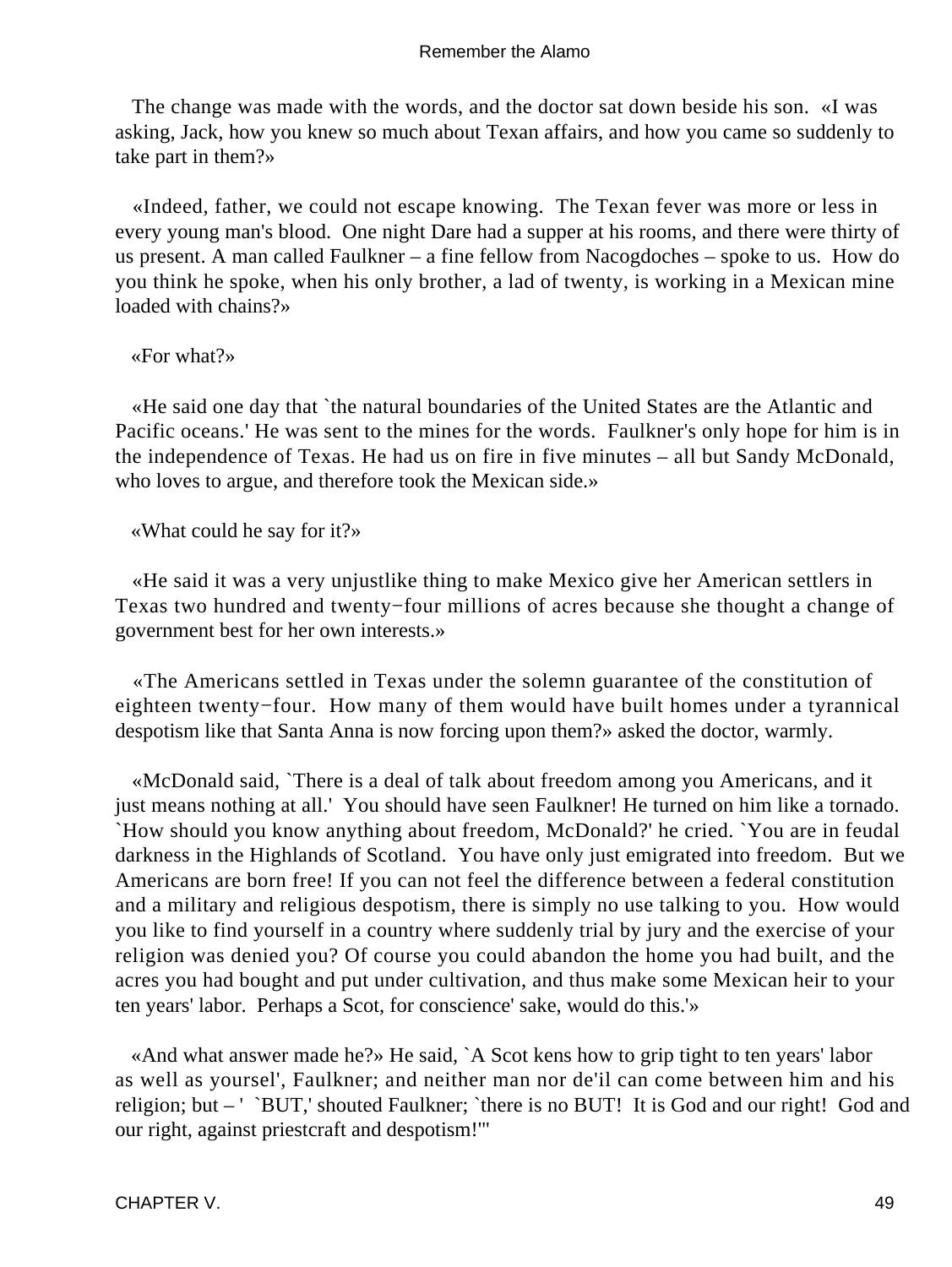«Then every one of us leaped to our feet, and we swore to follow Faulkner to Texas at an hour's notice; and Sandy said we were `a parcel of fools'; and then, would you believe it, father, when our boat was leaving the pier, amid the cheers and hurrahs of thousands, Sandy leaped on the boat and joined us?»

«What did he say then?»

 «He said, `I am a born fool to go with you, but I think there is a kind o' witchcraft in that word **Texas.** It has been stirring me up morning and night like the voice o' the charmer, and I be to follow it though I ken well enough it isna leading me in the paths o' peace and pleasantness!'»

«Did you find the same enthusiasm outside of New York?»

 «All along the Ohio and Mississippi we gathered recruits; and at Randolph, sixty miles above Memphis, we were joined by David Crockett.»

«Jack!»

 «True, father! And then at every landing we took on men. For at every landing Crockett spoke to the people; and, as we stopped very often, we were cheered all the way down the river. The Mediterranean, though the biggest boat on it, was soon crowded; but at Helena, Crockett and a great number of the leading men of the expedition got off. And as Dare and Crockett had become friends, I followed them.»

«Where did you go to?»

 «We went ostensibly to a big barbecue at John Bowie's plantation, which is a few miles below Helena. Invitations to this barbecue had been sent hundreds of miles throughout the surrounding country. We met parties from the depths of the Arkansas wilderness and the furthest boundaries of the Choctaw nation coming to it. There were raftsmen from the Mississippi, from the White, and the St. Francis rivers. There were planters from Lousiana and Tennessee. There were woodsmen from Kentucky. There were envoys from New Orleans, Washington, and all the great Eastern cities.»

«I had an invitation myself, Jack.»

 «I wish you had accepted it. It was worth the journey. There never was and there never will be such a barbecue again. Thousands were present. The woods were full of sheds and temporary buildings, and platforms for the speakers.»

«Who were the speakers?»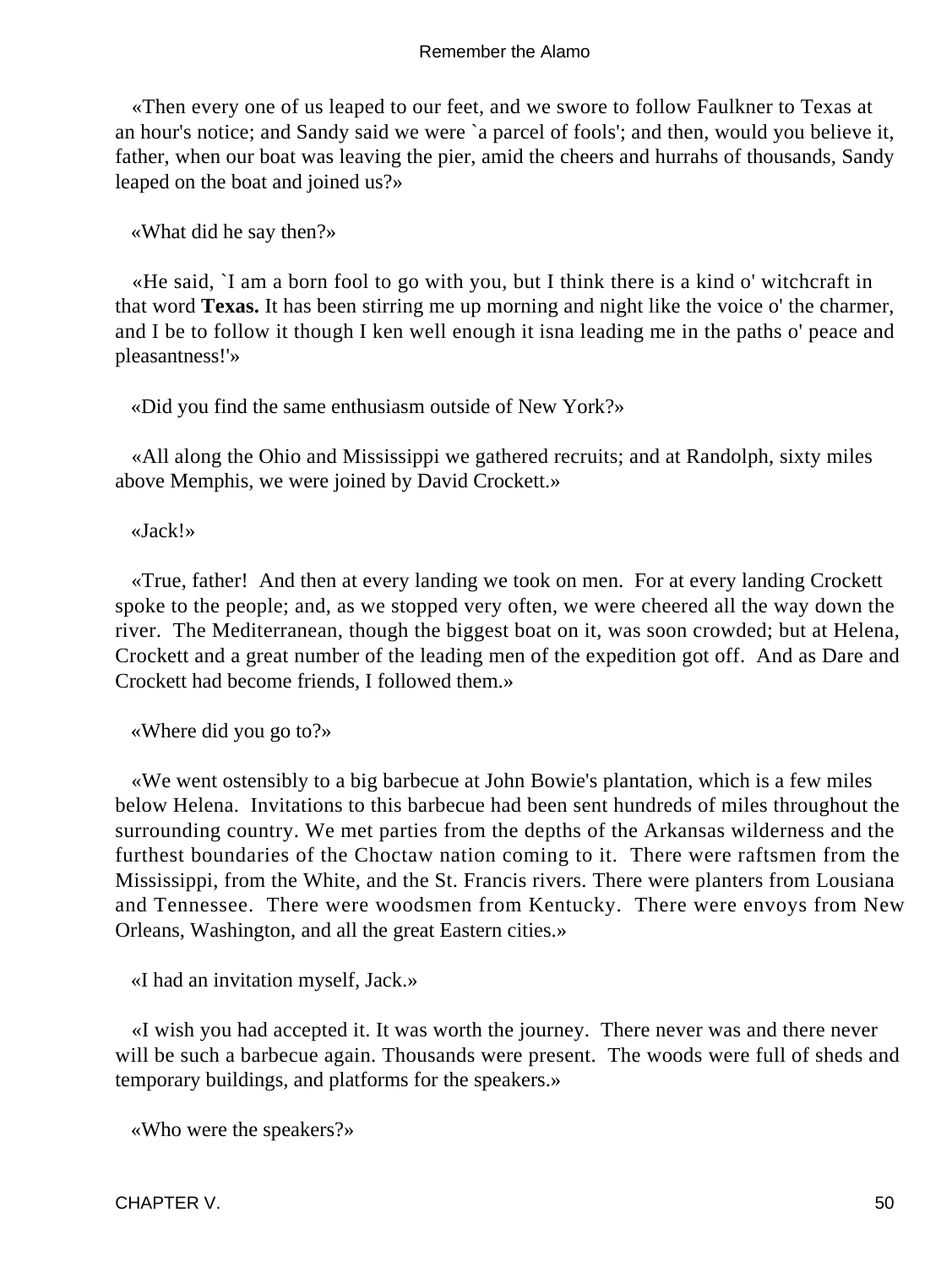«Crockett, Hawkins, General Montgomery, Colonel Beauford, the three brothers Cheatham, Doc. Bennet, and many others. When the woods were illuminated at night with pine knots, you may imagine the scene and the wild enthusiasm that followed their eloquence.»

«Doc. Bennet is a good partisan, and he is enormously rich.»

 «And he has a personal reason for his hatred of Mexico. An insatiable revenge possesses him. His wife and two children were barbarously murdered by Mexicans. He appealed to those who could not go to the fight to give money to aid it, and on the spot laid down ten thousand dollars.»

«Good!»

 «Nine other men, either present or there by proxy, instantly gave a like sum, and thirty thousand in smaller sums was added to it. Every donation was hailed with the wildest transports, and while the woods were ringing with electrifying shouts, Hawkins rallied three hundred men round him and went off at a swinging galop for the Brazos.»

«Oh, Jack! Jack!»

 In another hour, the rest of the leaders had gathered their detachments, and every man had turned his face to the Texan prairies. Crockett was already far advanced on the way. Sam Houston was known to be kindling the fire on the spot; and I suppose you know, father,« said Jack, sinking his voice to a whisper, »that we have still more powerful backers."

«General Gaines?»

 «Well, he has a large body of United States troops at Nacogdoches. He says they are to protect the people of Navasola from the Indians.»

«But Navasola is twenty−nine miles west of Nacogdoches.»

 «Navasola is in Texas. Very well! If the United States feel it to be their duty to protect the people of Navasola, it seems they already consider Texas within their boundary.»

«You think the Indians a mere pretext?»

 «Of course. Crockett has with him an autograph letter from President Jackson, introducing him as `a God−chosen patriot.' President Jackson already sees Texas in the Union, and Gaines understands that if the American−Texans should be repulsed by Santa Anna, and fall back upon him, that he may then gather them under his standard and lead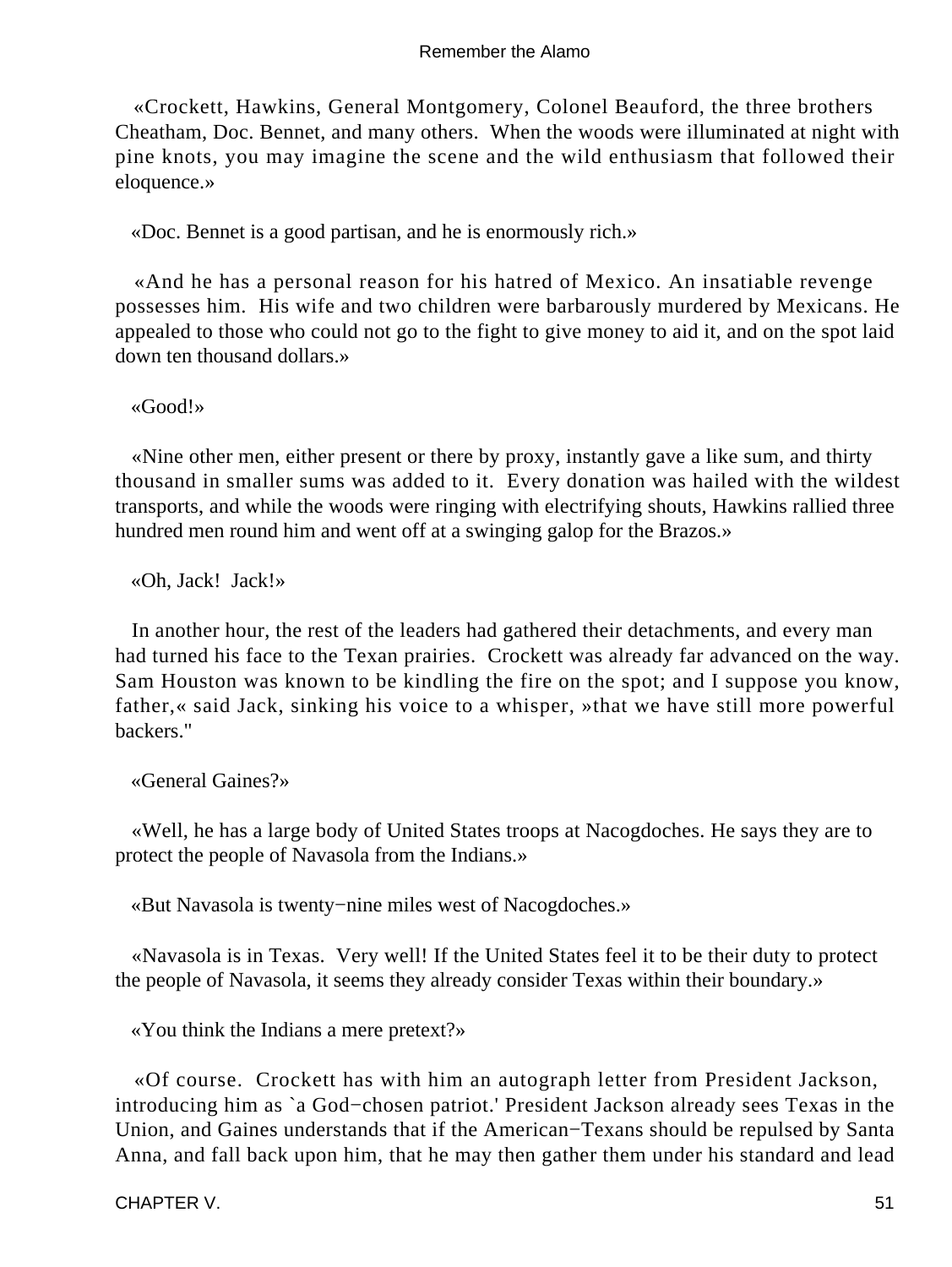them forward to victory – and the conquest of Texas. Father, you will see the Stars and Stripes on the palaces of Mexico.»

 «Do not talk too fast, Jack. And now, go lie down on my bed. In four hours you must leave, if you want to reach Gonzales to−night!»

 Then Dare was called, and the lovers knew that their hour of parting was come. They said nothing of the fears in their hearts; and on Antonia's lifted face there was only the light of love and of hope.

«The fight will soon be over, darling, and then!»

«And then? We shall be so happy.»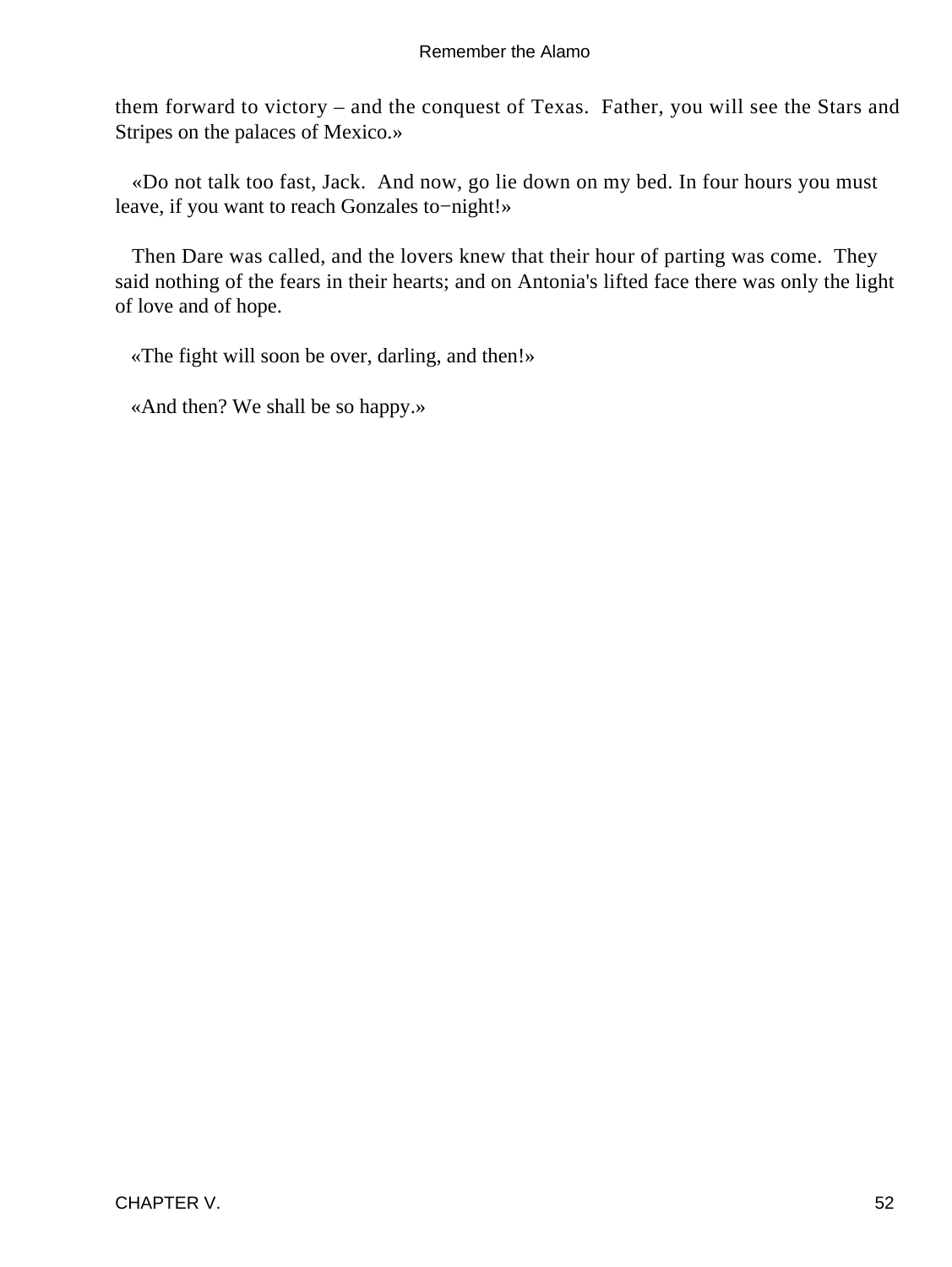# **[CHAPTER VI.](#page-189-0)**

# *R*OBERT **Worth is disarmed.**

 «Strange sons of Mexico, and strange her fate; They fight for freedom who were never free; A kingless people for a nerveless state.»

\* \* \* \* \* \*

 «Not all the threats or favors of a crown, A Prince's whisper, or a tyrant's frown, Can awe the spirit or allure the mind Of him, who to strict Honor is inclined. Though all the pomp and pleasure that does wait On public places, and affairs of state; Though all the storms and tempests should arise, That Church magicians in their cells devise, And from their settled basis nations tear: He would, unmoved, the mighty ruin bear. Secure in innocence, contemn them all, And, decently arrayed, in honor fall.»

\* \* \* \* \* \*

«Say, what is honor? 'Tis the finest sense Of justice which the human mind can frame.»

 The keenest sufferings entailed by war are not on the battle− field, nor in the hospital. They are in the household. There are the maimed affections, the slain hopes, the broken ties of love. And before a shot had been fired in the war of Texan independence, the battle had begun in Robert Worth's household.

 The young men lay down to rest, but he sat watching the night away. There was a melancholy sleepiness in it; the mockingbirds had ceased singing; the chirping insects had become weary. Only the clock, with its regular «tick, tick,» kept the watch with him.

 When it was near dawn, he lifted a candle and went into the room where Jack and Dare were sleeping. Dare did not move; Jack opened his eyes wide, and smiled brightly at the intruder.

«Well, father?»

«It is time to get up, Jack. Tell Dare.»

 In a few minutes both came to him. A bottle of wine, some preserved bears' paws, and biscuits were on the table. They ate standing, speaking very little and almost in whispers; and then the doctor went with them to the stable. He helped Jack to saddle his horse. He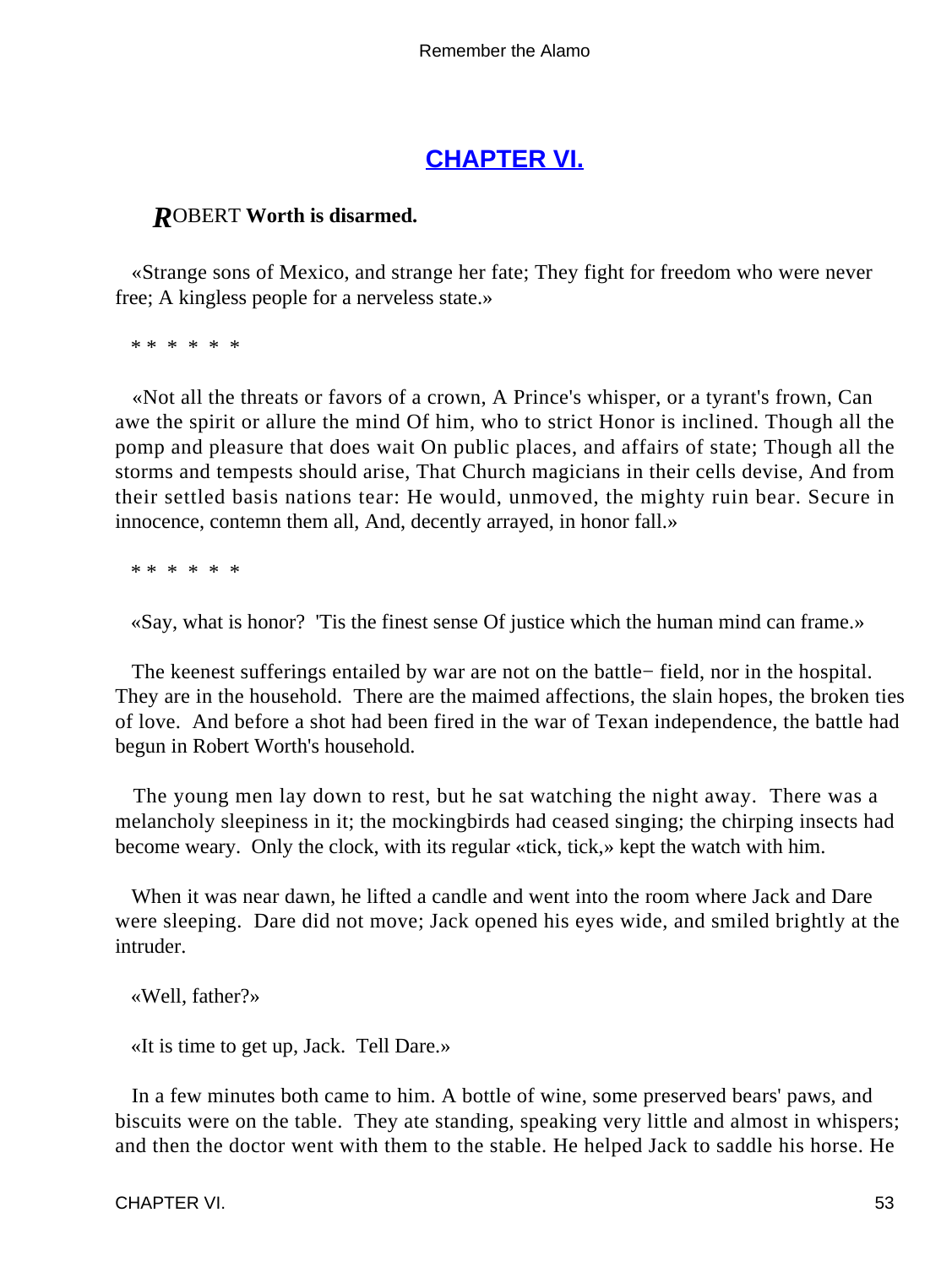found a sad pleasure in coming so close to him. Once their cheeks touched, and the touch brought the tears to his eyes and sent he blood to his heart.

 With his hand on the saddle, Jack paused and said, softly, «Father, dear, tell mi madre my last look at the house, my last thought in leaving it, was for her. She would not kiss me or bless me last night. Ask her to kiss you for me,» and then the lad broke fairly down. The moment had come in which love could find no utterance, and must act. He flung his arm around his father's neck and kissed him. And the father wept also, and yet spoke brave words to both as he walked with them to the gate and watched them ride into the thick mist lying upon the prairie like a cloud. They were only darker spots in it. It swallowed them up. They were lost to sight.

 He thought no one had seen the boys leave but himself. But through the lattices two sorrowful women also watched their departure. The Senora, as wakeful as her husband, had heard the slight movements, the unusual noises of that early hour, and had divined the cause of them. She looked at Rachela. The woman had fallen into the dead sleep of exhaustion, and she would not have to parry her objections and warnings. Unshod, and in her night−dress, she slipped through the corridor to the back of the house, and tightly clasping her rosary in her hands, she stood behind the lattice and watched her boy away.

 He turned in his saddle just before he passed the gate, and she saw his young face lifted with an unconscious, anxious love, to the very lattice at which she stood: In the dim light it had a strange pallor. The misty air blurred and made all indistinct. It was like seeing her Jack in some woful dream. If he had been dead, such a vision of him might have come to her from the shadow land.

 Usually her grief was noisy and imperative of sympathy. But this morning she could not cry nor lament. She went softly back to her room and sat down, with her crucifix before her aching eyes. Yet she could not say her usual prayers. She could not remember anything but Jack's entreaty – «Kiss me, mi madre! Bless me, mi madre!» She could not see anything but that last rapid turn in the saddle, and that piteous young face, showing so weird and dreamlike through the gray mist of the early dawn.

 Antonia had watched with her. Dare, also, had turned, but there had been something about Dare's attitude far more cheery and hopeful. On the previous night Antonia had put some sprays of rosemary in his hat band «to bring good, and keep away evil on a journey»; and as he turned and lifted his hat he put his lips to them. He had the belief that from some point his Antonia was watching him. He conveyed to her, by the strength of his love and his will, the assurance of all their hopes.

 That day Doctor Worth did not go out. The little bravado of carrying arms was impossible to him. It was not that his courage had failed, or that he had lost a tittle of his convictions, but he was depressed by the uncertainty of his position and duty, and he was,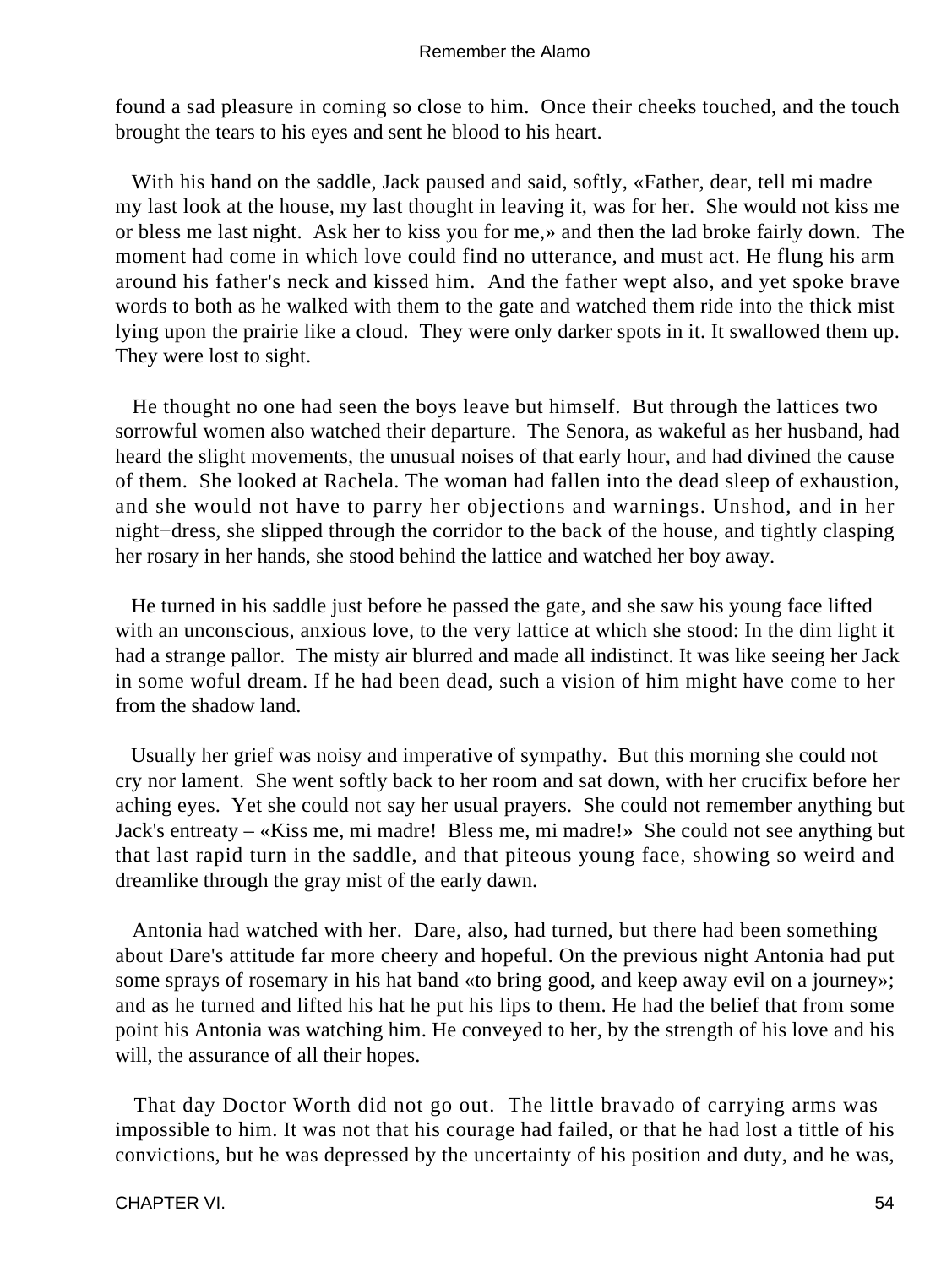besides, the thrall of that intangible anxiety which we call **Presentiment.**

 Yet, however dreary life is, it must go on. The brave−hearted cannot drop daily duty. On the second day the doctor went to his office again, and Antonia arranged the meals and received company, and did her best to bring the household into peaceful accord with the new elements encroaching on it from all sides.

 But the Senora was more «difficult» than even Rachela had ever seen her before. She did not go to church, but Fray Ignatius spent a great deal of time with her; and his influence was not any more conciliating than that of early masses and much fasting.

 He said to her, indeed: «My daughter, you have behaved with the fortitude of a saint. It would have been more than a venial sin, if you had kissed and blessed a rebel in the very act of his rebellion. The Holy Mary will reward and comfort you.»

 But the Senora was not sensible of the reward and comfort; and she did feel most acutely the cruel wound she had given her mother love. Neither prayers nor penance availed her. She wanted to see Jack. She wanted to kiss him a hundred times, and bless him with every kiss. And it did not help her to be told that these longings were the suggestions of the Evil One, and not to be listened to.

The black–robed monk, gliding about his house with downcast eyes and folded hands, had never seemed to Robert Worth so objectionable. He knew that he kept the breach open between himself and his wife – that he thought it a point of religious duty to do so. He knew that he was gradually isolating the wretched woman from her husband and children, and that the continual repetition of prayers and penances did not give her any adequate comfort for the wrong she was doing her affections.

 The city was also in a condition of the greatest excitement. The soldiers in the Alamo were under arms. Their officers had evidently received important advices from Mexico. General Cos, the brother−in−law of Santa Anna, was now in command, and it was said immense reinforcements were hourly looked for. The drifting American population had entirely vanished, but its palpable absence inspired the most thoughtful of the people with fear instead of security.

 Nor were the military by any means sure of the loyalty of the city. It was well known that a large proportion of the best citizens hated the despotism of Santa Anna; and that if the Americans attacked San Antonio, they would receive active sympathy. Party feeling was no longer controllable. Men suspected each other. Duels were of constant occurrence, and families were torn to pieces; for the monks supported Santa Anna with all their influence, and there were few women who dared to disobey them.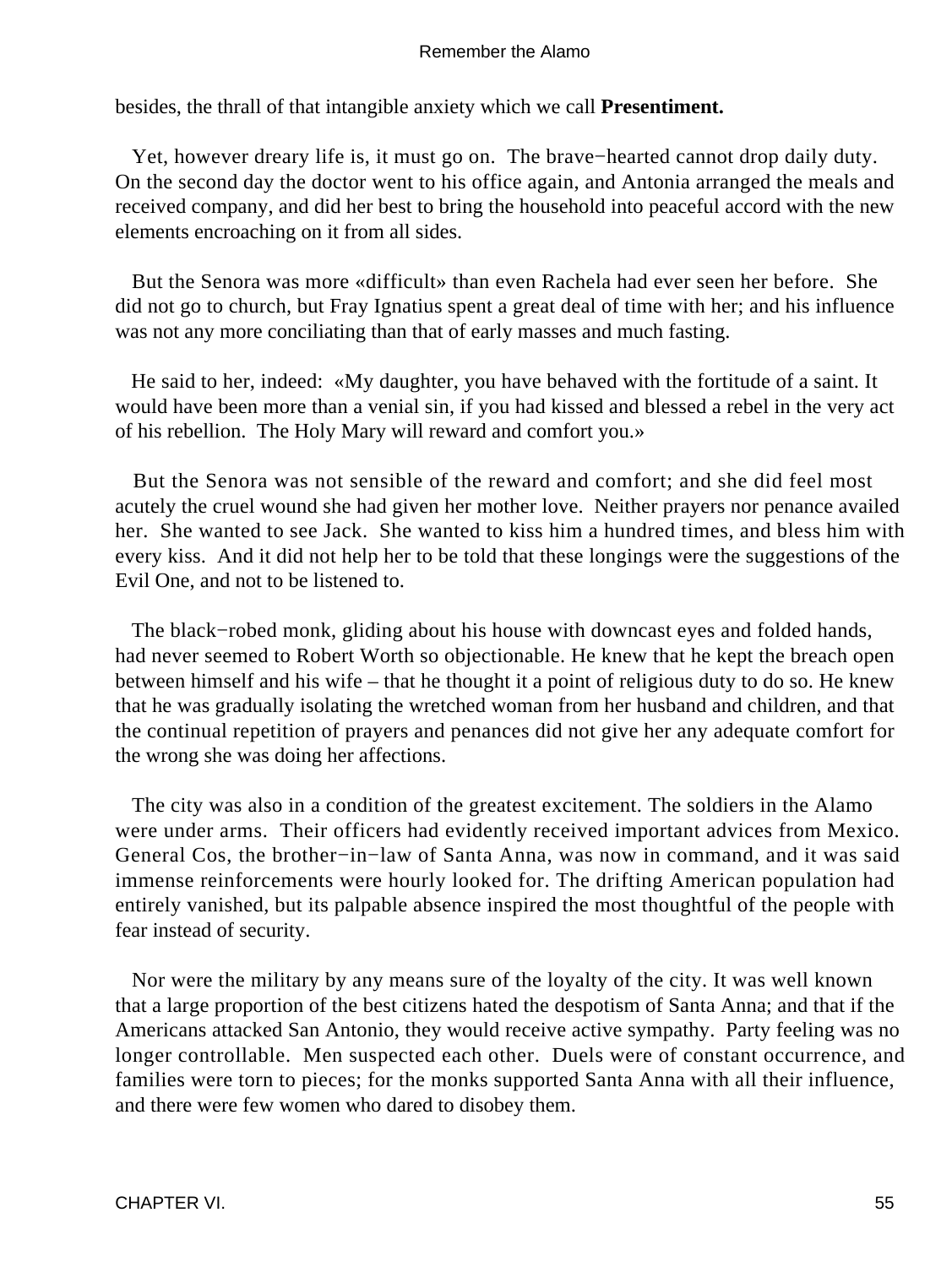Into the midst of this turbulent, touchy community, there fell one morning a word or two which set it on fire. Doctor Worth was talking on the Plaza with Senor Lopez Navarro. A Mexican soldier, with his yellow cloak streaming out behind him, galloped madly towards the Alamo and left the news there. It spread like wildfire. «There had been a fight at Gonzales, and the Americans had kept their arms. They had also put the Mexicans to flight.»

 «And more,» added a young Mexican coming up to the group of which Robert Worth was one, «Stephen Austin has escaped, and he arrived at Gonzales at the very moment of victory. And more yet: Americans are pouring into Gonzales from every quarter.»

 An officer tapped Doctor Worth on the shoulder. «Senor Doctor, your arms. General Cos hopes, in the present extremity, you will set an example of obedience.»

 «I will not give up my arms. In the present extremity my arms are the greatest need I have.»

«Then Senor,  $-$  it is a great affliction to me  $-$  I must arrest you.»

 He was led away, amid the audible murmurs of the men who filled the streets. There needed but some one to have said the word, and they would have taken him forcibly from the military. A great crowd followed him to the gates of the Alamo. For there was scarcely a family in San Antonio of which this good doctor was not an adopted member. The arrest of their favorite confessor would hardly have enraged them more.

 Fray Ignatius brought the news to the Senora. Even he was affected by it. Never before had Antonia seen him walk except with thoughtful and deliberate steps. She wondered at his appearance; at its suppressed hurry; at a something in it which struck her as suppressed satisfaction.

 And the priest was in his heart satisfied; though he was consciously telling himself that «he was sorry for the Senora, and that he would have been glad if the sins of her husband could have been set against the works of supererogation which the saints of his own convent had amassed.»

 «But he is an infidel; he believes not in the saints,» he muttered; «then how could they avail him!»

 Antonia met him at the door. He said an Ave Maria as he crossed the threshold, and gave her his hand to kiss. She looked wonderingly in his face, for unless it was a special visit, he never called so near the Angelus. Still, it is difficult to throw off a habit of obedience formed in early youth; and she did not feel as if she could break through the chill atmosphere of the man and ask: «For what reason have you come, father?»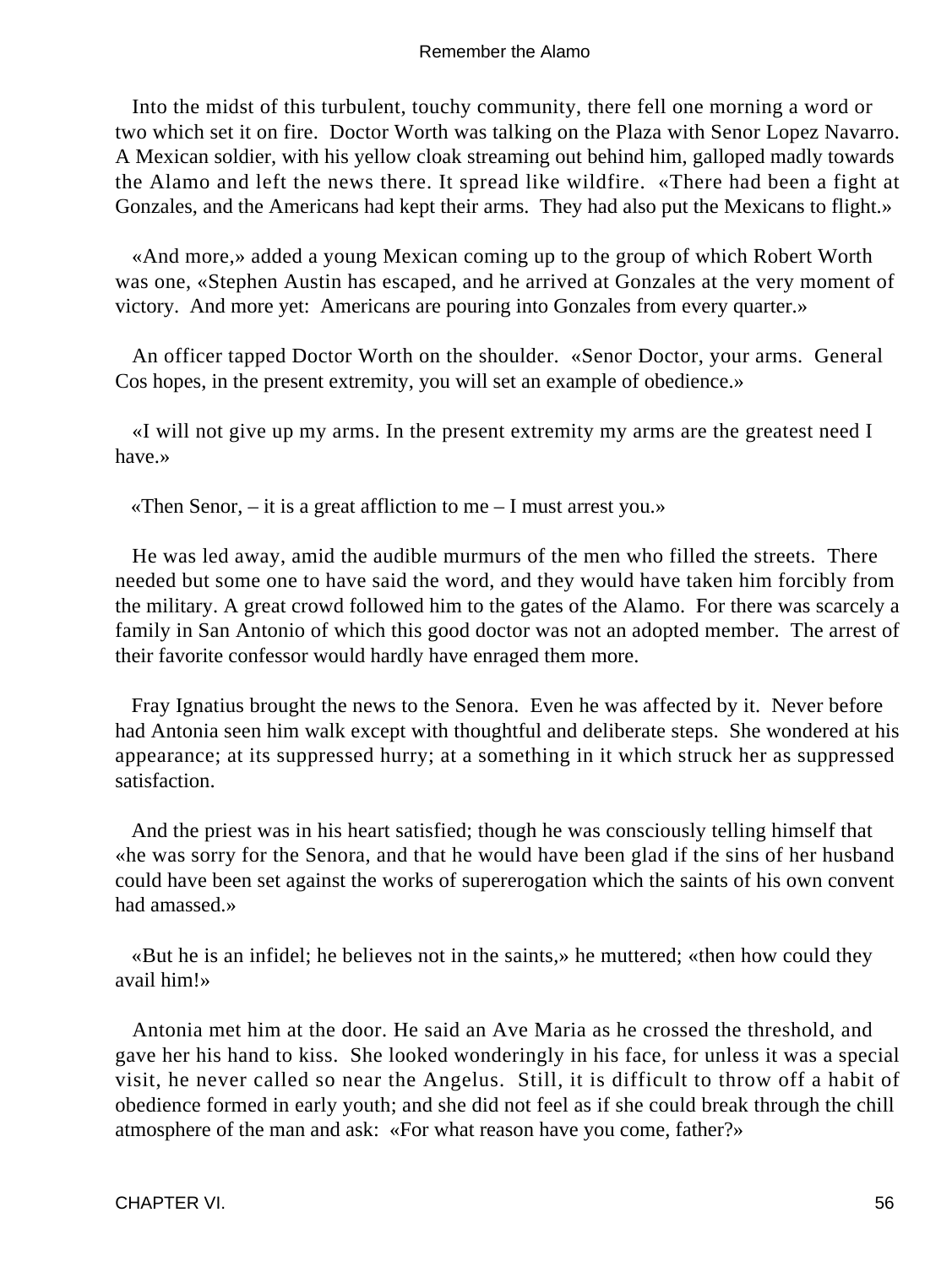A long, shrill shriek from the Senora was the first answer to the fearful question in her heart. In a few moments she was at her mother's door. Rachela knelt outside it, telling her rosary. She stolidly kept her place, and a certain instinct for a moment prevented Antonia interrupting her. But the passionate words of her mother, blending with the low, measured tones of the priest, were something far more positive.

«Let me pass you, Rachela. What is the matter with my mother?»

 The woman was absorbed in her supplications, and Antonia opened the door. Isabel followed her. They found themselves in the the{sic} presence of an angry sorrow that appalled them. The Senora had torn her lace mantilla into shreds, and they were scattered over the room as she had flung them from her hands in her frantic walk about it. The large shell comb that confined her hair was trodden to pieces, and its long coils had fallen about her face and shoulders. Her bracelets, her chain of gold, her brooch and rings were scattered on the floor, and she was standing in the centre of it, like an enraged creature; tearing her handkerchief into strips, as an emphasis to her passionate denunciations.

 «It serves him right! **Jesus! Maria! Joseph!** It serves him right! He must carry arms! HE, TOO! when it was forbidden! I am glad he is arrested! Oh, Roberto! Roberto!»

«Patience, my daughter! This is the hand of God. What can you do but submit?»

 «What is it, mi madre?» and Isabel put her arms around her mother with the words mi madre. «Tell Isabel your sorrow.»

 «Your father is arrested – taken to the Alamo – he will be sent to the mines. I told him so! I told him so! He would not listen to me! How wicked he has been!»

«What has my father done, Fray Ignatius? Why have they arrested him?»

 The priest turned to Antonia with a cold face. He did not like her. He felt that she did not believe in him.

 «Senorita, he has committed a treason. A good citizen obeys the law; Senor Worth has defied it »

«Pardon, father, I cannot believe it.»

 «A great forbearance has been shown him, but the end of mercy comes. As he persisted in wearing arms, he has been taken to the Alamo and disarmed.»

 «It is a great shame! An infamous shame and wrong!» cried Antonia. «What right has any one to take my father's arms? No more than they have to take his purse or his coat.»

CHAPTER VI. 57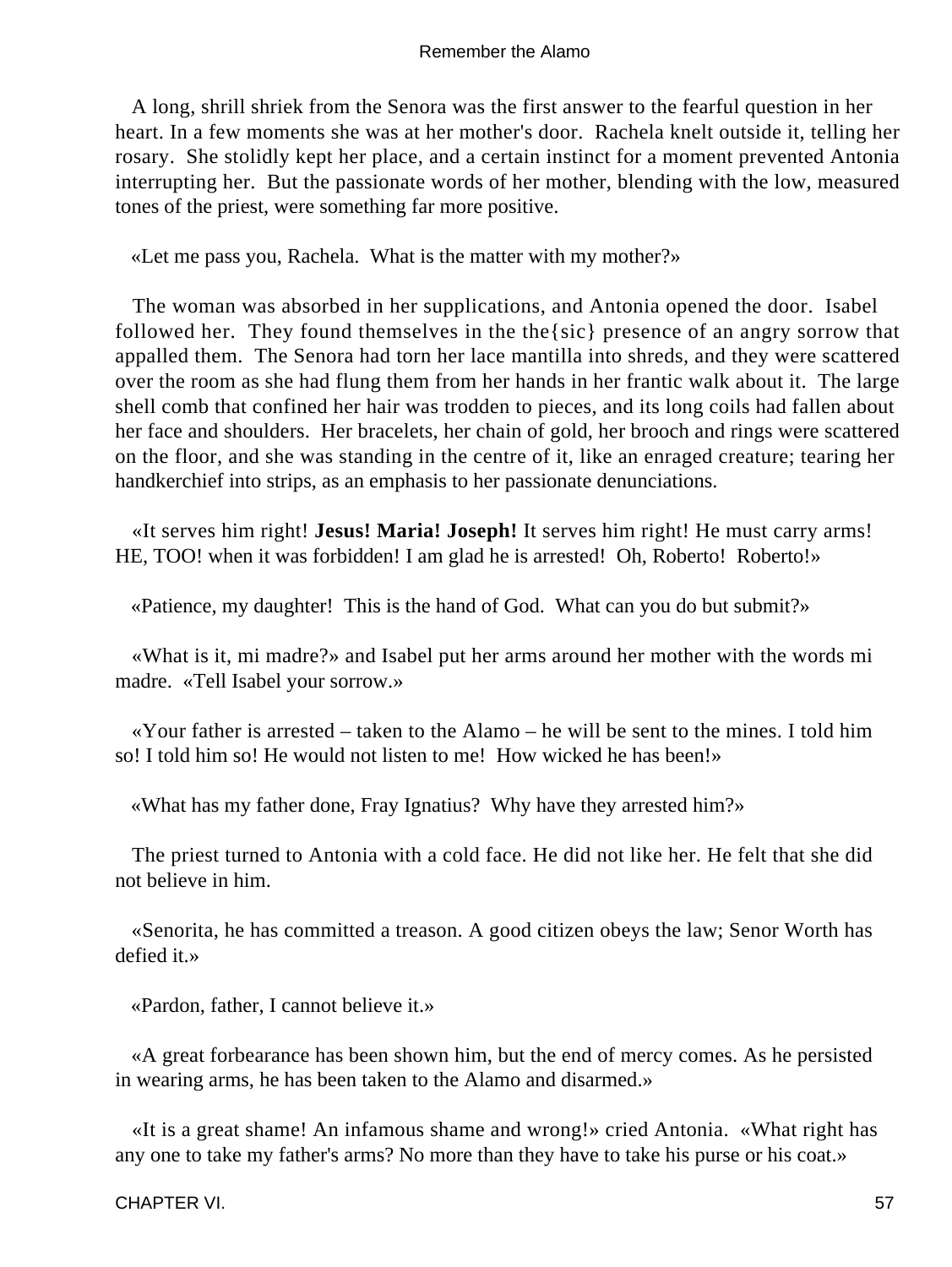«General Santa Anna – »

«General Santa Anna is a tyrant and a thief. I care not who says different.»

«Antonia! Shameless one!»

 «Mother, do not strike me.» Then she took her mother's hands in her own, and led her to a couch, caressing her as she spoke –

 «Don't believe any one – **Any one,** mother, who says wrong of my father. You know that he is the best of men. Rachela! Come here instantly. The rosary is not the thing, now. You ought to be attending to the Senora. Get her some valerian and some coffee, and come and remove her clothing. Fray Ignatius, we will beg you to leave us to−night to ourselves.»

 «Your mother's sin, in marrying a heretic, has now found her out. It is my duty to make her see her fault.»

«My mother had a dispensation from one greater than you.»

 «Oh, father, pray for me! I accuse myself! I accuse myself! Oh, wretched woman! Oh, cruel husband!»

 «Mother, you have been a very happy woman. You have had the best husband in the world. Do not reproach my father for the sins of others. Do not desert him when he is in the power of a human tiger. My God, mother! let us think of something to be done for his help! I will see the Navarros, the Garcias, Judge Valdez; I will go to the Plaza and call on the thousands he has cured and helped to set him free.»

 «You will make of yourself something not to be spoken of. This is the judgment of God, my daughter.»

 «It is the judgment of a wicked man, Fray Ignatius. My mother is not now able to listen to you. Isabel, come here and comfort her.» Isabel put her cheek to her mother's; she murmured caressing words; she kissed her face, and coiled up her straggling hair, and with childlike trust amid all, solicited Holy Mary to console them.

 Fray Ignatius watched her with a cold scrutiny. He was saying to himself, «It is the fruit of sin. I warned the Senora, when she married this heretic, that trouble would come of it. Very well, it has come.» Then like a flash a new thought invaded his mind – If the Senor Doctor disappeared forever, why not induce the Senora and her daughters to go into a religious house? There was a great deal of money. The church could use it well.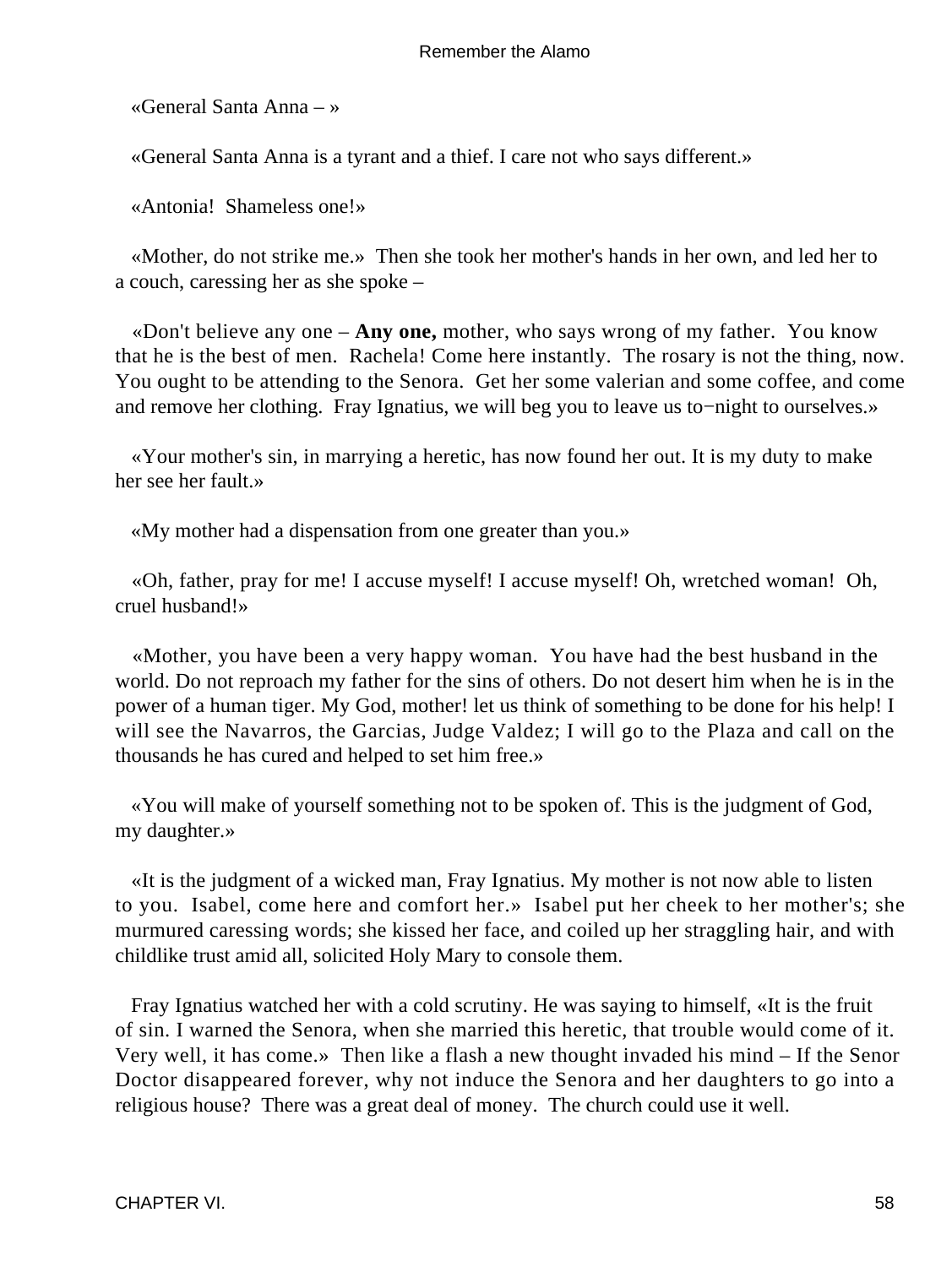Antonia did not understand the thought, but she understood its animus, and again she requested his withdrawal. This time she went close to him, and bravely looked straight into his eyes. Their scornful gleam sent a chill to her heart like that of cold steel. At that moment she understood that she had turned a passive enemy into an active one.

 He went, however, without further parley, stopping only to warn the Senora against the sin «of standing with the enemies of God and the Holy Church,» and to order Isabel to recite for her mother's pardon and comfort a certain number of aves and paternosters. Antonia went with him to the door, and ere he left he blessed her, and said: «The Senorita will examine her soul and see her sin. Then the ever merciful Church will hear her confession, and give her the satisfying penance.»

 Antonia bowed in response. When people are in great domestic sorrow, self−examination is a superfluous advice. She listened a moment to his departing footsteps, shivering as she stood in the darkness, for a norther had sprung up, and the cold was severe. She only glanced into the pleasant parlor where the table was laid for dinner, and a great fire of cedar logs was throwing red, dancing lights over the white linen and the shining silver and glass. The chairs were placed around the table; her father's at the head. It had a forsaken air that was unendurable.

 The dinner hour was now long past. It would be folly to attempt the meal. How could she and Isabel sit down alone and eat, and her father in prison, and her mother frantic with a loss which she was warned it was sinful to mourn over. Antonia had a soul made for extremities and not afraid to face them, but invisible hands controlled her. What could a woman do, whom society had forbidden to do anything, but endure the pangs of patience?

 The Senora could offer no suggestions. She was not indeed in a mood to think of her resources. A spiritual dread was upon her. And with this mingled an intense sense of personal wrong from her husband. «Had she not begged him to be passive? And he had put an old rifle before her and her daughters! It was all that Senor Houston's doing. She had an assurance of that.» She invoked a thousand maledictions on him. She recalled, with passionate reproaches, Jack's infidelity to her and his God and his country. Her anger passed from one subject to another constantly, finding in all, even in the lukewarmness of Antonia and Isabel, and in their affection for lovers, who were also rebels, an accumulating reason for a stupendous reproach against herself, her husband, her children, and her unhappy fate. Her whole nature was in revolt – in that complete mental and moral anarchy from which springs tragedy and murder.

 Isabel wept so violently that she angered still further the tearless suffering of her mother. «God and the saints!» she cried. «What are you weeping for? Will tears do any good? Do I weep? God has forbidden me to weep for the wicked. Yet how I suffer! Mary, mother of sorrows, pity me!»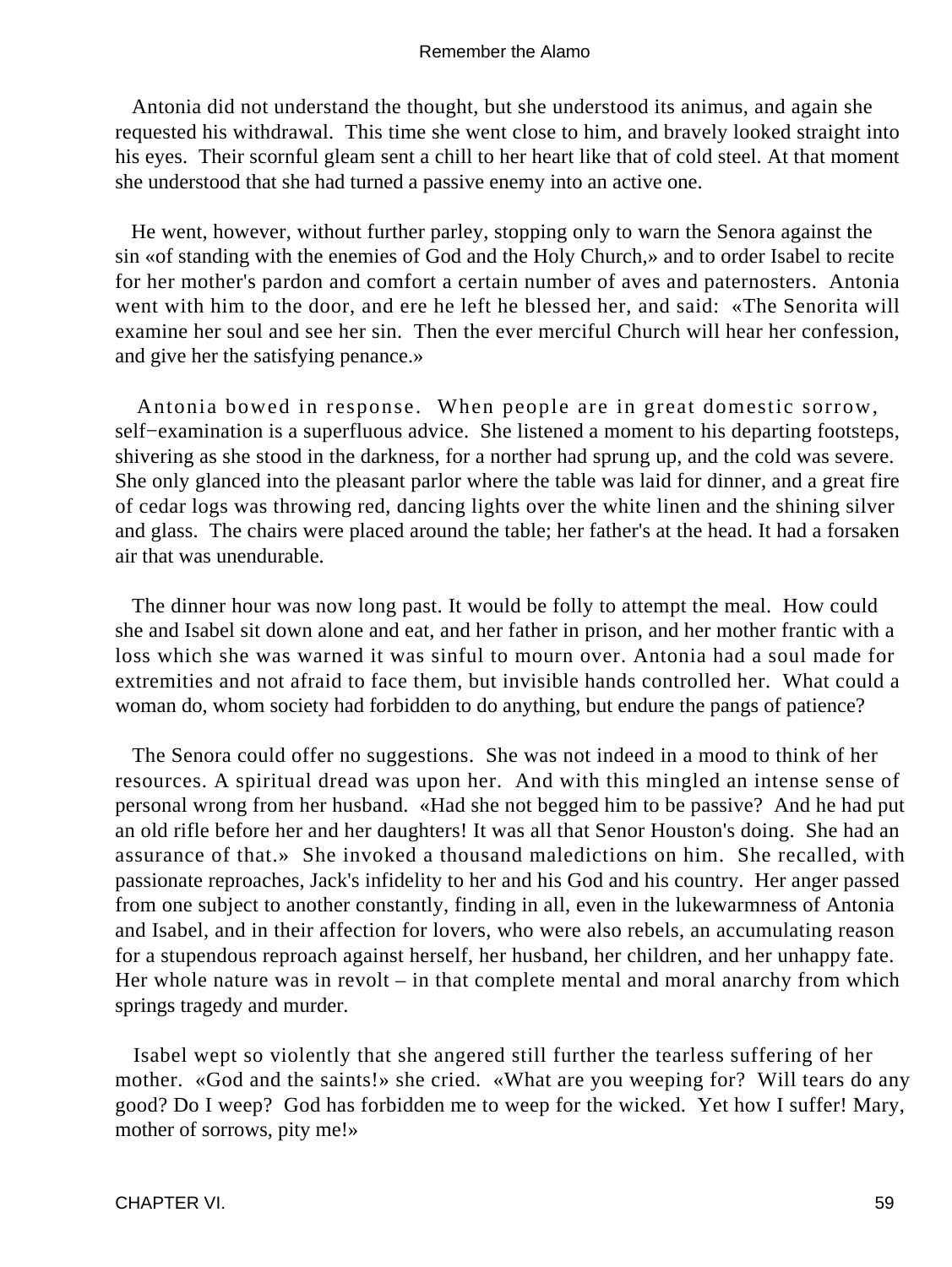She sent Isabel away. Her sobs were not to be borne. And very soon she felt Antonia's white face and silent companionship to be just as unendurable. She would be alone. Not even Rachela would she have near her. She put out all the lights but the taper above a large crucifix, and at its foot she sat down in tearless abandon, alone with her reproaches and her remorse.

 Antonia watched with her mother, though shut out from her presence. She feared for a state of mind so barren of affection, so unsoftened by tears. Besides, it was the climax of a condition which had continued ever since she had sent her boy away without a word of love. In the dim corridor outside she sat still, listening for any noise or movement which might demand help or sympathy. It was not nine o'clock; but the time lengthened itself out beyond endurance. Even yet she had hope of some word from her father. Surely, they would let him send some word to them!

 She heard the murmur of voices downstairs, and she thought angrily of Rachela, and Molly, and Manuel, «making a little confidence together» over their trouble, and spicing their evening gossip with the strange thing that had happened to the Senor Doctor. She knew that Rachela and Manuel would call him heretic and Americano, and, by authority of these two words, accuse him of every crime.

 Thinking with a swelling heart of these things, she heard the door open, and a step slowly and heavily ascend the stairs. Ere she had time to wonder at it, her father came in sight. There was a shocking change in his air and appearance, but as he was evidently going to her mother's room, she shrank back and sat motionless so as not to attract his attention.

 Then she went to the parlor, and had the fire renewed and food put upon the table. She was sure that he would need it, and she believed he would be glad to talk over with her the events of the afternoon.

 The Senora was still sitting at the foot of the crucifix when her husband opened the door. She had not been able to pray; ave and paternoster alike had failed her. Her rebellious grief filled every corner of her heart. She understood that some one had entered the room, and she thought of Rachela; but she found a kind of comfort in the dull stupor of grief she was indulging, and she would not break its spell by lifting her head.

## «Maria.»

She rose up quickly and stood gazing at him.

 She did not shriek or exclaim; her surprise controlled her. And also her terror; for his face was white as death, and had an expression of angry despair that terrified her.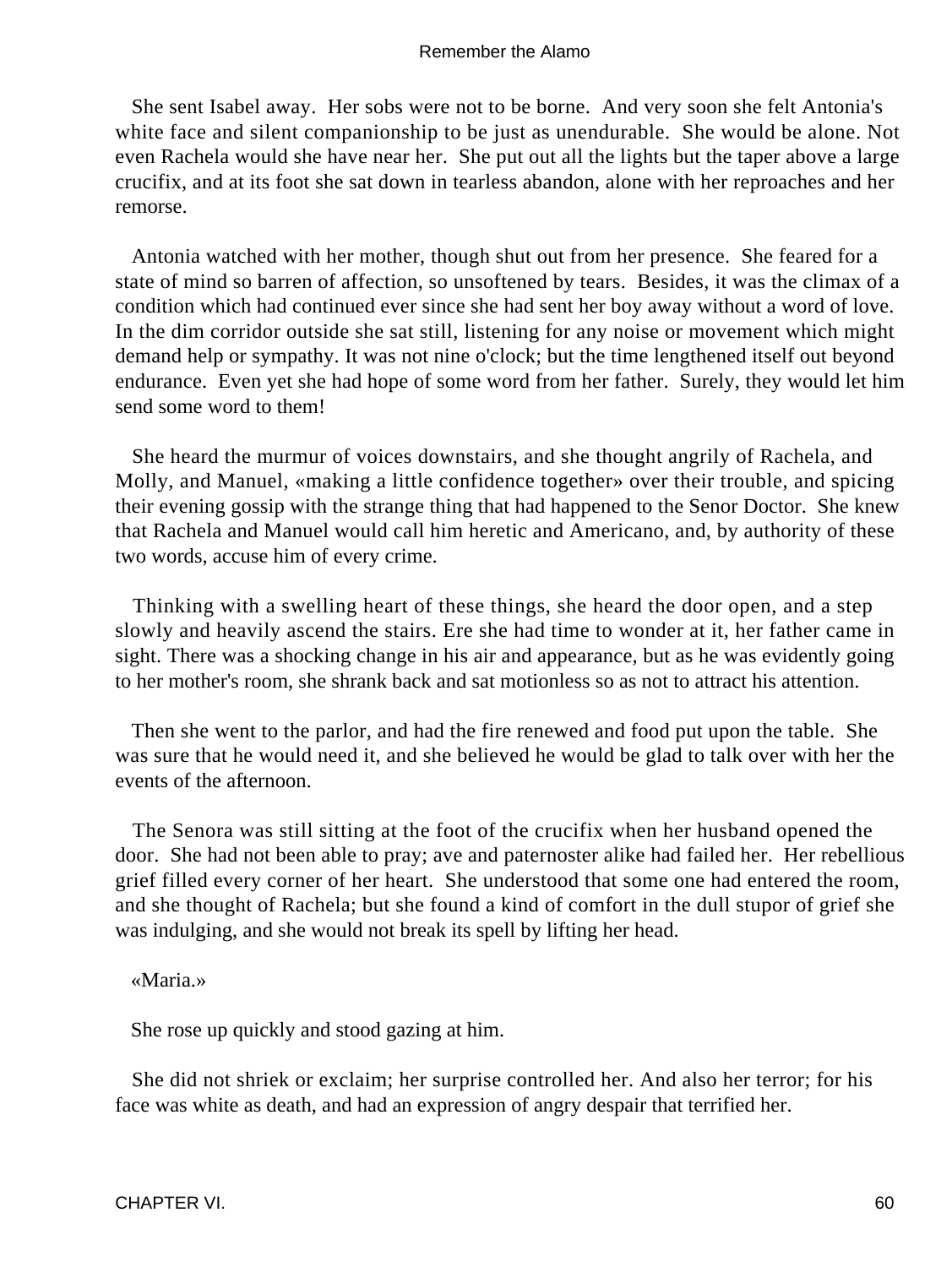«Roberto! Roberto! Mi Roberto! How you have tortured me! I have nearly died! Fray Ignatius said you had been sent to prison.»

 She spoke as calmly as a frightened child; sad and hesitating. If he had taken her in his arms she would have sobbed her grief away there.

 But Robert Worth was at that hour possessed by two master passions, tyrannical and insatiable – they would take notice of nothing that did not minister to them.

 «Maria, they have taken my arms from me. Cowards! Cowards! Miserable cowards! I refused to give them up! They held my hands and robbed me – robbed me of my manhood and honor! I begged them to shoot me ere they did it, and they spoke courteously and regretted this, and hoped that, till I felt that it would be a joy to strangle them.»

«Roberto! Mi Roberto! You have me!»

 «I want my rifle and all it represents. I want myself back again. Maria, Maria, until then, I am not worthy to be any good woman's husband!»

«Roberto, dearest! It is not your fault.»

 «It is my fault. I have waited too long. My sons showed me my duty – my soul urged me to do it. I deserve the shame, but I will wipe it out with crimson blood.»

 The Senora stood speechless, wringing her hands. Her own passion was puny beside the sternness, the reality, and the intensity of the quiet rage before her. She was completely mastered by it. She forgot all but the evident agony she could neither mistake nor console.

 «I have come to say `farewell,' Maria. We have been very happy together – Maria – our children – dearest – »

«Oh, Roberto! My husband! My soul! My life! Leave me not.»

 «I am going for my arms. I will take them a hundredfold from those who have robbed me. I swear I will!»

 «You do not love me. What are these Americans to you? I am your wife. Your Maria – »

«These Americans are my brothers – my sons. My mother is an American woman.»

«And I?»

CHAPTER VI. 61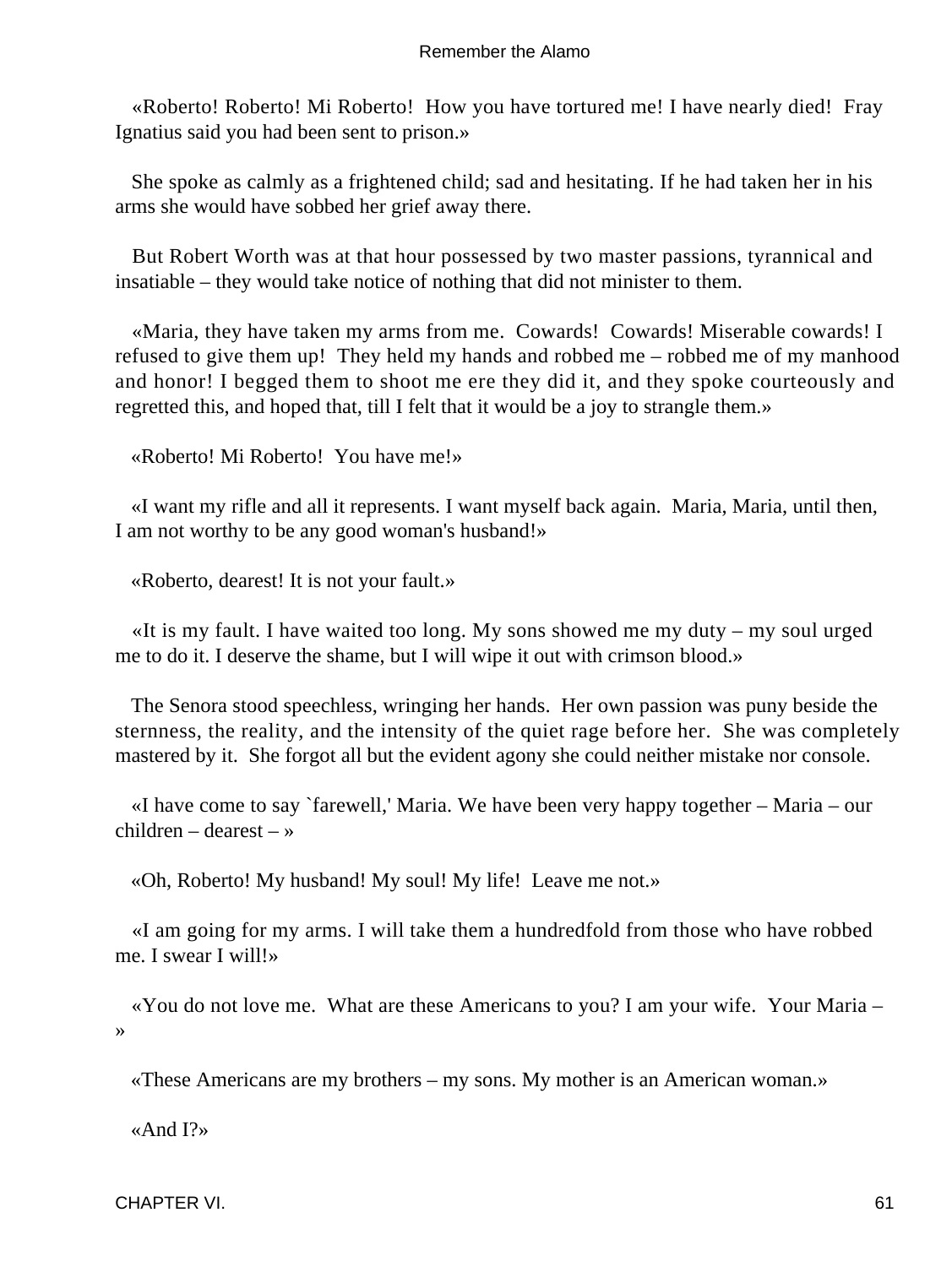«You are my wife – my dear wife! I love you – God Almighty knows how well I love you; but we must part now, at least for a short time. Maria, my dear one, I must go.»

«Go? Where to?»

«I am going to join General Houston.»

 «I thought so. I knew it. The accursed one! Oh that I had him here again! I would bury my stiletto in his heart! Over the white hilt I would bury it! I would wash my hands in his blood, and think them blessed ever afterwards! Stay till daylight, Roberto. I have so much to say, dearest.»

 «I cannot. I have stayed too long. And now I must ride without a gun or knife to protect me. Any Indian that I meet can scalp me. Do you understand now what disarming means, Maria? If I had gone with my boy, with my brave Jack, I could at least have sold my life to its last drop.»

 «In the morning, Roberto, Lopez Navarro will get you a gun. Oh, if you must go, do not go unarmed! There are ten thousand Comanche between here and the Brazos.»

 «How could I look Lopez Navarro in the face? Or any other man? No, no! I must win back my arms, before I can walk the streets of San Antonio again.»

 He took her in his arms, he kissed her eyes, her cheeks, her lips, murmuring tender little Spanish words that meant, oh, so much, to the wretched woman! – words she had taught him with kisses – words he never used but to her ears only.

 She clung to his neck, to his hands, to his feet; she made his farewell an unspeakable agony. At last he laid her upon her couch, sobbing and shrieking like a child in an extremity of physical anguish. But he did not blame her. Her impetuosities, her unreasonable extravagances, were a part of her nature, her race, and her character. He did not expect a weak, excitable woman to become suddenly a creature of flame and steel.

 But it was a wonderful rest to his exhausted body and soul to turn from her to Antonia. She led him quietly to his chair by the parlor fire. She gave him food and wine. She listened patiently, but with a living sympathy, to his wrong. She endorsed, with a clasp of his hand and a smile, his purpose. And she said, almost cheerfully:

 «You have not given up all your arms, father. When I first heard of the edict, I hid in my own room the rifle, the powder and the shot, which were in your study. Paola has knives in the stable; plenty of them. Get one from him.»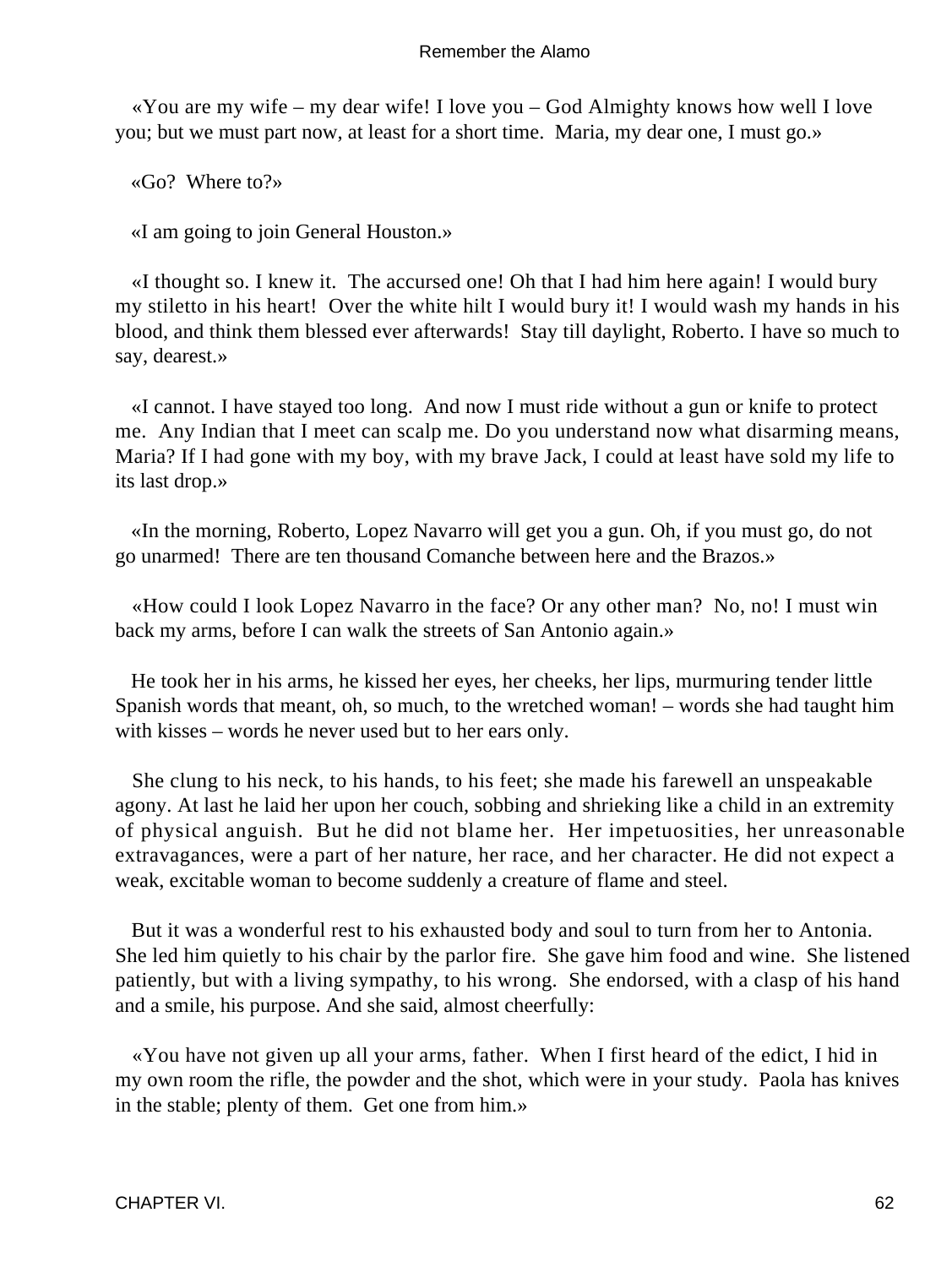Good news is a very relative thing. This information made the doctor feel as if all were now easy and possible. The words he said to her, Antonia never forgot. They sang in her heart like music, and led her on through many a difficult path. The conversation then turned upon money matters, and Antonia received the key of his study, and full directions as to the gold and papers secreted there.

 Then Isabel was awakened, and the rifle brought down; and Paola saddled the fleetest horse in the stable, and after one solemn five minutes with his daughter, Robert Worth rode away into the midnight darkness, and into a chaos of public events of which no man living could forecast the outcome.

 Rode away from wife and children and home; leaving behind him the love and labor of his lifetime –

«The thousand sweet, still joys of such As hand in hand face earthly life.»

 For what? For justice, for freedom of thought and action, for the rights of his manhood, for the brotherhood of race and religion and country. Antonia and Isabel stood hand in hand at the same lattice from which the Senora had watched her son away, and in a dim, uncertain manner these thoughts connected themselves in each mind with the same mournful inquiry – Is it worth while?

 As the beat of the horse's hoofs died away, they turned. The night was cold but clear, and the sky appeared so high that their eyes throbbed as they gazed upward at the grand arch, sprinkled with suns and worlds. Suddenly into the tranquil spaces there was flung a sound of joy and revelry; and the girls stepped to a lattice at the end of the corridor and looked out.

 The residencia of Don Salvo Valasco was clearly visible from this site. They saw that it was illuminated throughout. Lovely women, shining with jewels, and soldiers in scarlet and gold, were chatting through the graceful movements of the danza, or executing the more brilliant Jota Aragonesa. The misty beauty of white lace mantillas, the glitter and color of fans and festival dresses, made a moving picture of great beauty.

 And as they watched it there was a cessation of the dance, followed by the rapid sweep of a powerful hand over the strings of a guitar. Then a group of officers stepped together, and a great wave of melodious song, solemn and triumphant, thrilled the night. It was the national hymn. Antonia and Isabel knew it. Every word beat upon their hearts. The power of association, the charm of a stately, fervent melody was upon them.

 «It is Senor Higadillos who leads,» whispered Isabel, as a resonant voice, powerful and sweet, cried –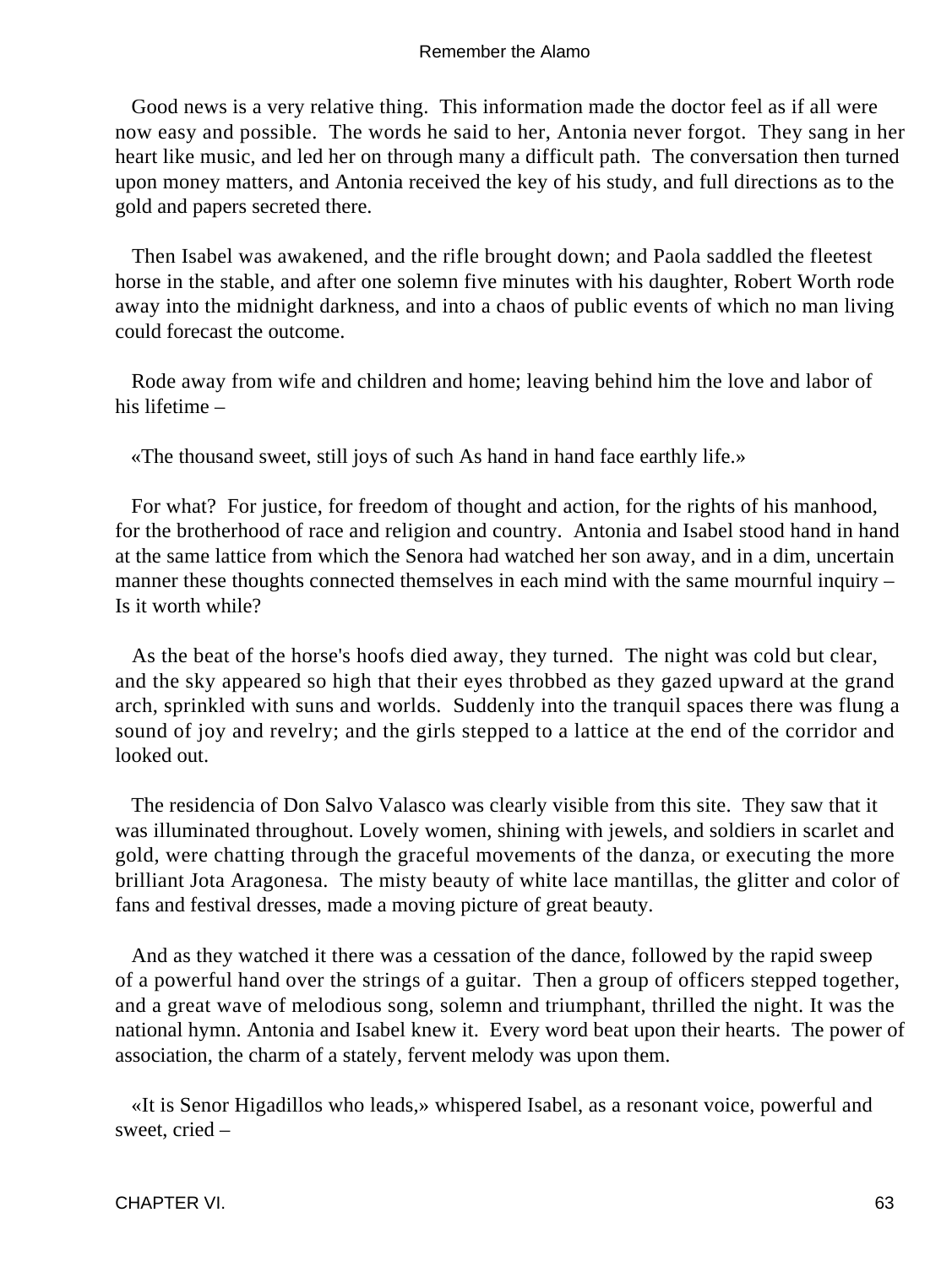«O list to the summons! The blood of our sires, Boils high in our veins, and to vengeance inspires! Who bows to the yoke? who bends to the blow?»

 and, without a moment's hesitation, the answer came in a chorus of enthusiastic cadences –

 «No hero will bend, no Mexican bow; Our country in tears sends her sons to the fight, To conquer, or die, for our land and our right.»

«You see, the Mexicans think **They** are in the right – **They** are patriots also, Antonia.»

 The sorrowful girl spoke like a puzzled child, fretfully and uncertainly, and Antonia led her silently away. What could she answer? And when she remembered the dear fugitive, riding alone through the midnight – riding now for life and liberty – she could not help the uprising again of that cold benumbing question – «Is it worth while?»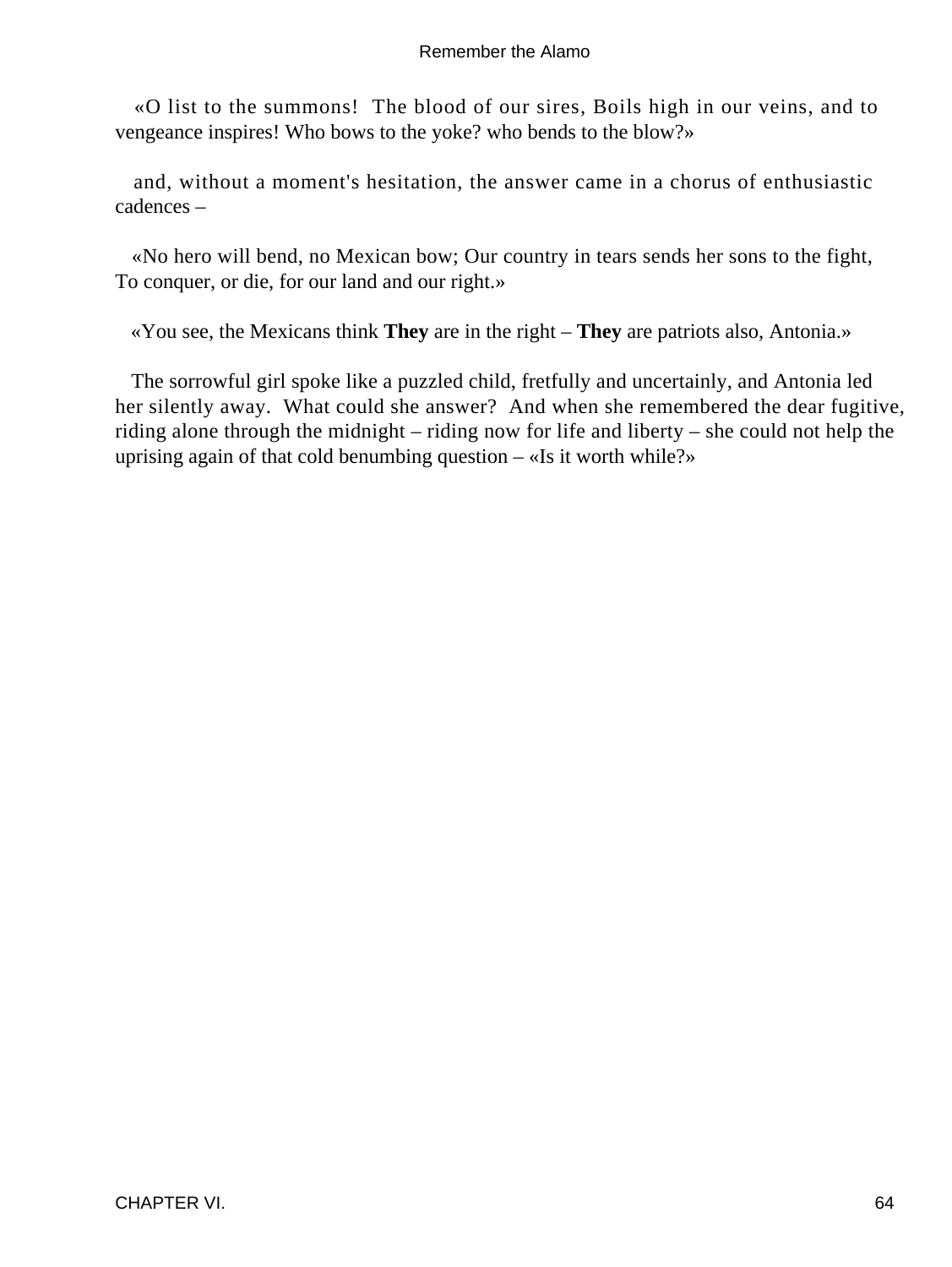# **[CHAPTER VII.](#page-189-0)**

# *A* **Meeting at midnight.**

 «All faiths are to their own believers just, For none believe because they will, but must; The priest continues what the nurse began, And thus the child imposes on the man.» – **Dryden.**

 « – if he be called upon to face Some awful moment, to which heaven has joined Great issues good or bad for humankind, Is happy as a lover; and attired With sudden brightness, like a man inspired; And through the heat of conflict keeps the law In calmness made; and sees what he foresaw, Or, if an unexpected call succeed, Come when it will, is equal to the need.» – **Wordsworth.**

 «Ah! love, let us be true To one another, through the world which seems To lie before us like a land of dreams!»

 The gathering at Don Valasco's was constantly repeated in various degrees of splendor among the loyal Mexicans of the city. They were as fully convinced of the justice of their cause as the Americans were. «They had graciously permitted Americans to make homes in their country; now they wanted not only to build heretic churches and sell heretic bibles, but also to govern Texas after their own fashion.» From a Mexican point of view the American settlers were a godless, atheistical, quarrelsome set of ingrates. For eaten bread is soon forgotten, and Mexicans disliked to remember that their own independence had been won by the aid of the very men they were now trying to force into subjection.

 The two parties were already in array in every house in the city. The Senora at variance with her daughters, their Irish cook quarrelling with their Mexican servants, only represented a state of things nearly universal. And after the failure of the Mexicans at Gonzales to disarm the Americans, the animosity constantly increased.

 In every church, the priests – more bitter, fierce and revengeful than either the civil or military power – urged on the people an exterminating war. A black flag waved from the Missions, and fired every heart with an unrelenting vengeance and hatred. To slay a heretic was a free pass through the dolorous pains of purgatory. For the priesthood foresaw that the triumph of the American element meant the triumph of freedom of conscience, and the abolition of their own despotism. To them the struggle was one involving all the privileges of their order; and they urged on the fight with passionate denunciations of the foe, and with magnificent promises of spiritual favors and blessings. In the fortress, the plaza, the houses, the churches, the streets, their fiery words kept society in a ferment.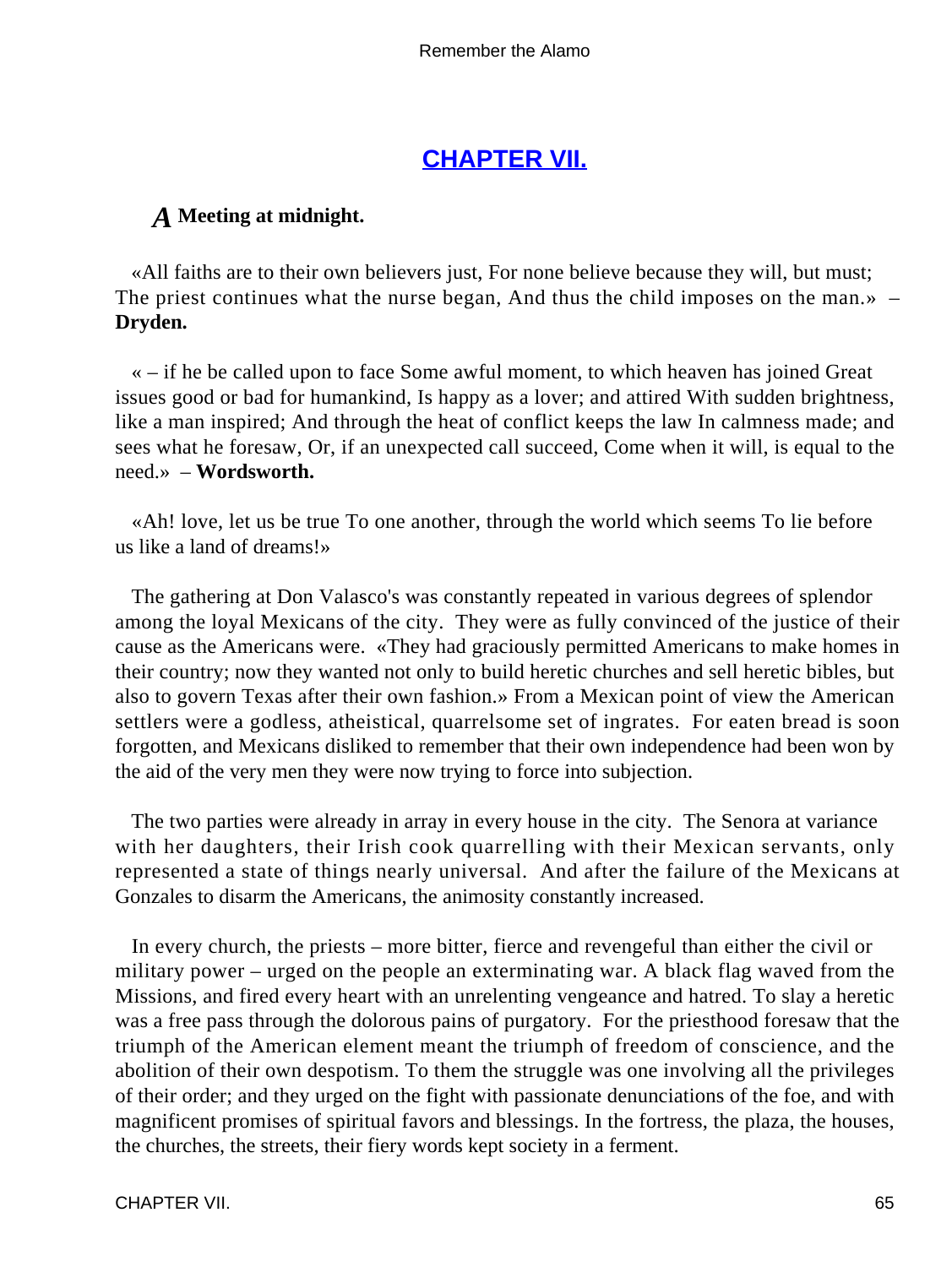But through all this turmoil the small duties of life went on. Soldiers were parading the streets, and keeping watch on the flat roofs of the houses; men were solemly{sic} swearing allegiance to Santa Anna, or flying by night to the camp of the Americans; life and death were held at a pin's fee; but eating and dressing, dancing and flirting were pursued with an eagerness typical of pleasure caught in the passing.

 And every hour these elements gathered intensity. The always restless populace of San Antonio was at a feverish point of impatience. They wanted the war at their own doors. They wanted the quarrel fought out on their own streets. Business took a secondary place. Men fingered weapons and dreamed of blood, until the temper of the town was as boisterous and vehement as the temper of the amphitheatre when impatiently waiting for the bulls and the matadores.

 Nor was it possible for Antonia to lock the door upon this pervading spirit. After Doctor Worth's flight, it became necessary for her to assume control over the household. She had promised him to do so, and she was resolved, in spite of all opposition, to follow out his instructions. But it was by no means an easy task.

 Fray Ignatius had both the Senora and Rachela completely under his subjection. Molly, the Irish cook, was already dissatisfied. The doctor had saved her life and given her a good home and generous wages, and while the doctor was happy and prosperous Molly was accordingly grateful. But a few words from the priest set affairs in a far pleasanter light to her. She was a true Catholic; the saints sent the heretic doctor to help. It was therefore the saints to whom gratitude was due. Had she not earned her good wage? And would not Don Angel Sandoval give her a still larger sum? Or even the Brothers at the Mission of San Jose? Molly listened to these words with a complacent pleasure. She reflected that it would be much more agreeable to her to be where she could entirely forget that she had ever been hungry and friendless, and lying at death's door.

 Antonia knew also that Rachela was at heart unfaithful, and soon the conviction was forced on her that servants are never faithful beyond the line of their own interest – that it is, indeed, against certain primary laws of nature to expect it. Certainly, it was impossible to doubt that there was in all their dependents a kind of satisfaction in their misfortunes.

 The doctor had done them favors – how unpleasant was their memory! The Senora had offended them by the splendor of her dress, and her complacent air of happiness. Antonia's American ways and her habit of sitting for hours with a book in her hand were a great irritation.

 «She wishes to be thought wiser than other women – as wise as even a holy priest – SHE! that never goes to mass, and is nearly a heretic,» said the house steward; and as for the Senorita Isabel, a little trouble will be good for her! Holy Mary! the way she has been pampered and petted! It is an absurdity. `Little dear,' and `angel,' are the hardest words she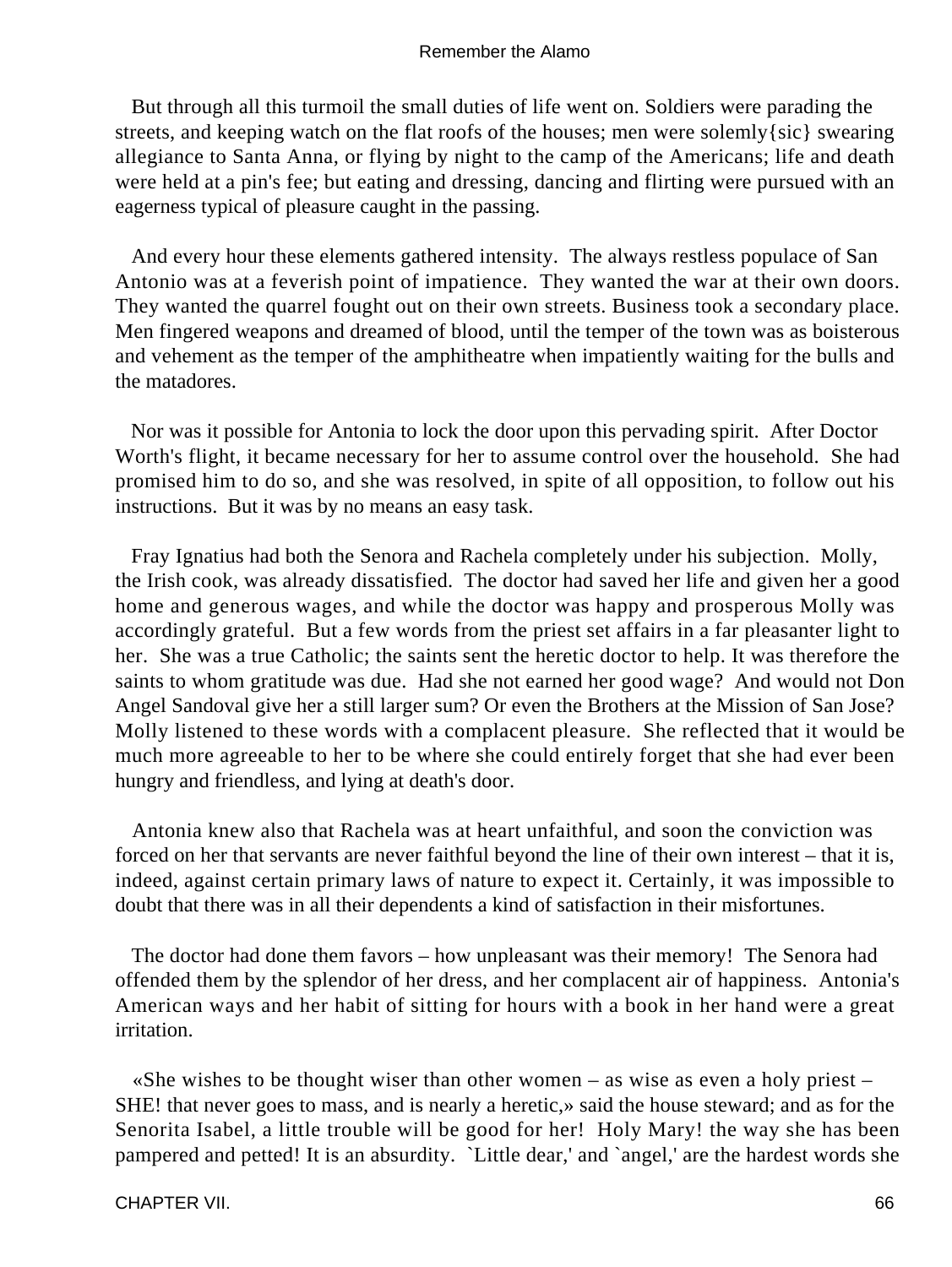hears. Si! if God did not mercifully abate a little the rich they would grow to be `almightys.'"

 This was the tone of the conversation of the servants of the household. It was not an unnatural tone, but it was a very unhappy one. People cannot escape from the mood of mind they habitually indulge, and from the animus of the words they habitually use; and Antonia felt and understood the antagonistic atmosphere. For the things which we know best of all are precisely the things which no one has ever told us.

 The Senora, in a plain black serge gown, and black rebozo over her head, spent her time in prayers and penances. The care of her household had always been delegated to her steward, and to Rachela; while the duties that more especially belonged to her, had been fulfilled by her husband and by Antonia. In many respects she was but a grown−up baby. And so, in this great extremity, the only duty which pressed upon her was the idea of supplicating the saints to take charge of her unhappy affairs.

 And Fray Ignatius was daily more hard with her. Antonia even suspected from his growing intolerance and bitterness, that the Americans were gaining unexpected advantages. But she knew nothing of what was happening. She could hear from afar off the marching and movements of soldiers; the blare of military music; the faint echoes of hurrahing multitudes; but there was no one to give her any certain information. Still, she guessed something from the anger of the priest and the reticence of the Mexican servants. If good fortune had been with Santa Anna, she was sure she would have heard of «The glorious! The invincible! The magnificent Presidente de la Republica Mexicana! The Napoleon of the West!»

 It was not permitted her to go into the city. A proposal to do so had been met with a storm of angry amazement. And steam and electricity had not then annihilated distance and abolished suspense. She could but wonder and hope, and try to read the truth from a covert inspection of the face and words of Fray Ignatius.

 Between this monk and herself the breach was hourly widening. With angry pain she saw her mother tortured between the fact that she loved her husband, and the horrible doubt that to love him was a mortal sin. She understood the underlying motive which prompted the priest to urge upon the Senora the removal of herself and her daughters to the convent. His offer to take charge of the Worth residencia and estate was in her conviction a proposal to rob them of all rights in it. She felt certain that whatever the Church once grasped in its iron hand, it would ever retain. And both to Isabel and herself the thought of a convent was now horrible. «They will force me to be a nun,» said Isabel; «and then, what will Luis do? And they will never tell me anything about my father and my brothers. I should never hear of them. I should never see them any more; unless the good God was so kind as to let me meet them in his heaven.»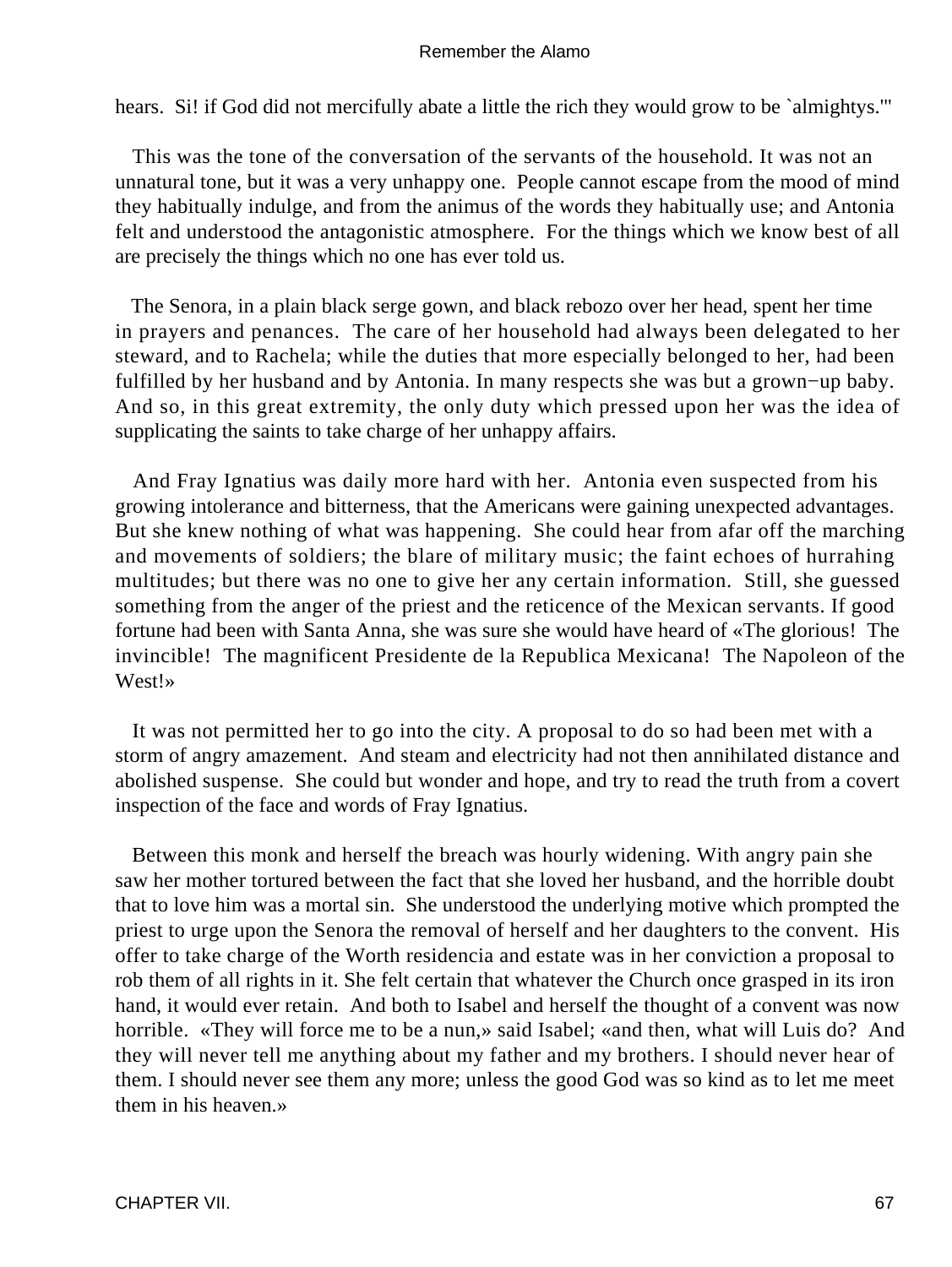And Antonia had still darker and more fearful thoughts. She had not forgotten the stories whispered to her childhood, of dreadful fates reserved for contumacious and disobedient women. Whenever Fray Ignatius looked at her she felt as if she were within the shadow of the Inquisition.

 Never had days passed so wearily and anxiously. Never had nights been so terrible. The sisters did not dare to talk much together; they doubted Rachela; they were sure their words were listened to and repeated. They were not permitted to be alone with the Senora. Fray Ignatius had particularly warned Rachela to prevent this. He was gradually bringing the unhappy woman into what he called «a heavenly mind» – the influence of her daughters, he was sure, would be that of worldly affections and sinful liberty. And Rachela obeyed the confessor so faithfully, that the Senora was almost in a state of solitary confinement. Every day her will was growing weaker, her pathetic obedience more childlike and absolute.

 But at midnight, when every one was asleep, Antonia stepped softly into her sister's room and talked to her. They sat in Isabel's bed clasping each other's hand in the dark, and speaking in whispers. Then Antonia warned and strengthened Isabel. She told her all her fears. She persuaded her to control her wilfulness, to be obedient, and to assume the childlike thoughtlessness which best satisfied Fray Ignatius. «He told you to−day to be happy, that he would think for you. My darling, let him believe that is the thing you want,» said Antonia. «I assure you we shall be the safer for it.»

 «He said to me yesterday, when I asked him about the war, `Do not inquire, child, into things you do not understand. That is to be irreligious,' and then he made the cross on his breast, as if I had put a bad thought into his heart. We are afraid all day, and we sit whispering all night about our fears; that is the state we are in. The Lord sends us nothing but misfortunes, Antonia.»

 «My darling, tell the Lord your sorrow, then, but do not repine to Rachela or Fray Ignatius. That is to complain to the merciless of the All−Merciful.»

 «Do you think I am wicked, Antonia? What excuse could I offer to His Divine Majesty, if I spoke evil to him of Rachela and Fray Ignatius?»

«Neither of them are our friends; do you think so?»

 «Fray Ignatius looks like a goblin; he gives me a shiver when he looks at me; and as for Rachela – I already hate her!»

«Do not trust her. You need not hate her, Isabel.»

 «Antonia, I know that I shall eternally hate her; for I am sure that our angels are at variance.»

CHAPTER VII. 68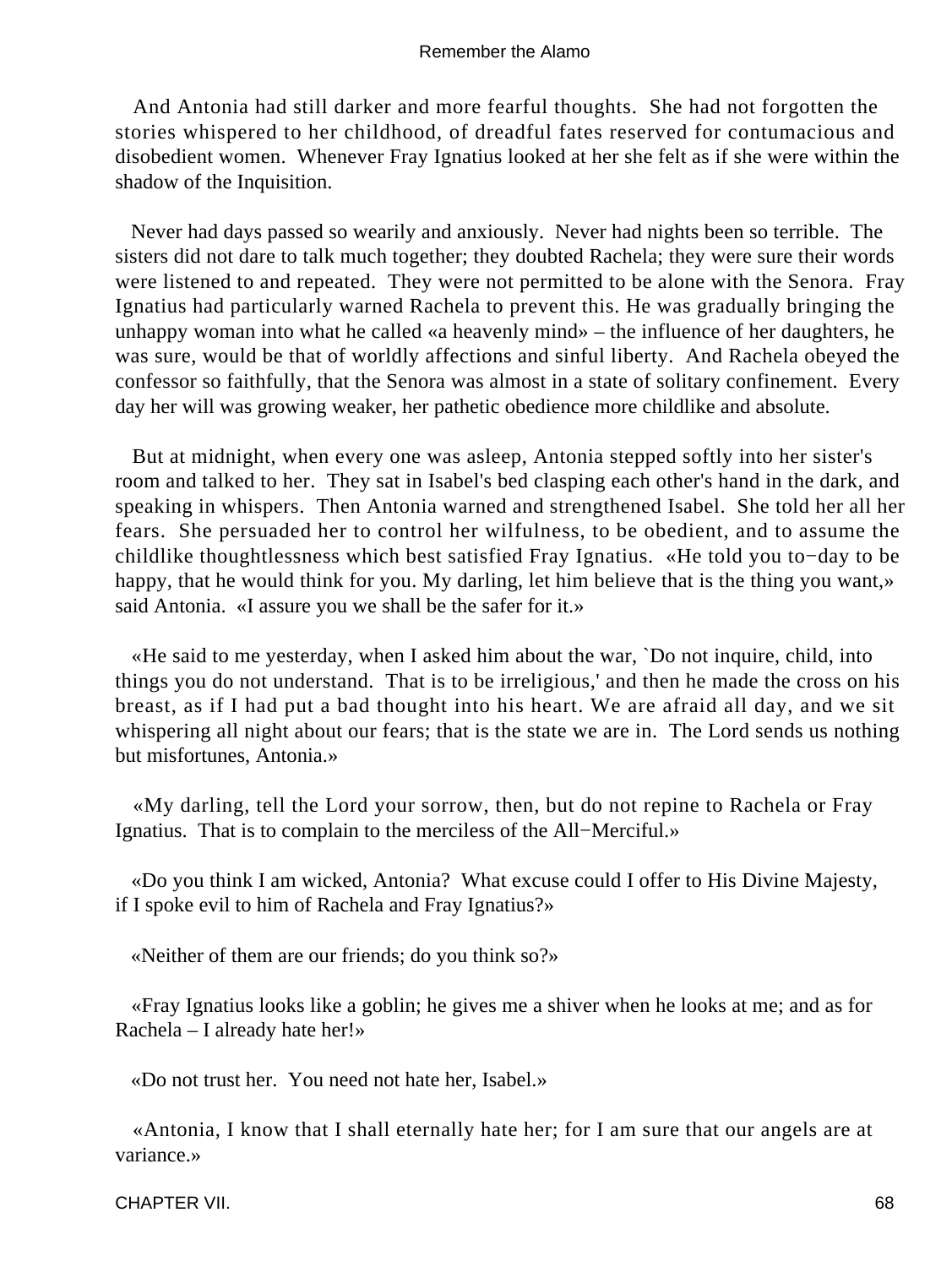In conversations like these the anxious girls passed the long, and often very cold, nights. The days were still worse, for as November went slowly away the circumstances which surrounded their lives appeared to constantly gather a more decided and a bitterer tone. December, that had always been such a month of happiness, bright with Christmas expectations and Christmas joys, came in with a terribly severe, wet norther. The great log fires only warmed the atmosphere immediately surrounding them, and Isabel and Antonia sat gloomily within it all day. It seemed to Antonia as if her heart had come to the very end of hope; and that something must happen.

 The rain lashed the earth; the wind roared around the house, and filled it with unusual noises. The cold was a torture that few found themselves able to endure. But it brought a compensation. Fray Ignatius did not leave the Mission comforts; and Rachela could not bear to go prowling about the corridors and passages. She established herself in the Senora's room, and remained there. And very early in the evening she said «she had an outrageous headache,» and went to her room.

 Then Antonia and Isabel sat awhile by their mother's bed. They talked in whispers of their father and brothers, and when the Senora cried, they kissed her sobs into silence and wiped her tears away. In that hour, if Fray Ignatius had known it, they undid, in a great measure, the work to which he had given more than a month of patient and deeply−reflective labor. For with the girls, there was the wondrous charm of love and nature; but with the priest, only a splendid ideal of a Church universal that was to swallow up all the claims of love and all the ties of nature.

 It was nearly nine o'clock when Antonia and Isabel returned to the parlor fire. Their hearts were full of sorrow for their mother, and of fears for their own future. For this confidence had shown them how firmly the refuge of the convent had been planted in the anxious ideas of the Senora. Fortunately, the cold had driven the servants either to the kitchen fire or to their beds, and they could talk over the subject without fear of interference.

«Are you sleepy, queridita?» – (little dear).

 «I think I shall never go to sleep again, Antonia. If I shut my eyes I shall find myself in the convent; and I do not want to go there even in a dream. Do you know Mother Teresa? Well then, I could tell you things. And she does not like me, I am sure of that; quite sure.»

«My darling, I am going to make us a cup of tea. It will do us good.»

«If indeed it were chocolate!»

 «I cannot make chocolate now; but you shall have a great deal of sugar in your cup, and something good to eat also. There, my darling, put your chair close to the fire, and we will sit here until we are quite sleepy.»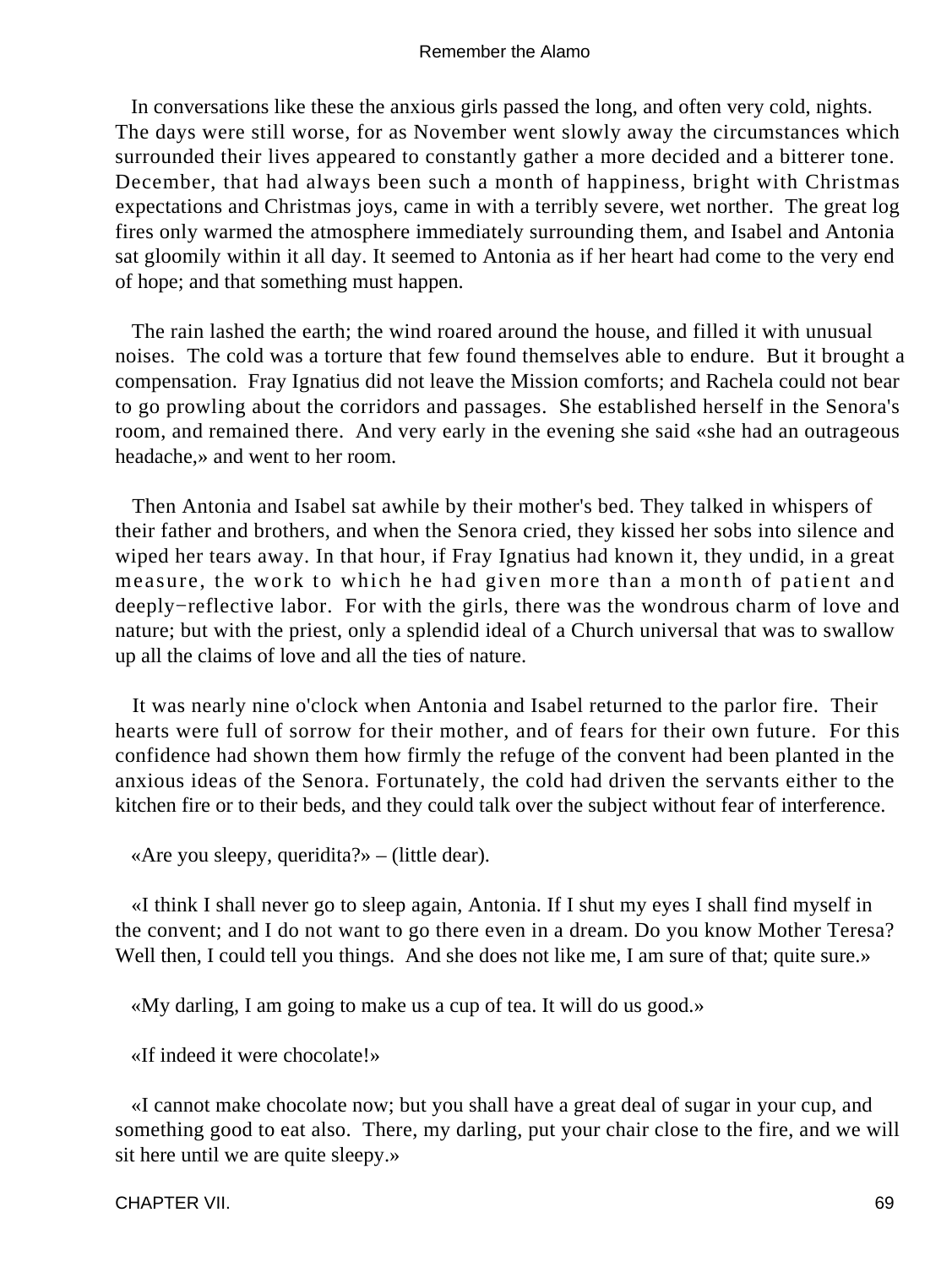With the words she went into the kitchen. Molly was nodding over her beads, in the comfortable radius made by the blazing logs; no one else was present but a young peon. He brought a small kettle to the parlor fire, and lifted a table to the hearth, and then replenished the pile of logs for burning during the night. Isabel, cuddling in a large chair, watched Antonia, as she went softly about putting on the table such delicacies as she could find at that hour. Tamales and cold duck, sweet cake and the guava jelly that was Isabel's favorite dainty. There was a little comfort in the sight of these things; and also, in the bright silver teapot standing so cheerfully on the hearth, and diffusing through the room a warm perfume, at once soothing and exhilarating.

 «I really think I shall like that American tea to−night, Antonia, but you must half fill my cup with those little blocks of sugar – quite half fill it, Antonia; and have you found cream, my dear one? Then a great deal of cream.»

 Antonia stood still a moment and looked at the drowsy little beauty. Her eyes were closed, and her head nestled comfortably in a corner of the padded chair. Then a hand upon the door−handle arrested her attention, and Antonia turned her eyes from Isabel and watched it. Ortiz, the peon, put his head within the room, and then disappeared; but oh, wonder and joy! Don Luis entered swiftly after him; and before any one could say a word, he was kneeling by Isabel kissing her hand and mingling his exclamations of rapture with hers.

 Antonia looked with amazement and delight at this apparition. How had he come? She put her hand upon his sleeve; it was scarcely wet. His dress was splendid; if he had been going to a tertullia of the highest class, he could not have been more richly adorned. And the storm was yet raging! It was a miracle.

 «Dear Luis, sit down! Here is a chair close to Iza! Tell her your secrets a few minutes, and I will go for mi madre. O yes! She will come! You shall see, Iza! And then, Luis, we shall have some supper.»

 «You see that I am in heaven already, Antonia; though, indeed, I am also hungry and thirsty, my sister.»

 Antonia was not a minute in reaching her mother's room. The unhappy lady was half−lying among the large pillows of her gilded bed, wide awake. Her black eyes were fixed upon a crucifix at its foot, and she was slowly murmuring prayers upon her rosary.

 «Madre! Madre! Luis is here, Luis is here! Come quick, mi madre. Here are your stockings and slippers, and your gown, and your mantilla – no, no, no, do not call Rachela. Luis has news of my father, and of Jack! Oh, madre, he has a letter from Jack to you! Come dear, come, in a few minutes you will be ready.»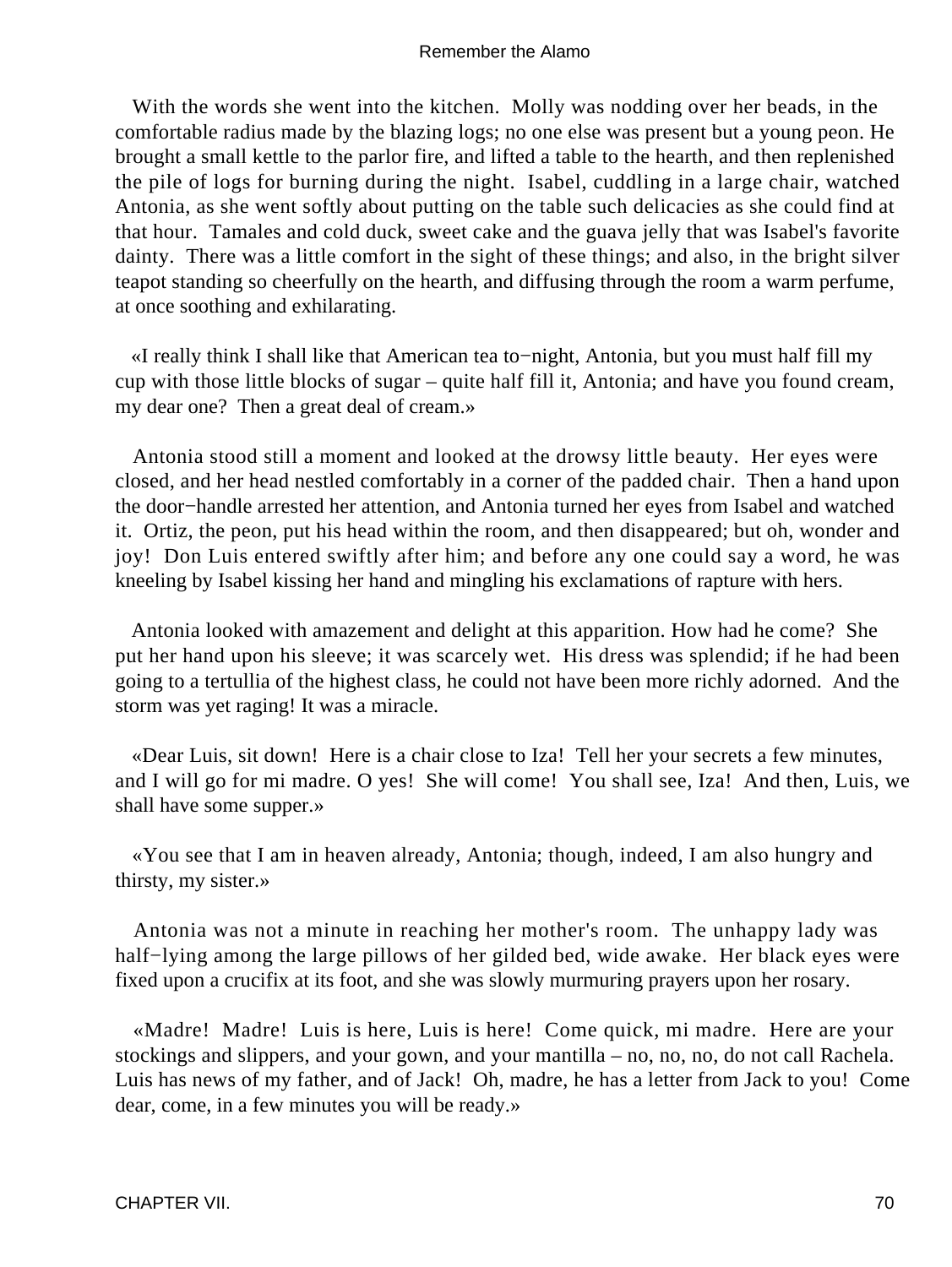She was urging and kissing the trembling woman, and dressing her in despite of her faint effort to delay – to call Rachela – to bring Luis to her room. In ten minutes she was ready. She went down softly, like a frightened child, Antonia cheering and encouraging her in whispers.

 When she entered the cheerful parlor the shadow of a smile flitted over her wan face. Luis ran to meet her. He drew the couch close to the hearth; he helped Antonia arrange her comfortably upon it. He made her tea, and kissed her hands when he put it into them. And then Isabel made Luis a cup, and cut his tamales, and waited upon him with such pretty service, that the happy lover thought he was eating a meal in Paradise.

 For a few minutes it had been only this ordinary gladness of reunion; but it was impossible to ignore longer the anxiety in the eyes that asked him so many questions. He took two letters from his pockets and gave them to the Senora. They were from her husband and Jack. Her hands trembled; she kissed them fervently; and as she placed them in her breast her tears dropped down upon them.

 Antonia opened the real conversation with that never−failing wedge, the weather. «You came through the storm, Luis? Yet you are not wet, scarcely? Now then, explain this miracle.»

 «I went first to Lopez Navarro's. Do you not know this festa dress? It is the one Lopez bought for the feast of St. James. He lent it to me, for I assure you that my own clothing was like that of a beggar man. It was impossible that I could see my angel on earth in it.»

«But in such weather? You can not have come far to−day?»

 «Senorita, there are things which are impossible, quite impossible! That is one of them. Early this morning the north wind advanced upon us, sword in hand. It will last fifty hours, and we shall know something more about it before they are over. Very well, but it was also absolutely necessary that some one should reach San Antonio to−night; and I was so happy as to persuade General Burleson to send me. The Holy Lady has given me my reward.»

«Have you seen the Senor Doctor lately; Luis,» asked the Senora.

«I left him at nightfall.»

«At nightfall! But that is impossible!»

«It is true. The army of the Americans is but a few miles from San Antonio.»

«Grace of God! Luis!»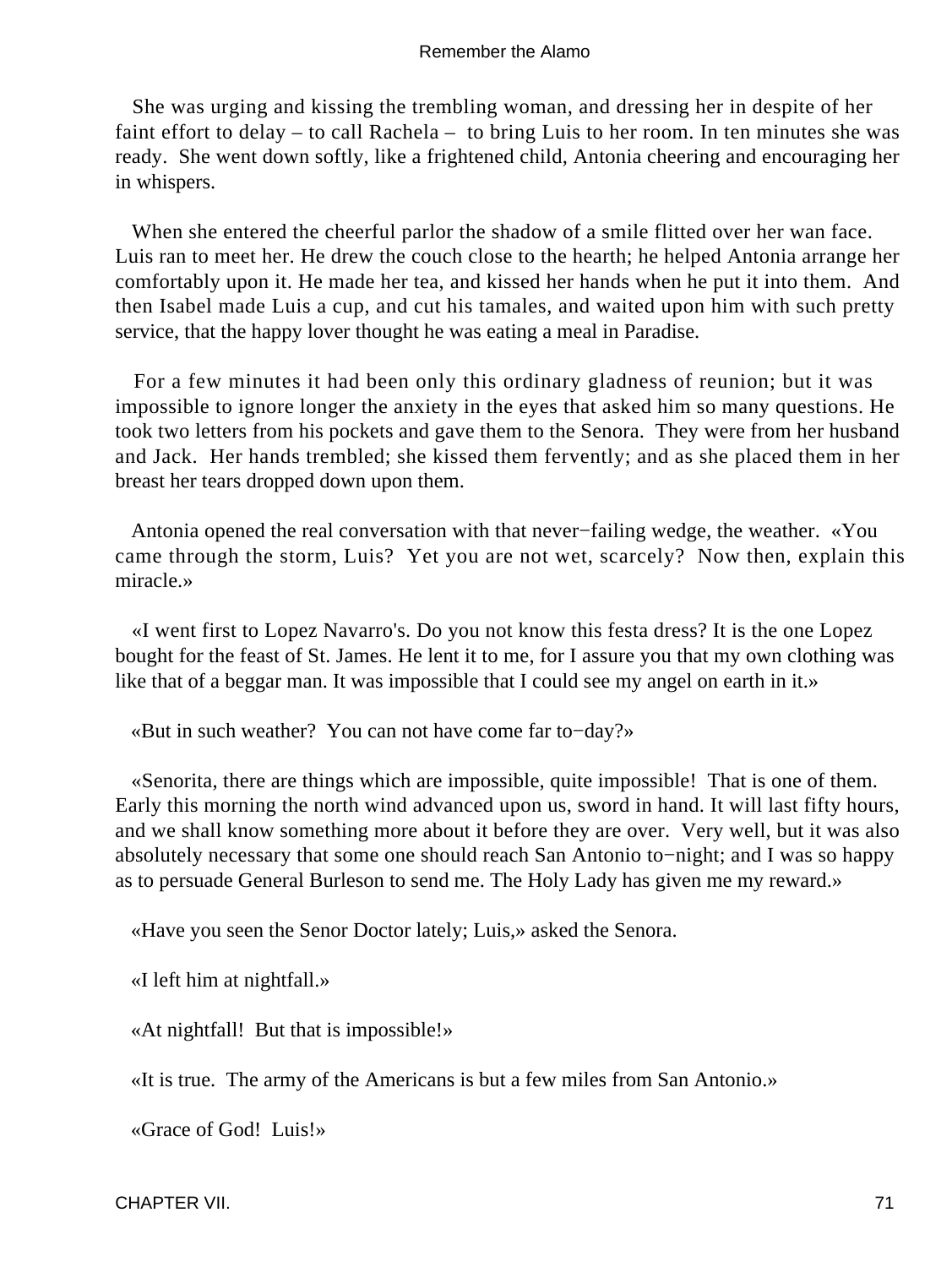«As you say, Senora. It is the grace of God. Did you not know?»

 «We know nothing but what Fray Ignatius tells us – that the Americans have been everywhere pulling down churches, and granting martyrdom to the priests, and that everywhere miraculous retributions have pursued them.»

 «Was Gonzales a retribution? The Senor Doctor came to us while we were there. God be blessed; but he startled us like the rattle of rifle−shots in the midnight! `Why were you not at Goliad?' he cried. `There were three hundred stand of arms there, and cannon, and plenty of provisions. Why were they not yours?' You would have thought, Senora, he had been a soldier all his life. The men caught fire when he came near them, and we went to Goliad like eagles flying for their prey. We took the town, and the garrison, and all the arms and military stores. I will tell you something that came to pass there. At midnight, as I and Jack stood with the Senor Doctor by the camp−fire, a stranger rode up to us. It was Colonel Milam. He was flying from a Mexican prison and had not heard of the revolt of the Americans. He made the camp ring with his shout of delight. He was impatient for the morning. He was the first man that entered the garrison. Bravissimo! What a soldier is he!»

 «I remember! I remember!» cried the Senora. «Mi Roberto brought him here once. So splendid a man I never saw before. So tall, so handsome, so gallant, so like a hero. He is an American from – well, then, I have forgotten the place.»

 «From Kentucky. He fought with the Mexicans when they were fighting for their liberty; but when they wanted a king and a dictator he resigned his commision{sic} and was thrown into prison. He has a long bill against Santa Anna.»

 «We must not forget, Luis,» said the Senora with a little flash of her old temper, «that Santa Anna represents to good Catholics the triumph of Holy Church.»

Luis devoutly crossed himself. «I am her dutiful son, I assure you, Senora – always.»

 A warning glance from Antonia changed the conversation. There was plenty to tell which touched them mainly on the side of the family, and the Senora listened, with pride which she could not conceal, to the exploits of her husband and sons, though she did not permit herself to confess the feeling. And her heart softened to her children. Without acknowledging the tie between Isabel and Luis, she permitted or was oblivious to the favors it allowed.

 Certainly many little formalities could be dispensed with, in a meeting so unexpected and so eventful. When the pleasant impromptu meal was over, even the Senora had eaten and drunk with enjoyment. Then Luis set the table behind them, and they drew closer to the fire, Luis holding Isabel's hand, and Antonia her mother's. The Senora took a cigarette from Luis, and Isabel sometimes put that of Luis between her rosy lips. At the dark, cold midnight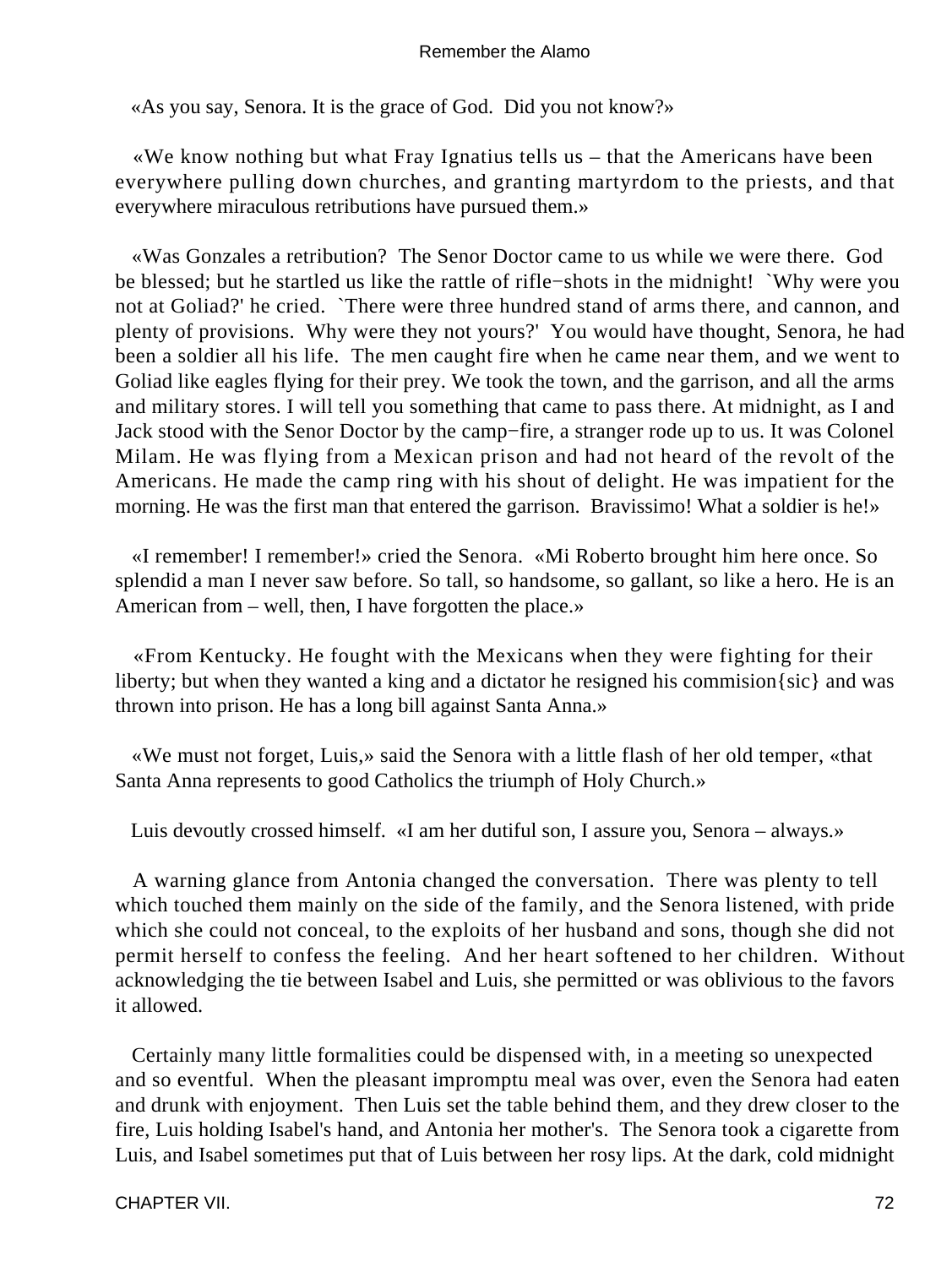they found an hour or two of sweetest consolation. It was indeed hard to weary these three heart−starved women; they asked question after question, and when any brought out the comical side of camp life they forget their pleasure was almost a clandestine one, and laughed outright.

 In the very midst of such a laugh, Rachela entered the room. She stood in speechless amazement, gazing with a dark, malicious face upon the happy group. «Senorita Isabel!» she screamed; «but this is abominable! At the midnight also! Who could have believed in such wickedness? Grace of Mary, it is inconceivable!»

 She laid her hand roughly on Isabel's shoulder, and Luis removed it with as little courtesy. «You were not called,» he said, with the haughty insolence of a Mexican noble to a servant – «Depart.»

 «My Senora! Listen! You yourself also – you will die. You that are really weak – so broken−hearted – »

 Then a miracle occurred. The Senora threw off the nightmare of selfish sorrow and spiritual sentimentality which had held her in bondage. She took the cigarito from her lips with a scornful air, and repeated the words of Luis:

«You were not called. Depart.»

«The Senorita Isabel?»

«Is in my care. Her mother's care! do you understand?»

«My Senora, Fray Ignatius – »

«Saints in heaven! But this is intolerable! Go.»

 Then Rachela closed the door with a clang which echoed through the house. And say as we will, the malice of the wicked is never quite futile. It was impossible after this interruption to recall the happy spirit dismissed by it; and Rachela had the consolation, as she muttered beside the fire in the Senora's room. this conviction. So that when she heard the party breaking up half an hour afterwards, she complimented herself upon her influence.

 «Will Jack come and see me soon, and the Senor Doctor?» questioned the Senora, anxiously, as she held the hand of Luis in parting.

 «Jack is on a secret message to General Houston. His return advices will find us, I trust, in San Antonio. But until we have taken the city, no American can safely enter it. For this reason, when it was necessary to give Lopez Navarro certain instructions, I volunteered to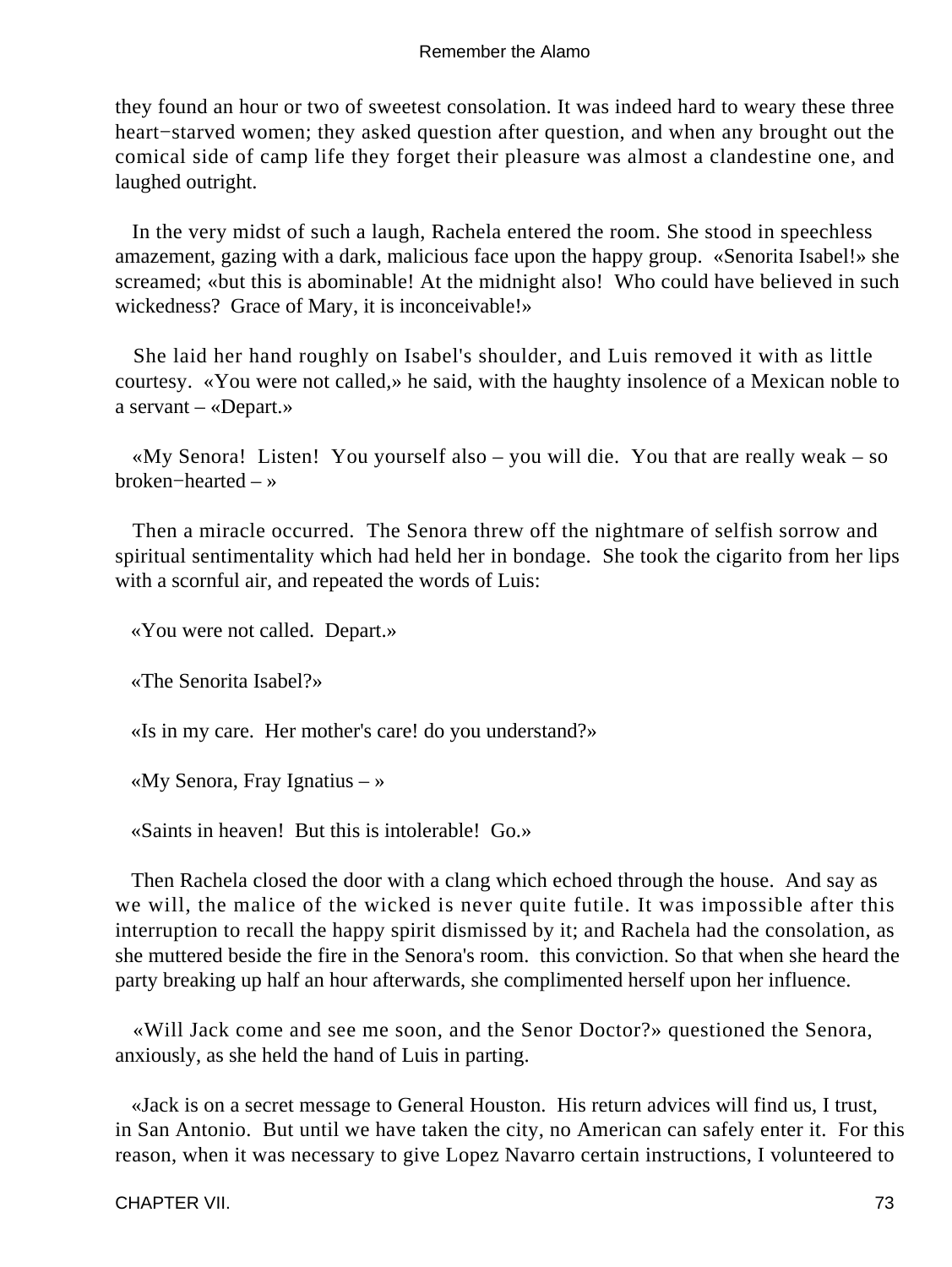bring them. By the Virgin of Guadalupe! I have had my reward,» he said, lifting the Senora's hand and kissing it.

«But, then, even you are in danger.»

 «Si! If I am discovered; but, blessed be the hand of God! Luis Alveda knows where he is going, and how to get there.»

 «I have heard,» said the Senora in a hushed voice, «that there are to be no prisoners. That is Santa Anna's order.»

«I heard it twenty days ago, and am still suffocating over it.»

«Ah, Luis, you do not know the man yet! I heard Fray Ignatius say that.»

 «We know him well; and also what he is capable of»; and Luis plucked his mustache fiercely, as he bowed a silent farewell to the ladies.

 «Holy Maria! How brave he is!» said Isabel, with a flash of pride that conquered her desire to weep. «How brave he is! Certainly, if he meets Santa Anna, he will kill him.»

 They went very quietly up−stairs. The Senora was anticipating the interview she expected with Rachela, and, perhaps wisely, she isolated herself in an atmosphere of sullen and haughty silence. She would accept nothing from her, not even sympathy or flattery; and, in a curt dismission, managed to make her feel the immeasurable distance between a high−born lady of the house of Flores, and a poor manola that she had taken from the streets of Madrid. Rachela knew the Senora was thinking of this circumstance; the thought was in her voice, and it cowed and snubbed the woman, her nature being essentially as low as her birth.

 As for the Senora, the experience did her a world of good. She waited upon herself as a princess might condescend to minister to her own wants – loftily, with a smile at her own complaisance. The very knowledge that her husband was near at hand inspired her with courage. She went to sleep assuring herself «that not even Fray Ignatius should again speak evil of her beloved, who never thought of her except with a loyal affection.» For in married life, the wife can sin against love as well as fidelity; and she thought with a sob of the cowardice which had permitted Fray Ignatius to call her dear one «rebel and heretic.»

 «Santa Dios!» she said in a passionate whisper; «it is not a mortal sin to think differently from Santa Anna» – and then more tenderly – «those who love each other are of the same faith.»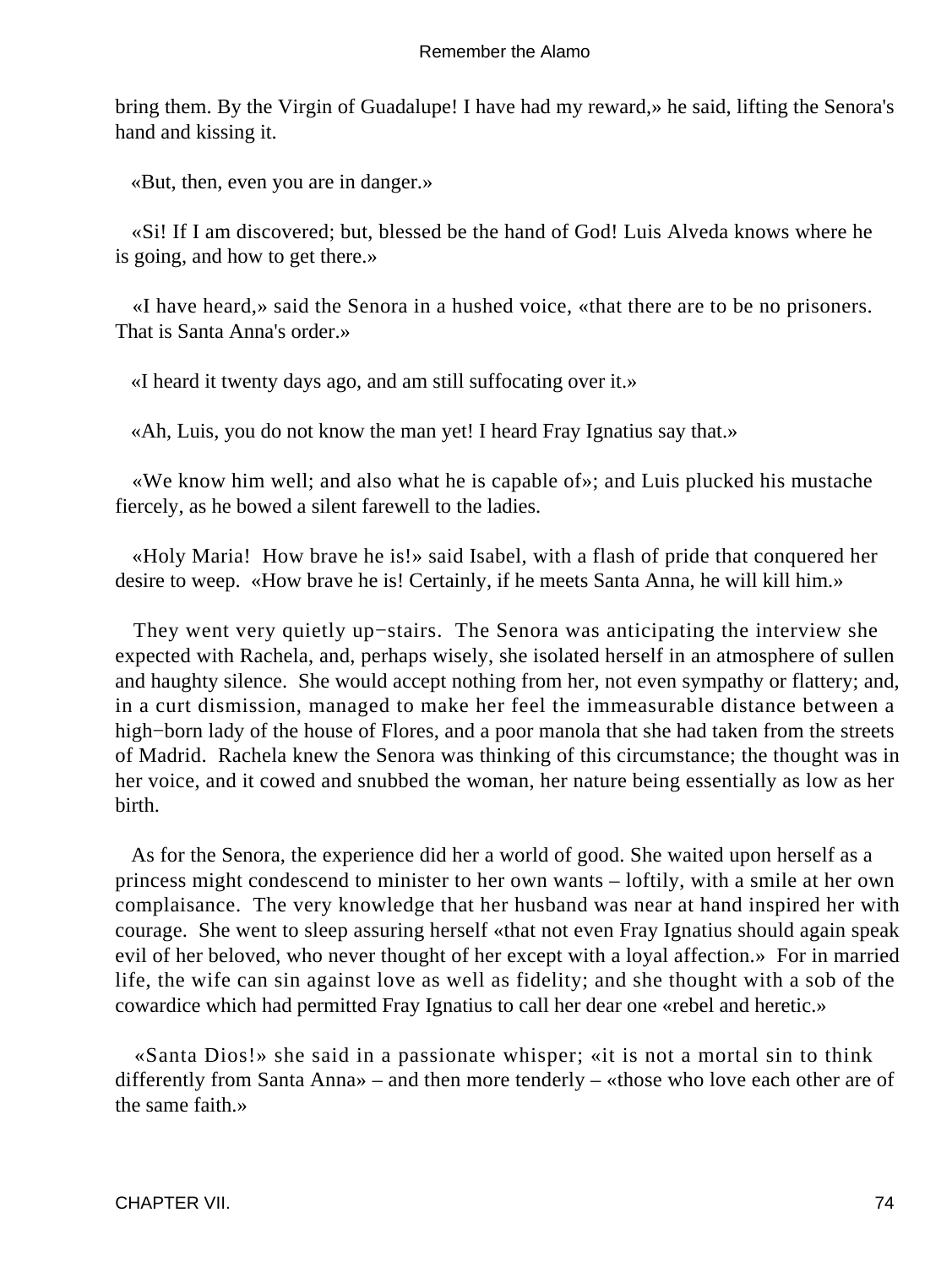And if Fray Ignatius had seen at that moment the savage whiteness of her small teeth behind the petulant pout of her parted lips, he might have understood that this woman of small intelligence had also the unreasoning partisanship and the implacable sense of anger which generally accompanies small intelligence, and which indicates a nature governed by feeling, and utterly irresponsive to reasoning which feeling does not endorse.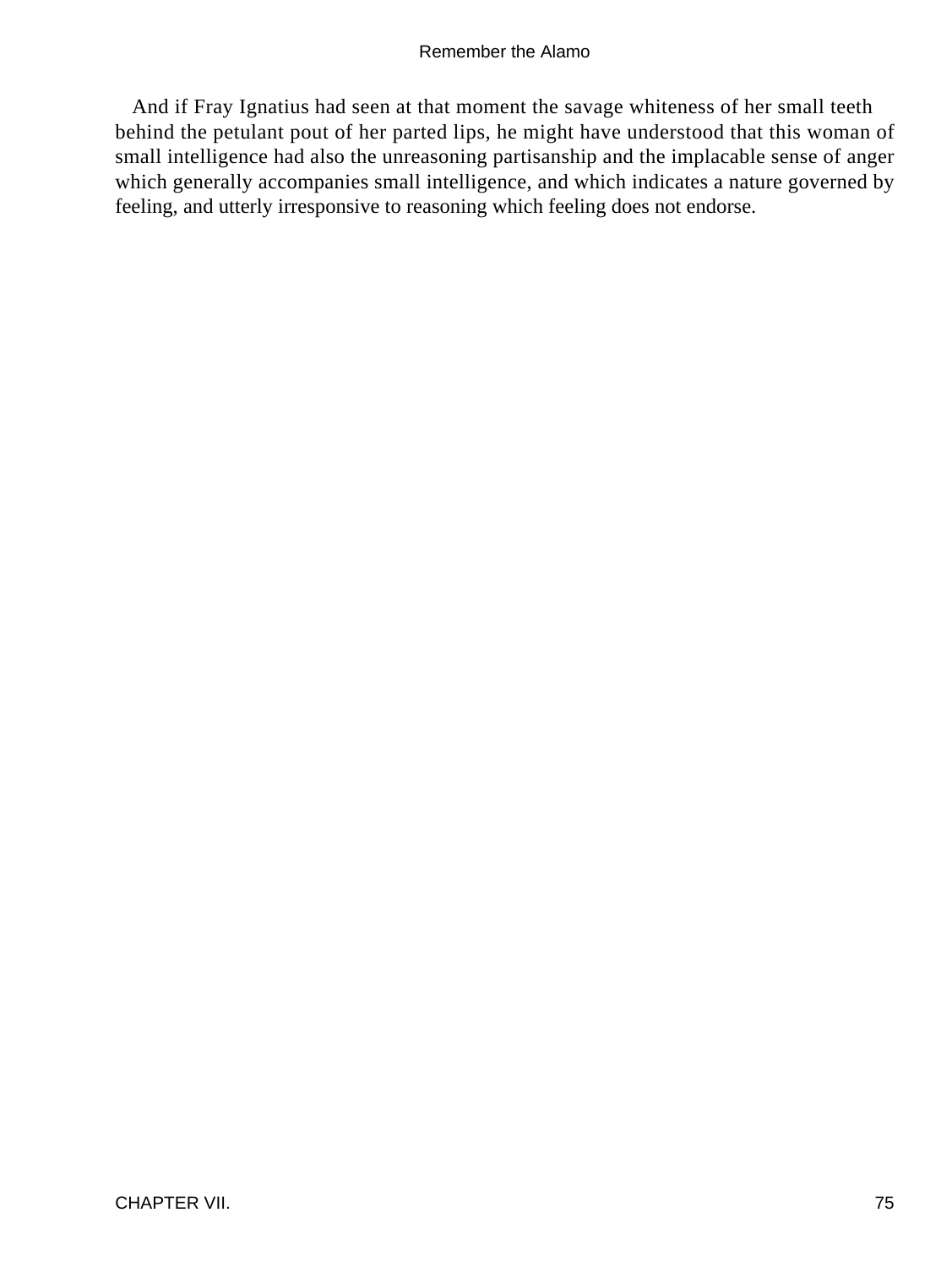## **[CHAPTER VIII.](#page-189-0)**

## *M*OTHER **And priest.**

.... "witness,

 When the dark−stoled priestly crew, Came swift trooping where the trumpet Of foul Santa Anna blew." \* \* \* \* \* \*

"Rouse thee, Wrath, and be a giant; People's Will, that hath been pliant, Long, too long;

 Up, and snap the rusty chaining, Brittle bond for thy restraining, Know the hour, the weak are reigning Thou art strong.

\* \* \* \* \* \*

«Rise and right the wrongs of ages; Balance Time's unequal pages With the sword.»

 It was nearly two o'clock when Don Luis mounted his horse and left the Worth residencia. The storm still raged, the night was dark, the cold intense, but the home of Lopez Navarro was scarce a quarter of a mile away; and he found him waiting his return.

«You have still an hour, Luis. Come in and sit with me.»

 «As you say; and I wish to show you that I am capable of a great thing. You do not believe me? Well, then give me again my own clothes. I will resign these.»

«You are most welcome to them, Luis.»

«But no; I am in earnest. The fight is at hand – they are too fine.»

 $\ll Y$ es, but I will tell you – I can say anything to you – there is to be a grand day for freedom; well, then, for a festa one puts on the best that is to be got. I will even lend you my Cross of Saint James, if you wish. A young hero should be dressed like a hero. Honor my poor clothes so far as to wear them in the fight.»

 «Thank you, Lopez. I will not disgrace them»; and he bent forward and looked into his friend's eyes. His glance prolonged his words – went further than speech – went where speech could not reach.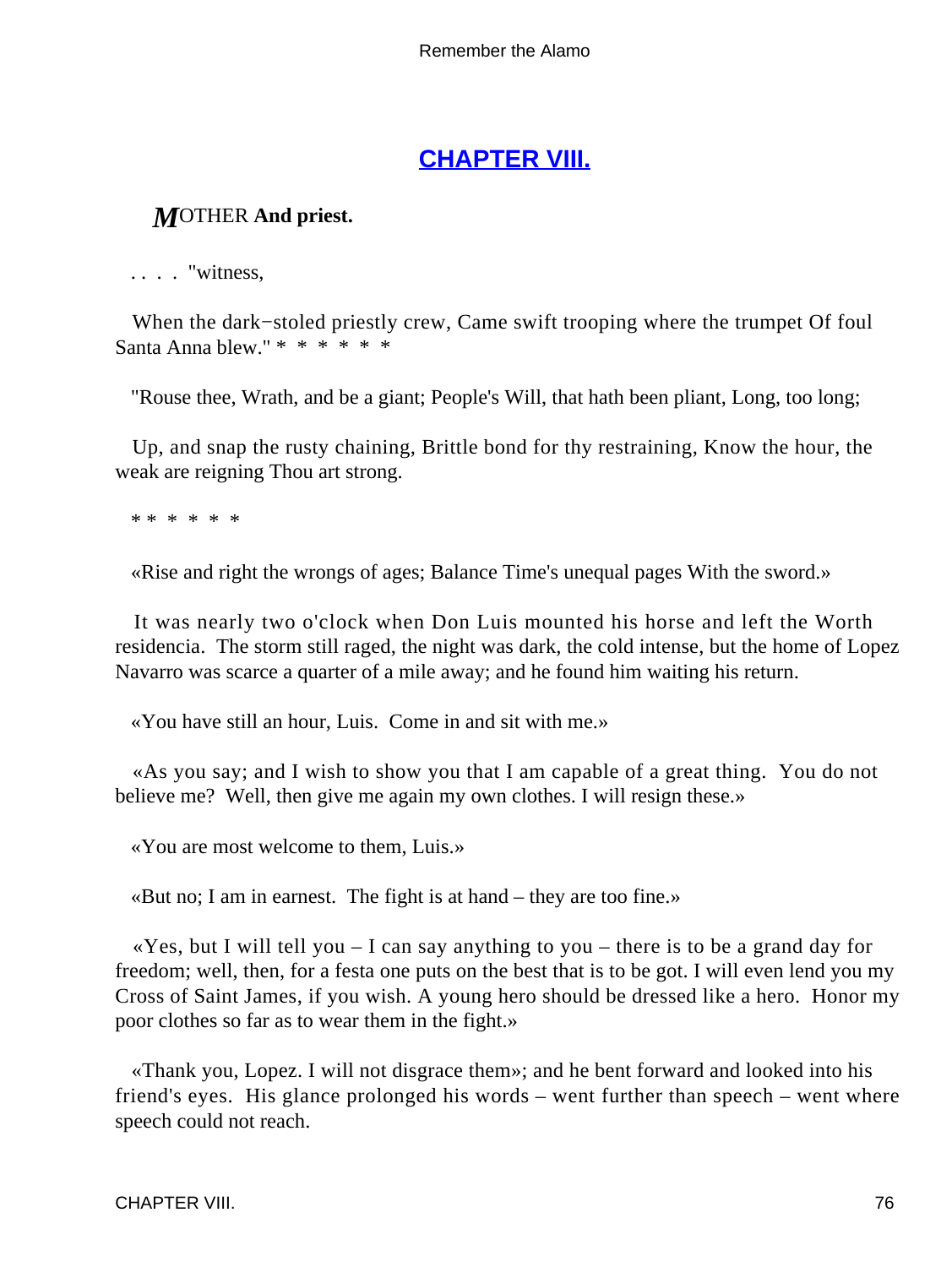«Listen to me, Luis. As a matter of precision, where now are the Americans?»

«At the mission of Espada.»

«La Espada? – the sword – the name is ominous.»

«Of success, Lopez.»

«Is Houston, then, with you?»

«Until a few days ago. He and General Austin have gone to San Felipe.»

«For what? Is not San Antonio the most important point?»

 «It was decided by the vote of the army to send them there to frame a provisional government. There are plenty of fighters with us, but not one statesman but Houston. And now it is necessary that we should have legal authority to obtain loans, maintain the army in the field, and many other such things vital to our cause. Austin is to go to the United States. He will bring back men and money. Houston must draw up our declaration and manifestoes; direct the civil government; forward troops; and, in fact, set a new government in motion.»

 «He is the loadstone in the bosom! [2] I wonder that the Americans permitted that he should leave them.»

[2] The loadstone in the bosom is a charm against evil; the bringer of good fortune.

 «He, and he only, was the man to go. Ere he left, he said some strange words. I shall not, as a Mexican, forget them. In the midst of the men he stood like a god, with his great stature, and his bright, strong face. One cannot think of him as of a common mortal. Indeed, I will confess that I could only compare him with the Efreet in the Arabian tale, `whose nostrils were like trumpets, his eyes like lamps, and who had dishevelled, dust colored hair'»

«But, to proceed; what were the strange words?»

"Thus he spoke, and his voice rang out like a clarion:

 "`You will fight as men fight for their homes, and their wives, and their children, but also – remember this – the idea of Texas is in the American heart! Two generations they have carried it there! It is your destiny to make the idea a fact! As far back as eighteen nineteen, Adams wanted Texas. When Adams became president, he told Poinsett to offer Mexico a million of dollars for Texas. Clay would have voted three millions. Van Buren, in eighteen twenty−nine, told Poinsett to offer five millions for Texas. I went to Washington that year, and proposed to revolutionize Texas. I declare to you that the highest men in the

CHAPTER VIII. 27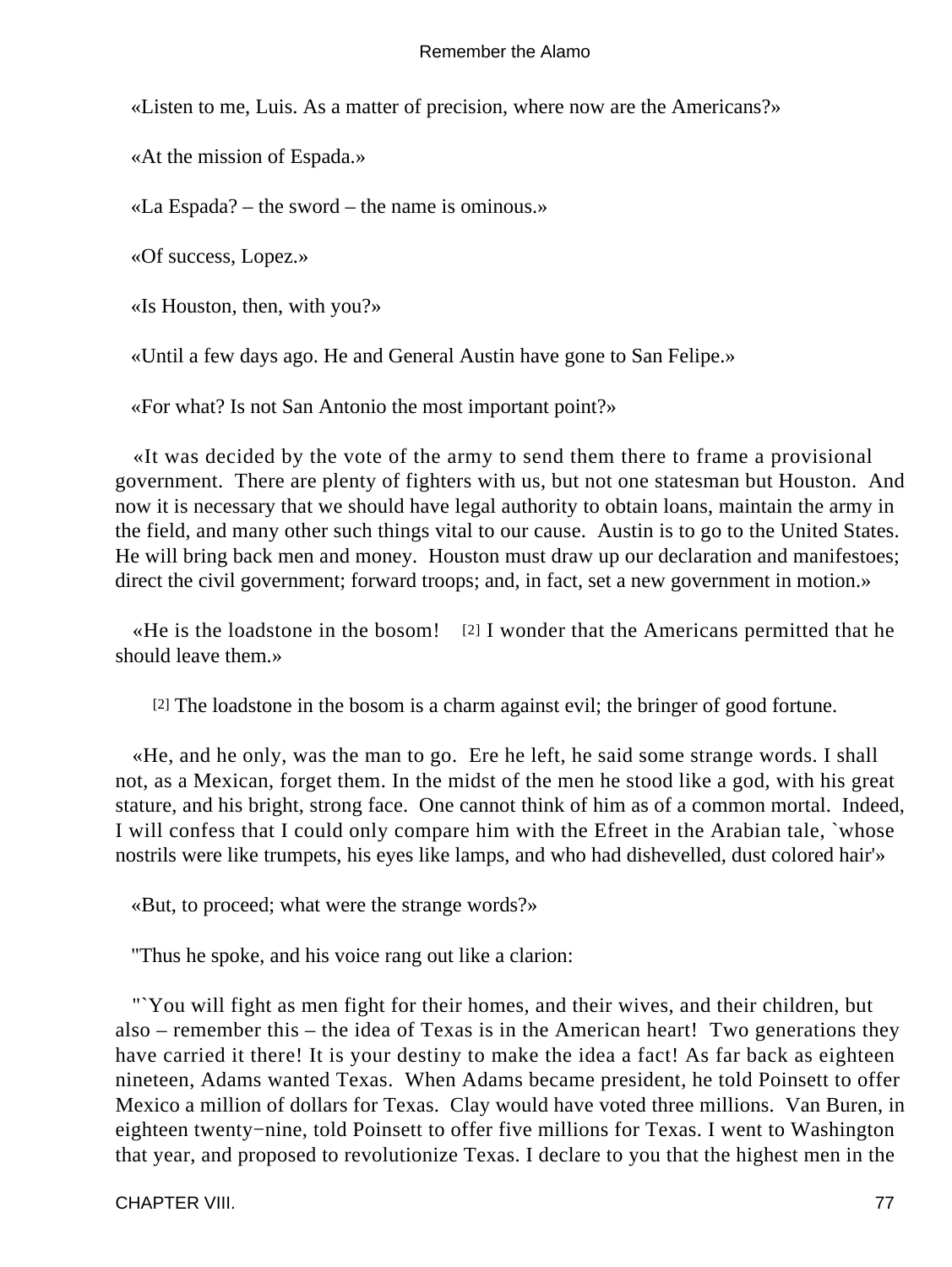land were of my mind. Only last July President Jackson offered an additional half million dollars for the Rio Grande boundary; and Mr. Secretary Forsyth said, justly or unjustly, by hook, or by crook, Texas must become part of our country. We have been longing for it for fifty years! Now, then, brothers−in−arms!' he cried, `You are here for your homes and your freedom; but, more than that, you are here for your country!' Remember the thousands of Americans who have slipped out of history and out of memory, who have bought this land with their blood! We have held a grip on Texas for fifty years. By the soul of every American who has perished here, I charge you, No Surrender!'

 «You should have heard the shout that answered the charge. Jesu, Maria! It made my heart leap to my bosom. And ever since, the two words have filled the air. You could see men catching them on their lips. They are in their eyes, and their walk. Their hands say them. The up−toss of their heads says them. When they go into battle they will see Houston in front of them, and hear him call back `No surrender!' Mexico cannot hold Texas against such a determined purpose, carried out by such determined men.»

 Lopez did not answer. He was a melancholy, well−read man, who had travelled, and to whom the idea of liberty was a passion. But the feeling of race was also strong in him, and he could not help regretting that liberty must come to Texas through an alien people – «heretics, too» – he muttered, carrying the thought out aloud. It brought others equally living to him, and he asked, «Where, then, is Doctor Worth?»

 «At Espada. The army wished him to go to San Felipe with Houston, but he declined. And we want him most of all, both as a fighter and a physician. His son Thomas went in his place.»

«I know not Thomas.»

 «Indeed, very few know him. He is one that seldom speaks. But his rifle has its word always ready.»

«And Jack?»

 «Jack also went to San Felipe. He is to bring back the first despatches. Jack is the darling of the camp. Ah, what a happy soul he has! One would think that it had just come from heaven, or was just going there.»

«Did you see Senorita Antonia to−night?»

 «Si! She is a blessing to the eyesight. So brave a young girl, so sweet, so wise; she is a miracle! If I loved not Isabel with my whole soul, I would kneel at Antonia's feet.»

«That is where I also would kneel.»

CHAPTER VIII. 28 and 20 and 20 and 20 and 20 and 20 and 20 and 20 and 20 and 20 and 20 and 20 and 20 and 20 and 20 and 20 and 20 and 20 and 20 and 20 and 20 and 20 and 20 and 20 and 20 and 20 and 20 and 20 and 20 and 20 an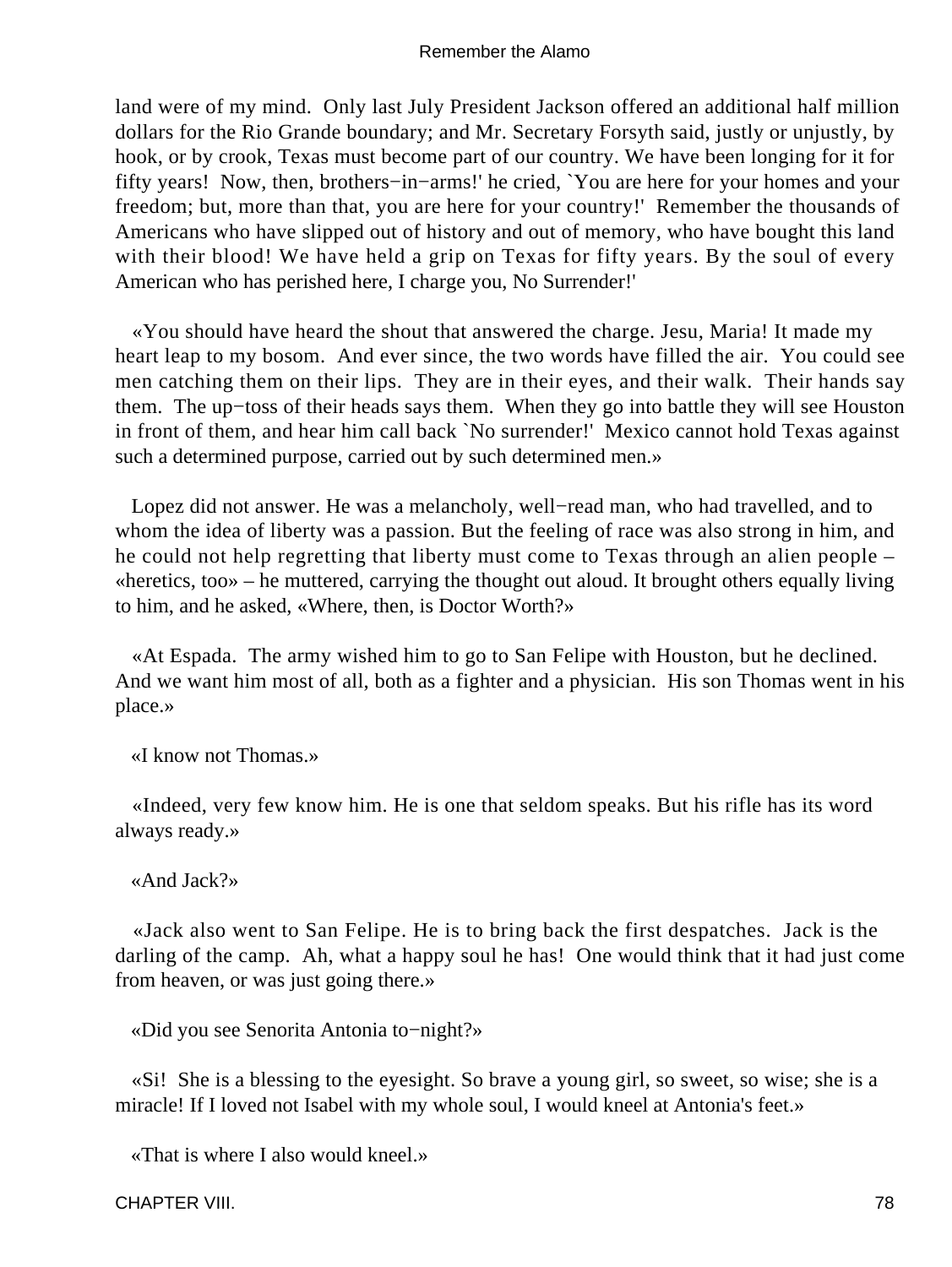«Hark! how the wind roars, and how the rain thrashes the house! But our men have the shelter of one of the Panchos. You should have heard the padre threaten them with the anger of heaven and hell and General Cos. Good−bye, Lopez. I have stayed my last moment now.»

 «Your horse has been well fed. Listen, he is neighing for you; to Doctor Worth give my honorable regards. Is Senor Parades with you? and Perez Mexia? Say to them I keep the vow I made in their behalf. Farewell, Luis!» and Luis, who had been mounting as his friend talked, stooped from his saddle and kissed him.

 It was just dawn when he reached camp, and he found Doctor Worth waiting his arrival. Fortunately there was nothing but good news for the doctor. Luis had seen everything through the medium of his own happiness, and he described the midnight meal and the Senora's amiability with the utmost freedom from anything unpleasant. Rachela's interference he treated with scornful indifference; and yet it affected Worth's mind unpleasantly. For it went straight to the source of offence. «She must have had Fray Ignatius behind her. And my poor Maria, she will be as dough for them to knead as they desire to!»

 And, in fact, as he was thus thinking, the Senora was lying awake in her bed, anticipating her confessor's next visit. She was almost glad the norther was still blowing. It would give her another day's respite; and «so many things happen as the clock goes round,» she reflected. Perhaps even her Roberto might arrive; it would not be more wonderful than the visit of Luis Alveda.

 But very early in the day she saw the father hurrying up the oleander avenue. The wind tossed his gown, and blew his hat backward and sideways, and compelled him to make undignified haste. And such little things affect the mental poise and mood! The Senora smiled at the funny figure he made; and with the smile came a feeling of resistance to his tyranny, and a stubborn determination to defend her own conduct.

 He came into her room with a doleful countenance, saying, as he crossed himself, «God be here!»

 «And with you, father,» answered the Senora, cheerfully – a mood she had assumed at the last moment, by a kind of instinct.

 «There is evil news on every hand my daughter. The heretics are swarming like wolves around the Missions. Several of our holy brothers have endured the last extremity. These wolves will even enter the city, and you will be in danger. I have come to take you to the convent. There, Holy Mary will be your safety.»

«But these wolves might attack the convent, father!»

«Our Blessed Lady is stronger than they. She has always kept her own.»

CHAPTER VIII. 29 20 20 20 21 22:30 22:30 23:30 24:30 25:30 25:30 25:30 25:30 25:30 25:30 25:30 25:30 25:30 25:30 25:30 25:30 25:30 25:30 25:30 25:30 25:30 25:30 25:30 25:30 25:30 25:30 25:30 25:30 25:30 25:30 25:30 25:30 2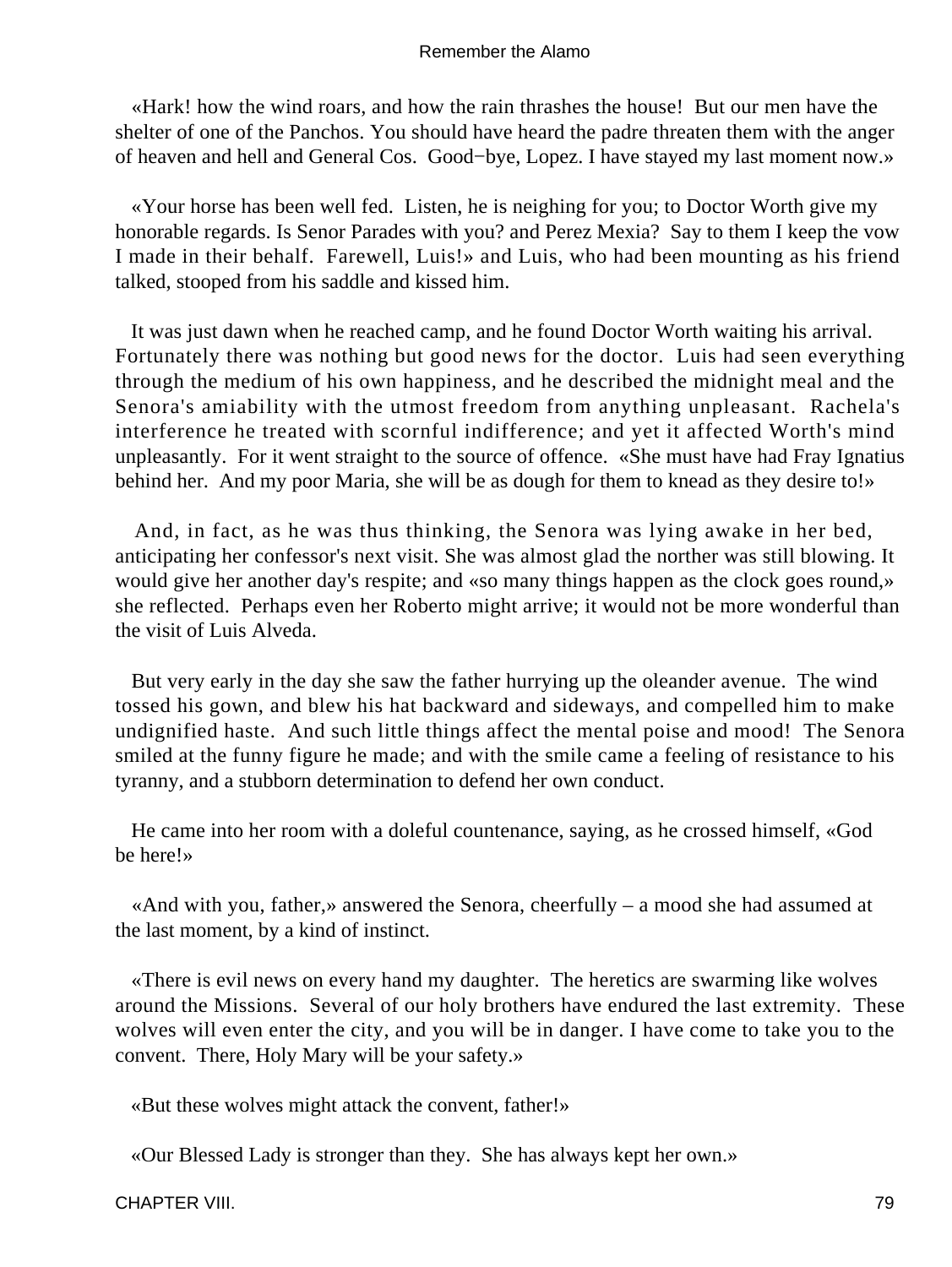«Blessed be the hand of God and Mary! will trust in them. Ah, Antonia! Listen to Fray Ignatius! He says we must go to the convent – the heretics are coming. They have even slain some priests at the Mission.»

 «Fray Ignatius has been misinformed, dear mother. When a man wears a gown and has no arms Americans do not molest him. That is certain. As for the convent it is impossible. My father forbade it. If the Americans enter the city, he is with them. He will protect us, if we should need it, which is not likely.»

«Disobedient one!»

«Pardon. I wish only to obey the commands of my father.»

«I absolve you from them.»

«They are between God and my soul. There is no absolution from duty.»

 «Grace of God! Hear you, Senora! Hear you the rebellious and disobedient one! She has defied me to my face! She is near to being anathema! She is not your daughter! She is bewitched. Some evil spirit has possession of her. Let no one touch her or speak to her; it shall be a mortal sin.»

 Antonia fell at her mother's knee. «Mi madre! I am your daughter, your Antonia, that you carried in your breast, and that loves you better than life. Permit me not to be accused of sin – to be called a devil. Mother, speak for me.»

 At this moment Isabel entered. Seeing the distress of her mother and sister she hastened to them; but Fray Ignatius stepped between, and extending his arms forbade her nearer approach.

 «I forbid you to speak to your sister. I forbid you to touch her, to give her food, or water, or sympathy, until she has humbled herself, and obtained the forgiveness of her sin.»

 Then mother love stood up triumphant over superstition. «I and my daughter are the same,» said the Senora, and she gave her hand to Antonia. «If she has sinned, we will bear the penance together; she and I together.»

 «I command you to stand apart. For the good of Antonia's sinful soul, I command you to withdraw yourself from her.»

 «She is my daughter, father. I will bear the sin and the punishment with her. The Holy Mother will understand me. To her I will go.»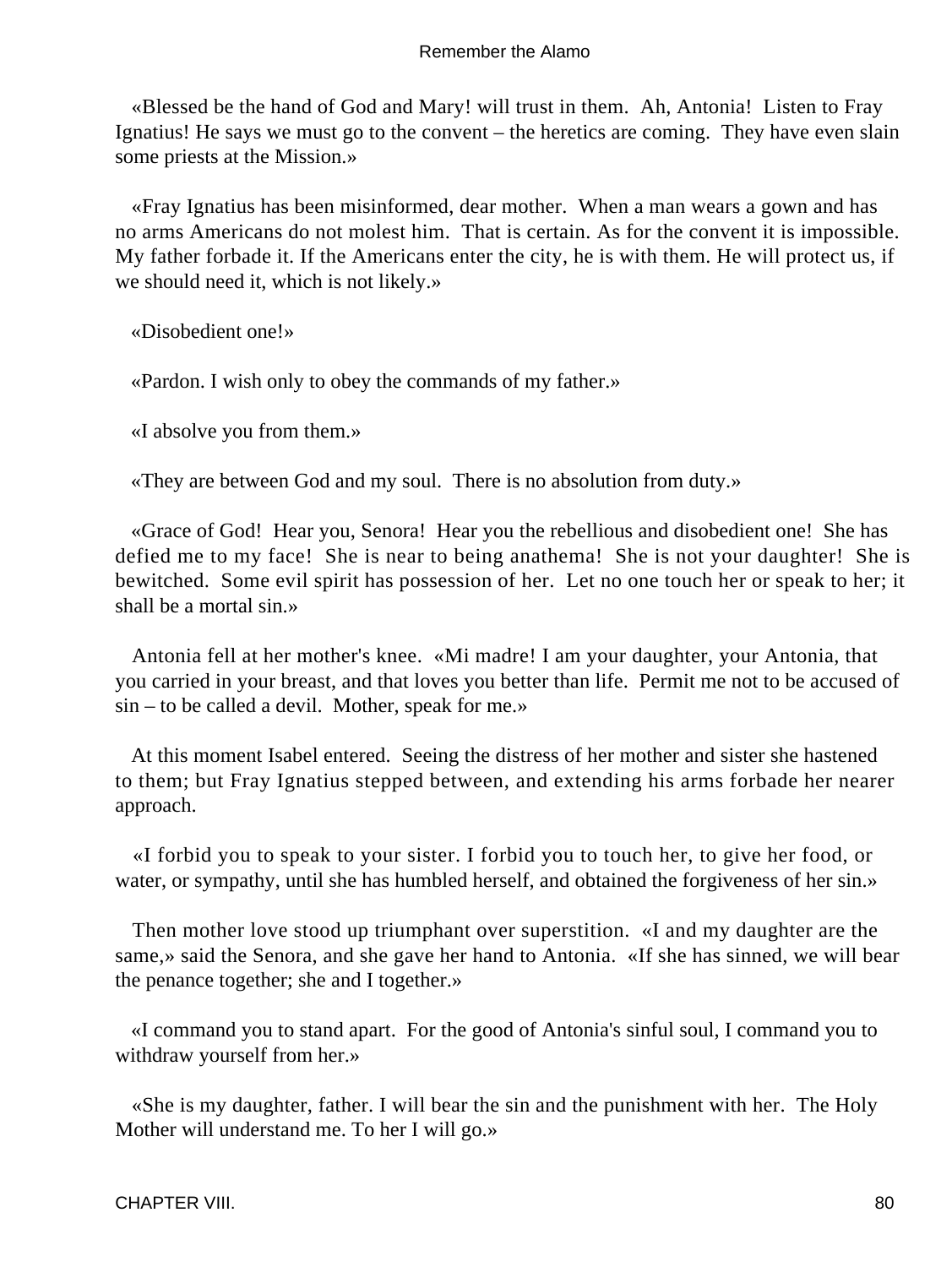The door of her room was at hand; she stepped swiftly to it, and putting her daughters before her, passed in and turned the key.

 The movement took the priest by surprise, and yet he was secretly satisfied with it. He had permitted himself to act with an imprudence most unusual. He had allowed the Senora to find out her own moral strength, and made a situation for her in which she had acted not only without his support, but against his authority.

 «And yet,» he muttered, «so much depends upon my persuading her into the convent; however, nothing now is to be done to− day, except to see Rachela. Saint Joseph! if these American heretics were only in my power! What a long joy I would make of them! I would cut a throat – just one throat – every day of my life.»

 The hatred which could contemplate a vengeance so long drawn out was on his dark face; yet, it is but justice to say, that he sincerely believed it to be a holy hatred. The foes of the church, he regarded as the foes of God; and his anger as a just zeal for the honor of the Lord of Hosts. Beside which, it included a far more tangible cause.

 The accumulated treasures of the Missions; their gold and gems, their costly vestments and holy vessels, had been removed to the convent for safety. «These infidels of Americans give to women the honor they should give to God and Holy Church,» he said to his brethren. «They will not suffer the Sisters to be molested; and our wealth will be safe wherever they are.»

 But this wealth was really so immense, that he believed it might be well to secure it still further, and knowing the position Dr. Worth held among his countrymen, he resolved to induce his wife and daughters to seek refuge within the convent. They were, in fact, to be held as hostages, for the protection of the property of the Church.

 That he should fail in his plan was intolerable to him. He had been so confident of success. He imagined the smile on the face of Fray Sarapiam, and the warning against self− confidence he would receive from his superior; and he vowed by Saint Joseph that he would not suffer himself to be so mortified by three women.

 Had he seen the Senora after the first excitement of her rebellion was over, he would have been satisfied of the validity of his authority, at least as regarded her. She flung herself at the foot of her altar, weeping and beating her breast in a passion of self−accusation and contrition. Certainly, she had stood by her daughter in the presence of the priest; but in her room she withdrew herself from the poor girl as if she were a spiritual leper.

 Antonia at a distance watched the self−abasement of her mother. She could not weep, but she was white as clay, and her heart was swollen with a sense of wrong and injustice, until breathing was almost suffocation. She looked with a piteous entreaty at Isabel. Her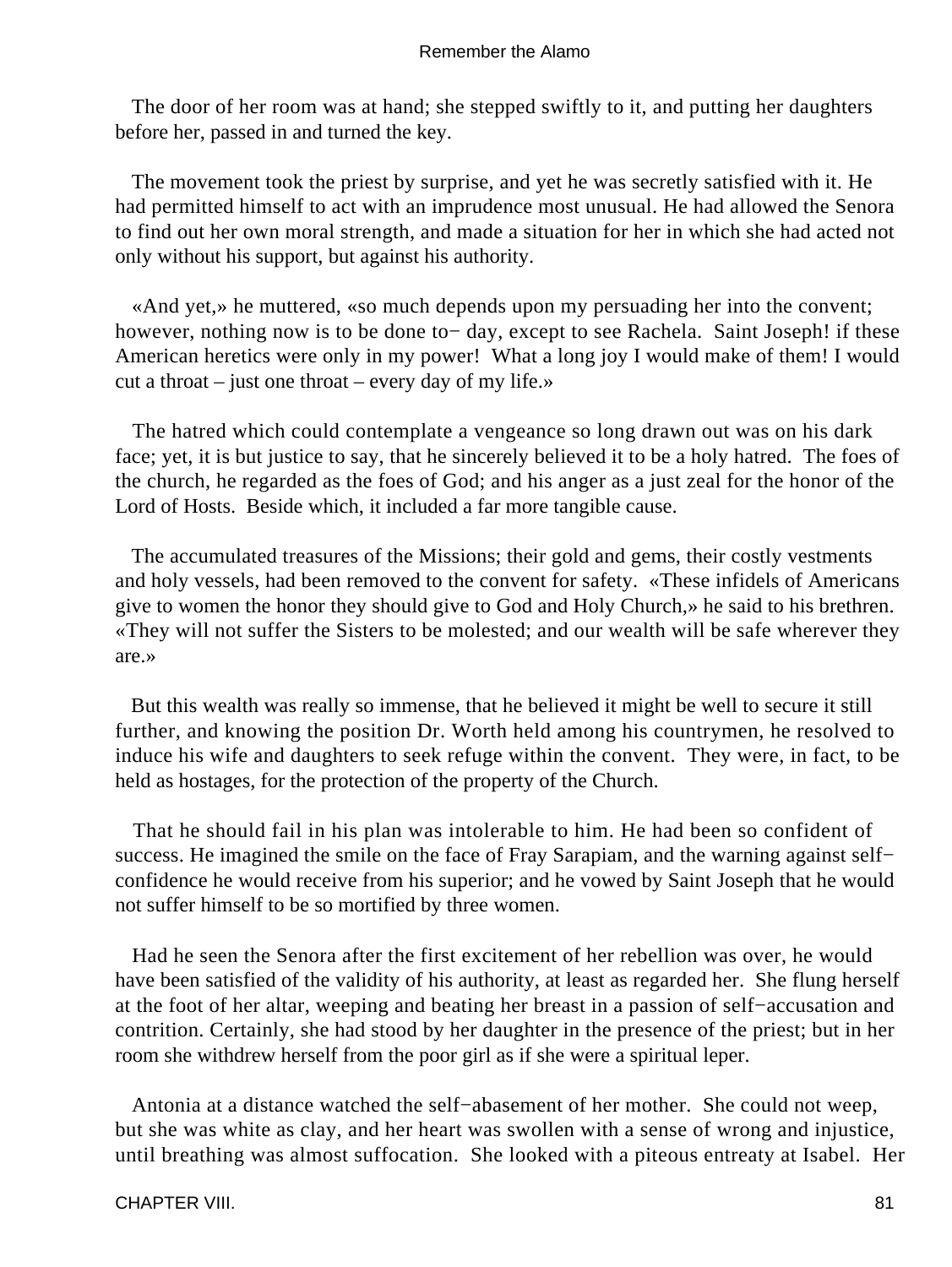little sister had taken a seat at the extremity of the room away from her. She watched Antonia with eyes full of terror. But there was no sympathy in her face, only an uncertainty which seemed to speak to her – to touch her – and her mother was broken−hearted with shame and grief.

 The anxiety was also a dumb one. Until the Senora rose from her knees, there was not a movement made, not a word uttered. The girls waited shivering with cold, sick with fear, until she spoke. Even then her words were cold as the wind outside:

 «Go to your room, Antonia. You have not only sinned; you have made me sin also. Alas! Alas! Miserable mother! Holy Maria! pray for me.»

 «Mi madre, I am innocent of wrong. I have committed no sin. Is it a sin to obey my father? Isabel, darling, speak for me.»

«But, then, what have you done, Antonia?»

 "Fray Ignatius wants us to go to the convent. I refused. My father made me promise to do so. Is not our first duty to our father? Mother, is it not?

 «No, no; to God – and to Fray Ignatius, as the priest of God. He says we ought to go to the convent. He knows best. We have been disobedient and wicked.»

«Isabel, speak, my dear one. Tell mi madre if you think we should go.»

 There was a moment's wavering, and then Isabel went to her mother and caressed her as only Isabel could caress her, and with the kisses, she said boldly: «Mi madre, we will not go to the convent. Not any of us. It is a dreadful place, even for a happy child. Oh, how cold and still are the Sisters! They are like stone figures that move about.»

 «Hush, child! I cannot listen to you! Go away! I must be alone. I must think. I must pray. Only the Mother of Sorrows can help me.»

 It was a miserable sequence to the happy night, and Antonia was really terrified at the position in which she found herself. If the Americans should fall, nothing but flight, or uncompromising submission to Fray Ignatius, remained for her. She knew only too well how miserable her life could be made; what moral torture could be inflicted; what spiritual servitude exacted. In a moment of time she had comprehended her danger, and her heart sank and sickened with a genuine physical terror.

 The cold was still severe, and no one answered her call for wood. Isabel crouched, white and shivering, over the dying embers, and it was she who first uttered the fear Antonia had refused to admit to herself – «Suppose the servants are forbidden to wait upon us!»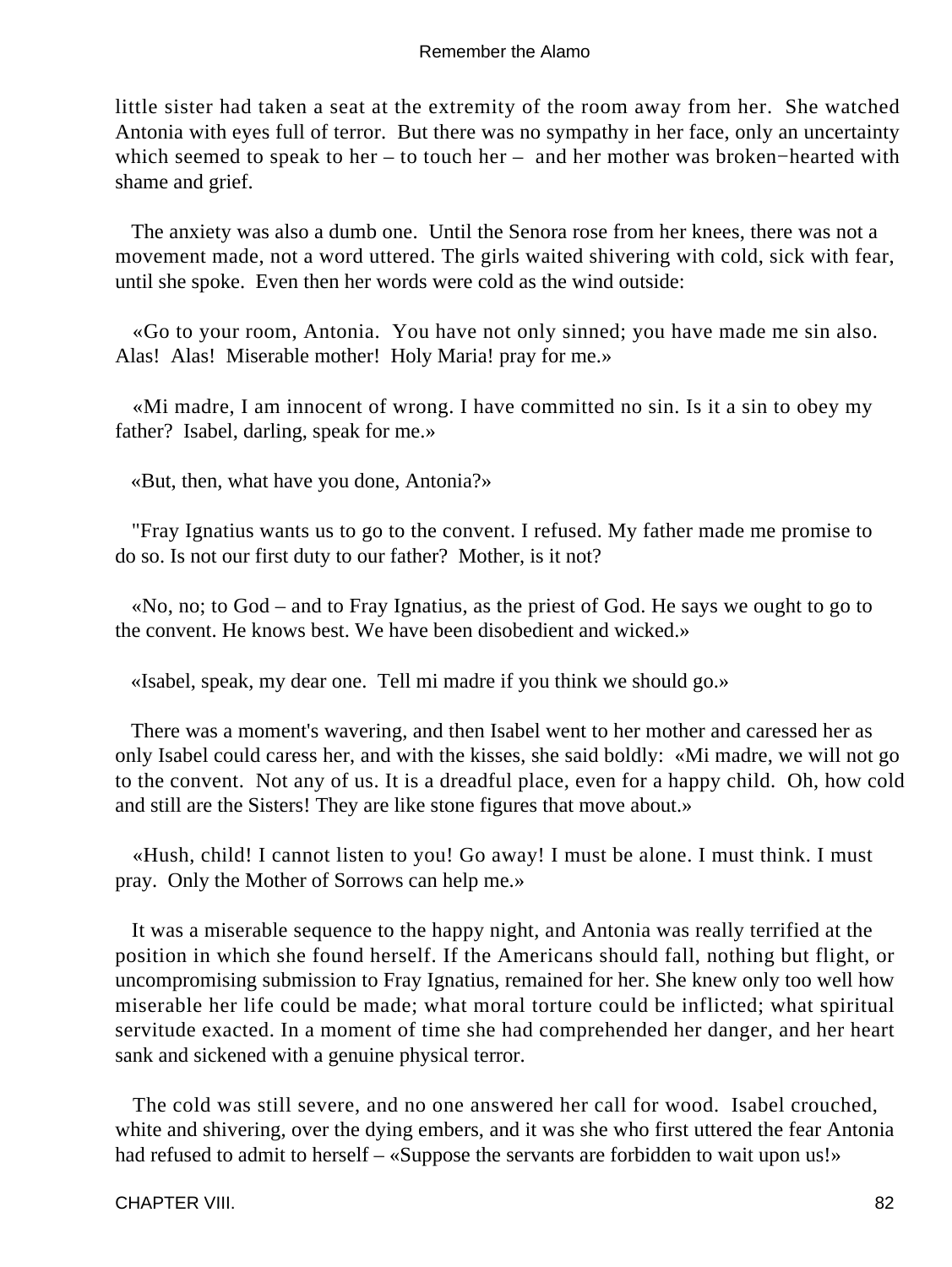«I will bring wood myself, dearest.» She was greatly comforted by the word «us.» She could almost have wept for joy of the sympathy it included. For thought is rapid in such crucial moments, and she had decided that even flight with her would be a kinder fate for Isabel, than the cruel tender mercies of the Sisters and the convent.

 They could not talk much. The thought of their mother's anguish, and of the separation put between them and their household, shocked and terrified them. Vainly they called for fuel. At dinner time no table was laid, and no preparations made for the meal. Then Antonia went into the kitchen. She took with her food, and cooked it. She brought wood into the parlor, and made up the fire. Fortunately, her northern education had given her plenty of resources for such emergencies. Two or three savory dishes were soon ready, and the small table set upon a warm, bright hearth.

 The Senora had evidently not been included in the ban, for Rachela attended with ostentatious care to her comfort; but Isabel had rolled herself up in a wadded silk coverlet and gone to sleep. Antonia awakened her with a kiss. «Come, queridita, and get your dinner.»

«But is it possible? I thought Fray Ignatius had forbidden it.»

 «He cannot forbid me to wait upon you, my darling one. And he cannot turn the flour into dust, and the meat into stone. There is a good dinner ready; and you are hungry, no doubt.»

 «For three hours I have been faint. Ah! you have made me a custard also! You are a very comforter.»

 But the girl was still and sad, and Antonia was hard pressed to find any real comfort for her. For she knew that their only hope lay in the immediate attack of the American force, and its success; and she did not think it wise to hide from her sister the alternatives that lay before them if the Americans failed.

 «I am afraid,» said Isabel; «and so unhappy. A very sad business is life. I cannot think how any one can care to live.»

 «Remember Luis, and our father, and Jack, and Thomas, and our dear mother, who this morning stood between us and Fray Ignatius. Will you let this priest turn the sky black above you?»

 «And also, men will fight. What for? Who can tell? The Americans want so much of everything. Naturally they do not get all they want. What do they do? Fight, and get killed. Then they go into the next world, and complain of people. As for Luis, I do not expect to see him again.»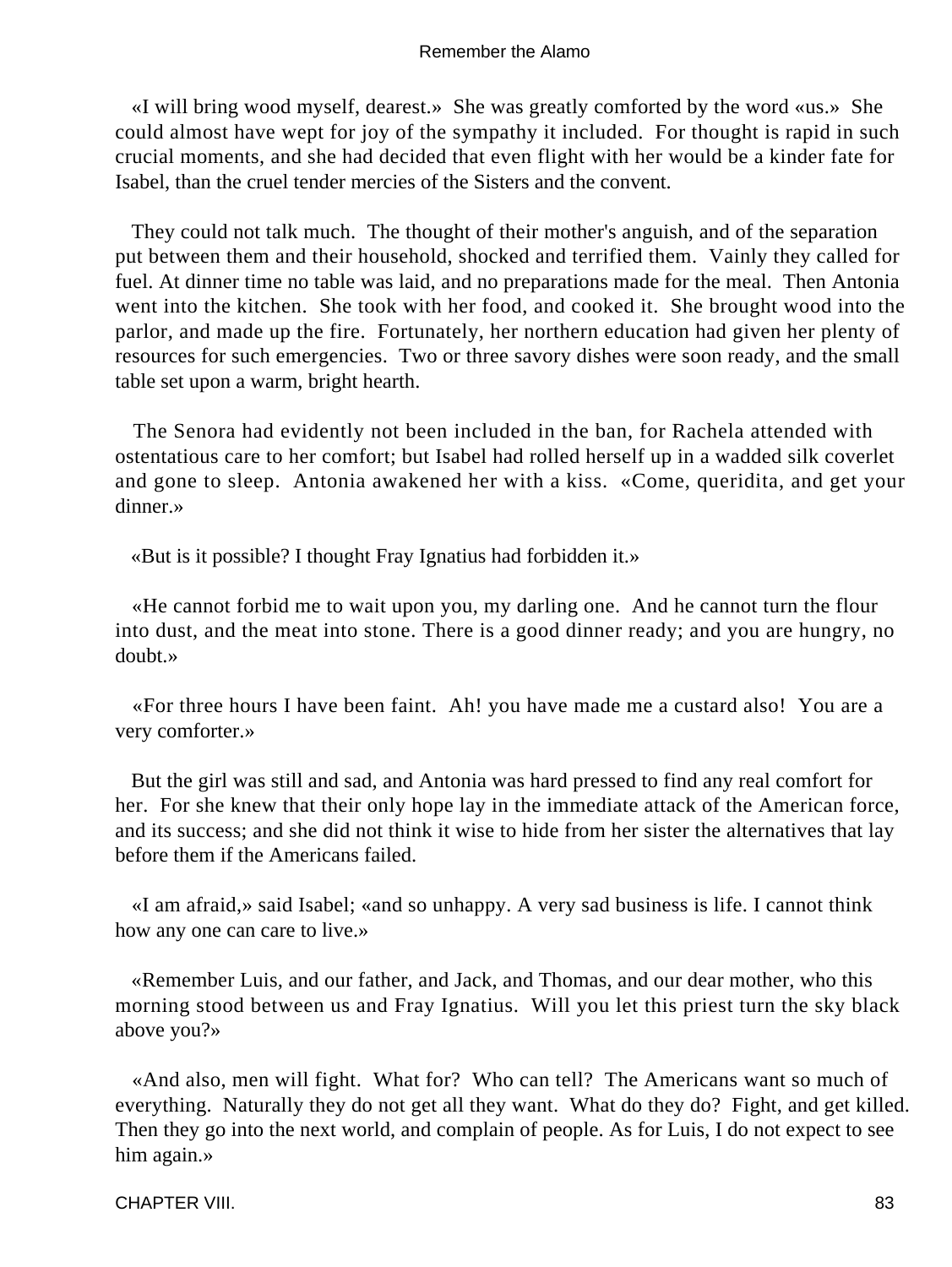Fortunately, the norther moderated at sunset. Life then seemed so much more possible. Adverse elements intensify adverse fortune, and the physical suffering from the cold had also benumbed Antonia's spirits, and made her less hopeful and less clear−visioned. But when she awoke at the gray dawn of the next day, she awoke with a different spirit. She had regained herself. She rose quietly, and looked out towards the city. The black flag from the Alamo and the Missions hung above it. She looked at the ominous standards, and then the tears sprang to her eyes; she lifted her face and her hands to heaven, and a few words, swifter than light, sprang from her soul into the ear of the Eternal Father of Spirits.

 The answer came with the petition – came with the crack of rifle shots; precise, regular, unceasing.

 «Oh God! I thank Thee! Lord of Hosts, Thou art a great multitude! Isabel! Isabel! The Americans are attacking the city! Our father will fight his way back to his home! Fray Ignatius can not come to−day. Oh, I am so happy! So happy! Listen! How the Mexicans are shouting! They are cheering on the men! What a turmoil!»

 «Jesu, Maria, have mercy!» cried Isabel, clasping her crucifix and falling upon her knees.

«Oh, Isabel, pray for our father, that his angel may overshadow him with strong wings.»

«And Luis?»

 «And Luis, and Thomas, and Jack, and Dare. There are prayers for them all, and love enough to make them. Hark! there are the drums, and the trumpets, and the gallop of the cavalry. Come, dearest, let us go to our mother. To day, no one will remember Fray Ignatius.»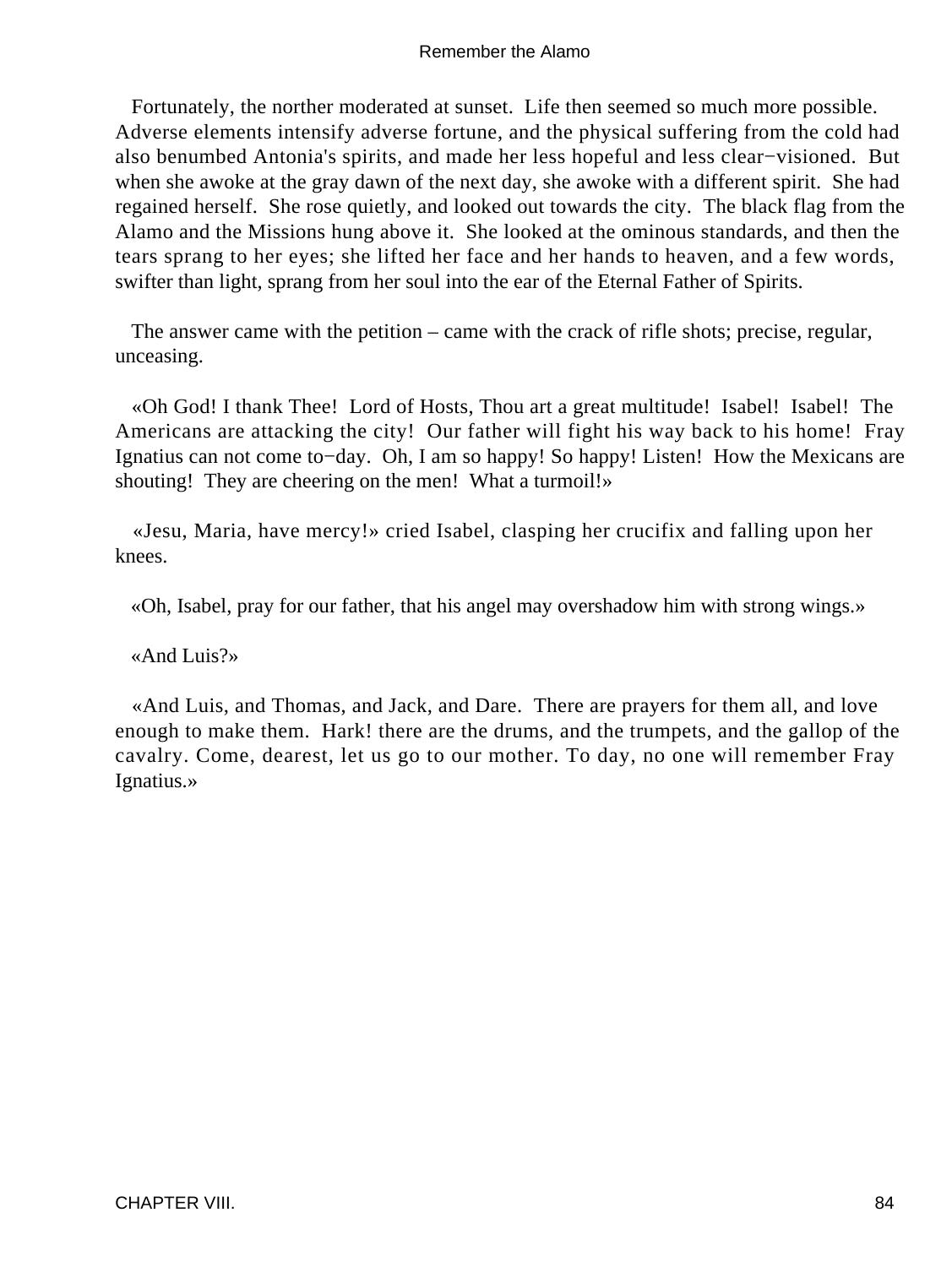# **[CHAPTER IX.](#page-189-0)**

## *T*HE **Storming of the alamo.**

*"Now, hearts,*

### *Be ribbed with iron for this one attempt:*

Set ope' your sluices, send the vigorous blood Through every active limb for our relief."

«Now they begin the tragic play, And with their smoky cannon banish day.»

 «Endure and conquer. God will soon dispose To future good our past and present woes: Resume your courage, and dismiss your care; An hour will come with pleasure to relate Your sorrows past, as benefits of Fate.»

 The Senora was already dressed. She turned with a face full of fear and anger to her daughters as they entered her room –

 «These American diablos! They are attacking the city. They will take it – that is to be expected – who can fight diablos? And what is to become of us? Oh, Antonia! Why did you prevent Fray Ignatius? We might now have been safe in the convent», and Rachela nodded her head in assent, with an insufferable air of reproof and toleration.

 Antonia saw that the time had not yet come for pleading her own cause. She left Isabel with her mother. The Senora's breakfast was waiting, and she offered to share it with her youngest daughter. Antonia went downstairs to prepare for herself some coffee. She was surprised and pleased to find it made. For a certain thought had come to Molly in the night and she had acted upon it –

 «The praist is a strange praist, and almost as black as a nagur; and I'd be a poor body, I think, to let him be meddling wid my work. Shure, I never heard of the like of such interfering in Ireland, nor in the States at all!» Then turning to the Mexican cook, Manuel – «You may lave the fire alone till I bees done wid it.»

«Fray Ignatius will not give you absolution if you disobey him.»

 «He can be kaping the same then. There is an Irish praist at San Patricio, and I'll be going there for my absolution; and I'll be getting none any nearer that an Irish soul will be a pin the better for. I'll say that, standing in the church, to the saints themselves; and so be aff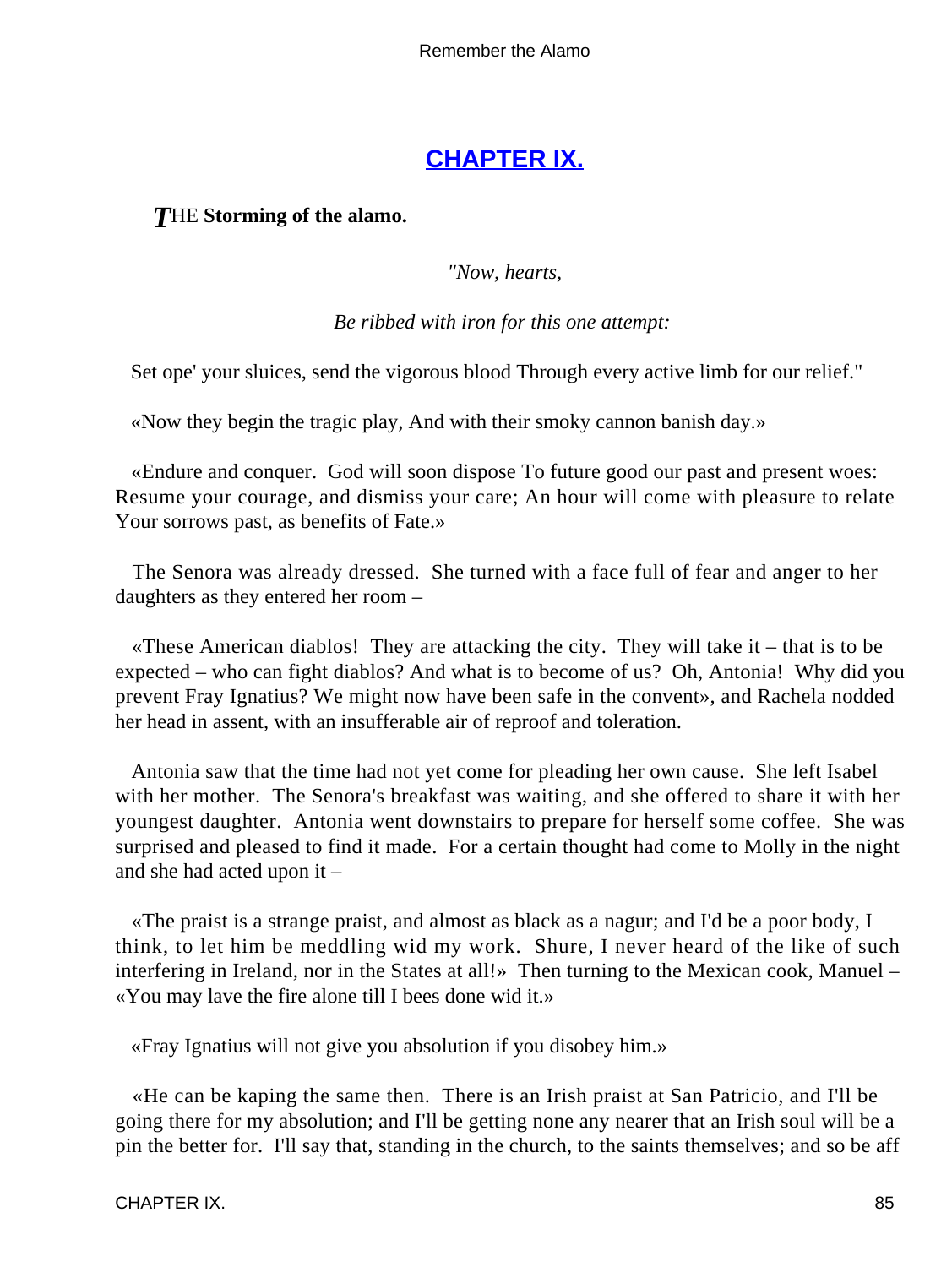wid you and let the fire alone till I bees done wid it.»

 But it was not Molly's place to serve the food she cooked, and she did not trouble herself about the serving. When she had asserted her right to control her own work, and do it or neglect it as it seemed good to herself alone, she was satisfied. Over Antonia – who was at least half a Mexican – she acknowledged a Mexican priest to have authority; and she had no intention of interfering between Fray Ignatius and his lawful flock. She was smoking her pipe by the fire when Antonia entered the kitchen, and she neither lifted her eyes nor spoke to her.

 Against such unreasonable isolation Antonia could not help a feeling of anger; and she heard with satisfaction the regular crack of the rifles. Her thought was – «They will make these people find their tongues also, very soon.» She was exceedingly anxious for information; and, as she ate her roll and drank her coffees she was considering how they could gain it. For even if Fray Ignatius were able to visit them, his report would be colored by his prejudices and his desires, and could not be relied on.

 Her heart fluttered and sank; she was hot and cold, sanguine and fearful. She could not endure the idea of a suspense unrelieved by any reliable word. For the siege might be a long one. San Antonio was strongly walled and defended. The Alamo fortress stood in its centre. It had forty−eight cannon, and a garrison of a thousand men. Before it could be reached, the city had to be taken; and the inhabitants would in the main fight desperately for their homes.

 As soon as she was alone with her mother, she pointed out these facts to her. «Let me write to Lopez Navarro, mi madre. He is a friend.»

«Of the Americans! Si.»

«Of freedom. He will send us word.»

 «Are you forgetful of what is moral and respectable, Antonia? That a young lady should write to Lopez Navarro – a man that is unmarried – is such a thing as never before happened! He would think the world had come to an end, or worse.»

 «Dear mother! In a time of trouble like this, who would think wrong of us? Surely you might write.»

«As you say, Antonia. Tell me, then, who will take the letter.»

 «The peon Ortiz will take it. This morning he brought in wood and kindled the fire, and I saw in his face the kindness of his heart.»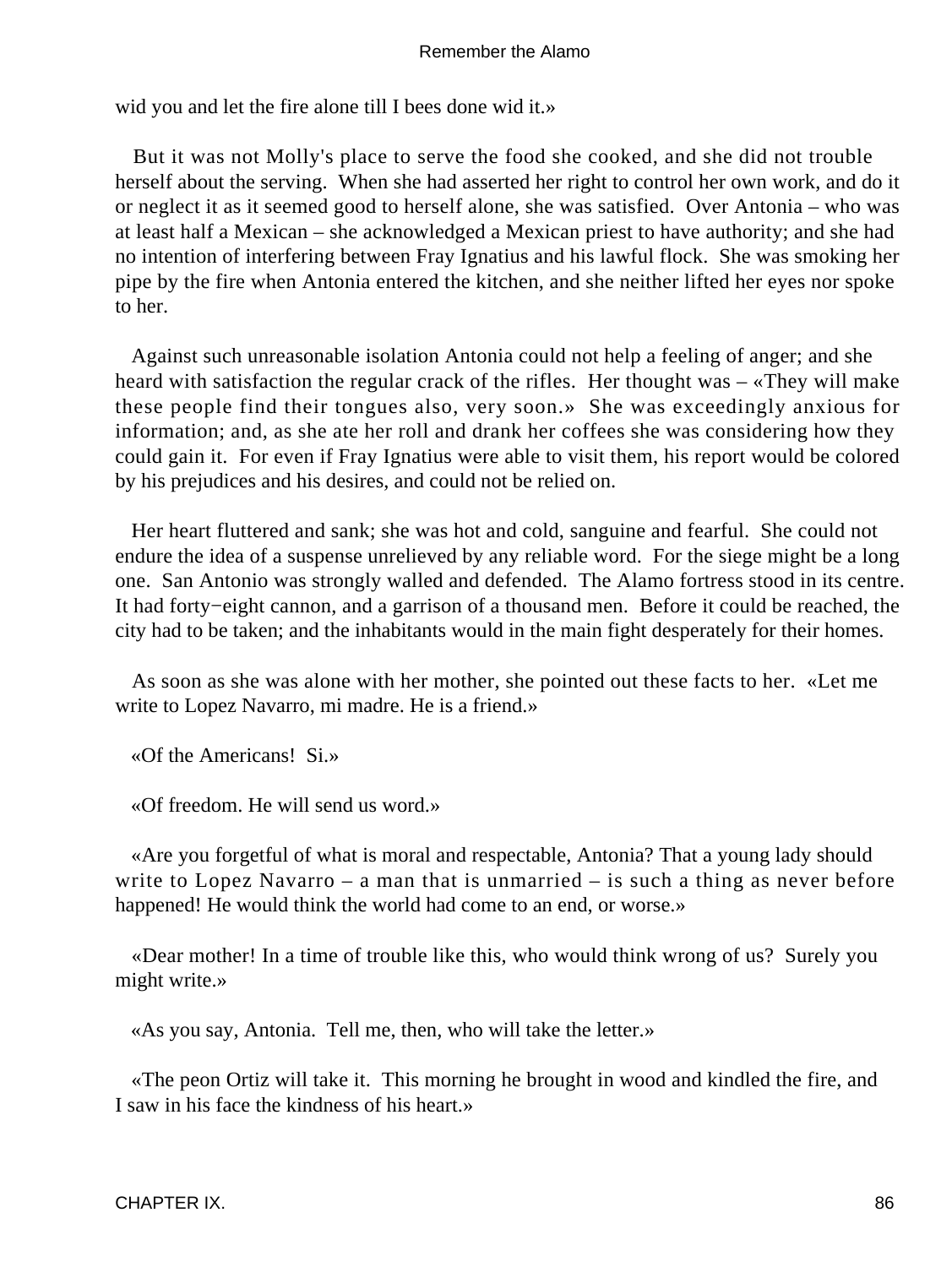After some further persuasion, the Senora agreed to write; and Ortiz undertook the commission, with a nod of understanding. Then there remained nothing to be done but to listen and to watch. Fortunately, however, Rachela found the centre of interest among the servants in the kitchen; and the Senora and her daughter could converse without espionage.

 Just after sunset a letter arrived from Navarro. Rachela lingered in the room to learn its contents. But the Senora, having read them, passed the letter to Antonia and Isabel; and Rachela saw with anger that Antonia, having carefully considered it, threw it into the fire. And yet the news it brought was not unfavorable:

### "SENORA **Maria flores worth:**

 «I send this on December the fifth, in the year of our Blessed Lord and Lady 1835. It is my honor and pleasure to tell you that the Americans, having performed miracles of valor, reached the Plaza this afternoon. Here the main body of the Mexican troops received them, and there has been severe fighting. At sunset, the Mexicans retreated within the Alamo. The Texans have taken possession of the Veramendi House, and the portion of the city surrounding it. There has been a great slaughter of our poor countrymen. I charge myself whenever I pass the Plaza, to say a paternoster for the souls who fell there. Senora Maria Flores Worth, I kiss your hands. I kiss also the hands of the Senorita Antonia, and the hands of the Senorita Isabel, and I make haste to sign myself, »Your servant,

## *«LOPEZ NAVARRO.»*

 This little confidence between mother and daughters restored the tone of feeling between them. They had something to talk of, personal and exclusive. In the fear and uncertainty, they forgot priestly interdiction and clung to each other with that affection which is the strength of danger and the comforter of sorrow.

 On the following day the depression deepened. The sounds of battle were closer at hand. The Mexican servants had an air of insolence and triumph. Antonia feared for the evening's report – if indeed Navarro should be able to send one. She feared more when she saw the messenger early in the afternoon. «Too early is often worse than too late.» The proverb shivered upon her trembling lips as she took the letter from him. The three women read it together, with sinking hearts:

## "SENORA **Maria flores worth:**

 «This on the sixth of December, in the year of our Blessed Lord and Lady 1835. The brave, the illustrious Colonel Milam is dead. I watched him three hours in to−day's fight. A man so calm was inconceivable. He was smiling when the ball struck him – when he fell. The Texans, after his loss, retired to their quarters. This was at the hour of eleven. At the hour of one, the Mexicans made another sortie from the Alamo. The Texans rushed to meet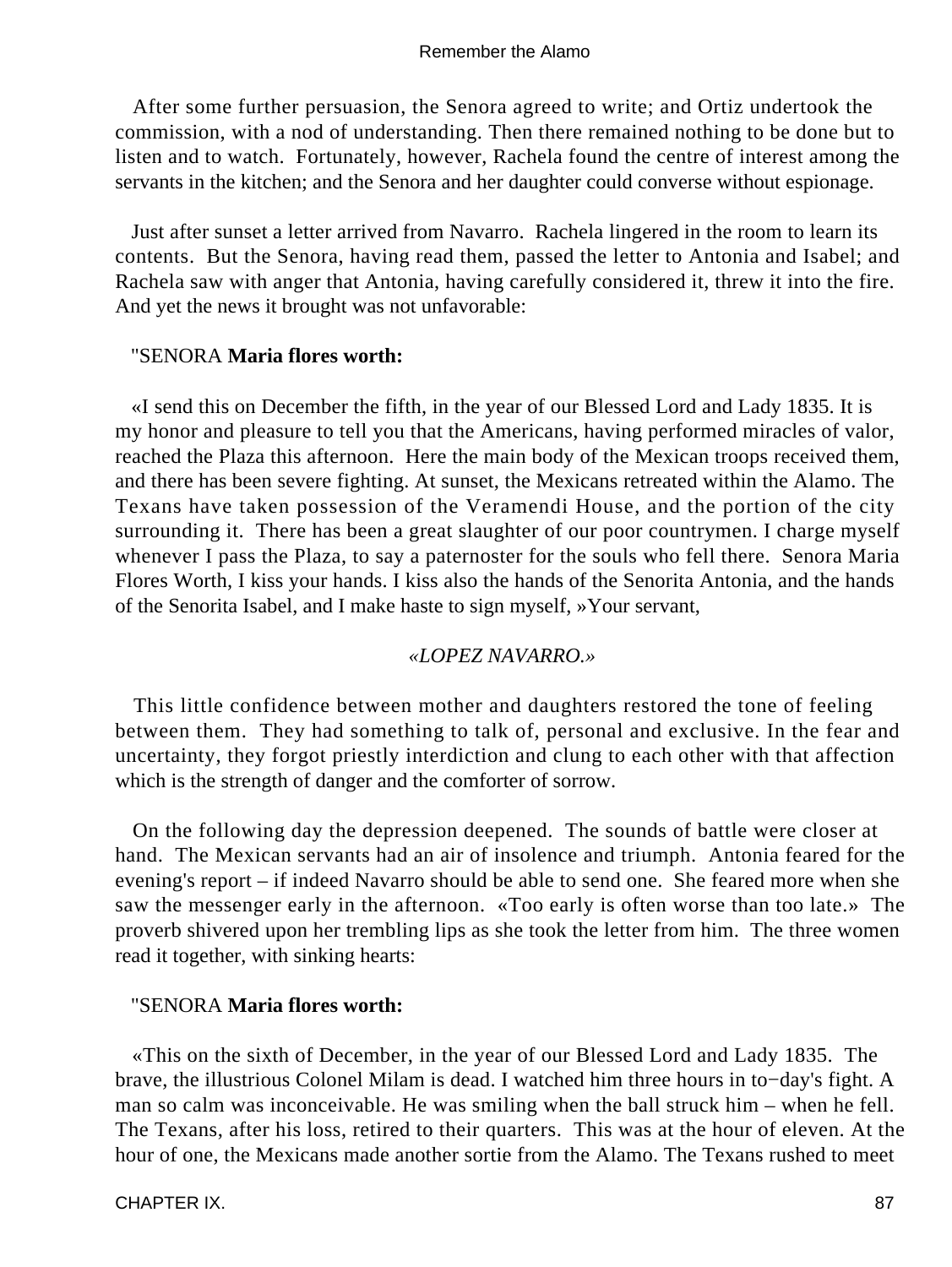them with an incredible vengeance. Their leader was General Burleson. He showed himself to General Cos in a sheet of flame. Such men are not to be fought. General Cos was compelled to retire to the Alamo. The battle is over for to−day. On this earth the soul has but a mortal sword. The water in the river is red with blood. The Plaza is covered with the dead and the dying. I have the honor to tell you that these `miserables' are being attended to by the noble, the charitable Senor Doctor Worth. As I write, he is kneeling among them. My soul adores his humanity. I humbly kiss your hands, Senora, and the hands of your exalted daughters. »LOPEZ **Navarro.**

 Until midnight this letter furnished the anxious, loving women with an unceasing topic of interest. The allusion to her husband made the Senora weep. She retired to her oratory and poured out her love and her fears in holy salutations, in thanksgivings and entreaties.

 The next morning there was an ominous lull in the atmosphere. As men run backward to take a longer leap forward, so both armies were taking breath for a fiercer struggle. In the Worth residencia the suspense was becoming hourly harder to endure. The Senora and her daughters were hardly conscious of the home life around them. In that wonderful folk−speech which so often touches foundation truths, they were not all there. Their nobler part had projected itself beyond its limitations. It was really in the struggle. It mattered little to them now whether food was cooked or not. They were neither hungry nor sleepy. Existence was prayer and expectation.

 Just before sunset Antonia saw Don Lopez coming through the garden. The Senora, accompanied by her daughters, went to meet him. His face was perplexed and troubled:

 «General Cos has been joined by Ugartechea with three hundred men,» he said. «You will see now that the fight will be still more determined.»

 And before daylight broke on the morning of the 5th, the Americans attacked the Alamo. The black flag waved above them; the city itself had the stillness of death; but for hours the dull roar and the clamorous tumult went on without cessation. The Senora lay upon her bed motionless, with hands tightly locked. She had exhausted feeling, and was passive. Antonia and Isabel wandered from window to window, hoping to see some token which would indicate the course of events.

 Nothing was visible but the ferocious flag flying out above the desperate men fighting below it. So black! So cruel and defiant it looked! It seemed to darken and fill the whole atmosphere around it. And though the poor women had not dared to whisper to each other what it said to them, they knew in their own hearts that it meant, if the Americans failed, the instant and brutal massacre of every prisoner.

 The husband and father were under its inhuman shadow. So most probably were Darius Grant and Luis Alveda. It was even likely that Jack might have returned ere the fight, and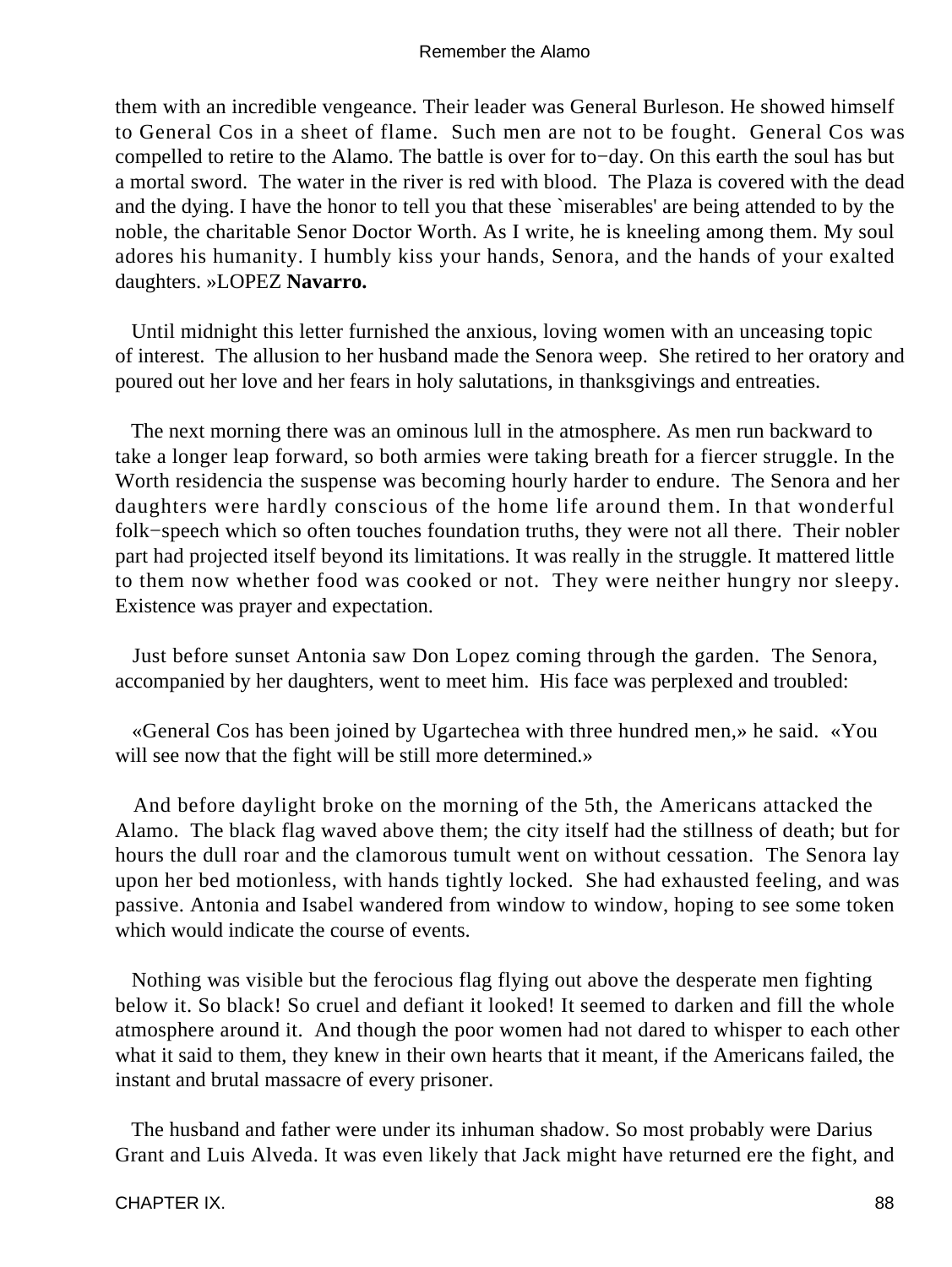was with the besiegers. Every time they went to the window, it filled their hearts with horror.

 In the middle of the afternoon it suddenly disappeared. Antonia watched it breathlessly. Several times before, it had been dropped by some American rifle; but this time it was not as speedily replaced. In a few minutes she uttered a shrill cry. It was in a voice so strained, so piercing, so unlike her own, that the Senora leaped from her bed. Antonia turned to meet her mother with white, parted lips. She was speechless with excess of feeling, but she pointed to the Alamo. The black flag was no longer there! A white one was flying in its place.

 «IT **Is a** SURRENDER!» gasped Antonia. «IT **Is a** SURRENDER!» and, as if in response to her words, a mighty shout and a simultaneous salute of rifles hailed the emblem of victory.

 An hour afterwards a little Mexican boy came running with all his speed. He brought a few lines from Don Lopez. They had evidently been written in a great hurry, and on a piece of paper torn from his pocket−book, but oh! how welcome they were. The very lack of formality gave to them a certain hurry of good fortune:

 «May you and yours be God's care for many years to come, Senora! The Mexicans have surrendered the Alamo, and asked for quarter. These noble−minded Americans have given it. The Senor Doctor will bring you good news. I rejoice with you. »LOPEZ NAVARRO."

 Death and captivity had been turned away from their home, and the first impulse of these pious, simple−hearted women was a prayer of thanksgiving. Then Antonia remembered the uncomfortable state of the household, and the probable necessities of the men coming back from mortal strife and the shadow of death.

 She found that the news had already changed the domestic atmosphere. Every servant was attending to his duty. Every one professed a great joy in the expected arrival of the Senor. And what a happy impetus the hope gave to her own hands! How delightful it was to be once more arranging the evening meal, and brightening the rooms with fire and light!

 Soon after dark they heard the swing of the garden gate, the tramp of rapid footsteps, and the high−pitched voices of excited men. The door was flung wide. The Senora forgot that it was cold. She went with outstretched arms to meet her husband. Dare and Luis were with him. They were black with the smoke of battle. Their clothing was torn and bloodstained; the awful light of the fierce struggle was still upon their faces. But they walked like heroes, and the glory of the deeds they had done crowned with its humanity, made them appear to the women that loved them but a little lower than the angels.

 Doctor Worth held his wife close to his heart and kissed her tears of joy away, and murmured upon her lips the tenderest words a woman ever hears – the words a man never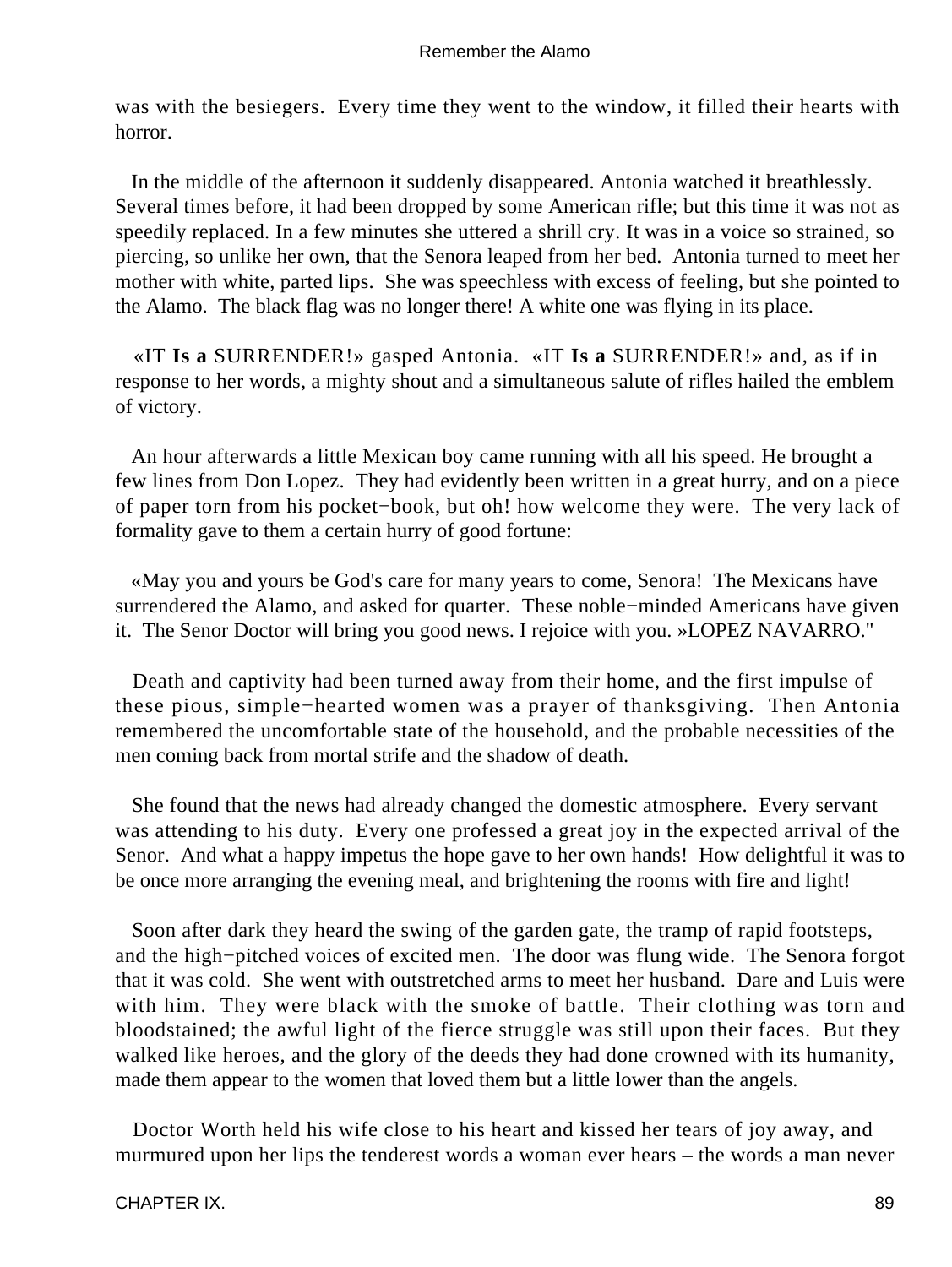perfectly learns till he has loved his wife through a quarter of a century of change, and sorrow, and anxiety. And what could Antonia give Dare but the embrace, the kiss, the sweet whispers of love and pride, which were the spontaneous outcome of both hearts?

 There was a moment's hesitation on the part of Luis and Isabel. The traditions of caste and country, the social bonds of centuries, held them. But Isabel snapped them asunder. She looked at Luis. His eyes were alight with love for her, his handsome face was transfigured with the nobility of the emotions that possessed him. In spite of his disordered dress, he was incomparably handsome. When he said, «Angel mio!» and bent to kiss her hand, she lifted her lovely face to his, she put her arms around his neck, she cried softly on his breast, whispering sweet little diminutives of affection and pride. Such hours as followed are very rare in this life; and they are nearly always bought with a great price – paid for in advance with sorrow and anxiety, or earned by such faithful watching and patient waiting as touches the very citadel of life.

 The men were hungry; they had eaten nothing all day. How delicious was their meal! How happy and merry it made the Senora, and Antonia, and Isabel, to see them empty dish after dish; to see their unaffected enjoyment of the warm room, and bright fire, of their after−dinner coffee and tobacco. There was only one drawback to the joy of the reunion – the absence of Jack.

 «His disappointment will be greater than ours,» said Jack's father. «To be present at the freeing of his native city, and to bring his first laurels to his mother, was the brightest dream Jack had. But Jack is a fine rider, and is not a very fine marksman; so it was decided to send him with Houston to the Convention. We expected him back before the attack on the city began. Indeed, we were waiting for orders from the Convention to undertake it.»

«Then you fought without orders, father?»

 «Well, yes, Antonia – in a way. Delays in war are as dangerous as in love. We were surrounded by dragoons, who scoured the country in every direction to prevent our foraging. San Antonio HAD to be taken. Soon done was well done. On the third of December Colonel Milam stepped in front of the ranks, and asked if two hundred of the men would go with him and storm the city. The whole eleven hundred stepped forward, and gave him their hands and their word. From them two hundred of the finest marksmen were selected.»

«I have to say that was a great scene, mi Roberto.»

 «The greater for its calmness, I think. There was no shouting, no hurrahing, no obvious enthusiasm. It was the simple assertion of serious men determined to carry out their object.»

«And you stormed San Antonio with two hundred men, father?»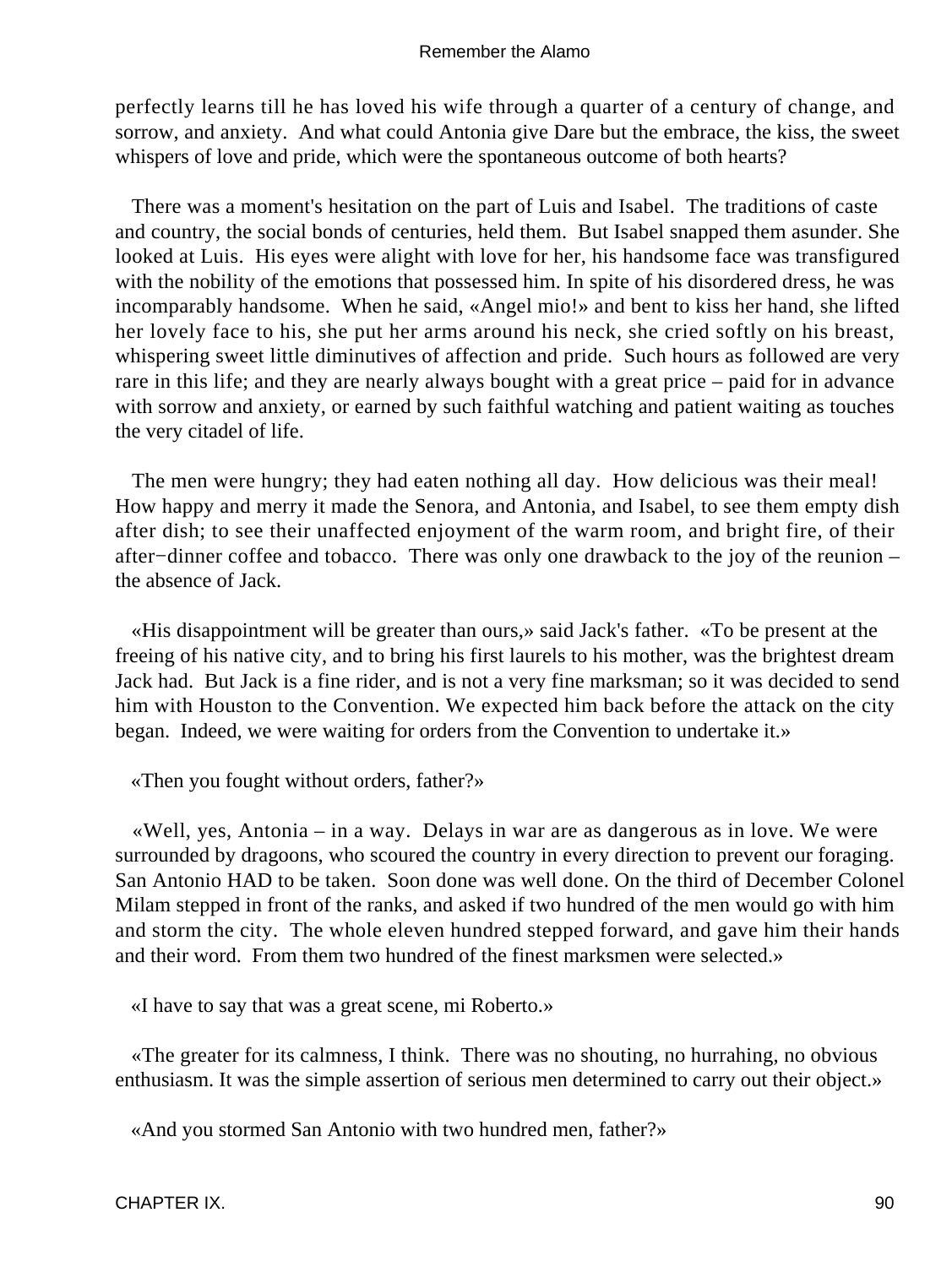«But every man was a picked man. A Mexican could not show his head above the ramparts and live. We had no powder and ball to waste; and I doubt if a single ball missed its aim.»

 «A Mexican is like a Highland Scot in one respect,» said Dare;« he fights best with steel. They are good cavalry soldiers.»

 «There are no finer cavalry in the world than the horsemen from Santa Fe, Dare. But with powder and ball Mexicans trust entirely to luck; and luck is nowhere against Kentucky sharpshooters. Their balls very seldom reached us, though we were close to the ramparts; and we gathered them up by thousands, and sent them back with our double−Dupont powder. **Then** they did damage enough. In fact, we have taken the Alamo with Mexican balls.»

«Under what flag did you fight, Roberto?»

 «Under the Mexican republican flag of eighteen twenty−four; but indeed, Maria, I do not think we had one in the camp. We were destitute of all the trappings of war – we had no uniforms, no music, no flags, no positive military discipline. But we had one heart and mind, and one object in view; and this four days' fight has shown what men can do, who are moved by a single, grand idea.»

 The Senora lay upon a sofa; the doctor sat by her side. Gradually their conversation became more low and confidential. They talked of their sons, and their probable whereabouts; of all that the Senora and her daughters had suffered from the disaffection of the servants; and the attitude taken by Fray Ignatius. And the doctor noticed, without much surprise, that his wife's political sympathies were still in a state of transition and uncertainty. She could not avoid prophesying the speedy and frightful vengeance of Mexico. She treated the success at San Antonio as one of the accidents of war. She looked forward to an early renewal of hostilities.

 «My countrymen are known to me, Roberto,» she said, with a touch that was almost a hope of vengeance. «They have an insurmountable honor; they will revenge this insult to it in some terrible way. If the gracious Maria holds not the hands of Santa Anna, he will utterly destroy the Americans! He will be like a tiger that has become mad.»

 «I am not so much afraid of Santa Anna as of Fray Ignatius. Promise me, my dear Maria, that you will not suffer yourself or your children to be decoyed by him into a convent. I should never see you again.»

 The discussion on this subject was long and eager. Antonia, talking with Dare a little apart, could not help hearing it and feeling great interest in her father's entreaties, even though she was discussing with Dare the plans for their future. For Dare had much to tell his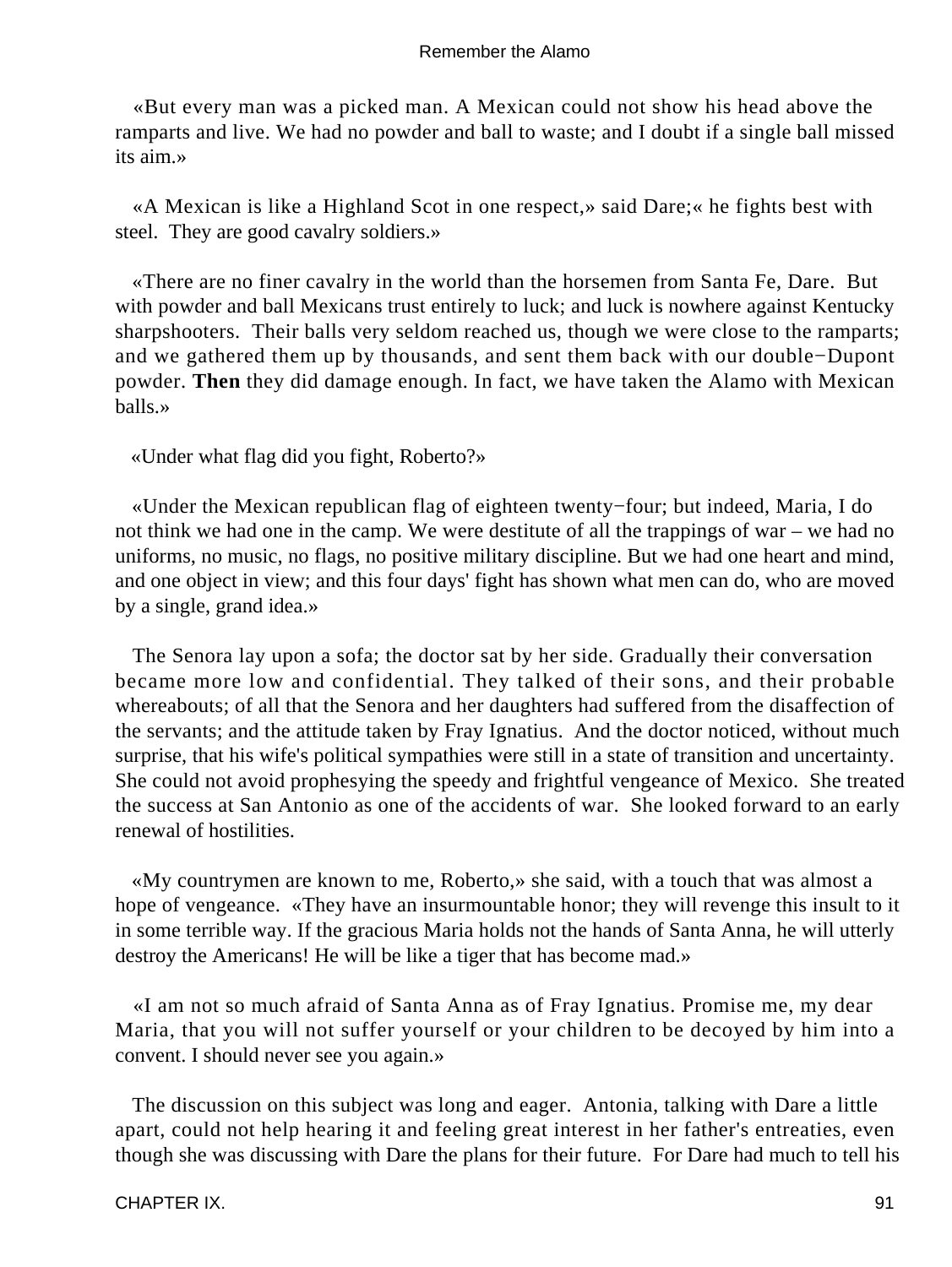betrothed. During the siege, the doctor had discovered that his intended son−in−law was a fine surgeon. Dare had, with great delicacy, been quite reticent on this subject, until circumstances made his assistance a matter of life and death; and the doctor understood and appreciated the young man's silence.

 «He thinks I might have a touch of professional jealousy – he thinks I might suspect him of wanting a partnership as well as a wife; he wishes to take his full share of the dangers of war, without getting behind the shield of his profession»; these feelings the doctor understood, and he passed from Fray Ignatius to this pleasanter topic, gladly.

 He told the Senora what a noble son they were going to have; he said, «when the war is over, Maria, my dear, he shall marry Antonia.»

 «And what do you say, Roberto, if I should give them the fine house on the Plaza that my brother Perfecto left me?»

 «If you do that you will be the best mother in the world, Maria. I then will take Dare into partnership. He is good and clever; and I am a little weary of work. I shall enjoy coming home earlier to you. We will go riding and walking, and our courting days will begin again.»

 «Maria Santissima! How delightful that will be, Roberto! And as for our Isabel, shall we not make her happy also? Luis should have done as his own family have done; a young man to go against his mother and his uncles, that is very wicked! but, if we forgive that fault, well, then, Luis is as good as good bread.»

 «I think so. He began the study of the law. He must finish it. He must learn the American laws also. I am not a poor man, Maria. I will give Isabel the fortune worthy of a Yturbide or a Flores – a fortune that will make her very welcome to the Alvedas.»

 The Senora clasped her husband's hand with a smile. They were sweetening their own happiness with making the happiness of their children. They looked first at Antonia. She sat with Dare, earnestly talking to him in a low voice. Dare clasped in his own the dear little hand that had been promised to him. Antonia bent toward her lover; her fair head rested against his shoulder. Isabel sat in a large chair, and Luis leaned on the back of it, stooping his bright face to the lovely one which was sometimes dropped to hide her blushes, and sometimes lifted with flashing eyes to answer his tender words.

 «My happiness is so great, Roberto, I am even tired of being happy. Call Rachela. I must go to sleep. To−night I cannot even say an ave.»

 «God hears the unspoken prayer in your heart, Maria; and to− night let me help you upstairs. My arm is stronger than Rachela's.»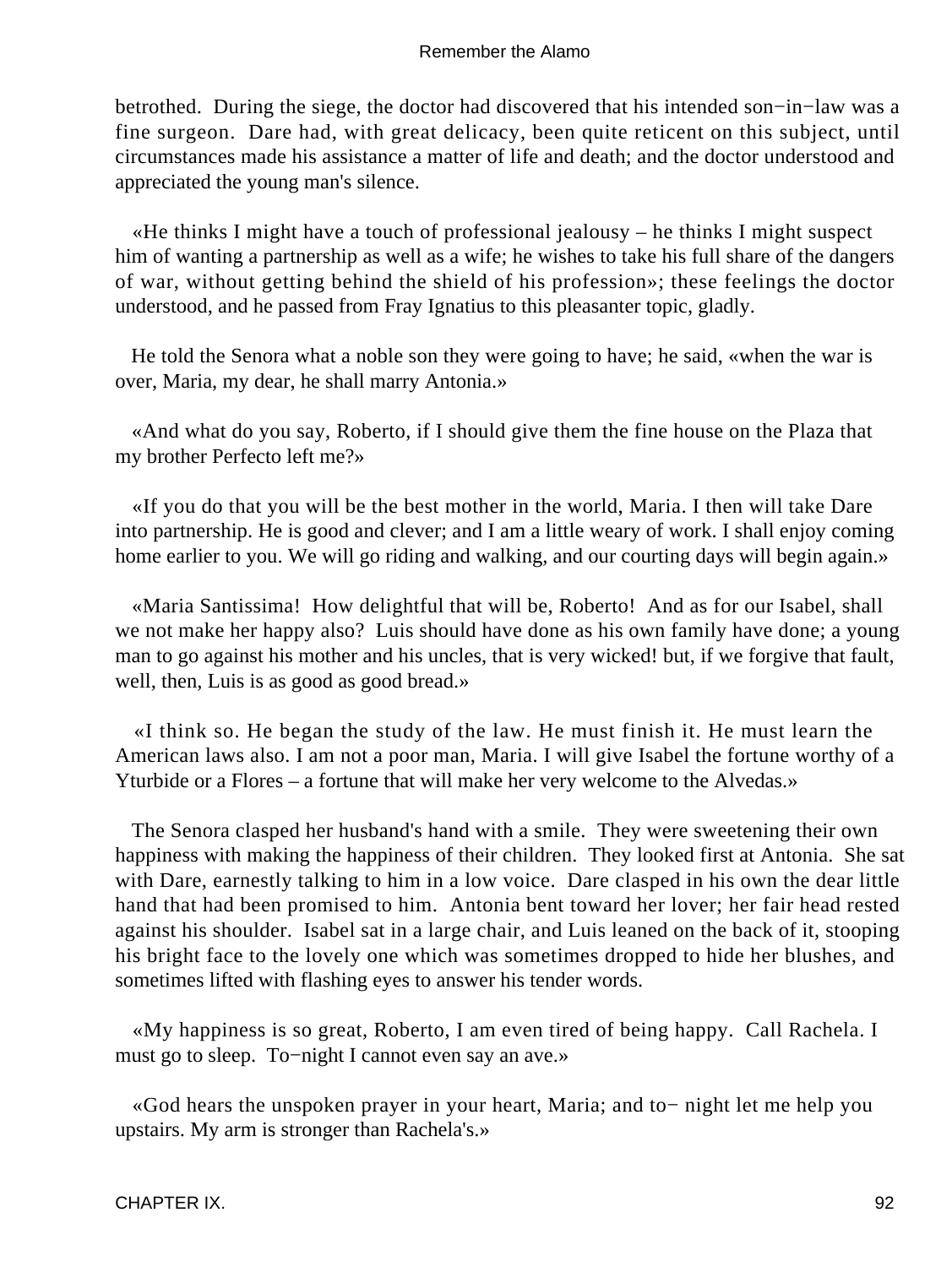She rose with a little affectation of greater weakness and lassitude than she really felt. But she wished to be weak, so that her Roberto might be strong – to be quite dependent on his care and tenderness. And she let her daughters embrace her so prettily, and then offered her hand to Dare and Luis with so much grace and true kindness that both young men were enchanted.

 «It is to be seen that they are gentlemen,» she said, as she went slowly upstairs on her husband's arm – «and hark! that is the singing of Luis. What is it he says?» They stood still to listen. Clear and sweet were the chords of the mandolin, and melodiously to them Luis was protesting –

«Freedom shall have our shining blades! Our hearts are yours, fair Texan maids!»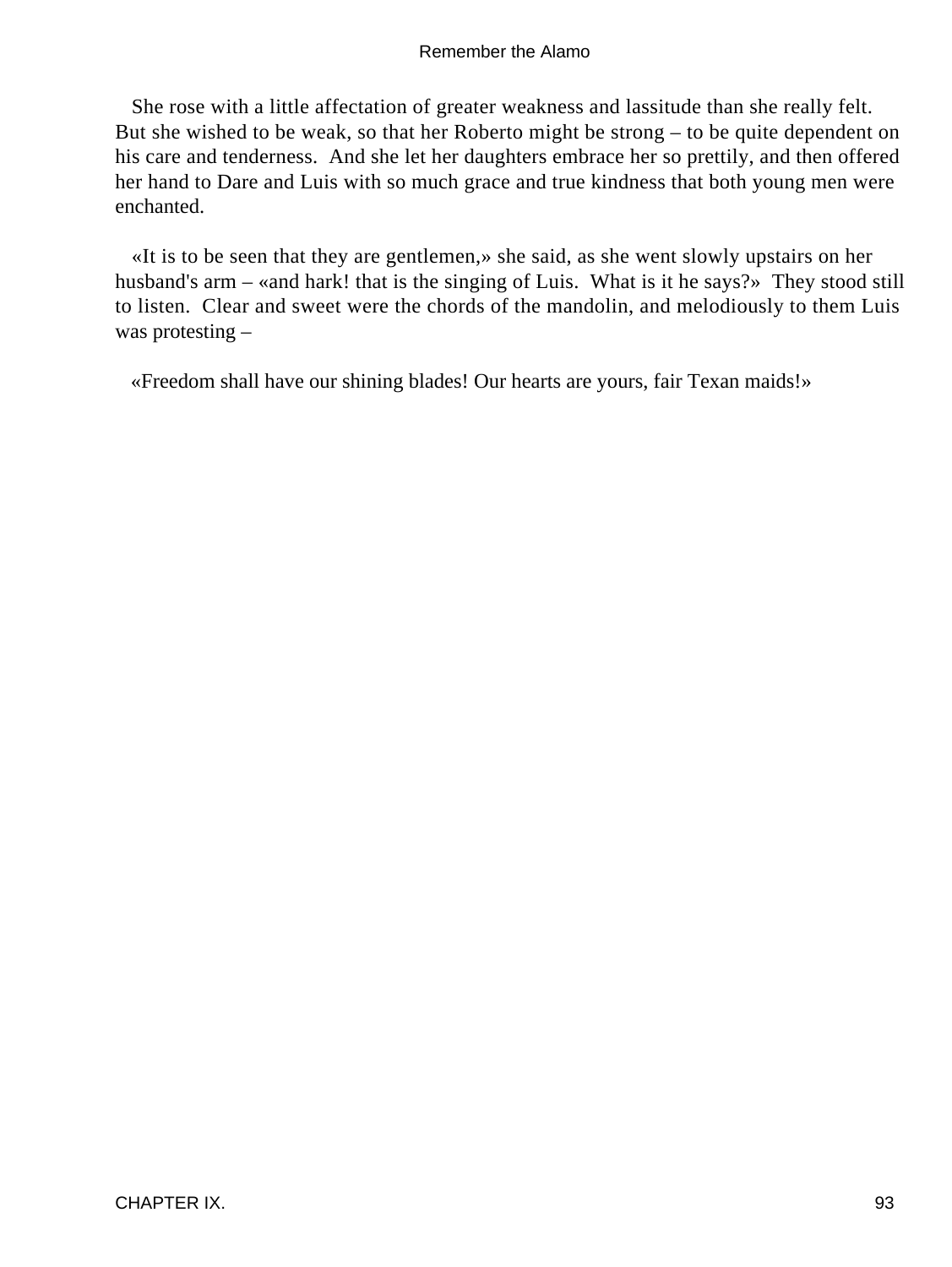## **[CHAPTER X.](#page-189-0)**

## *T*HE **Doctor and the priest.**

 «I tell thee, priest, if the world were wise They would not wag one finger in your quarrels: Your heaven you promise, but our earth you covet; The Phaetons of mankind, who fire the world Which you were sent by preaching but to warm.»

 Your Saviour came not with a gaudy show, Nor was His kingdom of the world below: The crown He wore was of the pointed thorn In purple He was crucified, not born. They who contend for place and high degree Are not His sons, but those of Zebedee." – **Dryden.**

 The exalted state of mind which the victorious men had brought home with them did not vanish with sleep. The same heroic atmosphere was in the house in the morning. Antonia's face had a brightness upon it that never yet was the result of mere flesh and blood. When she came into the usual sitting−room, Dare was already there; indeed, he had risen purposely for this hour. Their smiles and glances met each other with an instantaneous understanding. It was the old Greek greeting «REJOICE!» without the audible expression.

 Never again, perhaps, in all their lives would moments so full of sweetness and splendor come to them. They were all the sweeter because blended with the homely duties that fell to Antonia's hands. As she went about ordering the breakfast, and giving to the table a festal air, Dare thought of the old Homeric heroes, and the daughters of the kings who ministered to their wants. The bravest of them had done no greater deeds of personal valor than had been done by the little band of American pioneers and hunters with whom he had fought the last four days. The princes among them had been welcomed by no sweeter and fairer women than had welcomed his companions and himself.

 And, though his clothing was black with the smoke of the battle and torn with the fray, never had Dare himself looked so handsome. There was an unspeakable radiance in his fair face. The close, brown curls of his hair; his tall figure, supple and strong; his air of youth, and valor, and victory; the love−light in his eyes; the hopes in his heart, made him for the time really more than a mere mortal man. He walked like the demi−gods he was thinking of. The most glorious ideal of life, the brightest dream of love that he had ever had, found in this hour their complete realization.

 The Senora did not come down; but Isabel and Luis and the doctor joined the breakfast party. Luis had evidently been to see Lopez Navarro before he did so; for he wore a new suit of dark blue velvet and silver, a sash of crimson silk, the neatest of patent leather shoes, and the most beautifully embroidered linen. Dare gave him a little smile and nod of approbation.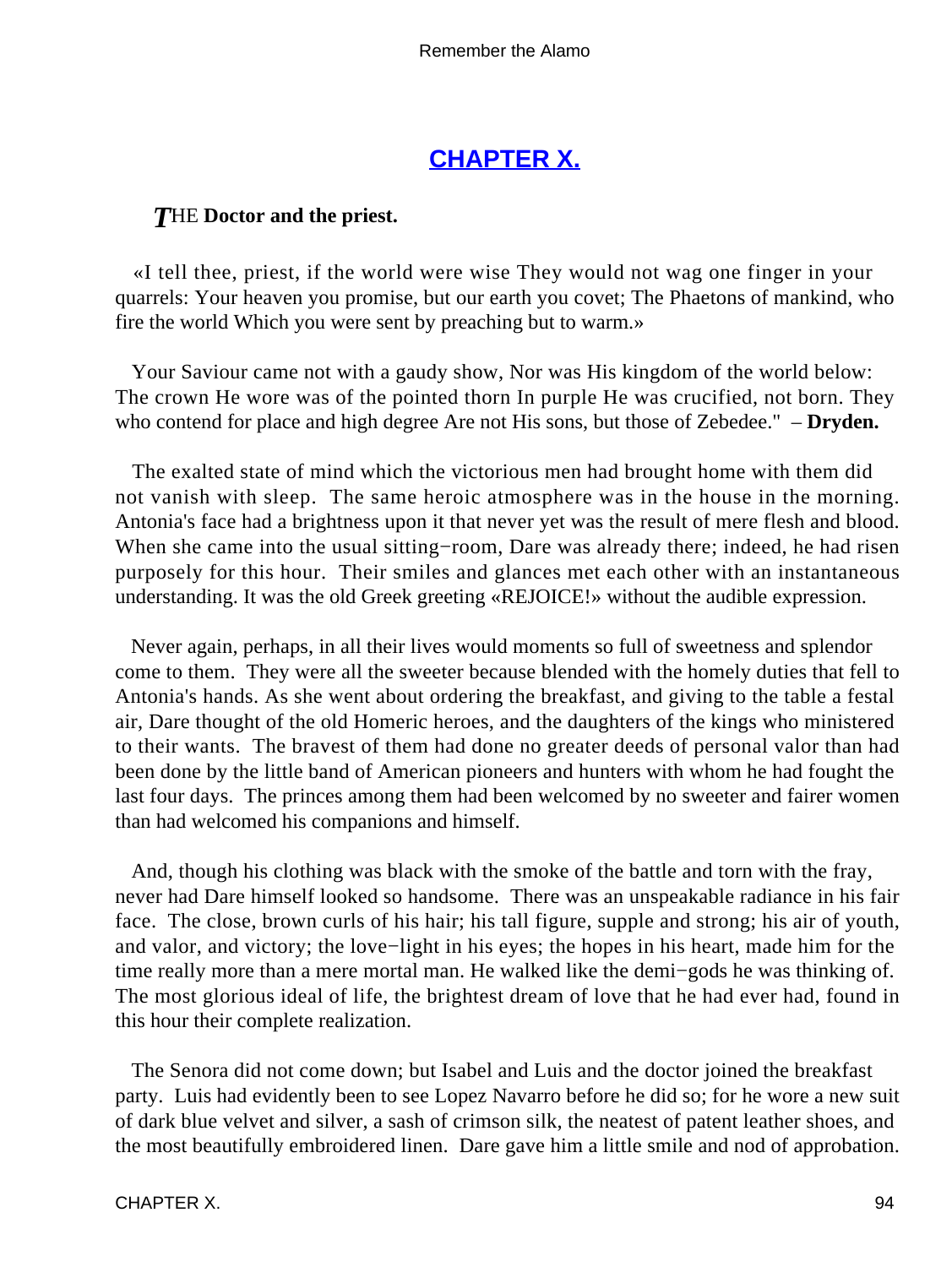He had not thought of fine clothing for himself; but then for the handsome, elegant, Mexican youth it seemed precisely the right thing. And Isabel, in her scarlet satin petticoat, and white embroideries and satin slippers, looked his proper mate. Dare and Antonia, and even the doctor, watched their almost childlike devotion to each other with sympathetic delight.

 Oh, if such moments could only last! No, no; as a rule they last long enough. Joy wearies as well as sorrow. An abiding rapture would make itself a sorrow out of our very weakness to bear it. We should become exhausted and exacting, and be irritated by the limitations of our nature, and our inability to create and to endure an increasing rapture. It is because joy is fugitive that it leaves us a delightsome memory. It is far better, then, not to hold the rose until it withers in our fevered hand.

 The three women watched their heroes go back to the city. The doctor looked very little older than his companions. He sat his horse superbly, and he lifted his hat to the proud Senora with a loving grace which neither of the young men could excel. In that far back year, when he had wooed her with the sweet words she taught him, he had not looked more manly and attractive. There is a perverse disposition in women to love personal prowess, and to adore the heroes of the battle−field; and never had the Senora loved her husband as she did at that hour.

 In his capacity of physician he had done unnoticed deeds of far greater bravery – gone into a Comanche camp that was being devastated by smallpox – or galloped fifty miles; alone in the night, through woods haunted by savage men and beasts, to succor some little child struggling with croup, or some frontiersman pierced with an arrow. The Senora had always fretted and scolded a little when he thus exposed his life. But the storming of the Alamo! That was a bravery she could understand. Her Roberto was indeed a hero! Though she could not bring herself to approve the cause for which he fought, she was as sensitive as men and women always are to victorious valor and a successful cause.

 Rachela was in a state of rebellion. Nothing but the express orders of Fray Ignatius, to remain where she was, prevented her leaving the Worths; for the freedom so suddenly given to Isabel had filled her with indignation. She was longing to be in some house where she could give adequate expression to the diabolical temper she felt it right to indulge.

 In the afternoon it was some relief to see the confessor coming up the garden. He had resumed his usual deliberate pace. His hands were folded upon his breast. He looked as the mournful Jeremiah may have looked, when he had the burden of a heavy prophecy to deliver.

 The Senora sat down with a doggedly sullen air, which Antonia understood very well. It meant, «I am not to be forced to take any way but my own, to−day»; and the wise priest understood her mood as soon as he entered the room. He put behind him the reproof he had been meditating. He stimulated her curiosity; he asked her sympathy. No man knew better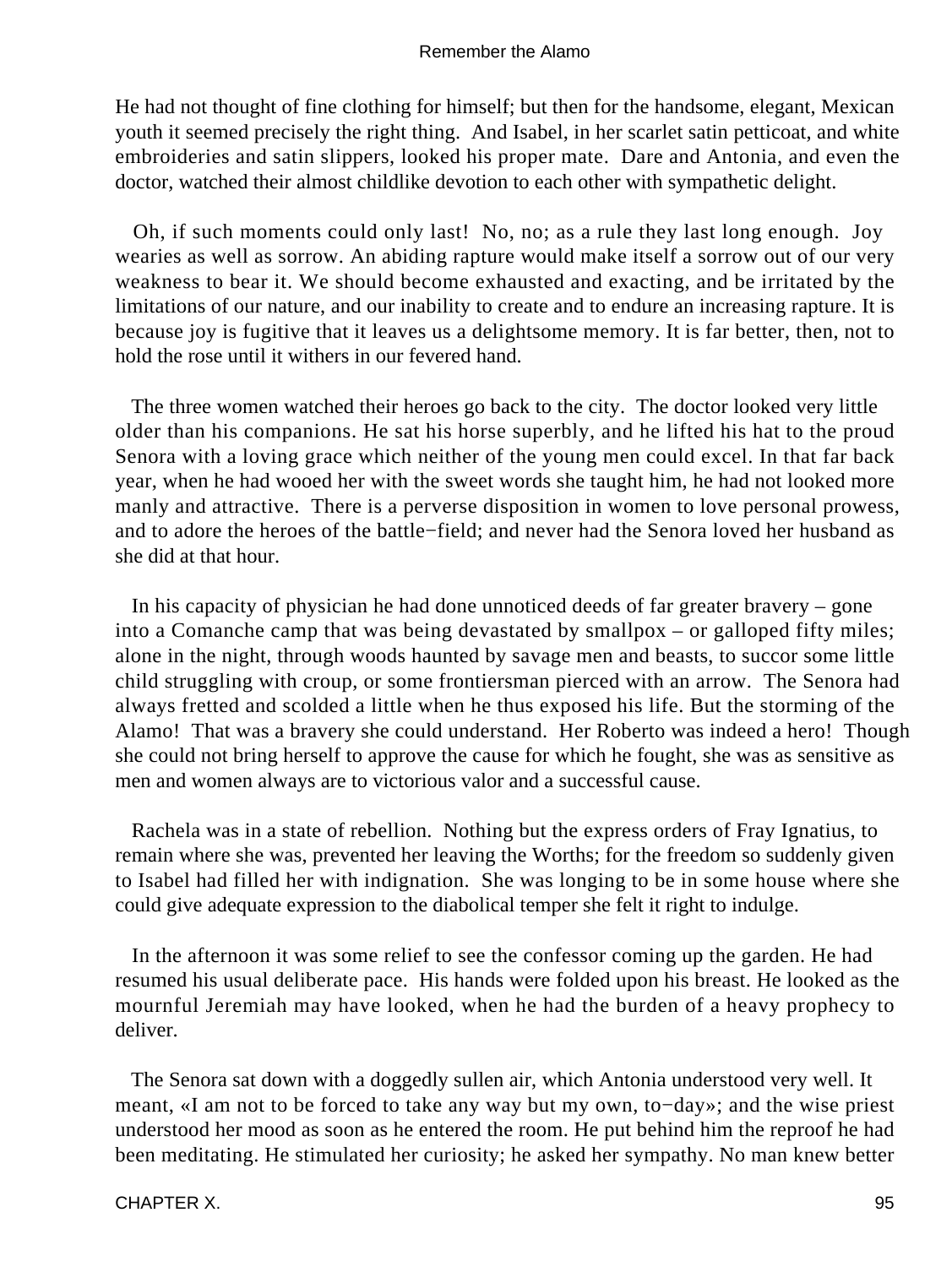than Fray Ignatius, when to assume sacerdotal authority and when to lay it aside.

 And the Senora was never proof against the compliment of his personal friendship. The fight, as it affected himself and his brotherhood and the convent, was full of interest to her. She smiled at Brother Servando's childish alarm; she was angry at an insult offered to the venerable abbot; she condoled with the Sisters, wept at the danger that the famous statue of the Virgin de Los Reinedias had been exposed to; and was altogether as sympathetic as he could desire, until her own affairs were mentioned.

 «And you also, my daughter? The sword has pierced your heart too, I am sure! To know that your husband and sons were fighting against your God and your country! Holy Mother! How great must have been your grief. But, for your comfort, I tell you that the saints who have suffered a fiery martyrdom stand at the feet of those who, like you, endure the continual crucifixion of their affections.»

The Senora was silent, but not displeased and the priest then ventured a little further:

 «But there is an end to all trials, daughter and I now absolve you from the further struggle. Decide this day for your God and your country. Make an offering to Almighty God and the Holy Mother of your earthly love. Give yourself and your daughters and all that you have to the benign and merciful Church. Show these rebels and heretics – these ungrateful recipients of Mexican bounty – what a true Catholic is capable of. His Divine Majesty and the Holy Mary demand this supreme sacrifice from you.»

«Father, I have my husband, and my sons; to them, also, I owe some duties.»

«The Church will absolve you from them.»

«It would break my heart.»

 «Listen then: If it is your right hand, or your right eye – that is, if it is your husband, or your child – you are commanded to give them up; or – it is God's word – there is only hell fire.»

«Mother of Sorrows, pity me! What shall I do?»

 She looked with the terror of a child into the dark, cruel face of the priest. It was as immovably stern as if carved out of stone. Then her eyes sought those of Antonia, who sat at a distant window with her embroidery in her hand. She let it fall when her mother's pitiful, uncertain glance asked from her strength and counsel. She rose and went to her. Never had the tall, fair girl looked so noble. A sorrowful majesty, that had something in it of pity and something of anger, gave to her countenance, her movements, and even her speech, a kind of authority.

CHAPTER X. 96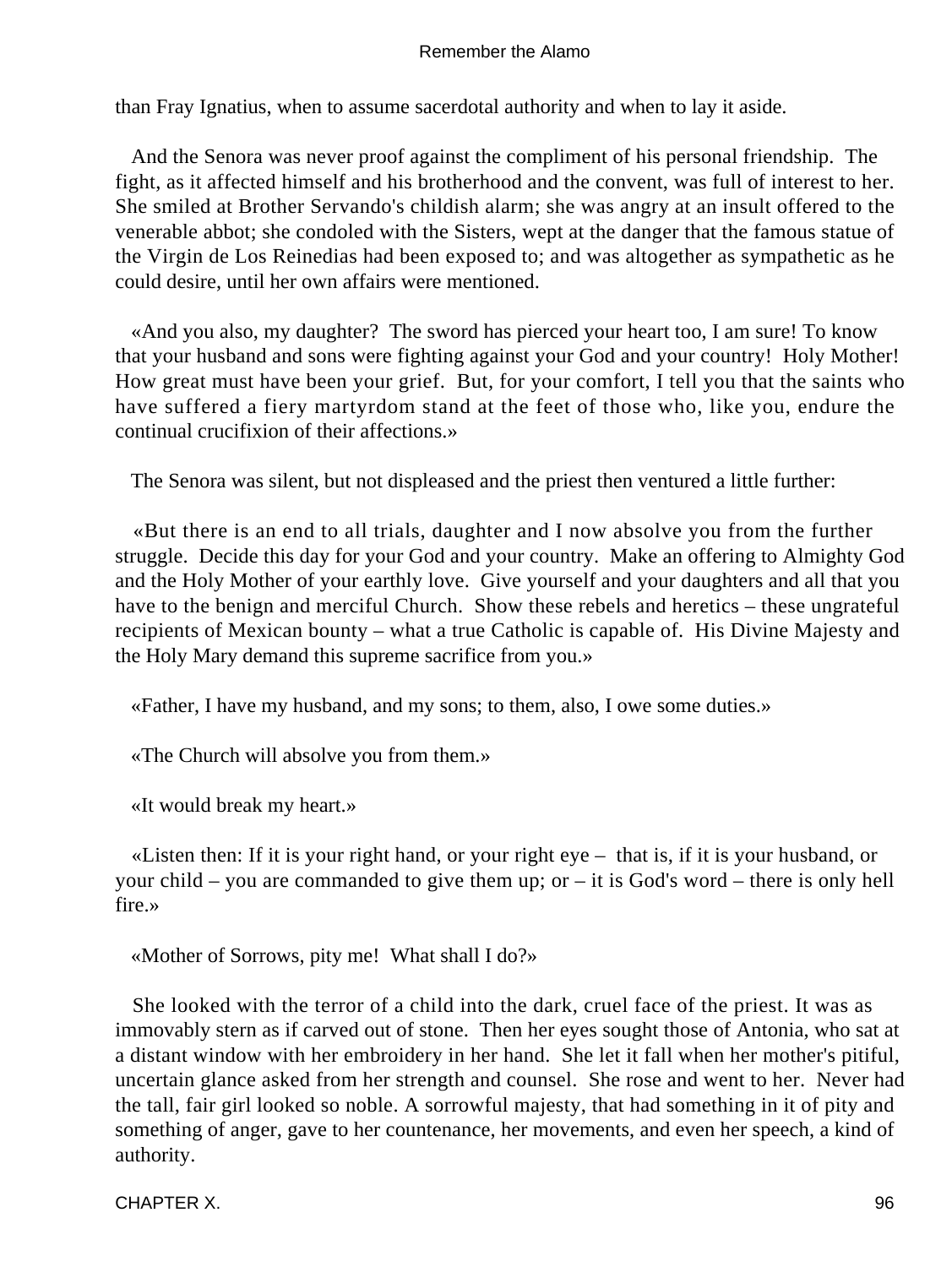«Dear mother, do as the beloved and kindhearted Ruth did. Like you, she married one not of her race and not of her religion. Even when God had taken him from her, she chose to remain with his people – to leave her own people and abide with his mother. For this act God blessed her, and all nations in all ages have honored her.»

 «Ruth! Ruth! Ruth! What has Ruth to do with the question? Presumptuous one! Ruth was a heathen woman – a Moabite – a race ten times accursed.»

 «Pardon, father. Ruth was the ancestress of our blessed Saviour, and of the Virgin Mary.»

 «Believe not the wicked one, Senora? She is blinded with false knowledge. She is a heretic. I have long suspected it. She has not been to confession for nine months.»

«You wrong me, father. Every day, twice a day, I confess my sins humbly.»

 «Chito! You are in outrageous sin. But, then, what else? I hear, indeed, that you read wicked books – even upon your knees you read them.»

«I read my Bible, father.»

 «Bring it to me. How could a child like you read the Bible? It is a book for bishops and archbishops, and the Immaculate Father himself. What an arrogance? What an insolence of self−conceit must possess so young a heart? Saints of God! It confounds me.»

 The girl stood with burning cheeks gazing at the proud, passionate man, but she did not obey his order.

 «Senora, my daughter! See you with your own eyes the fruit of your sin. Will you dare to become a partner in such wickedness?»

 «Antonia! Antonia! Go at once and bring here this wicked book. Oh, how can you make so miserable a mother who loves you so much?»

 In a few moments Antonia returned with the objectionable book. «My dear grandmother gave it to me,» she said. «Look, mi madre, here is my name in her writing. Is it conceivable that she would give to your Antonia a book that she ought not to read?»

 The Senora took it in her hands and turned the leaves very much as a child might turn those of a book in an unknown tongue, in which there were no illustrations nor anything that looked the least interesting. It was a pretty volume of moderate size, bound in purple morocco, and fastened with gilt clasps.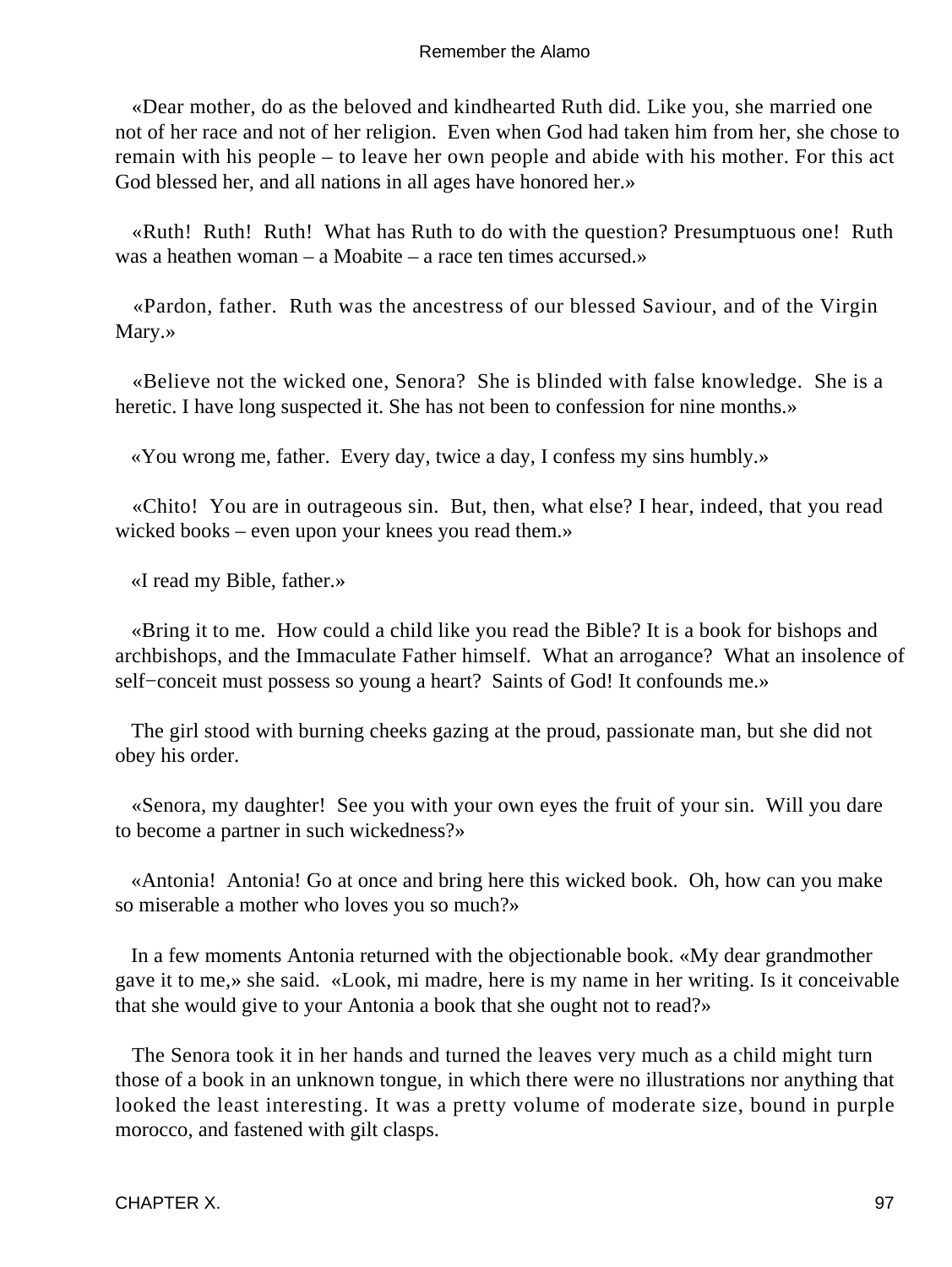«I see the word GOD in it very often, Fray Ignatius. Perhaps, indeed, it is not bad.»

 «It is a heretic Bible, I am sure. Could anything be more sinful, more disrespectful to God, more dangerous for a young girl?» and as he said the words he took it from the Senora's listless hands, glanced at the obnoxious title−page, and then, stepping hastily to the hearth, flung the book upon the burning logs.

 With a cry of horror, pain, amazement, all blended, Antonia sprang towards the fire, but Fray Ignatius stood with outstretched arms, before it.

 «Stand back!» he cried. «To save your soul from eternal fires, I burn the book that has misled you!»

 «Oh, my Bible! Oh, my Bible! Oh, mother! mother!» and sobbing and crying out in her fear and anger, she fled down stairs and called the peon Ortiz.

 «Do you know where to find the Senor Doctor? If you do, Ortiz, take the swiftest horse and bring him here.»

 The man looked with anger into the girl's troubled face. For a moment he was something unlike himself. «I can find him; I will bring him in fifteen minutes. Corpus Christi it is here he should be.»

 The saddled horse in the stable was mounted as he muttered one adjuration and oath after another, and Antonia sat down at the window to watch for the result of her message. Fortunately, Rachela had been so interested in the proceedings, and so determined to know all about them, that she seized the opportunity of the outcry to fly to «her poor Senora,» and thus was ignorant of the most unusual step taken by Antonia.

 Indeed, no one was aware of it but herself and Ortiz; and the servants in the kitchen looked with a curious interest at the doctor riding into the stable yard as if his life depended upon his speed. Perhaps it did. All of them stopped their work to speculate upon the circumstance.

 They saw him fling himself from the saddle they saw Antonia run to meet him; they heard her voice full of distress – they knew it was the voice of complaint. They were aware it was answered by a stamp on the flagged hall of the doctor's iron− heeled boot – which rang through the whole house, and which was but the accompaniment of the fierce exclamation that went with it.

 They heard them mount the stairs together, and then they were left to their imaginations. As for Antonia, she was almost terrified at the storm she had raised. Never had she seen anger so terrible. Yet, though he had not said a word directly to her, she was aware of his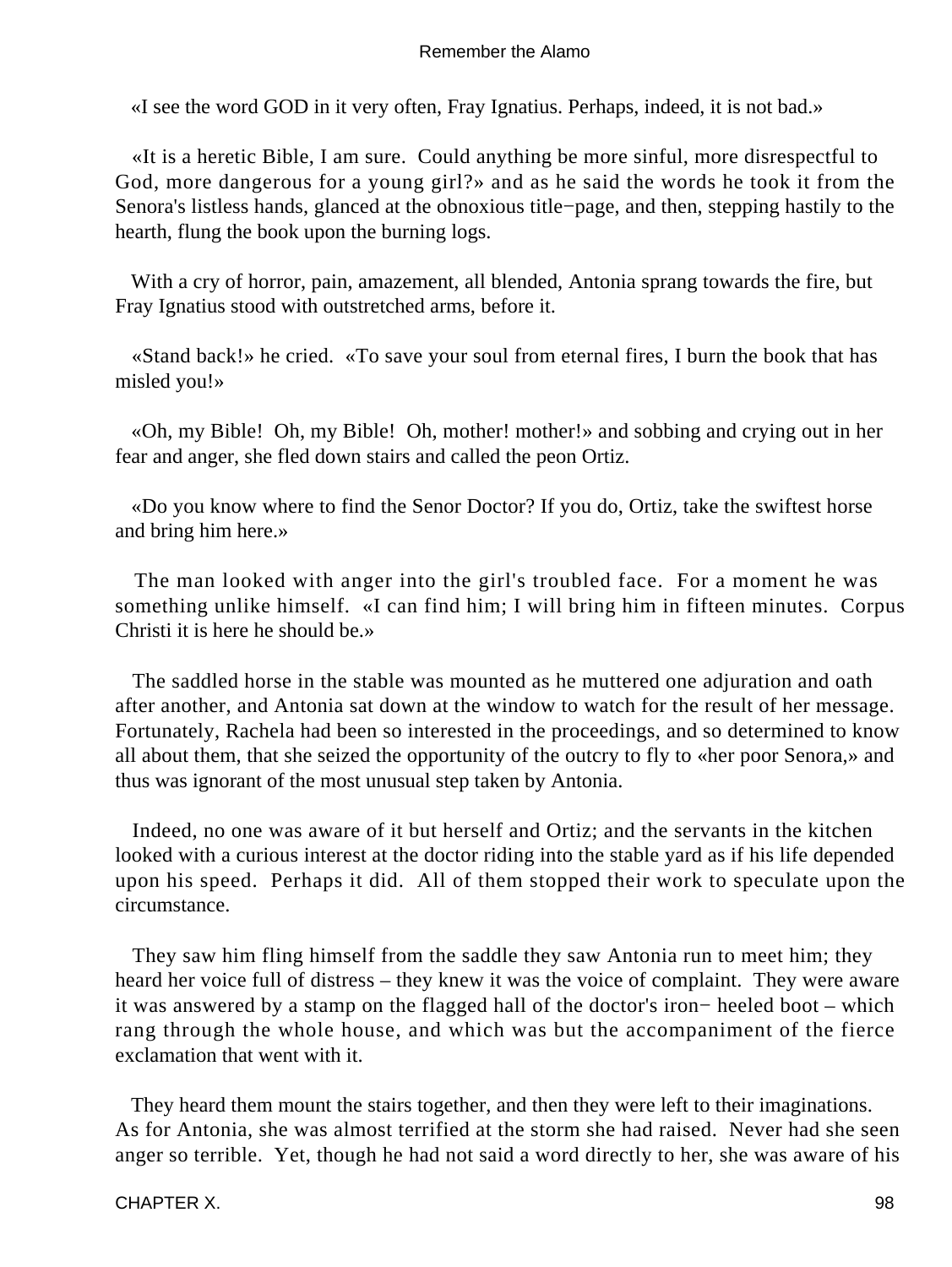full sympathy. He grasped her hand, and entered the Senora's room with her. His first order was to Rachela –

 «Leave the house in five minutes; no, in three minutes. I will tell Ortiz to send your clothes after you. Go!»

«My Senora! Fray  $I - \infty$ 

«Go!» he thundered. «Out of my house! Fly! I will not endure you another moment.»

 The impetus of his words was like a great wind. They drove the woman before him, and he shut the door behind her with a terrifying and amazing rage. Then he turned to the priest –

 «Fray Ignatius, you have abused my hospitality, and my patience. You shall do so no longer. For twenty−six years I have suffered your interference−»

 «The Senor is a prudent man. The wise bear what they cannot resist»; and with a gentle smile and lifted eyebrows Fray Ignatius crossed himself.

 «I have respected your faith, though it was the faith of a bigot; and your opinions, though they were false and cruel, because you believed honestly in them. But you shall not again interfere with my wife, or my children, or my servants, or my house.»

 «The Senor Doctor is not prince, or pope. `Shall,' and `SHALL NOT,' no one but my own ecclesiastical superiors can say to me.»

 «I say, you shall not again terrify my wife and insult my daughter, and disorganize my whole household! And, as the God of my mother hears me, you shall not again burn up His Holy Word under my roof. Never, while I dwell beneath it, enter my gates, or cross my threshold, or address yourself to any that bear my name, or eat my bread.» With the words, he walked to the door and held it open. It was impossible to mistake the unspoken order, and there was something in the concentrated yet controlled passion of Robert Worth which even the haughty priest did not care to irritate beyond its bounds.

 He gathered his robe together, and with lifted eyes muttered an ejaculatory prayer. Then he said in slow, cold, precise tones:

 «For the present, I go. Very good. I shall come back again. The saints will take care of that. Senora, I give you my blessing. Senor, you may yet find the curse of a poor priest an inconvenience.»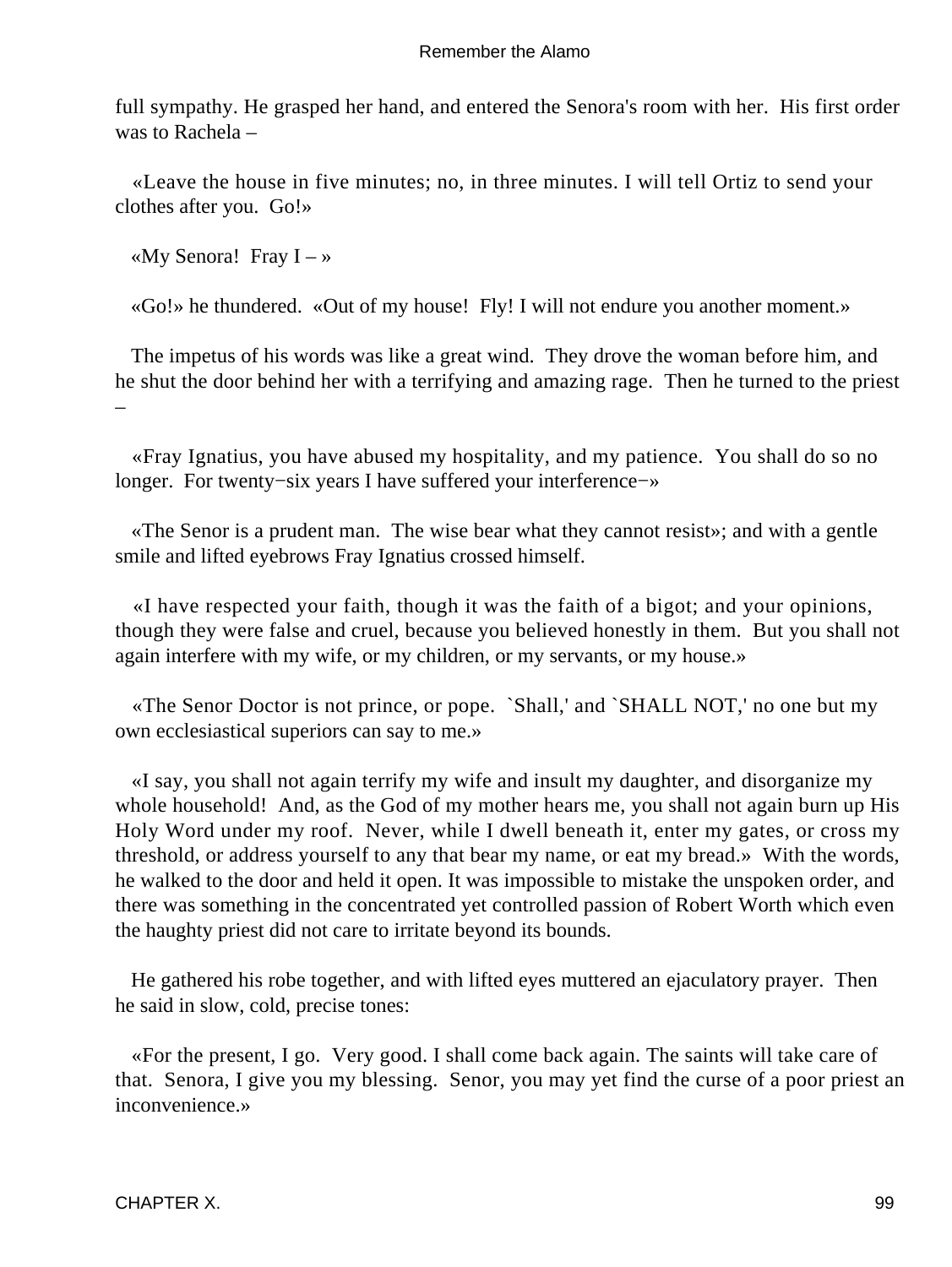He crossed himself at the door, and cast a last look at the Senora, who had thown herself upon her knees, and was crying out to Mary and the saints in a passion of excuses and reproaches. She was deaf to all her husband said. She would not suffer Antonia to approach her. She felt that now was the hour of her supreme trial. She had tolerated the rebellion of her husband, and her sons, and her daughter, and now she was justly punished. They had driven away from her the confessor, and the maid who had been her counsellor and her reliance from her girlhood.

 Her grief and terror were genuine, and therefore pitiful; and, in spite of his annoyance, the doctor recognized the fact. In a moment, as soon as they were alone, he put aside his anger. He knelt beside her, he soothed her with tender words, he pleaded the justice of his indignation. And ere long she began to listen to his excuses, and to complain to him:

 He had been born a heretic, and therefore might be excused a little, even by Almighty God. But Antonia! Her sin was beyond endurance. She herself, and the good Sisters, and Fray Ignatius, had all taught her in her infancy the true religion. And her Roberto must see that this was a holy war – a war for the Holy Catholic Church. No wonder Fray Ignatius was angry.

 «My dear Maria, every church thinks itself right; and all other churches wrong. God looks at the heart. If it is right, it makes all worship true. But when the Americans have won Texas, they will give to every one freedom to worship God as they wish.»

 «Saints in heaven, Roberto! That day comes not. One victory! Bah! That is an accident. The Mexicans are a very brave people, – the bravest in the world. Did they not drive the Spaniards out of their country; and it is not to be contradicted that the Spaniards have conquered all other nations. That I saw in a book. The insult the Americans have given to Mexico will be revenged. Her honor has been compromised before the world. Very well, it will be made bright again; yes, Fray Ignatius says with blood and fire it will be made bright.»

 «And in the mean time, Maria, we have taken from them the city they love best of all. An hour ago I saw, General Cos, with eleven hundred Mexican soldiers, pass before a little band of less than two hundred Americans and lay down their arms. These defenders of the Alamo had all been blessed by the priests. Their banners had been anointed with holy oil and holy water. They had all received absolution everyday before the fight began; they had been promised a free passage through purgatory and a triumphant entry into heaven.»

 «Well, I will tell you something; Fray Ignatius showed it to me – it was a paper printed. The rebels and their wives and children are to be sent from this earth – you may know where they will all go, Roberto – Congress says so. The States will give their treasures. The archbishops will give the episcopal treasures. The convents will give their gems and gold ornaments. Ten thousand men had left for San Antonio, and ten thousand more are to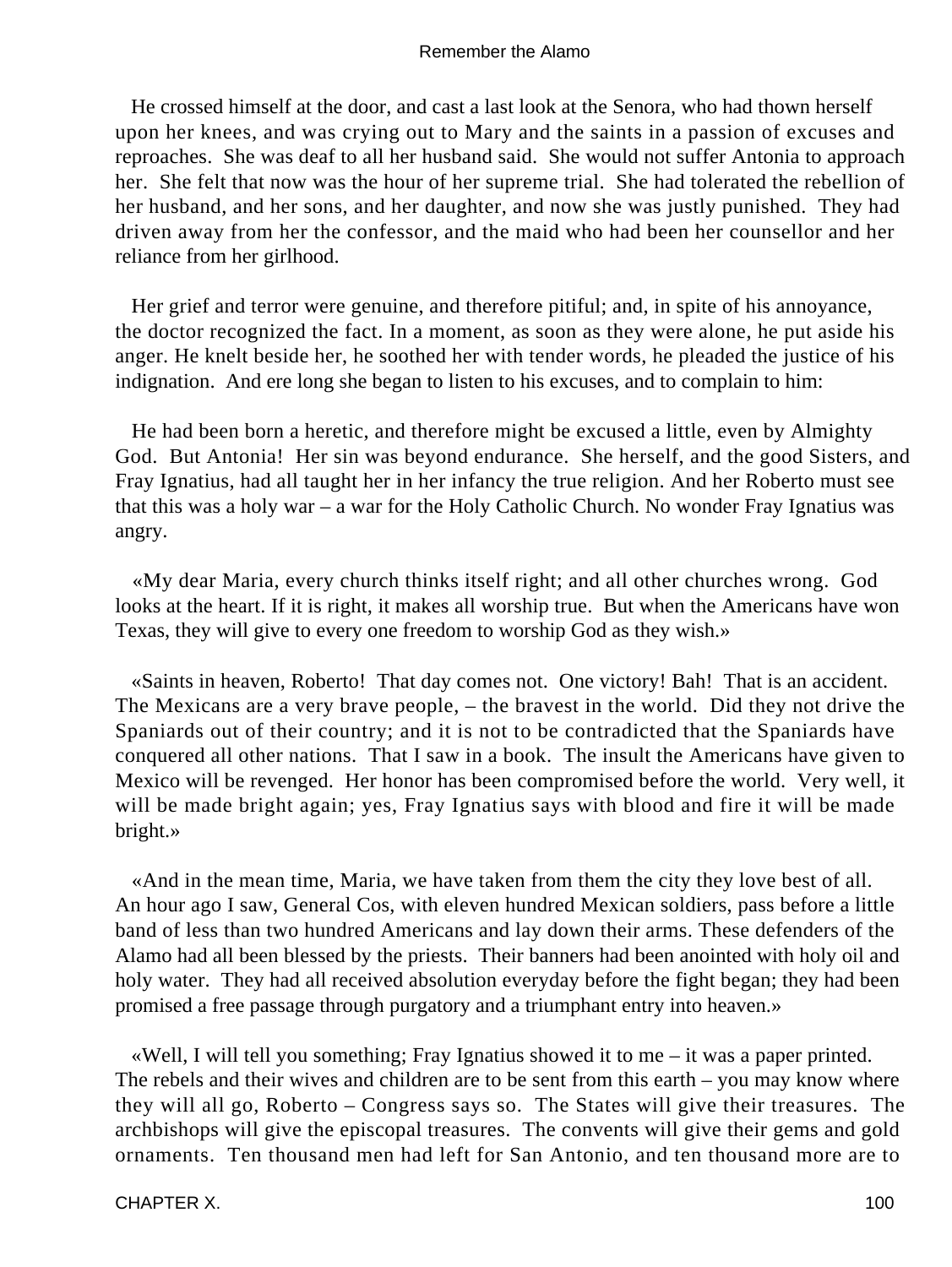follow; the whole under our great President Santa Anna. Oh, yes! The rebels in Washington are to be punished also. It is well known that they sent soldiers to Nacogdoches. Mexicans are not blind moles, and they have their intelligence, you know. All the States who have helped these outrageous ingrates are to be devastated, and you will see that your famous Washington will be turned into a heap of stories. I have seen these words in print, Roberto. I assure you, that it is not just a little breath – what one or another says – it is the printed orders of the Mexican government. That is something these Americans will have to pay attention to.»

 The doctor sighed, and answered the sorrowful, credulous woman with a kiss. What was the use of reasoning with simplicity so ignorant and so confident? He turned the conversation to a subject that always roused her best and kindest feelings – her son Jack.

 «I have just seen young Dewees, Maria. He and Jack left San Felipe together. Dewees brought instructions to General Burleson; and Jack carried others to Fannin, at Goliad.»

 She took her husband's hands and kissed them. «That indeed! Oh, Roberto! If I could only see my Jack once more! I have had a constant accusation to bear about him. Till I kiss my boy again, the world will be all dark before my face. If Our Lady will grant me this miraculous favor, I will always afterwards be exceedingly religious. I will give all my desires to the other world.»

 "Dearest Maria, God did not put us in this world to be always desiring another. There is no need, mi queridita, to give up this life as a bad affair. We shall be very happy again, soon.

 «As you say. If I could only see Jack! For that, I would promise God Almighty and you Roberto to be happy. I would forgive the rebels and the heretics – for they are well acquainted with hell road, and will guide each other there without my wish.»

 «I am sure if Jack has one day he will come to you. And when he hears of the surrender of General Cos – »

 «Well now, it was God's will that General Cos should surrender. What more can be said? It is sufficient.»

 «Let me call Antonia. She is miserable at your displeasure; and it is not Antonia's fault.»

 «Pardon me, Roberto. I have seen Antonia. She is not agreeable and obedient to Fray Ignatius.»

«She has been very wickedly used by him; and I fear he intends to do her evil.»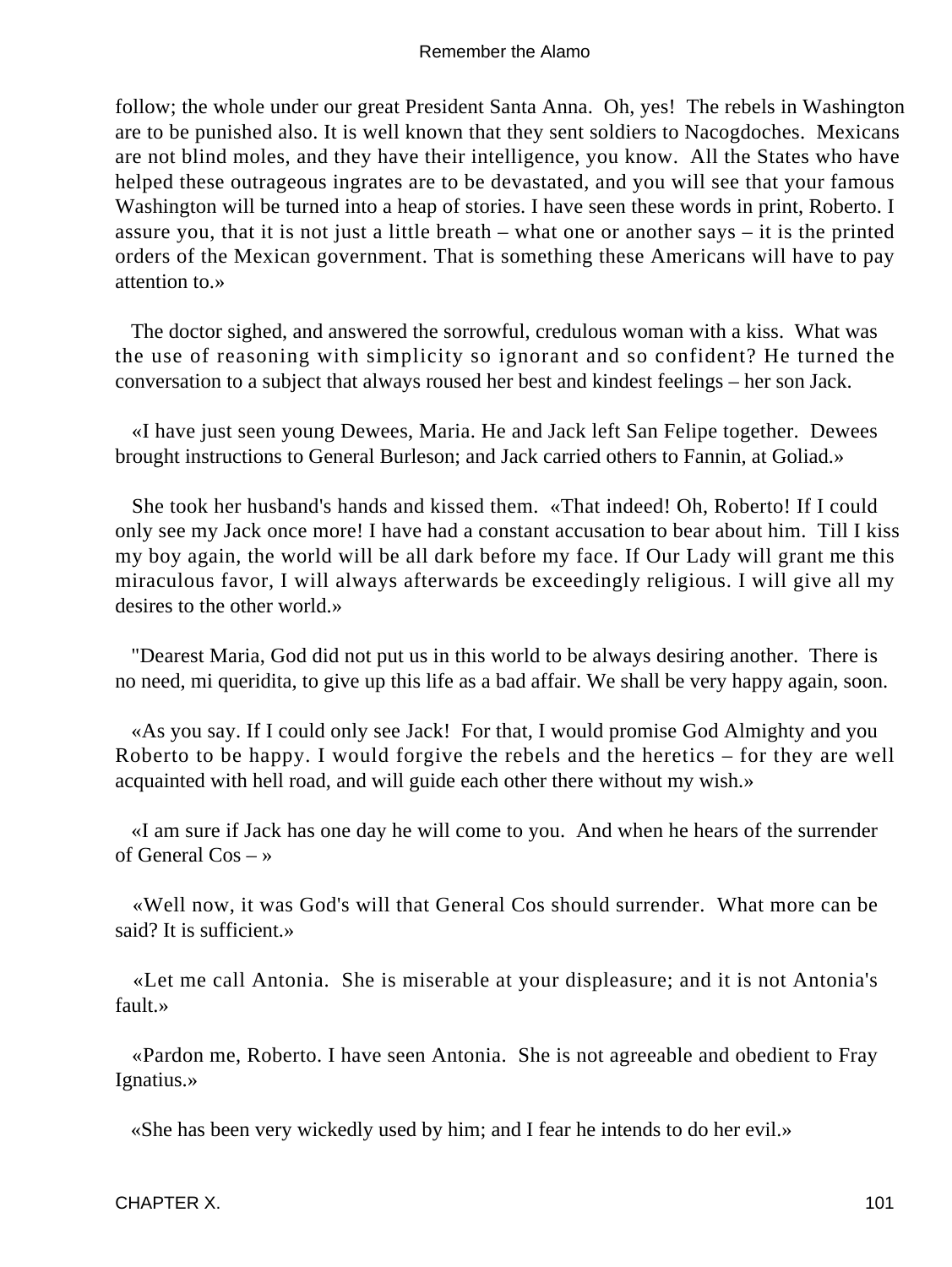«It is not convenient to discuss the subject now. I will see Isabel; she is a good child – my only comfort. Paciencia! there is Luis Alveda singing; Isabel will now be deaf to all else»; and she rose with a sigh and walked towards the casement looking into the garden.

 Luis was coming up the oleander walk. The pretty trees were thinner now, and had only a pink blossom here and there. But the bright winter sun shone through them, and fell upon Luis and Isabel. For she had also seen him coming, and had gone to meet him, with a little rainbow−tinted shawl over her head. She looked so piquant and so happy. She seemed such a proper mate for the handsome youth at her side that a word of dissent was not possible. The doctor said only, «She is so like you, Maria. I remember when you were still more lovely, and when from your balcony you made me with a smile the happiest man in the world.»

 Such words were never lost ones; for the Senora had a true and great love for her husband. She gave him again a smile, she put her hand in his, and then there were no further conciliations required. They stood in the sunshine of their own hearts, and listened a moment to the gay youth, singing, how at  $-$ 

## *The strong old Alamo*

#### *Two hundred men, with rifles true,*

 Shot down a thousand of the foe, And broke the triple ramparts through; And dropped the flag as black as night, For Freedom's green and red and white.[3]

[3] The flag of the Mexican Republic of 1824 was green, red and white in color.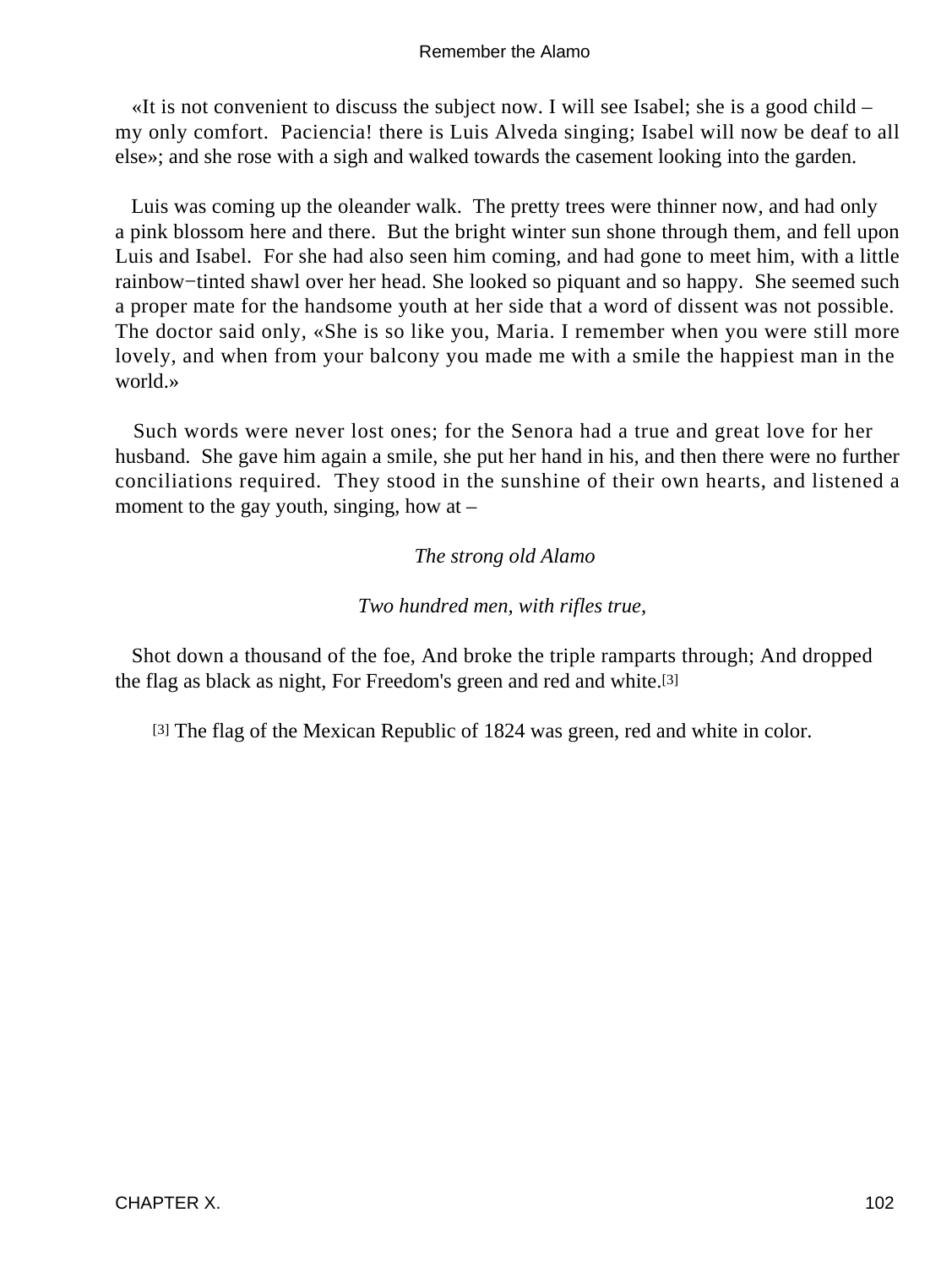# **[CHAPTER XI.](#page-189-0)**

## *A* **Happy truce.**

 «Well, honor is the subject of my story; I cannot tell what you and other men Think of this life; but for my single self, I had as lief not be, as live to be In awe of such a thing as I myself.»

«Two truths are told As happy prologues to the swelling act, Of the imperial theme.»

 «This is the eve of Christmas, No sleep from night to morn; The Virgin is in travail, At twelve will the Child be born.»

 Cities have not only a certain physiognomy; they have also a decided mental and moral character, and a definite political tendency. There are good and bad cities, artistic and commercial cities, scholarly and manufacturing cities, aristocratic and radical cities. San Antonio, in its political and social character, was a thoroughly radical city. Its population, composed in a large measure of adventurous units from various nationalities, had that fluid rather than fixed character, which is susceptible to new ideas. For they were generally men who had found the restraints of the centuries behind them to be intolerable – men to whom freedom was the grand ideal of life.

 It maybe easily undertood{sic} that this element in the population of San Antonio was a powerful one, and that a little of such leaven would stir into activity a people who, beneath the crust of their formal piety, had still something left of that pride and adventurous spirit which distinguished the Spain of Ferdinand and Isabel.

 In fact, no city on the American continent has such a bloody record as San Antonio. From its settlement by the warlike monks of 1692, to its final capture by the Americans in 1836, it was well named «the city of the sword.» The Comanche and the white man fought around its walls their forty years' battle for supremacy. From 1810 to 1821 its streets were constantly bloody with the fight between the royalists and republicans, and the city and the citadel passed from, one party to the other continually. And when it came to the question of freedom and American domination, San Antonio was, as it had ever been, the great Texan battle−field.

 Its citizens then were well used to the fortunes and changes of war. Men were living who had seen the horrors of the auto da fe and the splendors of viceregal authority. Insurgent nobles, fighting priests, revolutionizing Americans, all sorts and conditions of men, all chances and changes of religious and military power, had ruled it with a temporary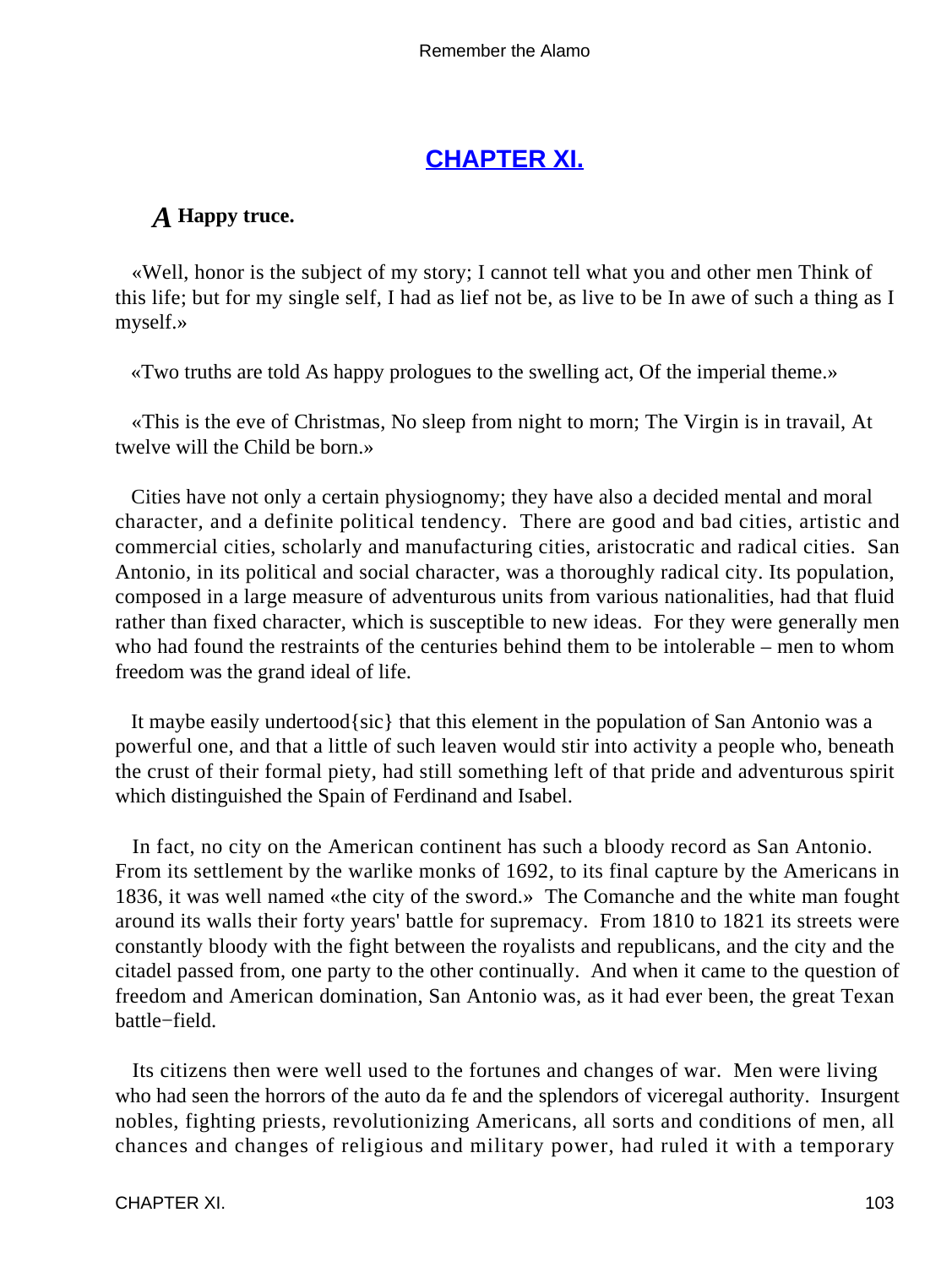absolutism during their generation.

 In the main there was a favorable feeling regarding its occupation by the Americans. The most lawless of them were law−abiding in comparison with any kind of victorious Mexicans. Americans protected private property, they honored women, they observed the sanctity of every man's home; «and, as for being heretics, that was an affair for the saints and the priests; the comfortable benefits of the Holy Catholic Church, had not been vouchsafed to all nations.»

 Political changes are favorable to religious tolerance, and the priests themselves had been sensible of a great decrease in their influence during the pending struggle. Prominent Mexicans had given aid and comfort to the Americans in spite of their spiritual orders, and there were many men who, like Lopez Navarro, did not dare to go to confession, because they would have been compelled to acknowledge themselves rebels.

 When the doctor and Dare and Luis reached the Plaza, the morning after the surrender, they found the city already astir. Thousands of women were in the churches saying masses for the dead; the men stood at their store doors or sat smoking on their balconies, chatting with the passers−by or watching the movements of the victorious army and the evacuation of the conquered one.

 Nearly all of the brave two hundred occupied the Plaza. They were still greatly excited by the miraculous ecstacy of victory. But when soldiers in the death−pang rejoice under its influence, what wonder that the living feel its intoxicating rapture? They talked and walked as if they already walked the streets of Mexico. All things seemed possible to them. The royalty of their carriage, the authority in their faces, gave dignity even to their deerskin clothing. Its primitive character was its distinction, and the wearers looked like the demi−gods of the heroic stage of history.

 Lopez Navarro touched the doctor and directed his attention to them. «Does the world, Senor, contain the stuff to make their counterparts?»

 «They are Americans, Navarro. And though there are a variety of Americans, they have only one opinion about submitting to tyrants – **They** WON'T DO IT!»

 This was the conversation interrupted by Ortiz and the message he brought, and the doctor was thoroughly sobered by the events following. He was not inclined to believe, as the majority of the troops did, that Mexico was conquered. He expected that the Senora's prediction would be verified. And the personal enmity which the priesthood felt to him induced a depressing sense of personal disaster.

 Nothing in the house or the city seemed inclined to settle. It took a few days to draw up the articles of capitulation and clear the town of General Cos and the Mexican troops. And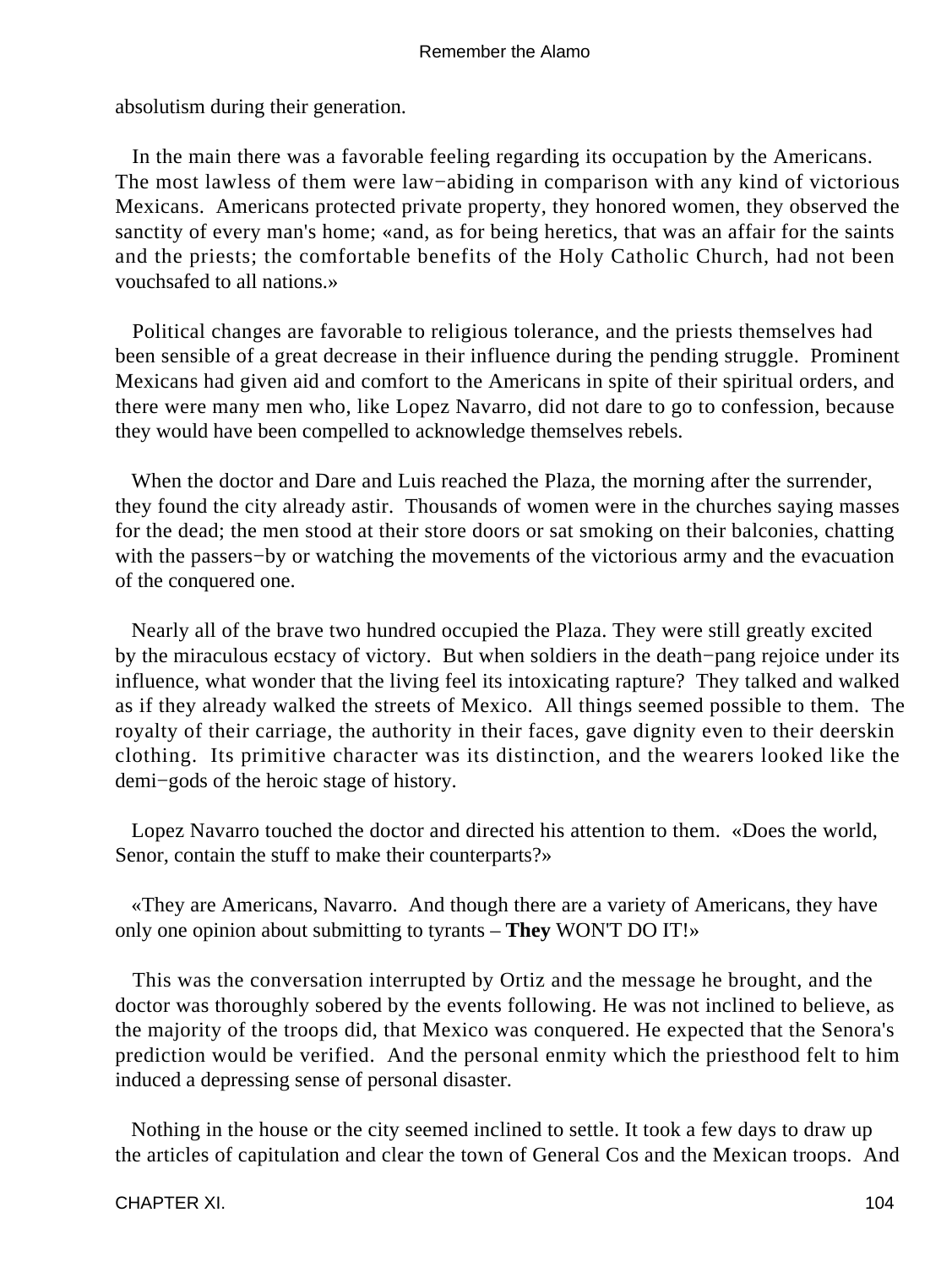he had no faith in their agreement to «retire from Texas, and never again carry arms against the Americans.» He knew that they did not consider it any sin to make «a mental reservation» against a heretic. He was quite sure that if Cos met reinforcements, he would have to be fought over again immediately.

 And amid these public cares and considerations, he had serious private ones. The Senora was still under the control of Fray Ignatius. It required all the influence of his own personal presence and affection to break the spiritual captivity in which he held her. He knew that the priest had long been his enemy.

 He saw that Antonia was hated by him. He was in the shadow of a terror worse than death – that of a long, hopeless captivity. A dungeon and a convent might become to them a living grave, in which cruelty and despair would slowly gnaw life away.

 And yet, for a day or two he resolved not to speak of his terror. The Senora was so happy in his presence, and she had such kind confidences to give him about her plans for her children's future, that he could not bear to alarm her. And the children also were so full of youth's enthusiasms and love's sweet dreams. Till the last moment why should he awaken them? And as the strongest mental element in a home gives the tone to it, so Dare and Antonia, with the doctor behind them, gave to the Mexican household almost an American freedom of intercourse and community of pleasure.

 The Senora came to the parlor far more frequently, and in her own apartments her children visited her with but slight ceremony. They discussed all together their future plans. They talked over a wonderful journey which they were to take in company to New Orleans, and Washington, and New York, and perhaps even to London and Paris – «who could tell, if the Senora would be so good as to enjoy herself?» They ate more together. They got into the habit of congregating about the same hearthstone. It was the Senora's first real experience of domestic life.

 In about six days the Mexican forces left the city. The terms of surrender granted General Cos struck the Mexicans with a kind of wonder. They had fought with the express declaration that they would take no American prisoner. Yet the Americans not only permitted Cos and his troops to leave under parole of honor, but gave them their arms and sufficient ammunition to protect themselves from the Indians on their journey home. They allowed them also all their private property. They furnished them with the provisions necessary to reach the Rio Grande. They took charge of their sick and wounded. They set all the Mexican prisoners at liberty – in short, so great was their generosity and courtesy that the Mexicans were unable to comprehend their motives.

 Even Lopez was troubled at it. «I assure you,» he said to Dr. Worth, «they will despise such civility; they will not believe in its sincerity. At this very blessed hour of God, they are accusing the Americans of being afraid to press their advantage. Simply, you will have the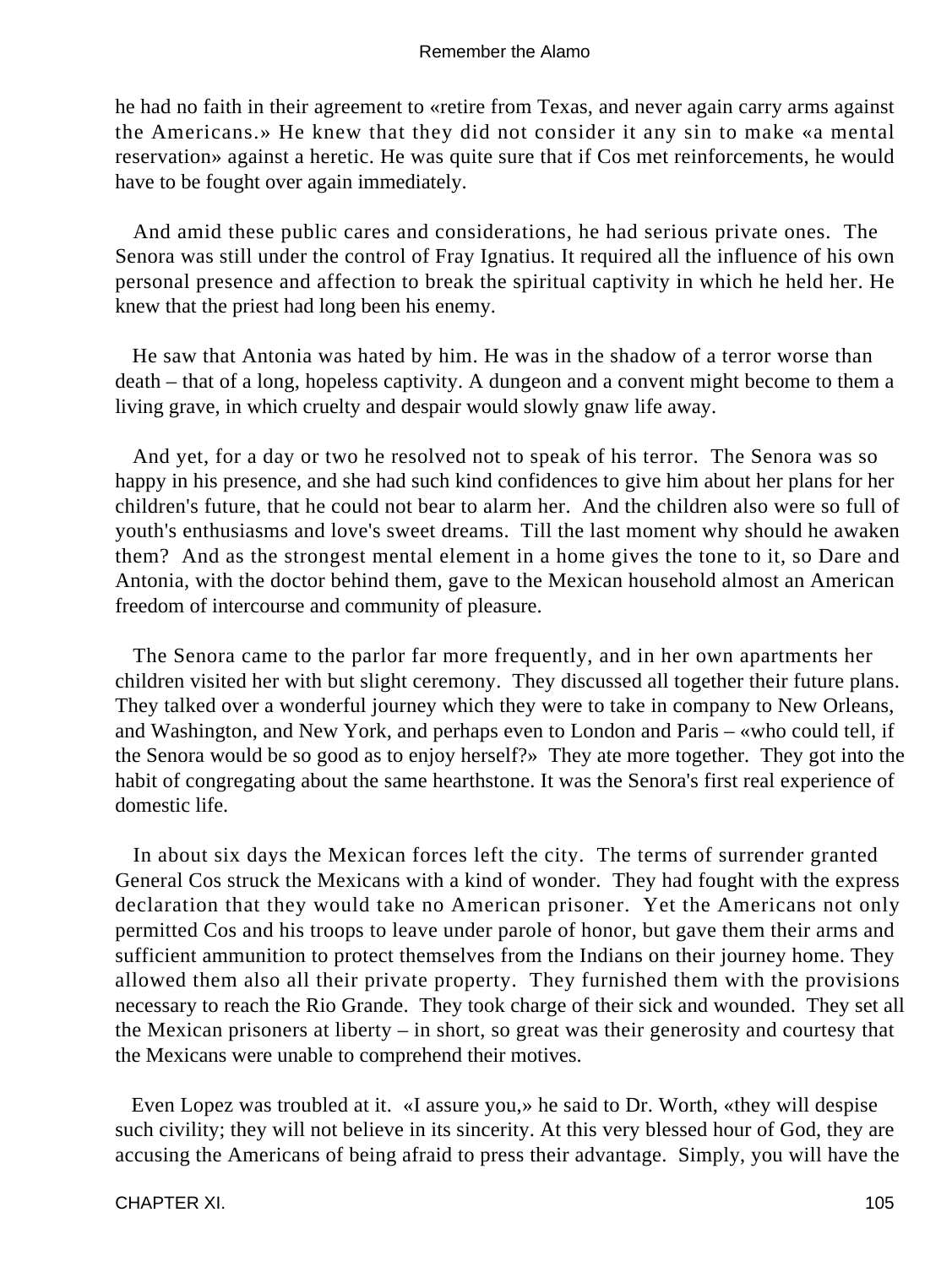fight to make over again. I say this, because I know Santa Anna.»

«Santa Anna is but a man, Lopez.»

 "Me perdonas! He is however a man who knows a trick more than the devil. One must be careful of a bull in front, of a mule behind, and of a monk and Santa Anna on all sides. At the word monk, Lopez glanced significantly at a passing priest, and Doctor Worth saw that it was Fray Ignatius.

 «He sprinkled the Mexican troops with holy water, and blessed them as they left the city this morning. He has the ear of General Cos. He is not a man to offend, I assure you, Doctor.»

 The doctor walked thoughtfully away. San Antonio was full of his friends, yet never had he felt himself and his family to be in so much danger. And the words of Lopez had struck a responding chord in his own consciousness. The careless bravery, the splendid generosity of his countrymen was at least premature. He went through the city with observing eyes, and saw much to trouble him.

 The gates of Alamo were open. Crockett lounged upon his rifle in the Plaza. A little crowd was around him, and the big Tennesseean hunter was talking to them. Shouts of laughter, bravas of enthusiasm, answered the homely wit and stirring periods that had over and over «made room for Colonel Crockett,» both in the Tennessee Legislature and the United States Congress. His rifle seemed a part of him – a kind of third arm. His confident manner, his manliness and bravery, turned his wit into wisdom. The young fellows around found in him their typical leader.

 The elegant James Bowie was sitting on the verandah of the Veramendi House, calmly smoking. His fair, handsome face, clear blue eyes and mild manners, gave no indication of the gigantic physical strength and tremendous coolness and courage of the man who never tolerated an enemy in his presence. Burleson and Travis were talking under the shade of a China tree, and there were little groups of American soldiers on every street; this was what he saw, and yet a terrible sense of insecurity oppressed him.

 The city, moreover, was not settling to its usual business, though there were many preparations for public and private entertainments. After passing Colonel Bowie, he met David Burnett. The shrewd statesman from New Jersey had a shadow upon his face. He stopped Doctor Worth and spoke frankly to him. «We are in greater danger now than when we were under fire,» he said. «Santa Anna will come on us like a lion from the swellings of Jordan. I wish Houston knew our position as it really is. We must either have more men to defend this city or we must blow up the Alamo and be ready to leave it at a moment's notice.»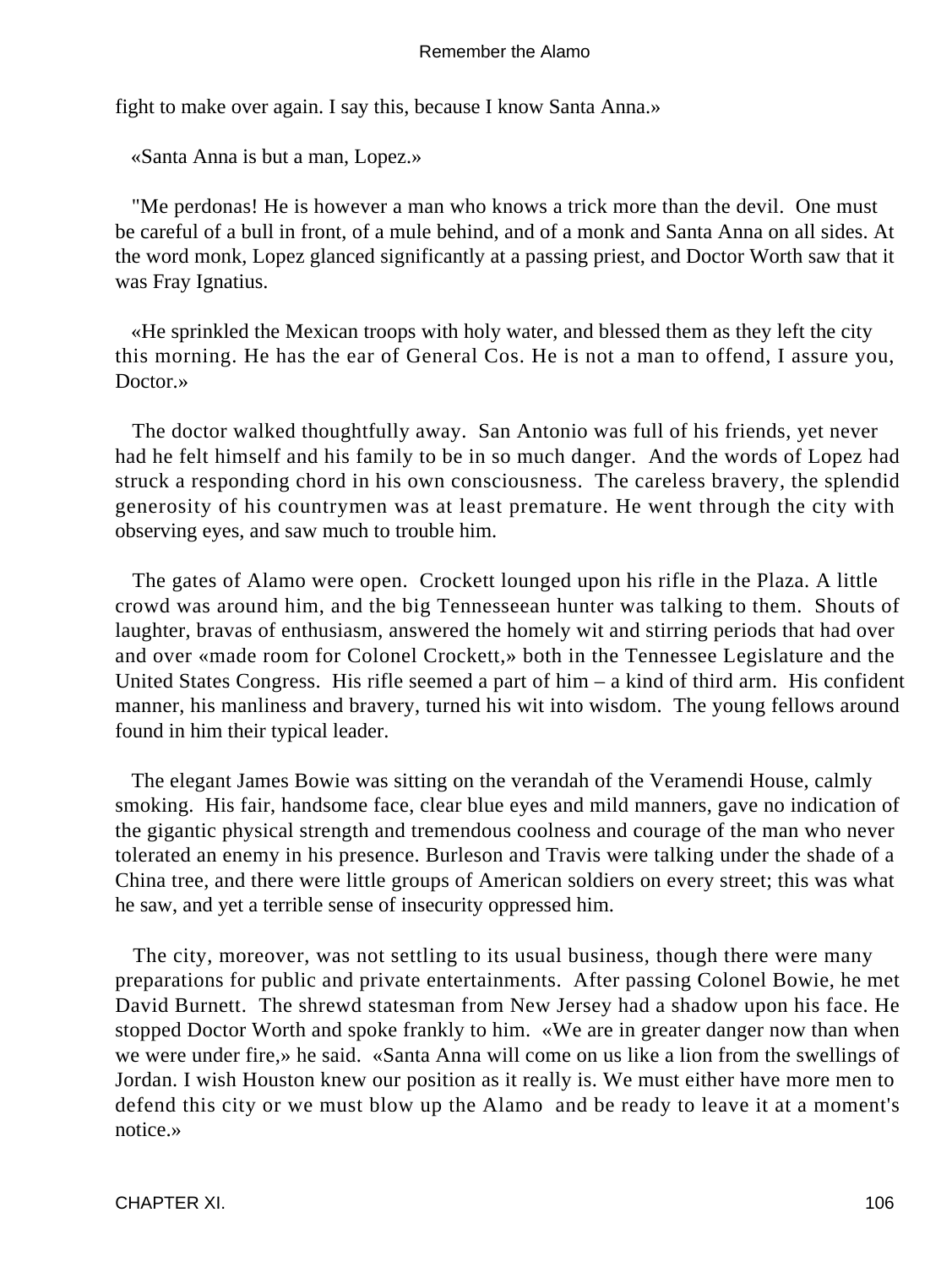«Why were such favorable terms given to General Cos and his troops? I cannot understand it.»

 «I will tell you an amazing fact. When Cos ran up that white flag on the Alamo, we had not a single round of ammunition left; complaisance was necessary until Cos made over to us the Mexican arms, ammunition, property and money.»

 Worth turned and looked at the fort. A great red flag on which was the word T−E−X−A−S floated from its battlements, and there were two men standing on its roof, with their faces westward.

 «They are the lookouts,» said Burnett, «and we have scouts through the surrounding country; but Santa Anna will come, when he comes, with tens of thousands.»

 «And there is a line where even the coolest courage and the most brilliant bravery succumbs to mere numbers – Eh!»

«That is what I mean, Doctor.»

«Where is Houston?»

 «On the Brazos, at the small town of Washington. The council have established headquarters there.»

 Their conversation was interrupted by the ringing of a little bell, and the doleful supplications of a priest followed by a crowd of idle men and women. He was begging, «for the sake of the Holy Virgin,» alms to say masses for the soul of an unfortunate, who had not left a peso for his burial. He droned on, and no one noticed him until James Bowie stretched his tall figure, sauntered up to the monk and dropped a gold piece into his cap. He did not stay to hear the exclamations and the gracias, but with steps that rang like metal upon metal took his way to the Alamo.

 However, dangers postponed make the most timorous indifferent to them; and when General Cos did not return, and nothing was heard of Santa Anna, every one began to take up their ordinary life again. The temper of the Americans also encouraged this disposition. They were discovered neither to be bloodthirsty nor cannibals. It was even seen that they enjoyed the fandango and the monte tables, and that a proposition for a bullfight at Christmas was not opposed by them.

 And in spite of all anxieties, there were many sweet and unusual pleasures in the Worth home. The discipline of the troops was so lenient that Dare and Luis – one or both – were generally there in the evenings. Their turns as scouts or watchman at the Alamo only made more delightful the hours when they were exempted from these duties. As for the doctor, he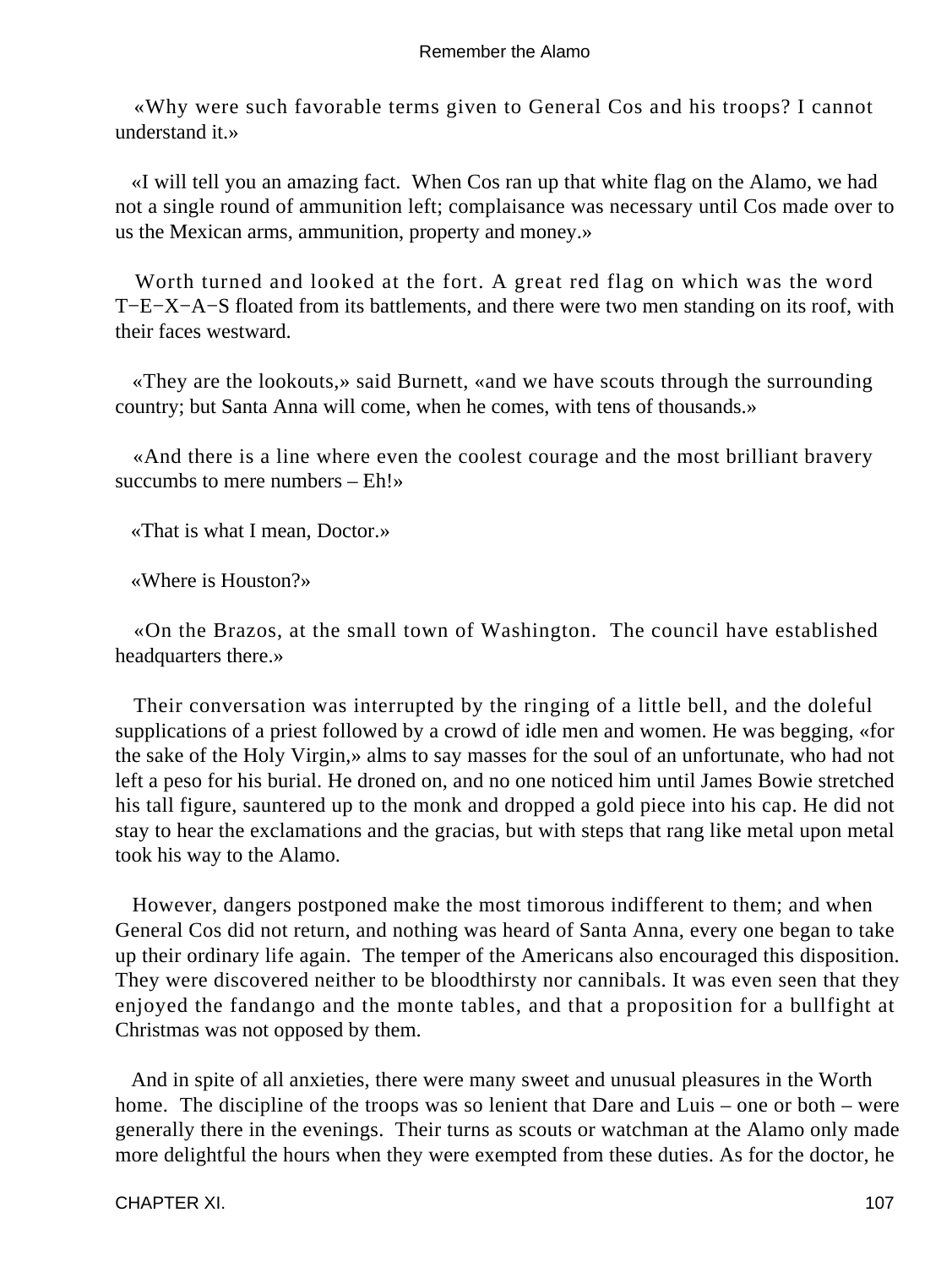had been released from all obligations but those pertaining to his profession, and Antonia, noticed that he spent every hour he could spare with the Senora. For some reason, he appeared determined to strengthen his influence over her.

 On Christmas Eve the old city was very gay. The churches were decorated, and splendidly dressed men and women passed in and out with smiles and congratulations. The fandangoes and the gambling houses were all open. From the huertas around, great numbers of families had come to receive absolution and keep the Nativity. Their rich clothing and air of idleness gave a holiday feeling to the streets noisy with the buzzing of the guitar, the metallic throb of the cithara, the murmurs of voices, and the cries of the hawkers. Priests, Mexicans, Indians and Americans touched each other on the narrow thoroughfares, but that indescribable feeling of good will which comes with Christmas pervaded the atmosphere, and gave, even in the midst of war and danger, a sense of anticipated pleasure.

 At the Worth residence there was a household feast. The Senora and her daughters were in full dress. They were waiting for the dear ones who had promised to join them at the Angelus. One by one the houses around were illuminated. Parties of simple musicians began to pass each other continually – they were going to serenade the blessed Mary all night long. As Antonia closed the balcony window, half a dozen of these young boys passed the garden hedge singing to the clacking of their castanets –

 «This is the eve of Christmas, No sleep from night to morn, The Virgin is in travail, At twelve will the Child be born.»

 Luis appeared at the same moment. He caught up the wild melody and came up the garden path singing it. Dare and the doctor followed him. It struck Antonia that they were talking of a change, or of something important. But there was no time for observation. Isabel, radiant in crimson satin, with her white mantilla over her head, darted forward to meet Luis, and turned his song to the Virgin into a little adulation for herself. Dare and the doctor took Antonia's hands, and there was something in the silent clasp of each which made her heart tremble.

 But she was not one of those foolish women who enquire after misfortune. She could wait and let the evil news find her, and by so doing she won many a bright hour from the advancing shadows. The Senora was in unusual spirits. She had obtained a new confessor. «A man of the most seraphic mind, and, moreover, so fortunate as to be connected with the house of Flores.» He had been gentle to her in the matter of penances, and not set her religious obligations above her capacities. Consequently, the Senora had laid aside her penitential garments. She was in full Castilian costume, and looked very handsome. But Antonia, who had been in New York during those years when she would otherwise have been learning how to wear a mantilla and use a fan, did not attempt such difficulties of the toilet. She knew that she would look unnatural in them, and she adhered to the American fashions of her day. But in a plain frock of dark satin trimmed with minever bands, she

CHAPTER XI. 108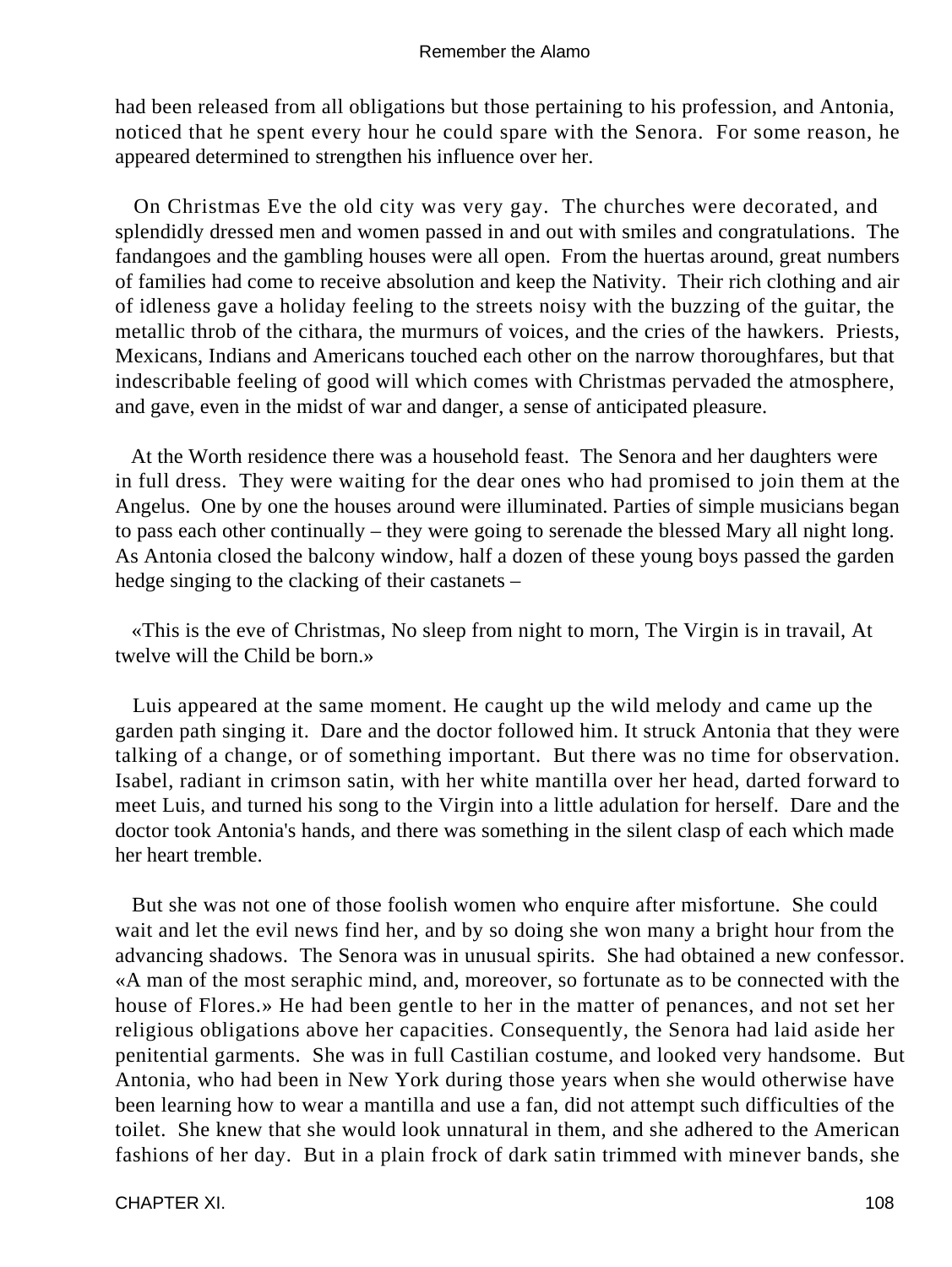looked exceedingly noble and lovely.

 The meal was a very merry one, and after it Lopez Navarro joined the party and they had music and dancing, and finally gathered around the fire to hear the singing of Luis. He knew a great many of the serenades, and as he sang of the Virgin and the Babe, a sweeter peace, a more solemn joy, came to each heart. It was like bringing something of the bliss of heaven into the bliss of earth. The Senora's eyes were full of tears; she slipped her hand into her husband's and looked at him with a face which asked, «Do you not also feel the eternity of a true love?»

 «How sweet and wild are these serenades, Luis! said Antonia. »I wonder who wrote them?"

 «But, then, they were never written, my sister. Out of the hearts of lonely shepherds they came; or of women spinning in their quiet houses; yes, even of soldiers in the strong places keeping their watch.»

 «That is the truth, Luis,» answered Isabel. «And every Christmas, when I was in the convent the Sisters made a serenade to the Virgin, or a seguidilla to our blessed Lord. Very still are the Sisters, but when it comes to singing, I can assure you the angels might listen!»

 «There is a seguidilla I hear everywhere,» said the doctor; «and I never hear it without feeling the better for listening. It begins – `So noble a Lord.'»

 «That, indeed!» cried Luis. «Who knows it not? It is the seguidilla to our blessed Lord, written by the daughter of Lope de Vega – the holy Marcela Carpio. You know it, Senora?»

«As I know my Credo, Luis.»

«And you, Isabel?»

«Since I was a little one, as high as my father's knee. Rachela taught it to me.»

«And you, Lopez.»

«That is sure, Luis.»

 «And I, too!» said Antonia, smiling. «Here is your mandolin. Strike the chords, and we will all sing with you. My father will remember also.» And the doctor smiled an assent, as the young man resigned Isabel's hand with a kiss, and swept the strings in that sweetness and power which flows invisibly, but none the less surely, from the heart to the instrument.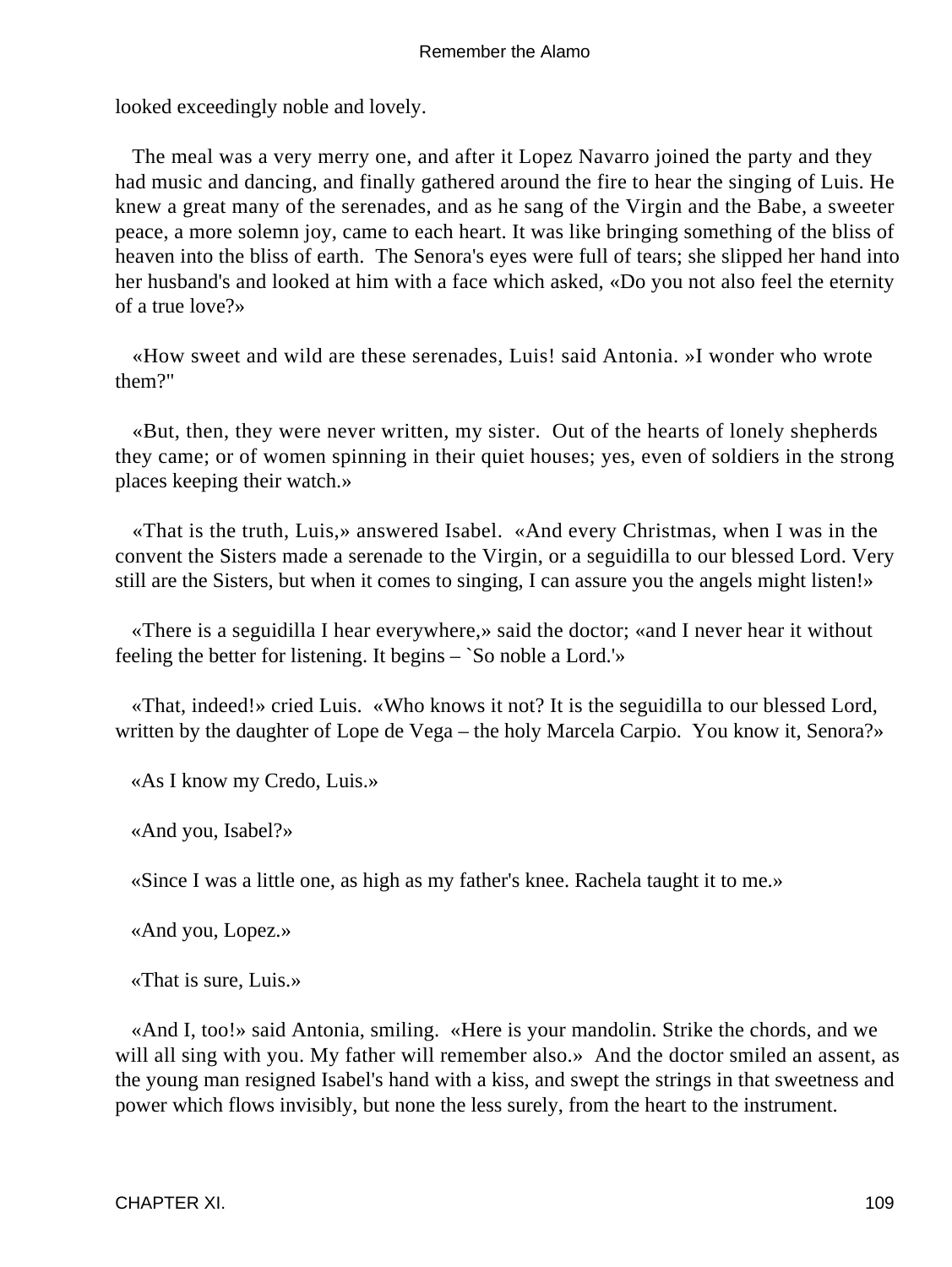«It is to my blessed Lord and Redeemer, I sing,» he said, bowing his head. Then he stood up and looked at his companions, and struck the key−note, when every one joined their voices with his in the wonderful little hymn:

So noble a Lord None serves in vain; For the pay of my love Is my love's sweet pain.

In the place of caresses Thou givest me woes; I kiss Thy hands, When I feel their blows.

For in Thy chastening, Is joy and peace; O Master and Lord! Let thy blows not cease.

I die with longing Thy face to see And sweet is the anguish Of death to me.

For, because Thou lovest me, Lover of mine! Death can but make me Utterly Thine!

 The doctor was the first to speak after the sweet triumph of the notes had died away. «Many a soul I have seen pass whispering those verses,» he said; «men and women, and little children.»

«The good Marcela in heaven has that for her joy,» answered Luis.

 Lopez rose while the holy influence still lingered. He kissed the hands of every one, and held the doctor's in his own until they reached the threshold. A more than usual farewell took place there, though there were only a few whispered words.

«Farewell, Lopez! I can trust you?»

«Unto death.»

«If we never meet again?»

«Still it will be **Farewell.** Thou art in God's care.»

 Very slowly the doctor sauntered back to the parlor, like a man who has a heavy duty to, do and hardly knows how to begin it. «But I will tell Maria first,» he whispered; and then he opened the door, and saw the Senora bidding her children good−night.

 «What a happy time we have had!» she was saying. «I shall never forget it. Indeed, my dears, you see how satisfactory it is to be religious. When we talk of the saints and angels, they come round us to listen to what we say; accordingly, we are full of peace and pleasure. I know that because I heard Fray – I heard a very good man say so.»

 She smiled happily at her husband, as she took his arm, and twice, as they went slowly upstairs together, she lifted her face for his kiss. Her gentleness and affection made it hard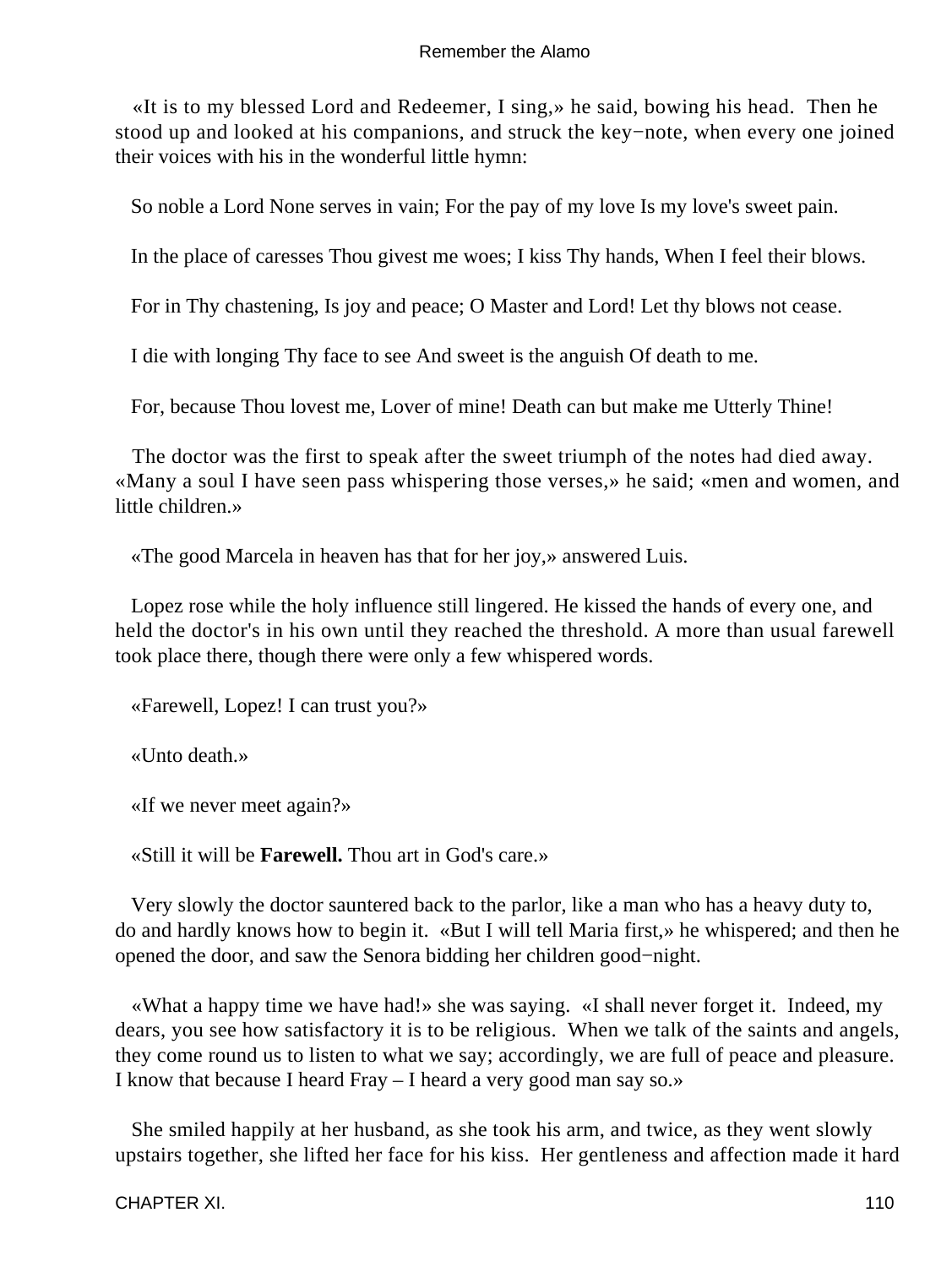for him to speak; but there were words to be said that could be no longer delayed; and when he had closed the room door, he took her hands in his, and looked into her face with eyes that told her all.

«You are going away, Roberto,» she whispered.

 «My love! Yes! To−night – this very hour I must go! Luis and Dare also. Do not weep. I entreat you! My heart is heavy, and your tears I cannot bear.»

 Then she answered, with a noble Composure: «I will give you smiles and kisses. My good Roberto, so true and kind! I will try to be worthy of you. Nay, but you must not weep – Roberto!»

 It was true. Quite unconsciously the troubled husband and father was weeping. «I fear to leave you, dear Maria. All is so uncertain. I can only ask you two favors; if you will grant them, you will do all that can be done to send me away with hope. Will you promise me to have nothing to do whatever with Fray Ignatius; and to resist every attempt he may make to induce you to go into a religious house of any kind?»

«I promise you, Roberto. By my mother's cross, I promise you!»

 «Again, dear Maria, if you should be in any danger, promise me that you will do as Antonia and Lopez Navarro think it wisest and best.»

«Go with God, my, husband. Go with God, in a good hour. All you wish, I will do.»

 He held her to his heart and kissed her, and she whispered amid her tender farewells to himself, messages to her soils – but especially to Juan. «Will you see Juan? If you do, tell him I repent. I send him a thousand blessings! Ah, the dear one! Kiss him for me, Roberto! Tell him how much I love him, Roberto! How I sorrow because I was cross to him! My precious one! My good son, who always loved me so dearly!»

 At length Isabel came in to weep in her mother's arms. «Luis is going away,» she cried. The father felt a momentary keen pang of jealousy. «I am going also, queridita,» he said mournfully. Then she threw her arms around his neck and bewailed her bad fortune. «If I were the Almighty God, I would not give love and then take it away,» she murmured. «I would give orders that the good people should always be happy. I would not let men like Santa Anna live. He is a measureless monster, and ought to go to the  $d - t_0$  purgatory, at the very least.»

 While the Senora soothed her complaining, the doctor left. One troubled glance of a great love he cast backward from the door ere he closed it behind him; and then his countenance suddenly changed. Stern and strong it grew, with a glow of anger in the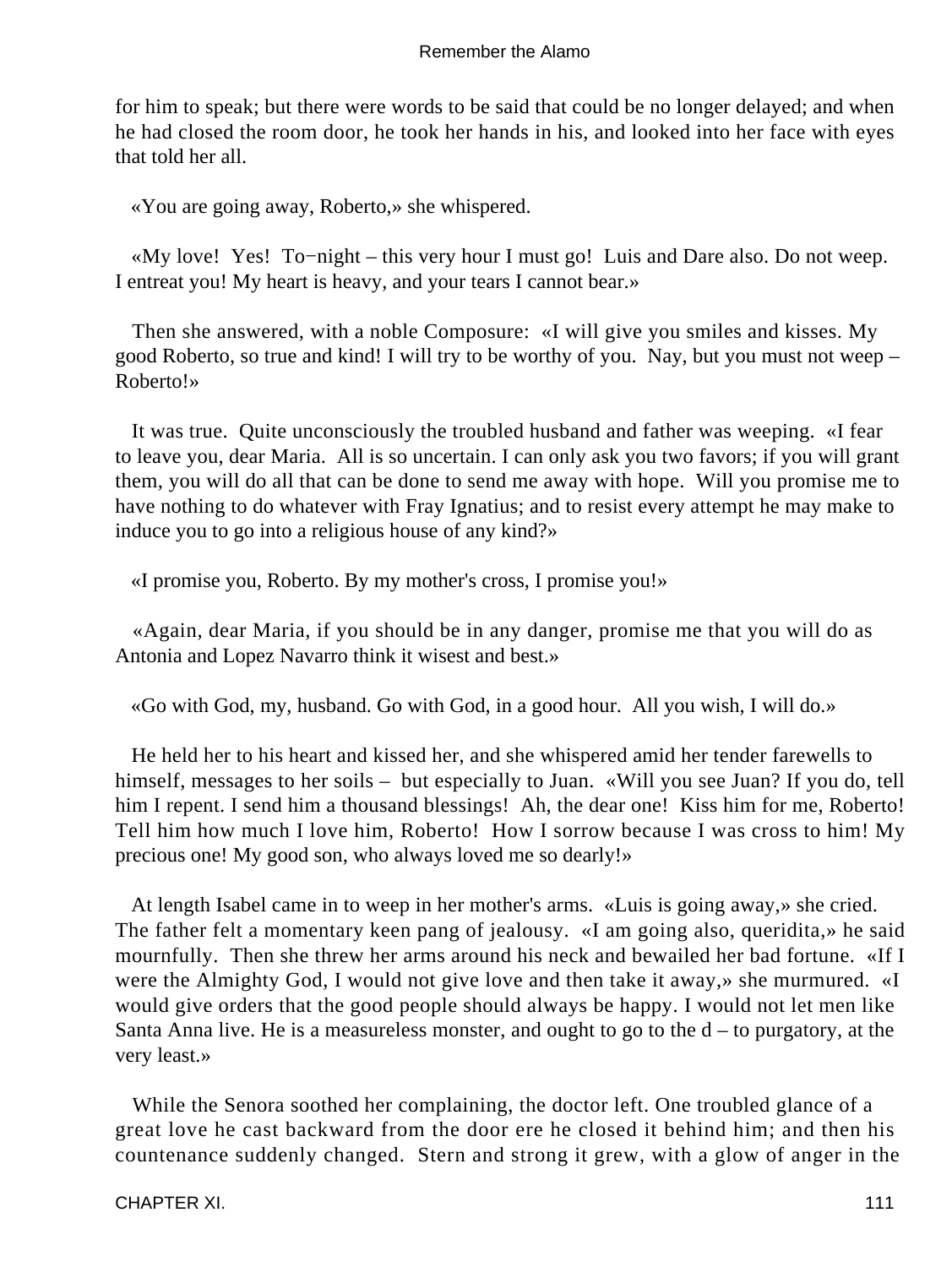steel−blue eyes that gave an entirely new character to it.

 He called Antonia into his study, and talked with her of the crisis which was approaching, and of the conduct of their affairs in it. He showed her the places in which his gold coin was hidden. He told her on whom to rely in any emergency.

 «We have sure information that General Urrea, with the vanguard of a large Mexican army, will be here next month. Santa Anna will follow him quickly. You see that the city must either be defended or our men must retreat. I am going to Houston with this dilemma. Luis and Dare will join Fannin at Goliad. Now, my dear child, you have my place to fill. If Santa Anna takes possession of San Antonio, what will you do?»

«If we are not disturbed in any way, I will keep very quiet within my own home.»

«If Fray Ignatius attempts to interfere with you – what then?»

«I will fly from him, and take Isabel and mi madre with me.»

 «That is your only safety. I shall hear if the Americans desert the city; then I will send your brother Thomas, if by any possibility it can be done, to guard you to the eastern settlements. But I may not be able to do this – there may be no time – it cannot be depended upon – Lopez Navarro will help you all he can, and Ortiz. You may always rely on Ortiz.»

 «My father, I cannot trust Ortiz. Every man is a master to a peon. He would mean to do kindly, but his cowardice might make him false.»

 «Ortiz is no peon. He is a Mexican officer of high rank, whom Santa Anna ordered to be shot. I saved his life. He wears the clothes of a peon – that is necessary; but he has the honor and gratitude of a gentleman beneath them. If necessary, trust Ortiz fully. One thing above all others remember – **Flight** before a convent.»

 «Flight! Yes, death before it! I promise you, father. When we meet again, you shall say, well done, Antonia.»

 It was now about midnight. They went back to the parlor. Luis and Dare sat by the dying fire. They were bent forward, close together over it, talking in a low voice. They rose when the doctor spoke, and silently kissed Antonia.

 «It will be a hard ride, now,» said the doctor,« and Dare answered, mechanically, »but we shall manage it." He held Antonia's hand, and she went with them to the rear of the house. Their horses were standing ready saddled. Silently the men mounted. In a moment they had passed the gate, and the beat of their horses' hoofs gradually died away.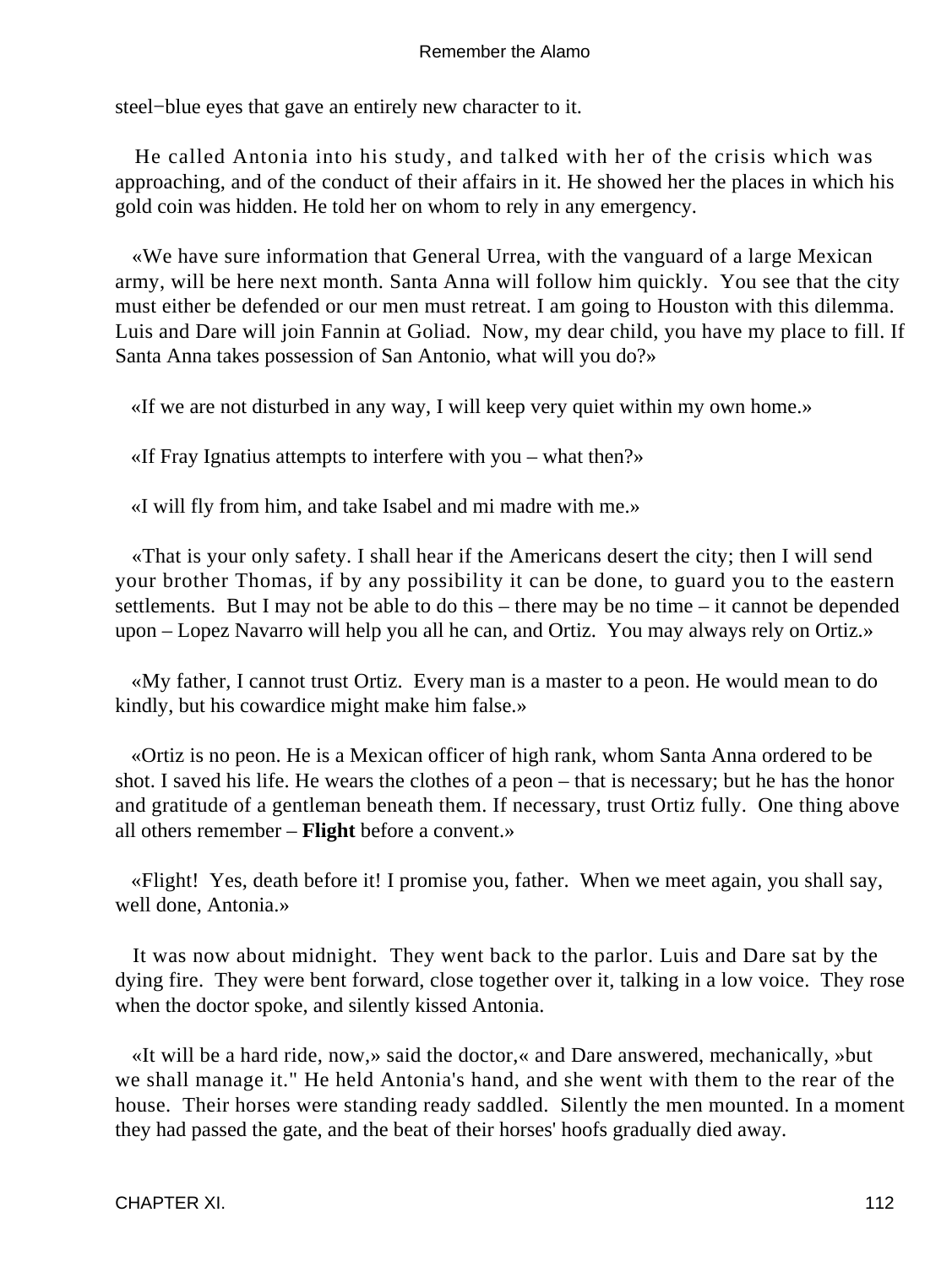But all through the clear spaces of the sky the Christmas bells were ringing, and the serenaders were musically telling each other,

«At twelve will the Child be born!»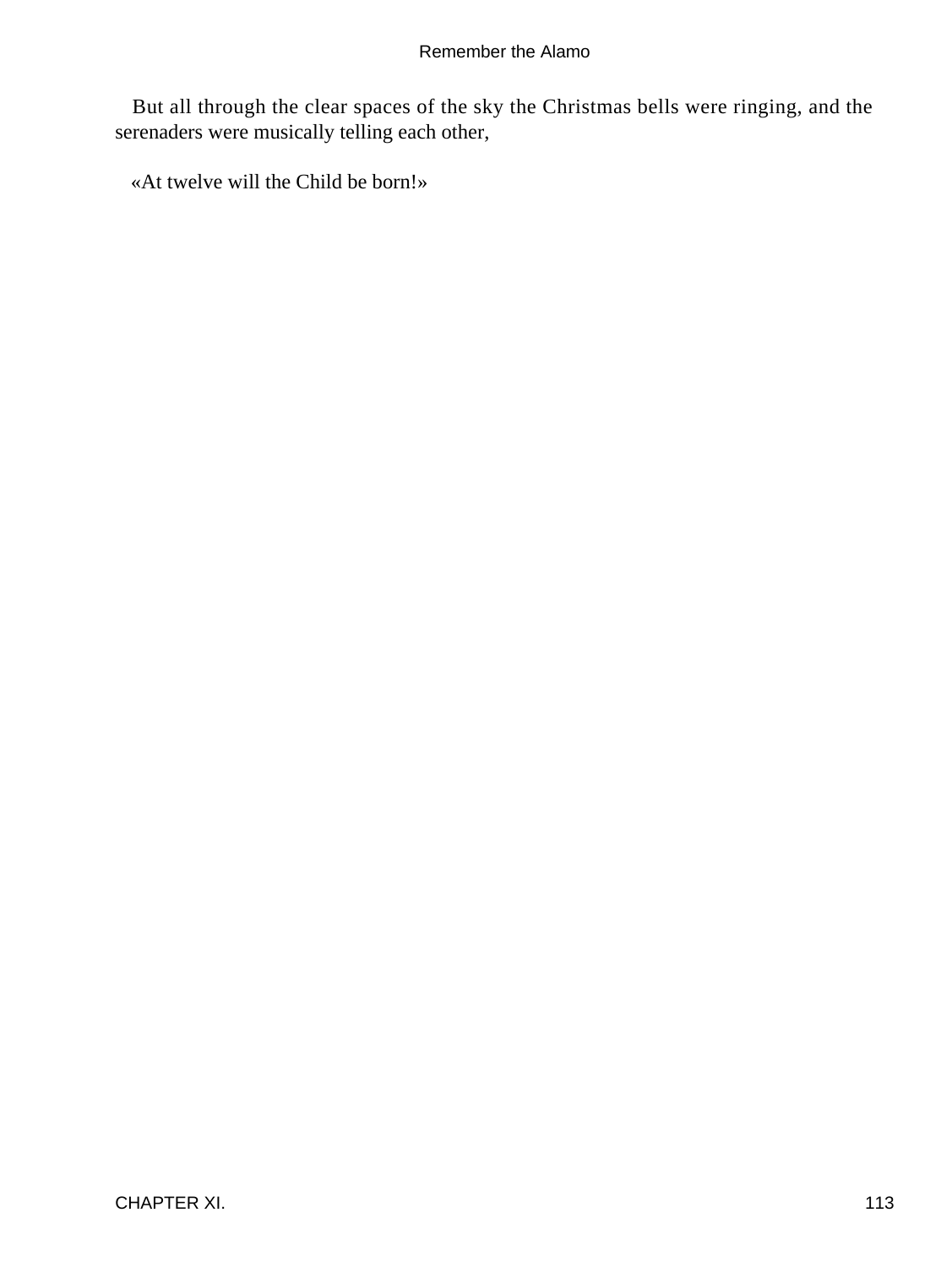# **[CHAPTER XII.](#page-189-0)**

# *D*ANGER **And help.**

 «A curious creed they weave, And, for the Church commands it, All men must needs believe, Though no man understands it. God loves his few pet lambs, And saves his one pet nation; The rest he largely damns, With swinging reprobation.»

 «The Church may loose and bind; But Mind, immortal Mind, As free as wave or wind, Came forth, O God, from Thee.» – **Blackie.**

 Dr. Worth had set his daughter a task of no light magnitude. It was true, that Rachela and Fray Ignatius could no longer disturb the household by their actual presence, but their power to cause unhappiness was not destroyed. Among the Mexican families loyal to Santa Anna the dismission of the priest and the duenna had been a source of much indignant gossip; for Rachela was one of those women who cry out when they are hurt, and compel others to share their trouble. The priest had not therefore found it necessary to explain WHY the Senora had called upon a new confessor. He could be silent, and possess his dignity in uncomplaining patience, for Rachela paraded his wrongs as a kind of set−off to her own.

 Such piety! Such virtues! And the outrageous conduct of the Senor Doctor! To be sure there was cause for anger at the Senorita Antonia. Oh, yes! She could crow her mind abroad! There were books – Oh, infamous books! Books not proper to be read, and the Senorita had them! Well then, if the father burned them, that was a good deed done. And he had almost been reviled for it – sent out of the house – yes, it was quite possible that he had been struck! Anything was possible from those American heretics. As for her own treatment, after twenty years service, it had been cruel, abominable, more than that – iniquitous; but about these things she had spoken, and the day of atonement would come. Justice was informing itself on the whole matter.

 Such conversations continually diversified, extended, repeated on all hands, quickly aroused a prejudice against the doctor's family. Besides which, the Senora Alveda resented bitterly the visits of her son Luis to Isabel. None of the customs of a Mexican betrothal had taken place, and Rachela did not spare her imagination in describing the scandalous American familiarity that had been permitted. That, this familiarity had taken place under the eyes of the doctor and the Senora only intensified the insult. She might have forgiven clandestine meetings; but that the formalities due to the Church and herself should have been neglected was indeed unpardonable.

It soon became evident to the Senora that she had lost the good−will of her old friends,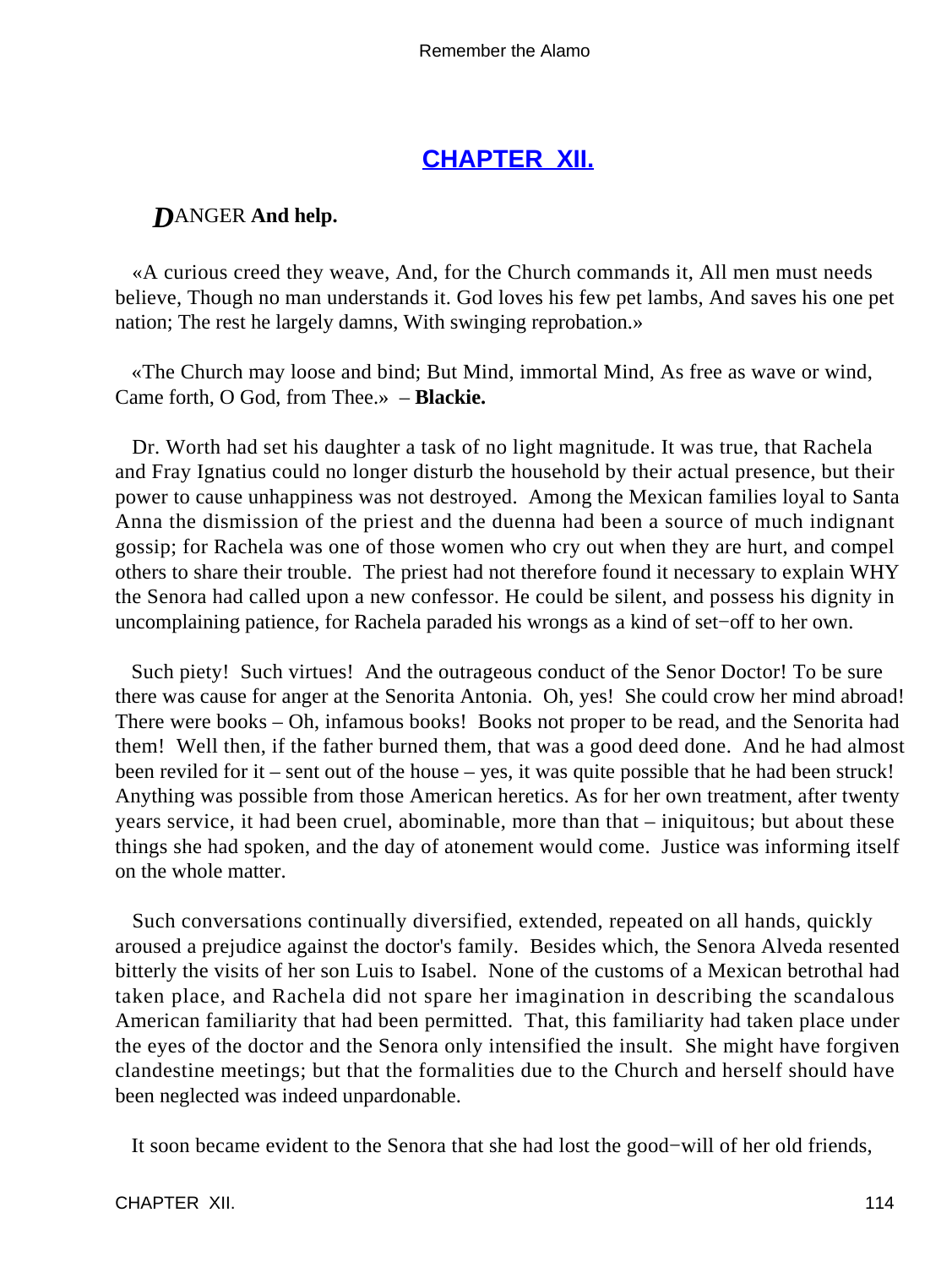and the respect that had always been given to her social position. It was difficult for her to believe this, and she only accepted the humiliating fact after a variety of those small insults which women reserve for their own sex.

 She was fond of visiting; she valued the good opinion of her caste, and in the very chill of the gravest calamities she worried her strength away over little grievances lying outside the walls of her home and the real affections of her life. And perhaps with perfect truth she asserted that SHE had done nothing to deserve this social ostracism. Others had made her miserable, but she could thank the saints none could make her guilty.

 The defeat of Cos had been taken by the loyal inhabitants as a mere preliminary to the real fight. They were very little disturbed by it. It was the overt act which was necessary to convince Mexico that her clemency to Americans was a mistake, and that the ungrateful and impious race must be wiped out of existence. The newspapers not only reiterated this necessity, but proclaimed its certainty. They heralded the coming of Santa Anna, the victorious avenger, with passionate gasconading. It was a mere question of a few days or weeks, and in the meantime the people of San Antonio were «making a little profit and pleasure to themselves out of the extravagant reprobates.» There was not a day in which they did not anticipate their revenge in local military displays, in dances and illuminations, in bull−fights, and in splendid religious processions.

 And Antonia found it impossible to combat this influence. It was in the house as certain flavors were in certain foods, or as heat was in fire. She saw it in the faces of her servants, and felt it in their indifference to their duty. Every hour she watched more anxiously for some messenger from her father. And as day after day went by in a hopeless sameness of grief, she grew more restless under the continual small trials that encompassed her.

 Towards the end of January, General Urrea, at the head of the vanguard of the Mexican army, entered Texas. His destination was La Bahia or Goliad, a strong fortress garrisoned by Americans under Colonel Fanning. Santa Anna was to leave in eight days after him. With an army of twenty thousand men he was coming to the relief of San Antonio.

 The news filled the city with the wildest rejoicing. The little bells of the processions, the big bells of the churches, the firing of cannon, the hurrahs of the tumultuous people, made an uproar which reached the three lonely women through the closed windows of their rooms.

 «If only Lopez Navarro would come! If he would send us some little message! Holy Mary, even he has forgotten us!» cried the Senora in a paroxysm of upbraiding sorrow.

 At that moment the door opened, and Fray Ignatius passed the threshold with lifted hands and a muttered blessing. He approached the Senora, and she fell on her knees and kissed the hand with which he crossed her.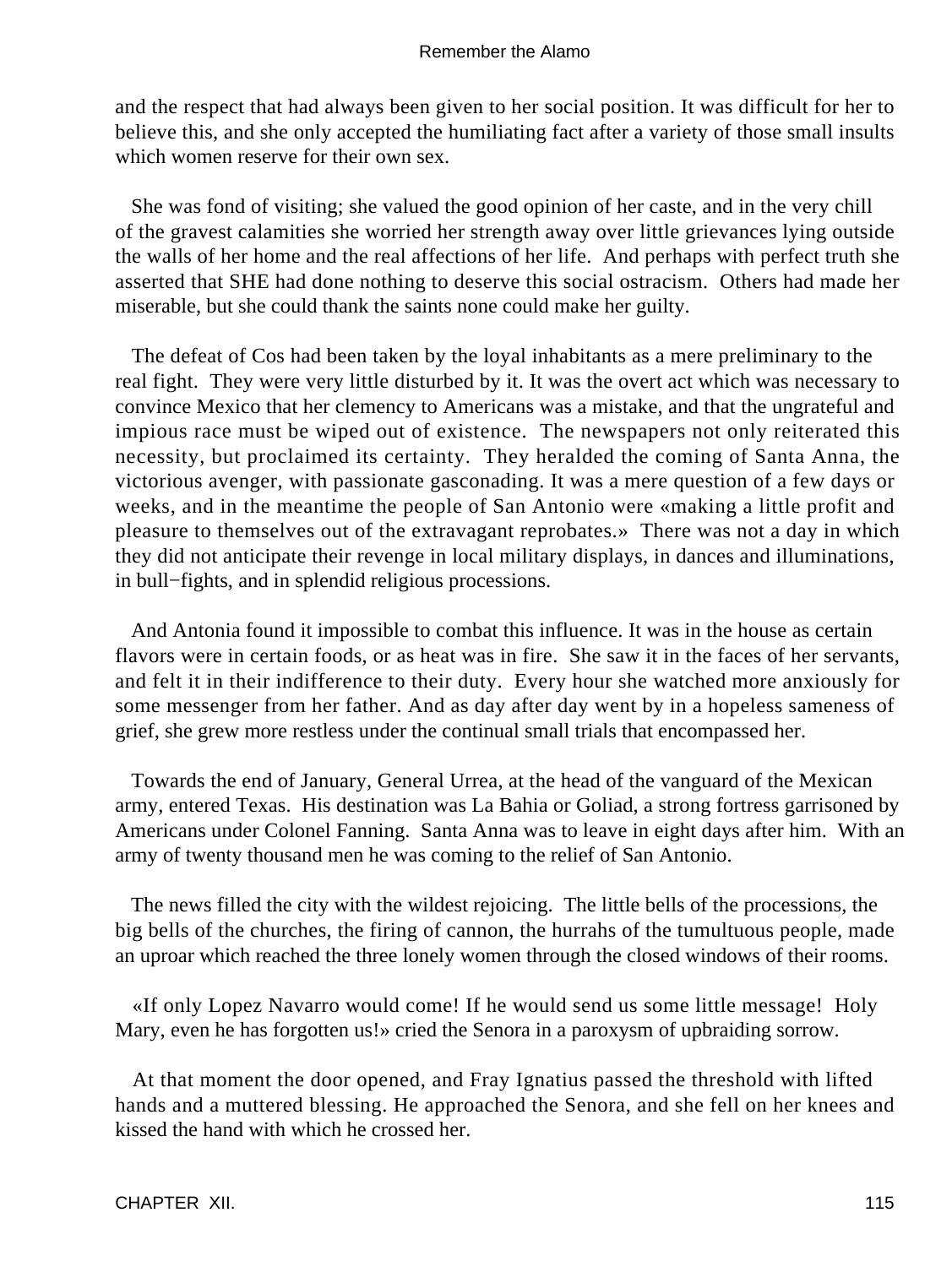«Holy father!» she cried, «the angels sent you to a despairing woman.»

 «My daughter, I have guided you since your first communion; how then could I forget you? Your husband has deserted you – you, the helpless, tender lamb, whom he swore to cherish; but the blessed fold of your church stands open. Come, poor weary one, to its shelter.»

«My father  $-\infty$ 

 «Listen to me! The Mexican troops are soon to arrive. Vengeance without mercy is to be dealt out. You are the wife of an American rebel; I cannot promise you your life, or your honor, if you remain here. When soldiers are drunk with blood, and women fall in their way, God have mercy upon them! I would shield even your rebellious daughter Antonia from such a fate. I open the doors of the convent to you all. There you will find safety and peace.»

 Isabel sat with white, parted lips and clasped hands, listening. Antonia had not moved or spoken. But with the last words the priest half−turned to her, and she came swiftly to her mother's side, and kissing her, whispered:

 «Remember your promise to my father! Oh, mi madre, do not leave Isabel and me alone!»

«You, too, dear ones! We will all go together, till these dreadful days are past.»

«No, no, no! Isabel and I will not go. We will die rather.»

 «The Senorita talks like a foolish one. Listen again! When Santa Anna comes for judgment, it will be swift and terrible. This house and estate will be forfeited. The faithful Church may hope righteously to obtain it. The sisters have long needed a good home. The convent will then come to you. You will have no shelter but the Church. Come to her arms ere her entreaties are turned to commands.»

«My husband told me  $-$  »

 «Saints of God! you have no husband. He has forfeited every right to advise you. Consider that, daughter; and if you trust not my advice, there is yet living your honorable uncle, the Marquis de Gonzaga.»

 Antonia caught eagerly at this suggestion. It at least offered some delay, in which the Senora might be strengthened to resist the coercion of Fray Ignatius.

 «Mother, it is a good thought. My great−uncle will tell you what to do; and my father will not blame you for following his advice. Perhaps even he may offer his home. You are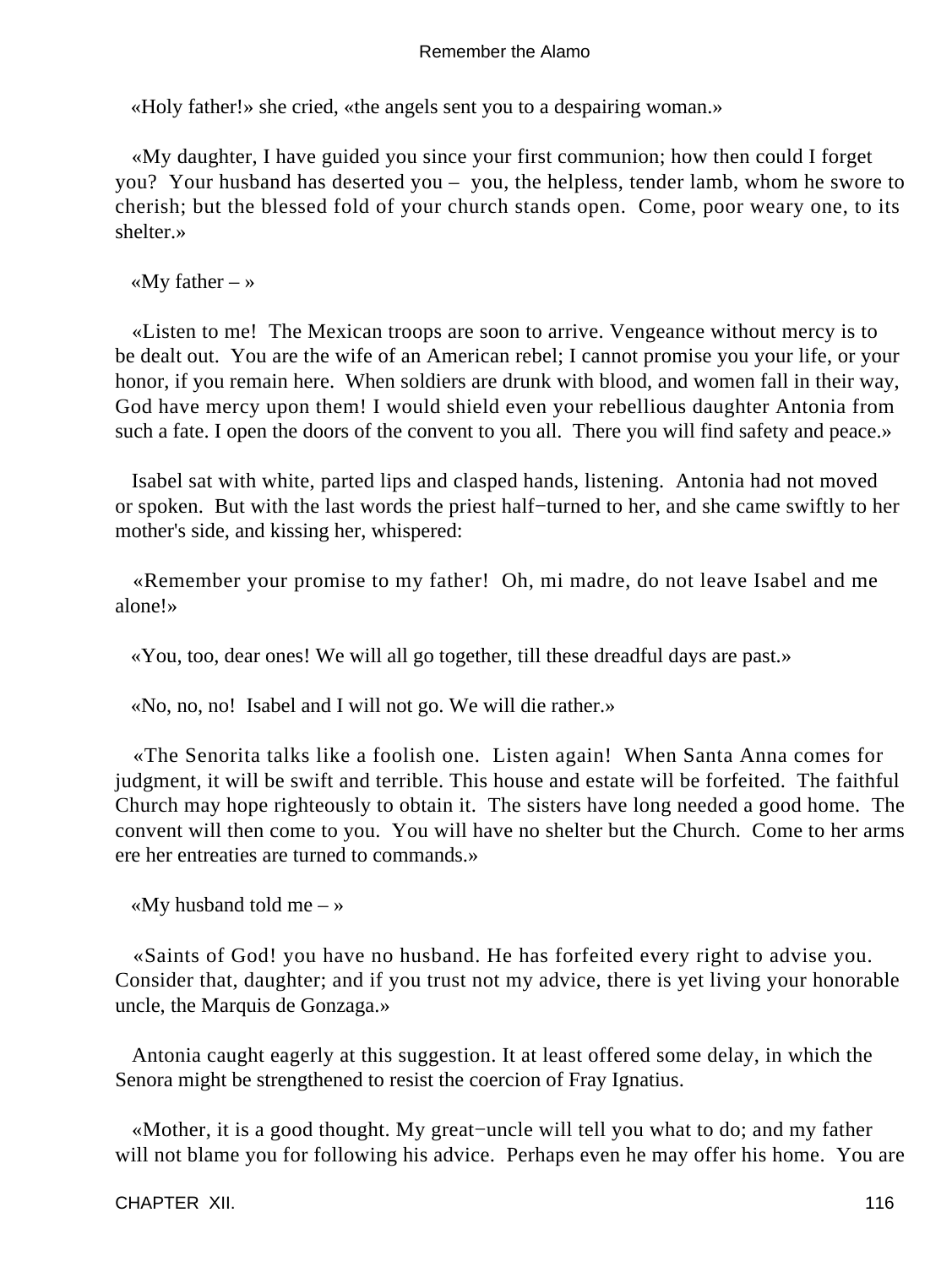the child of his sister.»

 Fray Ignatius walked towards the fire−place and stood rubbing slowly his long, thin hands before the blaze, while the Senora and her daughters discussed this proposal. The half–frantic mother was little inclined to make any further effort to resist the determined will of her old confessor; but the tears of Isabel won from her a promise to see her uncle.

 «Then, my daughter, lose no time. I cannot promise you many days in which choice will be left you. Go this afternoon, and to−morrow I will call for your decision.»

 It was not a visit that the Senora liked to make. She had deeply offended her uncle by her marriage, and their intercourse had since been of the most ceremonious and infrequent kind. But surely, at this hour, when she was left without any one to advise her steps, he would remember the tie of blood between them.

 He received her with more kindness than she had anticipated. His eyes glittered in their deep sockets when she related her extremity and the priest's proposal, and his small shrunken body quivered with excitement as he answered:

 «Saints and angels! Fray Ignatius is right about Santa Anna. We shall see that he will make caps for his soldiers out of the skins of these infidel ingrates. But as for going into the convent, I know not. A miserable marriage you made for yourself, Maria. Pardon, if I say so much! I let the word slip always. I was never one to bite my tongue. I am all old man – very well, come here, you and your daughters, till the days of blood are over. There is room in the house, and a few comforts in it also. I have some power with Santa Anna. He is a great man – a great man! In all his wars, good fortune flies before him.»

 He kissed her hands as he opened the door, and then went back to the fire, and bent, muttering, over it: «Giver of good! a true Yturbide; a gentle woman; she is like my sister Mercedes – very like her. These poor women who trust me, as I am a sinner before God, I am unhappy to deceive them.»

 Fray Ignatius might have divined his thoughts, for he entered at the moment, and said as he approached him:

 «You have done right. The soul must be saved, if all is lost. This is not a time for the friends of the Church and of Mexico to waver. The Church is insulted every day by these foreign heretics  $-\infty$ 

 «But you are mistaken, father; the Church holds up her head, whatever happens. Even the vice−regal crown is not lost – the Church has cleft it into mitres.»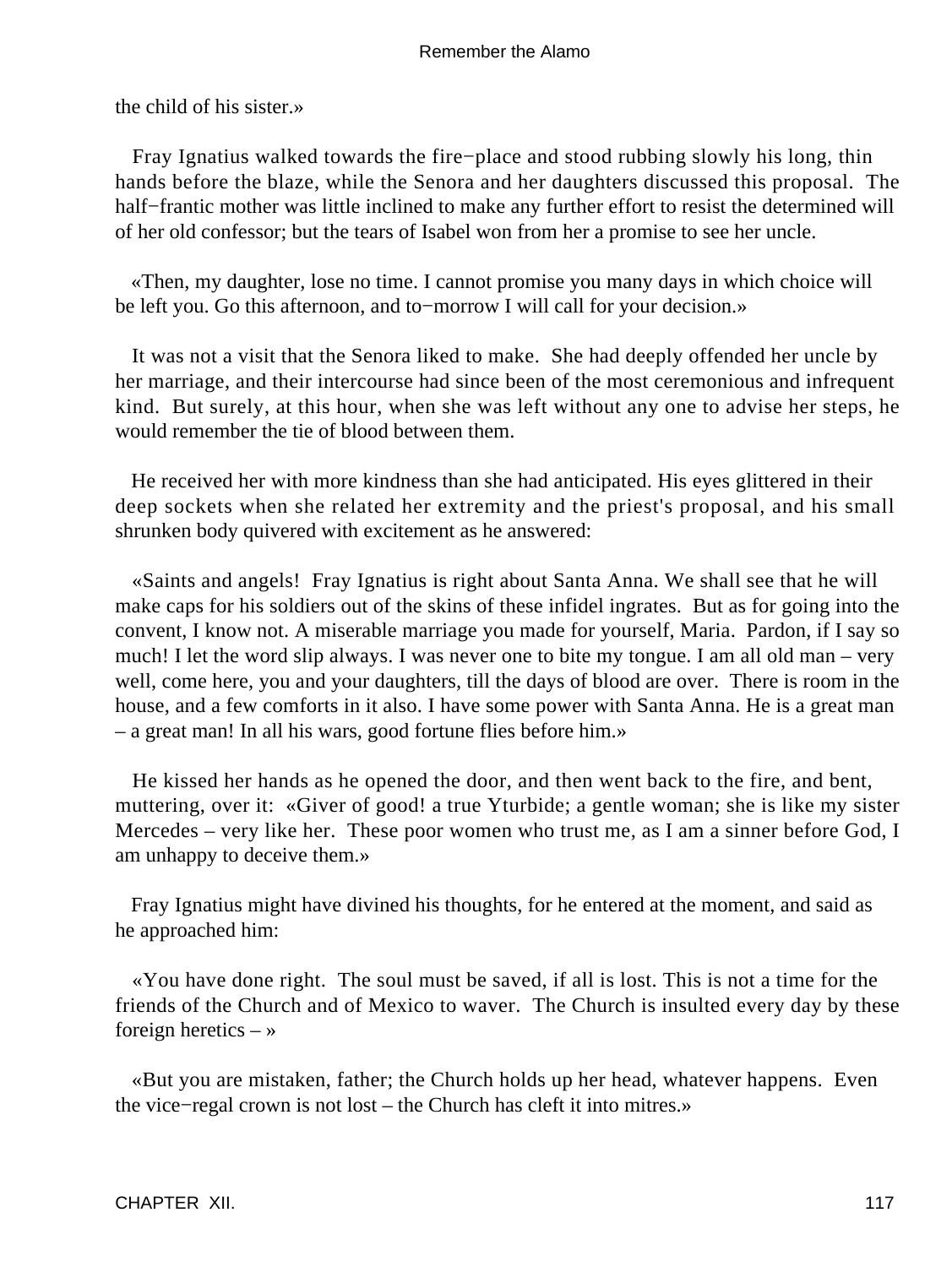Fray Ignatius smiled, but there was a curious and crafty look of inquiry on his face. «The city is turbulent, Marquis, and there is undoubtedly a great number of Mexicans opposed to Santa Anna.»

 «Do you not know Mexicans yet? They would be opposed to God Almighty, rather than confess they were well governed. Bah! the genius of Mexico is mutiny. They scarcely want a leader to move their madness. They rebel on any weak pretence. They bluster when they are courted; they crouch when they are oppressed. They are fools to all the world but themselves. I beg the Almighty to consider in my favor, that some over− hasty angel misplaced my lot. I should have been born in – New York.»

 The priest knew that he was talking for irritation, but he was too politic to favor the mood. He stood on the hearth with his hands folded behind him, and with a delightful suavity turned the conversation upon the country rather than the people. It was a glorious day in the dawn of spring. The tenderest greens, the softest blues, the freshest scents, the clearest air, the most delightful sunshine were everywhere. The white old town, with its picturesque crowds, its murmur of voices and laughter, its echoes of fife and drum, its loves and its hatreds, was at his feet; and, far off, the hazy glory of the mountains, the greenness and freshness of Paradise, the peace and freedom of the vast, unplanted places. The old marquis was insensibly led to contemplate the whole; and, in so doing, to put uppermost that pride of country which was the base of every feeling susceptible to the priest's influence.

 «Such a pleasant city, Marquis! Spanish monks founded it. Spanish and Mexican soldiers have defended it. Look at its fine churches and missions; its lovely homes, and blooming gardens.»

 «It is also all our own, father. It was but yesterday I said to one of those insolent Americans who was condescending to admire it: `Very good, Senor; and, if you deign to believe me, it was not brought from New York. Such as you see it, it was made by ourselves here at San Antonio.' Saints in heaven! the fellow laughed in my face. We were mutually convinced of each other's stupidity.»

 «Ah, how they envy us the country! And you, Marquis, who have traveled over the world, you can imagine the reason?»

 «Father, I will tell you the reason; it is the craving in the heart to find again the lost Eden. The Almighty made Texas with full hands. When He sets his heart on a man, he is permitted to live there.»

 «Grace of God! You speak the truth. Shall we then give up the gift of His hand to heretics and infidels?»

«I cannot imagine it.»

CHAPTER XII. 118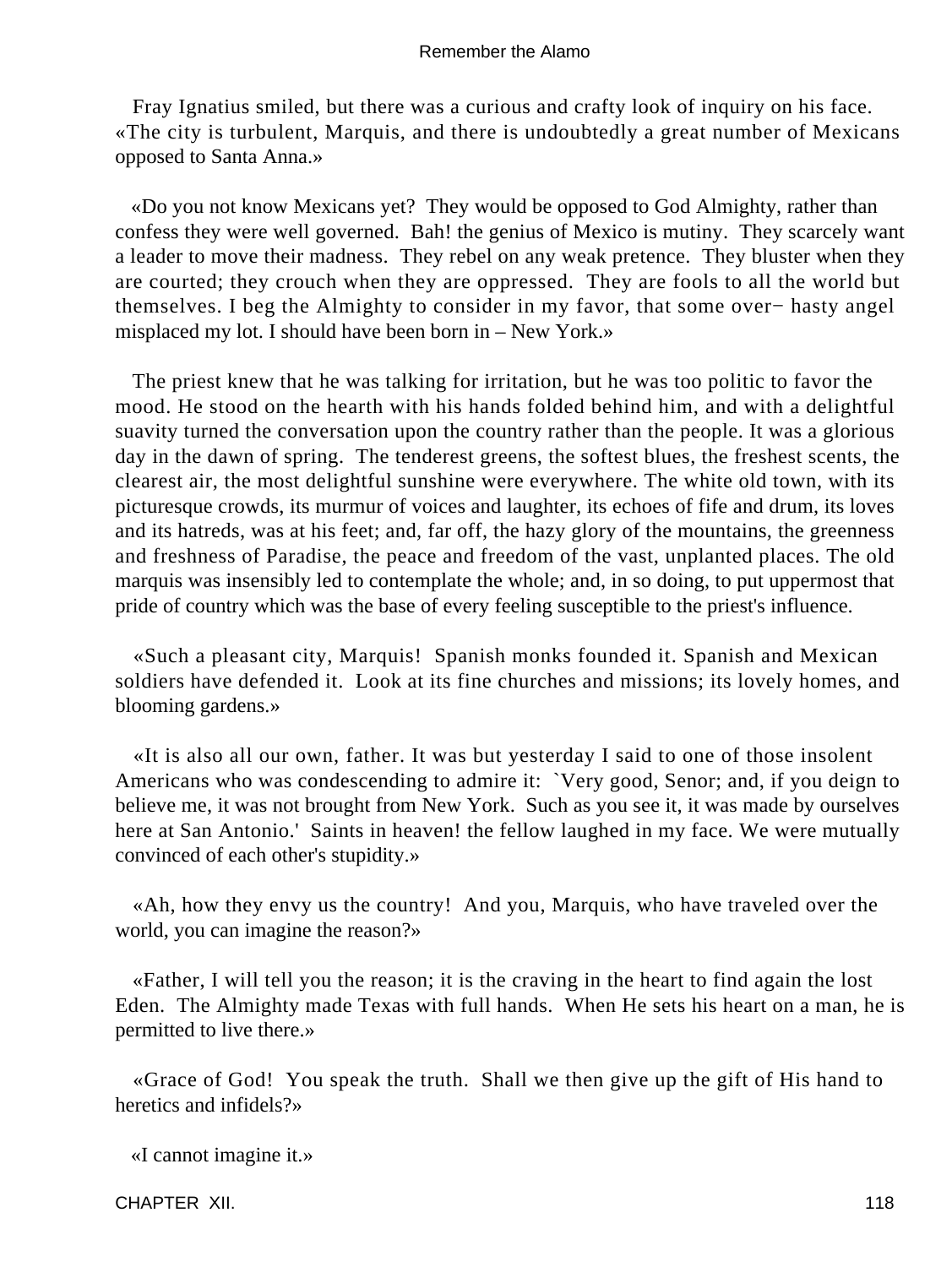«Then every one must do the work he can do. Some are to slay the unbelievers; others; are to preserve the children of the Church. Your niece and her two daughters will be lost to the faith, unless you interfere for their salvation. Of you will their souls be required.»

 «By Saint Joseph, it is a duty not in agreement with my desire! I, who have carefully abstained from the charge of a wife and daughters of my own.»

 «It is but for a day or two, Marquis, until the matter is arranged. The convent is the best of all refuges for women so desolate.»

 The marquis did not answer. He lifted a book and began to read; and Fray Ignatius watched him furtively.

 In the mean time the Senora had reached her home. She was pleased with the result of her visit. A little kindness easily imposed upon this childlike woman, and she trusted in any one who was pleasant to her.

 «You may believe me, Antonia,» she said; «my uncle was in a temper most unusual. He kissed my hands. He offered me his protection. That is a great thing, I assure you. And your father cannot object to our removal there.»

 Antonia knew not what answer to make. Her heart misgave her. Why had Fray Ignatius made the proposal? She was sure it was part of an arrangement, and not a spontaneous suggestion of the moment. And she was equally sure that any preconcerted plan, having Fray Ignatius for its author, must be inimical to them.

 Her mother's entry had not awakened Isabel, who lay asleep upon a sofa. The Senora was a little nettled at the circumstance. «She is a very child! A visit of such importance! And she is off to the land of dreams while I am fatiguing myself! I wish indeed that she had more consideration!» Then Antonia brought her chocolate, and, as she drank it and smoked her cigarito, she chatted in an almost eager way about the persons she had seen.

 «Going towards the Plaza, I met judge Valdez. I stopped the carriage, and sent my affections to the Senora. Would you believe it? He answered me as if his mouth were full of snow. His disagreeable behavior was exactly copied by the Senora Silvestre and her daughter Esperanza. Dona Julia and Pilar de Calval did not even perceive me. Santa Maria! there are none so blind as those who won't see! Oh, indeed! I found the journey like the way of salvation – full of humiliations. I would have stopped at the store of the Jew Lavenburg, and ordered many things, but he turned in when he saw me coming. Once, indeed, he would have put his hat on the pavement for me to tread upon. But he has heard that your father has made a rebel of himself, and what can be expected? He knows when Santa Anna has done with the rebels not one of them will have anything left for God to rain upon. And there was a great crowd and a great tumult. I think the whole city had a brain fever.»

CHAPTER XII. 119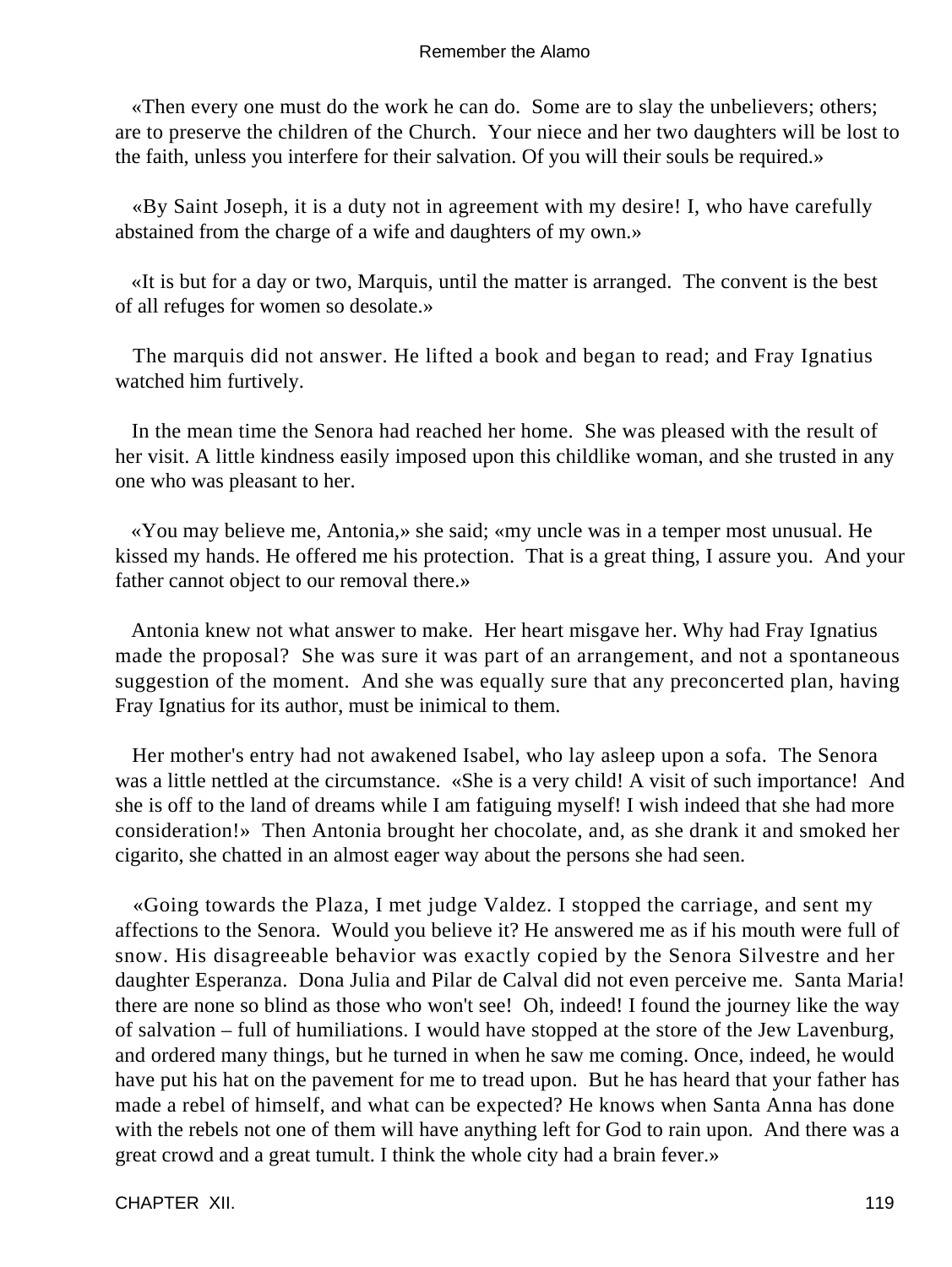At this moment Isabel began to moan in her sleep as if her soul was in some intolerable terror or grief; and ere Antonia could reach her she sprang into the middle of the room with a shriek that rang through the house.

 It was some minutes before the child could be soothed. She lay in her mother's arms, sobbing in speechless distress; but at length she was able to articulate her fright:

 «Listen, mi madre, and may the Holy Lady make you believe me! I have had a dream. God be blessed that it is not yet true! I will tell you. It was about Fray Ignatius and our uncle the Marquis de Gonzaga. My good angel gave it to me; for myself and you all she gave it; and, as my blessed Lord lives! I will not go to them! SI! I will cut my white throat first!» and she drew her small hand with a passionate gesture across it. She had stood up as she began to speak, and the action, added to her unmistakable terror, her stricken face and air of determination, was very impressive.

«You have had a dream, my darling?»

«Yes, an awful dream, Antonia! Mary! Mary! Tender Mary, pity us!»

«And you think we should not go to the house of the marquis?»

 «Oh, Antonia! I have seen the way. It is black and cold, and full of fear and pain. No one shall make me take it. I have the stiletto of my grandmother Flores. I will ask Holy Mary to pardon me, and then – in a moment – I would be among the people of the other world. That would be far better than Fray Ignatius and the house of Gonzaga.»

 The Senora was quite angry at this fresh complication. It was really incredible what she had to endure. And would Antonia please to tell her where else they were to go? They had not a friend left in San Antonio – they did not deserve to have one – and was it to be supposed that a lady, born noble, could follow the Americans in an ox−wagon? Antonia might think it preferable to the comfortable house of her relation; but blessed be the hand of God, which had opened the door of a respectable shelter to her.

 «I will go in the ox−wagon,» said Isabel, with a sullen determination; «but I will not go into my uncle's house. By the saint of my birth I swear it.»

 «Mother, listen to Antonia. When one door shuts, God opens another door. Our own home is yet undisturbed. Do you believe what Fray Ignatius says of the coming of Santa Anna? I do not. Until he arrives we are safe in our own home; and when the hour for going away comes, even a little bird can show us the way to take. And I am certain that my father is planning for our safety. If Santa Anna was in this city, and behaving with the brutality which is natural to him, I would not go away until my father sent the order. Do you think he forgets us? Be not afraid of such a thing. It cannot take place.»

CHAPTER XII. 120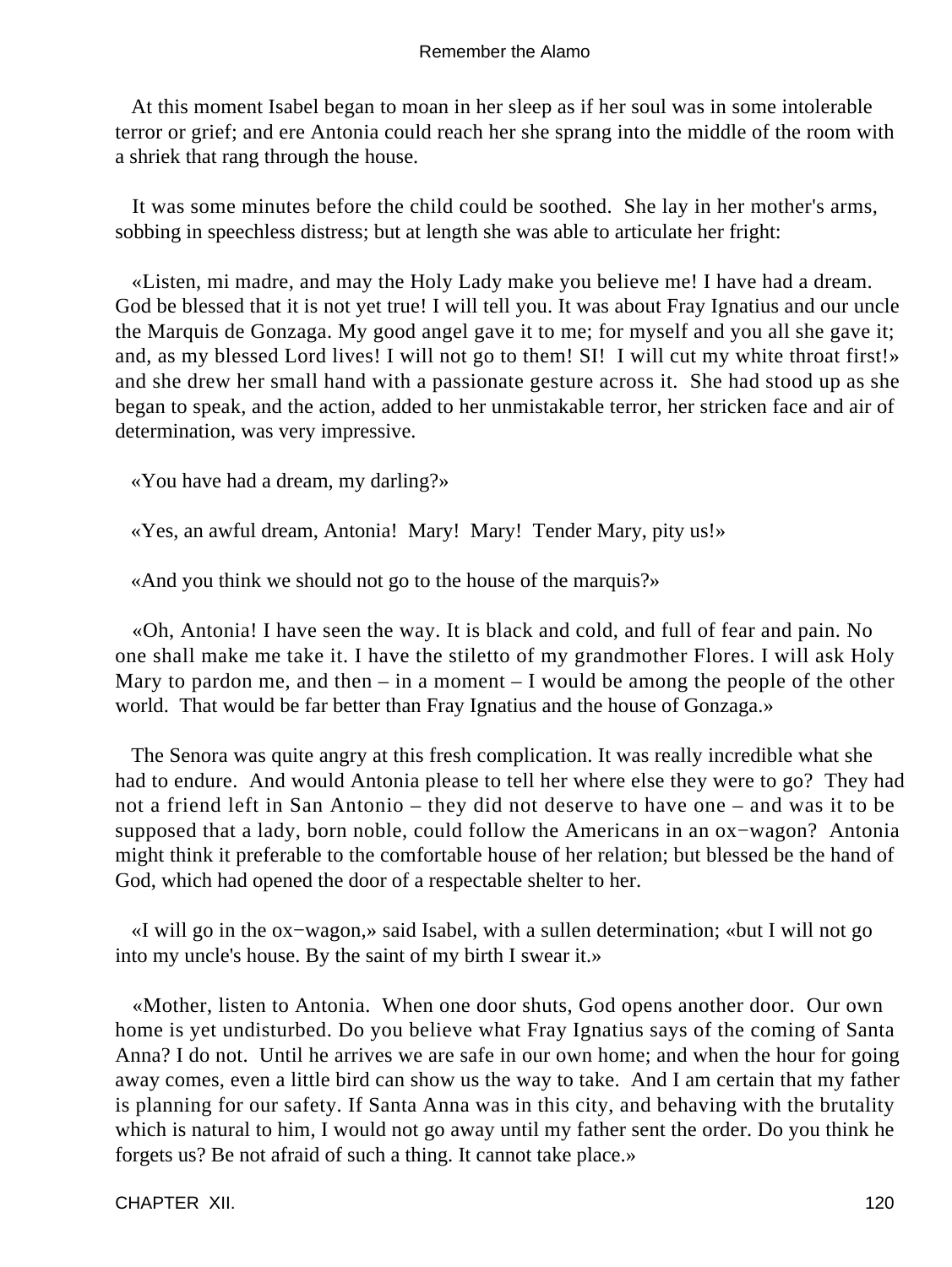Towards dusk Senor Navarro called, and the Senora brought him into her private parlor and confided to him the strait they were in. He looked with sympathy into the troubled, tear− stained faces of these three helpless women, and listened with many expressive gestures to the proposal of the priest and the offer of the old marquis.

 «Most excellent ladies,» he answered; «it is a plot. I assure you that it is a plot. Certainly it was not without reason I was so unhappy about you this afternoon. Even while I was at the bull−fight, I think our angels were in a consultation about your affairs. Your name was in my ears above all other sounds.»

«You say it is a plot, Senor. Explain to us what you mean?»

«Yes, I will tell you. Do you know that Fray Ignatius is the confessor of the marquis?»

«We had not thought of such a thing.»

 «It is the truth. For many years they have been close as the skin and the flesh. Without Fray Ignatius the marquis says neither yes or no. Also the will of the marquis has been lately made. I have seen a copy of it. Everything he has is left to the brotherhoods of the Church. Without doubt, Fray Ignatius was the, lawyer who wrote it.»

 «Senor, I always believed that would happen. At my marriage my uncle made the determination. Indeed, we have never expected a piastre – no, not even a tlaco. And to−day he was kind to me, and offered me his home. Oh, Holy Mother, how wretched I am! Can I not trust in the good words of those who are of my own family?»

 «The tie of race will come before the tie of the family. The tie of religion is strongest of all, Senora. Let me tell you what will take place. When you and your children are in the house of the marquis, he will go before the Alcalde. He will declare that you have gone voluntarily to his care, and that he is your nearest and most natural guardian. Very well. But further, he will declare, on account of his great age, and the troubled state of the time, he is unable to protect you, and ask for the authority to place you in the religious care of the holy sisterhood of Saint Maria. And he will obtain all he wants.»

 «But, simply, what is to be gained by such treachery? He said to−day that I was like his sister Mercedes, and he spoke very gently to me.»

 «He would not think such a proceeding really unkind. He would assure himself that it was good for your eternal salvation. As to the reason, that is to be looked for in the purse, where all reasons come from. This house, which the good doctor built, is the best in the city. It has even two full stories. It is very suitable for a religious house. It is not far from the Plaza, yet secluded in its beautiful garden. Fray Ignatius has long desired it. When he has removed you, possession will be taken, and Santa Anna will confirm the possession.»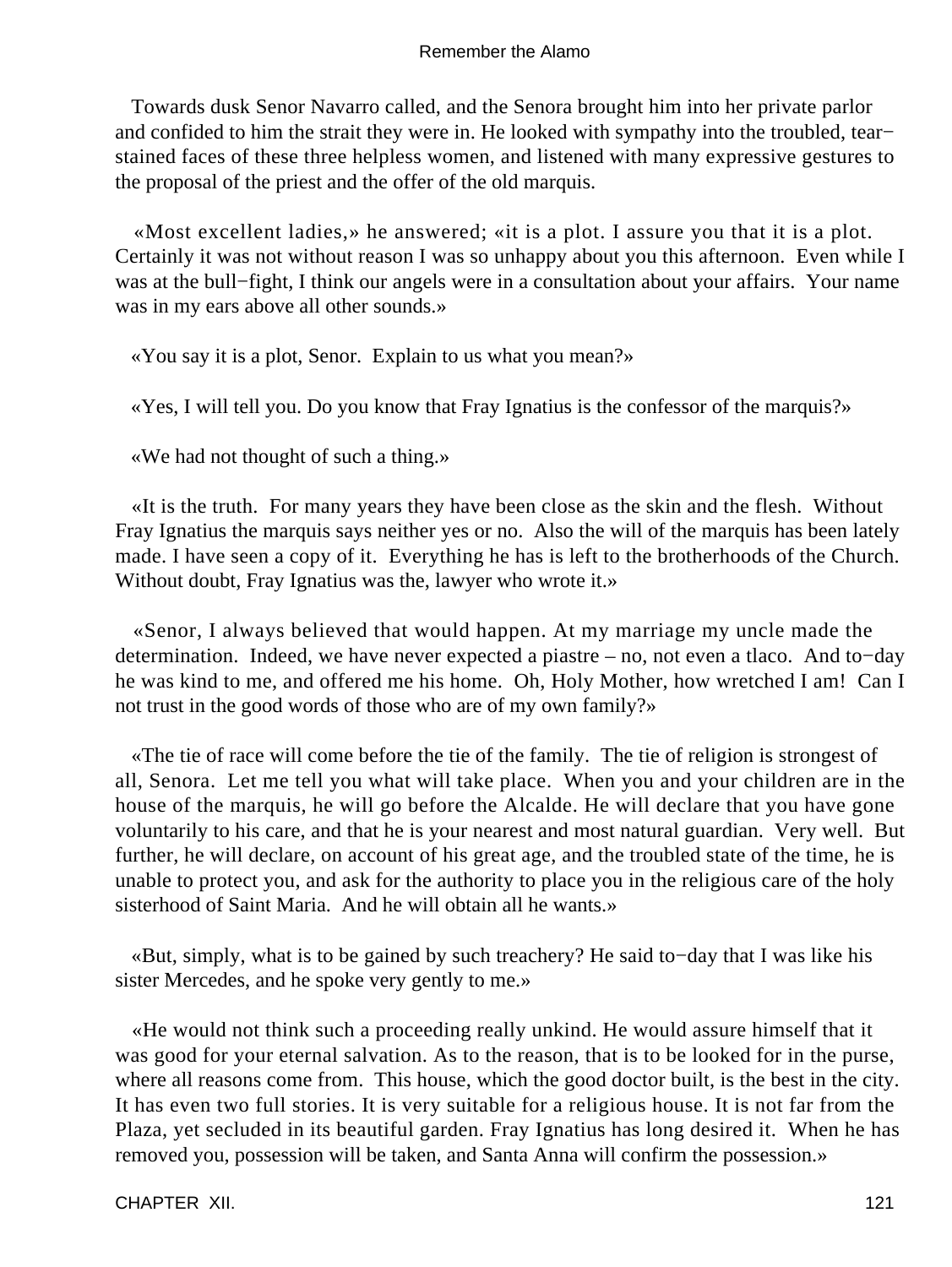«God succor our poor souls! What shall we do then, Senor? The Mexican army has entered Texas, it will soon be here.»

 «Quien sabe? Between the Rio Grande and the San Antonio are many difficulties. Urrea has five thousand men with him, horses and artillery. The horses must graze, the men must rest and eat. We shall have heavy rains. I am sure that it will be twenty days ere he reaches the settlements; and even then his destination is not San Antonio, it is Goliad. Santa Anna will be at least ten days after him. I suppose, then, that for a whole month you are quite safe in your own home. That is what I believe now. If I saw a reason to believe what is different, I would inform you. The good doctor, to whom I owe my life many times, has my promise. Lopez Navarro never broke his word to any man. The infamy would be a thing impossible, where the safety of three ladies is concerned.»

 «And in a month, mi madre, what great things may happen! Thirty days of possibilities! Come, now, let us be a little happy, and listen to what the Senor has to tell us. I am sure this house has been as stupid as a convent»; and Isabel lifted the cigarette case of the Senora, and with kisses persuaded her to accept its tranquilizing consolation.

 It was an elegant little golden trifle studded with gems. Her husband had given it to her on the anniversary of their twenty−fifth wedding day; and it recalled vividly to her the few sweet moments. She was swayed as easily as a child by the nearest or strongest influence, and, after all, it did seem the best to take Isabel's advice, and be a little happy while she could.

 Lopez was delighted to humor this mood. He told them all the news of their own social set; and in such vivid times something happened every day. There had been betrothals and marriages, quarrels and entertainments; and Lopez, as a fashionable young man of wealth and nobility, had taken his share in what had transpired.

 Antonia felt unspeakably grateful to him. After the fretful terror and anxiety of the day – after the cruel visit of Fray Ignatius – it was indeed a comfort to hear the pleasant voice of Navarro in all kinds of cheerful modulations. By and by there was a slow rippling laugh from Isabel, and the Senora's face lost its air of dismal distraction.

 At length Navarro had brought his narrative of small events down to the afternoon of that day. There had been a bull− fight, and Isabel was making him describe to her the chulos, in their pale satin breeches and silk waist−scarfs; the toreros in their scarlet mantles, and the picadores on their horses.

 «And I assure you,» he said, "the company of ladies was very great and splendid. They were in full dress, and the golden− pinned mantillas and the sea of waving fans were a sight indeed. Oh, the fans alone! So many colors; great crescents, growing and waning with far more enchantments than the moons. Their rustle and movement has a wonderful charm,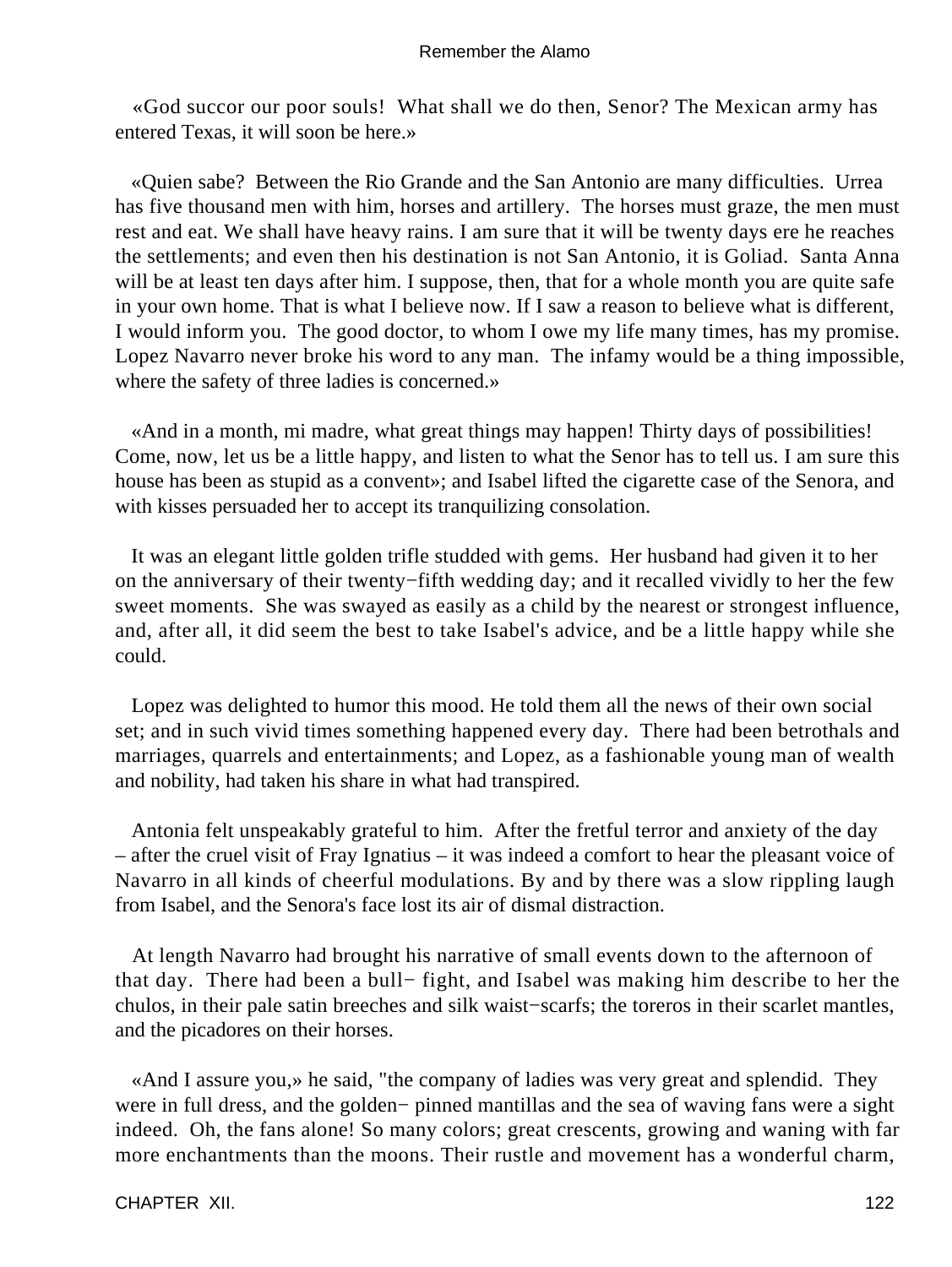Senorita Isabel; no one can imagine it.

 «Oh, I assure you, Senor, I can see and feel it. But to be there! That, indeed, would make me perfectly happy.»

 «Had you been there to−day you would have admired, above all things, the feat of the matadore Jarocho. It was upon the great bull Sandoval – a very monster, I assure you. He came bellowing at Jarocho, as if he meant his instant death. His eyeballs were living fire; his nostrils steamed with fury; well, then, at the precise moment, Jarocho put his slippered feet between his horns, and vaulted, light as a bird flies, over his back. Then Sandoval turned to him again. Well, he calmly waited for his approach, and his long sword met him between the horns. As lightly as a lady touches her cavalier, he seemed to touch Sandoval; but the brute fell like a stone at his feet. What a storm of vivas! What clapping of hands and shouts of `valiente!' And the ladies flung their flowers, and the men flung their hats into the arena, and Jarocho stepped proudly enough on them, I can tell you, though he was watching the door for the next bull.»

 «Ah, Senor, why will men fight each other, when it is so much more grand and interesting to fight bulls?»

 «Senorita Isabel, if you could only convince them of that! But then, it is not always interesting to the matadore; for instance, it is only by the mercy of God and the skill of an Americano that Jarocho is at this moment out of purgatory.»

 The Senora raised herself from among the satin pillows of her sofa, and asked, excitedly; «Was there then some accident, Senor? Is Jarocho wounded? Poor Jarocho!»

 «Not a hair of his head is hurt, Senora. I will tell you. Saint Jago, who followed Sandoval, was a little devil. He was light and quick, and had intelligence. You could see by the gleam in his eyes that he took in the whole scene, and considered not only the people in the ring, but the people in the amphitheatre also, to be his tormentors. Perhaps in that reflection he was not mistaken. He meant mischief from the beginning; and he pressed Jarocho so close that he leaped the barrier for safety. As he leaped, Saint Jago leaped also. Imagine now the terror of the spectators! The screams! The rush! The lowered horns within an inch of Jarocho, and Fray Joseph Maria running with the consecrated wafer to the doomed man! At that precise moment there was a rifle−shot, and the bellowing brute rolled backward into the arena – dead.»

 «Oh, Maria Purissima! How grand! In such moments one really lives, Senor. And but for this absurd rebellion I and my daughters could have had the emotion. It is indeed cruel.»

«You said the shot was fired by an American?»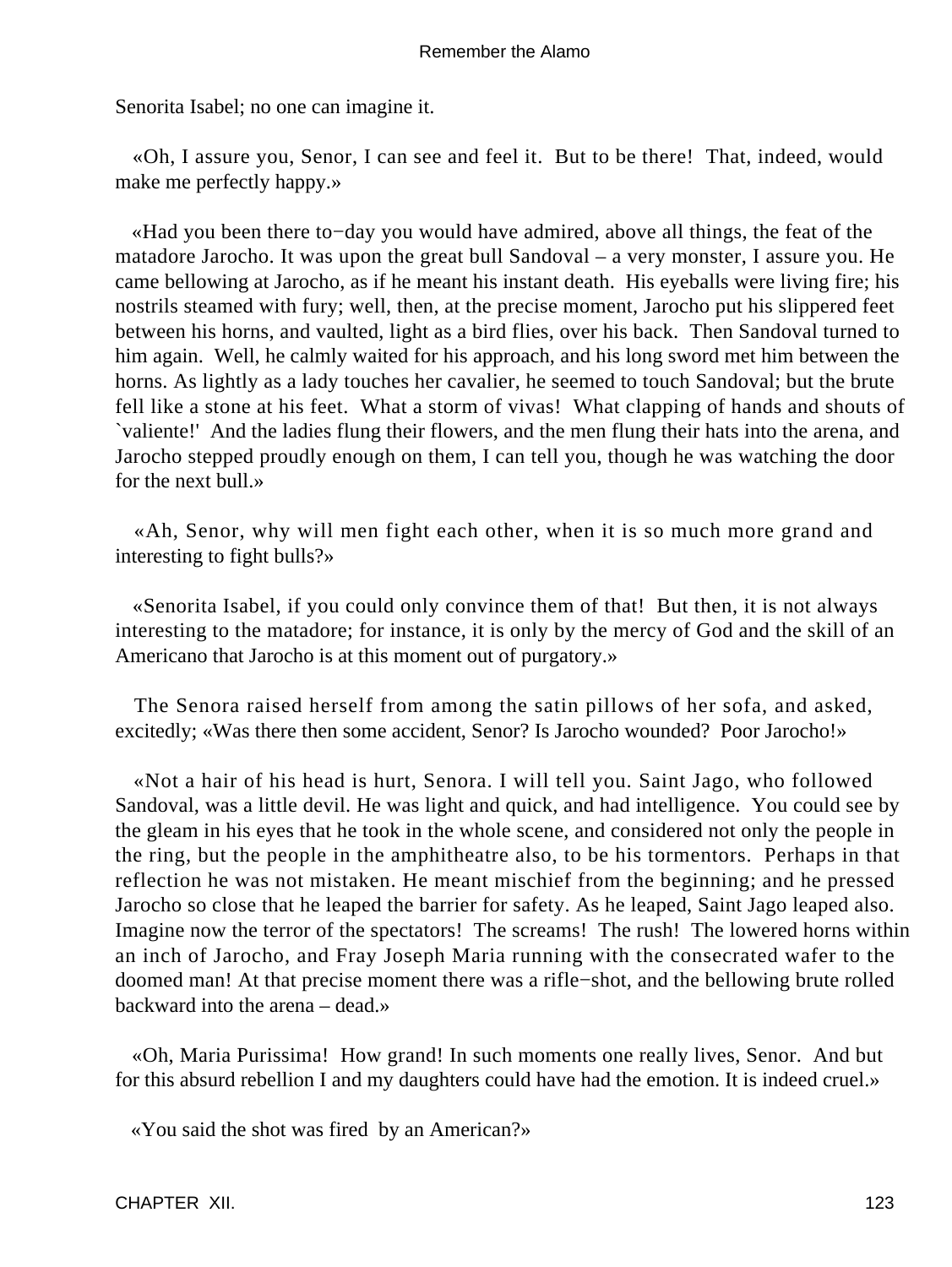"Senorita Antonia, it was, indeed. I saw him. He was in the last row. He had stood up when Saint Jago came in, and he was watching the man and the animal with his soul in his eyes. He had a face, fine and thin as a woman's – a very gentle face, also. But at one instant it became stern and fierce, the lips hard set, the eyes half shut, then the rifle at the shoulder like a flash of light, and the bull was dead between the beginning and the end of the leap! The sight was wonderful, and the ladies turned to him with smiles and cries of thankfulness, and the better part of the men bowed to him; for the Mexican gentleman is always just to a great deed. But he went away as if he had done something that displeased himself, and when I overtook him at the gates of the Alamo, he did not look as if he wished to talk about it.

 «However, I could not refrain myself, and I said: »Permit me, Colonel Crockett, to honor you. The great feat of to−day's fight was yours. San Antonio owes you for her favorite Jarocho."

 «`I saved a life, young man,' he answered and I took a life; and I'll be blamed if I know whether I did right or wrong.' `Jarocho would have been killed but for your shot.' `That's so; and I killed the bull; but you can take my hat if I don't think I killed the tallest brute of the two. Adjourn the subject, sir'; and with that he walked off into the fort, and I did myself the pleasure of coming to see you, Senora.»

 He rose and bowed to the ladies, and, as the Senora was making some polite answer, the door of the room opened quickly, and a man entered and advanced towards her. Every eye was turned on him, but ere a word could be uttered he was kneeling at the Senora's side, and had taken her face in his hands, and was kissing it. In the dim light she knew him at once, and she cried out: «My Thomas! My Thomas! My dear son! For three years I have not seen you.»

 He brought into the room with him an atmosphere of comfort and strength. Suddenly all fear and anxiety was lifted, and in Antonia's heart the reaction was so great that she sank into a chair and began to cry like a child. Her brother held her in his arms and soothed her with the promise of his presence and help. Then he said, cheerfully:

 «Let me have some supper, Antonia. I am as hungry as a lobos wolf; and run away, Isabel, and help your sister, for I declare to you girls I shall eat everything in the house.»

 The homely duty was precisely what was needed to bring every one's feelings to their normal condition; and Thomas Worth sat chatting with his mother and Lopez of his father, and Jack, and Dare, and Luis, and the superficial events of the time, with that pleasant, matter−of−course manner which is by far the most effectual soother of troubled and unusual conditions.

 In less than half an hour Antonia called her brother, and he and Lopez entered the dining−room together. They came in as brothers might come, face answering face with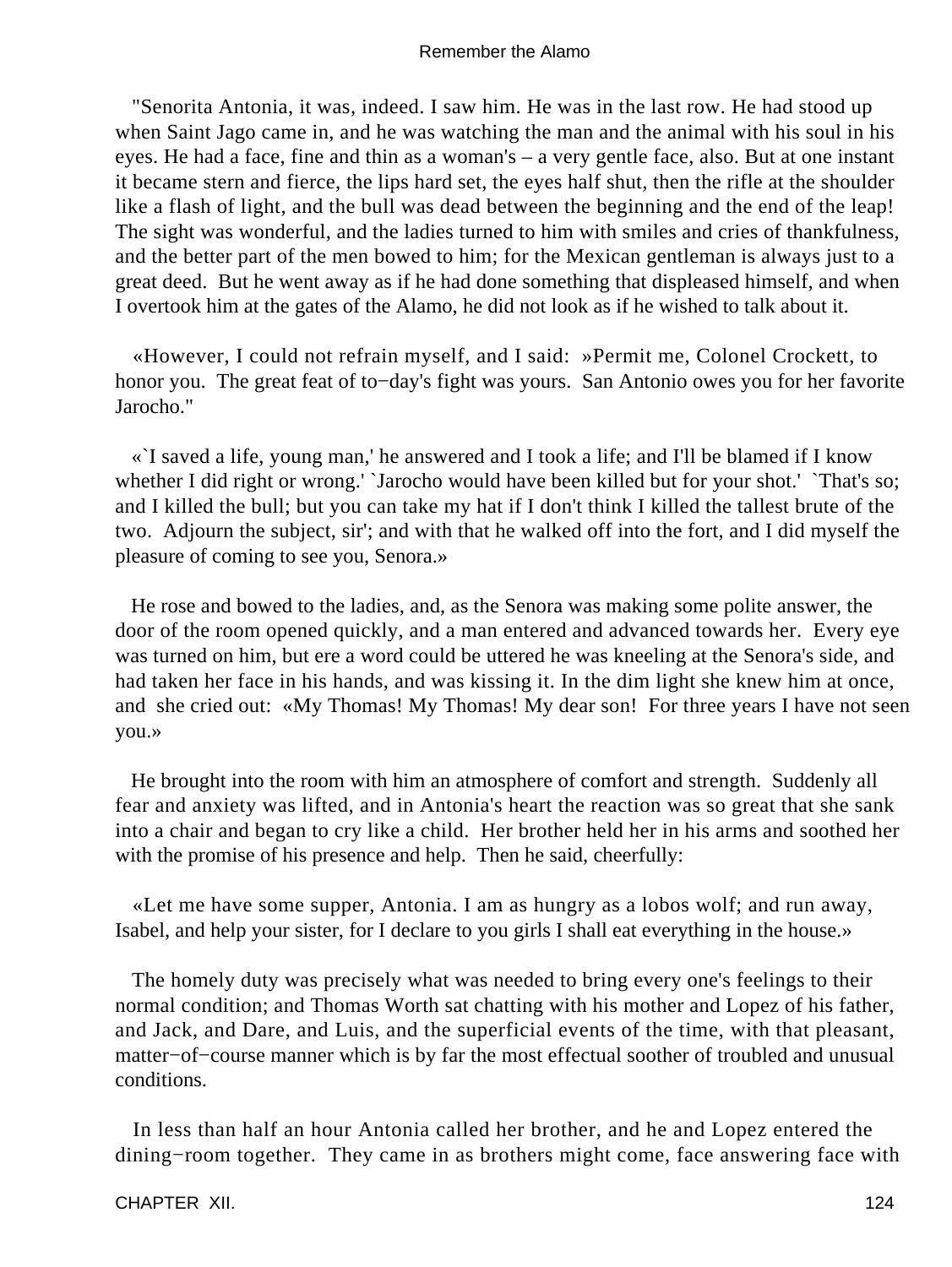sympathetic change and swiftness; but Antonia could not but notice the difference in the two men. Lopez was dressed in a suit of black velvet, trimmed with many small silver buttons. His sash was of crimson silk. His linen was richly embroidered; and his wide hat was almost covered with black velvet, and adorned with silver tags. It was a dress that set off admirably his dark intelligent face.

 Thomas Worth wore the usual frontier costume; a dark flannel shirt, a wide leather belt, buck−skin breeches, and leather boots covering his knees. He was very like his father in figure and face – darker, perhaps, and less handsome. But the gentleness and strength of his personal appearance attracted every one first, and invested all traits with their own distinctive charm.

 And, oh! What a change was there in the the{sic} Senora's room. The poor lady cried a little for joy, and then went to sleep like a wearied child. Isabel and Antonia were too happy to sleep. They sat half through the night, talking softly of the danger they had been in. Now that Thomas had come, they could say HAD. For he was a very Great−heart to them, and they could even contemplate the expected visit of Fray Ignatius without fear; yes, indeed, with something very like satisfaction.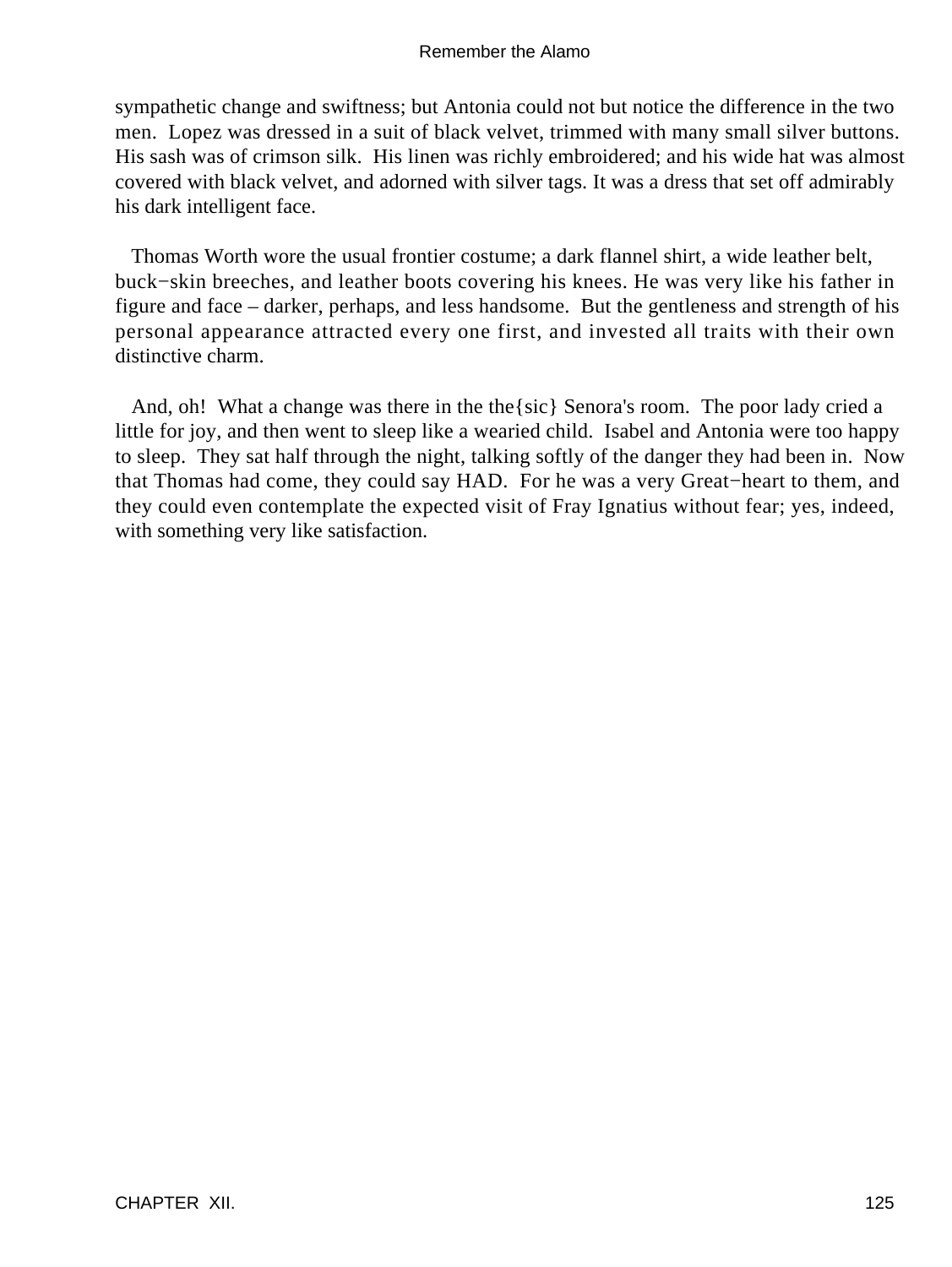# **[CHAPTER XIII.](#page-189-0)**

# *T*HE **Arrival of santa anna.**

 «What thing thou doest, bravely do; When Heaven's clear call hath found thee, Follow – with fervid wheels pursue, Though thousands bray around thee.»

 «Mounted upon a hot and fiery steed, Which his aspiring rider seemed to know; With slow but stately pace kept on his course; You would have thought the very windows spoke, So many greedy looks of young and old, Through casements darted their desiring eyes Upon his visage.»

 Left to themselves, the two men threw off like a mask the aspect of cheerfulness they had worn in the presence of the Senora. Thomas Worth ate heartily, for he had been without food since morning; but Navarro did not attempt to join his meal. He sat patiently waiting his sombre eyes fixed upon the mental visions which circled in the enchanted incense of his cigarette.

 Presently Thomas Worth turned toward the hearth, pushed the cedar logs on it to a focus, and at their leaping blaze lighted the pipe which he took from his pocket. «Lopez,» he said, «it strikes me that I am just in time to prevent some infamous plan of Fray Ignatius and my uncle Gonzaga.»

 «I should not have lost sight of the Senora and your sisters. I have watched them faithfully, though for many good reasons it has been best to appear indifferent. Will you now remain in San Antonio?»

 «I have come with orders to Travis to blow up the Alamo, and fall back upon Houston, who is at Gonzales. But I do not think the men will permit him to do so.»

 «You have too many leaders. Also, they undervalue the Mexican soldiers. I assure you they do. They fought Spain for ten years; they do not want, then, the persistence of true valor. The Americans may die in the Alamo, but they cannot hold it against the thousands Santa Anna will bring with him.»

 «They will die, then. They have no thought of retreat, nor of any deed that argues fear. Every man relies on himself, as if in his hand the moment of victory lay.»

«Every man will perish.»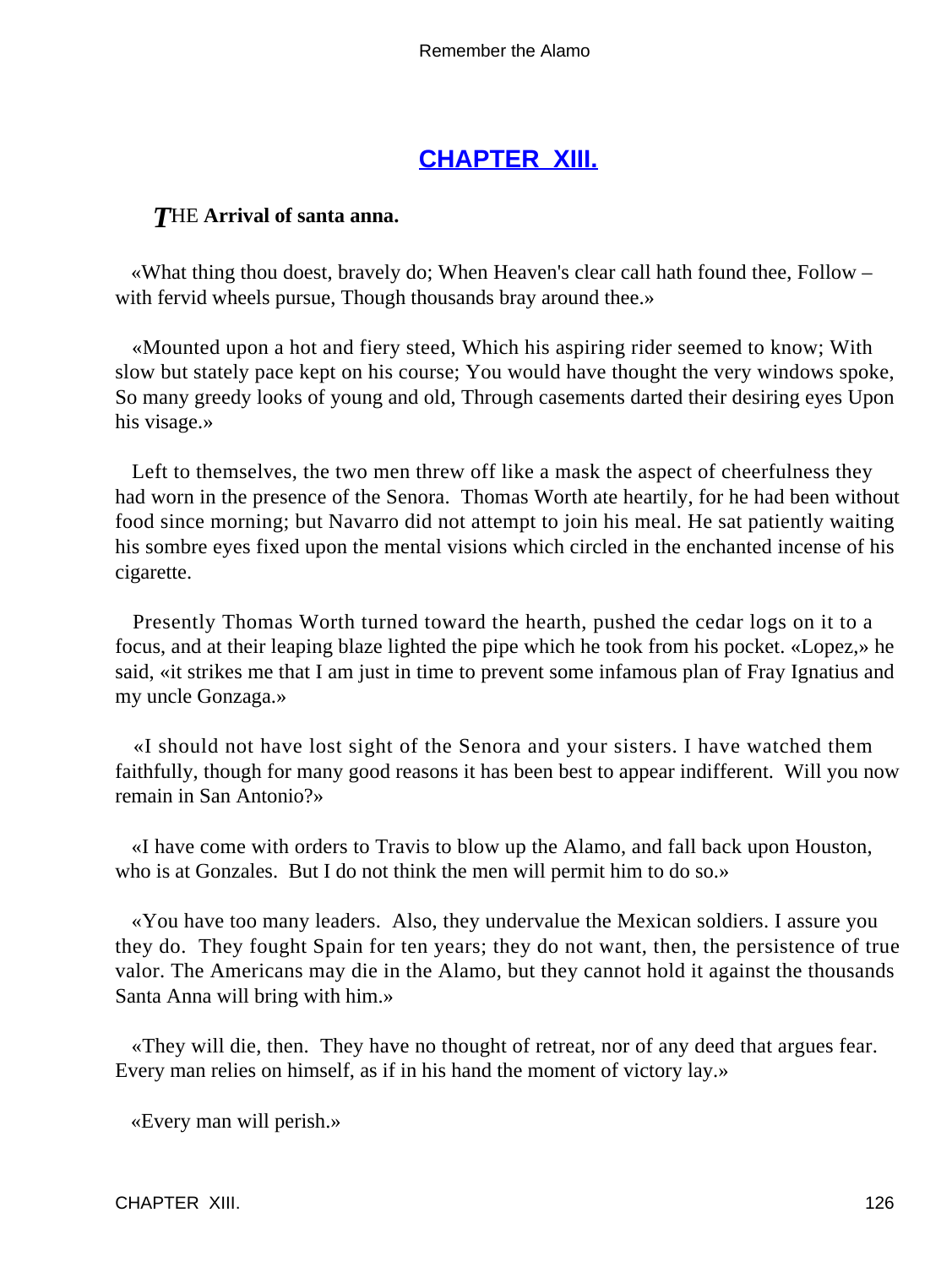«They will not perish in vain. Defeat is only a spur to the American soldier. Every, one makes him a better fighter. If Santa Anna massacres the men in the Alamo, he seals the freedom of Texas.»

«Houston should have come himself.»

 «Houston is biding his time. He is doing at present the hardest duty a great man can do: setting an example of obedience to a divided and incompetent government. Lopez, you said rightly that we had too many leaders. When those appointed for sacrifice have been offered up – when we are in the extremity of danger and ruin, then Houston will hear the word he is waiting for.»

 «And he will lead you on to victory. Indeed, I know it. I have seen him. He has the line – the fortunate line on the forehead. He is the loadstone in the breast of your cause; the magnet who can draw good fortune to it. If fate be against you, he will force fate to change her mind. If fate weave you a common thread, he will change it into purple. Victory, which she gives to others reluctantly, he will take like a master from her hand **Houston!** What essence! What existence! What honor! What hope there is in those seven letters. Consider this: He will find a way or make a way for freedom.»

 Subsequent events proved the opinion of Thomas Worth correct with regard to the garrison in the Alamo. David Crockett! James Bowie! Barret Travis! The names were a host in themselves; one and all refused to couple them with retreat.

 «Military defeats may be moral victories, young man,» said Crockett to Thomas Worth; «and moral victories make national greatness. The Roman that filled the gulf with his own body – the men who died at Thermopylae – they live to−day, and they have been talking with us.»

«But if you join Houston you will save many lives.»

 «That isn't always the point, sir. Jim Bowie was saying there was once a lover who used to swim two miles every night to see a young woman called Hero. Now, he might have waited for a boat and gone dry−shod to his sweetheart; but if he had, who would have cared whether he lived or died? The Alamo is our Hero. If we can't keep her, we can die for her.»

 The same spirit moved every soul at Goliad. Fanning was there with nearly nine hundred men, and he had named the place Fort Defiance, and asserted his determination to hold it. In the mean time, Houston was using his great personal influence to collect troops, to make treaties with the Indians, and to keep together some semblance of a provisional government.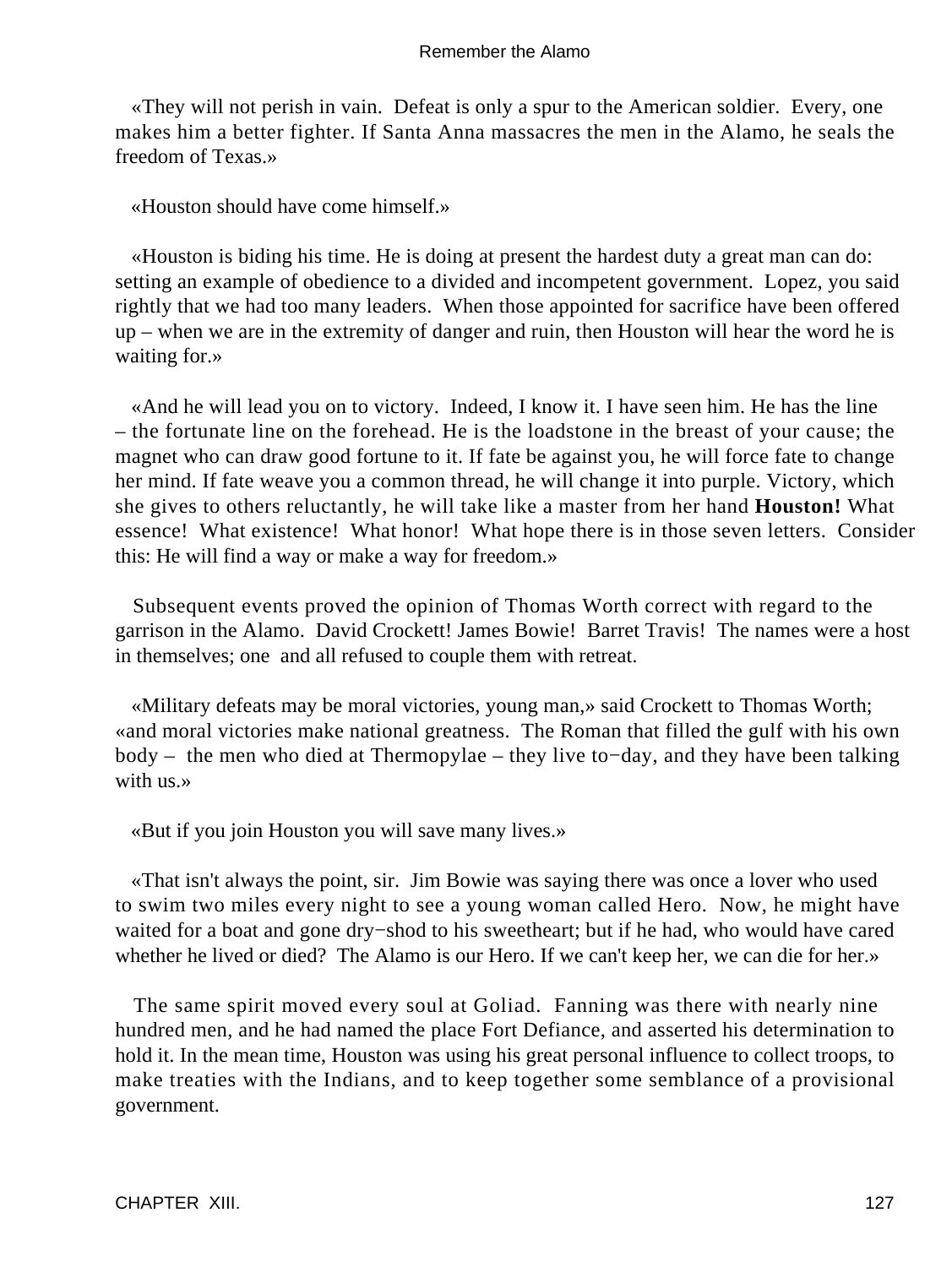But it had become evident to all the leading spirits of the revolution that no half−way measures would now do. They only produced half−way enthusiasm. For this end, Houston spoke out with his accustomed boldness:

 «Gentlemen, we must declare the independence of Texas, and like our fore−elders, sink or swim by that declaration. Nothing else, nothing less, can save us. The planters of Texas must feel that they are fighting for their own constitution, and not for Mexican promises made to them twelve years ago and never yet kept.»

 The simple proposition roused a new enthusiasm; for while Urrea was hastening towards Goliad, and Santa Anna towards San Antonio, and Filisola to Washington, the divided people were becoming more and more embittered. The American soldiers, who had hitherto gone in and out among the citizens of San Antonio during the day, and only slept in the Alamo, were conscious of an ominous change in the temper of the city. They gathered their recruits together and shut themselves in the fortress.

 Again Thomas Worth urged them to fall back either upon the line of Houston at Gonzales, or Fanning at Goliad; but in the indecision and uncertainty of all official orders, Crockett thought it best to make the first stand at the Mexican city.

 «We can, at least,» he said, «keep Santa Anna busy long enough to give the women and children of our own settlements time to escape, and the men time to draw together with a certain purpose.»

 «The cry of Santa Anna has been like the cry of wolf! wolf!» said Bowie. «I hear that great numbers that were under arms have gone home to plant their corn and cotton. Do you want Santa Anna to murder them piecemeal – house by house, family by family? Great George! Which of us would accommodate him with a prolonged pleasure like that? No! he shall have a square fight for every life lie gets»; and the calm, gentlemanly Bowie was suddenly transformed into a flashing, vehement, furious avenger. He laid his knife and pistols on the table, his steel−blue eyes scintillated as if they were lightning; his handsome mouth, his long, white hands, his whole person radiated wrath and expressed the utmost lengths of invincible courage and insatiable hatred.

 «Gentlemen,» answered Travis, «I go with Crockett and Bowie. If we hold the Alamo, it is a deed well done. If we fall with it, it is still a deed well done. We shall have given to Houston and Fanning time to interpose themselves between Santa Anna and the settlements.»

 «We have none of us lived very well,» said Bowie, «but we can die well. I say as an American, that Texas is ours by right of natural locality, and by right of treaty; and, as I live, I will do my best to make it American by right of conquest! Comrades, I do not want a prettier quarrel to die in» – and looking with a brave, unflinching gaze around the grim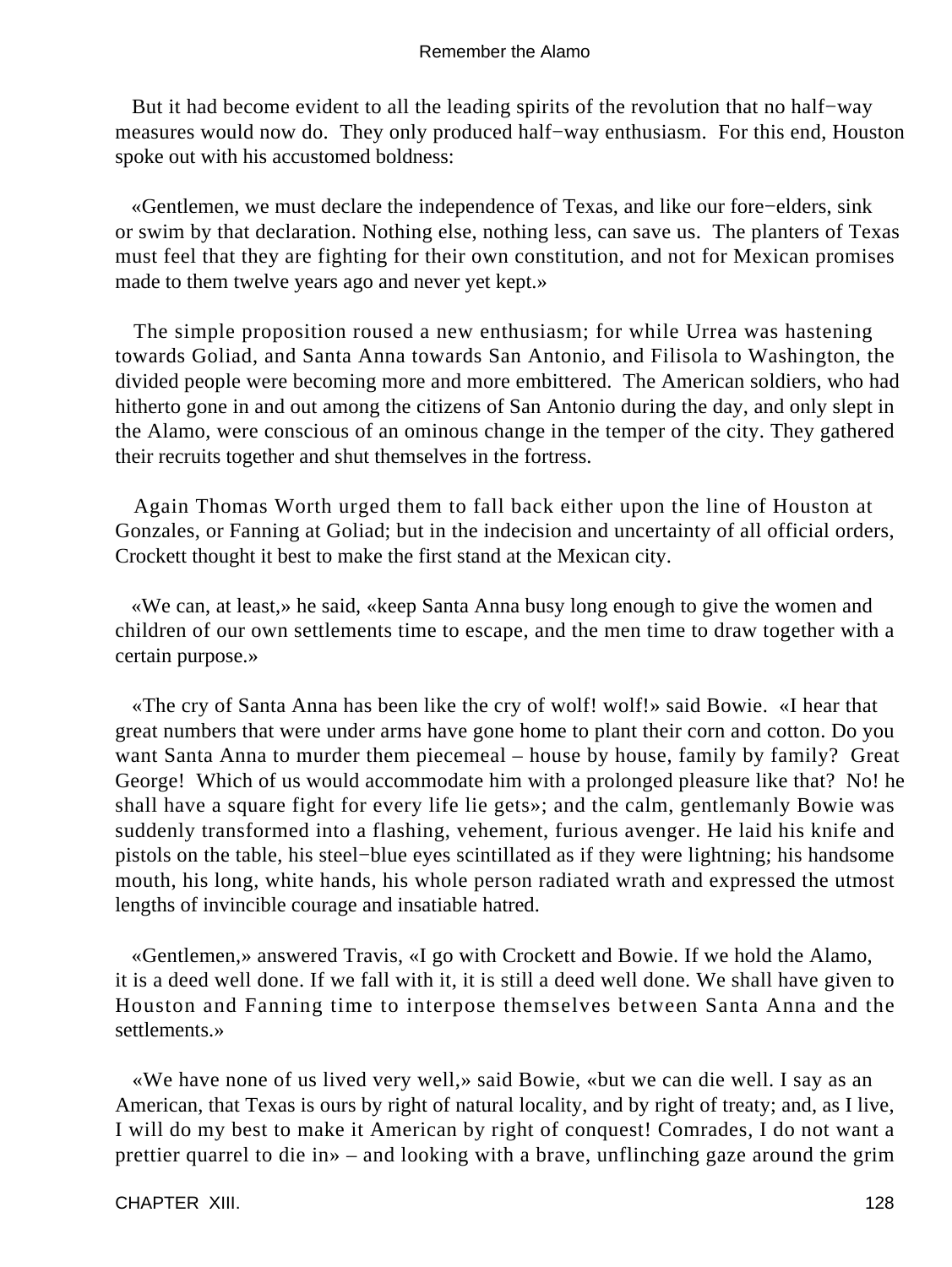fortress – «I do not want a better monument than the Alamo!»

 The speech was not answered with any noisy hurrahing; but the men around the bare, long table clasped hands across it, and from that last interview with the doomed men Thomas Worth came away with the knowledge that he had seen the battle begun. He felt now that there was no time to delay longer his plans for the safety of his mother and sisters. These were, indeed, of the simplest and most uncertain character; for the condition of the country and its few resources were such as to make flight the only way that promised safety. And yet flight was environed with dangers of every kind – hunger, thirst, exhaustion, savage beasts, Indians, and the triple armies of Mexico.

 The day after his arrival he had begun to prepare, as far as possible, for this last emergency, but the Senora's unconquerable aversion to leave her native city had constantly hampered him. Until Santa Anna really appeared she would not believe in the necessity of such a movement. The proposal of Fray Ignatius, even if it did end in a convent, did not seem so terrible as to be a wanderer without a roof to cover her. She felt aggrieved and injured by Antonia's and Isabel's positive refusal to accept sanctuary from the priest, and with the underhand cunning of a weak woman she had contrived to let Fray Ignatius know that SHE was not to blame for the refusal.

 All the same the priest hated her in conjunction with her children. On the morning after her interview with her uncle, he went to receive her submission; for the marquis had informed him of all that had passed, and he felt the three women and the valuable Worth property already under his hard hand. He opened the gate with the air of a proprietor. He looked down the lovely alleys of the garden, and up at the latticed stories of the handsome house, with that solid satisfaction which is the reward of what is acquired by personal effort or wisdom.

 When he entered the door and was confronted by Thomas Worth, he was for the moment nonplussed. But he did not permit his confusion and disappointment to appear. He had not seen Thomas for a long time. He addressed him with suavity and regrets, and yet, «was sure he would be glad to hear that, in the present dangerous crisis, the Marquis de Gonzaga had remembered the blood−tie and offered his protection to a family so desolate.»

 Thomas Worth leaned upon the balusters, as if guarding the approach to the Senora's apartments. He answered: «The protection of the marquis is unnecessary. Three ladies are too great a charge for one so aged. We will not impose it.» The face of the young man was calm and stern, but he spoke without visible temper, until the priest prepared to pass him. Then he stretched out his arm as a barrier.

 «Fray Ignatius, you have already passed beyond the threshold; permit me to remind you of Dr. Worth's words on that subject.»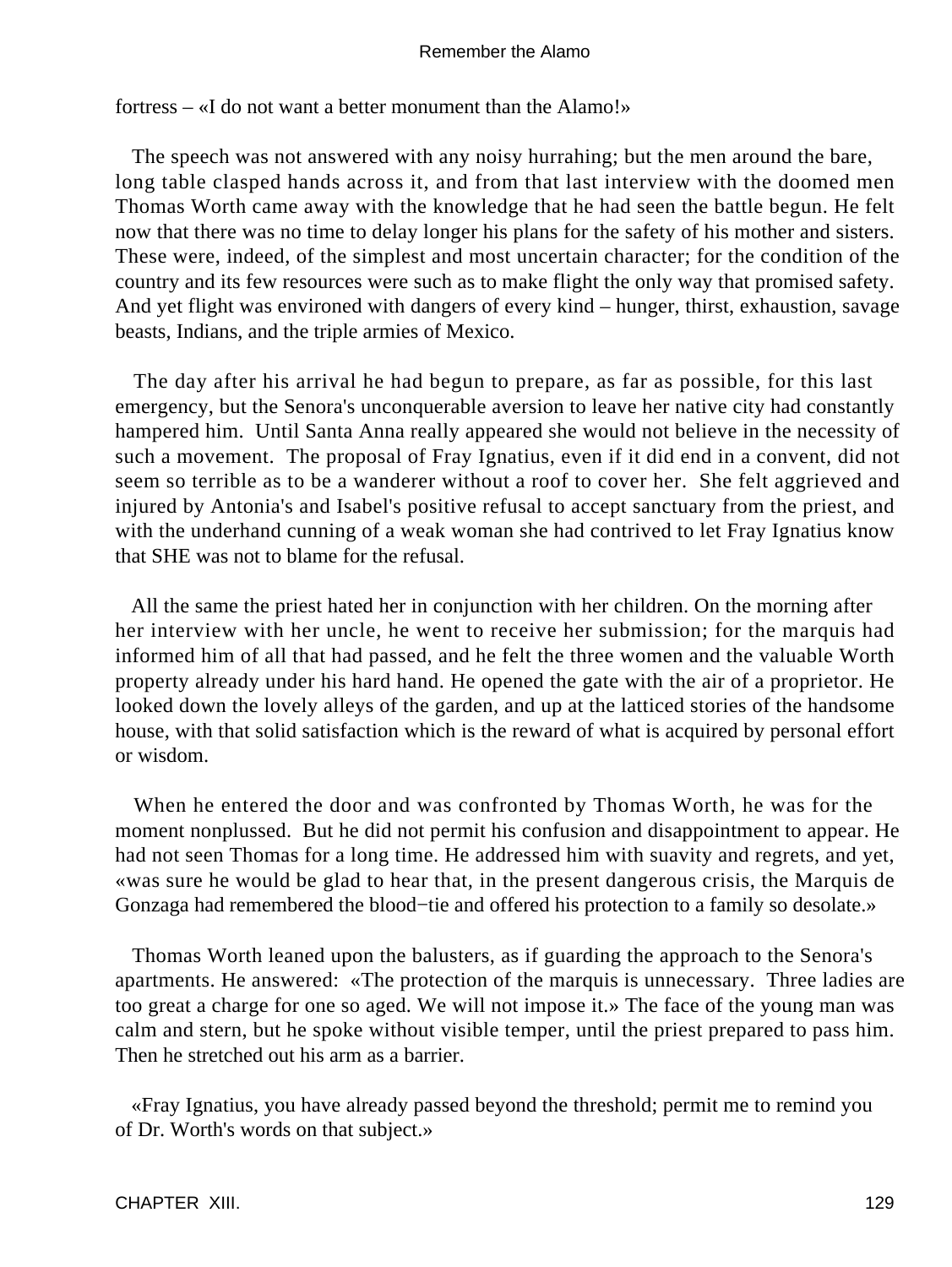«I put my duty before any man's words.»

 «Sir, for my mother's sake, I would not be disrespectful; but I assure you, also, that I will not permit any man, while I live, to disregard my father's orders regarding his own household.»

«I must see the Senora.»

«That, I reply, is impossible.»

 "Presume not – dare not to interfere with a priest in the duty of his office. It is a mortal sin. The curse of the Church will rest upon you.

 «The curse of the Church will not trouble me. But to treat my father's known wishes with contempt – that is an act of dishonor and disobedience which I will not be guilty of.»

 «Santa Maria! Suffer not my spirit to be moved by this wicked one. Out of my path, Satanas!»

 The last word was not one which Thomas Worth had expected. He flushed crimson at its application, and with a few muttered sentences, intelligible only to the priest, he took him firmly by the shoulder, led him outside the door, and closed and barred it.

 The expulsion was not accomplished without noisy opposition on the part of Fray Ignatius, and it pained Thomas deeply to hear, in the midst of the priest's anathemas, the shrill cries of his mother's distress and disapproval.

 The next domestic movement of Thomas Worth was to rid the house of Molly and Manuel, and the inferior servants. It was not as easy a task as may be supposed. They had been ordered by Fray Ignatius to remain, and the order had not been countermanded. Even if the Senora and her daughters were going east, and their services were not needed, they had no objections to remain in the Worth house. They understood that the Church would take possession, and the housekeeping of the Church was notoriously easy and luxurious.

 However, after exorbitant compensation had been made, and Molly had given in return «a bit of her mind,» she left for the Irish colony of San Patricio, and Manuel immediately sought his favorite monte table. When he had doubled his money, he intended to obey Molly's emphatic orders, and go and tell the priest all about it.

 «I would rather, face a battery of cannon than Fray Ignatius and the servants again, Antonia.» Antonia looked at her brother; he was worried and weary, and his first action, when he had finally cleared the house, was to walk around it, and bolt every door and window. Antonia followed him silently. She perceived that the crisis had come, and she was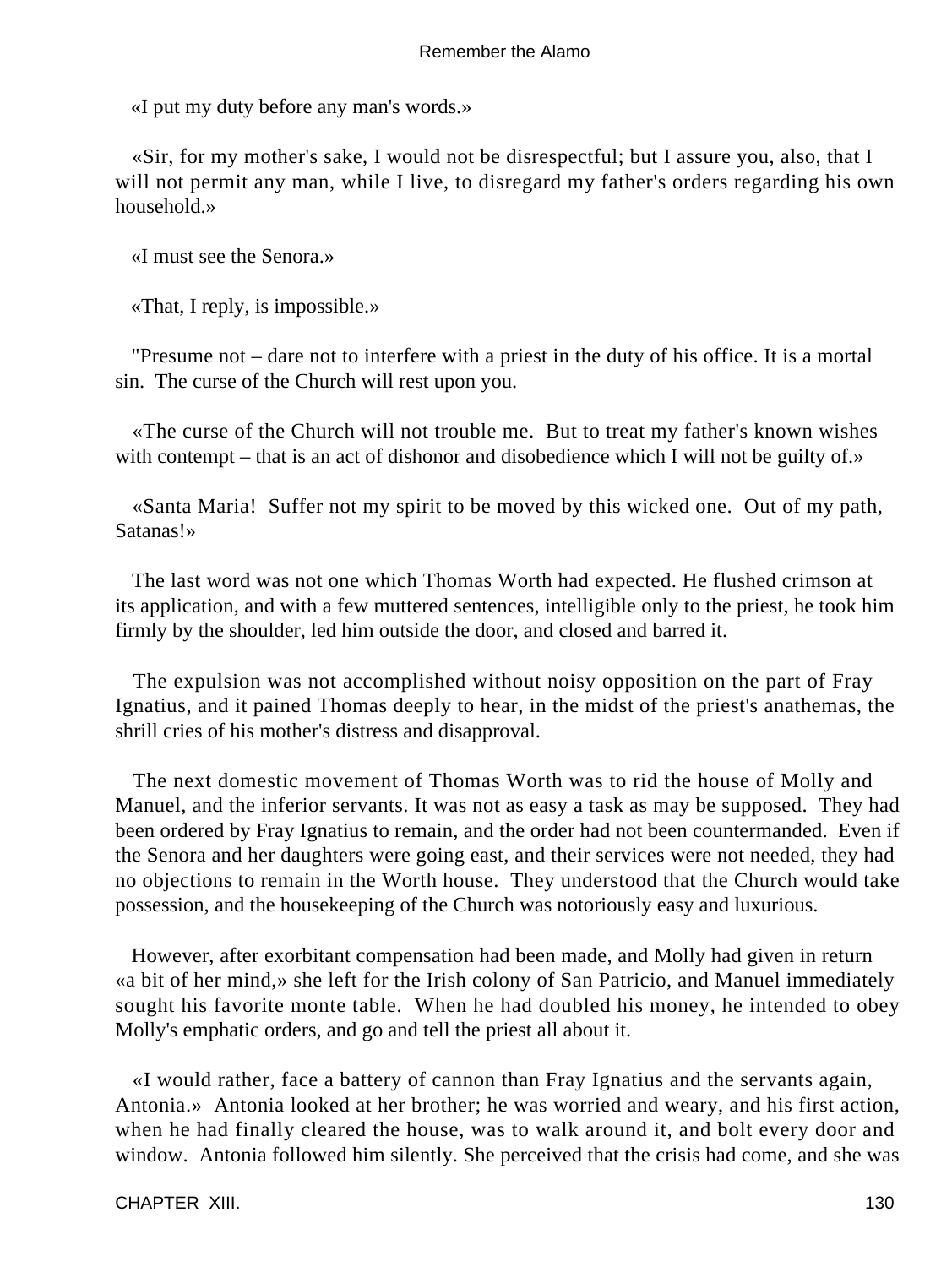doing as good women in extremity do – trying to find in the darkness the hand always stretched out to guide and strengthen. As yet she had not been able to grasp it. She followed her brother like one in a troubled dream, whispering faintly, with white lips, «O God, where art Thou? Help and pity us!»

 Thomas led her finally to his father's office. He went to a closet filled with drugs, removed them, and then a certain pressure of his hand caused the back of the closet to disappear in a groove, and a receptacle full of coin and papers was disclosed.

 «We must take with us all the coin we can carry. What you are not likely to require, is to go to the men in the field. Then, hide in its place the old silver, and the laces, and the jewels, which came with the Flores from Castile; and any other papers and valuables, which you received from our father. I think even Fray Ignatius will not discover them here.»

"Is there any special need to hurry to−day?

 «Santa Anna is within forty−eight hours of San Antonio. He may force a march, and be here earlier. Travis told me last night that their advance scouts had come in with this intelligence. To−day they will gather every man they can, and prepare to defend themselves in the Alamo. As soon as Santa Anna arrives, we are in danger. I must leave here to− night. I must either take you with me or remove you to a place of more safety.»

«Let us go with you.»

«If my mother is willing.»

«If she is not, what then?»

 «Lopez has prepared for that emergency. He has an empty house three miles west of San Antonio. He has had it completely victualled. I will take you there after dark in the large green chariot. Ortiz will drive the light Jersey wagon on the Gonzales road. When inquiry is made, the Jersey wagon will have attracted the attention of every Mexican, and Fray Ignatius will receive positive assurances that you were in it and are beyond his power. And certainly, without definite intelligence, he would never suspect you of being anywhere on the highway to Mexico.»

«Shall we be quite alone?»

 «For two or three days you will be quite alone. Ortiz will, however, return with the wagon by a circuitous route; for, sooner or later, you are sure to need it. Fear not to trust him. Only in one respect will you need to supplement his advice by your own intelligence: he is so eager to fight Santa Anna, he may persuade himself and you that it is necessary to fly eastward when it is not. In all other points you may be guided by him, and his disguise as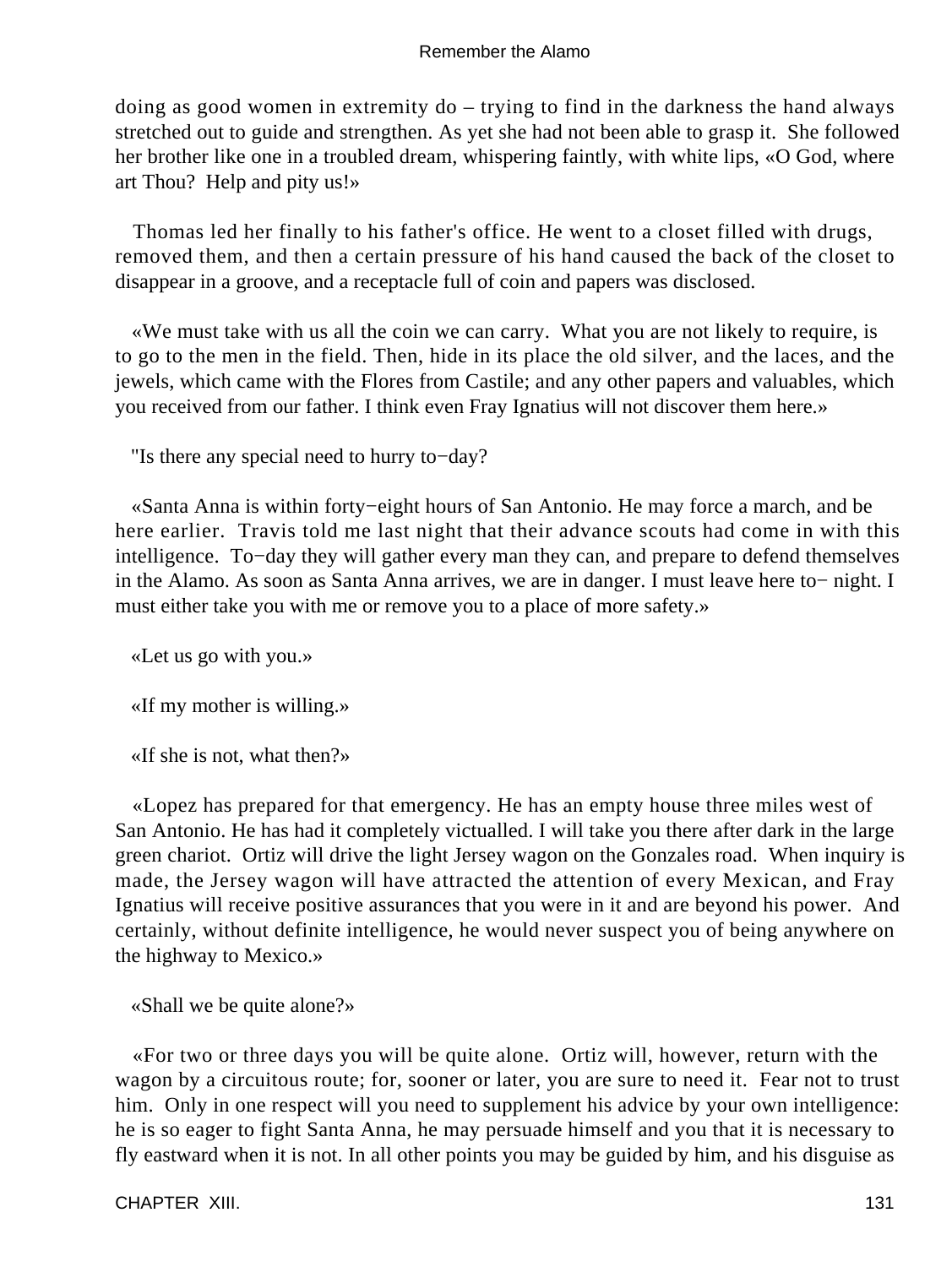a peon is so perfect that it will be easy for him to gather in the pulquerias all the information requisite for your direction. I have been out to the house, and I can assure you that Lopez has considered everything for your comfort.»

«However, I would rather go with you, Thomas.»

«It must be as mother desires.»

 When the circumstances were explained to the Senora, she was at first very determined to accept neither alternative. «She would remain where she was. She was a Flores and a Gonzaga. Santa Anna knew better than to molest her. She would rather trust to him than to those dreadful Americans.» Reminded of Fray Ignatius, she shed a few tears over the poor padrecito, and assured her children they had made a mistake regarding him, which neither oil nor ointment, nor wit nor wisdom, could get over.

 It was almost impossible to induce her to come to a decision of any kind; and only when she saw Antonia and Isabel were dressed for a journey, and that Thomas had locked up all the rooms and was extinguishing the fires, could she bring herself to believe that the trial so long anticipated had really come.

 «My dearest mother! My own life and the lives of many others may now hang upon a few moments. I can remain here no longer. Where shall I take you to?»

«I will not leave my home.»

 «Santa Anna is almost here. As soon as he arrives, Fray Ignatius and twelve of the Bernardine monks are coming here. I was told that yesterday.»

«Then I will go to the convent. I and my daughters.»

«No, mother; if you go to the convent, Antonia and Isabel must go with me.»

 She prayed, and exclaimed, and appealed to saints and angels, and to the holy Virgin, until Isabel was hysterically weeping, Antonia at a mental tension almost unendurable, and Thomas on the verge of one of those terrifying passions that mark the extremity of habitually gentle, patient men.

 «My God, mother!» he exclaimed with a stamp of his spurred boot on the stone floor;  $\le$ if you will go to the devil – to the priests, I mean – you must go alone. Kiss your mother farewell, girls. I have not another moment to wait.»

 Then, in a passion of angry sobs and reproaches, she decided to go with her daughters, and no saint ever suffered with a more firm conviction of their martyrdom to duty than did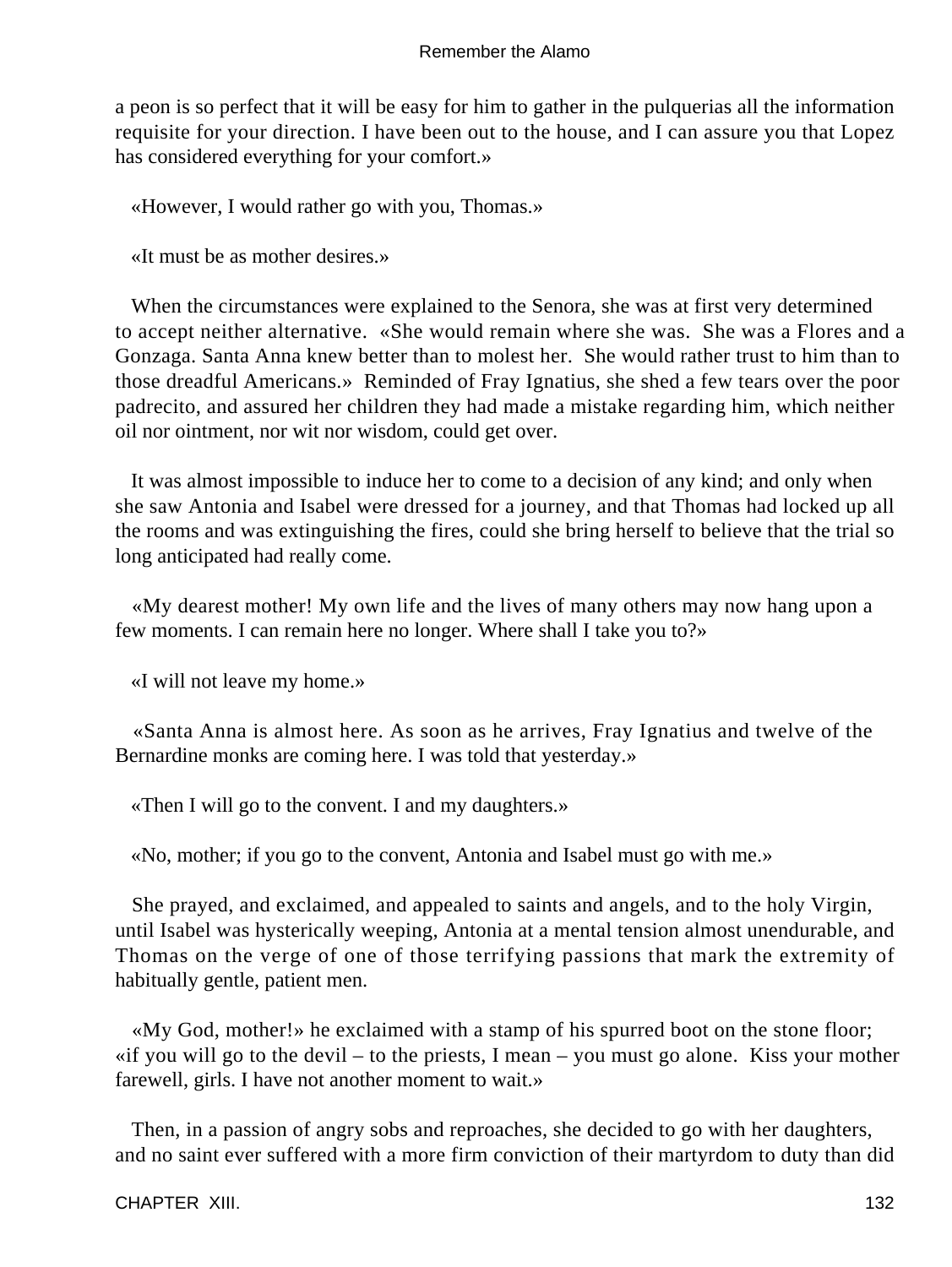this poor foolish, affectionate slave to her emotions and her superstitions. But when Thomas had gone, and nothing was to be gained by a display of her sufferings, she permitted herself to be interested in their hiding−place, and after Antonia had given her a cup of chocolate, and Isabel had petted and soothed her, she began gradually to allow them to explain their situation, and even to feel some interest in its discussion.

 They sat in the charmful, dusky glimmer of starlight, for candles and fire were forbidden luxuries. Fortunately, the weather was warm and sunny, and for making chocolate and such simple cookery, Lopez had provided a spirit lamp. The Senora was as pleased as a child with this arrangement. She had never seen anything like it before. She even imagined the food cooked upon it had some rare and unusual flavor. She was quite proud when she had learned its mysteries, and quite sure that chocolate she made upon it was chocolate of a most superior kind.

 The house had been empty for two years, and the great point was to preserve its air of desolation. No outside arrangement was touched; the torn remnants of some balcony hangings were left fluttering in the wind; the closed windows and the closed doors, the absence of smoke from the chimneys and of lights from the windows, preserved the air of emptiness and loneliness that the passers−by had been accustomed to see. And, as it was on the highway into the city, there were great numbers of passers: mule−trains going to Mexico and Sonora; cavaliers and pedestrians; splendidly−dressed nobles and officials, dusty peons bringing in wood; ranchmen, peddlers, and the whole long list of a great city's purveyors and servants.

 But though some of the blinds were half−closed, much could be seen; and Isabel also often took cushions upon the flat roof, and lying down, watched, from between the pilasters of the balustrade surrounding it, the moving panorama.

 On the morning of the third day of what the Senora, called their imprisonment, they went to the roof to sit in the clear sunshine and the fresh wind. They were weary and depressed with the loneliness and uncertainty of their position, and were almost longing for something to happen that would push forward the lagging wheels of destiny.

 A long fanfare of trumpets, a roll of drums, a stirring march of warlike melody, startled them out of the lethargic tedium of exhausted hopes and fears. «It is Santa Anna!» said Antonia; and though they durst not stand up, they drew closer to the balustrade and watched for the approaching army. Is there any woman who can resist that nameless emotion which both fires and rends the heart in the presence of great military movements? Antonia was still and speechless, and white as death. Isabel watched with gleaming eyes and set lips. The Senora's excitement was unmistakably that of exultant national pride.

 Santa Anna and his staff−officers were in front. They passed too rapidly for individual notice, but it was a grand moving picture of handsome men in scarlet and gold – of graceful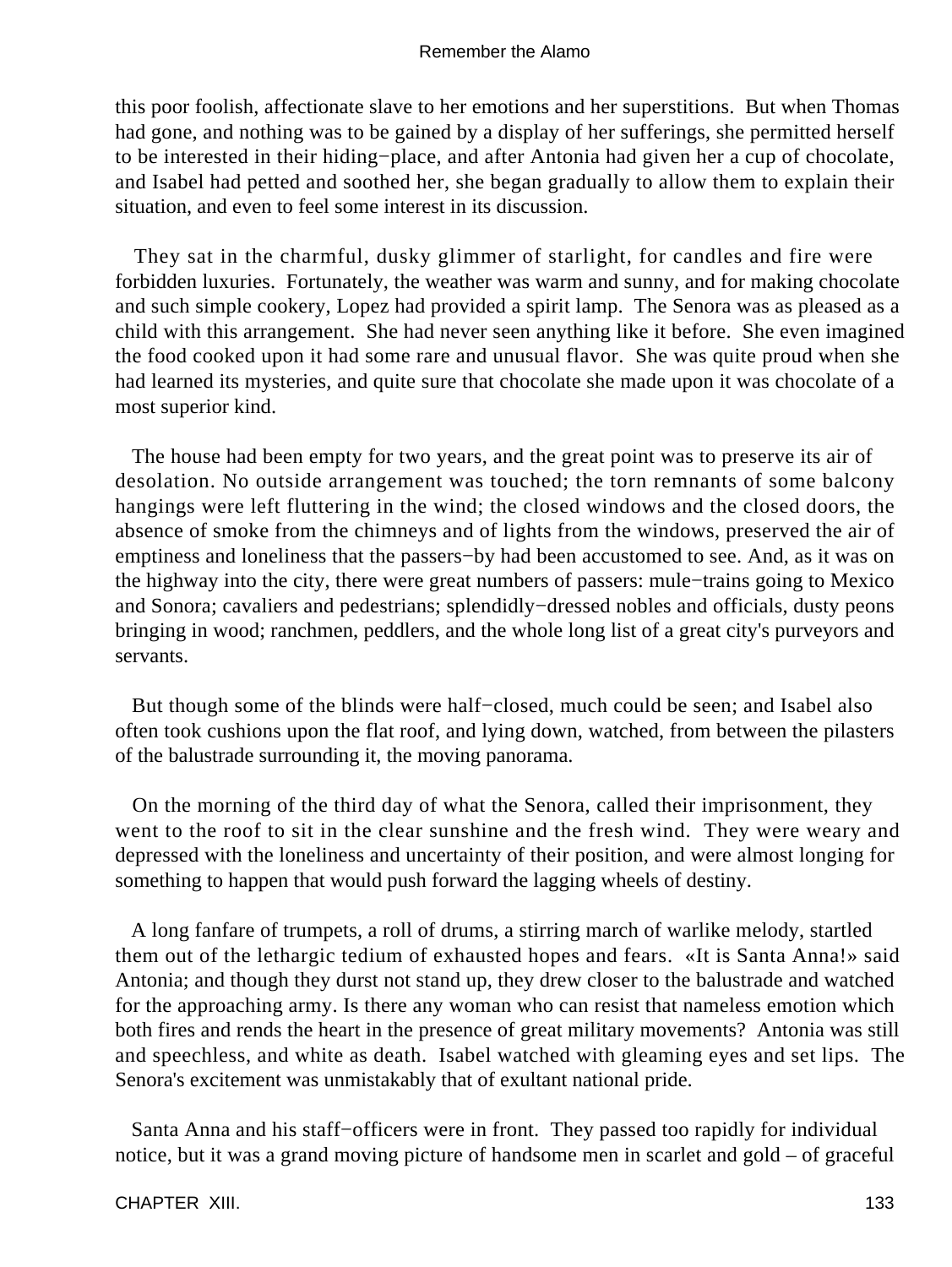mangas and waving plumes, and bright−colored velvet capes; of high−mettled horses, and richly−adorned Mexican saddles, aqueras of black fur, and silver stirrups; of thousands of common soldiers, in a fine uniform of red and blue; with antique brazen helmets gleaming in the sun, and long lances, adorned with tri−colored streamers. They went past like a vivid, wonderful dream – like the vision of an army of mediaeval knights.

 In a few minutes the tumult of the advancing army was increased tenfold by the clamor of the city pouring out to meet it. The clashing bells from the steeples, the shouting of the populace, the blare of trumpets and roll of drums, the lines of churchmen and officials in their grandest dresses, of citizens of every age, – the indescribable human murmur – altogether it was a scene whose sensuous splendor obliterated for a time the capacity of impressionable natures to judge rightly.

 But Antonia saw beyond all this brave show the ridges of red war, and a noble perversity of soul made her turn her senses inward. Then her eyes grew dim, and her heart rose in pitying prayer for that small band of heroes standing together for life and liberty in the grim Alamo. No pomp of war was theirs. They were isolated from all their fellows. They were surrounded by their enemies. No word of sympathy could reach them. Yet she knew they would stand like lions at bay; that they would give life to its last drop for liberty; and rather than be less than freemen, they would prefer not to be at all.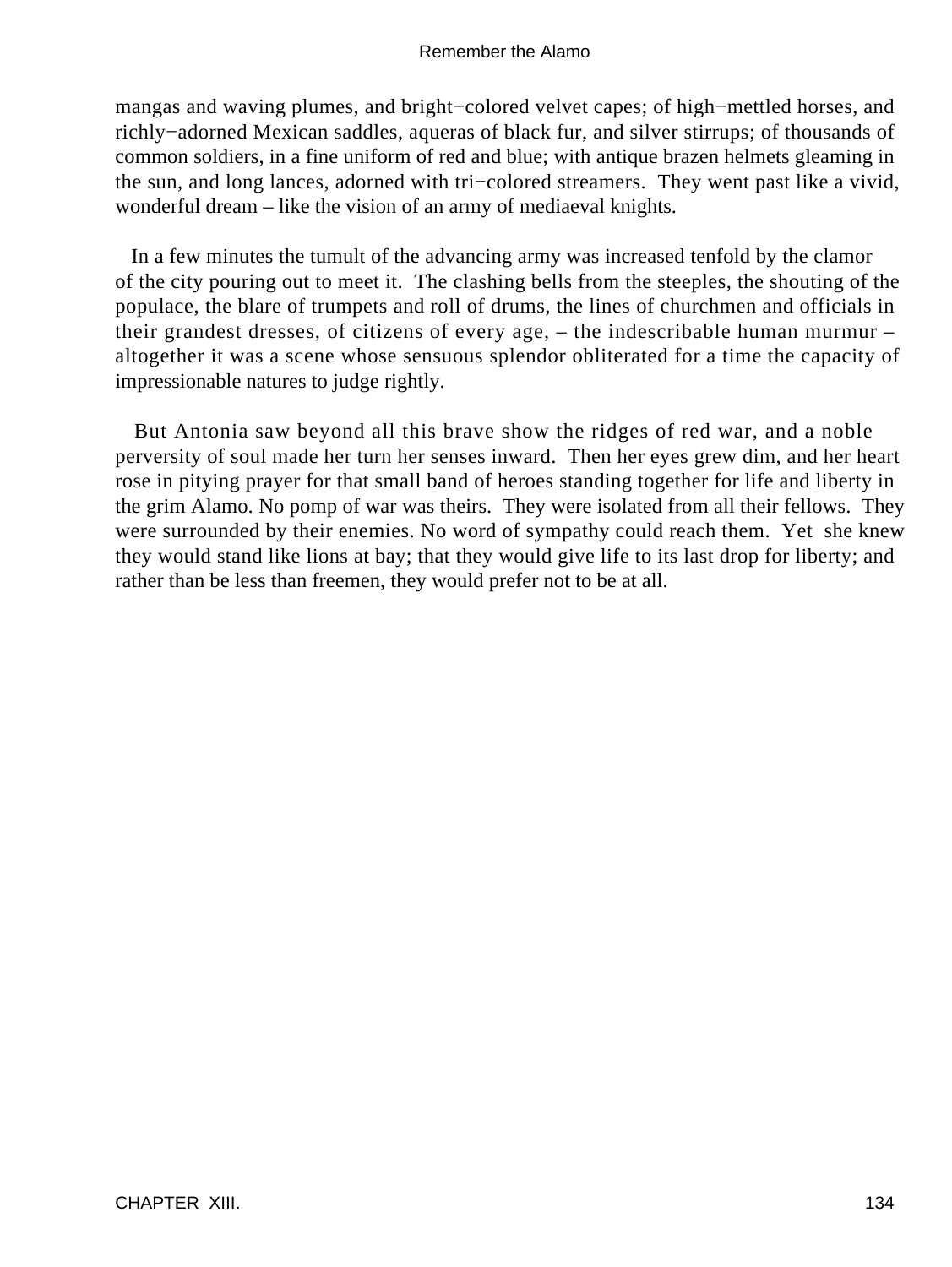# **[CHAPTER XIV.](#page-189-0)**

# *T*HE **Fall of the alamo.**

«The combat deepens. On, ye brave! Who rush to glory or the grave.»

 «To all the sensual world proclaim: One crowded hour of glorious life Is worth an age without a name.»

 «Gashed with honorable scars, Low in Glory's lap they lie; Though they fell, they fell like stars, Streaming splendor through the sky.»

 The passing−by of Santa Anna and the Mexican army, though it had been hourly expected for nearly three days, was an event which threw the Senora and her daughters into various conditions of mental excitement. They descended from the roof to the Senora's room, where they could move about and converse with more freedom. For the poor lady was quite unable to control her speech and actions, and was also much irritated by Antonia's more composed manner. She thought it was want of sympathy.

 «How can you take things with such a blessed calmness,» she asked, angrily. «But it is the way of the Americans, no doubt, who must have everything for prudence. Sensible! Sensible! Sensible! that is the tune they are forever playing, and you dance to it like a miracle.»

«My dear mother, can we do any good by exclaiming and weeping?»

 «Holy Virgin! Perhaps not; but to have a little human nature is more agreeable to those who are yet on the earth side of purgatory.»

 «Mi madre,» said Isabel, «Antonia is our good angel. She thinks for us, and plans for us, and even now has everything ready for us to move at a moment's notice. Our good angels have to be sensible and prudent, madre.»

 «To move at a moment's notice! Virgin of Guadalupe! where shall we go to? Could my blessed father and mother see me in this prison, this very vault, I assure you they would be unhappy even among the angels.»

 «Mother, there are hundreds of women today in Texas who would think this house a palace of comfort and safety.»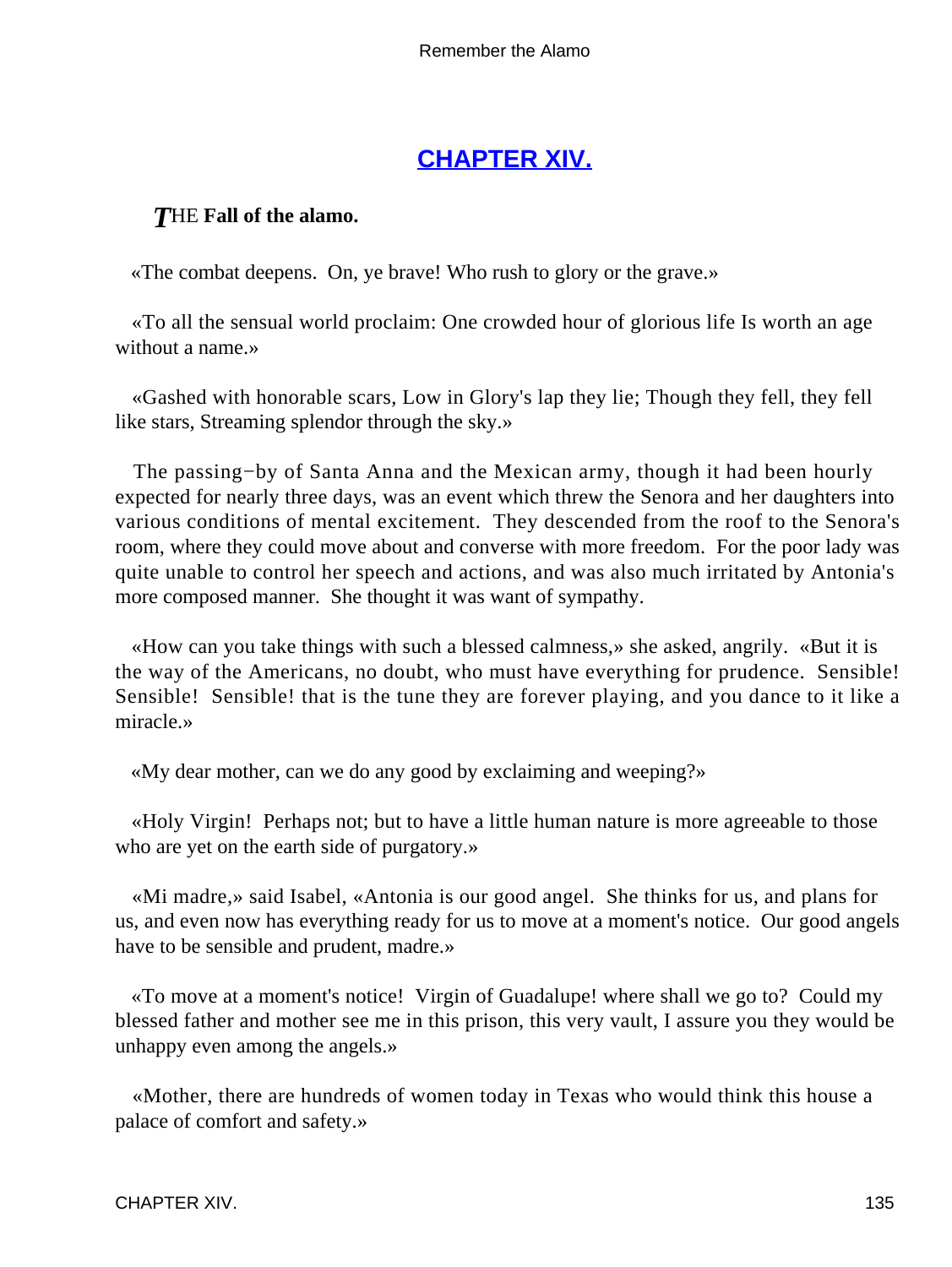«Saints and angels! Is that my fault? Does it make my condition more endurable? Ah, my children, I have seen great armies come into San Antonio, and always before I have been able to make a little pleasure to myself out of the event. For the Mexicans are not blood−thirsty, though they are very warlike. When Bravo was here, what balls, what bull−fights, what visiting among the ladies! Indeed there was so much to tell, the tertulia was as necessary as the dinner. To be sure, the Mexicans are not barbarians; they made a war that had some refinement. But the Americans! They are savages. With them it is fight, fight, fight, and if we try to be agreeable, as we were to that outrageous Sam Houston, they say thank you, madam, and go on thinking their own cruel thoughts. I wonder the gentle God permits that such men live.»

 «Dear mother, refinement in war is not possible. Nothing can make it otherwise than brutal and bloody.»

 «Antonia, allow that I, who am your mother, should know what I have simply seen with my eyes. Salcedo, Bravo, Martinez, Urrea – are they not great soldiers? Very well, then, I say they brought some pleasure with their armies; and you will see that Santa Anna will do the same. If we were only in our own home! It must have been the devil who made us leave it.»

 «How truly splendid the officers looked, mi madre. I dare say Senora Valdez will entertain them.»

«That is certain. And as for Dorette Valdez – the coquette – it will certainly be a great happiness to her.»

 Isabel sighed, and the Senora felt a kind of satisfaction in the sigh. It was unendurable to be alone in her regrets and her longings.

 «Yes,» she continued, «every night Senora Trespalacios will give a tertulia, and the officers will have military balls – the brave young men; they will be so gay, so charming, so devoted, and in a few hours, perhaps, they will go into the other world by the road of the battlefield. Ah, how pitiful! How interesting! Cannot you imagine it?»

 Isabel sighed again, but the sigh was for the gay, the charming Luis Alveda. And when she thought of him, she forgot in a moment to envy Dorette Valdez, or the senoritas of the noble house of Trespalacios. And some sudden, swift touch of sympathy, strong as it was occult, made the Senora at the same moment remember her husband and her sons. A real sorrow and a real anxiety drove out all smaller annoyances. Then both her daughters wept together, until their community of grief had brought to each heart the solemn strength of a divine hope and reliance.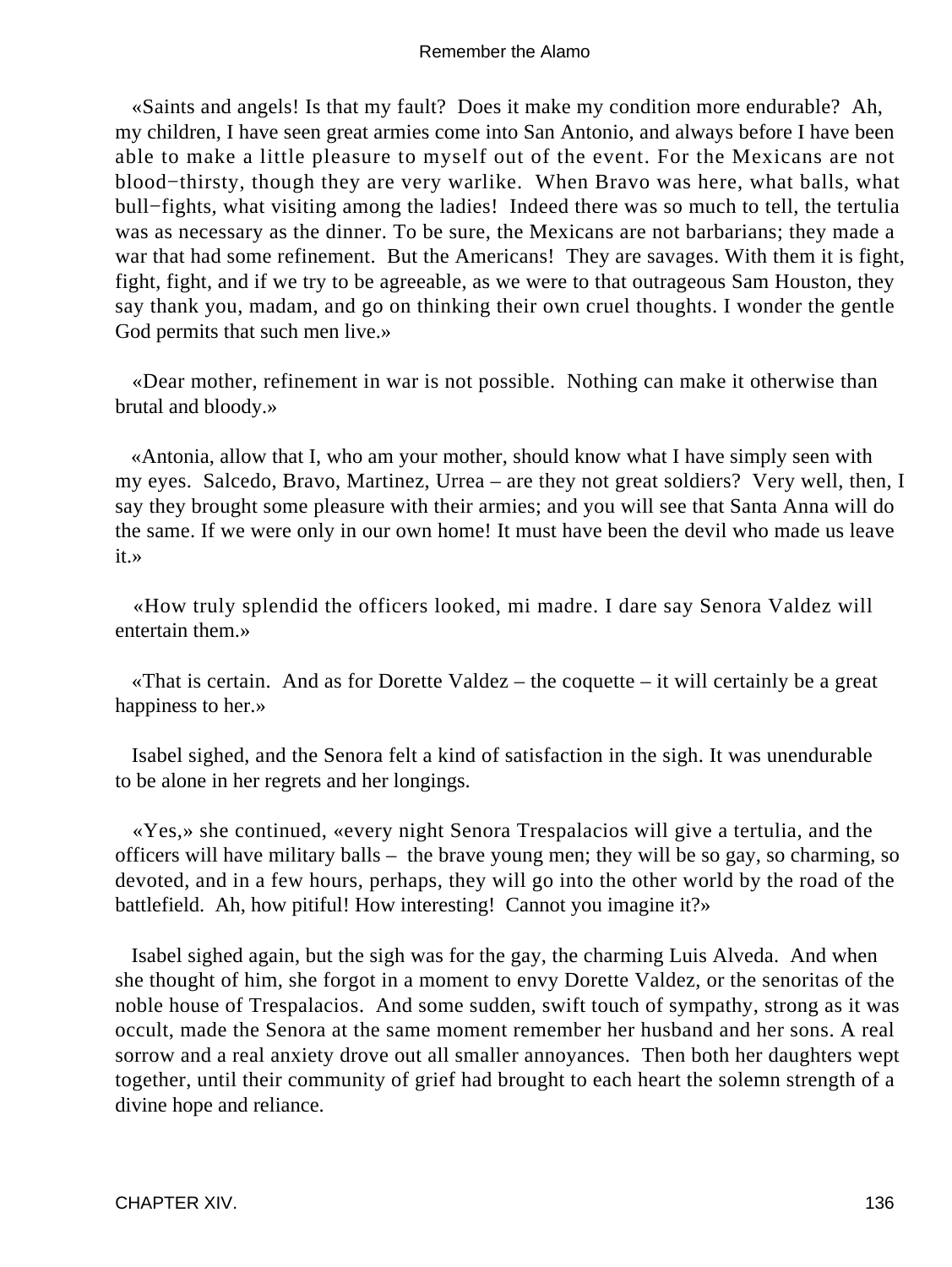«My children, I will go now and pray,» said the sorrowful wife and mother. "At the foot of the cross I will wait for the hour of deliverance; and casting herself on her knees, with her crucifix in her hand, she appeared in a moment to have forgotten everything but her anguish and her sins, and the Lamb of God upon whom, with childlike faith, she was endeavoring to cast them. Her tears dropped upon the ivory image of the Crucified, and sympathetic tears sprung into Antonia's and Isabel's eyes, as they listened to her imploration.

 That night, when all was dark and still, Ortiz returned with the wagon. In the morning Antonia went to speak to him. He looked worn−out and sorrowful, and she feared to ask him for news. «There is food in the house, and I have made you chocolate,» she said, as she pitifully scanned the man's exhausted condition.

 «The Senorita is kind as the angels. I will eat and drink at her order. I am, indeed, faint and hungry.»

 She brought him to the table, and when he refused to sit in her presence, she said frankly, «Captain Ortiz, you are our friend and not our servant. Rest and refresh yourself.»

 He bent upon one knee and kissed the hand she offered, and without further remonstrance obeyed her desire. Isabel came in shortly, and with the tact of true kindness she made no remark, but simply took the chair beside Ortiz, and said, in her usual voice and manner: «Good morning, Captain. We are glad to see you. Did you meet my brother Thomas again?»

«Senorita, God be with you! I have not seen him. I was at Goliad.»

«Then you would see our brother Juan?»

 «Si. The Senor Juan is in good health and great happiness. He sent by my willing hands a letter.»

«Perhaps also you saw his friend, Senor Grant?»

«From him, also, I received a letter. Into your gracious care, Senorita, I deliver them.»

 «I thank you for your kindness, Captain. Tell us now of the fortress. Are the troops in good spirits?»

 «Allow me to fear that they are in too good assurance of success. The most of the men are very young. They have not yet met our Lady of Sorrows. They have promised to themselves the independence of Texas. They will also conquer Mexico. There are kingdoms in the moon for them. I envy such exaltations – and regret them. **Grace of god,** Senorita! My heart ached to see the crowds of bright young faces. With a Napoleon – with a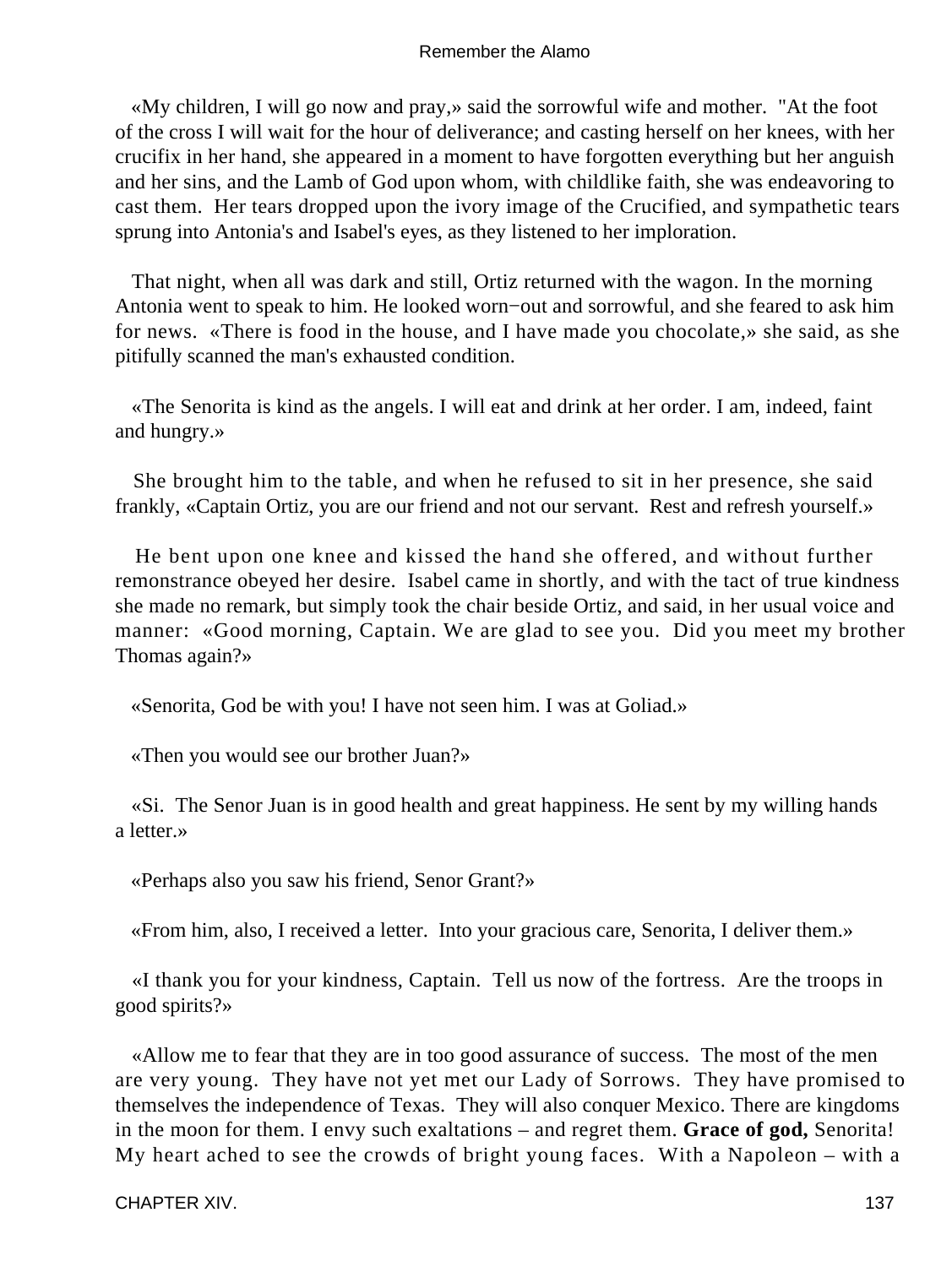Washington to lead them – they would do miracles.»

«What say you to Houston?»

 «I know him not. At Goliad they are all Houstons. They believe each man in himself. On the contrary, I wish that each man looked to the same leader.»

«Do you know that Santa Anna is in San Antonio?»

 «I felt it, though I had no certain news. I came far around, and hid myself from all passers−by, for the sake of the wagon and the horses. I have the happiness to say they are safe. The wagon is within the enclosure, the horses are on the prairie. They have been well trained, and will come to my call. As for me, I will now go into the city, for there will be much to see and to hear that may be important to us. Senoritas, for all your desires, I am at your service.»

 When Ortiz was gone, Isabel had a little fret of disappointment. Luis might have found some messenger to bring her a word of his love and life. What was love worth that did not annihilate impossibilities! However, it consoled her a little to carry Jack's letter to his mother. The Senora had taken her morning chocolate and fallen asleep. When Isabel awakened her, she opened her eyes with a sigh, and a look of hopeless misery. These pallid depressions attacked her most cruelly in the morning, when the room, shabby and unfamiliar, gave both her memory, and anticipation a shock.

 But the sight of the letter flushed her face with expectation. She took it with smiles. She covered it with kisses. When she opened it, a curl from Jack's head fell on to her lap. She pressed it to her heart, and then rose and laid it at the feet of her Madonna. «She must share my joy,» she said with a pathetic childishness; «she will understand it.» Then, with her arm around Isabel, and the girl's head on his shoulder, they read together Jack's loving words:

 «Mi madre, mi madre, you have Juan's heart in your heart. Believe me, that in all this trouble I sorrow only for you. When victory is won I shall fly to you. Other young men have other loves; I have only you, sweet mother. There is always the cry in my heart for the kiss I missed when I left you. If I could hold your hand to−night, if I could hear your voice, if I could lay my head on your breast, I would say that the Holy One had given me the best blessings He had in heaven. Send to me a letter, madre – a letter full of love and kisses. Forgive Juan! Think of this only: **He is my boy!** If I live, it is for you, who are the loveliest and dearest of mothers. If I die, I shall die with your name on my lips. I embrace you with my soul. I kiss your hands, and remember how often they have clasped mine. I kiss your eyes, your cheeks, your dear lips. Mi madre, remember me! In your prayers, remember Juan!»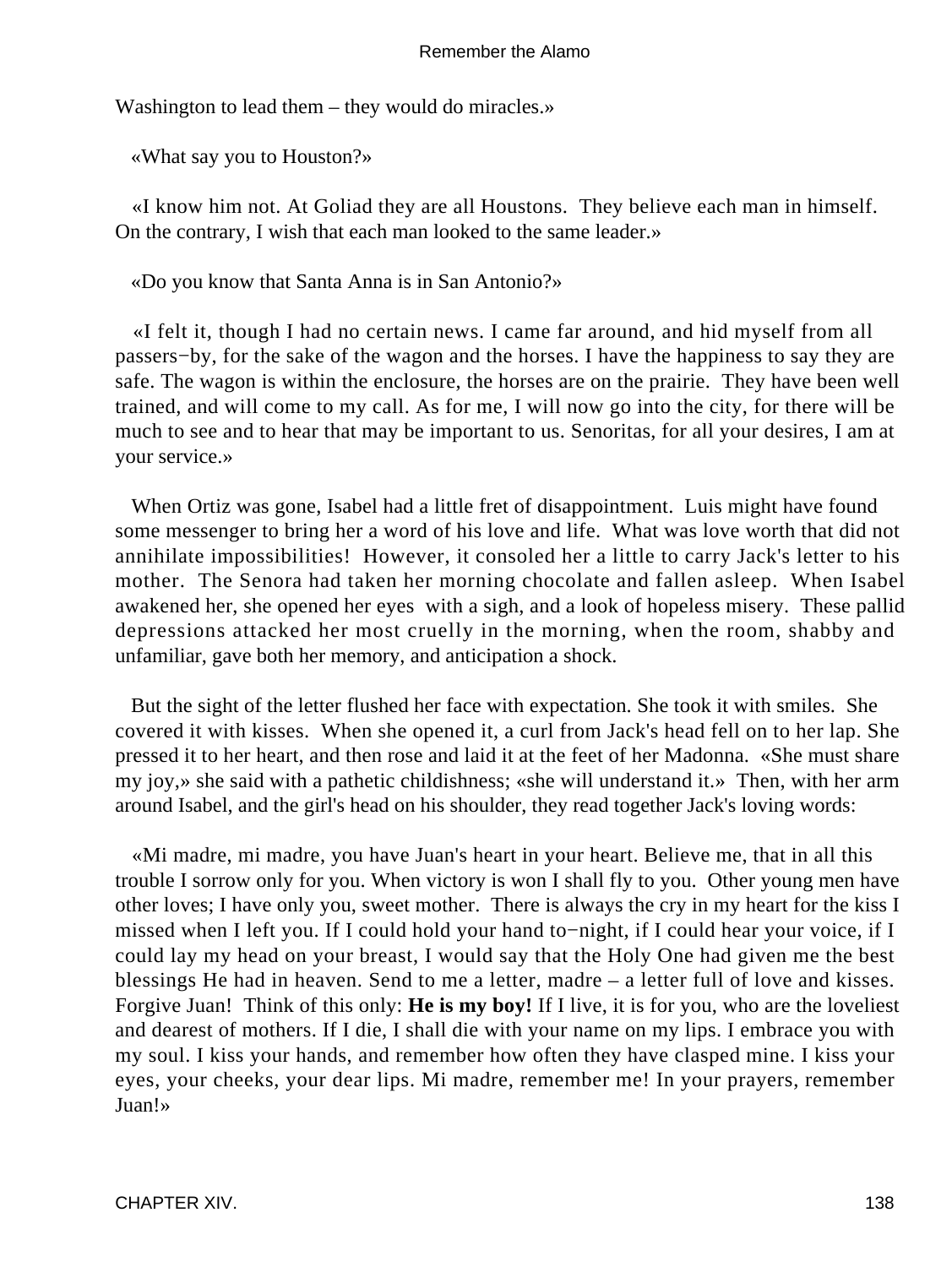With what tears and sobs was this loving letter read by all the women; and the Senora finally laid it where she had laid the precious curl that had come with it. She wanted «the Woman blessed among women» to share the mother joy and the mother anguish in her heart. Besides, she was a little nervous about Jack's memento of himself. Her superstitious lore taught her that severed hair is a token of severed love. She wished he had not sent it, and yet she could not bear to have it out of her sight.

 «Gracias a Dios!» she kept ejaculating. «I have one child that loves me, and me only. I shall forgive Juan everything. I shall not forgive Thomas many things. But Juan! oh! it is impossible not to love him entirely. There is no one like him in the world. If the good God will only give him back to me, I will say a prayer of thanks every day of my life long. Oh, Juan! Juan! my boy! my dear one!»

 Thus she talked to herself and her daughters continually. She wrote a letter full of motherly affection and loving incoherencies; and if Jack had ever received it he would doubtless have understood and kissed every word, and worn the white messenger close to his heart. But between writing letters and sending them, there were in those days intervals full of impossibilities. Love then had to be taken on trust. Rarely, indeed, could it send assurances of fidelity and affection.

 Jack's letter brightened the day, and formed a new topic of conversation, until Ortiz returned in the evening. His disguise had enabled him to linger about the Plaza and monte table, and to hear and observe all that was going on.

 «The city is enjoying itself, and making money,» he said, in reply to question from the Senora. «Certainly the San Antonians approve of liberty, but what would you do? In Rome one does not quarrel with the Pope; in San Antonio one must approve of despotism, when Santa Anna parades himself there.»

 «Has he made any preparations for attacking the Alamo? Will the Americans resist him?»

 «Senorita Antonia, he is erecting a battery on the river bank, three hundred yards from the Alamo. This morning, ere the ground was touched, he reviewed his men in the Plaza. He stood on an elevation at the church door, surrounded by his officers and the priests, and unfurled the Mexican flag.»

«That was about eleven o'clock, Captain?»

«Si, Senorita. You are precisely exact.»

 «I heard at that hour a dull roar of human voices – a roar like nothing on earth but the distant roar of the ocean.»

CHAPTER XIV. 139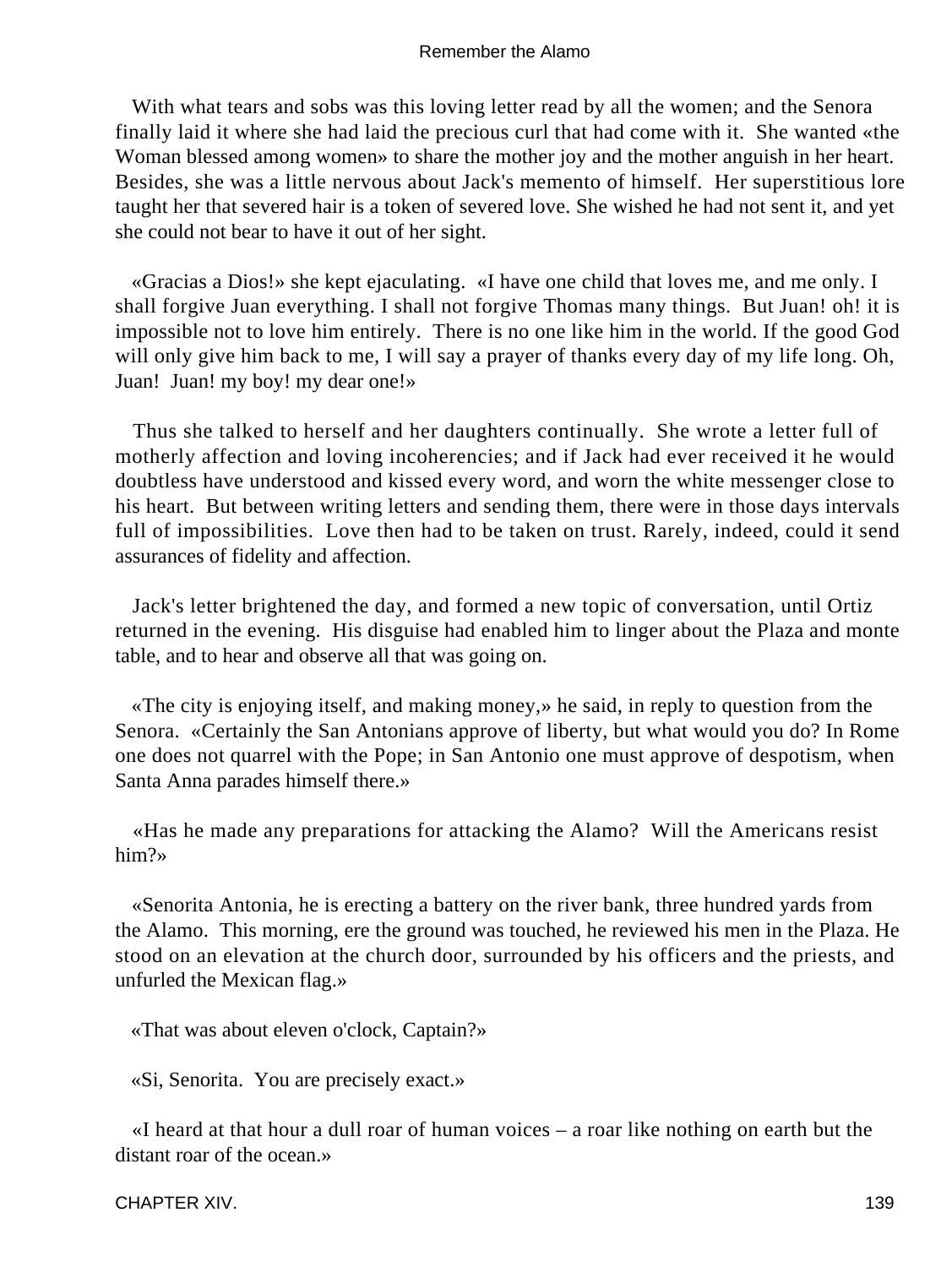«To be sure; it was the shouting of the people. When all was still, Fray Ignatius blessed the flag, and sprinkled over it holy water. Then Santa Anna raised it to his lips and kissed it. Holy Maria! another shout. Then he crossed his sword upon the flag, and cried out – »Soldados! you are here to defend this banner, which is the emblem of your holy faith and of your native land, against heretics, infidels and ungrateful traitors. Do you swear to do it? And the whole army answered `Si! si! juramos!' (yes, we swear.) Again he kissed the flag, and laid his sword across it, and, to be sure, then another shout. It was a very clever thing, I assure you, Senora, and it sent every soldier to the battery with a great heart."

 The Senora's easily touched feelings were all on fire at the description. «I wish I could have seen the blessing of the banner,» she said; «it is a ceremony to fill the soul. I have always wept at it. Mark, Antonia! This confirms what I assured you of – the Mexicans make war with a religious feeling and a true refinement. And pray, Captain Ortiz, how will the Americans oppose these magnificent soldiers, full of piety and patriotism?»

«They have the Alamo, and one hundred and eighty−three men in it.»

«And four thousand men against them?»

 $\ll$ Si. May the Virgin de los Remedios [4] be their help! An urgent appeal for assistance was sent to Fanning at Goliad. Senor Navarre, took it on a horse fleet as the wind. You will see that on the third day he will be smoking in his balcony, in the way which is usual to him.»

[4] The Virgin appealed to in military straits.

«Will Fanning answer the appeal?»

«If the answer be permitted him. But Urrea may prevent. Also other things.»

 Santa Anna entered San Antonio on Tuesday the twenty−third of February, 1836, and by the twenty−seventh the siege had become a very close one. Entrenched encampments encircled the doomed men in the Alamo, and from dawn to sunset the bombardment went on. The tumult of the fight – the hurrying in and out of the city – the clashing of church bells between the booming of cannon – these things the Senora and her daughters could hear and see; but all else was for twelve days mere surmise. But only one surmise was possible, when it was known that the little band of defiant heroes were fighting twenty, times their own number – that no help could come to them – that the Mexicans were cutting off their water, and that their provisions were getting very low. The face of Ortiz grew constantly more gloomy, and yet there was something of triumph in his tone as he told the miserably anxious women with what desperate valor the Americans were fighting; and how fatally every one of their shots told.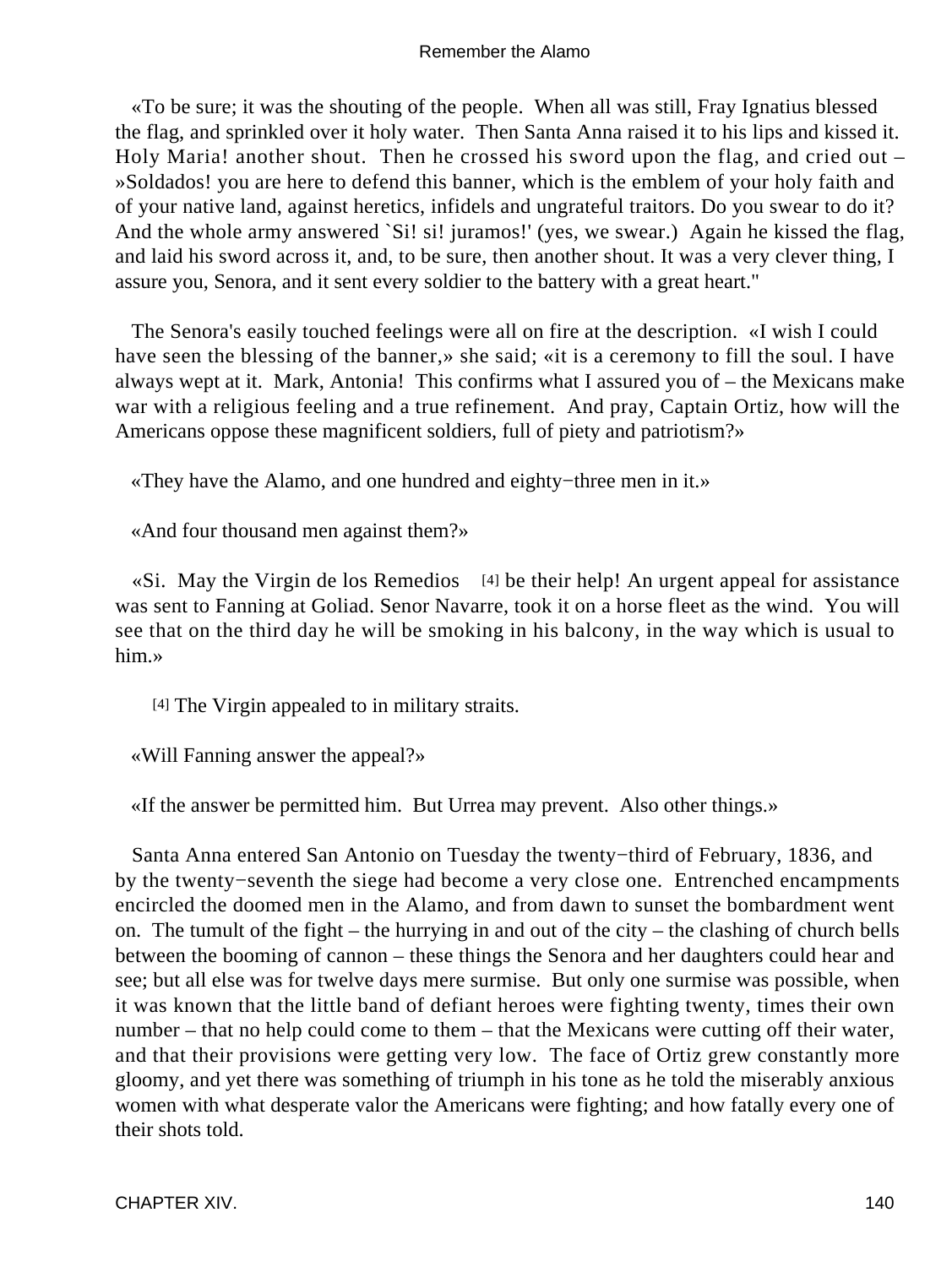On Saturday night, the fifth of March, he called Antonia aside, and said, «My Senorita, you have a great heart, and so I speak to you. The end is close. To−day the Mexicans succeeded in getting a large cannon within gunshot of the Alamo, just where it is weakest. Senor Captain Crockett has stood on the roof all day, and as the gunners have advanced to fire it he has shot them down. A group of Americans were around him; they loaded rifles and passed them to him quickly as he could fire them. Santa Anna was in a fury past believing. He swore then `by every saint in heaven or hell' to enter the Alamo to−morrow. Senor Navarro says he is raging like a tiger, and that none of his officers dare approach him. The Senor bade me tell you that to−morrow night he will be here to escort you to Gonzales; for no American will his fury spare; he knows neither sex nor age in his passions. And when the Alamo falls, the soldiers will spread themselves around for plunder, or shelter, and this empty house is sure to attract them. The Senorita sees with her own intelligence how things must take place.»

«I understand, Captain. Will you go with us?»

 «I will have the Jersey wagon ready at midnight. I know the horses. Before sun−up we shall have made many miles.»

 That night as Antonia and her sister sat in the dark together, Antonia said: «Isabel, tomorrow the Alamo will fall. There is no hope for the poor, brave souls there. Then Santa Anna will kill every American.»

 «Oh, dear Antonia, what is to become of us? We shall have no home, nothing to eat, nowhere to sleep. I think we shall die. Also, there is mi madre. How I do pity her!»

 «She is to be your care, Isabel. I shall rely on you to comfort and manage her. I will attend to all else. We are going to our father, and Thomas – and Luis.»

 Yes, and after all I am very tired of this dreadful life. It is a kind of convent. One is buried alive here, and still not safe. Do you really imagine that Luis is with my father and Thomas?"

«I feel sure of it.»

«What a great enjoyment it will be for me to see him again!»

 «And how delighted he will be! And as it is necessary that we go, Isabel, we must make the best of the necessity. Try and get mi madre to feel this.»

 «I can do that with a few words, and tears, and kisses. Mi madre is like one's good angel – very easy to persuade.»

CHAPTER XIV. 2002. 2003. THE STATE OF THE STATE OF THE STATE OF THE STATE OF THE STATE OF THE STATE OF THE STATE OF THE STATE OF THE STATE OF THE STATE OF THE STATE OF THE STATE OF THE STATE OF THE STATE OF THE STATE OF TH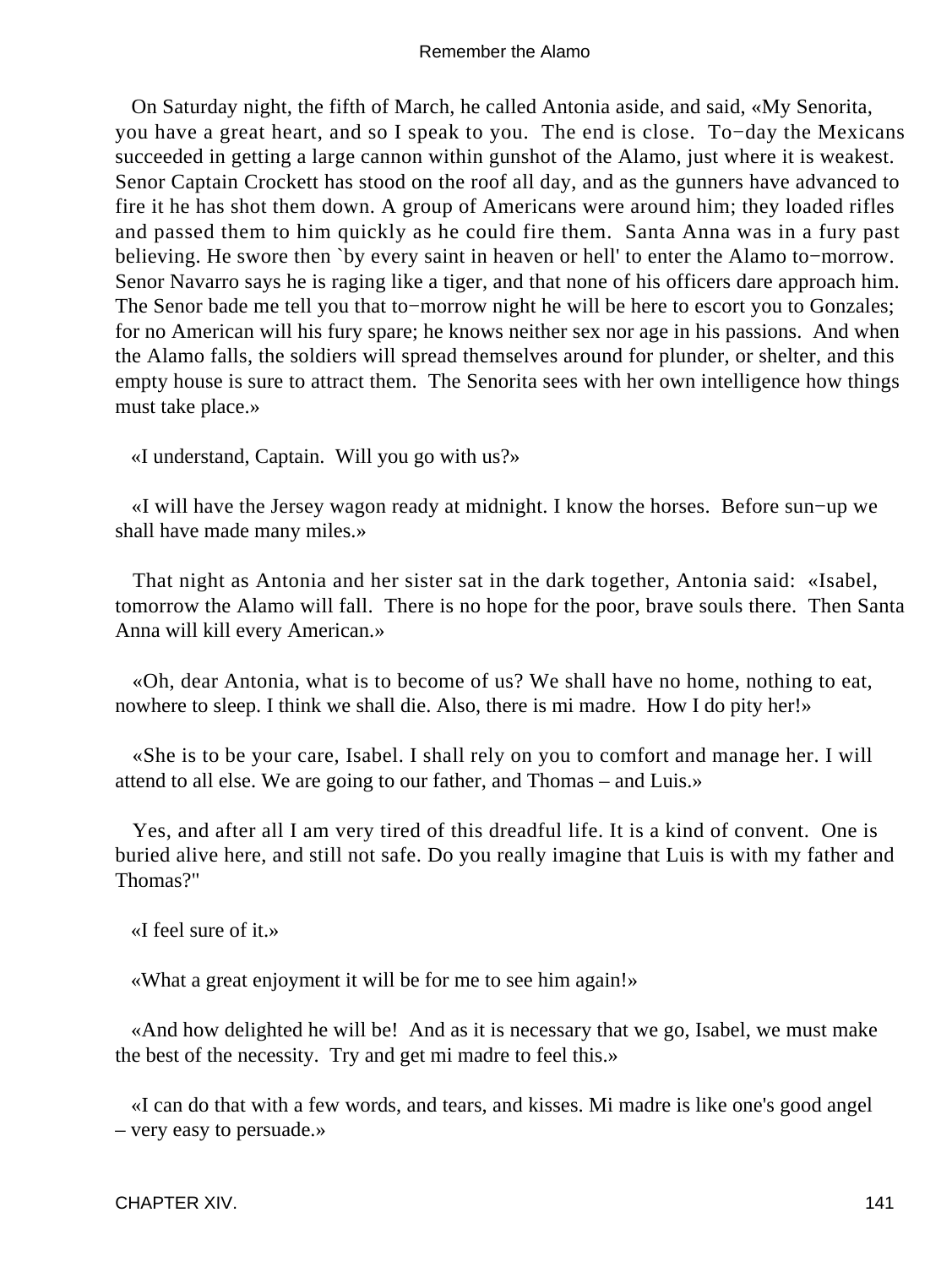«And now we must try and sleep, queridita.»

«Are you sure there is no danger to−night, Antonia?»

 «Not to−night. Say your prayer, and sleep in God's presence. There is yet nothing to fear. Ortiz and Lopez Navarro are watching every movement.»

 But at three o'clock in the morning, the quiet of their rest was broken by sharp bugle calls. The stars were yet in the sky, and all was so still that they thrilled the air like something unearthly. Antonia started up, and ran to the roof. Bugle was answering bugle; and their tones were imperative and cruel, as if they were blown by evil spirits. It was impossible to avoid the feeling that the call was a PREDESTINED summons, full of the notes of calamity. She was weighed down by this sorrowful presentiment, because, as yet, neither experience nor years had taught her that **Predestined ills are never lost.**

 The unseen moving multitudes troubled the atmosphere between them. In wild, savage gusts, she heard the military bands playing the infamous Dequelo, whose notes of blood and fire commingled, shrieked in every ear – «NO **Quarter!** NO QUARTER!» A prolonged shout, the booming of cannon, an awful murmurous tumult, a sense of horror, of crash and conflict, answered the merciless, frenzied notes, and drowned them in the shrieks and curses they called for.

 It was yet scarcely dawn. Her soul, moved by influences so various and so awful, became almost rebellious. Why did God permit such cruelties? Did He know? Would He allow a handful of men to be overpowered by numbers? Being omnipotent, would He not in some way, at least, make the fight equal? The instinct of her anglo−American nature revolted at the unfairness of the struggle. Even her ejaculations to heaven were in this spirit. «It is so unjust,» she murmured; «surely the Lord of Hosts will prevent a fight which must be a massacre.»

 As she went about the simple preparations for their breakfast, she wept continuously – tears of indignation and sorrow – tears coming from the strength of feeling, rather than its weakness. The Senora could eat nothing. Isabel was white with terror. They wandered from window to window in the last extremity of anxiety.

 About seven o'clock they saw Ortiz pass the house. There were so many people on the road he could not find an opportunity to enter for some time. He had been in the city all night. He had watched the movement of the troops in the starlight. As he drank a cup of chocolate, he said:

 "It was just three o'clock, Senorita, when the Matamoras battalion was moved forward. General Cos supported it with two thousand men.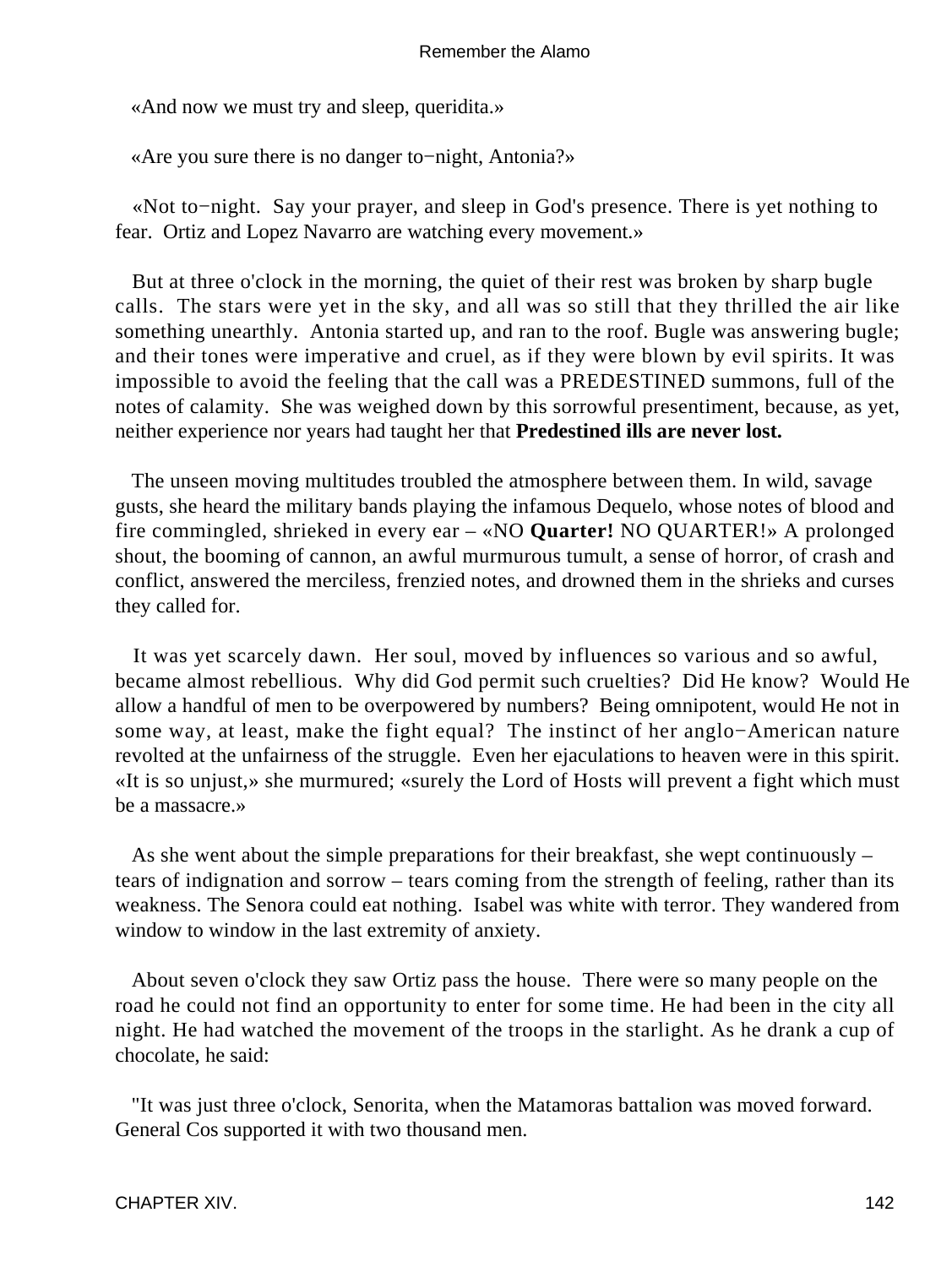«But General Cos was paroled by these same Americans who are now in the Alamo; and his life was spared on condition that he would not bear arms against them again.»

 «It is but one lie, one infamy more. When I left the city, about four thousand men were attacking the Alamo. The infantry, in columns, were driven up to the walls by the cavalry which surrounded them.»

«The Americans! Is there any hope for them?»

 «The mercy of God remains, Senorita. That is all. The Alamo is not as the everlasting hills. What men have made, men can also destroy. Senor Navarro is in the church, praying for the souls that are passing every moment.»

«He ought to have been fighting. To help the living is better than to pray for the dead.»

 Permit me to assure you, Senorita Antonia, that no man has done more for the living. In time of war, there must be many kinds of soldiers. Senor Navarro has given nearly all, that he possesses for the hope of freedom. He has done secret service of incalculable value."

 «Secret service! I prefer those who have the courage of their convictions, and who, stand by them publicly.»

 «This is to be considered, Senorita; the man who can be silent can also speak when the day for speaking arrives.» No one opposed this statement. It did not seem worth while to discuss opinions, while the terrible facts of the position were appealing to every sense.

 As the day went on, the conflict evidently became closer and fiercer. Ortiz went back to the city, and the three lonely women knelt upon the house−top, listening in terror to the tumult of the battle. About noon the firing ceased, and an awful silence – a silence that made the ears ache to be relieved of it – followed.

 «All is over!» moaned Antonia, and she covered her face with her hands and sobbed bitterly. Isabel had already exhausted tears. The Senora, with her crucifix in her hand, was praying for the poor unfortunates dying without prayer.

 During the afternoon, smoke and flame, and strange and sickening odors were blown northward of the city, and for some time it seemed probable that a great conflagration would follow the battle. How they longed for some one to come! The utmost of their calamity would be better than the intolerable suspense. But hour after hour went past, and not even Ortiz arrived. They began to fear that both he and Navarro had been discovered in some disloyalty and slain, and Antonia was heartsick when she considered the helplessness of their situation.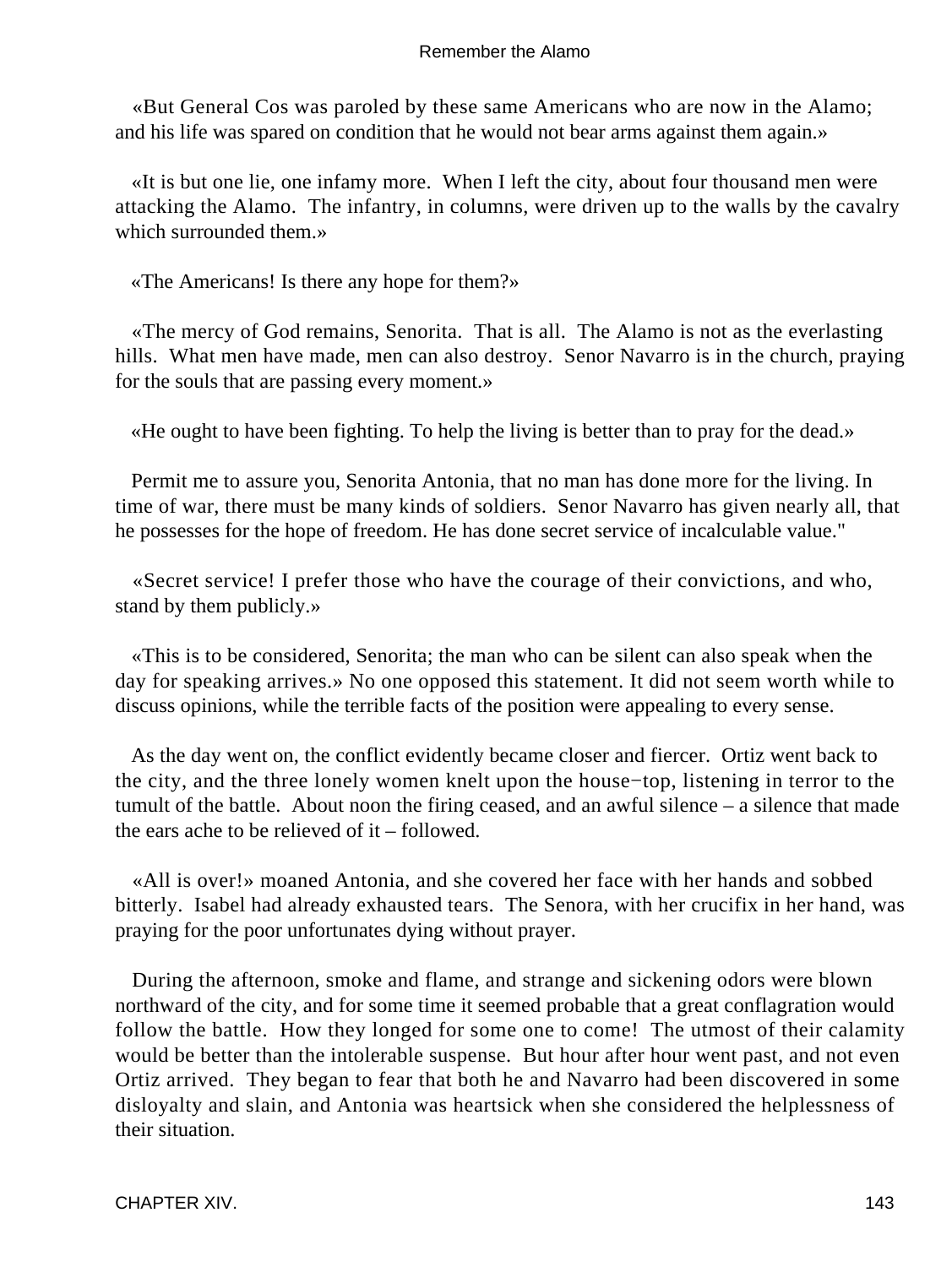Still, in accordance with Navarro's instructions, they dressed for the contemplated journey, and sat in the dark, anxiously listening for footsteps. About eleven o'clock Navarro and Ortiz came together. Ortiz went for the horses, and Navarro sat down beside, the Senora. She asked him, in a low voice, what had taken place, and he answered:

 «Everything dreadful, everything cruel, and monstrous, and inhuman! Among the angels in heaven there is sorrow and anger this night.» His voice had in it all the pathos of tears, but tears mingled with a burning indignation.

«The Alamo has fallen!»

 «Senorita Antonia, I would give my soul to undo this day's work. It is a disgrace to Mexico which centuries cannot wipe out.»

«The Americans?»

«Are all with the Merciful One.»

«Not one saved?»

«Not one.»

«Impossible!»

 "I will tell you. It is right to tell the whole world such an infamy. If I had little children I would take them on my knee and teach them the story. I heard it from the lips of one wet−shod with their blood, dripping crimson from the battle – my own cousin, Xavier. He was with General Castrillon's division. They began their attack at four in the morning, and after two hours' desperate fighting succeeded in reaching a courtyard of the Alamo.

 «They found the windows and doors barricaded with bags of earth. Behind these the Americans fought hand to hand with despairing valor. Ramires, Siesma and Batres led the columns, and Santa Anna gave the signal of battle from a battery near the bridge. When the second charge was driven back, he became furious. He put himself in front of the men, and with shouts and oaths led them to the third charge. Xavier said that he inspired them with his own frenzy. They reached the foot of the wall, and the ladders were placed in position. The officers fell to the rear and forced the men to ascend them. As they reached the top they were stabbed, and the ladders overturned. Over and over, and over again these attempts were made, until the garrison in the Alamo were exhausted with the struggle.»

 Navarro paused a few minutes, overpowered by his emotions. No one spoke. He could see Antonia's face, white as a spirit's, in the dim light, and he knew that Isabel was weeping and that the Senora had taken his hand.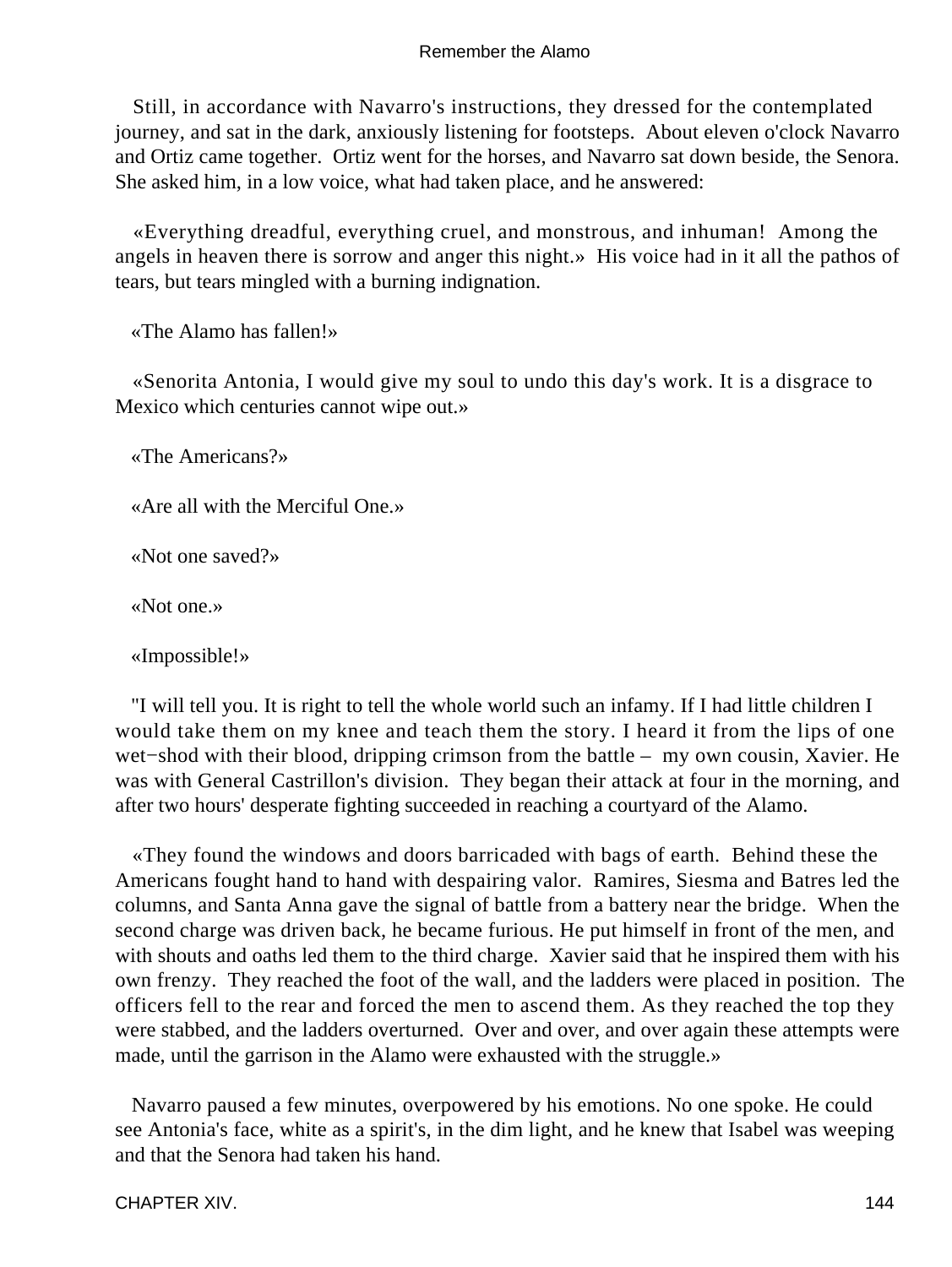«At last, at the hour of ten, the outer wall was gained. Then, room by room was taken with slaughter incredible. There were fourteen Americans in the hospital. They fired their rifles and pistols from their pallets with such deadly aim that Milagros turned a cannon shotted with grape and canister upon them. They were blown to pieces, but at the entrance of the door they left forty dead Mexicans.»

«Ah Senor, Senor! tell me no more. My heart can not endure it.»

 «Mi madre,» answered Isabel, «we must hear it all. Without it, one cannot learn to hate Santa Anna sufficiently»; and her small, white teeth snapped savagely, as she touched the hand of Lopez with an imperative «Proceed.»

 «Colonel Bowie was helpless in bed. Two Mexican officers fired at him, and one ran forward to stab him ere he died. The dying man caught his murderer by the hair of his head, and plunged his knife into his heart. They went to judgment at the same moment.»

 «I am glad of it! Glad of it! The American would say to the Almighty: `Thou gavest me life, and thou gavest me freedom; freedom, that is the nobler gift of the two. This man robbed me of both.' And God is just. The Judge of the whole earth will do right.»

 "At noon, only six of the one hundred and eighty−three were left alive. They were surrounded by Castrillon and his soldiers. Xavier says his general was penetrated with admiration for these heroes. He spoke sympathizingly to Crockett, who stood in an angle of the fort, with his shattered rifle in his right hand, and his massive knife, dripping with blood, in his left. His face was gashed, his white hair crimson with blood; but a score of Mexicans, dead and dying, were around him. At his side was Travis, but so exhausted that he was scarcely alive.

 «Castrillon could not kill these heroes. He asked their lives of Santa Anna, who stood with a scowling, savage face in this last citadel of his foes. For answer, he turned to the men around him, and said, with a malignant emphasis: `Fire!' It was the last volley. Of the defenders of the Alamo, not one is left.»

 A solemn silence followed. For a few minutes it was painful in its intensity. Isabel broke it. She spoke in a whisper, but her voice was full of intense feeling. «I wish indeed the whole city had been burnt up. There was a fire this afternoon; I would be glad if it were burning yet.»

 «May God pardon us all, Senorita! That was a fire which does not go out. It will burn for ages. I will explain myself. Santa Anna had the dead Americans put into ox−wagons and carried to an open field outside the city. There they were burnt to ashes. The glorious pile was still casting lurid flashes and shadows as I passed it.»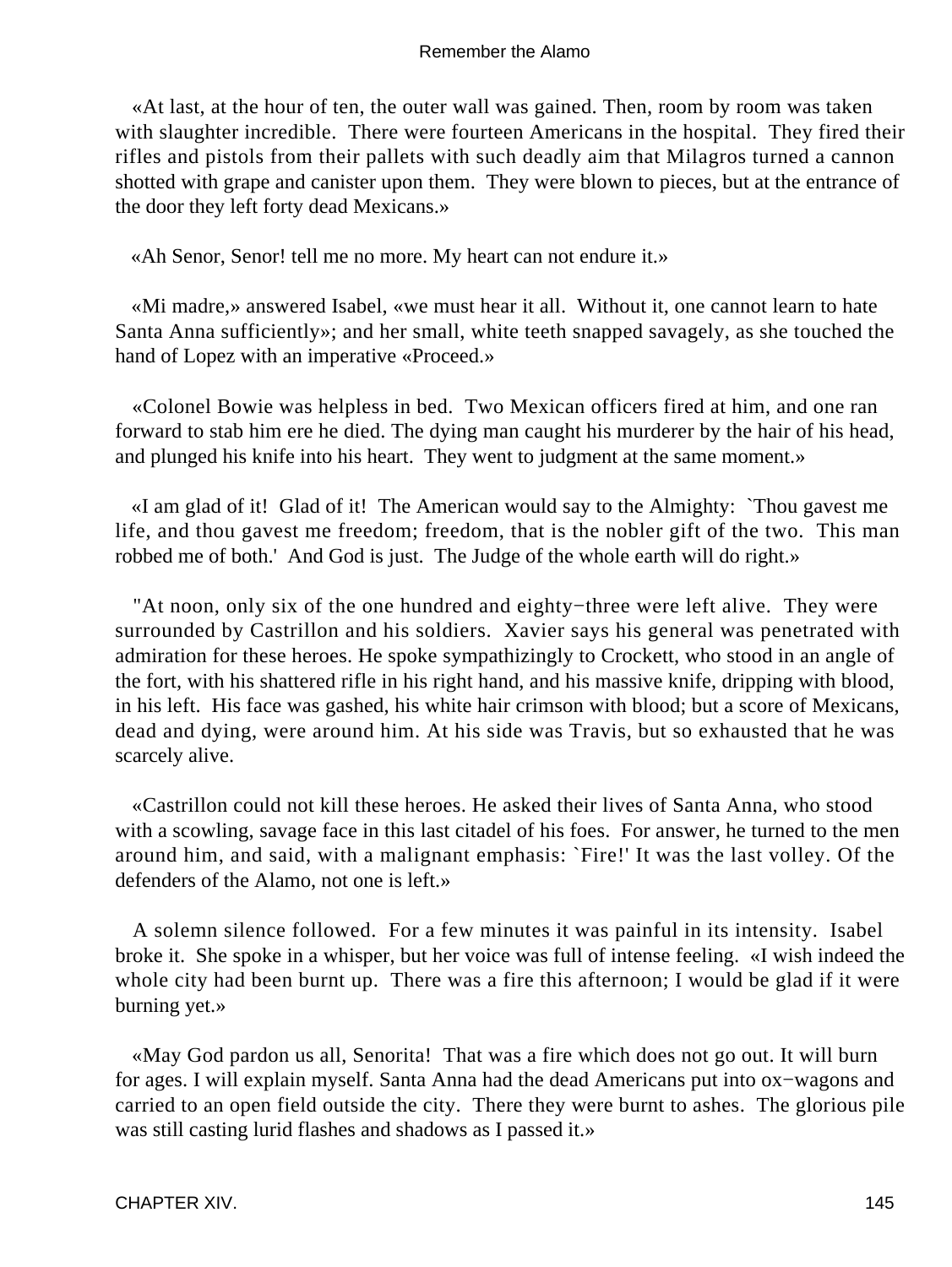«I will hear no more! I will hear no more!» cried the Senora. «And I will go away from here. Ah, Senor, why do you not make haste? In a few hours we shall have daylight again. I am in a terror. Where is Ortiz?»

 «The horses are not caught in a five minutes, Senora. But listen, there is the roll of the wagon on the flagged court. All, then, is ready. Senora, show now that you are of a noble house, and in this hour of adversity be brave, as the Flores have always been.»

 She was pleased by the entreaty, and took his arm with a composure which, though assumed, was a sort of strength. She entered the wagon with her daughters, and uttered no word of complaint. Then Navarro locked the gate, and took his seat beside Ortiz. The prairie turf deadened the beat of their horses' hoofs; they went at a flying pace, and when the first pallid light of morning touched the east, they had left San Antonio far behind and were nearing the beautiful banks of the Cibolo.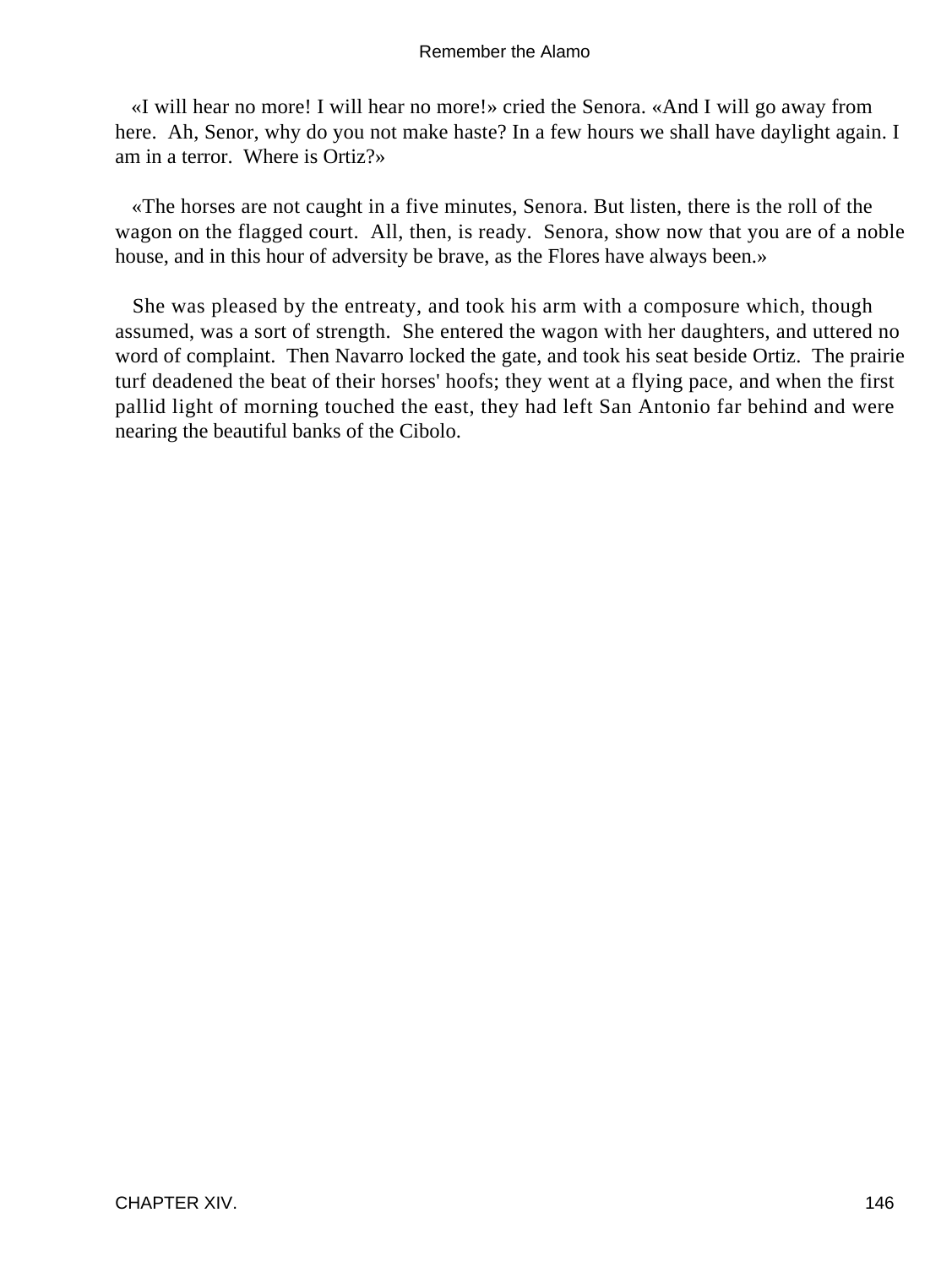# **[CHAPTER XV.](#page-189-0)**

# *G*OLIAD.

"How sleep the brave who sink to rest By all their country's wishes bless'd? \* \* \* \* \*

 By fairy hands their knell is rung; By forms unseen their dirge is sung. There Honor comes, a pilgrim gray, To bless the turf that wraps their clay; And Freedom shall awhile repair, To dwell a weeping hermit there."

 «How shall we rank thee upon glory's page? Thou more than soldier, and just less than sage.»

 «Grief fills the room up of my absent child; Lies in his bed, walks up and down with me; Remembers me of all his gracious parts.»

 Near midnight, on March the ninth, the weary fugitives arrived at Gonzales. They had been detained by the deep mud in the bottom lands, and by the extreme exhaustion of the ladies, demanding some hours' rest each day. The village was dark and quiet. Here and there the glimmer of a candle, now and then the call of a sentry, or the wail of a child broke the mysterious silence.

 Ortiz appeared to know the ground perfectly. He drove without hesitation to a log house in which a faint thread of light was observable, and as he approached it he gave a long, peculiar whistle. The door was instantly thrown open, and, as the wagon stopped, two men stepped eagerly to it. In another instant the Senora was weeping in her husband's arms, and Isabel laughing and crying and murmuring her sweet surprises into the ear of the delighted Luis. When their wraps had been removed from the wagon, Ortiz drove away, leaving Navarro and Antonia standing by the little pile of ladies' luggage.

«I will take charge of all, Senorita. Alas! How weary you are!»

«It is nothing, Senor. Let me thank you for your great kindness.»

 «Senorita, to be of service to you is my good fortune. If it were necessary, my life for your life, and I would die happy.»

 She had given him her hand with her little speech of thanks, and he raised it to his lips. It was an act of homage that he might have offered to a saint, but in it Lopez unconsciously revealed to Antonia the secret love in his heart. For he stood in the glow of light from the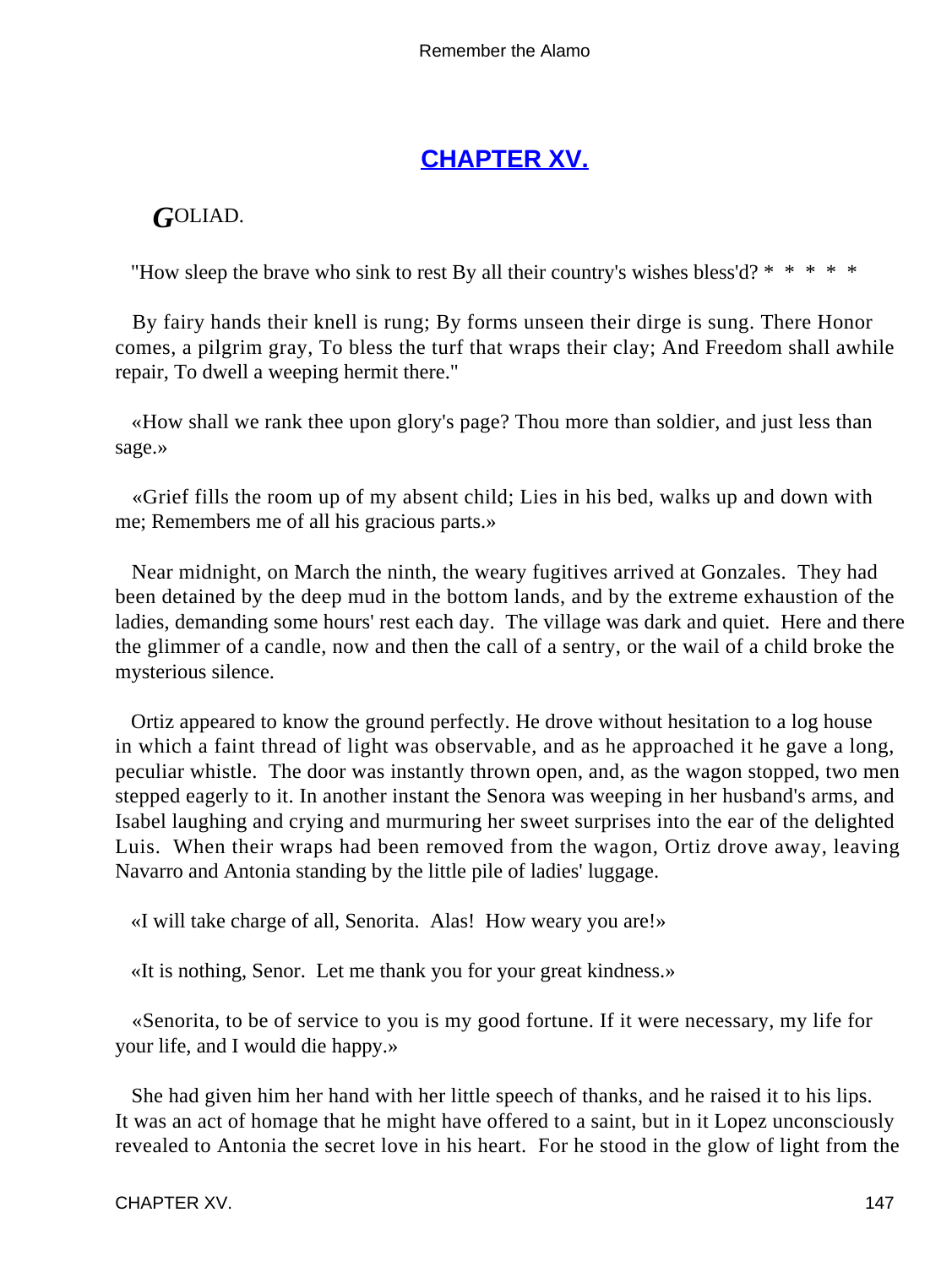open door, and his handsome face showed, as in a glass darkly, the tenderness and hopelessness of his great affection. She was touched by the discovery, and though she had a nature faithful as sunrising she could not help a feeling of kindly interest in a lover so reticent, so watchful, so forgetful of himself.

 The log cabin in which they found shelter was at least a resting−place. A fire of cedar logs burned upon the hearth, and there was a bed in the room, and a few rude chairs covered with raw hide. But the Senora had a happy smile on her weary face. She ignored the poverty of her surroundings. She had her Roberto, and, for this hour at least, had forgiven fate.

 Presently the coffee−pot was boiling, and Doctor Worth and Luis brought out their small store of corn−bread and their tin camp−cups, and the weary women ate and drank, and comforted themselves in the love and protection at their side. Doctor Worth sat by his wife, and gave Antonia his hand. Isabel leaned her pretty head against Luis, and listened with happy smiles to his low words:

 «Charming little one, your lips are two crimson curtains. Between curtain and curtain my kiss is waiting. Give it to me.»

«Eyes of my soul, to−night the world begins again for me.»

«At this blessed hour of God, I am the happiest man he has made.»

«As for me, here in this dear, white hand I put my heart.»

 Is there any woman who cannot imagine Isabel's shy glances, and the low, sweet words in which she answered such delightful protestations? And soon, to add a keener zest to his happiness, Luis began to be a little jealous.

 «With us is Dias de Bonilla. Do you remember, my beloved one. that you danced with him once?»

«How can you say a thing so offensive?»

«Yes, dear, at the Senora Valdez's.»

«It may be. I have forgotten.»

 «Too well he remembers. He has dared to sing a serenade to your memory – well, truly, he did not finish it, and but for the Senor Doctor, I should have taught him that Isabel is not a name for his lips to utter. Here, he may presume to come into your presence. Will you receive him with extreme haughtiness? It would be a great satisfaction to me.»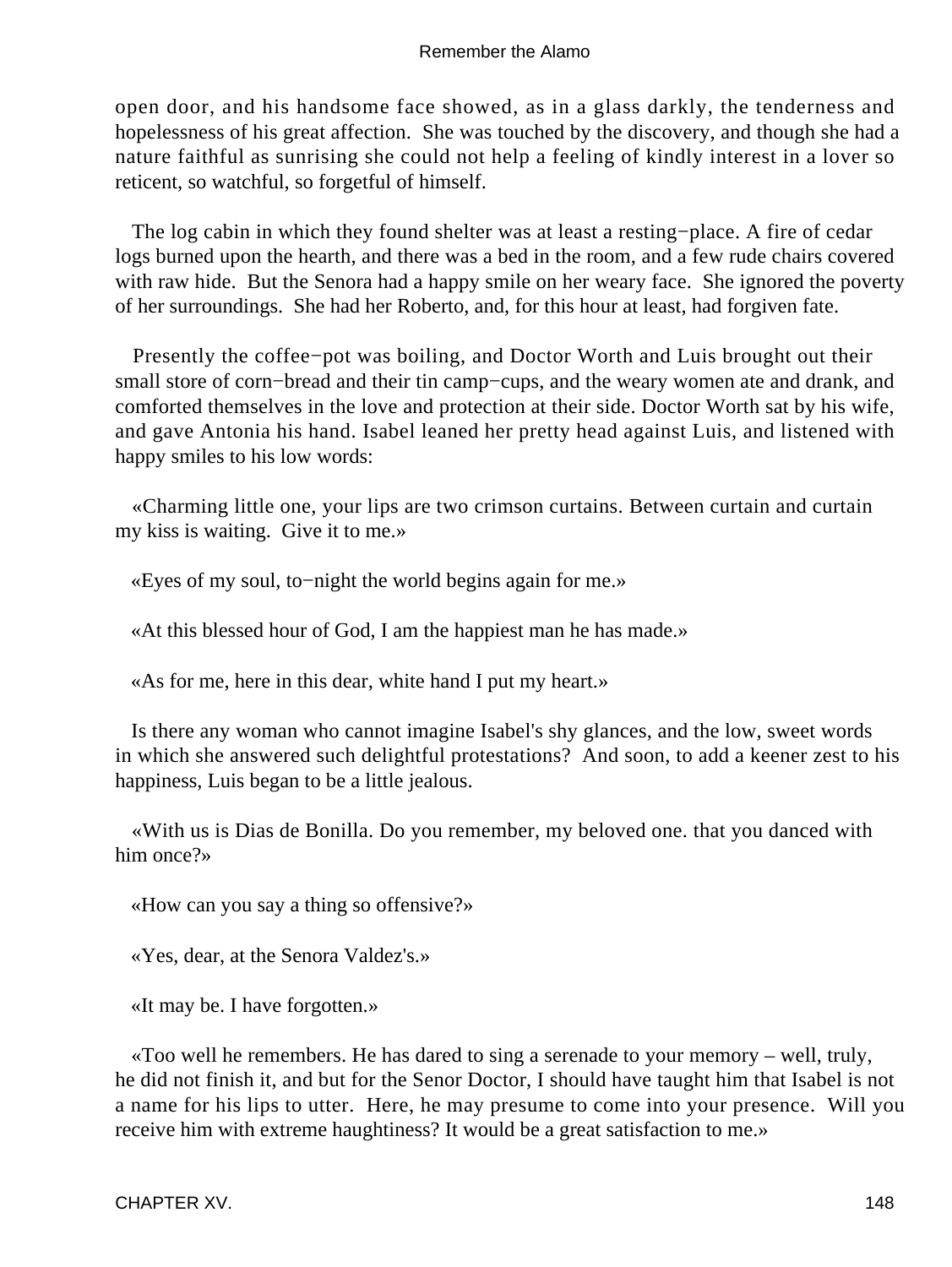«The poor fellow! Why should I make him miserable? You should not be jealous, Luis.»

 «If you smile on him – the least little smile – he will think you are in love with him. He is such a fool, I assure you. I am very distressed about this matter, my angel.»

 «I will tell you Luis – when the myrtle−tree grows figs, and the fig−tree is pink with myrtle flowers, then I may fall in love with Dias de Bonilla – if I can take the trouble.»

 No one heeded this pretty, extravagant talk. It was a thing apart from the more serious interests discussed by Doctor Worth and his wife and eldest daughter. And when Ortiz and Navarro joined the circle, the story of the fall of the Alamo was told again, and Luis forgot his own happiness, and wept tears of anger and pity for the dead heroes.

«This brutal massacre was on the morning of the sixth, you say, Navarro?»

 «Last Sabbath morning, Senor. Mass was being offered in the churches, and Te Deums sung while it went on.»

«A mass to the devil it was,» said Ortiz.

 «Now, I will tell you something. On the morning of the second, Thomas was in Washington. A convention sitting there declared, on that day, the independence of Texas, and fifty− five out of fifty−six votes elected General Houston Commander− in−Chief.»

«Houston! That is the name of victory! Gracias a Dios!» cried Navarro.

 «It is probable that the news of this movement influenced Santa Anna to such barbarity.»

«It is his nature to be brutal.»

 «True, Ortiz; yet I can imagine how this proclamation would incense him. On the morning of the sixth, the convention received the last express sent by poor Travis from the Alamo. It was of the most thrilling character, breathing the very spirit of patriotism and courage – and despair. In less than an hour, Houston, with a few companions, was on his way to the Alamo. At the same time he sent an express to Fannin, urging him to meet him on the Cibolo. Houston will be here to−morrow.»

«Then he will learn that all help is too late.»

 But Houston had learned it in his own way before he reached Gonzales; for Travis had stated that as long as the Alamo could be held, signal guns would be fired at sunrising; and it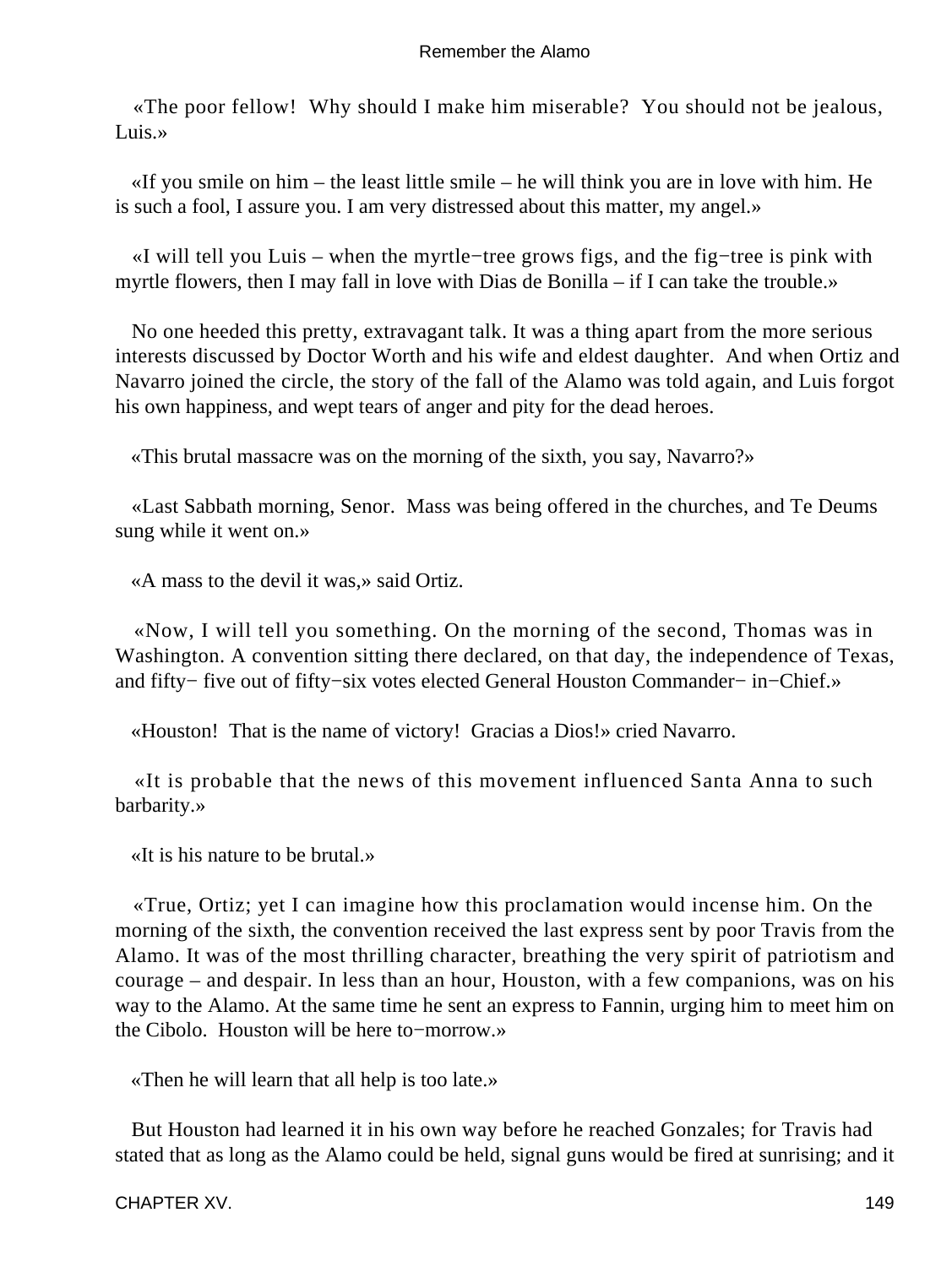is a well−authenticated fact that these guns were heard by trained ears for more than one hundred miles across the prairie. Houston, whose senses were keen as the Indians with whom he had long lived knew when he was within reach of the sound; and he rose very early, and with his ear close to the ground waited in intense anxiety for the dull, rumbling murmur which would tell him the Alamo still held out. His companions stood at some distance, still as statues, intently watching him. The sun rose. He had listened in vain; not the faintest sound did his ear detect.

«The Alamo has fired its last gun,» he said, on rejoining his companions.

«And the men, General?»

«They have died like men. You may be sure of that.»

 At Gonzales he heard the particulars. And he saw that the news had exerted a depressing influence upon the troops there. He called them together. He spoke to them of the brutal tragedy, and he invested its horrors with the grandeur of eternal purpose and the glory of heroic sacrifice.

 «They were soldiers,» he cried; «and they died like soldiers. Their names will be the morning stars of American history. They will live for ever in the red monument of the Alamo.» He looked like a lion, with a gloomy stare; his port was fierce, and his eyes commanded all he viewed. «Vengeance remains to us! We have declared our independence, and it must be maintained.»

 He immediately sent off another express to Fannin; apprised him of the fall of the Alamo; ordered him to blow up Goliad and fall back upon Gonzales. Then he sent wagons into the surrounding country, to transport the women and children to the eastern settlements; for he knew well what atrocities would mark every mile of Santa Anna's progress through the country.

 These wagons, with their helpless loads, were to rendezvous at Peach Creek, ten miles from Gonzales; where also he expected Fannin and his eight hundred and sixty men to join him. This addition would make the American force nearly twelve hundred strong. Besides which, Fannin's little army was of the finest material, being composed mostly of enthusiastic volunteers from Georgia and Alabama; young men, who, like Dare Grant and John Worth, were inspired with the idea of freedom, or the spread of Americanism, or the fanaticism of religious liberty of conscience – perhaps, even, with hatred of priestly domination. Houston felt that he would be sufficient for Santa Anna when the spirit of this company was added to the moral force of men driven from their homes and families to fight for the lands they had bought and the rights which had been guaranteed them.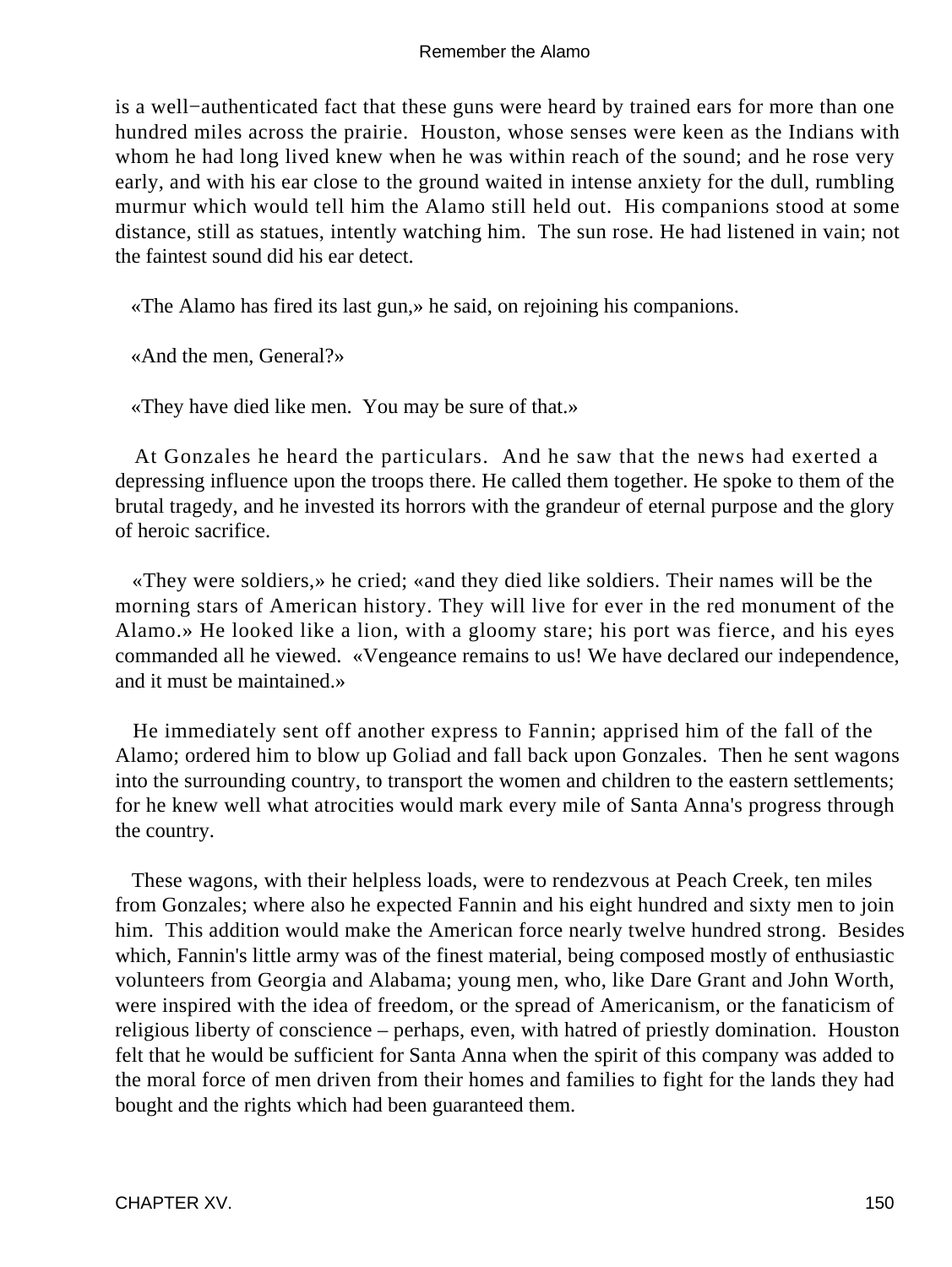So he watched the horizon anxiously for Fannin's approach, often laying his ear to the ground to listen for what he could not see. And, impatient as he was for their arrival, the Senora was more so. She declared that her sufferings would be unendurable but for this hope. The one question on her lips, the one question in her eyes, was, «Are they coming?» And Antonia, though she did not speak of her private hopes, was equally anxious. Brother and lover were both very dear to her. And to have the whole family together would be in itself a great help. Whatever their deprivations and fatigues, they could comfort each other with their affection.

 Every day wagon−loads of women and children joined the camp, and the march eastward was very slow. But no circumstance extols more loudly the bravery and tenderness of these American soldiers than the patience with which this encumbrance was endured. Men worn out with watching and foraging were never too weary to help some mother still more weary, or to carry some little child whose swollen feet would no longer aid it.

 One night they rested at a little place on the Colorado. In one room of a deserted cabin Houston sat with Major Hockly, dictating to him a military dispatch. They had no candles, and Houston was feeding the fire with oak splinters, to furnish light enough for their necessity. In the other room, the Worth family were gathered. Antonia, in preparing for their journey, had wisely laid a small mattress and a couple of pillows in the wagon; and upon this mattress the Senora and Isabel were resting. Doctor Worth and Thomas sat by the fire talking of Fannin's delay; and Antonia was making some corn−meal cakes for their supper.

 When the Senora's portion was given to her she put it aside, and lifted her eyes to Antonia's face. They asked the question forever in her heart, «Is Jack coming?» and Antonia pitifully shook her head.

 Then the poor woman seemed to have reached the last pitch of endurance. «Let me die!» she cried. «I can bear life no longer.» To Mary and the saints she appealed with a passionate grief that was distressing to witness. All the efforts of her husband and her children failed to sooth her; and, as often happens in a complication of troubles, she seized upon the most trifling as the text of her complaint.

 «I cannot eat corn bread; I have always detested it. I am hungry. I am perishing for my chocolate. And I have no clothing. I am ashamed of myself. I thank the saints I have no looking−glass. Oh, Roberto! Roberto! What have you done to your Maria?»

 «My dear wife! My dear, dear wife! Be patient a little longer. Think, love, you are not alone. There are women here far more weary, far more hungry; several who, in the confusion, have lost their little children; others who are holding dying babes in their arms.»

 «Giver of all good! give me patience. I have to say to you that other women's sorrows do not make me grateful for my own. And Santa Maria has been cruel to me. Another more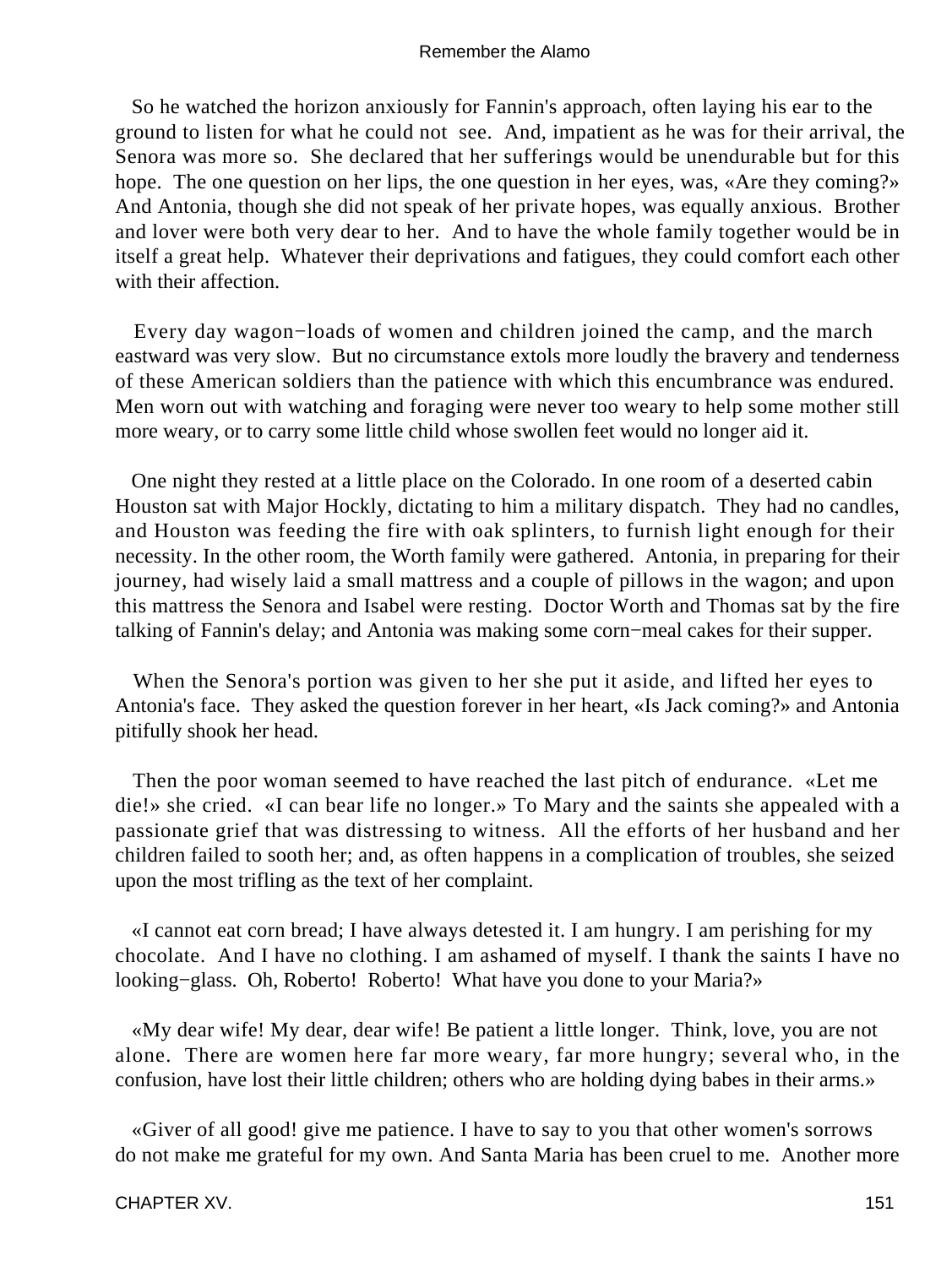cruel, who can find? I have confessed to her my heartache about Juan; entreated her to bring my boy to me. Has she done it?»

«My darling Maria.»

 «Grace of God, Roberto! It is now the twenty−third of March; I have been seventeen days wandering with my daughters like very beggars. If only I had had the discretion to remain in my own house!»

 «Maria, Lopez will tell you that Fray Ignatius and the brothers are in possession of it. He saw them walking about the garden reading their breviaries.»

 At this moment General Houston, in the opposite room was dictating: «Before God, I have found the darkest hours of my life. For forty−eight hours I have neither eaten an ounce of anything, nor have I slept.» The Senora's sobbing troubled him. He rose to close the door, and saw two men entering. One leaned upon the other, and appeared to be at the point of death.

«Where is there a doctor, General?»

«In that room, sir. Have you brought news of Fannin?»

«I have.»

«Leave your comrade with the doctor, and report.»

 The entrance of the wounded man silenced the Senora. She turned her face to the wall and refused to eat. Isabel sat by her side and held her hand. The doctor glanced at it as he turned away. It had been so plump and dimpled and white. It was now very thin and white with exposure. It told him far better than complaining, how much the poor woman had suffered. He went with a sigh to his patient.

 «Stabbed with a bayonet through the shoulder – hard riding from Goliad – no food – no rest – that tells the whole story, doctor.»

 It was all he could say. A fainting fit followed. Antonia procured some stimulant, and when consciousness returned, assisted her father to dress the wound. Their own coffee was gone, but she begged a cup from some one more fortunate; and after the young man had drunk it, and had eaten a little bread, he was inclined to make light of his wound and his sufferings.

«Glad to be here at all,» he said. «I think I am the only one out of five hundred.»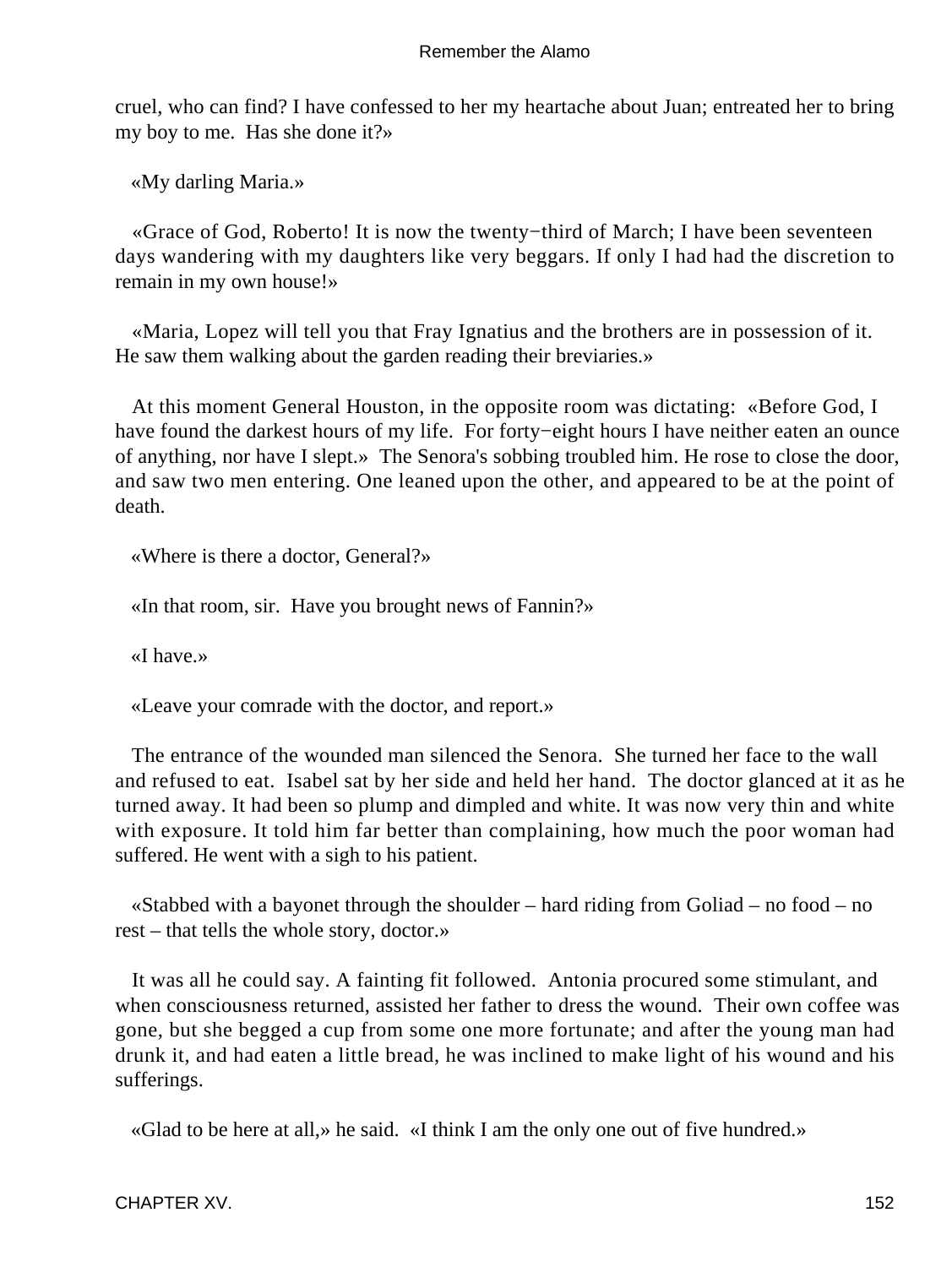«You cannot mean that you are of Fannin's command?»

 «I WAS of Fannin's command. Every man in it has been shot. I escaped by a kind of miracle.»

 The doctor looked at the Senora. She seemed to be asleep. «Speak low,» he said, «but tell me all.»

 The man sat upon the floor with his back against the wall. The doctor stooped over him. Antonia and Isabel stood beside their father.

 "We heard of Urrea's approach at San Patricio. The Irish people of that settlement welcomed Urrea with great rejoicing. He was a Catholic – a defender of the faith. But the American settlers in the surrounding country fled, and Fannin heard that five hundred women and children, followed by the enemy, were trying to reach the fortress of Goliad. He ordered Major Ward, with the Georgia battalions, to go and meet the fugitives. Many of the officers entreated him not to divide his men for a report which had come by way of the faithless colony of San Patricio.

 «But Fannin thought the risk ought to be taken. He took it, and the five hundred women and children proved to be a regiment of Mexican dragoons. They surrounded our infantry on every side, and after two days' desperate fighting, the Georgia battalions were no more. In the meantime, Fannin got the express telling him of the fall of the Alamo, and ordering him to unite with General Houston. That might have been a possible thing with eight hundred and sixty men, but it was not possible with three hundred and sixty. However, we made the effort, and on the great prairie were attacked by the enemy lying in ambush there. Entirely encircled by them, yet still fighting and pressing onward, we defended ourselves until our ammunition gave out. Then we accepted the terms of capitulation offered by Urrea, and were marched back to Goliad as prisoners of war. Santa Anna ordered us all to be shot.»

«But you were prisoners of war?»

 "Urrea laughed at the articles, and said his only intention in them was to prevent the loss of Mexican blood. Most of his officers remonstrated with with{sic} him, but he flew into a passion at Miralejes. `The Senor Presidente's orders are not to be trifled with. By the Virgin of Guadelupe!' he cried, `it would be as much as my own life was worth to disobey them.'

 "It gave the Mexican soldiers pleasure to tell us these things, and though we scarcely believed such treachery possible, we were very uneasy. On the eighth day after the surrender, a lovely Sunday morning, we were marched out of the fort on pretence of sending us to Louisiana; according to the articles of surrender, and we were in high spirits at the prospect.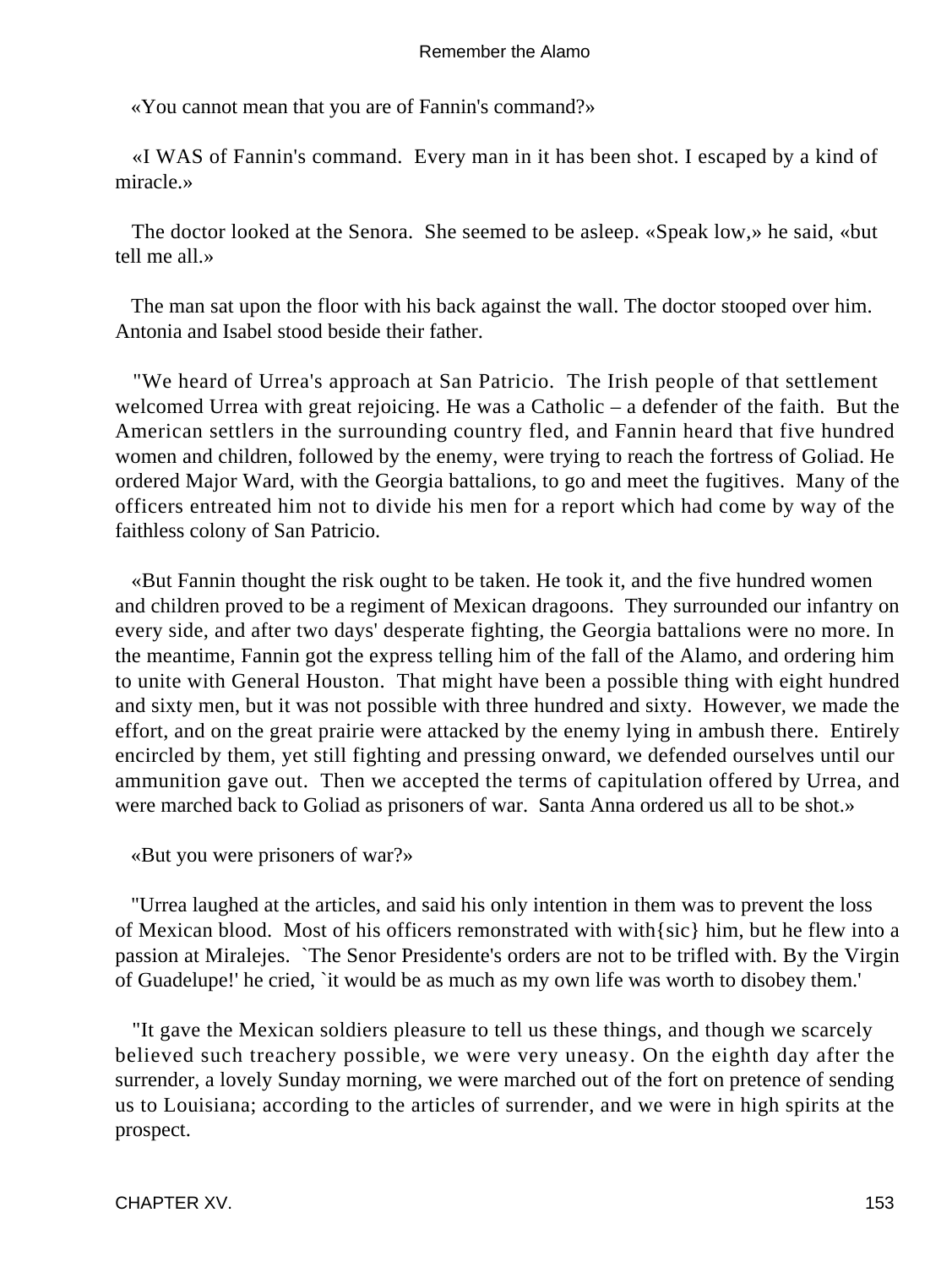«But I noticed that we were surrounded by a double row of soldiers, and that made me suspicious. In a few moments, Fannin was marched into the centre, and told to sit down on a low stool. He felt that his hour had come. He took his watch and his purse, and gave them to some poor woman who stood outside lamenting and praying for the poor Americans. I shall never forget the calmness and brightness of his face. The Mexican colonel raised his sword, the drums beat, and the slaughter began. Fifty men at a time were shot; and those whom the guns missed or crippled, were dispatched with the bayonet or lance.»

«You escaped. How?»

 «When the lips of the officer moved to give the order: Fire! I fell upon my face as if dead. As I lay, I was pierced by a bayonet through the shoulder, but I made no sign of life. After the execution, the camp followers came to rob the dead. A kind−hearted Mexican woman helped me to reach the river. I found a horse tied there, and I took it. I have been on the point of giving up life several times, but I met a man coming here with the news to Houston, and he helped me to hold out.»

 The doctor was trembling with grief and anger, and he felt Antonia's hand on his shoulder.

«My friend,» he whispered, «did you know **John** WORTH?»

 «Who did not know him in Fannin's camp? Any of us would have been glad to save poor Jack; and he had a friend who refused to live without him.»

«Dare Grant?»

 «That was the man, young lady. Grant was a doctor, and the Mexicans wanted doctors. They offered him his life for his services, but he would not have it unless his friend's life also was spared. They were shot holding each other's hands, and fell together. I was watching their faces at the moment. There wasn't a bit of fear in them.»

 The Senora rose, and came as swiftly as a spirit to them. She looked like a woman walking in her sleep. She touched the stranger. «I heard you. You saw Dare Grant die. But my boy! My boy! Where is my Juan?»

«Maria, darling.»

«Don't speak, Roberto. Where is my Juan? Juan Worth?»

«Madam. I am sorry enough, God knows. Juan Worth – was shot.»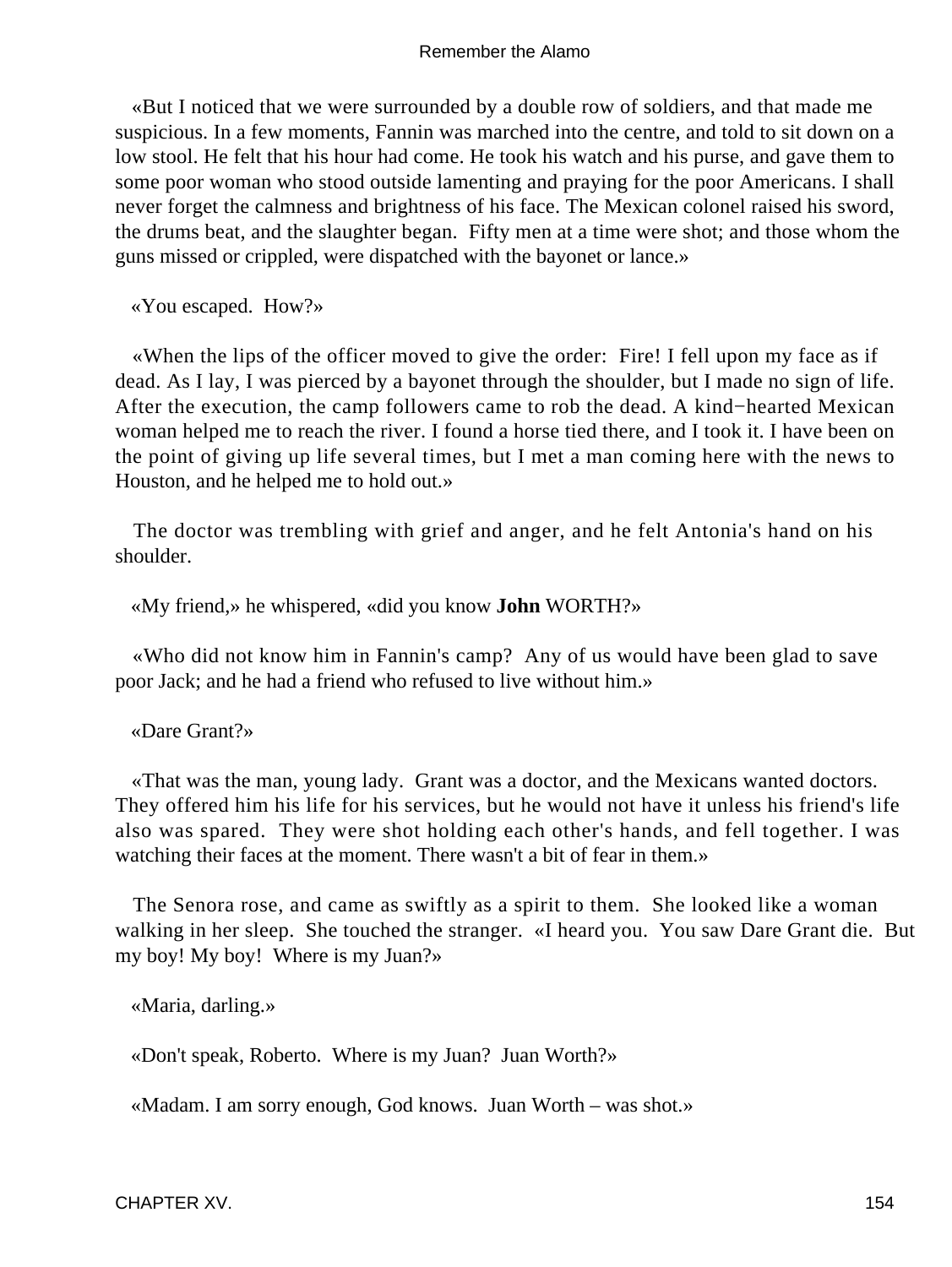Then the wretched mother threw up her hands, and with an awful cry fell to the ground. It was hours ere she recovered consciousness, and consciousness only restored her to misery.

 The distress of the father, the brother and sisters of the dead youth was submerged in the speechless despair of the mother. She could not swallow food; she turned away from the the{sic} sympathy of all who loved her. Even Isabel's caresses were received with an apathy which was terrifying. With the severed curl of her boy's hair in her fingers, she sat in tearless, voiceless anguish.

 Poor Antonia, weighed down with the double loss that had come to her, felt, for the first time, as if their condition was utterly hopeless. The mental picture of her brother and her lover meeting their tragic death hand in hand, their youth and beauty, their courage and fidelity, was constantly before her. With all the purity and strength of her true heart, she loved Dare; but she did not for a moment wish that he had taken a different course. «It is just what I should have expected from him,» she said to Isabel. «If he had let poor Jack die alone, I could never have loved him in the same way again. But oh, Isabel, how miserable I am?»

 «Sweet Antonia, I can only weep with you. Think of this; it was on last Sunday morning. Do you remember how sad you were?»

 «I was in what seemed to be an unreasonable distress. I went away to weep. My very thoughts were tired with their sorrowful journeys up and down my mind, trying to find out hope and only meeting despair. Oh, my brave Jack! Oh, my dear Dare, what a cruel fate was your's!»

 «And mi madre, Antonia? I fear, indeed, that she will lose her senses. She will not speak to Thomas, nor even to me. She has not said a prayer since Jack's death. She cannot sleep. I am afraid of her, Antonia.»

 «To−night we are to move further east; perhaps the journey may waken her out of this trance of grief. I can see that our father is wretched about her; and Thomas wanders in and out of the room as if his heart was broken.»

 «Thomas loved Jack. Luis told me that he sat with him and Lopez, and that he sobbed like a woman. But, also, he means a great revenge. None of the men slept last night. They stood by the camp−fires talking. Sometimes I went to the door and looked out. How awful they were in the blaze and darkness! I think, indeed, they could have conquered Santa Anna very easily.»

 Isabel had not misjudged the spirit of the camp. The news of the massacre at Goliad was answered by a call for vengeance that nothing but vengeance could satisfy. On the following day Houston addressed his little army. He reminded them that they were the children of the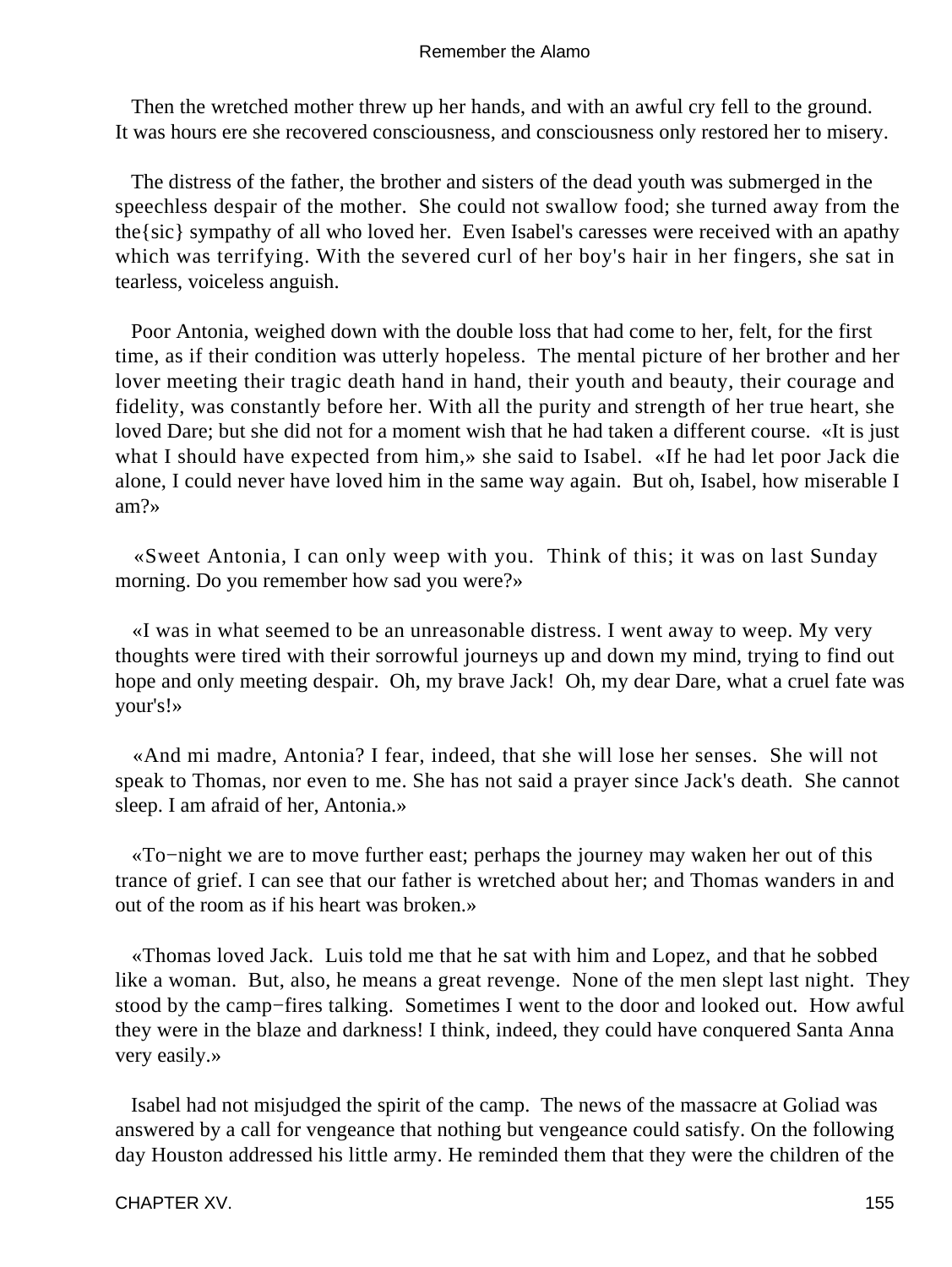heroes who fought for liberty at Yorktown, and Saratoga, and Bunker Hill. He made a soul− stirring review of the events that had passed; he explained to them their situation, and the designs of the enemy, and how he proposed to meet them.

 His voice, loud as a trumpet with a silver sound, inspired all who heard it with courage. His large, bright visage, serious but hopeful, seemed to sun the camp. «They live too long,» he cried, «who outlive freedom. And I promise you that you shall have a full cup of vengeance. For every man that fell fighting at the Alamo, for every one treacherously slaughtered at Goliad, you shall be satisfied. If I seem to be flying before the enemy now, it is for his destruction. Three Mexican armies united, we cannot fight. We can fight them singly. And every mile we make them follow us weakens them, separates them, confuses them. The low lands of the Brazos, the unfordable streams, the morasses, the pathless woods, are in league with us. And we must place our women and children in safety. Even if we have to carry them to General Gaines and the United States troops, we must protect them, first of all. I believe that we shall win our freedom with our own hands; but if the worst come, and we have to fall back to the Sabine, we shall find friends and backers there. I know President Jackson, my old general, the unconquered Christian Mars! Do you think he will desert his countrymen? Never! If we should need help, he has provided it. And the freedom of Texas is sure and certain. It is at hand. Prepare to achieve it. We shall take up our march eastward in three hours.»

 Ringing shouts answered the summons. The camp was in a tumult of preparation immediately; Houston was lending his great physical strength to the mechanical difficulties to be encountered. A crowd of men was around. Suddenly a woman touched him on the arm, and he straightened himself and looked at her.

 «You will kill Santa Anna, General? You will kill this fiend who has escaped from hell! By the mother of Christ, I ask it.»

«My dear madam!»

 He was so moved with pity that he could not for a moment or two give her any stronger assurance. For this suppliant, pallid and frenzied with sorrow, was the once beautiful Senora Worth. He looked at her hollow eyes, and shrunk form, and worn clothing, and remembered with a pang, the lovely, gracious lady clad in satin and lace, with a jewelled comb in her fine hair and a jewelled fan in her beautiful hands, and a wave of pity and anger passed like a flame over his face.

 «By the memory of my own dear mother, Senora, I will make Santa Anna pay the full price of his cruelties.»

 «Thank you, Senor»; and she glided away with her tearless eyes fixed upon the curl of black hair in her open palm.

CHAPTER XV. 156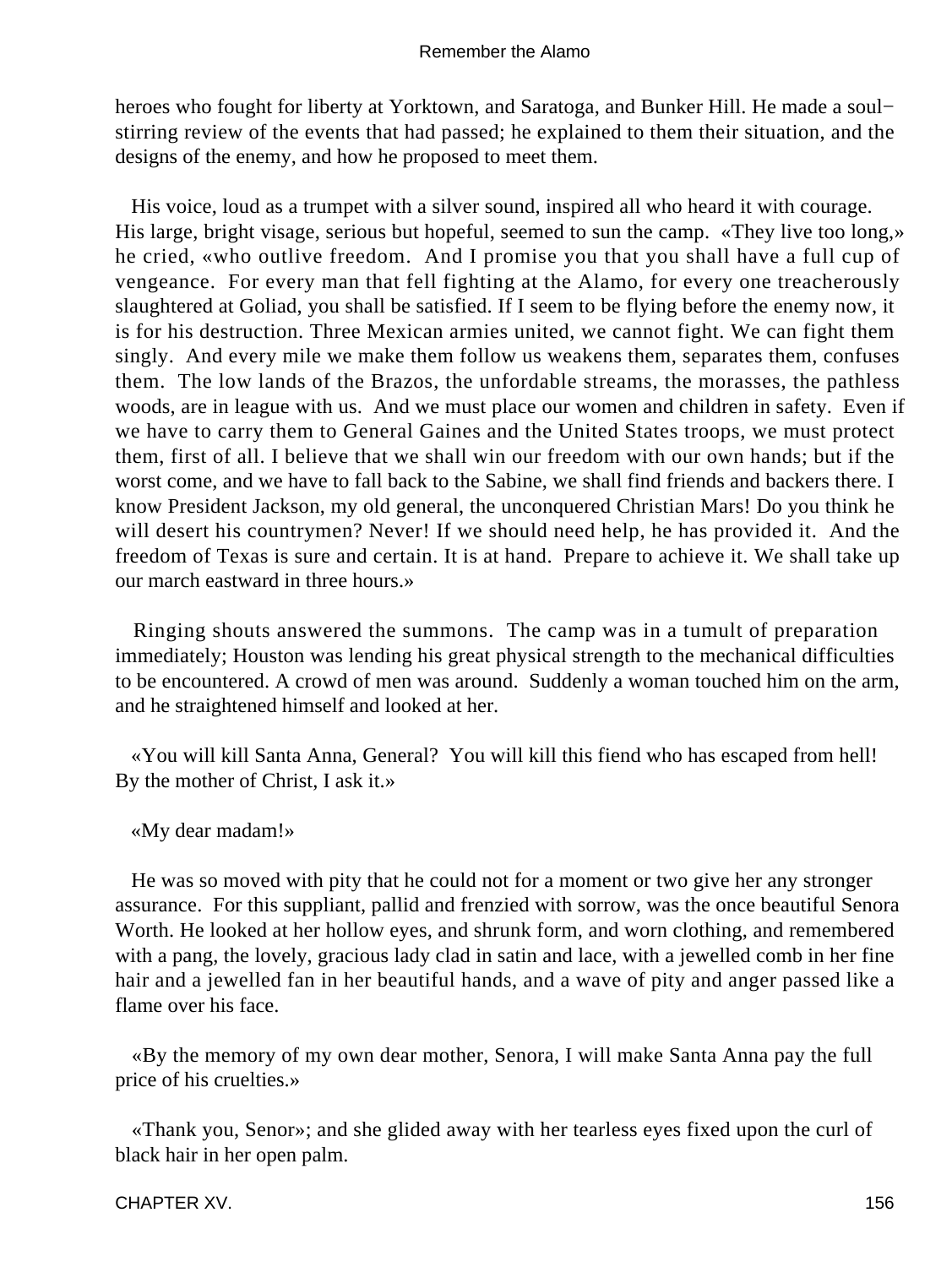# **[CHAPTER XVI.](#page-189-0)**

# *T*HE **Loadstone in the breast.**

 «But to the hero, when his sword Has won the battle for the free, Thy voice sounds like a prophet's word, And in its hollow tones are heard. The thanks of millions yet to be,»

"Who battled for the true and just,

"And grasps the skirts of happy chance, And breasts the blows of circumstance.

«And lives to clutch the golden keys, To mould a mighty state's decrees.»

 The memorial of wrongs, which resulted in the Declaration of Texan Independence, was drawn up with statesmanlike ability by David G. Burnett, a native of New Jersey, a man of great learning, dignity, and experience; who, as early as 1806, sailed from New York to join Miranda in his effort to give Spanish America liberty. The paper need not be quoted here. It gave the greatest prominence to the refusal of trial by jury, the failure too establish a system of public education, the tyranny of military law, the demand that the colonists should give up arms necessary for their protection or their sustenance, the inciting of the Indians to massacre the American settlers, and the refusal of the right to worship the Almighty according to the dictates of their own consciences. Burnett was elected Governor, and Houston felt that he could now give his whole attention to military affairs.

 The seat of Government was removed to Harrisburg, a small place on the Buffalo Bayou; and Houston was sure that this change would cause Santa Anna to diverge from his route to Nacogdoches. He dispatched orders to the men scattered up and down the Brazos from Washington to Fort Bend – a distance of eighty miles – to join him on the march to Harrisburg, and he struck his own camp at the time he had specified.

 In less than twenty−four hours they reached San Felipe, a distance of twenty−eight miles. The suffering of the women and children on that march can never be told. Acts of heroism on the part of the men and of fortitude on the part of the women that are almost incredible, marked every step of the way. The Senora sat in her wagon, speechless, and lost in a maze of melancholy anguish. She did not seem to heed want, or cold, or wet, or the utter misery of her surroundings. Her soul had concentrated all its consciousness upon the strand of hair she continually smoothed through her fingers. Dr. Worth, in his capacity of physician, accompanied the flying families, and he was thus able to pay some attention to his distraught wife; but she answered nothing he said to her. If she looked at him, her eyes either flamed with anger, or expressed something of the terror to be seen in the eyes of a

CHAPTER XVI. 2002. 2003. THE STATE STATE STATE STATE STATE STATE STATE STATE STATE STATE STATE STATE STATE STATE STATE STATE STATE STATE STATE STATE STATE STATE STATE STATE STATE STATE STATE STATE STATE STATE STATE STATE S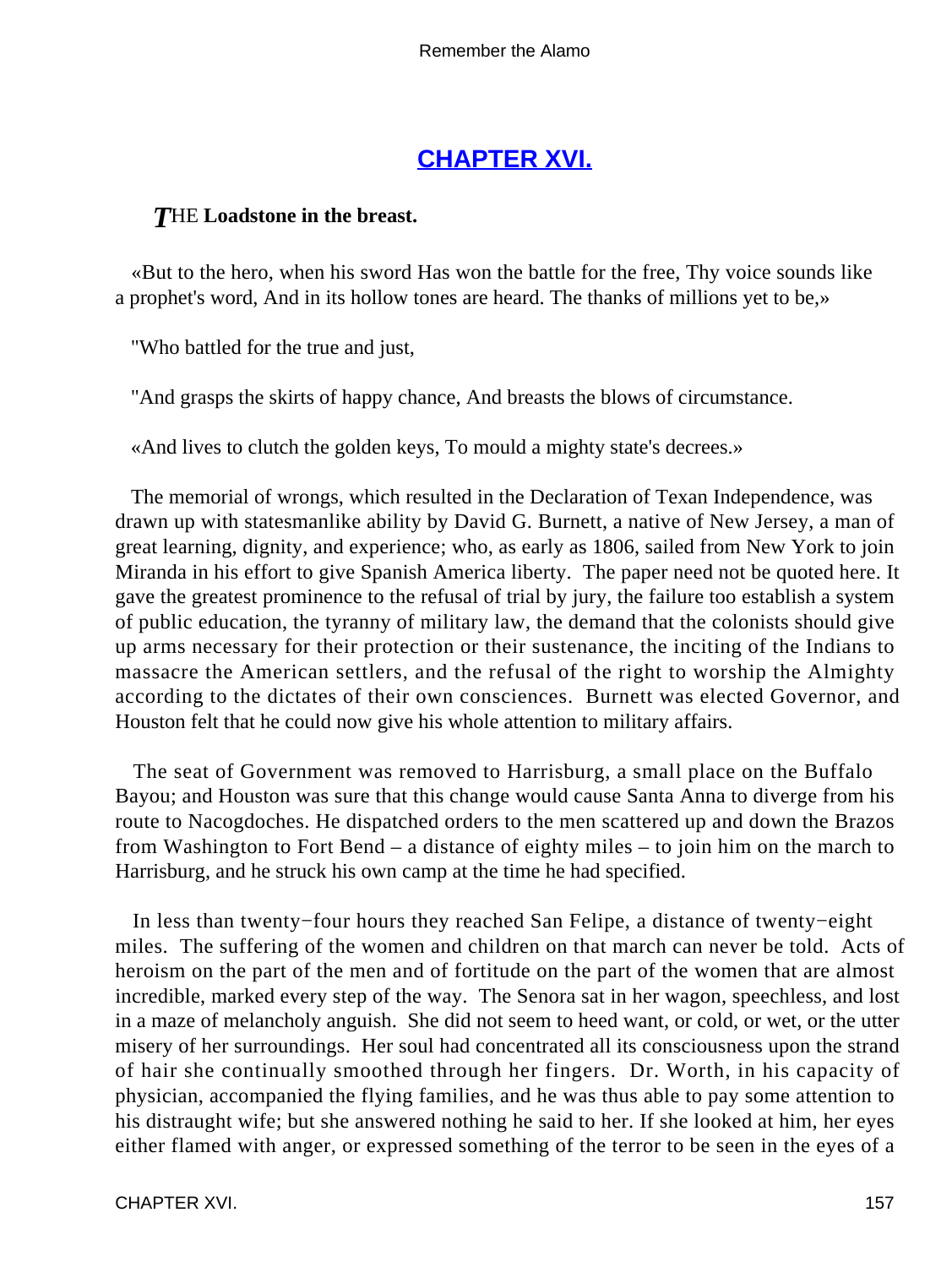hunted animal. It was evident that her childish intelligence had seized upon him as the most obvious cause of all her loss and misery.

 The condition of a wife so beloved almost broke his heart. The tragic death of his dear son was not so hard to endure as this living woe at his side. And when they reached San Felipe and found it in ashes, a bitter cry of hopeless suffering came from every woman's lips. They had thought to find there a little food, and a day's sheltered resting−place. Even Antonia's brave soul fainted, at the want and suffering around her. She had gold, but it could not buy bread for the little ones, weeping with hunger and terrified by the fretfulness of mothers suffering the pangs of want and in the last stage of human weariness.

 It was on this night Houston wrote: «I will do the best I can; but be assured the fame of Jackson could never compensate me for my anxiety and mental pain.» And yet, when he was told that a blind woman and her seven children had been passed by, and did not know the enemy were approaching, he delayed the march until men had been sent back to bring them into safety.

 During these days of grief and privation Isabel's nature grew to its finest proportions. Her patient efforts to arouse her mother, and her cheerfulness under the loss of all comforts, were delightful. Besides which, she had an inexhaustible fund of sympathy for the babies. She was never without one in her arms. Three mothers, who had died on the road, left their children to her care. And it was wonderful and pitiful to see the delicately nurtured girl, making all kinds of efforts to secure little necessaries for the children she had elected to care for.

 «The Holy Mother helps me,» she said to, Antonia. «She makes the poor little ones good, and I am not very tired.»

 At San Felipe they were joined by nearly one hundred men, who also brought word that a fine company were advancing to their aid from Mississippi, under General Quitman; and that two large cannon, sent by the people of Cincinnati, were within a few miles. And thus hoping and fearing, hungry and weary to the death, they reached, on the 16th of April, after a march of eighteen miles, a place called McArley's. They had come over a boggy prairie under a cold rain, and were depressed beyond expression. But there was a little shelter here for the women and children to sleep under. The men camped in the open. They had not a tent in their possession.

 About ten o'clock that night, Doctor Worth was sitting with his wife and children and Antonia in one corner of a room in a deserted cabin. He had the Senora's wasted hand in his own, and was talking to her. She sat in apathetic silence. It was impossible to tell whether she heard or understood him.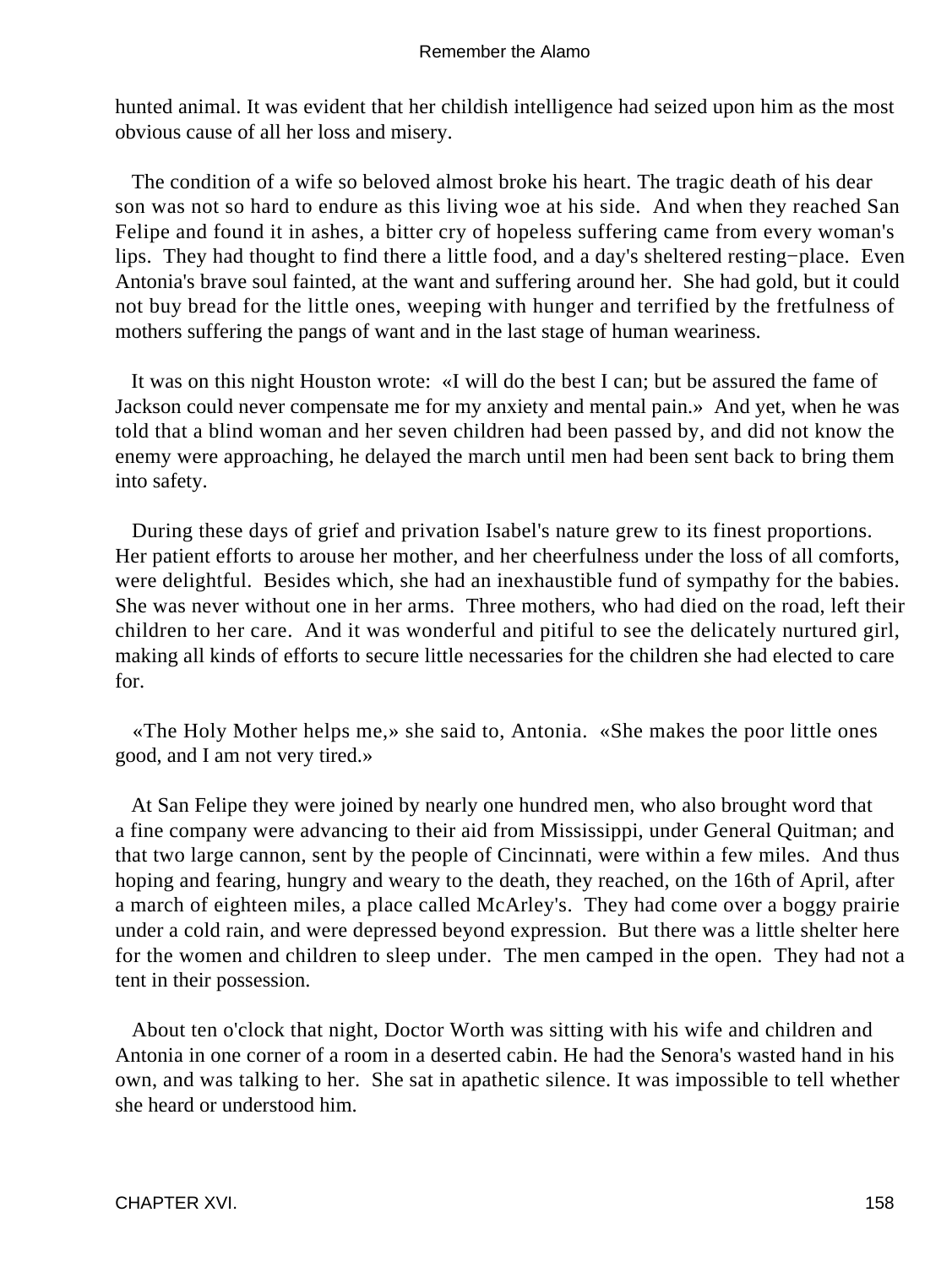«I wonder where Isabel is,» said Antonia; and with the words the girl entered the room. She had in her arms a little lad of four years old, suffering the tortures of croup.

 «Mi madre,» she cried, «you know how to save him! He is dying! Save him! Listen to me! The Holy Mother says so»; and she laid the child on her knee.

 A change like a flash of light passed over the Senora's face. «The poor little one!» Her motherly instincts crushed down everything else. In the child's agony she forgot her own grief. With glad hearts the doctor and Antonia encouraged her in her good work, and when at length the sufferer had been relieved and was sleeping against her breast, the Senora had wept. The stone from her heart had been rolled away by a little child. Her own selfish sorrow had been buried in a wave of holy, unselfish maternal affection. The key to her nature had been found, and henceforward Isabel brought to her every suffering baby.

 On the next day they marched ten miles through a heavy rain, and arrived at Burnett's settlement. The women had shelter, the men slept on the wet ground – took the prairie without cover – with their arms in their hands. They knew they were in the vicinity of Santa Anna, and all were ready to answer in an instant the three taps of the drum, which was the only instrument of martial music in the camp, and which was never touched but by Houston.

 Another day of eighteen miles brought them to within a short distance of Harrisburg. Santa Anna had just been there, and the place was in ashes. It was evident to all, now, that the day and the hour was at hand. Houston first thought of the two hundred families he had in charge, and they were quickly taken over the bayou. When he had seen the last one in this comparative safety, he uttered so fervent a «Thank God!» that the men around unconsciously repeated it. The bayou though narrow was twenty feet deep, and the very home of alligators. There was only one small bridge in the vicinity. He intended its destruction, and thus to make his little band and the deep, dangerous stream a double barrier between the Mexicans and the women and children beyond them. It was after this duty he wrote:

 «This morning we are in preparation to meet Santa Anna. We will only be about seven hundred to march, besides the camp guard. But we go to conquest. The troops are in fine spirits, and now is the time for action. I leave the result in the hands of an all−wise God, and I rely confidently in his Providence. »SAM HOUSTON."[5]

[5] Copy from Department of War of the Republic of Texas.

 The women and children, under a competent guide, continued their march eastward. But they were worn out. Many were unable to put their feet to the ground. The wagons were crowded with these helpless ones. The Senora had so far recovered as to understand that within a few hours Santa Anna and the Americans must meet. And, mentally led by Isabel's passionate hatred, she now showed a vindictiveness beyond that of any other woman.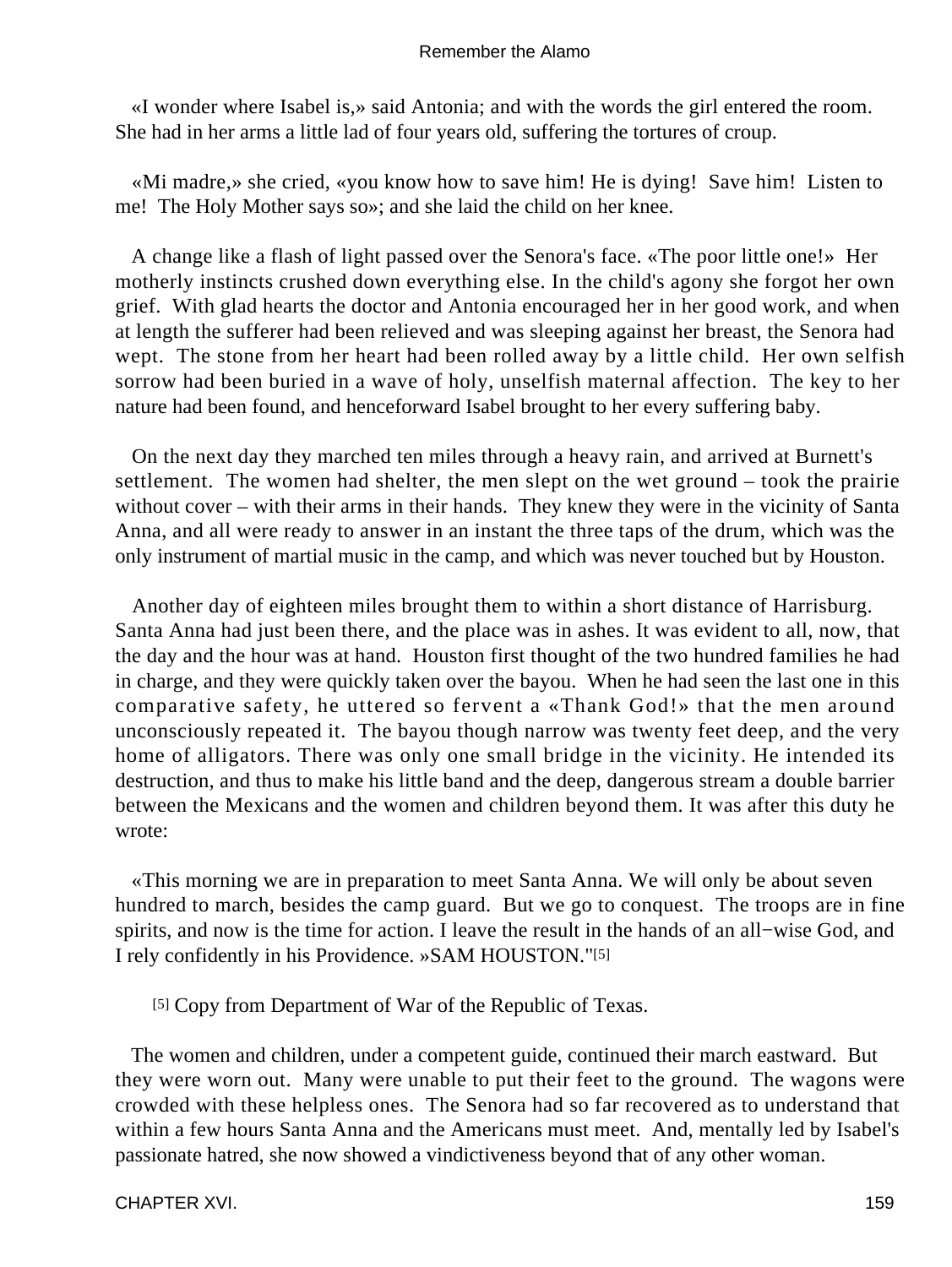She spent hours upon her knees, imploring the saints, and the stars, and the angel Michael, to fight against Santa Anna. To Isabel she whispered, «I have even informed the evil one where he may be found. The wretch who ordered such infamies! He poisons the air of the whole world as he goes through it. I shall never be happy till I know that he is in purgatory. He will be hated even there – and in a worse place, too. Yes, it is pleasant to think of that! There will be many accusers of him there. I shall comfort myself with imagining his punishment. Isabel, do you believe with your heart that Senor Houston and the Americans will be strong enough to kill him?»

«Mi madre, I know it.»

 «Then do be a little delighted. How can you bear things with such a provoking indifference? But as Luis is safe – »

 «Chito! Chito! Do not be cruel, mi madre. I would stab Santa Anna with my own hands – very slowly, I would stab him. It would be so sweet. The Sisters told me of a woman in the Holy Book, who smiled upon the one she hated, and gave him milk and butter, and when he slept, drove a great nail through his temples. I know how she felt. What a feast it would be, to strike, and strike, and strike! I could drive ten, twenty, fifty nails, into Santa Anna, when I think of Juan.»

 No one had before dared to breathe her boy's name in her hearing. She herself had never spoken it. It fell upon the ears of both women like a strain of forgotten music. They looked at each other with eyes that stirred memory and love to their sweetest depths. Almost in whispers they began to talk of the dead boy, to recall how lovable, how charming, how affectionate, how obedient he had been. Then the Senora broke open the seals of her sorrow, and, with bitter reproaches on herself, confessed that the kiss she had denied her Juan was a load of anguish upon her heart that she could not bear.

 «If I had only blessed him,» she moaned; «I had saved him from his misfortune. A mother's blessing is such a holy thing! And he knelt at my knees, and begged it. I can see his eyes in the darkness, when my eyes are shut. I can hear his voice when I am asleep. Isabel, I shall never be happy till I see Juan again, and say to him, `Forgive me, dear one, forgive me, for I have suffered.'»

 Both were weeping, but Isabel said, bravely: «I am sure that Juan does not blame you now, mi madre. In the other world one understands better. And remember, also, the letter which he wrote you. His last thought was yours. He fell with your name on his lips. These things are certain. And was it not good of Dare to die with him? A friend like that! Out of the tale−books who ever hears of such a thing? Antonia has wept much. In the nights, when she thinks I am asleep, I hear her. Have you seen that she has grown white and thin? I think that my father is very unhappy about her.»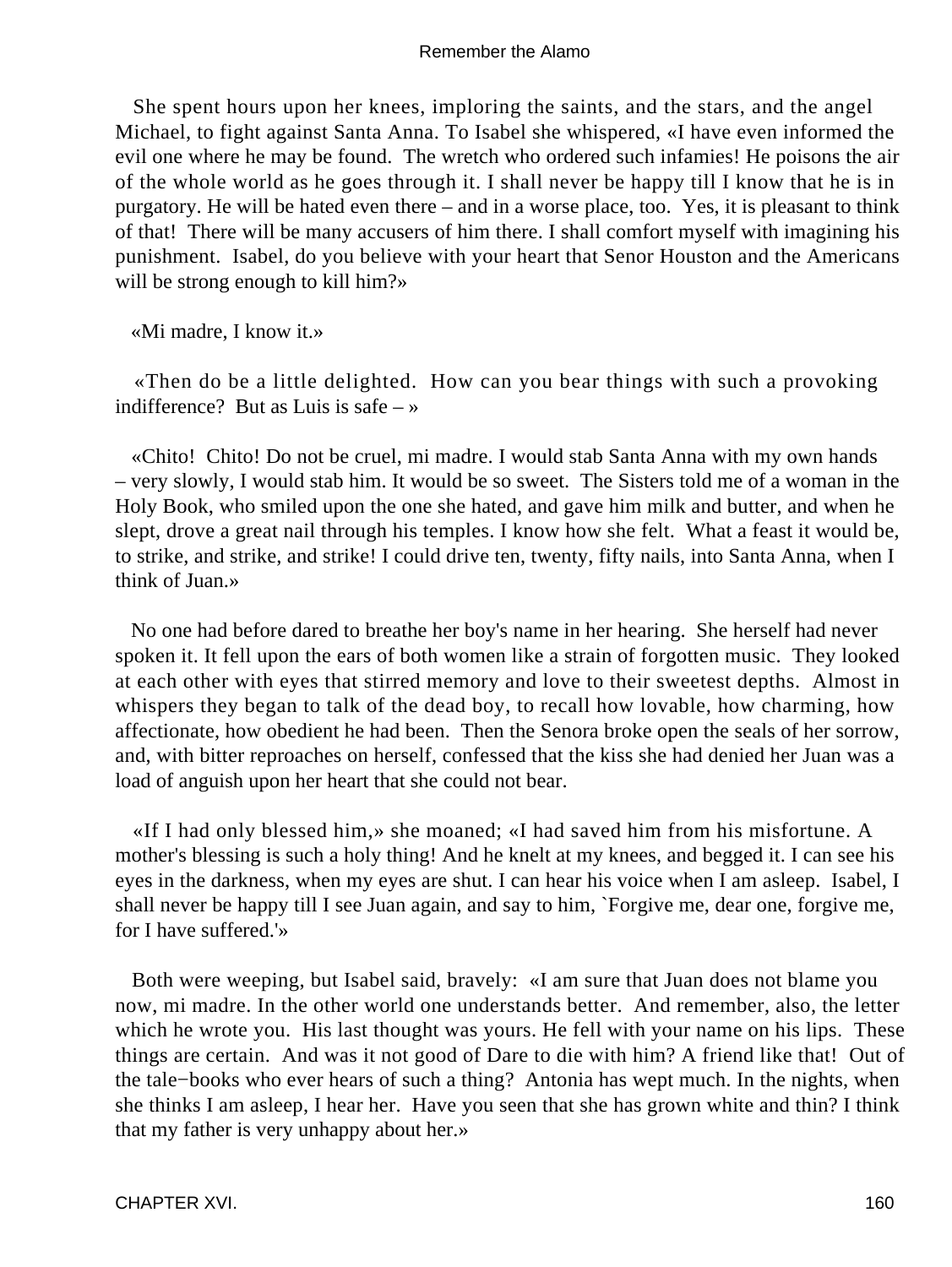«In an hour of mercy may the merciful One remember Dare Grant! I will pray for his peace as long as I live. If he had left Juan – if he had come back alone – I think indeed I should have hated him.»

 «That was also the opinion of Antonia – she would never have loved him the same. I am sure she would not have married him.»

 «My good Antonia! Go bring her to me, Isabel. I want to comfort her. She has been so patient with me. I have felt it – felt it every minute; and I have been stupid and selfish, and have forgotten that she too was suffering.»

 The next day it was found impossible to move. The majority of the women had husbands with the army. They had left their wives, to secure everlasting freedom for their children; but, even if Houston was victorious, they might be wounded and need their help. To be near them in any case was the one thing about which they were positive.

 «We will not move another inch,» said a brave little Massachusetts woman, who had been the natural leader of this domestic Exodus; «we will rest ourselves a little here, and if the Mexicans want some extraordinary fighting they can have it; especially, if they come meddling with us or our children. My husband told me just to get out of reach of shot and shell and wait there till we heard of the victory, and I am for doing **That,** and no other thing.»

 Nearly two hundred women, bent upon their own way, are not to be taken any other way; and the few old men who had been sent to guide the party, and shoot what game was necessary for their support, surrendered at once to this feminine mutiny. Besides, the condition of the boys and girls between seven and fourteen was really a deplorable one. They were too old to be cared for as infants, and they had been obliged, with the strength of children, to accomplish the labor of men and women. Many were crippled in their feet, others were continually on the point of swooning.

 It was now the 20th of April. The Senora and her daughters had been six weeks with the American army, exposed to all the privations which such a life entailed. But the most obvious of these privations were, perhaps, those which were most easily borne. Women endure great calamities better than the little annoyances affecting those wants which are part and parcel of their sex or their caste. It was not the necessaries so much as the luxuries of life which the Senora missed – the changes of raiment – the privacy – the quiet – the regularity of events.

 During the whole of the 20th, there was almost a Sabbath stillness. It was a warm, balmy day. The wearied children were under the wagons and under the trees, sleeping the dead sleep of extreme exhaustion. The mothers, wherever it was possible, slept also. The guides were a little apart, listening and smoking. If they spoke, it was only in monosyllables.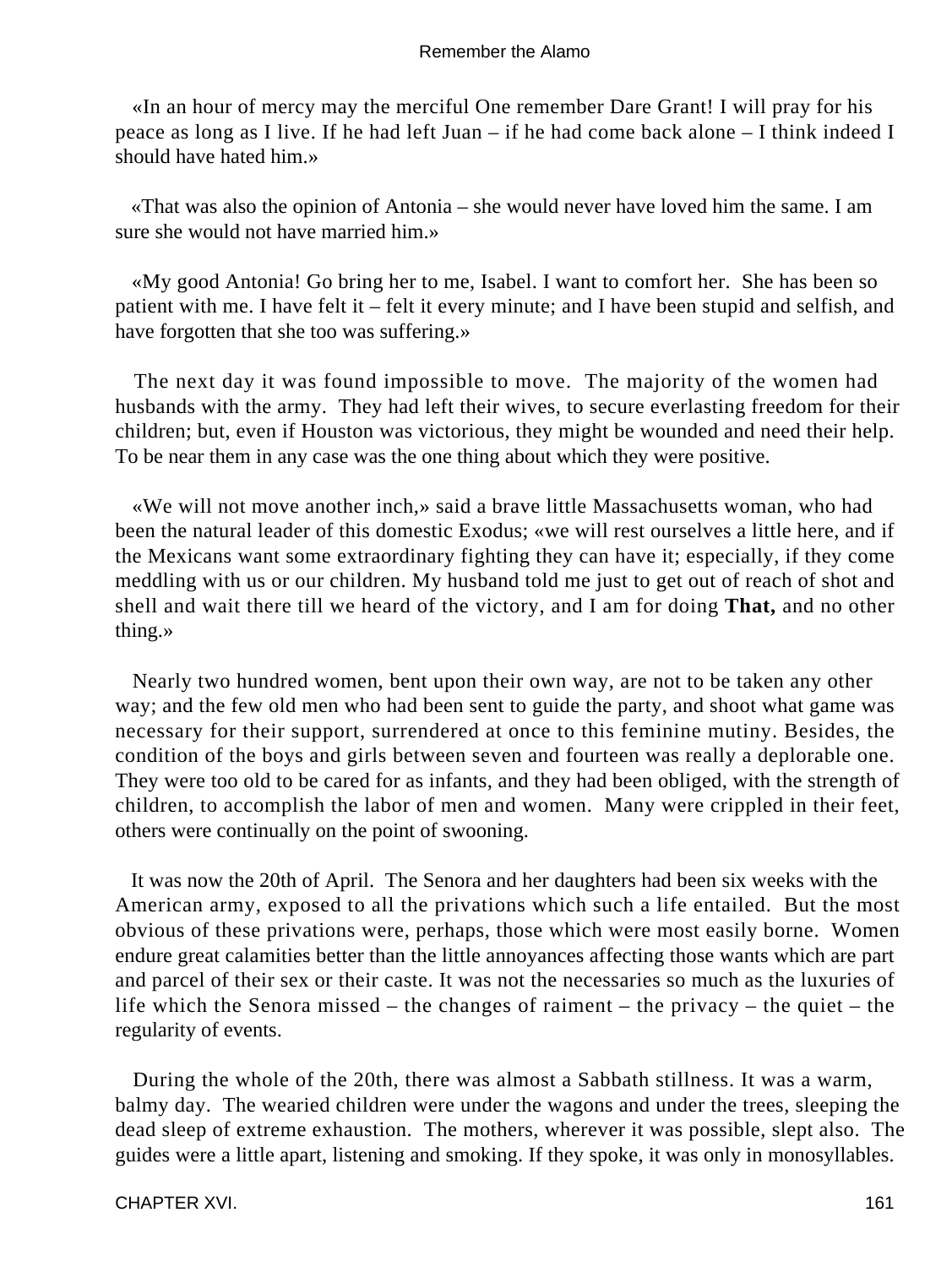Rest was so much more needed than food that little or no attempt was made to cook until near sundown.

 At dawn next morning – nay, a little before dawn – when all was chill, and gray, and misty, and there was not a sound but the wailing of a sick child, the Senora touched her daughters. Her voice was strange to them; her face solemnly happy.

 «Antonio! Isabel! **I have seen juan! I have seen juan!** My eyes were shut, but I have seen him. He was a beautiful shadow, with a great, shadowy host around him. He bent on me such eyes! Holy Mother! their love was unfathomable, and I heard his voice. It was far off, yet near. `Madre!' he said, `TOMORROW **You shall hear from** US.' Now I am happy. There are words in my heart, but I cannot explain them to you. I know what they mean. I will weep no more. They put my Juan's body in the grave, but they have not buried HIM.»

 All day she was silent and full of thought, but her face was smiling and hopeful, and she had the air of one waiting for some assured happiness. About three o'clock in the afternoon she stood up quickly and cried, «Hark! the battle has begun!» Every one listened intently, and after a short pause the oldest of the guides nodded. «I'd give the rest of my life to be young again,» he said, «just for three hours to be young, and behind Houston!»

# «TO−MORROW **We shall** HEAR.»

 The words fell from the Senora's lips with a singular significance. Her face and voice were the face and voice of some glad diviner, triumphantly carrying her own augury. Under a little grove of trees she walked until sunset, passing the beads of her rosary through her fingers, and mechanically whispering the prayers appointed. The act undoubtedly quieted her, but Antonia knew that she lay awake all night, praying for the living or the dead.

 About ten o'clock of the morning of the 22d, a horseman was seen coming toward the camp at full speed. Women and children stood breathlessly waiting his approach. No one could speak. If a child moved, the movement was angrily reproved. The tension was too great to admit of a touch through any sense. Some, unable to bear the extended strain, sank upon the ground and covered their faces with their hands. But the half−grown children, wan with privations and fever, ragged and barefoot, watched steadily the horse and its rider, their round, gleaming eyes full of wonder and fear.

«It is Thomas,» said the Senora.

 As he came near, and the beat of the horse's hoofs could be heard, a cry almost inarticulate, not to be described, shrill and agonizing in its intensity, broke simultaneously from the anxious women. It was one cry from many hearts, all at the last point of endurance. Thomas Worth understood it. He flung his hat up, and answered with a joyful «Hurrah!»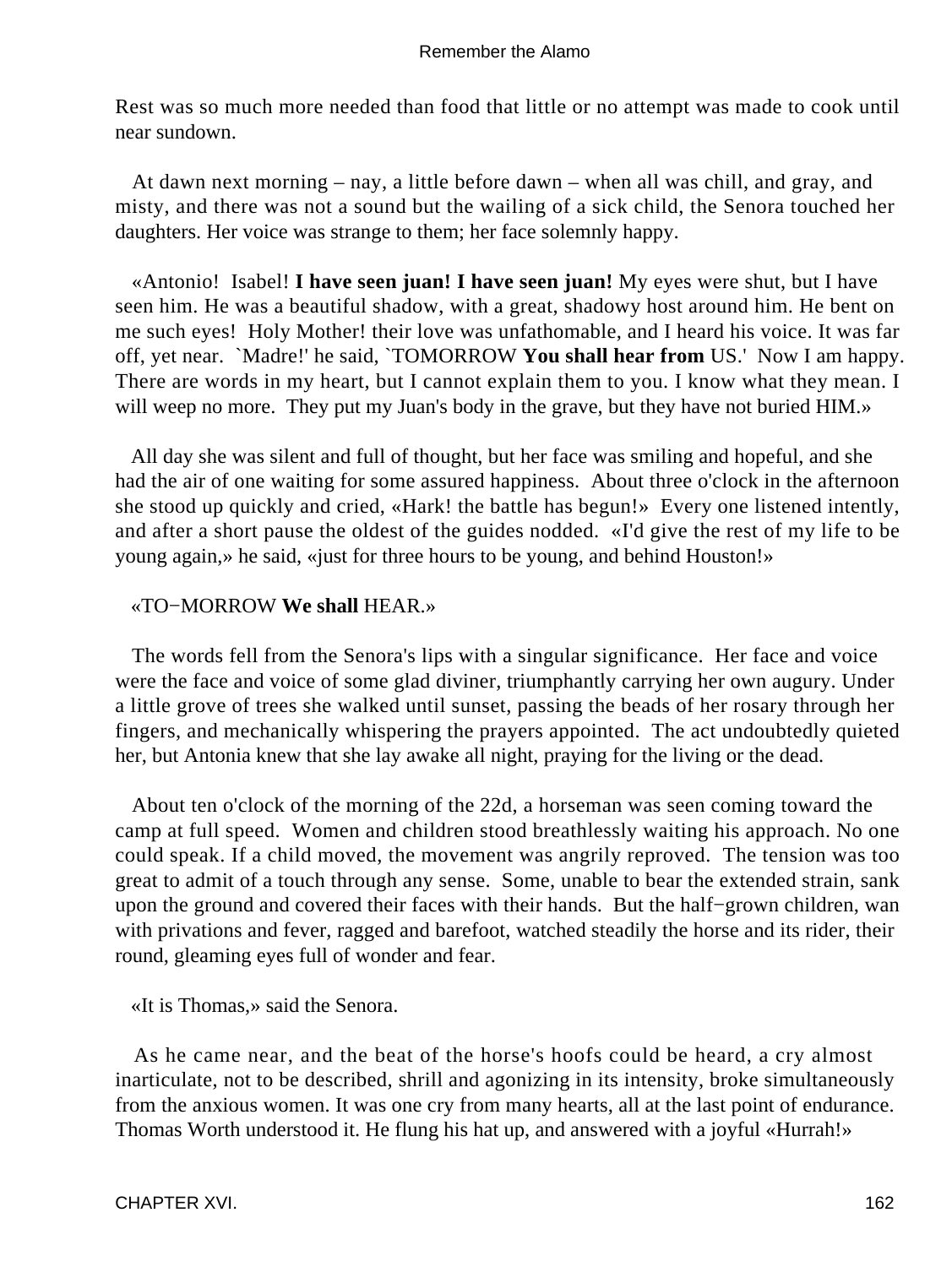When he reached the camp, every face was wet with tears, and a crowd of faces was instantly round him. All the agonies of war were on them. He raised himself in his stirrups and shouted out:

 «You may all go back to your homes! Santa Anna is completely overthrown! The Mexican army is destroyed! There will be no more fighting, no more fears. The independence of Texas is won! No matter where you come from, **You are all texans now!** Victory! Freedom! Peace! My dear friends, go back to your homes. Your husbands will join you at the San Jacinto.»

 Then he dismounted and sought his mother and sisters. With joyful amazement he recognized the change in the Senora. «You look like yourself, dear mother,» he said. «Father sends you this kiss. He would have brought it, but there are a few wounded men to look after; and also I can ride quicker. Antonia, cheer up my dear! – and Isabel, little darling, you will not need to cry any more for your ribbons, and mantillas, and pretty dresses.»

 «Thomas! You have not much feeling, I think. What I want to know about, is Luis. You think of no one; and, as for my dresses, and mantillas, I dare say Fray Ignatius has sold, or burned them.»

 «Queridita! Was I cruel? Luis is well. He has not a scratch. He was in the front of the battle, too.»

 «THAT, of course. Would you imagine that Luis would be at the rear? He is General Houston's friend, and one lion knows another lion.»

 «Pretty one, do not be angry with me. I will tell you some good news. Luis is coming here, unless you go back at once with me.»

 «We will go back with you, Thomas. I am full of impatience. I remember my dear home. I will go to it, like a bird to its nest.»

 In half an hour they had turned the heads of their horses westward again. They went so rapidly, and were under so much excitement, that sustained conversation was impossible. And the Senora also fell into a sound sleep as soon as the first homeward steps had been taken. Whatever had been made known to her by Juan had received its fulfilment. She was assured and happy. She slept till they reached the victorious camp, and her husband awakened her with a kiss. She answered him with her old childish impulsiveness. And among the first words she said, were« »Roberto, my beloved, I have seen Juan."

 He believed her. To his reverent soul there was nothing incredible in the statement. The tie between a mother and her child is not broken by death. Was it unlikely, then, that Juan should have been conscious of, and touched by, the mental agony which his untimely death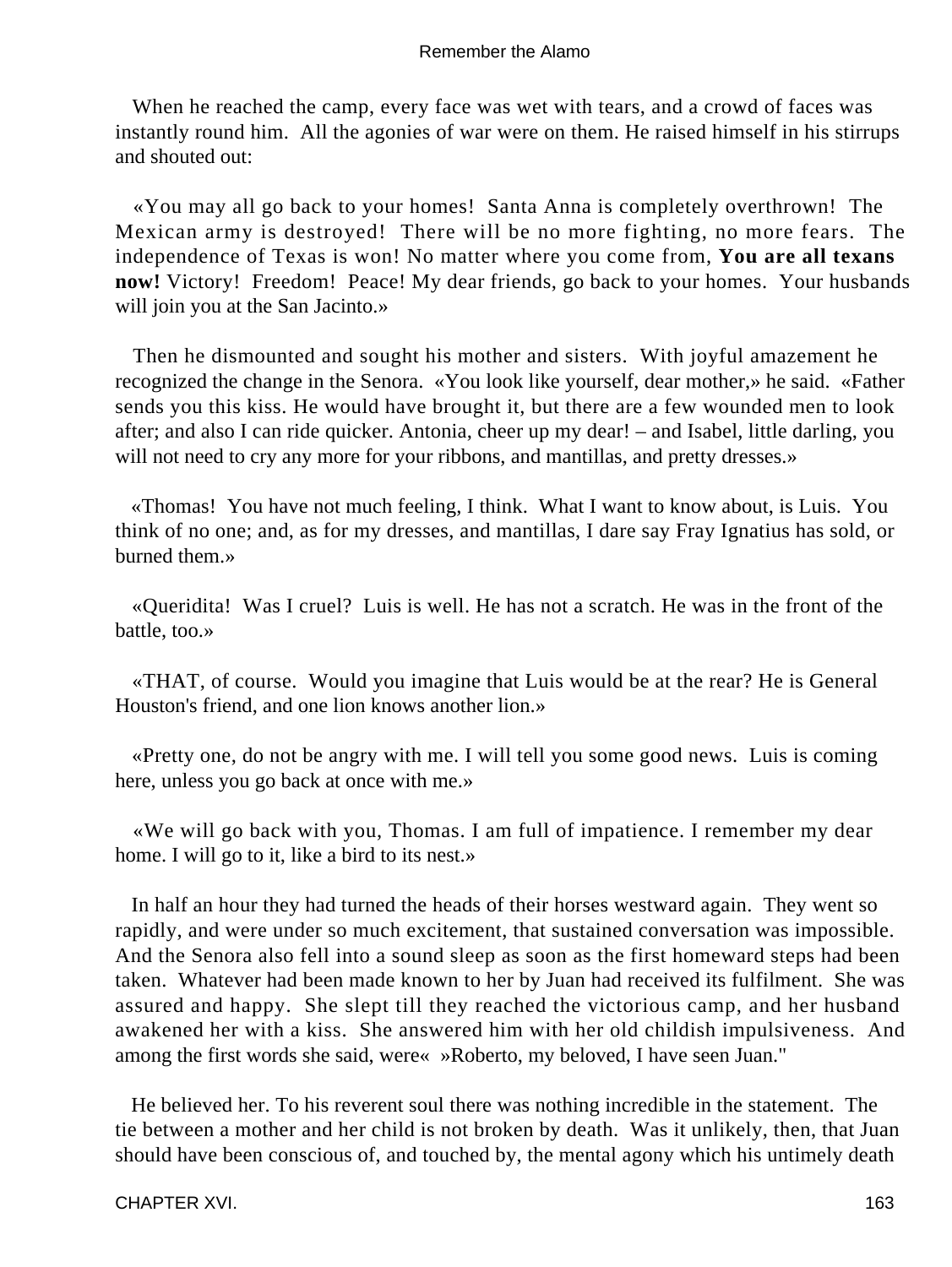had caused a mother so beloved?

 And oh! how different was the return to the ground west of the Buffalo Bayou. The very atmosphere was changed. A day or two of spring had brought out the flowers and unfolded every green thing. Doctor Worth took his family to a fine Mexican marquee, and among other comforts the Senora found there the chocolate she had so long craved, and some cigaritos of most delicate flavor.

 In a short time a luxurious meal was prepared by Antonia, and just as they were sitting down to it, Luis and Lopez entered the tent together. Isabel had expected the visit and prepared for it as far as her limited wardrobe permitted. And her fine hair, and bright eyes, her perfect face and form, and the charming innocence of her manners, adorned her as the color and perfume of the rose make the beauty of the flower. She was so lovely that she could dare to banter Luis on the splendor of his attire.

 «It is evident, mi madre, that Luis has found at least the baggage of a major−general. Such velvet and silver embroidery! Such a silk sash! They are fit at the very least for a sultan of the Turks.»

 He came to her crowned with victory. Like a hero he came, and like a lover. They had a thousand pretty things to say to each other; and a thousand blissful plans in prospect. Life to them had never before been so well worth living.

 Indeed, a wonderful exaltation possessed both Luis and Lopez. The sombre, handsome face of the latter was transfigured by it. He kissed the hand of the Senora, and then turned to Antonia. Her pallor and emaciation shocked him. He could only murmur, «Senorita!» But she saw the surprise, the sorrow, the sympathy, yes, the adoring love in his heart, and she was thankful to him for the reticence that relieved her from special attention.

 Doctor Worth made room for Lopez beside him. Luis sat by Isabel, upon a pile of splendid military saddle−cloths. As she sipped her chocolate, he smoked his cigarito in a lazy fashion, and gave himself up with delight to that foolishness of love−making which is often far wiser than the very words of wisdom.

 As yet the ladies had not spoken of the battle. It was won. That great fact had been as much as they could bear at first. The Senora wanted to sleep. Isabel wanted to see Luis. Only Antonia was anxious for the details, and she had been busy in preparing the respectable meal which her mother had so long craved. The apparent indifference was natural enough. The assurance of good fortune is always sufficient for the first stage of reaction from anxiety. When the most urgent personal feelings have been satisfied, then comes the demand for detail and discussion. So now, as they sat together, the Senora said:

«No one has told me anything about the battle. Were you present, Roberto?»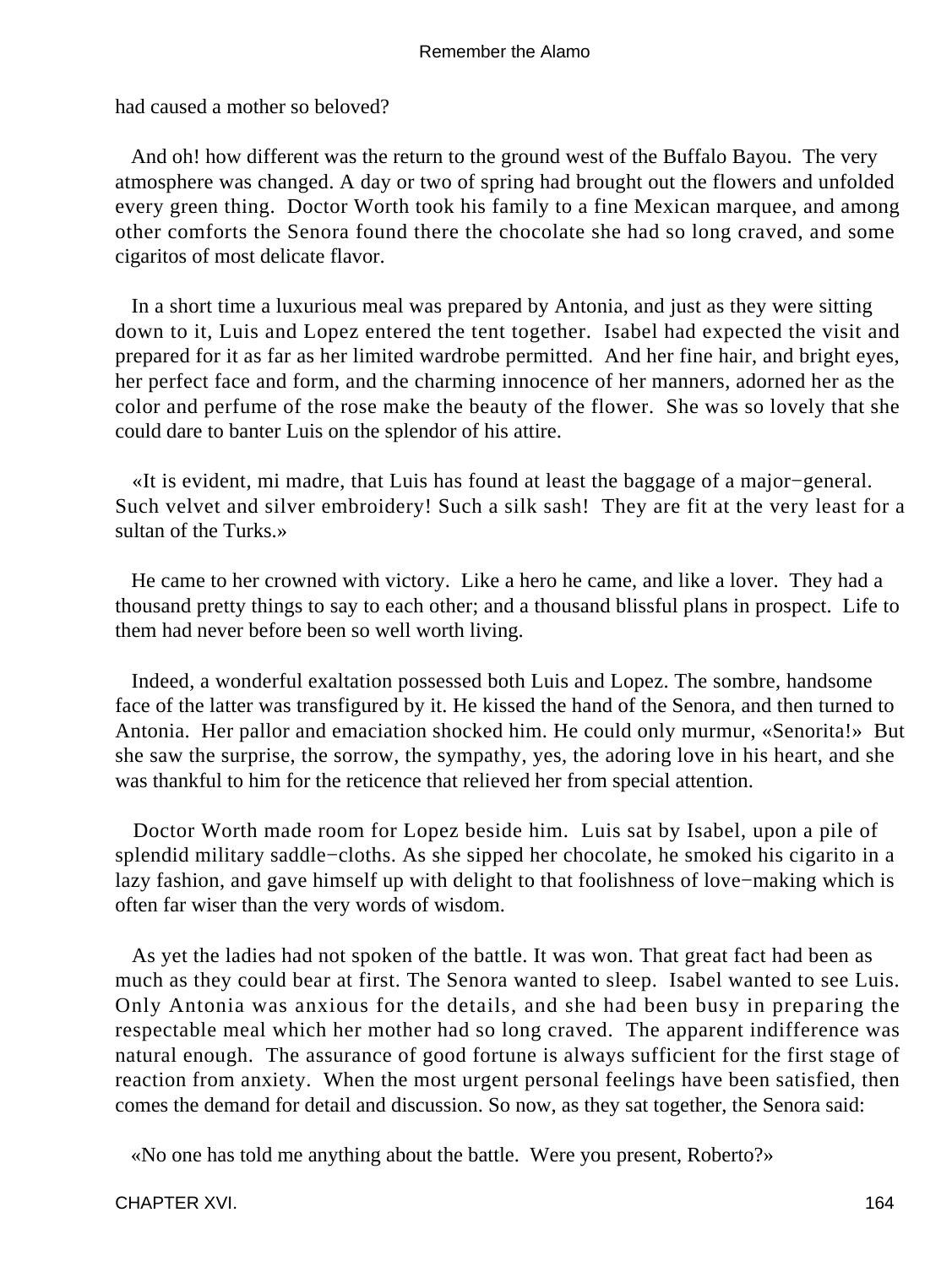«I had that great honor, Maria. Lopez and Luis were with the cavalry, and Ortiz also has had some satisfaction for all his wrongs.»

 «Very good! But I am impatient for the story; so is Antonia; and as for Isabel – bah! the little one is listening to another story. One must excuse her. We expected the battle on the twentieth, but no!»

 "The enemy were expecting it also, and were in high spirits and perfect preparation. Houston thought it prudent to dash their enthusiasm by uncertainty and waiting. But at dawn, on the twenty−first, we heard the three taps of the drum, and seven hundred soldiers sprang to their feet as one man. Houston had been watching all night. He spoke to us with a tongue of fire and then, while we cooked and ate our breakfast, he lay down and slept. The sun came up without a cloud, and shone brightly on his face. He sprang to his feet and said to Burleson, as he saluted him: `The sun of Austerlitz has risen again.'

 "Some one brought him a piece of cornbread and broiled beef. He sat upon the grass and ate it – or rather upon the blue hyacinths that covered the grass; they are red now. For many weeks I had not seen his countenance so bright; all traces of trouble and anxiety were gone. He called Deaf Smith – the scout of scouts – and quickly ordered him to cut down the only bridge across the bayou.

 "At nine o'clock, General Cos joined Santa Anna with five hundred and forty men, and for a moment I thought we had made a mistake in not attacking the enemy before his reinforcements came up. But the knowledge that Cos was present, raised enthusiasm to the highest pitch. Our troops remembered his parole at the Alamo, and the shameful manner in which he had broken it; and there was not a man who did not long to kill him for it.

 «About three o'clock in the afternoon, Houston ordered the attack. The seven hundred Americans were divided into three bodies. I saw Houston in the very centre of the line, and I have a confused memory of Milard and Lamar, Burleson and Sherman and Wharton, in front of their divisions.»

«Were the Mexicans expecting the attack, father?»

 "They were in perfect order, Antonia; and when Sherman shouted the battle−cry: `REMEMBER **The alamo! Goliad and the** ALAMO!' it was taken up by the whole seven hundred, and such a shout of vengeance mortal ears never heard before. The air was full of it, and it appeared to be echoed and repeated by innumerable voices.

 «With this shout on our lips, we advanced to within sixty paces of the Mexican lines, and then a storm of bullets went flying over our heads. One ball, however, shattered Houston's ankle, and another struck his horse in the breast. But both man and horse were of the finest metal, and they pressed on regardless of their wounds. We did not answer the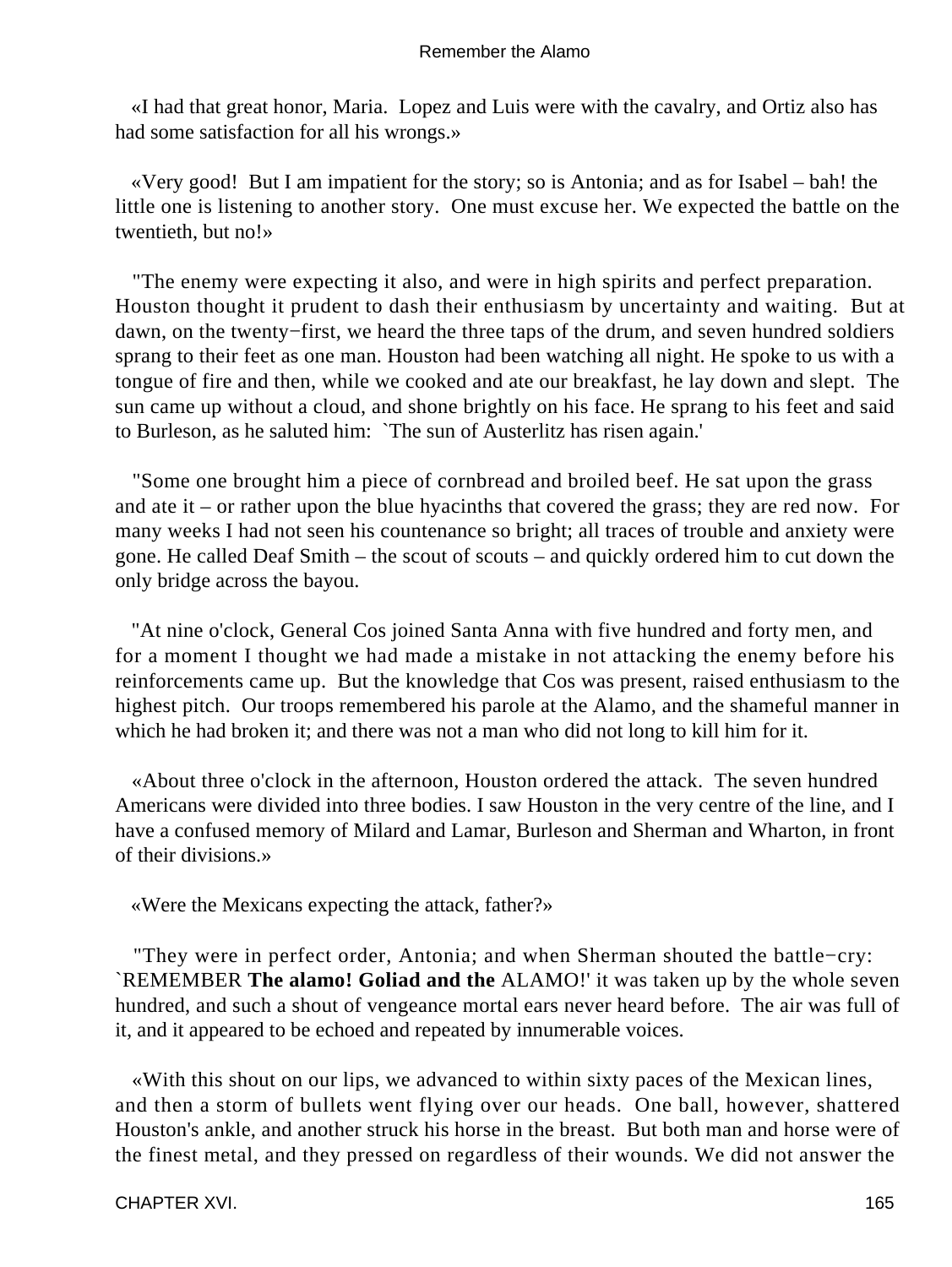volley until we poured our lead into their very bosoms. No time for reloading then. We clubbed our rifles till they broke, flung them away and fired our pistols in the eyes of the enemy; then, nothing else remaining, took our bowie−knives from our belts and cut our way through the walls of living flesh.»

 Lopez rose at the words. It was impossible for him to express himself sufficiently in an attitude of repose. His eyes glowed like fire, his dark face was like a flame, he threw up his hands as he cried:

 «Nothing comparable to that charge with knives was ever made on earth! If I had seen through the smoke and vapor the mighty shade of Bowie leading it, I should not have been surprised.»

 «Perhaps indeed, he did lead it,» said the Senora, in a solemn voice. «I saw yes, by all the saints of God! I saw a great host with my Juan. They stretched out vast, shadowy arms – they made me **Feel** what I can never tell. But I shall honor Senor Houston. I shall say to him some day. `Senor, the unseen battalions – the mighty dead as well as the mighty living – won the battle.' Roberto, believe me, there are things women understand better than wise men.»

 A little awe, a solemn silence, answered the earnest woman. Luis and Isabel came close to her, and Isabel took her hand. Lopez resumed the conversation. «I know Colonel Bowie,» he said. «In the last days at San Antonio I was often with him. Brave as a lion, true to his friends, relentless to his foes, was he. The knife he made was the expression of his character in steel. It is a knife of extreme unction – the oil and wafer are all that remains for the men who feels its edge. For my part, I honor the Senora's thought. It is a great satisfaction to me to hope that Bowie, and Crockett, and Travis, and Fannin, and all their company were present at San Jacinto. If the just God permitted it, 'twas a favor of supreme justice.»

 «But then you are not alone in the thought, Lopez. I heard General Sherman say, `Poor Fannin! He has been blamed for not obeying Houston's orders. **I think he obeyed them** TO−DAY.' At the moment I did not comprehend; but now it is plain to me. He thought Fannin had been present, and perhaps it was this belief made him so impetuous and invincible. He fought like a spirit; one forgot that he was flesh and blood.»

 «Sherman is of a grand stock,» said the doctor; descended from the wise Roger Sherman; bred in Massachusetts and trained in all the hardy virtues of her sons. It was from his lips the battle−cry of `REMEMBER THE ALAMO!' sprang."

«But then, Roberto, nothing shall persuade me that my countrymen are cowards.»

 «On the contrary, Maria, they kept their ground with great courage. They were slain by hundreds just where they stood when the battle began. Twenty−six officers and nearly seven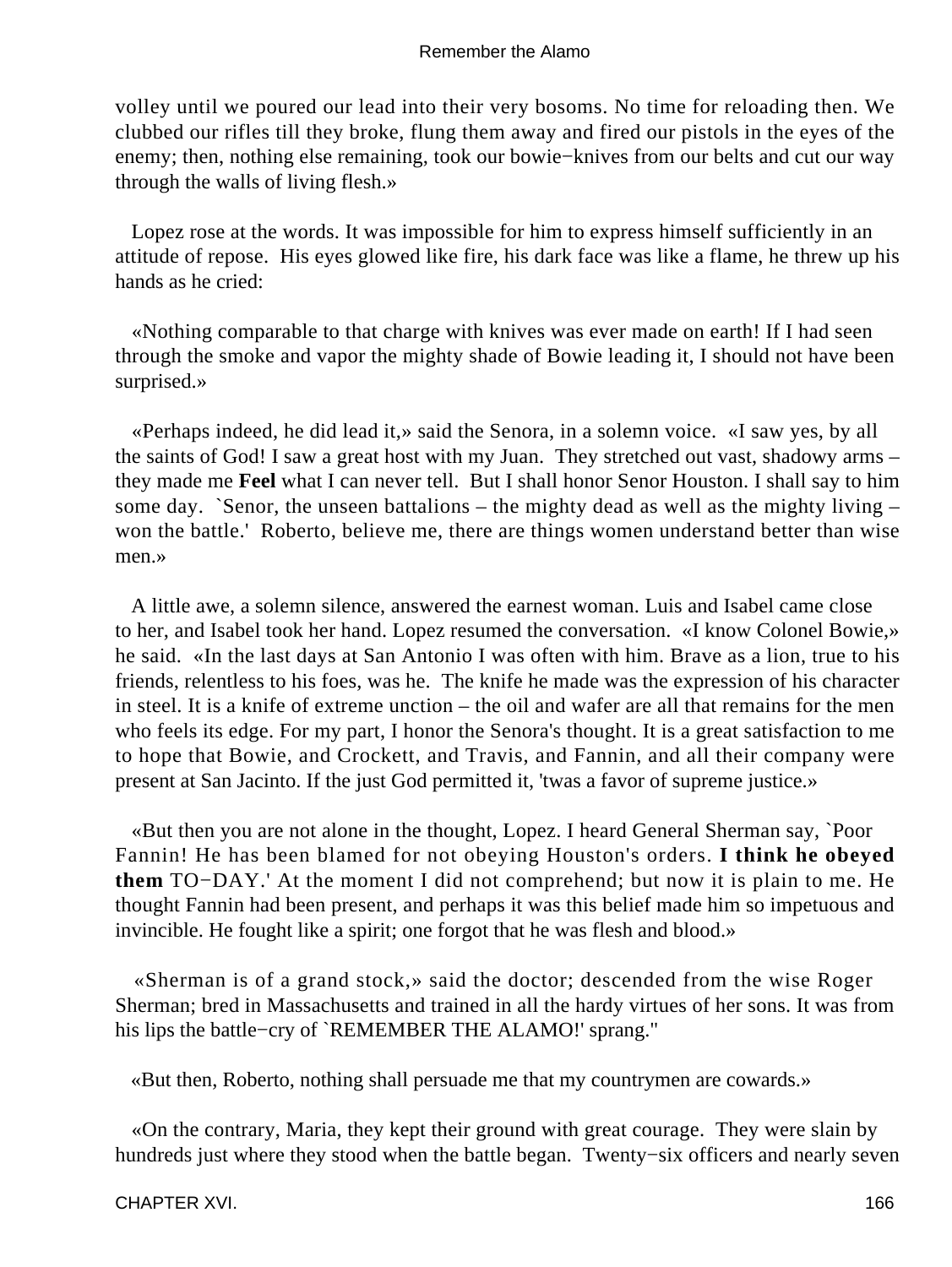hundred men were left dead upon the field. But the flight was still more terrible. Into the bayou horses and men rolled down together. The deep black stream became red; it was choked up with their dead bodies, while the mire and water of the morass was literally bridged with the smothered mules and horses and soldiers.»

 «The battle began at three o'clock; but we heard the firing only for a very short time,» said Antonia.

 «After we reached their breastworks it lasted just eighteen minutes. At four, the whole Mexican army was dead, or flying in every direction, and the pursuit and slaughter continued until twilight. Truly an unseen power made all our moves for us. It was a military miracle, for our loss was only eight killed and seventeen wounded.»

«I am sorry Houston is among the wounded.»

 "His ankle−bone is shattered. He is suffering much. I was with him when he left the field and I was delighted with his patience and dignity. The men crowded around him. They seized his bridle; they clasped his hands. `Have we done well to−day, General? Are you satisfied with us?' they cried.

 "`You have covered yourselves with glory,' he answered. `You have written a grand page in American history this day, boys. For it was not for fame nor for empire you fought; but for your rights as freemen, for your homes and your faith.'

 «The next moment he fell from his horse and we laid him down at the foot of an oak tree. He had fainted from loss of blood and the agony of his wound, combined with the superhuman exertions and anxieties of the past week.»

«But he is better now?»

 «Yes; I dressed the wound as well as my appliances permitted; but he will not be able to use his foot for some time. No one slept that night. Weary as the men were, their excitement and happiness were too great for the bonds of sleep. In the morning the rich spoils of the enemy's camp were divided among them. Houston refused any part in them. `My share of the honor is sufficient,' he said. Yet the spoils were very valuable ones to men who but a few hours before had nothing but the clothing they wore and the arms they carried. Among them were nearly one thousand stand of English muskets, three hundred valuable mules, one hundred fine horses, provisions, clothing, tents, and at least twelve thousand dollars in silver.»

«Were you on the field all the time, father?»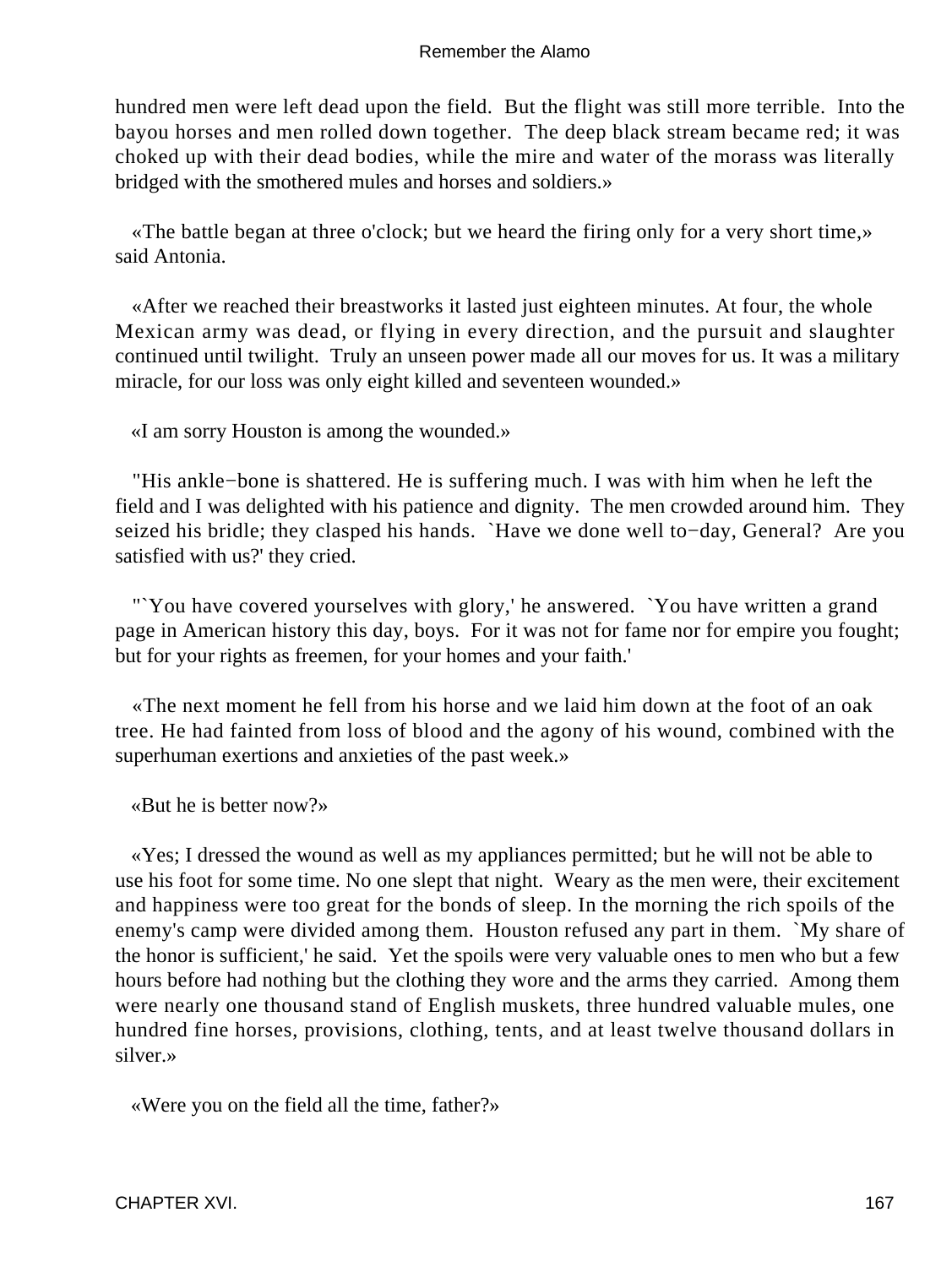«I was near Houston from first to last. When he saw the battle was won, he did his best to prevent needless slaughter. But men on a battle−field like San Jacinto cannot be reasoned with; after a certain point, they could not even be commanded. The majority had some private revenge to satisfy after the public welfare had been served. We met one old man in a frenzy, covered with blood from his white beard to his boots, his arms bare to his shoulders, his knife dripping from haft to point.»

 «Houston looked at him, and said something about mercy and valor. `General,' he said, `they killed two of my boys at Goliad, and my brother at the Alamo. I'll not spare a Mexican while I've the strength to kill one. I'm on the scent for Santa Anna, and, by  $G -$ , if I find him, I will spare Texas and you any more trouble with the brute.'»

At this moment Thomas Worth entered the marquee, and, in an excited manner, said:

«Santa Anna is taken! Santa Anna is taken! »

«Taken!» cried the Senora in a passion.

 «Taken! Is it possible the wretch is yet in this world? I was assuring myself that he was in one not so comfortable. Why is he not killed? It is an inconceivable insult to humanity to let him live. Have you thought of your brother Juan? Give me the knife in your belt, Thomas, if you cannot use it.»

«My dear mother  $-\infty$ 

 «Maria, my life! Thomas could not wisely kill so important a prisoner. Texas wants him to secure her peace and independence. The lives of all the Americans in Mexico may depend upon his. Mere personal vengeance on him would be too dear a satisfaction. On the battle−field he might have been lawfully slain – and he was well looked for; but now, No.»

 «Holy Mary! might have been slain! He ought to have been slain, a thousand times over.»

 «Luis, I wish that you had been a hero, and killed him. Then all our life long, if you had said, `Isabel, I slew Santa Anna,' I should have given you honor for it. I should be obedient to your wishes for that deed.»

 «But my charming one, I prefer to be obedient to your wish. Let us not think of the creature; he is but a dead dog.»

The doctor turned to his son. «Thomas, tell us about the capture.»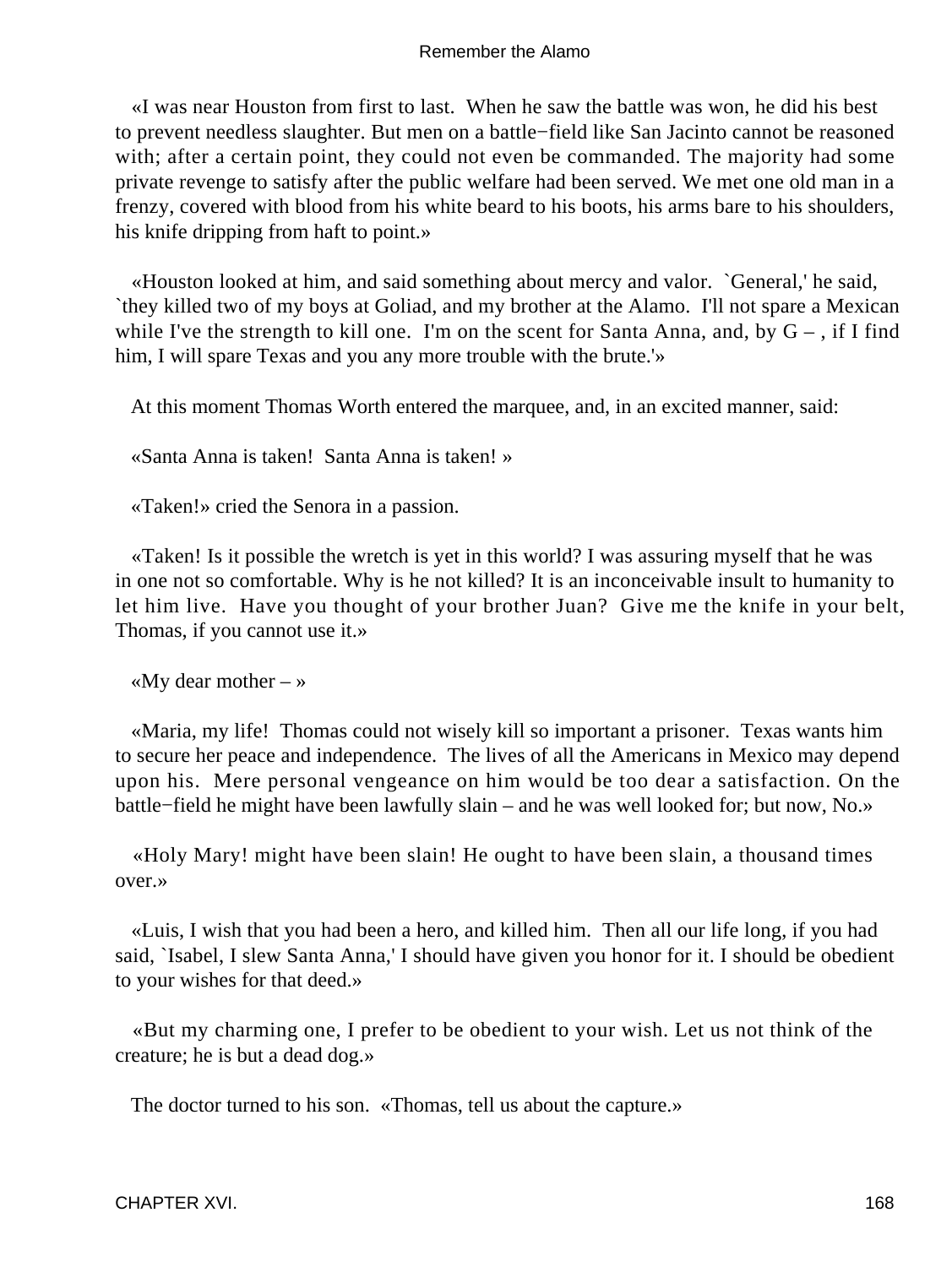"I was riding with a young lieutenant, called Sylvester, from Cincinnati, and he saw a man hiding in the grass. He was in coarsest clothing, but Sylvester noticed under it linen of fine cambric. He said: `You are an officer, I perceive, sir.' The man denied it, but when he could not escape, he asked to be taken to General Houston. Sylvester tied him to his bridle−rein, and we soon learned the truth; for as we passed the Mexican prisoners they lifted their hats and said, with a murmur of amazement, `El Presidente!'

 "The news spread like wildfire. As we took him through the camp he trembled at the looks and words that assailed him, and prayed us continually, `for the love of God and the saints,' not to let him be slain. We took him to Houston in safety. Houston was resting on the ground, having had, as my father knows, a night of great suffering. Santa Anna approached him, and, laying his hand on his heart, said: `I am General Antonio Lopez de Santa Anna, President of the Mexican Republic, and I claim to be your prisoner of war.' Houston pointed to a seat, and then sent for Santa Anna's secretary, Almonte, who is also a prisoner, and who speaks English perfectly.'

 "When Almonte came, he embraced Santa Anna, and addressing Houston, said: `General, you are born to a great destiny. You have conquered the Napoleon of the West. Generosity becomes the brave and the fortunate.'

 "Houston answered, sternly: `You should have remembered that sentiment at the Alamo and at Goliad.'

"Then the following conversation occurred. Santa Anna said:

"The Alamo was taken by storm. The usages of war permitted the slaughter."

"`We live in the nineteenth century, President. We profess to be Christians.'

 "`I have to remind you, General Houston, of the storming of San Sebastian, Ciudad, Riego and Badajos, by the Duke of Wellington.'

"`That was in Spain. There may have been circumstances demanding such cruelty.'

 «`Permit me also to bring to your intelligence the battles at Fort Meigs and at the river Raisin. American prisoners were there given by English officers to their Indian allies for torture and death. The English war cry at Sandusky was,  $\Re$  Solve the  $d -$  Yankees no quarter."

 "`Sir, permit me to say, that you read history to a devilish purpose, if you read it to search after brutal precedents. At Goliad our men surrendered. They were promised safe−conduct out of Texas. The massacre at Goliad was a ferocious crime.'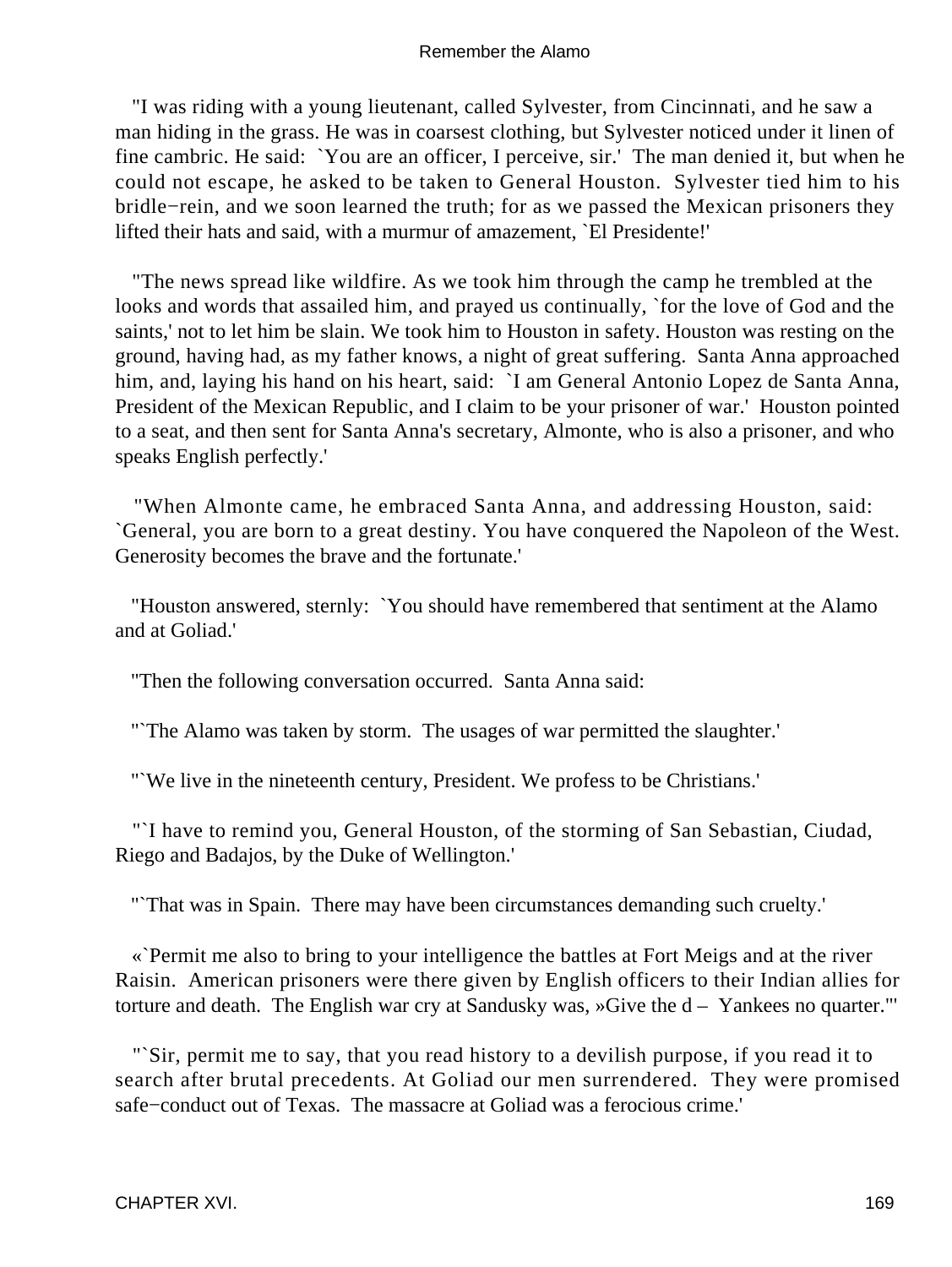"`It was precisely the same thing as the wholesale murder of Turkish prisoners at Jaffa by the great Napoleon. Also I had the positive orders of my government to slay all Americans found with arms.'

"These men had given up their arms."

"`All Americans – my government said so.'

"`Sir! YOU are the government of Mexico. You obeyed your own orders.'

 "`You will at least allow that, in the eyes of recognized nations, your army was but a band of desperadoes, without government, and fighting under no flag.'

 "`Sir, you show a convenient ignorance. We have a government; and as soon as we can lay down our rifles, we shall probably be able to make a flag. I say to you, President Santa Anna, that the butchery at Goliad was without an excuse and without a parallel in civilized warfare. The men had capitulated to General Urrea.'

 "`Urrea had no right to receive their capitulation.' Then his mild, handsome face became in a moment malicious and tigerish, and he said with a cruel emphasis: `If I ever get Urrea into my hands, I will execute him! I perceive, however, that I have never understood the American character. For the few thousands in the country, I thought my army an overwhelming one. I underestimated their ability.'

 "`I tell you, sir, an army of millions would be too small to enslave ten thousand free−born anglo−Americans. Liberty is our birthright. We have marched four days on an ear or two of dry corn, and then fought a battle after it'; and Houston drew from his pocket an ear, partially consumed, which had been his ration. `We have had no tents, no music, no uniforms, no flag, nothing to stimulate us but the determination to submit to no wrong, and to have every one of our rights.'

 «Then he turned to Rusk and Sherman, and called a military counsel about the prisoner, who was placed in an adjoining tent under a sufficient guard. But the excitement is intense; and the wretch is suffering, undoubtedly, all the mortal terrors of being torn to pieces by an infuriated soldiery. Houston will have to speak to them. They will be influenced by no other man.»

 The discussion upon this event lasted until midnight. But the ladies retired to their own tent much earlier. They knelt together in grateful prayer, and then kissed each other upon their knees. It was so sweet to lie down once more in safety; to have the luxury of a tent, and a mattress, and pillow.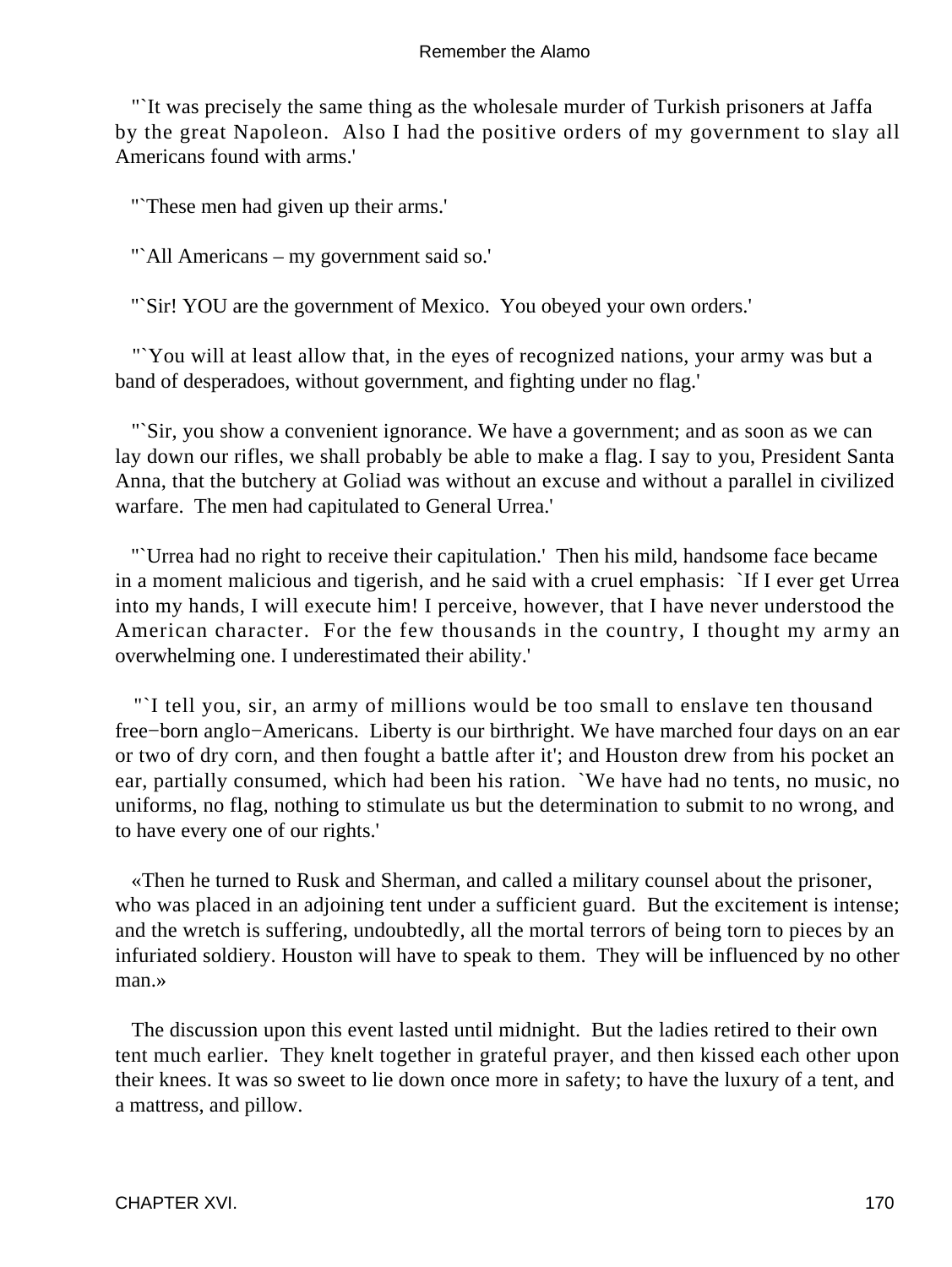«Blessed be the hand of God! my children,» said the Senora; «and may the angels give us in our dreams grateful thoughts.»

 And then, in the dark, Isabel nestled her head in her sister's breast, and whispered: «Forgive me for being happy, sweet Antonia. Indeed, when I smiled on Luis, I was often thinking of you. In my joy and triumph and love, I do not forget that one great awful grave at Goliad. But a woman must hide so many things; do you comprehend me, Antonia?»

 «Querdita,» she whispered, «I comprehend all. God has done right. If His angel had said to me, `One must be taken and the other left,' I should have prayed, `Spare then my little sister all sorrow.' Good−night, my darling»; but as their lips met, Isabel felt upon her cheeks the bitter rain which is the price of accepted sacrifice; the rain, which afterwards makes the heart soft, and fresh, and responsive to all the airs of God.

 At the same moment, the white curtains of the marquee, in which the doctor sat talking with his son and Luis and Lopez, were opened; and the face of Ortiz showed brown and glowing between them.

 «Senors,» he said, as he advanced to them, «I am satisfied. I have been appointed on the guard over Santa Anna. He has recognized me. He has to obey my orders. Will you think of that?» Then taking the doctor's hand he raised it to his lips. «Senor, I owe this satisfaction to you. You have made me my triumph. How shall I repay you?»

«By being merciful in the day of your power, Ortiz.»

 «I assure you that I am not so presumptuous, Senor. Mercy is the right of the Divinity. It is beyond my capacity. Besides which, it is not likely the Divinity will trouble himself about Santa Anna. I have, therefore, to obey the orders of the great, the illustrious Houston; which are, to prevent his escape at all risks. May St. James give me the opportunity, Senors! In this happy hour, a Dios!»

 Then Lopez bent forward, and with a smile touched the doctor's hand. "Will you now remember the words I said of Houston? Did I not tell you, that success was with him? that on his brow was the line of fortune? that he was the loadstone in the breast of freedom?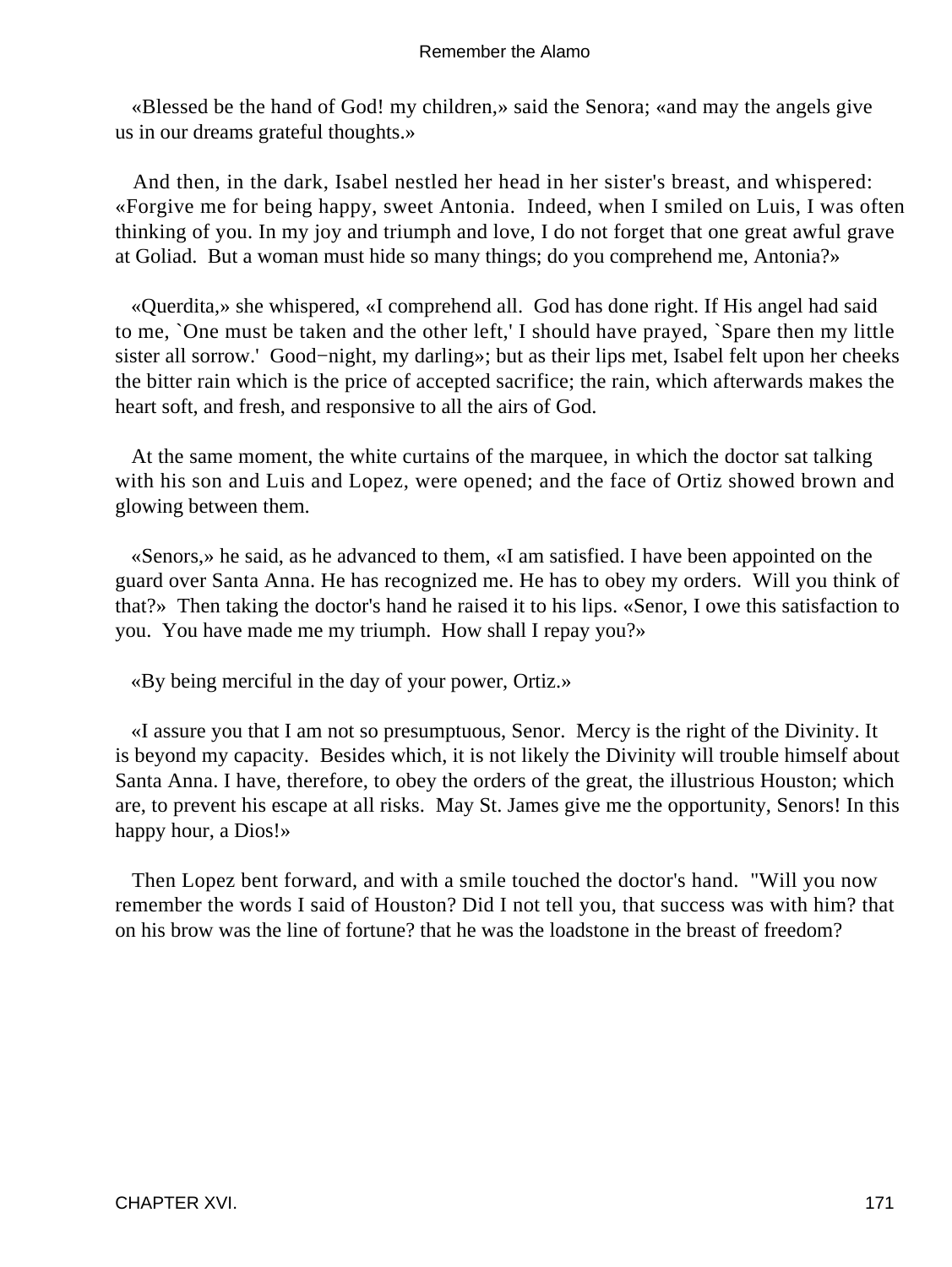# **[CHAPTER XVII.](#page-189-0)**

*H*OME **Again.**

*"Where'er we roam,*

*Our first, best country ever is at home."* 

"What constitutes a state? Men who their duties know;

*But know their rights, and knowing, dare maintain.* 

"And sovereign law, that states collected will O'er thrones and globes elate,

*Sits empress; crowning good, repressing ill.* 

"This hand to tyrants ever sworn a foe, For freedom only deals the deadly blow;

*Then sheathes in calm repose the vengeful blade,* 

*For gentle peace, in freedom's hallowed shade."*

 The vicinity of a great battle−field is a dreadful place after the lapse of a day or two. The bayou and the morass had provided sepulture for hundreds of slain Mexicans, but hundreds still lay upon the open prairie. Over it, birds of prey hung in dark clouds, heavy−winged, sad, sombre, and silent. Nothing disturbed them. They took no heed of the living. Armed with invincible talons and beaks tipped with iron, they carried on ceaselessly that automatic gluttony, which made them beneficent crucibles of living fire, for all which would otherwise have corrupted the higher life. And yet, though innocent as the elements, they were odious in the sight of all.

 Before daylight in the morning the Senora and her daughters were ready to begin their homeward journey. The doctor could not accompany them, General Houston and the wounded Americans being dependent largely upon his care and skill. But Luis Alveda and Lopez Navarro received an unlimited furlough; and about a dozen Mexican prisoners of war belonging to San Antonio were released on Navarro's assurance, and permitted to travel with the party as camp servants. It was likely, also, that they would be joined by a great many of the families who had accompanied the great flight; for, on the preceding evening, Houston had addressed the army, and told the householders and farmers to go home and plant their corn.

CHAPTER XVII. 172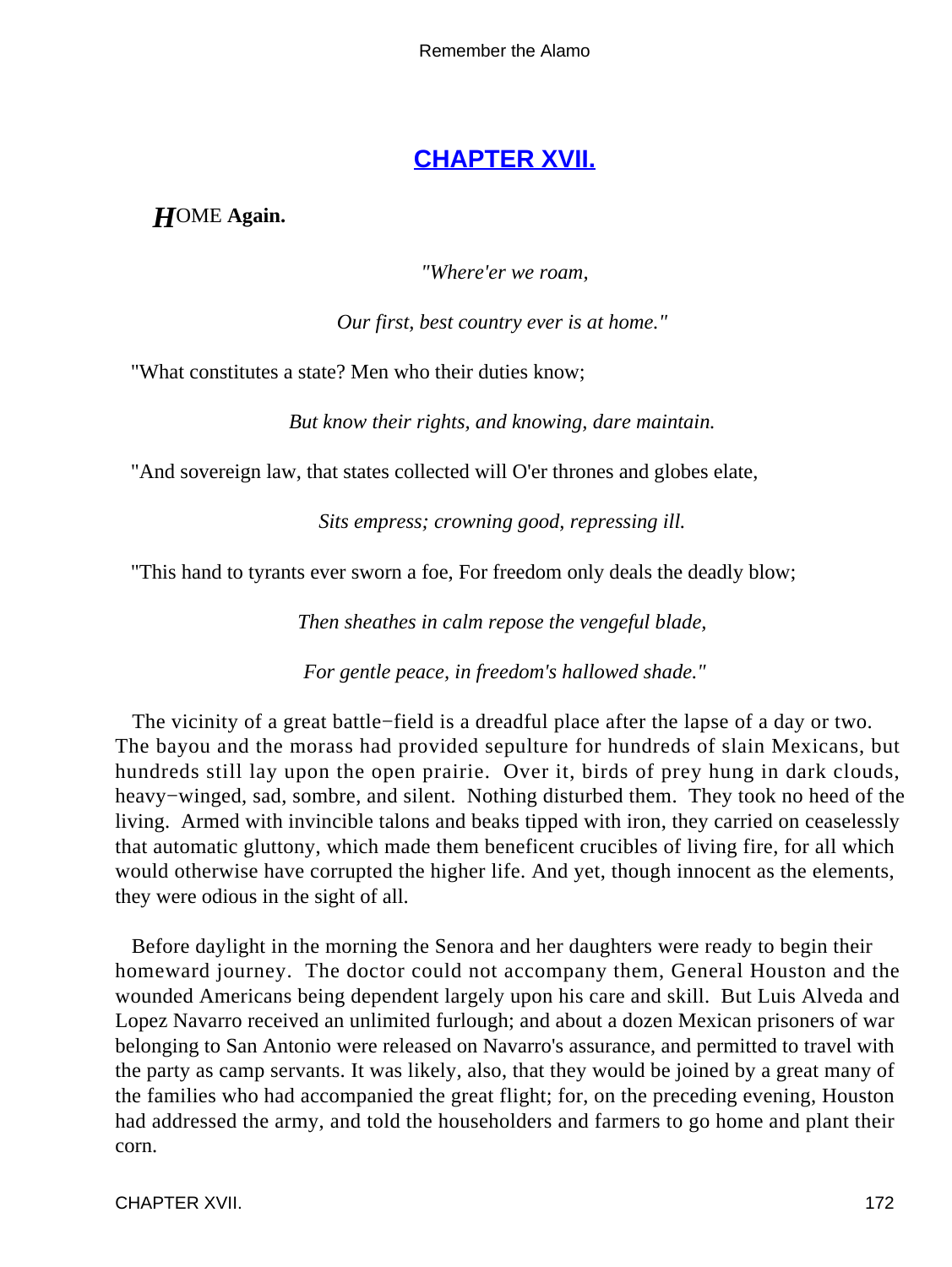Full of happiness, the ladies prepared for their journey. A good army wagon, drawn by eight mules, and another wagon, containing two tents and everything necessary for a comfortable journey, was waiting for them. The doctor bid them good−by with smiles and cheerful promises. They were going home. The war was over. Independence was won. They had the hope of permanent peace. The weather also was as the weather may be among the fields of Eden. The heavens were cloudless, the air sweet and fresh, and the wild honeysuckles, with their spread hands full of scent, perfumed the prairies mile after mile. The mules went knee−deep through warm grasses; the grasses were like waving rainbows, with the myriads of brightly tinted flowers.

 Even Lopez was radiantly happy. Most unusual smiles lighted up his handsome face, and he jingled the silver ornaments on his bridle pleasantly to his thoughts as he cantered sometimes a little in advance of the wagon, sometimes in the rear, occasionally by its side; then, bending forward to lift his hat to the ladies and inquire after their comfort.

 Luis kept close to Isabel; and her lovely face and merry chatter beguiled him from all other observations. A little before noon they halted in a beautiful wood; a tent was spread for the ladies, the animals were loosened from their harness, and a luxurious meal laid upon the grass. Then the siesta was taken, and at three o'clock travel was resumed until near sunset, when the camp was made for the night. The same order was followed every day, and the journey was in every sense an easy and delightful one. The rides, cheered by pleasant companionship, were not fatiguing; the impromptu meals were keenly relished. And there were many sweet opportunities for little strolls in the dim green woods, and for delightful conversations, as they sat under the stars, while the camp−fire blazed among the picturesque groups of Mexicans playing monte around it.

 On the third afternoon, the Senora and Isabel were taking a siesta, but Antonia could not sleep. After one or two efforts she was thoroughly aroused by the sound of voices which had been very familiar to her in the black days of the flight – those of a woman and her weary family of seven children. She had helped her in many ways, and she still felt an interest in her welfare. It appeared now to be assured. Antonia found her camping in a little grove of mulberry trees. She had recovered her health; her children were noisy and happy, and her husband, a tall, athletic man, with a determined eye and very courteous manners, was unharnessing the mules from a fine Mexican wagon; part of the lawful spoils of war. They, too, were going home: «back to the Brazos,» said the woman affectionately; and we're in a considerable hurry,« she added, because it's about time to get the corn in. Jake lays out to plant fifty acres this year. He says he can go to planting now with an easy conscience; he 'lows he has killed enough Mexicans to keep him quiet a spell.»

 They talked a short time together, and then Antonia walked slowly into the deeper shadows of the wood. She found a wide rock, under trees softly dimpling, pendulous, and tenderly green; and she sat down in the sweet gloom, to think of the beloved dead. She had often longed for some quiet spot, where, alone with God and nature, she could, just for once,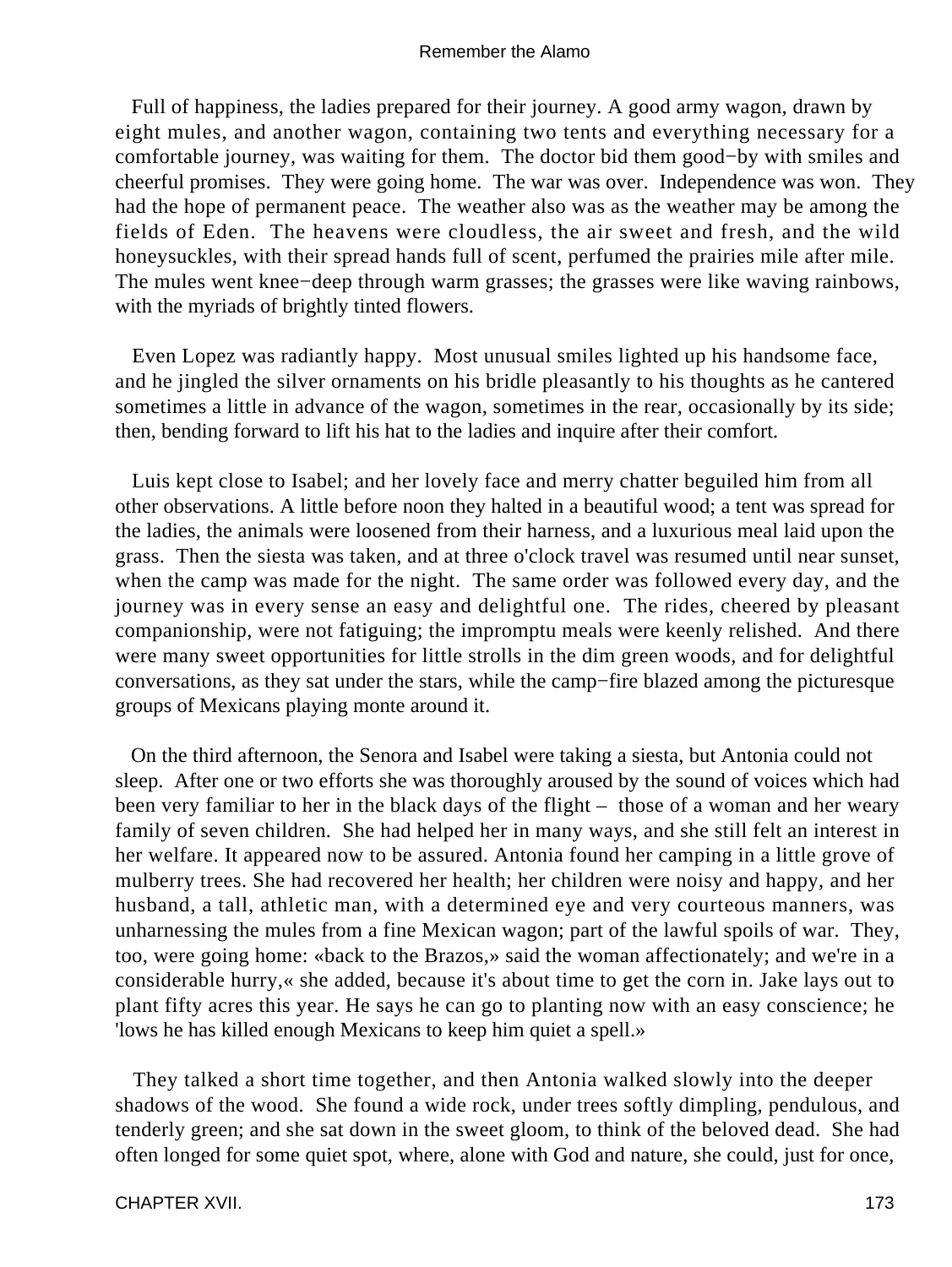give to her sorrow and her love a free expression.

 Now the opportunity seemed to be hers. She began to recall her whole acquaintance with Dare – their hours of pleasant study – their sails upon the river – their intercourse by the fireside – the most happy Sundays, when they walked in the house of God together. In those days, what a blessed future was before them! She recalled also the time of hope and anxiety after the storming of the Alamo, and then the last heroic act of his stainless life. She had felt sure that in such a session with her own soul she would find the relief of unrestrained and unchecked weeping. But we cannot kindle when we will either the fire or the sensibility of the soul. She could not weep; tears were far from her. Nay, more, she began to feel as if tears were not needed for one who had found out so beautiful, so unselfish, so divine a road to the grave. Ought she not rather to rejoice that he had been so early called and blest? To be glad for herself, too, that all her life long she could keep the exquisite memory of a love so noble?

 In the drift of such thoughts, her white, handsome face grew almost angelic. She sat motionless and let them come to her; as if she were listening to the comforting angels. For God has many ways of saying to the troubled soul: «Be at peace»; and, certainly, Antonia had not anticipated the calmness and resignation which forbid her the tears she had bespoken.

 At length, in that sweet melancholy which such a mental condition induces, she rose to return to the camp. A few yards nearer to it she saw Lopez sitting in a reverie as profound as her own had been. He stood up to meet her. The patience, the pathos, the exaltation in her face touched his heart as no words could have done. He said, only: «Senorita, if I knew how to comfort you!»

«I went away to think of the dead, Senor.»

«I comprehend – but then, I wonder if the dead remember the living!»

 «In whatever dwelling−place of eternity the dear ones who died at Goliad are, I am sure that they remember. Will the emancipated soul be less faithful than the souls still earthbound? Good souls could not even wish to forget – and they were good.»

 «It will never be permitted me to know two souls more pure, more faithful, more brave, Juan was as a brother to me, and, **By my** SANTIGUADA![6] I count it among God's blessings to have known a man like Senor Grant. A white soul he had indeed; full of great nobilities!»

[6] Sign of the Cross.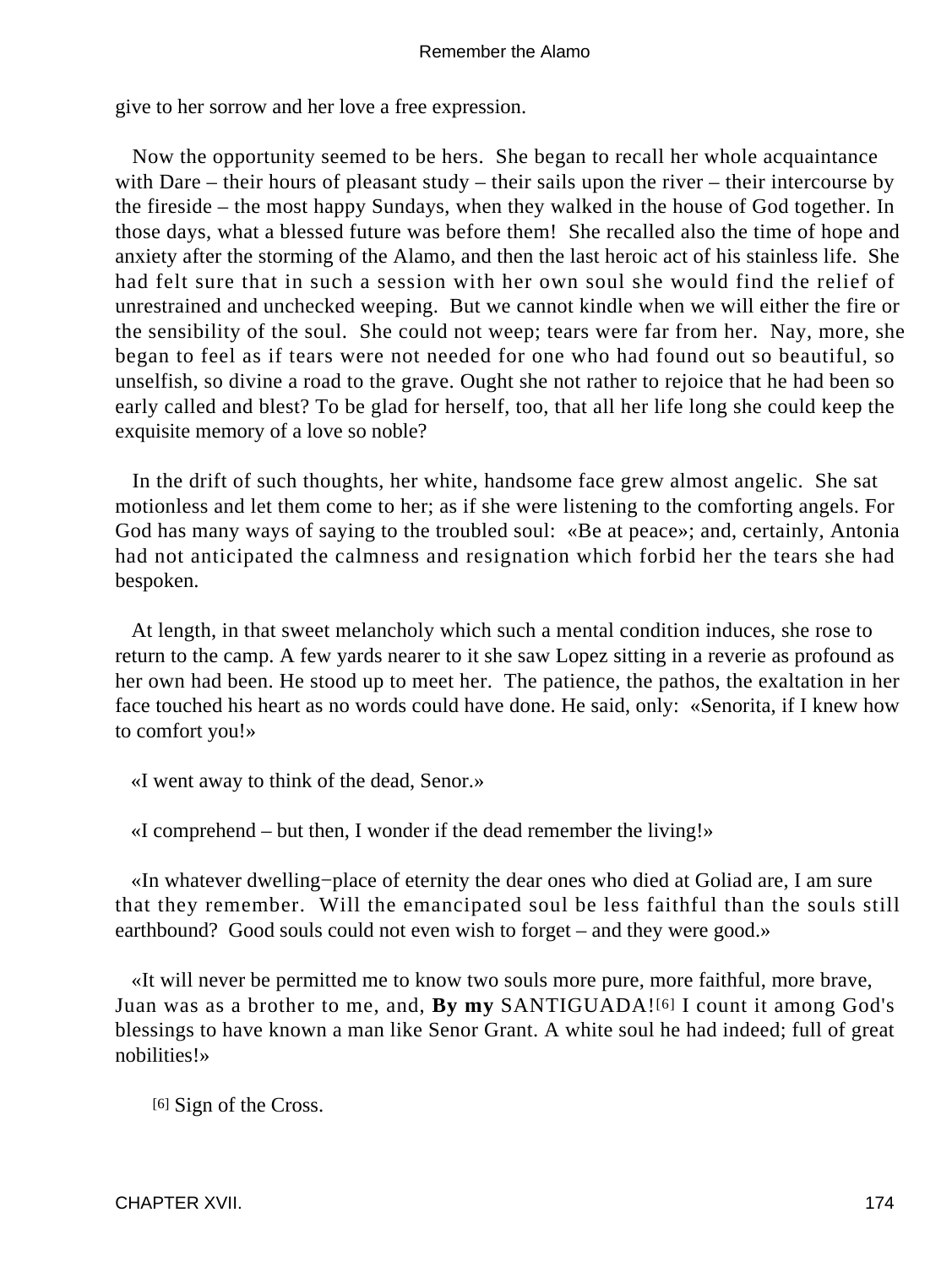Antonia looked at him gratefully. Tears uncalled−for sprang into the eyes of both; they clasped hands and walked mutely back to the camp together. For the sentiment which attends the realization that all is over, is gathered silently into the heart; it is too deep for words.

 They found the camp already in that flurry of excitement always attendant upon its rest and rising, and the Senora was impatiently inquiring for her eldest daughter.

 «GRACIOUS **Maria!** Is that you, Antonia? At this hour we are all your servants, I think. I, at least, have been waiting upon your pleasure»; then perceiving the traces of sorrow and emotion on her face, she added, with an unreasonable querulousness: «I bless God when I see how He has provided for women; giving them tears, when they have no other employment for their time.»

 «Dearest mother, I am sorry to have kept you waiting. I hope that you have forgotten nothing. Where is your mantilla? And have you replenished your cigarito case? Is there water in the wagon?»

 «Nothing has been provided. Things most necessary are forgotten, no doubt. When you neglect such matters, what less could happen?»

 But such little breezes of temper were soon over. The influences surrounding, the prospects in advance, were too exhilarating to permit of anything but passing shadows, and after an easy, delightful journey, they reached at length the charming vicinity of the romantic city of the sword. They had but another five miles ride, and it was the Senora's pleasure to take it at the hour of midnight. She did not wish her return to be observed and talked about; she was in reality very much mortified by the condition of her own and her daughters' wardrobe.

 Consequently, though they made their noon camp so near to their journey's end, they rested there until San Antonio was asleep and dreaming. It was the happiest rest of all the delightful ones they had known. The knowledge that it was the last stage of a journey so remarkable, made every one attach a certain tender value to the hours never to come back to the experiences never to be repeated.

 The Senora was gay as a child; Isabel shared and accentuated her enthusiasms; Luis was expressing his happiness in a variety of songs; now glorifying his love in some pretty romance or serenade, again musically assuring liberty, or Texas, that he would be delighted at any moment to lay down his life for their sakes. Antonia was quite as much excited in her own way, which was naturally a much quieter way; and Lopez sat under a great pecan−tree, smoking his cigarito with placid smiles and admiring glances at every one.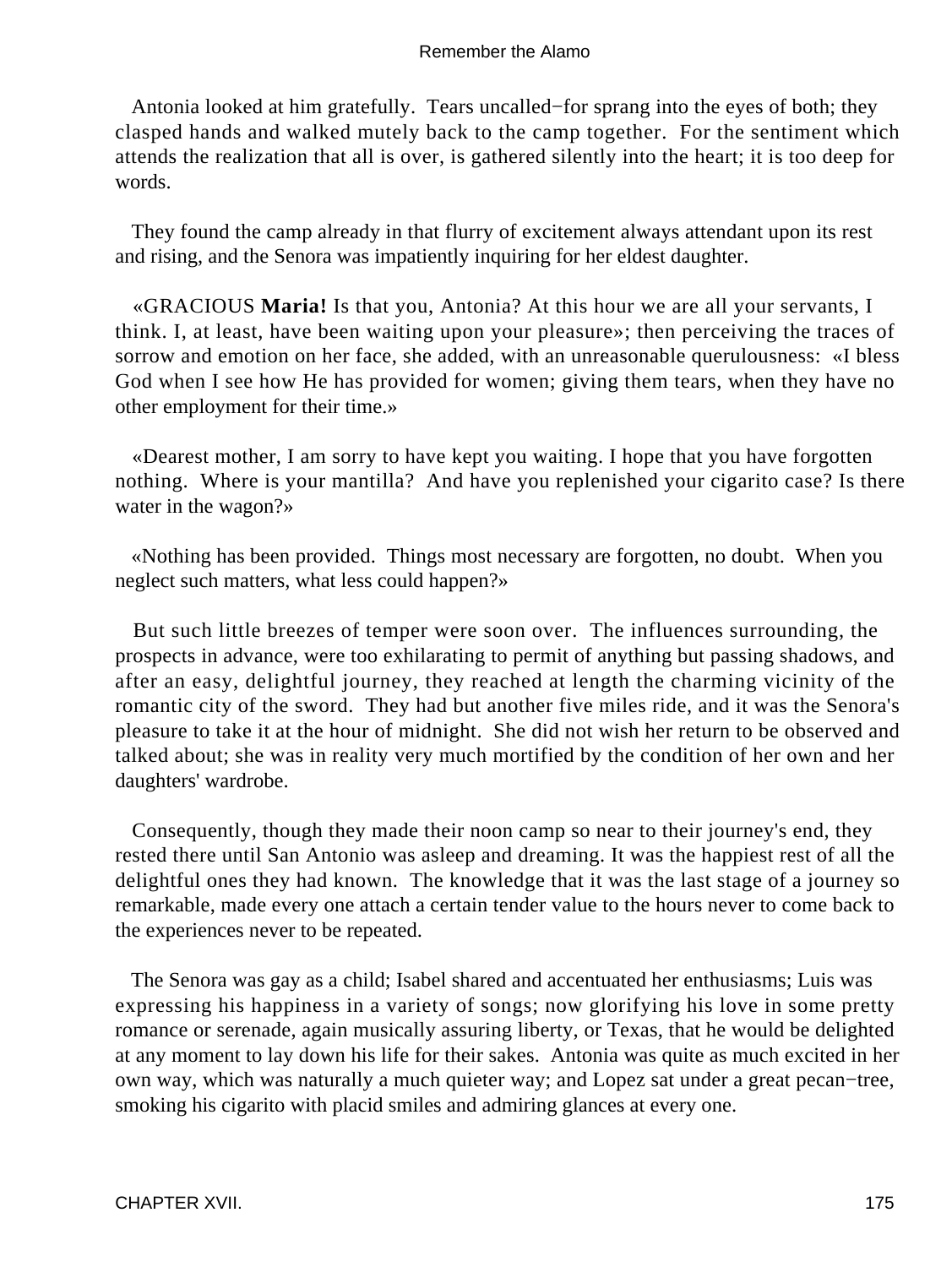As the sun set, the full moon rose as it rises nowhere but over Texan or Asian plains; golden, glorious, seeming to fill the whole heaven and the whole earth with an unspeakable radiance; softly glowing, exquisitely, magically beautifying. The commonest thing under it was transfigured into something lovely, fantastic, fairylike. And the dullest souls swelled and rose like the tides under its influence.

 Antonia took from their stores the best they had, and a luxurious supper was spread upon the grass. The meal might have been one of ten courses, it occupied so long; it provoked so much mirth, such a rippling stream of reminiscence; finally, such a sweetly solemn retrospect of the sorrows and mercies and triumphs of the campaign they had shared together. This latter feeling soon dominated all others.

 The delicious light, the sensuous atmosphere, the white turrets and towers of the city, shining on the horizon like some mystical, heavenly city in dreams – the murmur of its far− off life, more audible to the spiritual than the natural ears – the dark figures of the camp servants, lying in groups or quietly shuffling their cards, were all elements conducive to a grave yet happy seriousness.

 No one intended to sleep. They were to rest in the moonlight until the hour of eleven, and then make their last stage. This night they instinctively kept close together. The Senora had mentally reached that point where it was not unpleasant to talk over troubles, and to amplify especially her own share of them.

 «But, Holy Maria!» she said; «how unnecessary are such sorrows! I am never, in the least, any better for them. When the Divine Majesty condescends to give me the sunshine of prosperity, I am always exceedingly religious. On the contrary when I am in sorrow, I do not feel inclined to pray. That is precisely natural. Can the blessed Mother expect thanks, when she gives her children only suffering and tears?»

«God gives us whatever is best for us, dear mother.»

 «Speak, when you have learned wisdom, Antonia. I shall always believe that trouble comes from the devil; indeed, Fray Ignatius once told me of a holy man that had one grief upon the heels of the other, and it was the devil who was sent with all of them. I have myself no doubt that he opened the gates of hell for Santa Anna to return to earth and do a little work for him.»

 «This thought makes me tremble,» said Lopez; «souls that have become angelic, can become evil. The degraded seraphim, whom we call the devil, was once the companion of archangels, and stood with Michael, and Raphael, and Gabriel, in the presence of the Holy One. Is there sin in heaven? Can we be tempted even there?»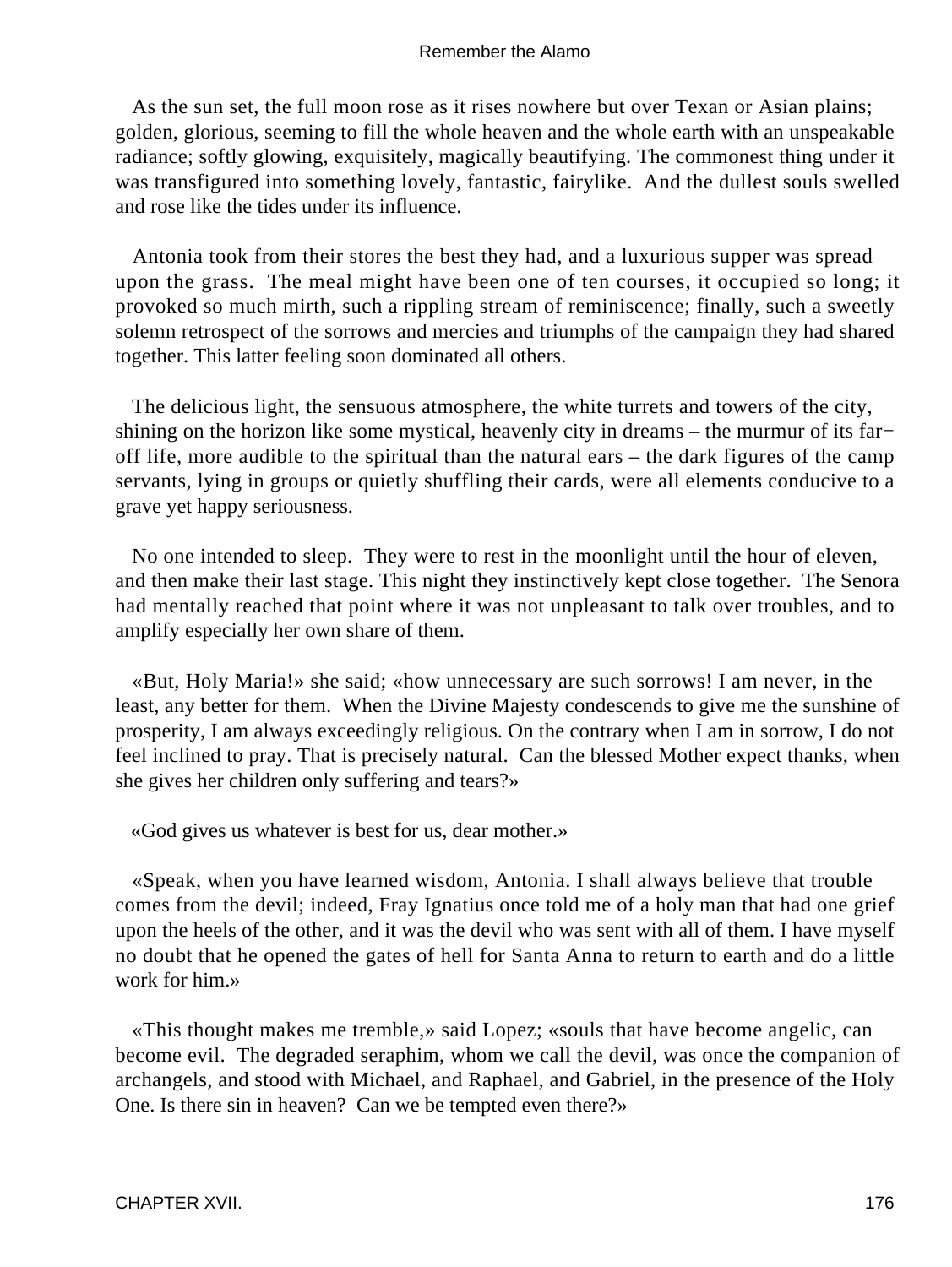The inquiry went in different ways to each heart, but no one answered it. There were even a few moments of constrained, conscious silence, which Luis happily ended, by chanting softly a verse from the hymn of the Three Angels:

 «'WHO **Like the** LORD?' thunders Michael the Chief. Raphael, `THE **Cure of** GOD,' bringeth relief, And, as at Nazareth, prophet of peace, Gabriel, `THE **Light of** GOD,' bringeth release.»

 The noble syllables floated outward and upward, and Antonia and Lopez softly intoned the last line together, letting them fall slowly and softly into the sensitive atmosphere.

 «And as for trouble coming from the devil,» said Lopez, "I think, Senora, that Fray Ignatius is wrong. Trouble is not the worst thing that can come to a man or woman. On the contrary, our Lady of Prosperity is said to do, them far greater harm. Let me repeat to you what the ever wise Don Francisco de Quevedo Villegas says about her:

 «'Where is the virtue prosperity has not staggered? Where the folly she has not augmented? She takes no counsel, she fears no punishment. She furnishes matter for scandal, experience, and for story. How many souls, innocent while poor, have fallen into sin and impiety as soon as they drank of the enchanted cup of prosperity? Men that can bear prosperity, are for heaven; even wise devils leave them alone. As for the one who persecuted and beggared job, how foolish and impertinent he was! If he had understood humanity, he would have multiplied his riches, and possessed him of health, and honors, and pleasures: **That** is the trial it cannot bear.'»

 «Oh, to be sure! Quevedo was a wise man. But even wise men don't know everything. However, **We are going home!** I thank the saints for this immeasurable favor. It is a prosperity that is good for women. I will stake my Santiguida on that! And will you observe that it is Sunday again? Just before sunset I heard the vesper bells clearly. Remember that we left San Antonio on Sunday also! I have always heard that Sunday was a good day to begin a journey on.»

«If it had been on a Friday  $-\infty$ 

 «Friday! Indeed, Luis, I would not have gone one hundred yards upon a Friday. How can you suppose what is so inconceivably foolish?»

 «I think much of the right hour to undertake anything,» said Lopez. «The first movements are not in the hands of men; and we are subject to more influences than we comprehend. There is a ripe time for events, as well as for fruits: but the hour depends upon forces which we cannot control by giving to them the name of the day; and our sage Quevedo has made a pleasant mockery thereon. It is at my lips, if your ears care to hear it.»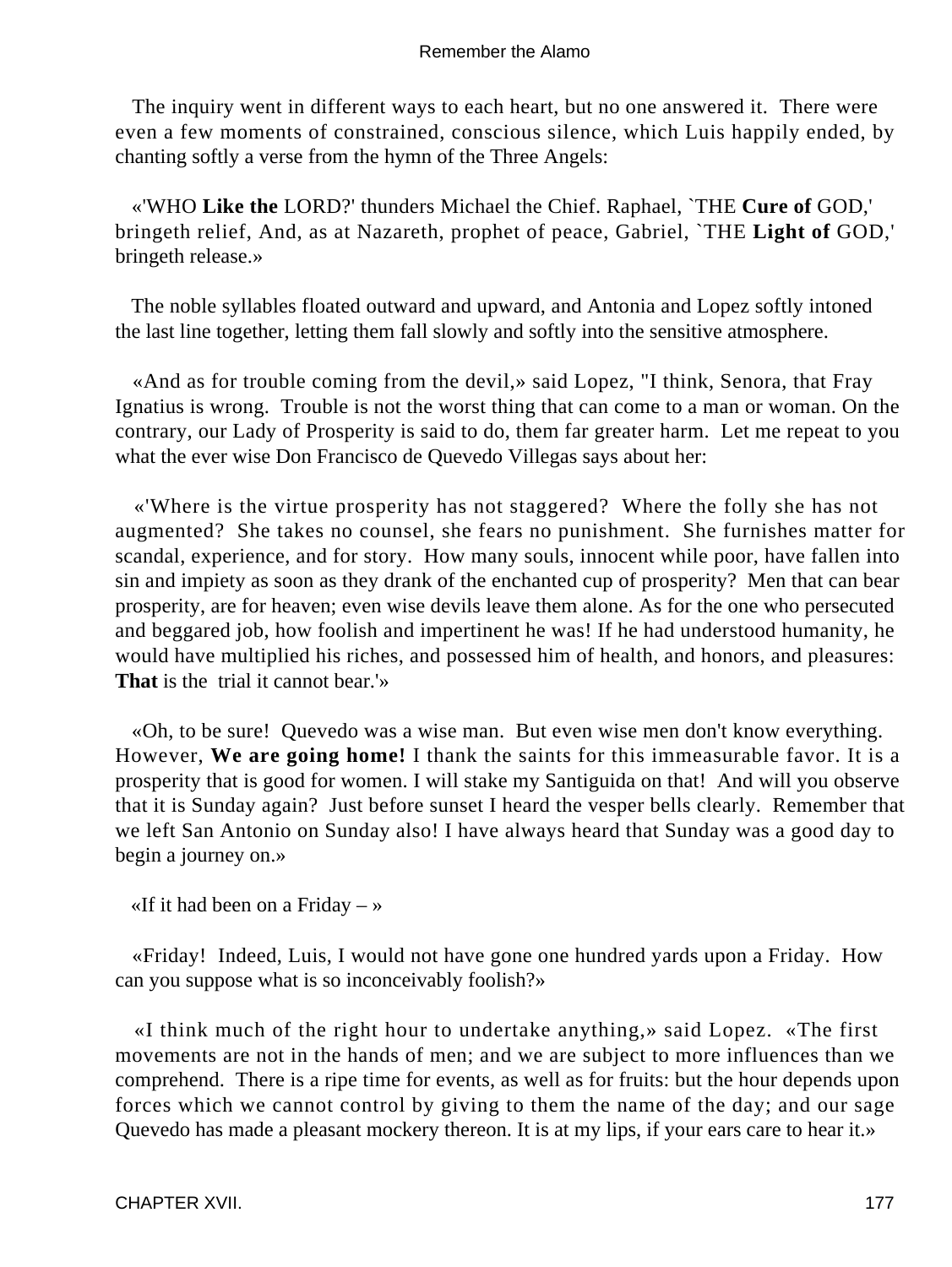«Quevedo, again! No, it is not proper, Senor. Every day has its duties and its favors, Senor. That man actually said that fasting on Friday was not a special means of grace! Quevedo was almost a heretic. I have heard Fray Ignatius say so. He did not approve of him.»

 «Mi madre, let us hear what is to be said. Rachela told me, I must fast on a Friday, and cut my nails on a Wednesday, and never cut them on a Sunday, and take medicine on a Monday, and look after money on Tuesday, and pay calls and give gifts on Saturday; very well, I do not think much of Rachela; just suppose, for the passing of the time, that we listen to what Quevedo says.»

«Here are four against me; well, then, proceed, Senor.»

 «`On Monday,' says the wise and witty one, buy all that you can meet with, and take all that is to be had for nothing. On Tuesday, receive all that is given you; for it is Mar's day, and he will look on you with an ill aspect if you refuse the first proffer and have not a second. On Wednesday, ask of all you meet; perhaps Mercury may give some one vanity enough to grant you something. Thursday is a good day to believe nothing that flatterers say. Friday it is well to shun creditors. On Saturday it is well to lie long abed, to walk at your ease, to eat a good dinner, and to wear comfortable shoes; because Saturn is old, and loves his ease.'»

«And Sunday, Senor?»

 «Pardon, Senorita Isabel, Sunday comes not into a pasquinade. Senora, let me tell you that it draws near to eleven. If we leave now we shall reach San Antonio in time to say the prayer of gratitude before the blessed day of the seven is past.»

 «Holy Mary! that is what I should desire. Come, my children; I thank you, Senor, for such a blessed memory. My heart is indeed full of joy and thankfulness.»

 A slight disappointment, however, awaited the Senora. Without asking any questions, without taking anything into consideration, perhaps, indeed, because she feared to ask or consider, she had assumed that she would immediately re−enter her own home. With the unreason of a child, she had insisted upon expecting that somehow, or by some not explained efforts, she would find her house precisely as she left it. Little had been said of its occupancy by Fray Ignatius and his brothers; perhaps she did not quite believe in the statement; perhaps she expected Fray Ignatius to respect the arrangements which he knew had been so dear to her.

 It was therefore a trial – indeed, something of a shock – when she found they were to be the guests of Navarro, and when it was made clear to her that her own home had been dismantled and rearranged and was still in the possession of the Church. But, with a child's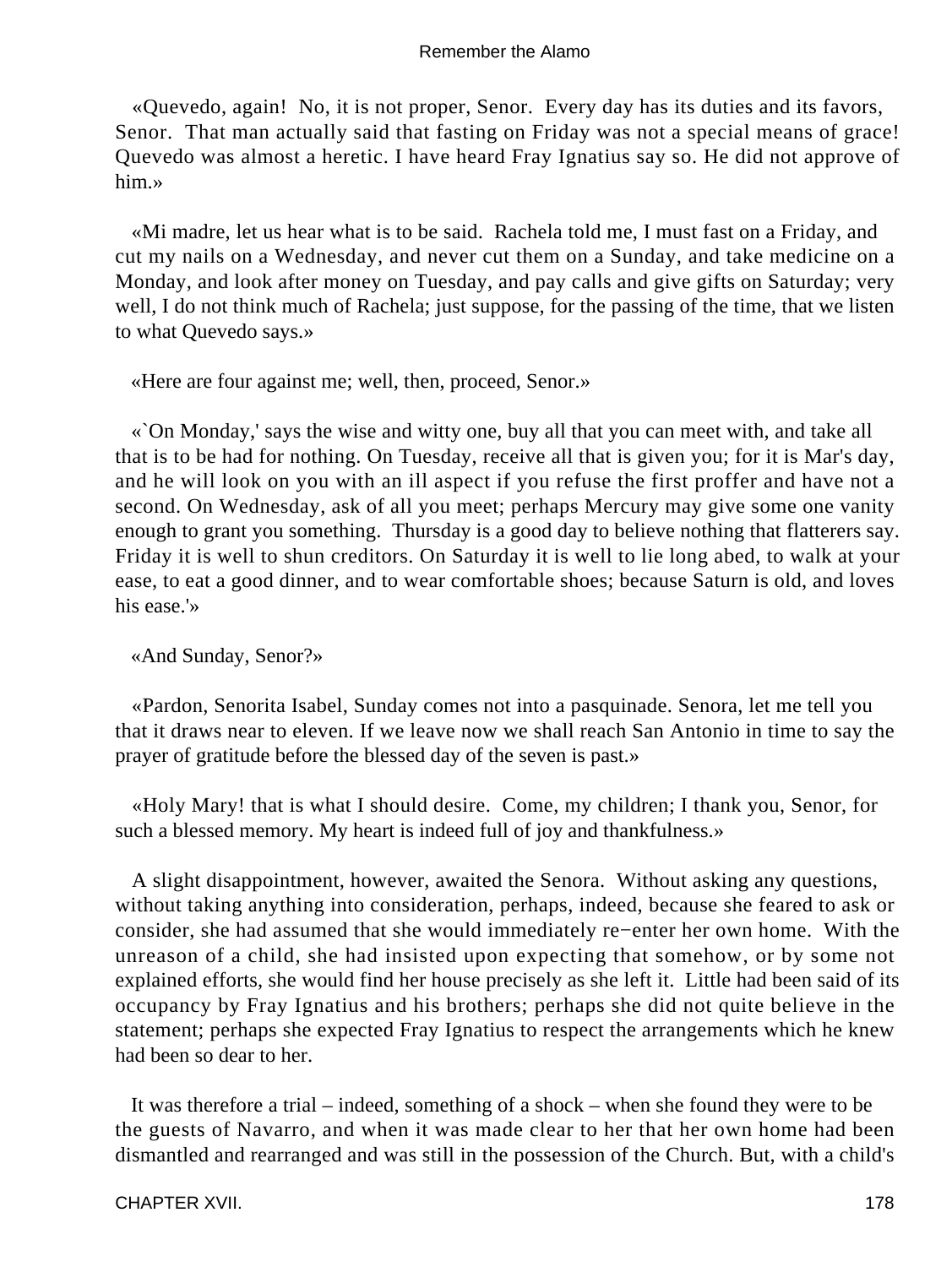unreason, she had also a sweet ductility of nature; she was easily persuaded, easily pleased, and quite ready to console herself with the assurance that it only needed Doctor Worth's presence and personal influence to drive away all intruders upon her rights.

 In the mean time she was contented. The finest goods in San Antonio were sent early on the following morning to her room; and the selection of three entire wardrobes gave her abundance of delightful employment. She almost wept with joy as she passed the fine lawns and rich silks through her worn fingers. And when she could cast off forever her garment of heaviness and of weariful wanderings, and array herself in the splendid robes which she wore with such grace and pleasure, she was an honestly grateful woman.

 Then she permitted Lopez to let her old acquaintances know of her presence in her native city; and she was comforted when she began to receive calls from the Senora Alveda, and judge and Senora Valdez, and many other of her friends and associates. They encouraged her to talk of her sufferings and her great loss. Even the judge thought it worth his while, now, to conciliate the simple little woman. He had wisdom enough to perceive that Mexican domination was over, and that the American influence of Doctor Worth was likely to be of service to him.

 The Senora found herself a heroine; more than that, she became aware that for some reason those who had once patronized her were now disposed to pay her a kind of court. But this did not lessen her satisfaction; she suspected no motive but real kindness, for she had that innate rectitude which has always confidence in the honesty of others.

 There was now full reconciliation between Luis and his mother and uncles; and his betrothal to Isabel was acknowledged with all the customary rejoicings and complimentary calls and receptions. Life quickly began to fall back into its well− defined grooves; if there was anything unusual, every one made an effort to pass it by without notice. The city was conspicuously in this mind. American rule was accepted in the quiescent temper with which men and women accept weather which may or may not be agreeable, but which is known to be unavoidable. Americans were coming by hundreds and by thousands: and those Mexicans who could not make up their minds to become Texans, and to assimilate with the new elements sure to predominate, were quietly breaking up their homes and transferring their interests across the Rio Grande.

 They were not missed, even for a day. Some American was ready to step into their place, and the pushing, progressive spirit of the race was soon evident in the hearty way with which they set to work, not only to repair what war had destroyed, but to inaugurate those movements which are always among their first necessities. Ministers, physicians, teachers, mechanics of all kinds, were soon at work; churches were built, Bibles were publicly sold, or given away; schools were advertised; the city was changing its tone as easily as a woman changes the fashion of her dress. Santa Anna had said truly enough to Houston, that the Texans had no flag to fight under; but the young Republic very soon flung her ensign out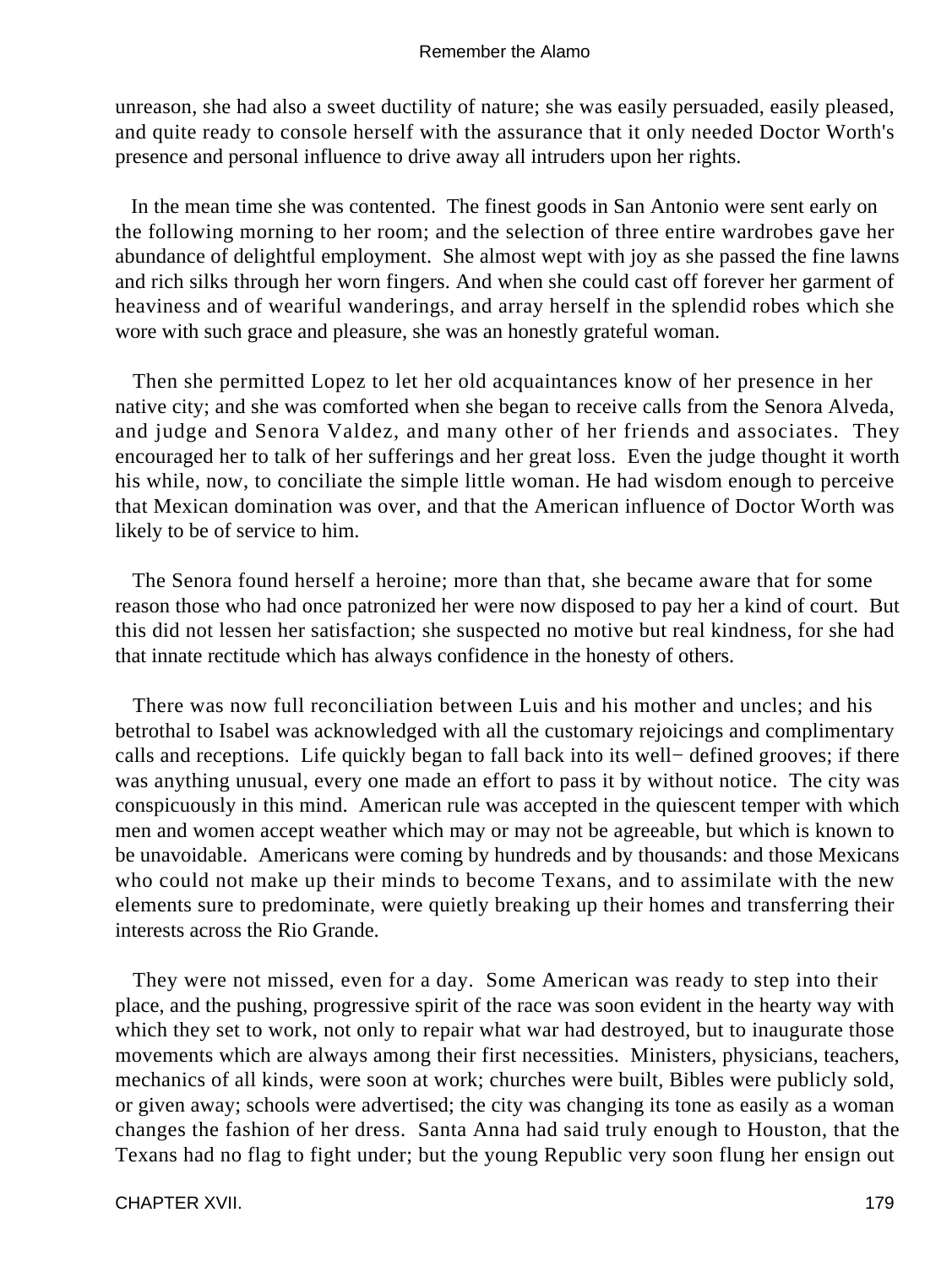among those of the gray nations of the world. It floated above the twice glorious Alamo: a bright blue standard, with one white star in the centre. It was run up at sunrise one morning. The city was watching for it; and when it suddenly flew out in their sight, it was greeted with the most triumphant enthusiasm. The lonely star in its field of blue touched every heart's chivalry. It said to them, I stand alone! I have no sister states to encourage and help me! I rely only on the brave hearts and strong arms that I set me here!" And they answered the silent appeal with a cheer that promised everything; with a love that even then began to wonder if there were not a place for such a glorious star in the grand constellation under which most of them had been born.

 A short time after their return, the Senora had a letter from her husband, saying that he was going to New Orleans with General Houston, whose wound was in a dangerous condition. Thomas Worth had been appointed to an important post in the civil government; and his labors, like those of all the public men of Texas at that date, were continuous and Herculean. It was impossible for him to leave them; but the doctor assured his wife that he would return as soon as he had placed Houston in the hands of skilful surgeons; and he asked her, until then, to be as happy as her circumstances permitted.

 She was quite willing to obey the request. Not naturally inclined to worry, she found many sources of content and pleasure, until the early days of June brought back to her the husband she so truly loved, and with him the promise of a return to her own home. Indeed the difficulties in the way of this return had vanished ere they were to meet. Fray Ignatius had convinced himself that his short lease had fully expired; and when Dr. Worth went armed with the legal process necessary to resume his rights, he found his enemy had already surrendered them. The house was empty. Nothing of its old splendor remained. Every one of its properties had been scattered. The poor Senora walked through the desolate rooms with a heartache.

 «It was precisely in this spot that the sideboard stood, Roberto! – the sideboard that my cousin Johar presented to me. It came from the City of Mexico, and there was not another like it. I shall regret it all my life.»

 «Maria, my dearest, it might have been worse. The silver which adorned it is safe. Those r – monks did not find out its hiding−place, and I bought you a far more beautiful sideboard in New Orleans; the very newest style, Maria.»

 «Roberto! Roberto! How happy you make me! To be sure my cousin Johar's sideboard was already shabby – and to have a sideboard from New Orleans, that, indeed, is something to talk about!»

 «Besides, which, dearest one, I bought new furniture for the parlors, and for your own apartments; also for Antonia's and Isabel's rooms. Indeed, Maria, I thought it best to provide afresh for the whole house.»

#### CHAPTER XVII. 180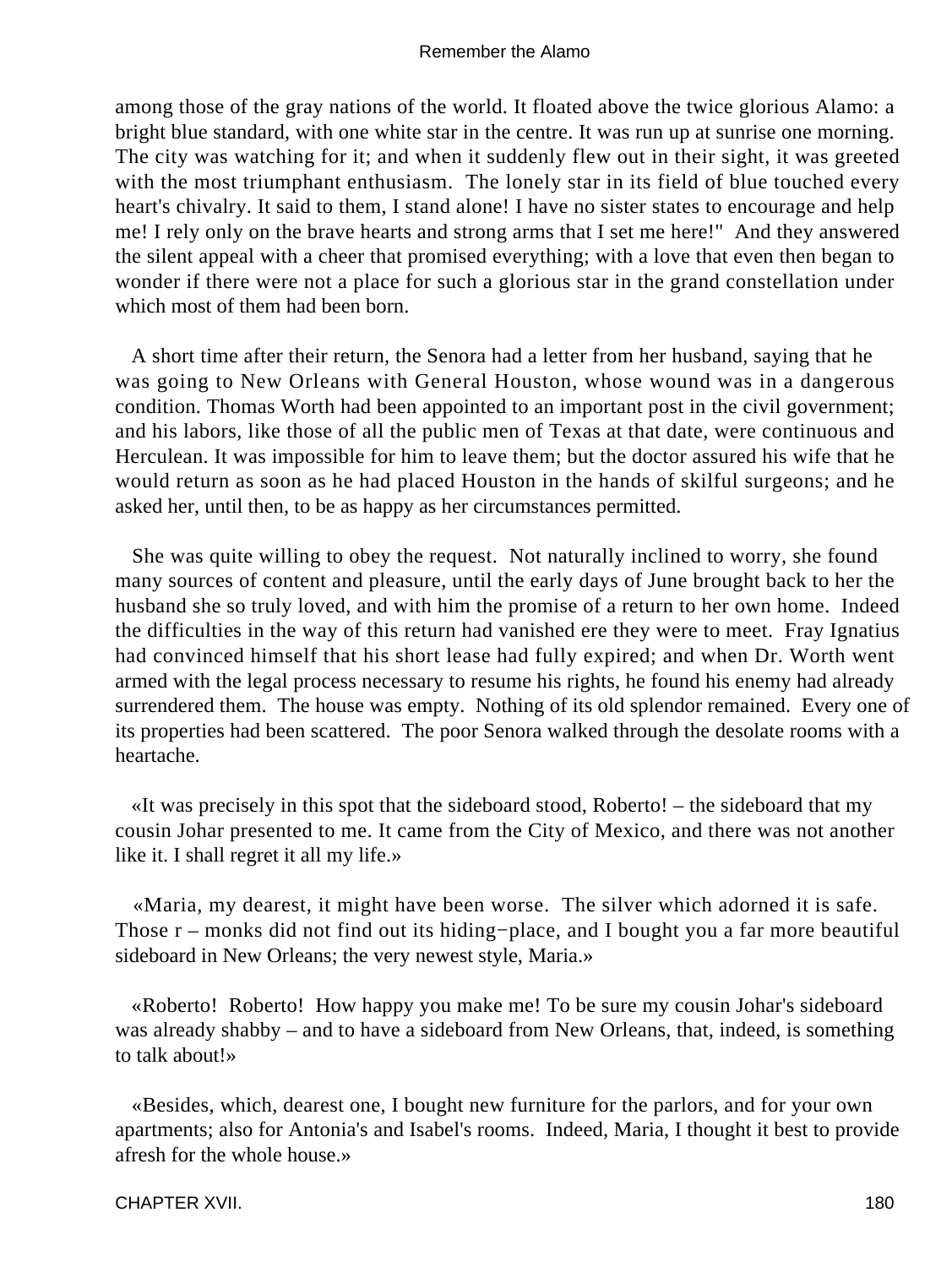«How wonderful! No wife in San Antonio has a husband so good. I will never condescend to speak of you when other women talk of their husbands. New furniture for my whole house! The thing is inconceivably charming. But when, Roberto, will these things arrive? Is there danger on the road they are coming? Might not some one take them away? I shall not be able to sleep until I am sure they are safe.»

 «I chartered a schooner in New Orleans, and came with them to the Bay of Espiritu Santo. There I saw them placed upon wagons, and only left them after the customs had been paid in the interior – sixty miles away. You may hire servants at once to prepare the rooms: the furniture will be here in about three days.»

 «I am the happiest woman in the world, Roberto! »And she really felt herself to be so. Thoughtful love could have devised nothing more likely to bridge pleasantly and surely over the transition between the past and the coming life. Every fresh piece of furniture unpacked was a new wonder and a new delight. With her satin skirts tucked daintily clear of soil, and her mantilla wrapped around her head and shoulders, she went from room to room, interesting herself in every strip of carpet, and every yard of drapery. Her delight was infectious. The doctor smiled to find himself comparing shades, and gravely considering the arrangement of chairs and tables.

 But how was it possible for so loving a husband and father to avoid sharing the pleasure he had provided? And Isabel was even more excited than her mother. All this grandeur had a double meaning to her; it would reflect honor upon the betrothal receptions which would be given for Luis and herself – «amber satin and white lace is exactly what I should have desired, Antonia,» she said delightedly. «How exceedingly suitable it will be to me! And those delicious chintzes and dimities for our bedrooms! Did you ever conceive of things so beautiful?»

 Antonia was quite ready to echo her delight. Housekeeping and homemaking, in all its ways, was her lovable talent. It was really Antonia who saw all the plans and the desires of the Senora thoroughly carried out. It was her clever fingers and natural taste which gave to every room that air of comfort and refinement which all felt and admired, but which seemed to elude their power to imitate.

 On the fourth of July the doctor and his family ate together their first dinner in their renovated home. The day was one that he never forgot, and he was glad to link it with a domestic occurence so happy and so fortunate.

 Sometimes silently, sometimes with a few words to his boys, he had always, on this festival, drank his glass of fine Xeres to the honor and glory of the land he loved. This day he spoke her name proudly. He recalled the wonders of her past progress; he anticipated the blessings which she would bring to Texas; he said, as he lifted the glass in his hand, and let the happy tears flow down his browned and thinned face: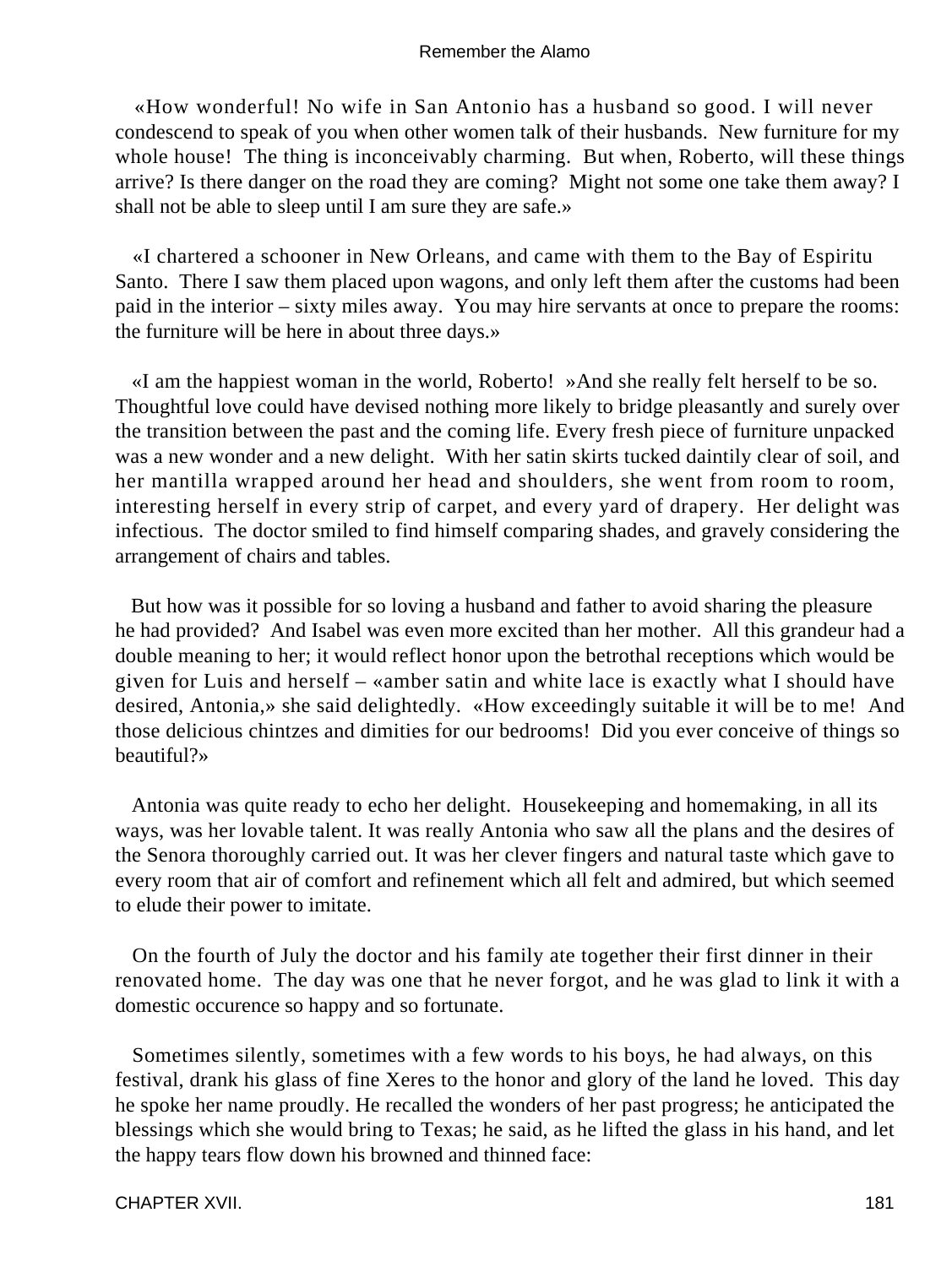«My wife and daughters, I believe I shall live to see the lone star set in the glorious assemblage of her sister stars! I shall live to say, I dwell in San Antonio, which is the loveliest city in the loveliest State of the American Union. For, dear ones, I was born an American citizen, and I ask this favor of God, that I may also die an American citizen.»

 «MI **Roberto,** when you die I shall not long survive you. And now that the house is made so beautiful! With so much new furniture! How can you speak of dying?»

 «And, my dear father, remember how you have toiled and suffered for **The independence of** TEXAS.»

 «Because, Antonia, I would have Texas go free into a union of free States. This was the hope of Houston. `We can have help,' he often said to his little army; »a word will call help from Nacogdoches, – but we will emancipate ourselves. If we go into the American States, we will go as equals; we will go as men who have won the right to say: **Let us dwell under the same flag,** FOR **We are** BROTHERS!"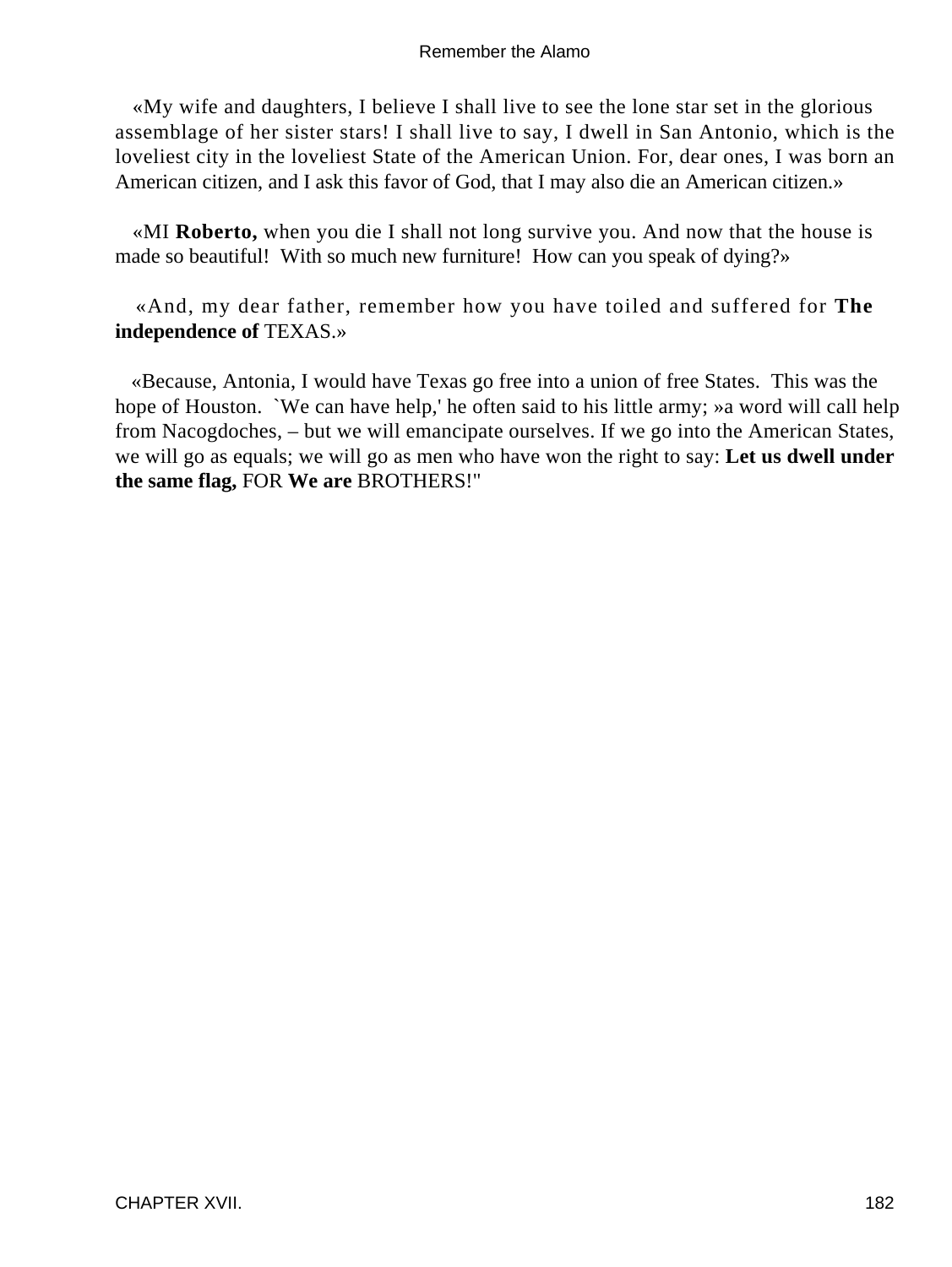## **[CHAPTER XVIII.](#page-189-0)**

## <span id="page-183-0"></span>*U*NDER **One flag.**

«And through thee I believe In the noble and great, who are gone.»

 «Yes! I believe that there lived Others like thee in the past. Not like the men of the crowd. Who all around me to−day, Bluster, or cringe, and make life Hideous, and arid, and vile, But souls temper'd with fire, Fervent, heroic, and good; Helpers, and friends of mankind.» – **Arnold.**

 «Our armor now may rust, our idle scimitars Hang by our sides for ornament, not use. Children shall beat our atabals and drums; And all the noisy trades of war no more Shall wake the peaceful morn.» – **Dryden.**

 As the years go on they bring many changes – changes that come as naturally as the seasons – that tend as naturally to anticipated growth and decay – that scarcely startle the subjects of them, till a lengthened−out period of time discloses their vitality and extent. Between the ages of twenty and thirty, ten years do not seem very destructive to life. The woman at eighteen, and twenty−eight, if changed, is usually ripened and improved; the man at thirty, finer and more mature than he was at twenty. But when this same period is placed to women and men who are either approaching fifty, or have passed it, the change is distinctly felt.

 It was even confessed by the Senora one exquisite morning in the beginning of March, though the sun was shining warmly, and the flowers blooming, and the birds singing, and all nature rejoicing, as though it was the first season of creation.

 «I am far from being as gay and strong as I wish to be, Roberto,» she, said; «and today, consider what a company there is coming! And if General Houston is to be added to it, I shall be as weary as I shall be happy.»

«He is the simplest of men; a cup of coffee, a bit of steak  $-\infty$ 

 «SAN **Blas!** That is how you talk! But is, it possible to receive him like a common mortal? He is a hero, and, besides that, among hidalgos de casa Solar» (gentlemen of known property) –

«Well, then, you have servants, Maria, my dear one.»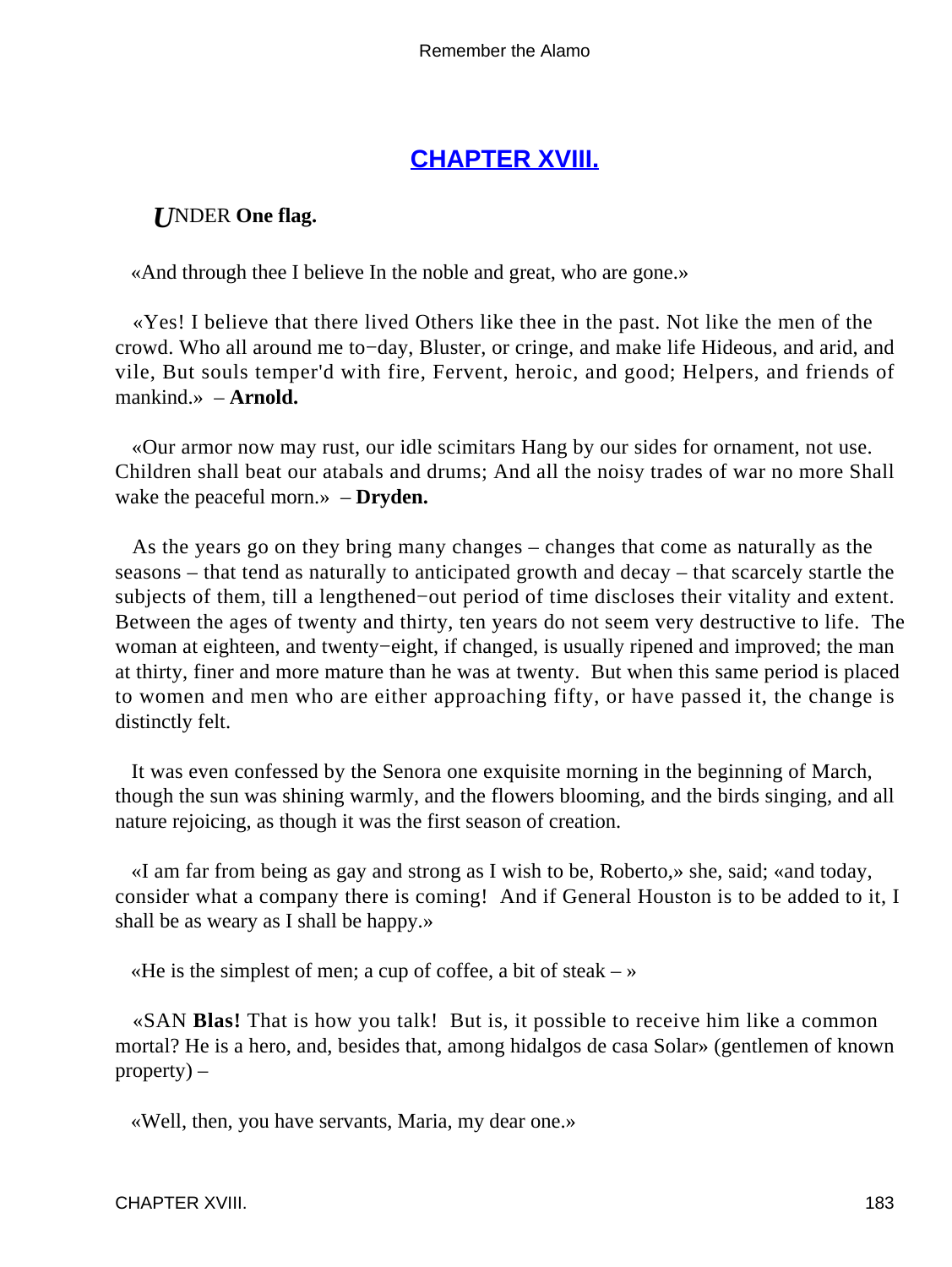«Servants! Bah! Of what use are they, Roberto, since they also have got hold of American ideas?»

«Isabel and Antonia will be here.»

 «Let me only enumerate to you, Roberto. Thomas and his wife and four children arrived last night. You may at this moment hear the little Maria crying. I dare say Pepita is washing the child, and using soap which is very disagreeable. I have always admired the wife of Thomas, but I think she is too fond of her own way with the children. I give her advices which she does not take.»

«They are her own children, dearest.»

«Holy Maria! They are also my own grandchildren.»

 «Well, well, we must remember that Abbie is a little Puritan. She believes in bringing up children strictly, and it is good; for Thomas would spoil them. As for Isabel's boys  $-\infty$ 

 «God be blessed! Isabel's boys are entirely charming. They have been corrected at my own knee. There are not more beautifully behaved boys in the christened world.»

«And Antonia's little Christina?»

 «She is already an angel. Ah, Roberto! If I had only died when I was as innocent as that dear one!»

 «I am thankful you did not die, Maria. How dark my life would have been without you!»

 «Beloved, then I am glad I am not in the kingdom of heaven; though, if one dies like Christina, one escapes purgatory. Roberto, when I rise I am very stiff: I think, indeed, I have some rheumatism.»

«That is not unlikely; and also Maria, you have now some years.»

 «Let that be confessed; but the good God knows that I lost all my youth in that awful flight of 'thirty−six.»

 «Maria, we all left or lost something on that dark journey. To−day, we shall recover its full value.»

 «To be sure – that is what is said – we shall see. Will you now send Dolores to me? I must arrange my toilet with some haste; and tell me, Roberto, what dress is your preference;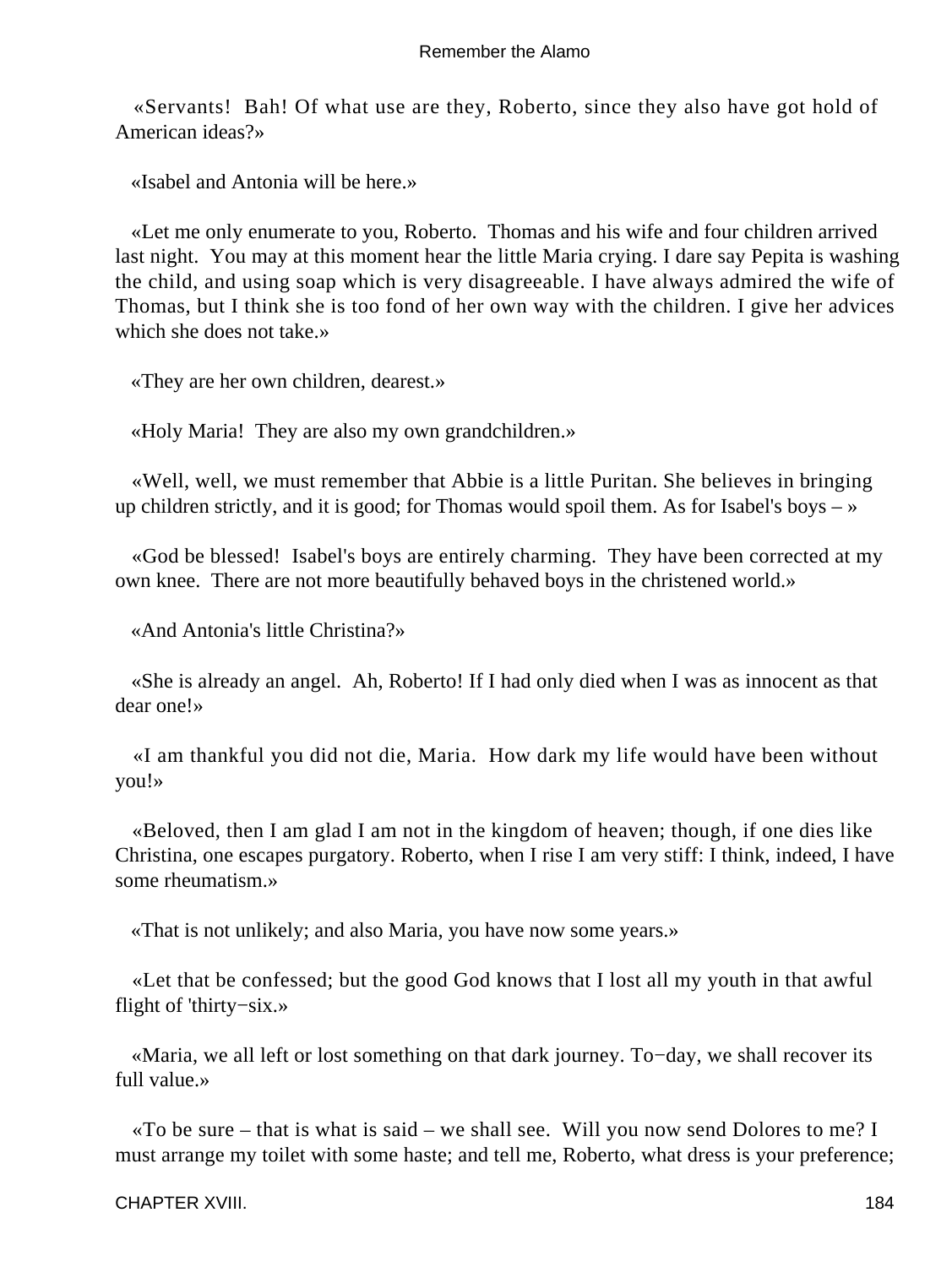it is your eyes, beloved, I wish to please.»

 Robert Worth was not too old to feel charmed and touched by the compliment. And he was not a thoughtless or churlish husband; he knew how to repay such a wifely compliment, and it was a pleasant sight to see the aged companions standing hand in hand before the handsome suits which Dolores had spread out for her mistress to examine.

 He looked at the purple and the black and the white robes, and then he looked at the face beside him. It was faded, and had lost its oval shape; but its coloring was yet beautiful, and the large, dark eyes tender and bright below the snow−white hair. After a few minutes' consideration, he touched, gently, a robe of white satin. «Put this on, Maria,» he said, «and your white mantilla, and your best jewels. The occasion will excuse the utmost splendor.»

 The choice delighted her. She had really wished to wear it, and some one's judgment to endorse her own inclinations was all that was necessary to confirm her wish. Dolores found her in the most delightful temper. She sat before the glass, smiling and talking, while her maid piled high the snowy plaits and curls and crowned them with the jewelled comb, only worn on very great festivals. Her form was still good, and the white satin fell gracefully from her throat to her small feet. Besides, whatever of loss or gain had marred her once fine proportions, was entirely concealed by the beautifying, graceful, veiling folds of her mantilla. There was the flash of diamonds, and the moonlight glimmer of pearls beneath this flimsy covering; and at her belt a few white lilies. She was exceedingly pleased with her own appearance, and her satisfaction gave an ease and a sense of authority to her air and movements which was charming.

 «By Maria's grace, I am a very pretty old lady,» she said to herself; «and I think I shall I astonish my daughter−in−law a little. One is afraid of these calm, cool, northern women, but I feel to−day that even Abbie must be proud of me.»

 Indeed, her entrance into the large parlor made quite a sensation. She could see the quiet pleasure in her husband's face; and her son Thomas, after one glance, put down the child on his knee, and went to meet her. «Mi madre,» he whispered with a kiss. He had not used the pretty Spanish word for years, but in the sudden rush of admiring tenderness, his boyish heart came back to him, and quite unconsciously he used his boyhood's speech. After this, she was not the least in awe of her wise daughter−in−law. She touched her cheek kindly, and asked her about the children, and was immeasurably delighted when Abbie said: «How beautiful you are to−day! I wish I had your likeness to send to Boston. Robert, come here and look at your grandmother! I want you to remember, as long as you live, how grandmother looks to−day.» And Robert – a fine lad eight years old, accustomed to implicit obedience – put down the book he was reading, planted himself squarely before the Senora, and looked at her attentively, as if she was a lesson to be learned.

«Well then, Roberto?»

CHAPTER XVIII. 185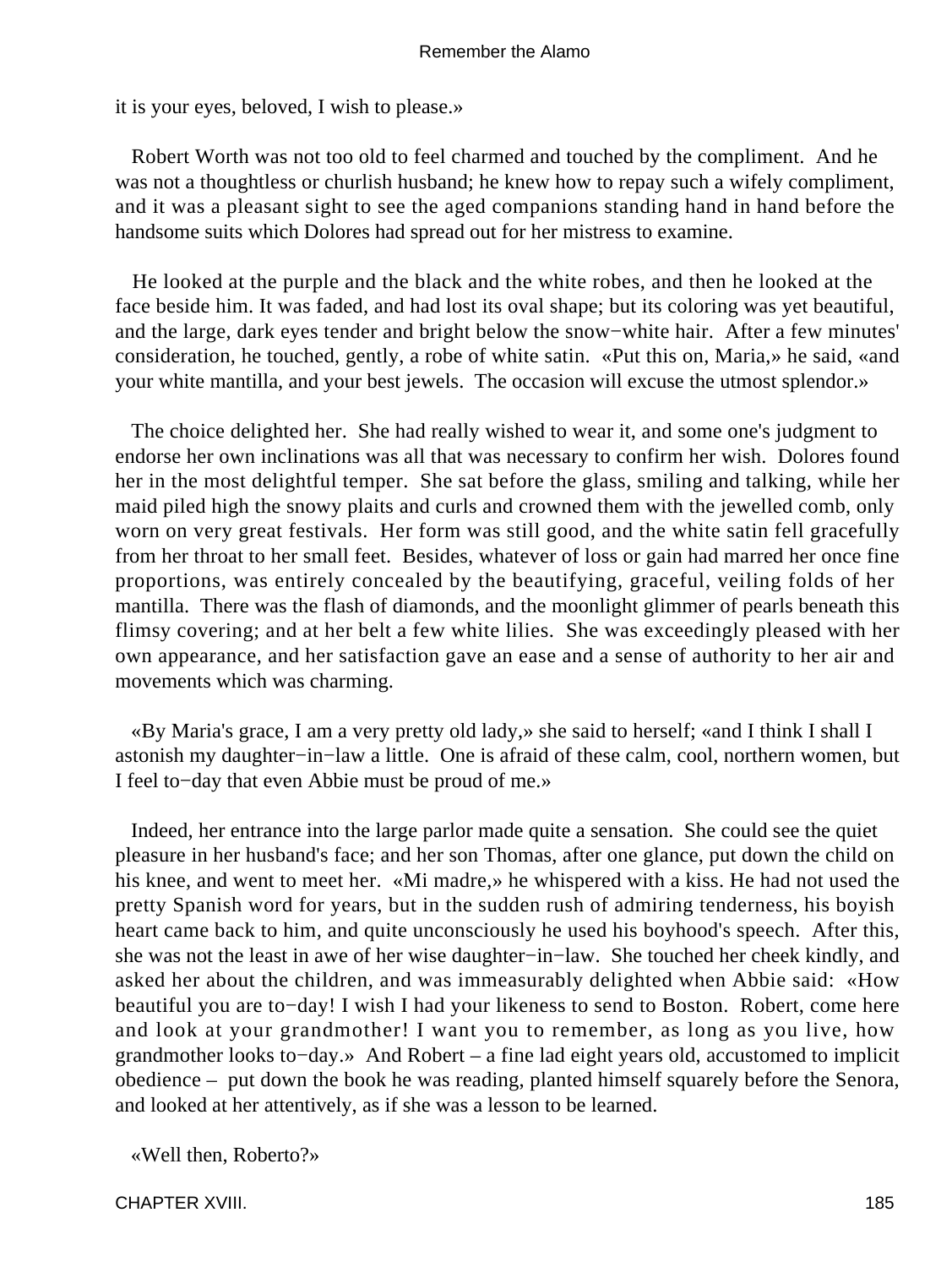«I am glad I have such a pretty grandmother. Will you let me stand on tiptoes and kiss you?» and the cool, calm northern woman's eyes filled with tears, as she brought her younger children, one by one, for the Senora's caress. The doctor and his son watched this pretty domestic drama with hearts full of pride and happiness; and before it had lost one particle of its beauty and feeling, the door was flung open with a vigor which made every one turn to it with expectation. A splendid little lad sprang in, and without any consideration for satin and lace, clung to the Senora. He was her image: a true Yturbide, young as he was; beautiful and haughty as his Castilian ancestors.

 Isabel and Luis followed; Isabel more lovely than ever, richly dressed in American fashion, full of pretty enthusiasms, vivacious, charming, and quite at her ease. She had been married eight years. She was a fashionable woman, and an authority upon all social subjects.

 Luis also was wonderfully improved. The light−hearted gaiety, which ten years ago had bubbled over in continual song, was still there; but it was under control, evident only because it made perpetual sunshine on his face. He had taken the doctor's advice – completed his study of English and Mexican law – and become a famous referee in cases of disputed Mexican claims and title deeds. His elegant form and handsome, olive face looked less picturesque in the dull, uncompromising stiffness of broadcloth, cut into those peculiarly unbecoming fashions of ugliness which the anglo−Saxon and anglo−American affect. But it gained by the change a certain air of reliability and importance; an air not to be dispensed with in a young lawyer already aspiring to the seat among the lawmakers of his State.

 «We called upon Antonia,» said Isabel, «as we came here. Of course she was engaged with Lopez. They were reading a book together; and even on such a day as this were taking, with the most blessed indifference, a minute at a time. They will join us on the Plaza. I represented to them that they might miss a good position. `That has been already secured,' said Lopez, with that exasperating repose which only the saints could endure with patience. For that reason, I consider Antonia a saint to permit it. As for me, I should say: `The house is on fire, Lopez! Will it please you for once to feel a little excited?' Luis says they read, continually, books which make people think of great solemnities and responsibilities. How foolish, when they are so rich, and might enjoy themselves perpetually!»

 «Here are the carriages,» cried Thomas Worth, «and the ceremony of to−day has its own hour. It will never come again.»

 «Your mother and I will go first, Thomas; and we will take Abbie and your eldest son. I shall see you in your place. Luis, bring your boy with you; he has intelligence and will remember the man he will see to−day, and may never see again.»

 On the Plaza, close to the gates of the Alamo, a rostrum had been erected; and around it were a few stands, set apart for the carriages of the most illustrious of the families of San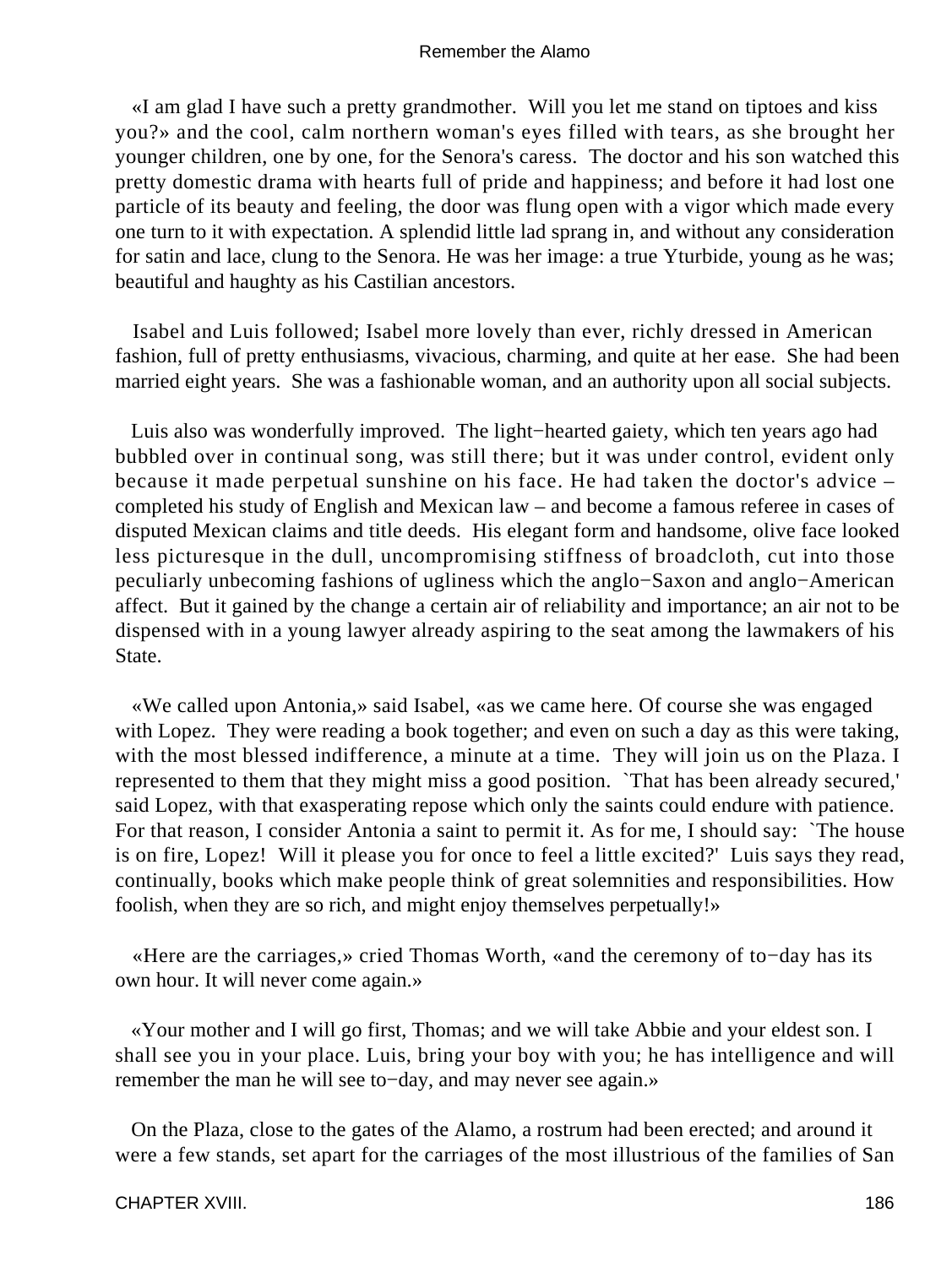Antonio. The Senora, from the shaded depths of her own, watched their arrival. Nothing could be more characteristic than the approach of her daughters. Antonia and Lopez, stately and handsome, came slowly; their high−stepping horses chafing at the irrestraint. Luis and Isabel drove to their appointed place with a speed and clatter, accentuated by the jingling of the silver rings of the harness and the silver hanging buttons on the gay dress of the Mexican driver. But the occupants of both carriages appeared to be great favorites with the populace who thronged the Plaza, the windows, the flat roofs of the houses, and every available place for hearing and seeing.

 The blue flag of Texas fluttered gayly over the lovely city; and there was a salvo of cannon; then, into the sunshine and into the sight of all stepped the man of his generation. Nature has her royal line, and she makes no mistakes in the kings she crowns. The physical charm of Houston was at this time very great. His tall, ample, dignified form attracted attention at once. His eyes penetrated the souls of all upon whom they fell. His lips were touched with fire, and his words thrilled and swayed men, as the wind sways the heavy heads in a field of ripe barley.

 He stretched out his arms to the people, and they stretched out their arms to him. The magnetic chain of sympathy was complete. The hearts of his listeners were an instrument, on which he played the noblest, most inspiring, the sweetest of melodies. He kindled them as flame kindles dry grass. He showed them their future with a prophet's eye, and touched them also with the glad diviner's rapture. They aspired, they rejoiced at his bidding; and at the moment of their highest enthusiasm, he cried out:

 «Whatever State gave us birth, we have one native land and we have one flag!» Instantly from the grim, blood−stained walls of the fortress, the blessed Stars and Stripes flew out; and in a moment a thousand smaller flags, from every high place, gave it salutation. Then the thunder of cannon was answered by the thunder of voices. Cannon may thunder and make no impression; but the shout of humanity! It stirs and troubles the deepest heart−stream. It is a cry that cannot be resisted. It sets the gates of feeling wide open. And it was while men were in this mood that Houston said his last words:

 «I look in this glorious sunshine upon the bloody walls of the Alamo. I remember Goliad. I carry my memory back over the long struggle of thirty years. Do you think the young, brave souls, fired with the love of liberty, who fell in this long conflict have forgotten it? No! No! No! Wherever in God's Eternity they are this day, I believe they are permitted to know that Texas has become part of their country, and rests forever under the flag they loved. The shouting thousands, the booming cannon, that greeted this flag were not all the sounds I heard! Far off, far off, yet louder than any noise of earth, I heard from the dead years, and the dead heroes of these years; the hurrahing of ghostly voices and the clapping of unseen hands!»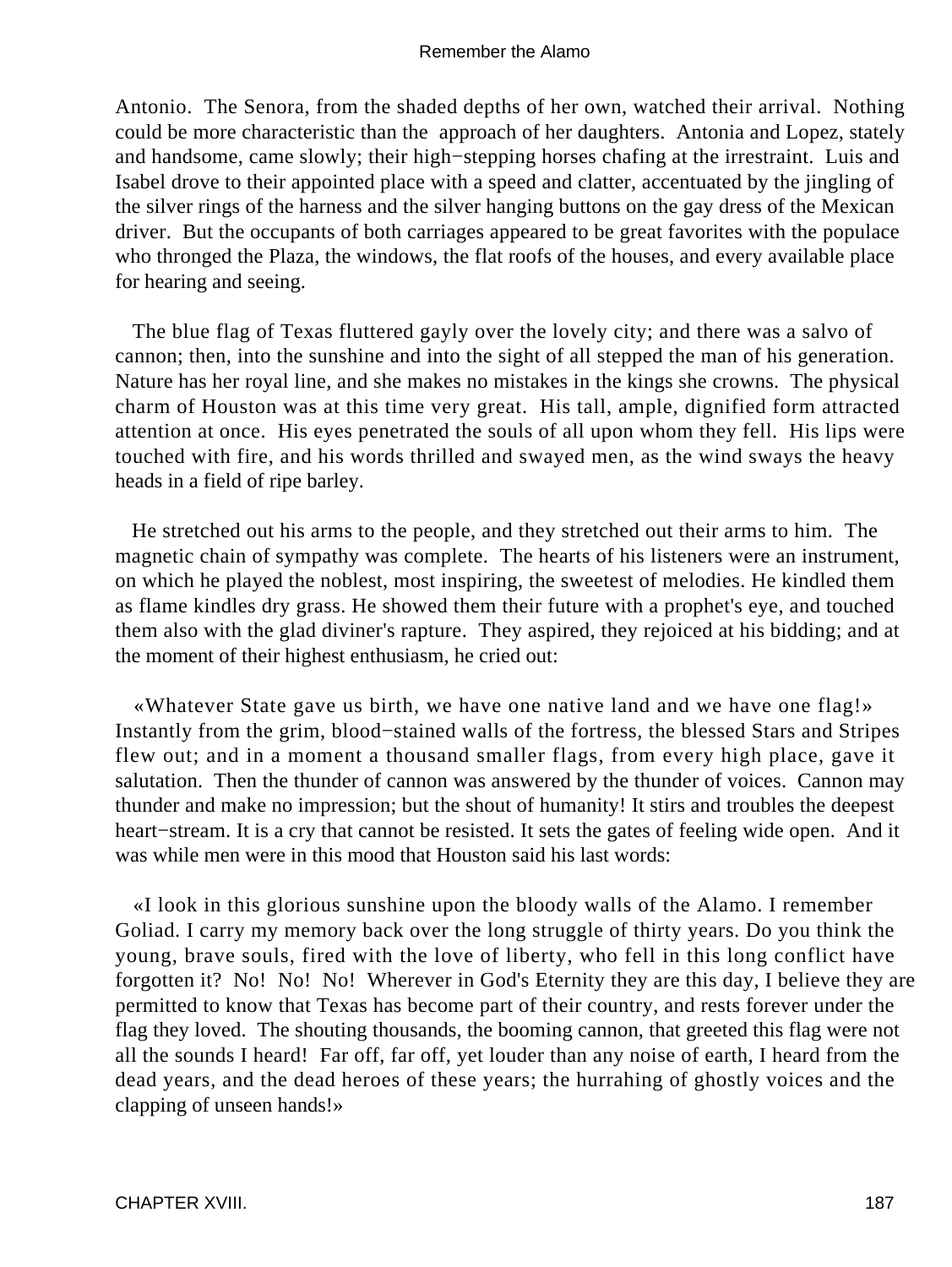«It was like Houston to call the dead to the triumph,» said the doctor, as he stood with the Senora in her room. He was unbuttoning her gloves, and her tears dropped down upon his hands.

 «He is a man by himself, and none like him. I thought that I should never forgive him for sparing the life of that monster – Santa Anna; but to−day I forgive him even that. I am so happy that I shall ask Holy Maria to excuse me the feeling; for it is not good to permit one's self to be too happy; it brings trouble. But indeed, when I looked at Thomas, I thought how wisely he has married. It is seldom a mother can approve of her daughter−in−law; but Abbie has many excellencies – good manners, and a good heart, and a fortune which is quite respectable.»

 «And strong principles also, Maria. She will bring up her children to know right and wrong, and to do right.»

 «THAT of course. Every good mother does that. I am sure it is a sight for the angels to see Isabel teaching her children their prayers. Did you observe also how great a favorite Luis is? He lifted his hat to this one and that one, and it is certain that the next election will be in his hand.»

«Perhaps – I wish Lopez would take more interest in politics. He is a dreamer.»

 «But, then, a very happy dreamer.» Perhaps to dream well and pleasantly is to live a better life. Antonia is devoted to him. She has a blessed lot. Once I did not think she would be so fortunate."

«Lopez was prudent and patient.»

 «Prudent! Patient! It is a miracle to me! I assure you, they even talk together of young Senor Grant! It is satisfactory, but extremely strange.»

«You had better sleep a little, Maria. General Houston is coming to dinner.»

 «That is understood. When I spoke last to him, I was a woman broken−hearted. To−night I will thank him for all that he has done. Ah, Roberto! His words to−day went to my, soul – I thought of my Juan – I thought of the vision he showed me – I wondered if he knew – if he saw – and heard – » she leaned her head upon her husband's breast, and he kissed away the sorrowful rain.

«He was so sweet! so beautiful! Oh, Roberto!»

 «He was God's greatest gift to us. Maria! dear. Maria! I love you for, all the children you have given me; **But most of all,** FOR JUAN!»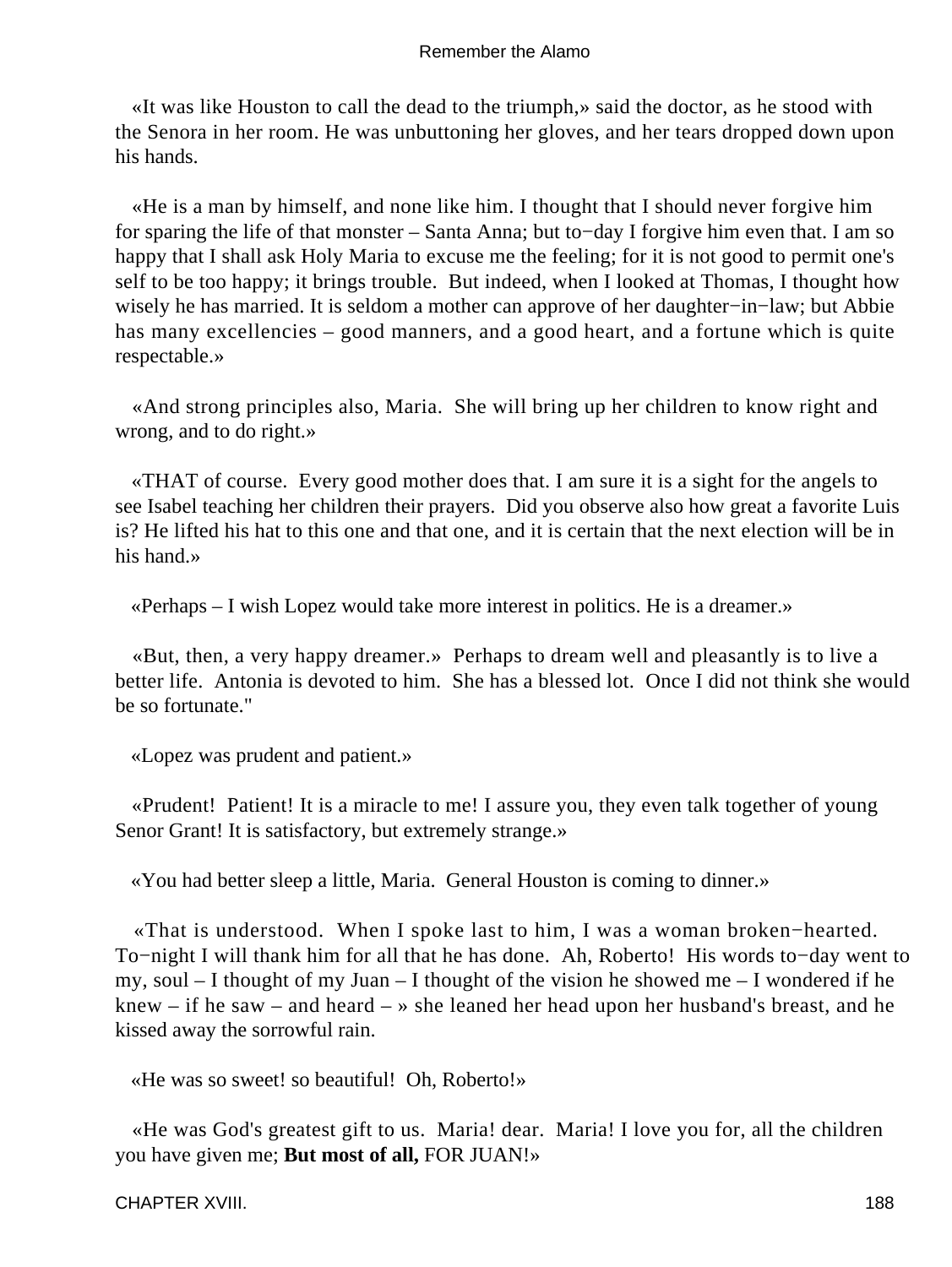# <span id="page-189-0"></span>**Table Of Content**

**[CHAPTER I.](#page-3-0)**

**[CHAPTER II.](#page-9-0)**

**[CHAPTER III.](#page-16-0)**

**[CHAPTER IV.](#page-26-0)**

**[CHAPTER V.](#page-40-0)**

**[CHAPTER VI.](#page-53-0)**

**[CHAPTER VII.](#page-65-0)**

**[CHAPTER VIII.](#page-76-0)**

**[CHAPTER IX.](#page-85-0)**

**[CHAPTER X.](#page-94-0)**

**[CHAPTER XI.](#page-103-0)**

**[CHAPTER XII.](#page-114-0)**

**[CHAPTER XIII.](#page-126-0)**

**[CHAPTER XIV.](#page-135-0)**

**[CHAPTER XV.](#page-147-0)**

**[CHAPTER XVI.](#page-157-0)**

**[CHAPTER XVII.](#page-172-0)**

**[CHAPTER XVIII.](#page-183-0)**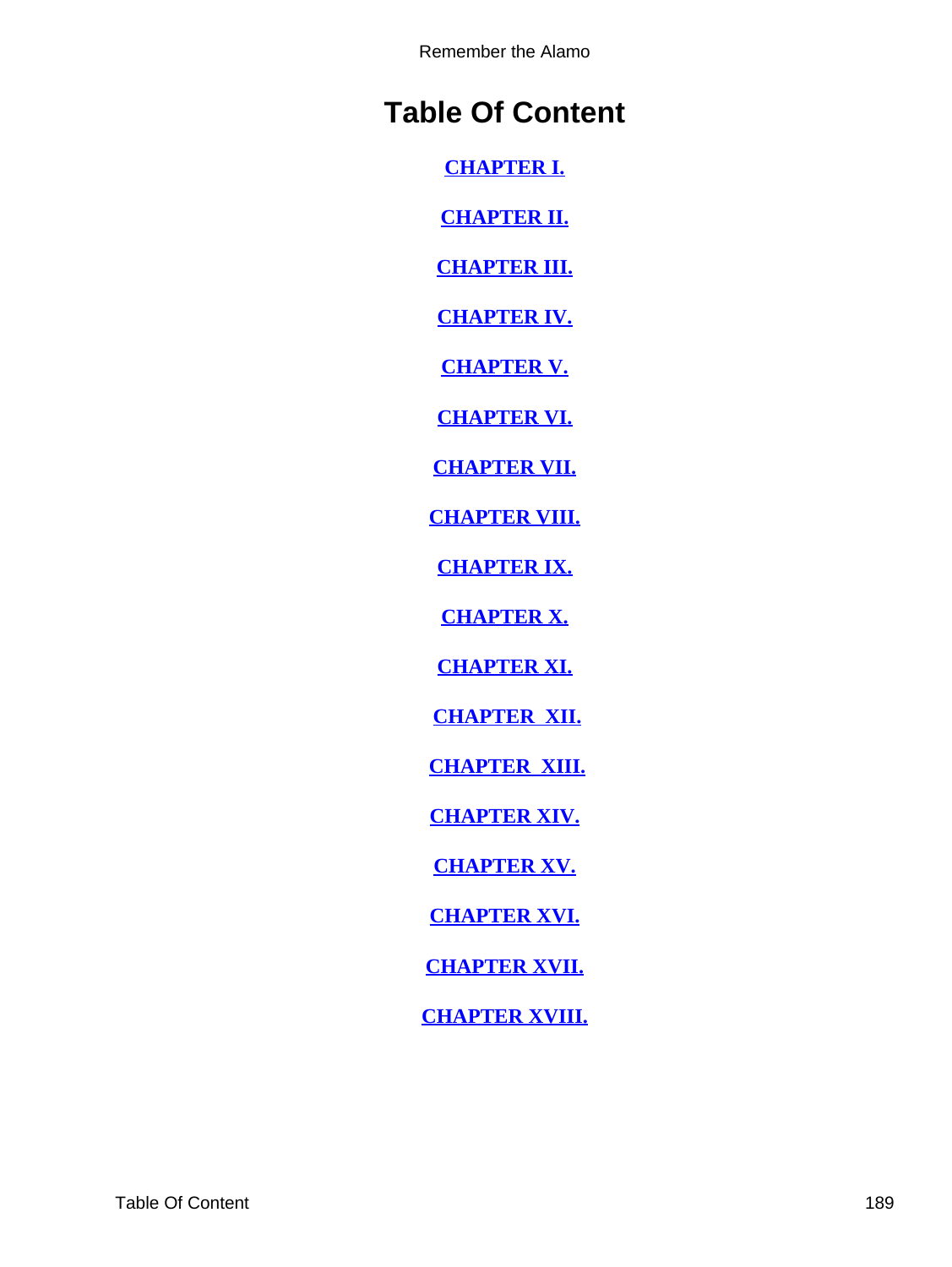## **About Phoenix Editions**

## **Why Phoenix Editions?**

With the already available tools, converting files to eBook formats is not a big task. You can use a plugin in MS Word and with just one click have a lit file. You can drag and drop html into Adobe Acrobat and create a pdf file.

If we can be happy over the possibilities given to anyone to publish and to be published, we must nevertheless look at previous experiences from the history of the computer and the internet in order to get some needed advice:

• The lack of standards threatens the persistance of data.

We are able to access data from tablets from 3.000 year B.C. but not from files created 10 years ago in a proprietary format, stored in some specific non standard media, or even in previous versions of existing products.

- If not enough care is taken, some operations like drag and drop or cut and paste can result in the production of corrupted data.
- Many ebooks come from html files. But outdated tags are still being used, and one only needs to view the source to find beginning tags without their corresponding end tags, improper nesting, and proprietary or non standard encoding. If the source code is not cleaned up, all this will make its way to the derivated ebook.
- Not every user knows how, is able to or wants to use the more advanced standard features of available ebooks formats, resulting in a work that very often doesn't make for the most pleasing reading experience.
- Centuries of history and experience in graphical and printing arts should not be lost for the sake of speed in converting to an ebook format. Much can be done in our search for excellence to adapt and improve, the end result of which is a ebook of higher quality.

But, we must be very careful in our search for quality and in our establishing criteria to meet this lofty goal. Otherwise, as we know and are aware of, a new kind of elitism, censorship or snobism can arise out of this endeavour.

Finding the proper and fair way to achieve this quality of ebook without such detrimental effects led us to implement what we at Phoenix−Library call **Phoenix Editions**.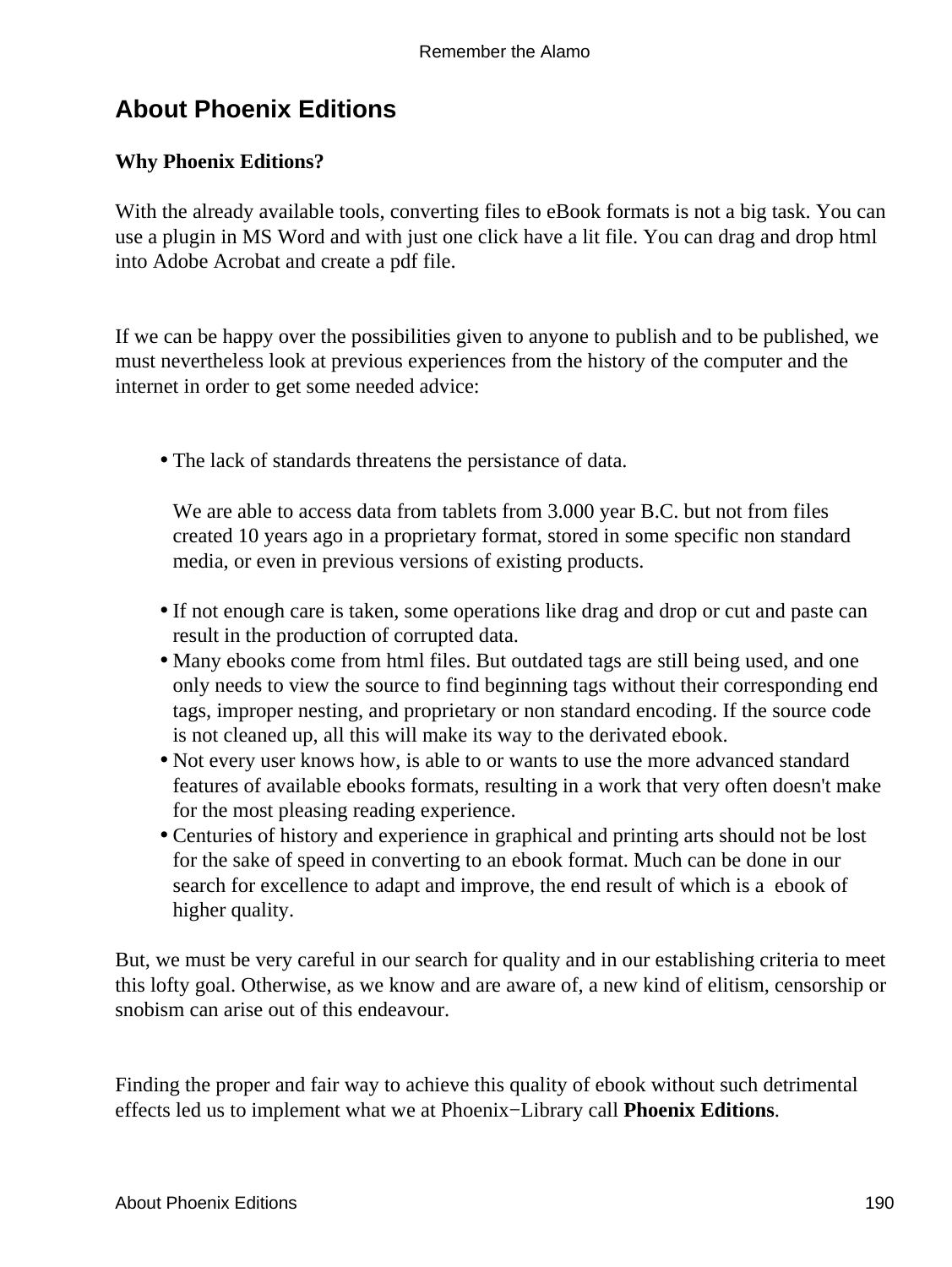## **What is a Phoenix Edition**

At Phoenix−Library we call a Phoenix Edition, an ebook with the following characteristics:

- It is converted from clean and standard xhtml/xml files
- It uses meta tags to identify content, and other data
- The available resources specific to each ebook format are used to give the reader a pleasant reading experience.

This means: objectives and normative criteria, regardless of taste, aesthetic or otherwise subjective evaluations of contents and/or presentation.

## **Phoenix Edition of a RocketEdition file:**

An ebook with a cover, a table of contents with active links, chapter breaks, a "go to" touch access at least to a TOC, oeb compliant metadata, indentation if required from a pEdition reproduction, internal links to notes.

## **Phoenix Edition of a Softbook file:**

An ebook with a cover, a table of contents with active links, chapter breaks, oeb compliant metadata, indentation if required from a pEdition reproduction, internal links to notes.

## **Phoenix Edition of a MS−Reader file:**

An ebook with a cover, an external table of contents with active links at least to an internal TOC, chapter breaks, images, oeb compliant metadata, indentation if required from a pEditon reproduction, internal links to notes.

## **Phoenix Edition of a Mobipocket file:**

An ebook with a cover, an external table of contents with active links at least to an internal TOC, chapter breaks, oeb compliant metadata, indentation if required from a pEdition reproduction, internal links to notes.

### **Phoenix Edition of a Acrobat file:**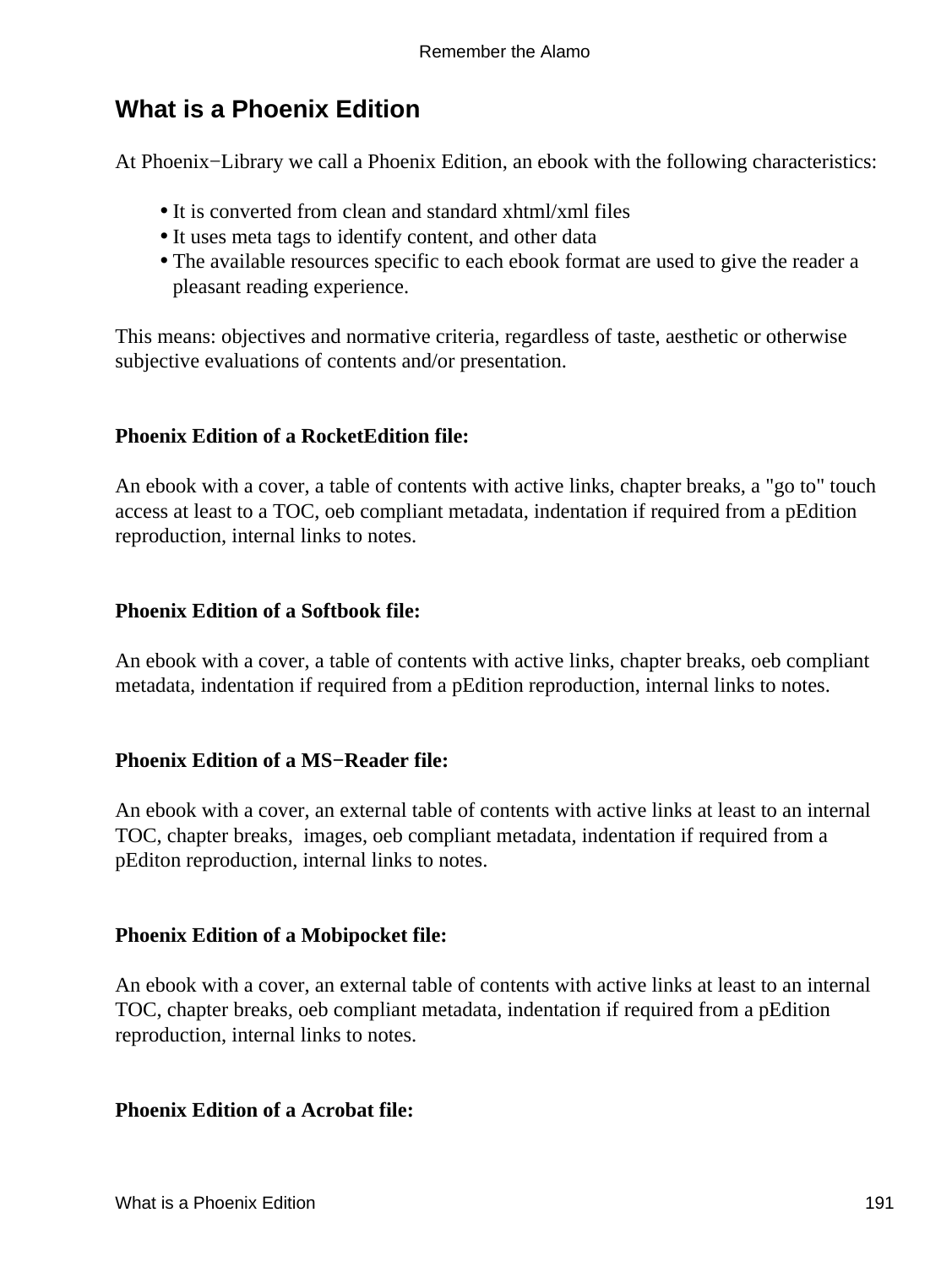An ebook with a cover, images, chapter breaks, matching page numbers, oeb compliant metadata, indentation if required from a pEdition reproduction, internal links to notes.

**Note 1:** These criteria will be discussed in the Phoenix eBook newsgroups in order to be refined and then implemented in a Phoenix Edition guideline, that will be available in the near future to all Phoenix−Library associates.

**Note 2:** In order to stimulate and reward all associate eBookProducers in their search for excellence, a percentage of all associate subscriptions will be allocated to this cause.